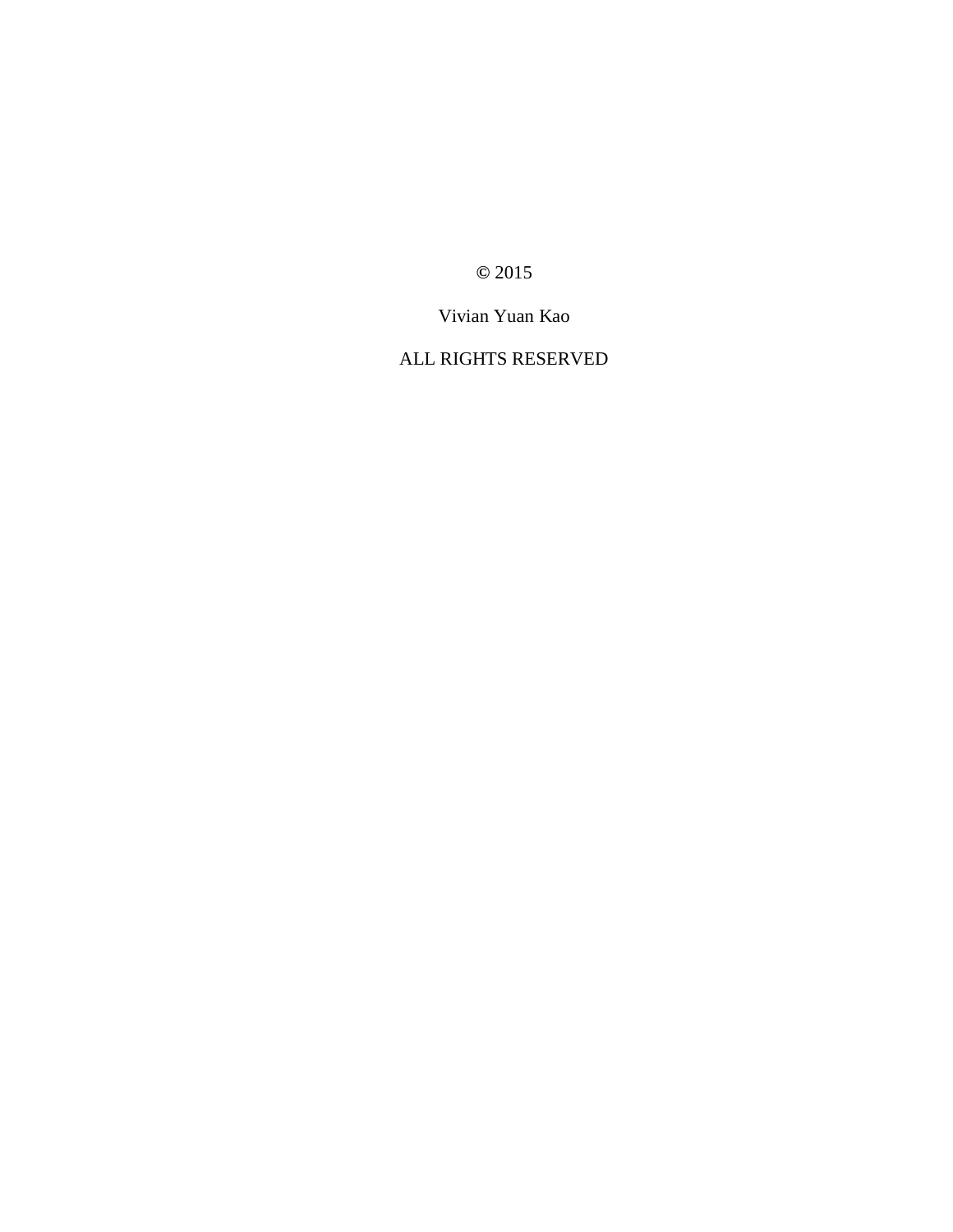# HERITAGE IMPROVED:

## POSTCOLONIAL CINEMA ADAPTS THE NINETEENTH-CENTURY

### BRITISH NOVEL

By

# VIVIAN YUAN KAO

# A dissertation submitted to the

Graduate School-New Brunswick

Rutgers, The State University of New Jersey

In partial fulfillment of the requirements

For the degree of

Doctor of Philosophy

Graduate Program in English

Written under the direction of

Dianne F. Sadoff

And approved by

\_\_\_\_\_\_\_\_\_\_\_\_\_\_\_\_\_\_\_\_\_\_\_\_\_\_\_\_\_\_\_\_\_\_\_\_\_\_\_\_\_\_\_\_\_\_\_\_

\_\_\_\_\_\_\_\_\_\_\_\_\_\_\_\_\_\_\_\_\_\_\_\_\_\_\_\_\_\_\_\_\_\_\_\_\_\_\_\_\_\_\_\_\_\_\_\_

\_\_\_\_\_\_\_\_\_\_\_\_\_\_\_\_\_\_\_\_\_\_\_\_\_\_\_\_\_\_\_\_\_\_\_\_\_\_\_\_\_\_\_\_\_\_\_\_

\_\_\_\_\_\_\_\_\_\_\_\_\_\_\_\_\_\_\_\_\_\_\_\_\_\_\_\_\_\_\_\_\_\_\_\_\_\_\_\_\_\_\_\_\_\_\_\_

New Brunswick, New Jersey

May 2015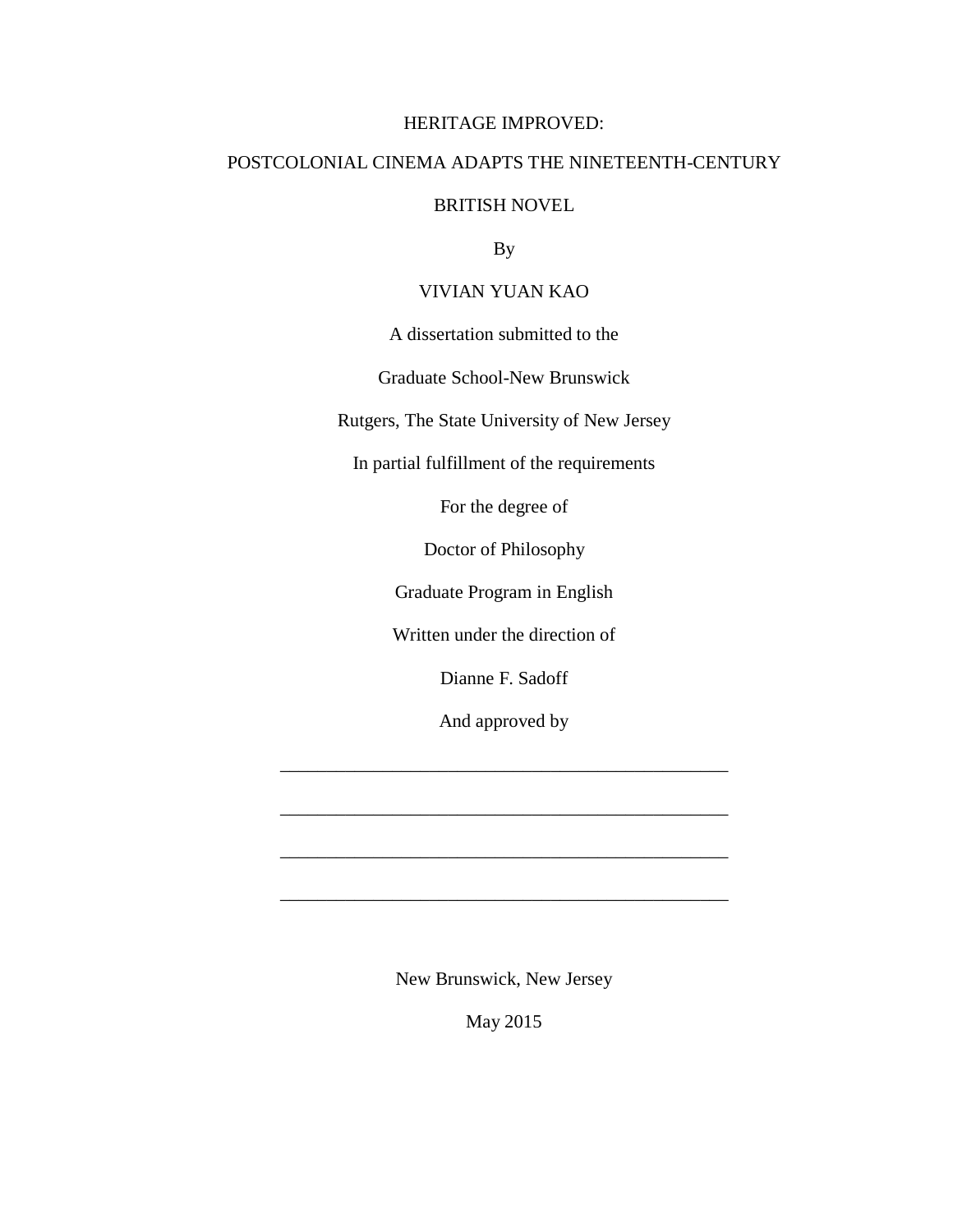#### ABSTRACT OF THE DISSERTATION

Heritage Improved: Postcolonial Cinema Adapts the Nineteenth-Century British Novel by VIVIAN YUAN KAO

Dissertation Director:

Dr. Dianne F. Sadoff

This dissertation brings cinematic adaptation to bear on the question of how nineteenthcentury imperial ideologies of "improvement" continue to inform power inequalities in a global capitalist age. Not simply the promotion of general betterment for all, improvement in the British colonial context licensed a superior "master race" to "uplift" its colonized populations, morally, socially, and economically. The project argues that, on the one hand, adaptations reveal the coercion and arrogance that underpin contemporary notions of development, humanitarianism, and modernity—improvement's post-Victorian guises. On the other hand, the films also use their colonial-era source texts to criticize these same legacies of imperialism. By bringing together cinematic adaptation and postcolonial studies—two fields that rarely converse—I demonstrate that adaptation, as both method and cultural product, provides a new direction for postcolonial criticism.

The adaptations I examine represent postcolonial, British, and American films that relocate and update the plotlines of classic novels to postcolonial societies in the twentieth- and twenty-first centuries. These films detect not only the persistence of the Enlightenment ideology of improvement and its imperial manifestations, but also the

ii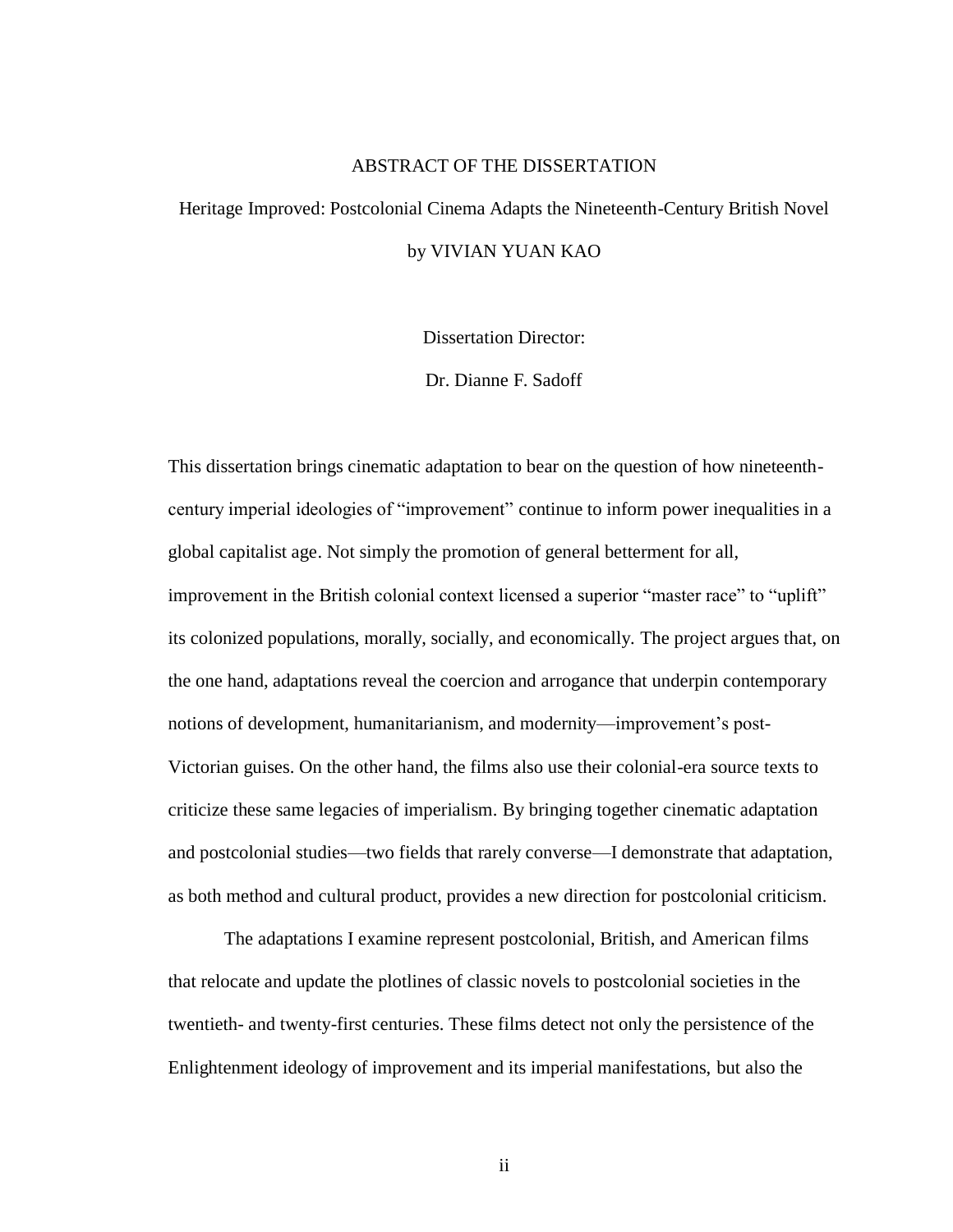critiques of improvement ideology in their source texts that can be used to challenge that ideology in its new forms. I trace the development of improvement discourse's main assumptions, specifically its conceptions of temporality and spatiality, as they merged with early English capitalism, and then how they influenced British imperial policy after the major indigenous revolutions of the 1850s and 1860s.

Each chapter demonstrates that British fiction provides useful strategies of resistance against the improvement ideology that continues to structure postcolonial realities. Pairing Jane Austen's novels with Bollywood adaptations and *Jane Eyre* with Jacques Tourneur's wartime thriller, *I Walked with a Zombie*, I claim that improvement ideology's alignment with capitalist values informs post-independence notions of economic development in India and the West Indies. Pairing Rudyard Kipling's and John Huston's versions of *The Man Who Would Be King* and Thomas Hardy's *Tess of the D'Urbervilles* with Michael Winterbottom's *Trishna*, I claim that Victorian selfimprovement—and its inextricability from the forced development of colonized populations—underlies Anglo-American notions of conquest and modernity well into the twenty-first century.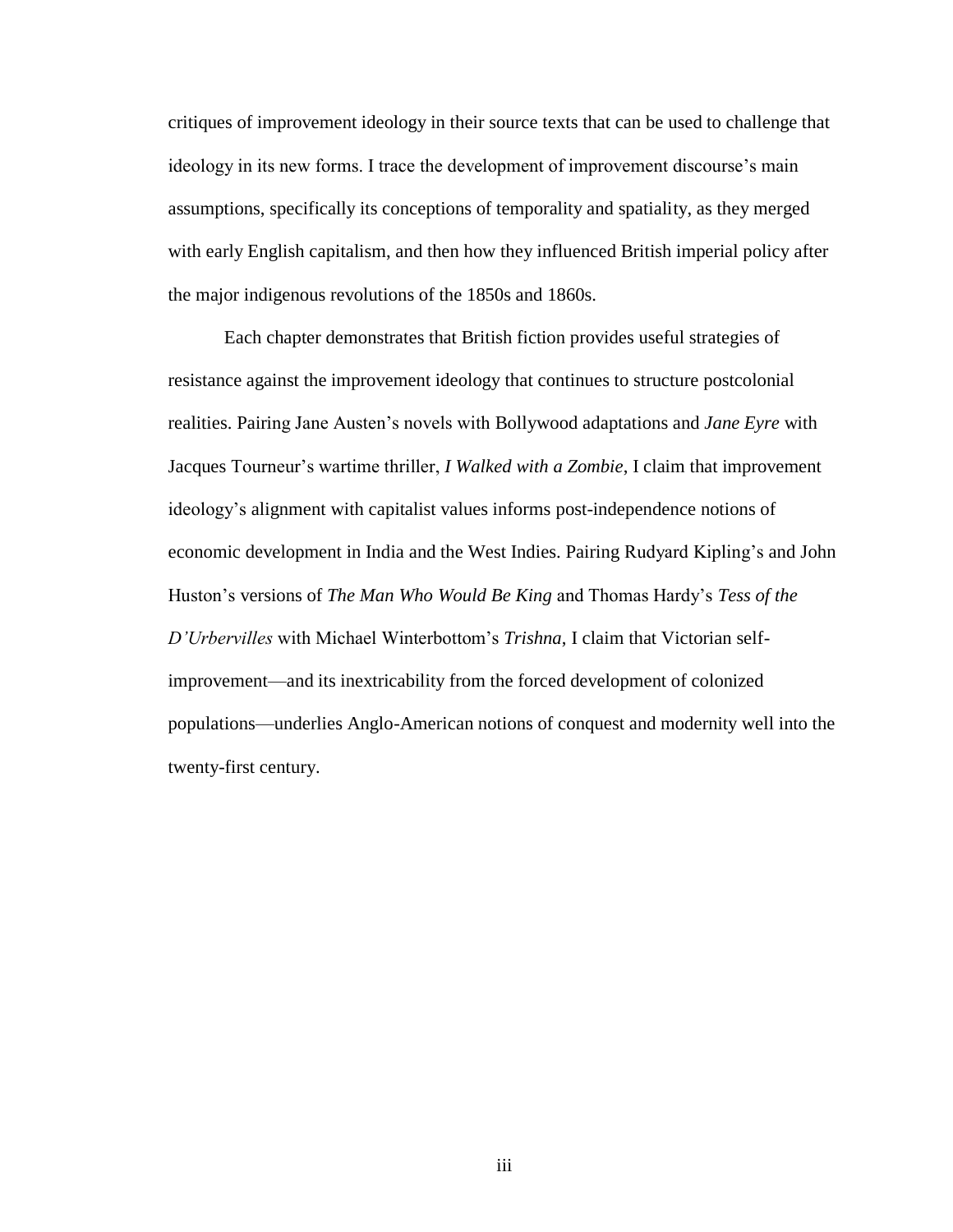#### ACKNOWLEDGEMENTS

I have incurred many debts along the journey from the conceptualization to the completion of this dissertation. I am grateful, first of all, to Dianne Sadoff for her many contributions to my intellectual and personal development as a professor, advisor, and friend. John Kucich was always ready to offer both expertise and empathy during this project, and he has been a personal confidant as well as an academic mentor throughout my graduate school experience. Kate Flint, Jonah Siegel, Colin Jager, William Galperin, Brad Evans, Edyta Bojanowska, Rebecca Walkowitz, Martin Gliserman, Cheryl Wall, and Larry Scanlon played instrumental roles in my early success at Rutgers, and they have always been quick to offer their support whenever I have needed it. I must thank Mukti Lakhi Mangharam and Meheli Sen as well for graciously agreeing to join the dissertation committee and for offering me advice and encouragement. A special thankyou must also go to Ann Jurecic for her guidance and friendship in the home stretch.

Emily Kevlin Crossen deserves special acknowledgement as my closest comrade throughout the entire process of formulating, writing, and revising this project. The Nineteenth-Century Interest Group in the English department at Rutgers University improved this project immensely by their helpful suggestions and intelligent criticisms. Naomi Levine and Mark DiGiacomo generously offered their sharp editorial eyes and sound suggestions to early versions of these chapters. Fellow panelists at the American Comparative Literature Association conferences in 2014 and 2015 contributed valuable comments to Chapters One and Two, as did peer reviewers at *Genre* and *Victorian Studies* to Chapters Three and Four.

iv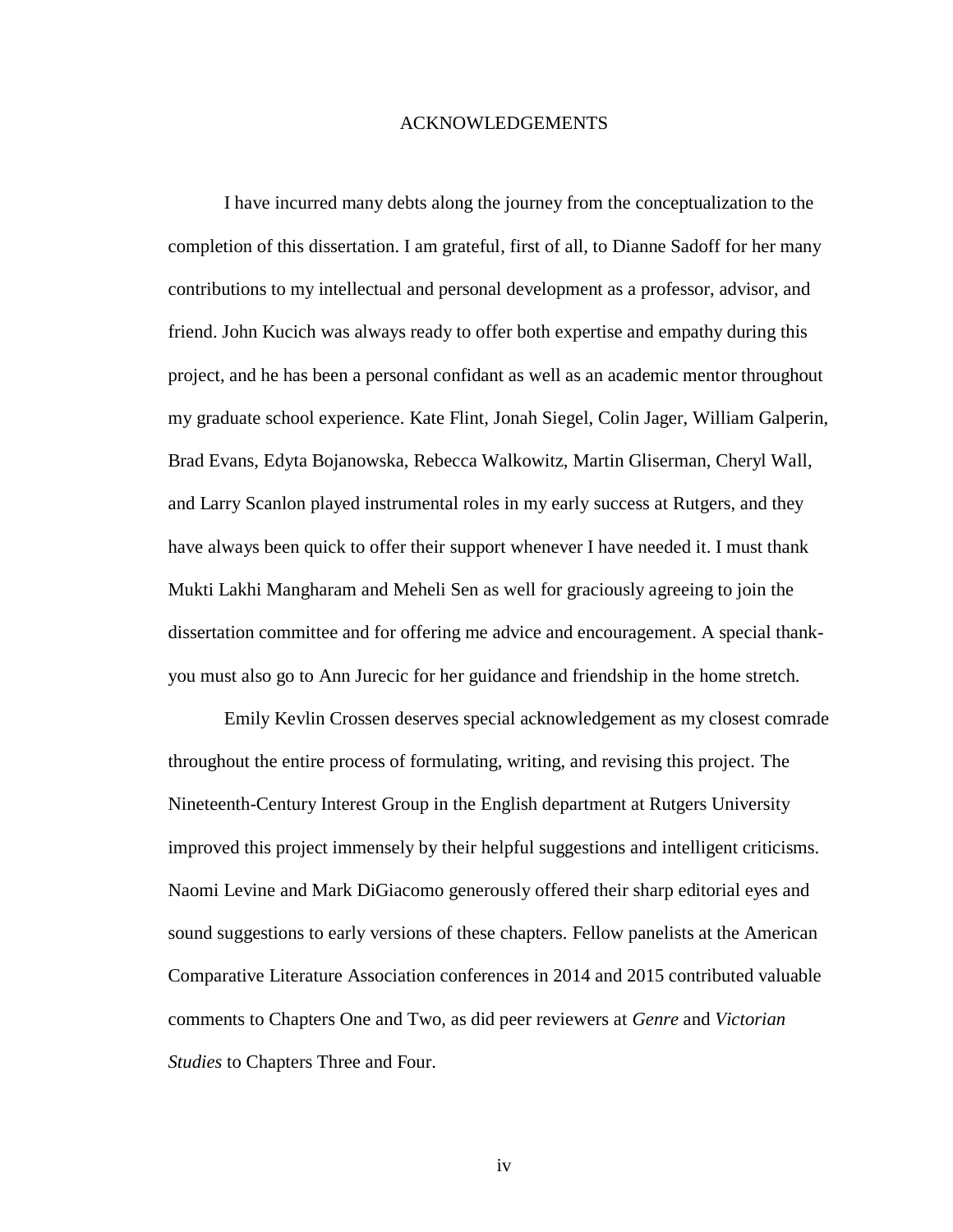On a personal level, I am indebted to the many friends and family both near and far who have enriched my life during the last seven years at Rutgers. I cannot possibly hope to name all of them here, but I would like to mention especially Mimi Winick, Nami Shin, John MacNeill Miller, Lauren Kimball Papanicolopoulos, Amanda Kotch, April Graham, Caolan Madden, Christina Doonan, Lincoln Addison, Adrienne Mills, Benjie Peters, Mary Clare Imparato, and Dan Imparato. My family—Kaos, Leis, Paulis, Bastians, and Galligans—has been dedicated and patient. The arrival of my son Julian in the middle of this project was both an indescribable joy and a major source of motivation to finish. My most profound gratitude is owed, however, to Benjamin Pauli, my partner in every enterprise and constant source of intellectual companionship and loving support.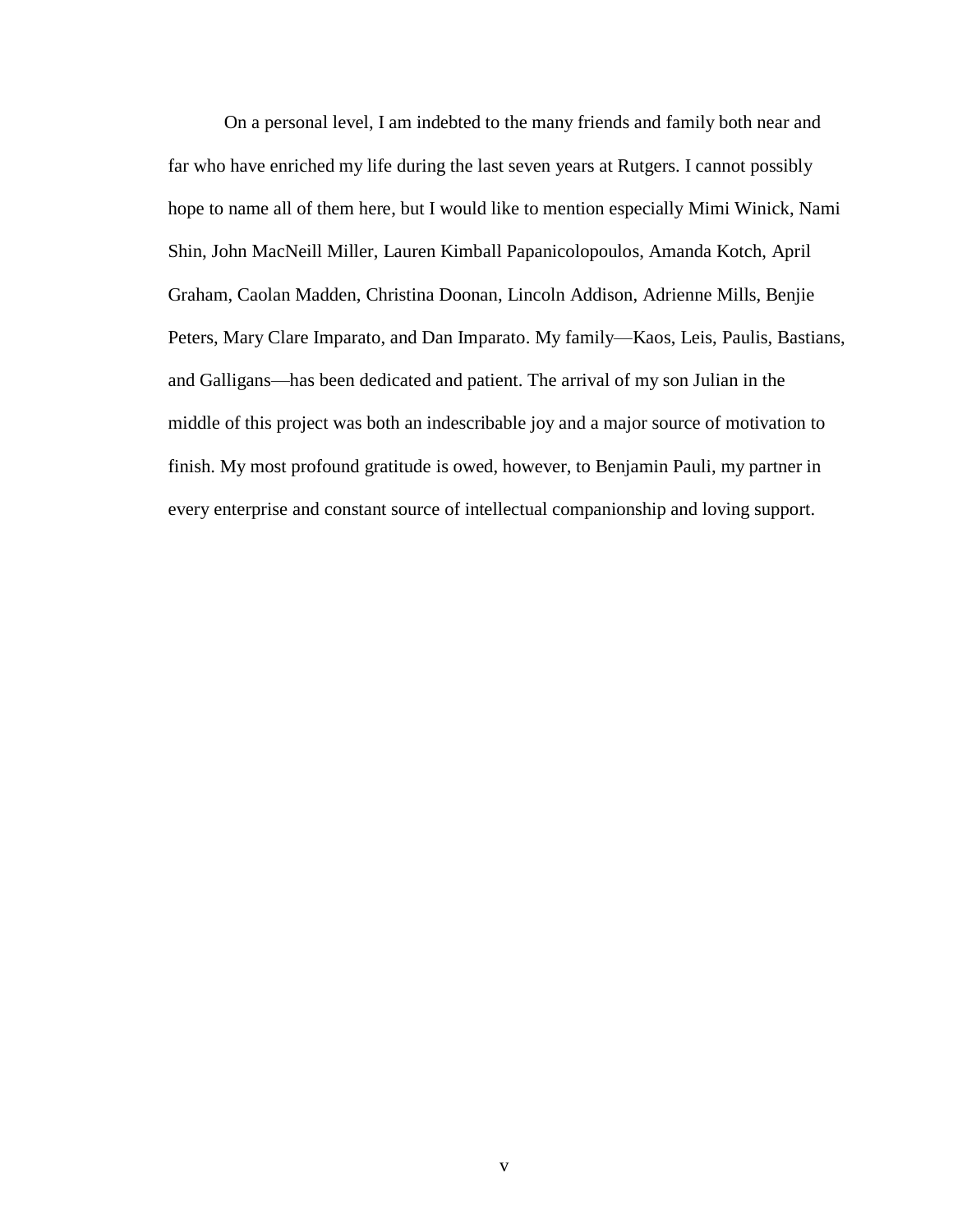# DEDICATION

To my parents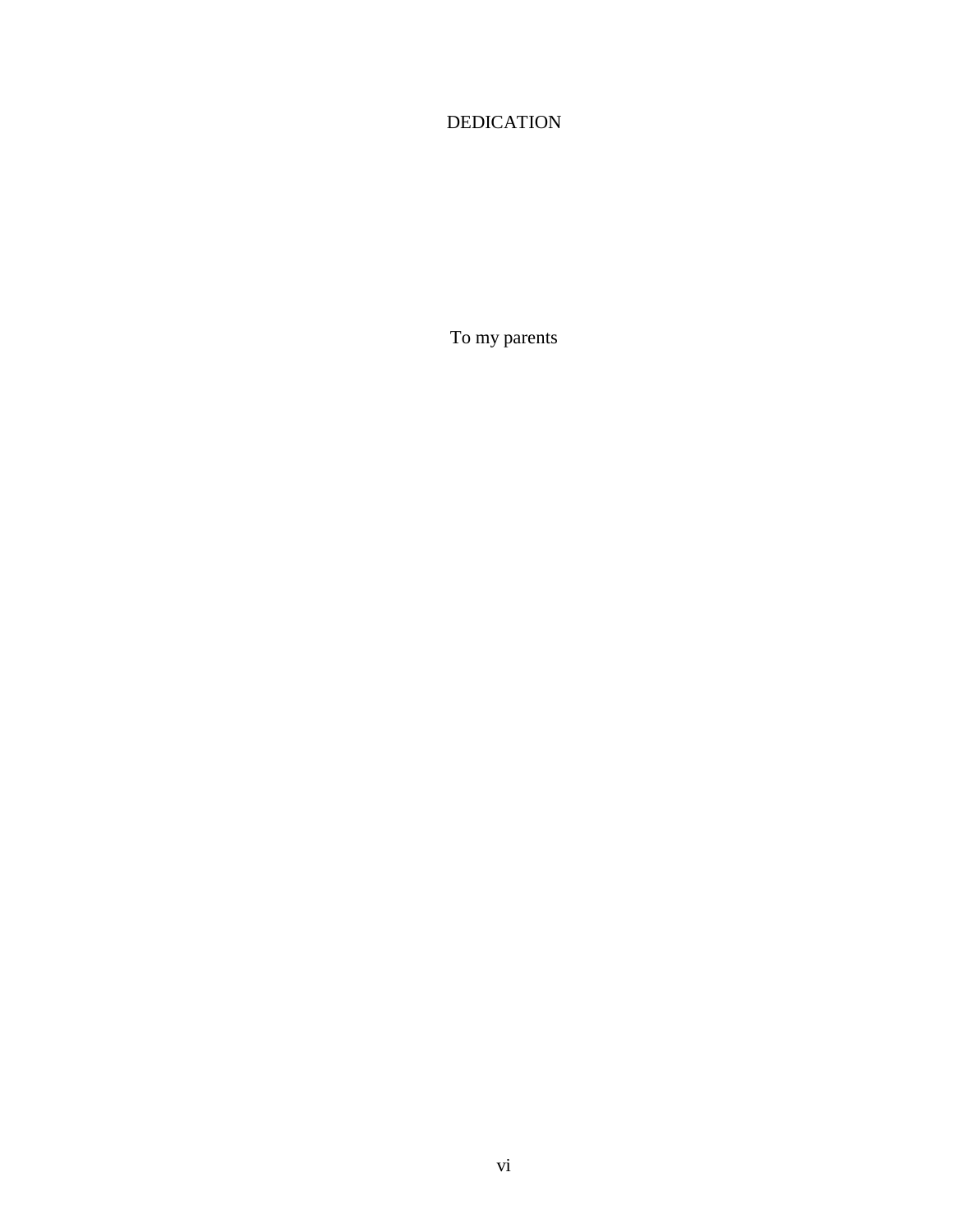# TABLE OF CONTENTS

| Chapter 1                                               |
|---------------------------------------------------------|
| Improvement, Development, and Consumer Culture in       |
| Chapter 2                                               |
| Moral Management:                                       |
| Chapter 3                                               |
| Conquest and Improvement in the "Graveyard of Empires": |
| Chapter 4                                               |
|                                                         |
|                                                         |
|                                                         |
|                                                         |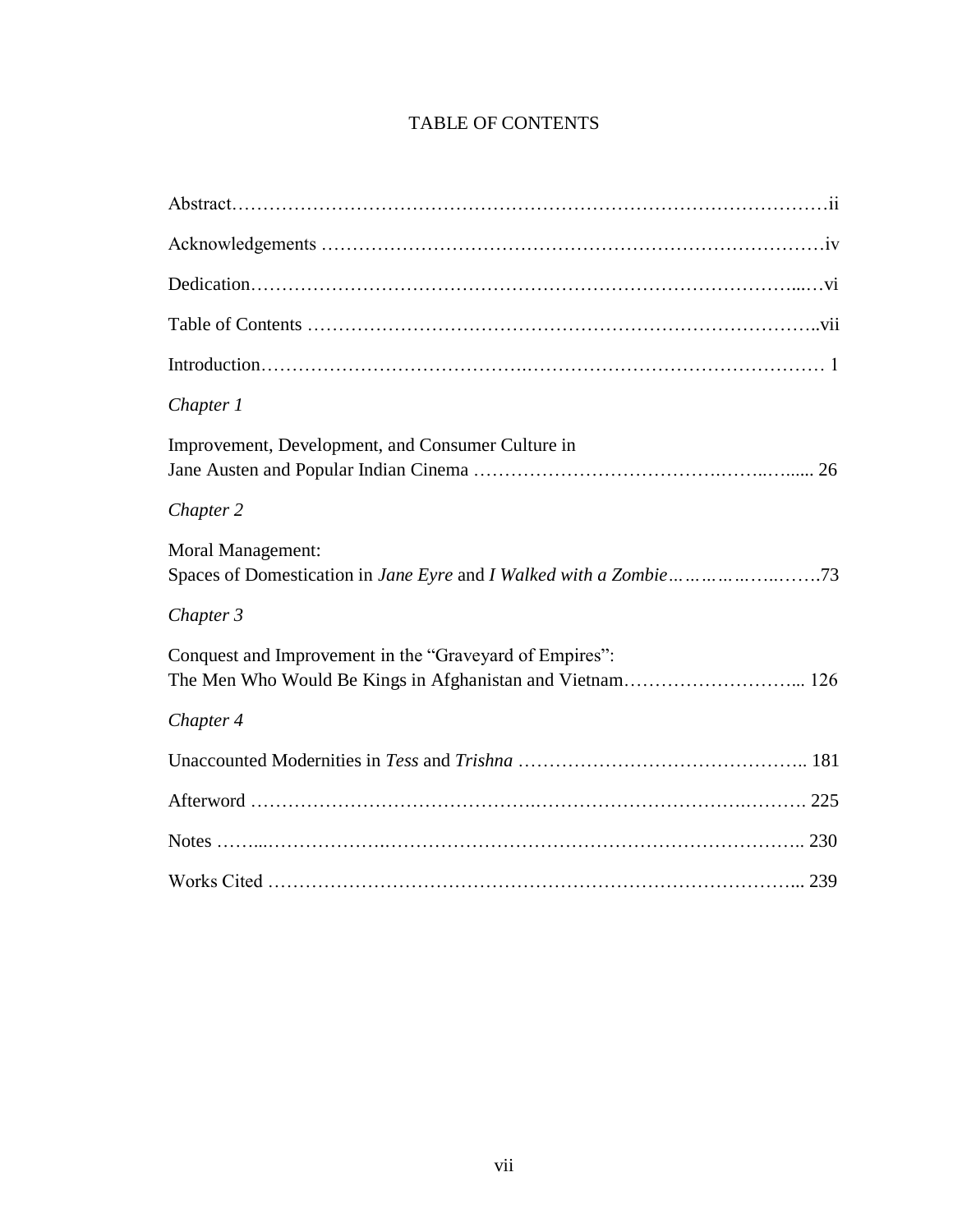### INTRODUCTION

The introduction to *Half the Sky: Turning Oppression into Opportunity for Women Worldwide* tells the story of Srey Rath, a young Cambodian woman, who at age fifteen was tricked by a man who promised her a job as a dishwasher in Thailand but sold her instead to a brothel in Malaysia. After a daring escape across the tenth-floor balcony of the dormitory Rath occupied with other sex-trafficked girls, she threw herself on the mercies of a Malaysian policeman who shuttled her across the Thai border and sold her to another brothel (xi-xiii). Rath's story, however, ends happily. After escaping from the Thai brothel, Rath found her way back to Cambodia and was put in touch with an American humanitarian agency that helps victims of sex trafficking begin new lives. The agency set her up with a small street cart on the border between Thailand and Cambodia, and there, Rath sold "shirts and hats, costume jewelry, notebooks, pens, and small toys" (xvii). Her business venture turned her "good looks and outgoing personality"—"perilous bounties for a rural Cambodian girl" (xi)—into the useful resources of "an effective saleswoman" (xvii). She worked hard, saved her earnings, and grew her business from a cart to a stall, and then to a double stall by buying the store next door. She even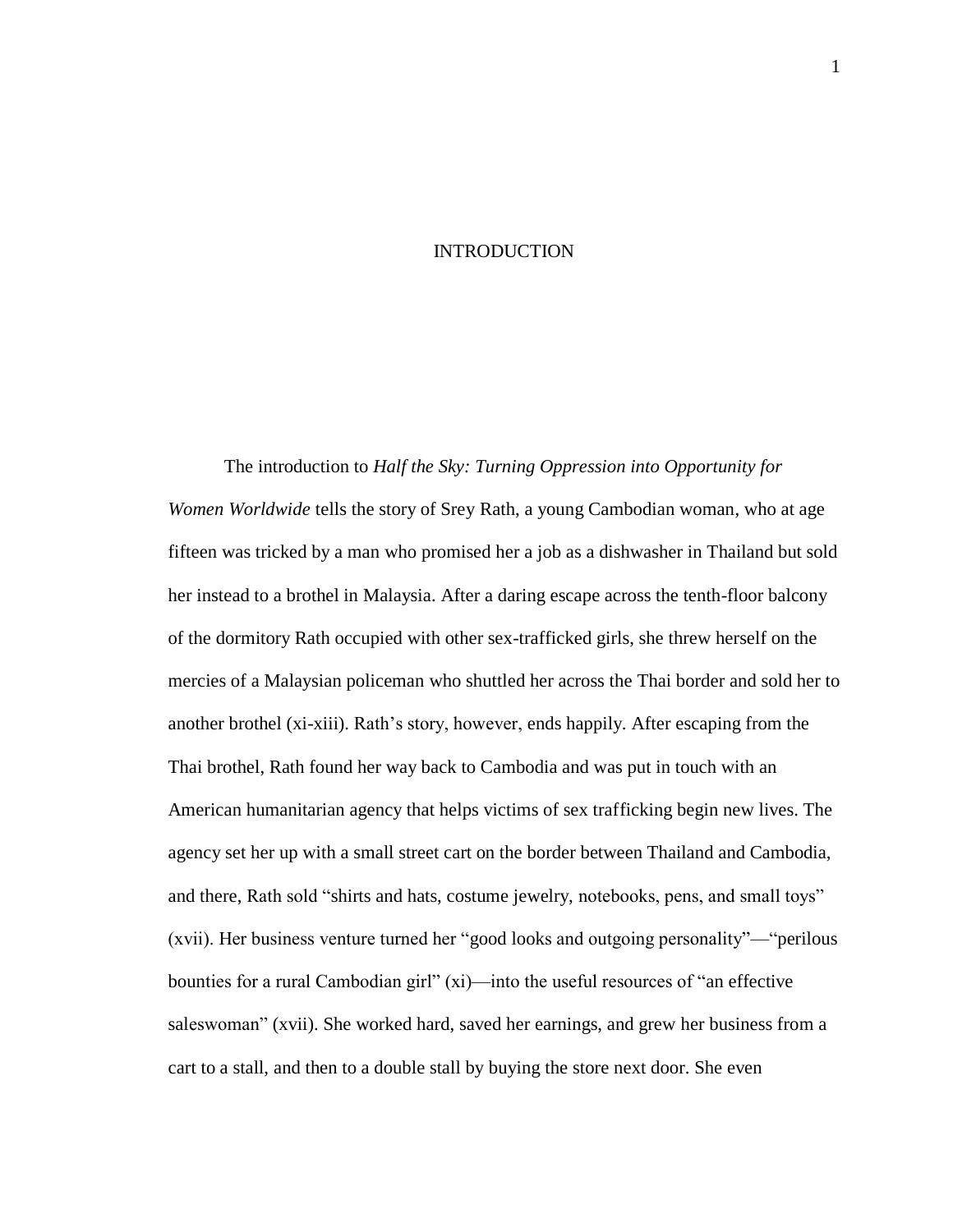diversified by charging locals to use her cell phone while tourists combed through her souvenirs.

The authors of *Half the Sky*, *New York Times* journalists Nicholas D. Kristof and Sheryl WuDunn, offer the following interpretation of Rath's journey: "Rath's eventual triumph is a reminder that if girls get a chance, in the form of an education or a microloan, they can be more than baubles or slaves; many of them can run businesses….Many of the stories in this book are wrenching, but keep in mind this central truth: *Women aren't the problem but the solution. The plight of girls is no more a tragedy than an opportunity*" (xviii; italics original). The authors' analysis illustrates how the entanglement between Third World "uplift" and global capitalism goes uncritically accepted in narratives about how to develop the developing world. The "problem" to which women are the solution actually collapses two problems into one: gender inequality and global poverty become a double-headed hydra that women solve with their participation in economic development. Giving women the ability to sell baubles instead of being sold as baubles gives women agency—thus solving the inequality problem—and increases the gross national product of the state that currently underutilizes them as resources. The double meaning of "opportunity," in the book's subtitle and the italicized passage, implies that Rath's success lies in capitalizing on her own talents (and western charity) to establish a new life inextricable from a capitalist economic system.

Although *Half the Sky*'s championing of women's rights and its desire to draw attention to grave human rights abuses are commendable, it collapses the difference between a broad, capacious definition of development as self-determined change that benefits an individual or community in holistic, meaningful ways, with Development, an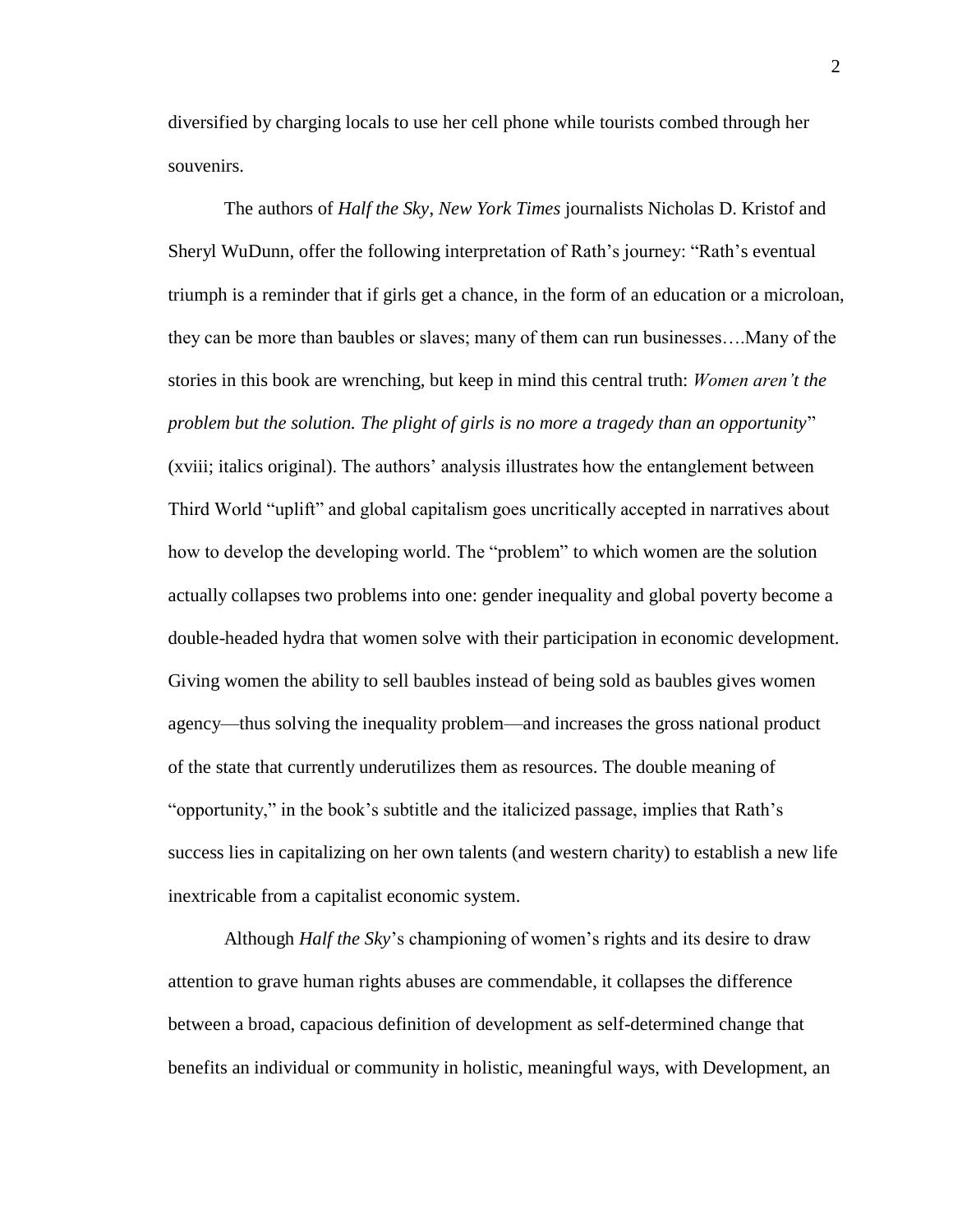ideology in which all states and individuals must participate in the system of global capital in order to achieve "progress." This collapse makes it impossible to question whether Development, as a capitalist economic discourse, actually fosters beneficial change. It reduces the capaciousness of the concept of development and the plenitude of possibilities for different understandings of what it might mean to improve. Noncapitalist and anti-capitalist understandings of modernization get pushed out of consideration. Questions of whether Development discourse, its beneficiaries, and its policies are responsible for any of the suffering that third world women and men experience find no room to be voiced. The issue of whether Rath's souvenir stall and the brothels in which she was once held captive participate in the same global tourist industry goes unexplored not only in *Half the Sky*, but in much of the mainstream economic and popular literature on Development. Distinguishing beneficial and just social change from strategies of how to bring developing countries "in on the game" becomes imperative if we want to ensure the flexibility of development as a concept and as a wide range of real choices for women and men.

This dissertation approaches the study of international development from a "global development ethics" perspective, which puts at its center "moral reflection on the ends and means of 'development,' where 'development' most generically means beneficial social change" (Crocker 1). Working against mainstream economic theories of Development, Martha Nussbaum and Amartya Sen have defined development as "capability," choice, and freedom—rather than an increase in GNP. Their work has pioneered a way of critiquing Development and offering alternatives to it. Following Nussbaum and Sen, this dissertation disentangles development and its possibilities from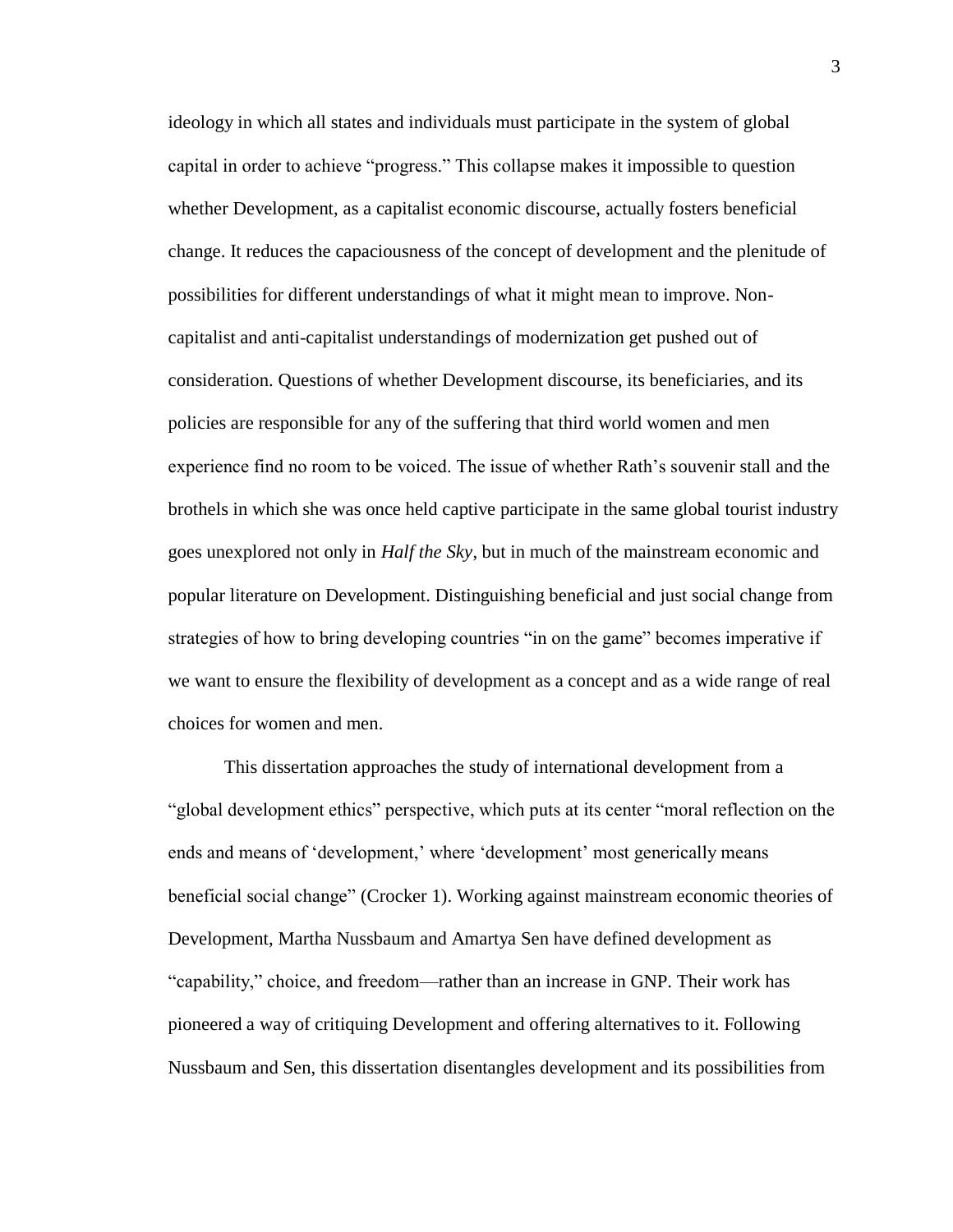the Development discourse that works in the interests of a capitalist global economy. I do not intend to argue that *all* development is bad, or that the wealthier countries of the world should not work toward beneficial social change, for themselves as well as for the developing world. On the contrary: the inequalities between rich and poor, the suffering that results from inadequate living conditions, and the west's responsibility in promoting dignified existences in the global south remain urgent issues that should press upon the consciences of all of us. But too much of the mainstream discourse used to think and speak about development do not support it, and indeed, work against it. Thinking development adequately, in other words, means unthinking Development discourse.

Two primary concerns animate this dissertation, both of which serve to distinguish development's discourse from its possibilities. First, I establish that Development does not spring from a post-World-War-Two era of benign western humanitarianism, but instead from late eighteenth-century English capitalism and nineteenth-century British imperialism. The consolidation of capitalism and imperialism in the long nineteenth century characterizes what I call Improvement—an ideology combining the Enlightenment's faith in progress with a Victorian obsession with selfhelp and coercive reform that provides the foundation for Development discourse in the twentieth and twenty-first centuries. Stretching the genealogy of Development back to the late eighteenth century runs counter to mainstream accounts, which begin the "development age" with President Truman's Point Four Program to contain the spread of communism by assisting developing countries willing to come into the American fold. Truman's Point Four represents a crucial stage in the creation of current Development assumptions, but the roots of those assumptions go much farther back. Understanding the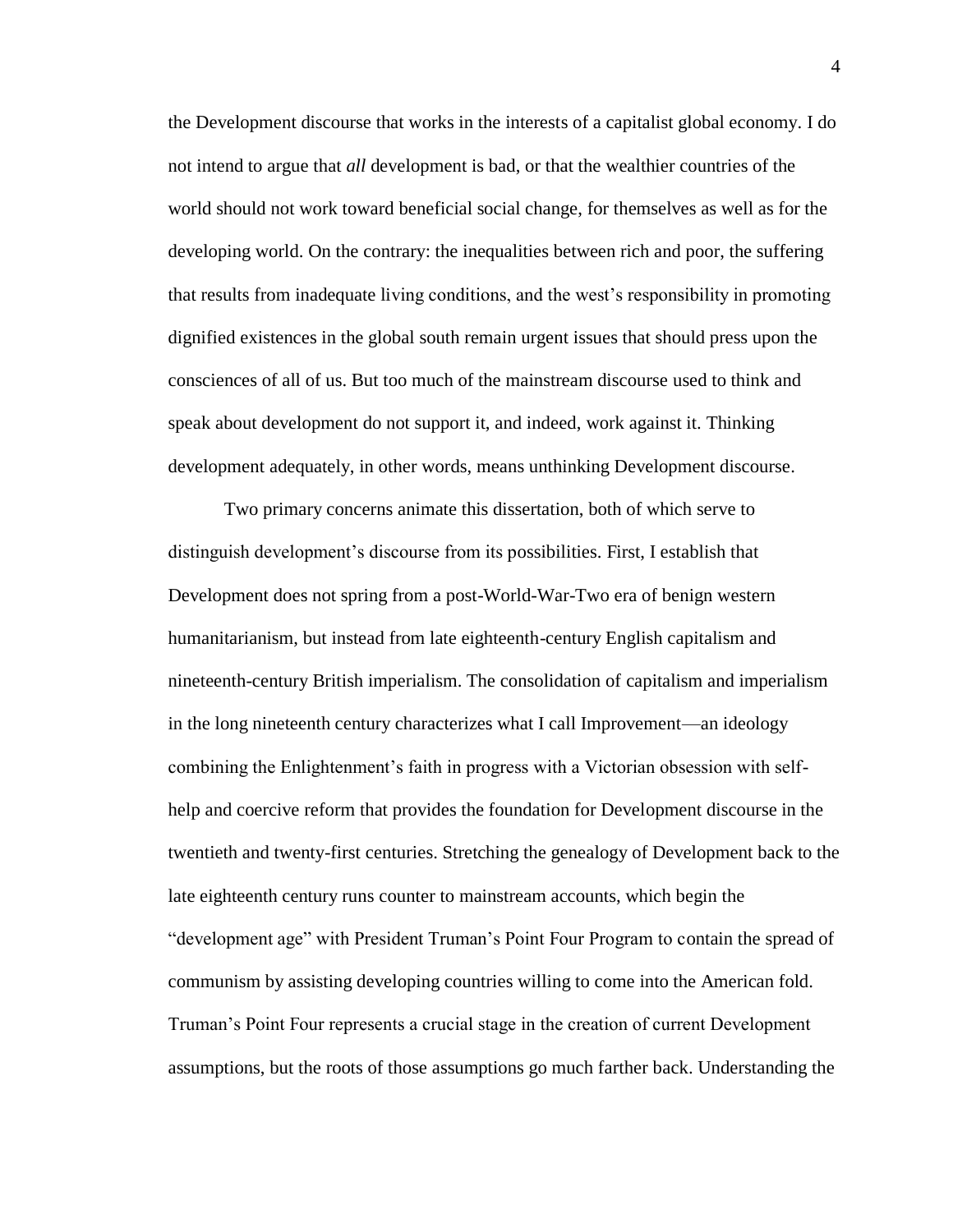historical link between Improvement and Development reveals the capitalist and imperialist interests behind Development's appeals to humanitarian aid as its primary goal. Furthermore, providing this historical perspective helps us to see why Development closes down, rather than opening up, a variety of opportunities and choices for dignified living—for all possibilities for betterment must be yoked into the service of capital and empire.

My second concern follows from the historical imperative of the first: if Development's problems—its interested intentions and harmful effects—can be traced back to the long nineteenth century, so too can its correctives and solutions. In addition to identifying the ways Improvement informs current notions of Development, and thus, how a colonial ideology continues to exert influence on postcolonial societies, I argue that nineteenth-century British fiction provides critiques of Improvement that remain useful in critiquing Development today. To this end, I examine postcolonial cinematic adaptations of nineteenth-century British fiction to demonstrate how contemporary texts use the tropes of anti-Improvement they discover in old novels to challenge new antagonists: transnational capitalists, tourists of the global south, and humanitarians whose self-improvement depends on improving others. These protagonists of Development reveal most clearly Improvement's post-Victorian guises.

My claim that British fiction provides useful strategies of resistance against the Improvement ideology that continues to structure postcolonial realities relies on discovering how British fiction has been remediated and reappropriated in contemporary global culture. Adaptations provide a clear and direct depiction of which aspects of the novels get remediated, how, and for what purposes. Postcolonial adaptations—films that,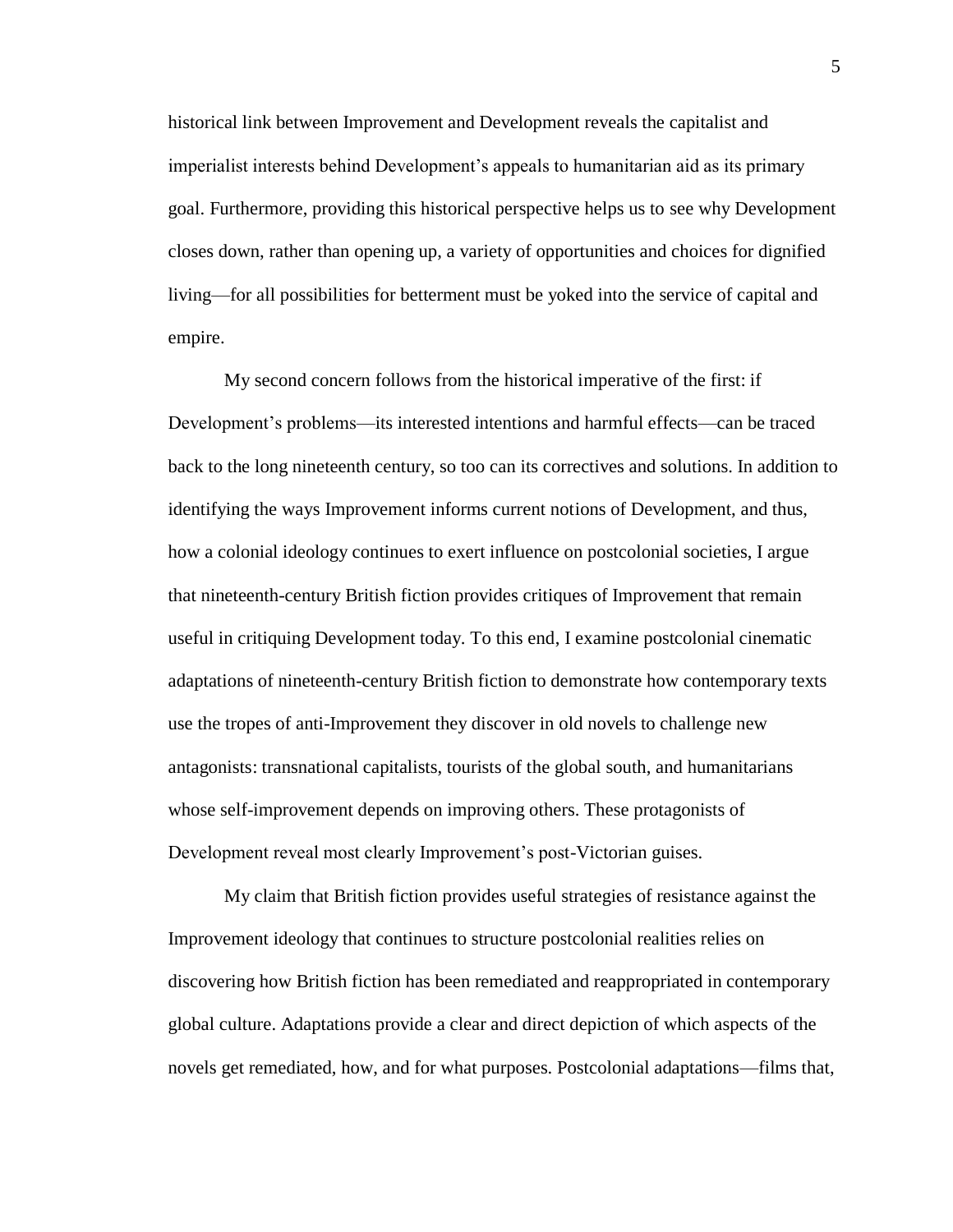regardless of the director's country of origin, explore issues of imperialism from a critical perspective—address the question of how British fiction is reappropriated to speak to contemporary global power inequalities. The adaptations I examine represent postcolonial, British, and American filmmakers who relocate and update the plotlines, characters, and settings of classic novels to postcolonial societies in the twentieth and twenty-first centuries.

Each of my chapters examines one or more film adaptations of nineteenth-century British novels that demonstrate how colonial-era improvement ideology appears in new guises in the postcolonial world. Instead of responding to this legacy by resisting all British colonial heritage, the films identify certain aspects of their source novels that critique improvement ideology and adapt those critiques to challenge new targets contemporary to their production and release. In doing so, the films also challenge current perspectives on heritage cinema by arguing that we must move beyond thinking of the relationship between source text and adaptation as one of either nostalgia or ironic distance, and in order to do so, we must open up the genre of heritage film to include adaptations that do not currently fit its aesthetic and period demarcations. The particular relationship that my films have with their source texts, that is, using them to critique imperial legacies, also challenges current perspectives on the nature of postcolonial criticism. I argue that adaptation can be just as powerful in providing postcolonial societies a method to deal with those legacies as aggressive resistance.

The most important contributions I hope to make are to revise the current confusion of beneficial social change with coercive capitalist Development, and to provide new possibilities for undoing Development discourse. To effect these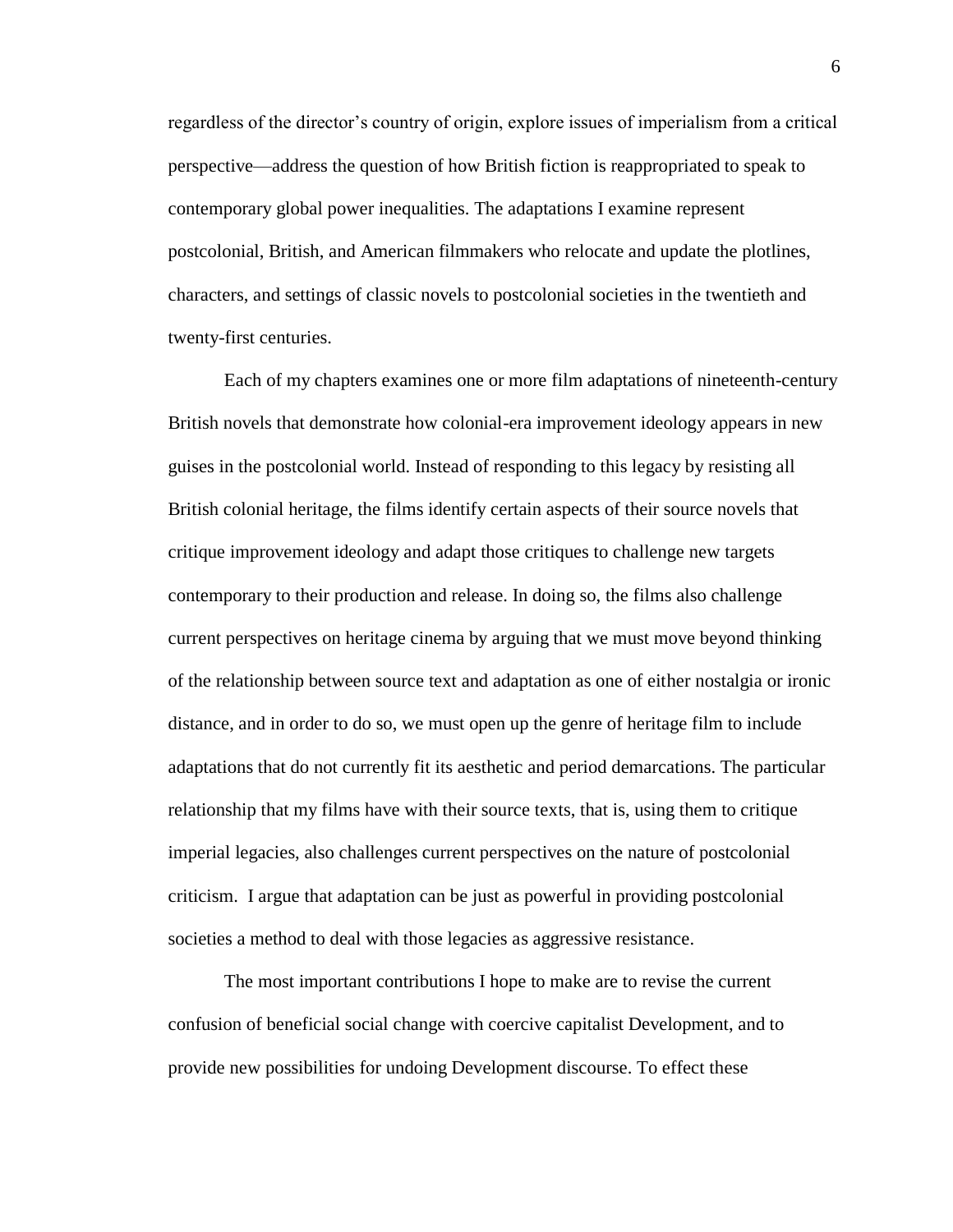contributions, I provide a sense of the historical and conceptual connections between Improvement and Development, and between the voicings of discontent in the nineteenth and post-nineteenth centuries. Thus, I begin by establishing a history of Development that takes us back to the late eighteenth century, when the propertied interests of the English countryside implemented an order of capital improvements that would inform Kristof's and WuDunn's interpretation of women's economic "empowerment" two and a half centuries later.

\*

In eighteenth-century England, the term "improvement" described the transformation of the English countryside from common land to private property. Raymond Williams defines improvement as "agrarian capitalism," the regulation of agricultural production in terms of an organized market (60). The landowning classes of the countryside turned their estates, regarded as inheritance in earlier centuries, into "a calculation of rents and returns on investments of capital," "an opportunity for investment" (60). This reconceptualization of the land and its inhabitants as profit margin not only reorganized the English countryside, it instituted an ideology that valued productive labor and regulation, and "became significant and directive" (60), "ruthlessly" modernizing all areas of social life (61).

Williams writes that the eighteenth-century novel reflected the ways in which this ideology affected individual lives. *Tom Jones*, *Clarissa*, and Defoe's novels "dramatised…the long process of choice between economic advantage and other ideas of value" (61). In Defoe's novels especially, Williams recognizes a "world of isolated individuals to whom other people are basically transitory and functional," a metaphor of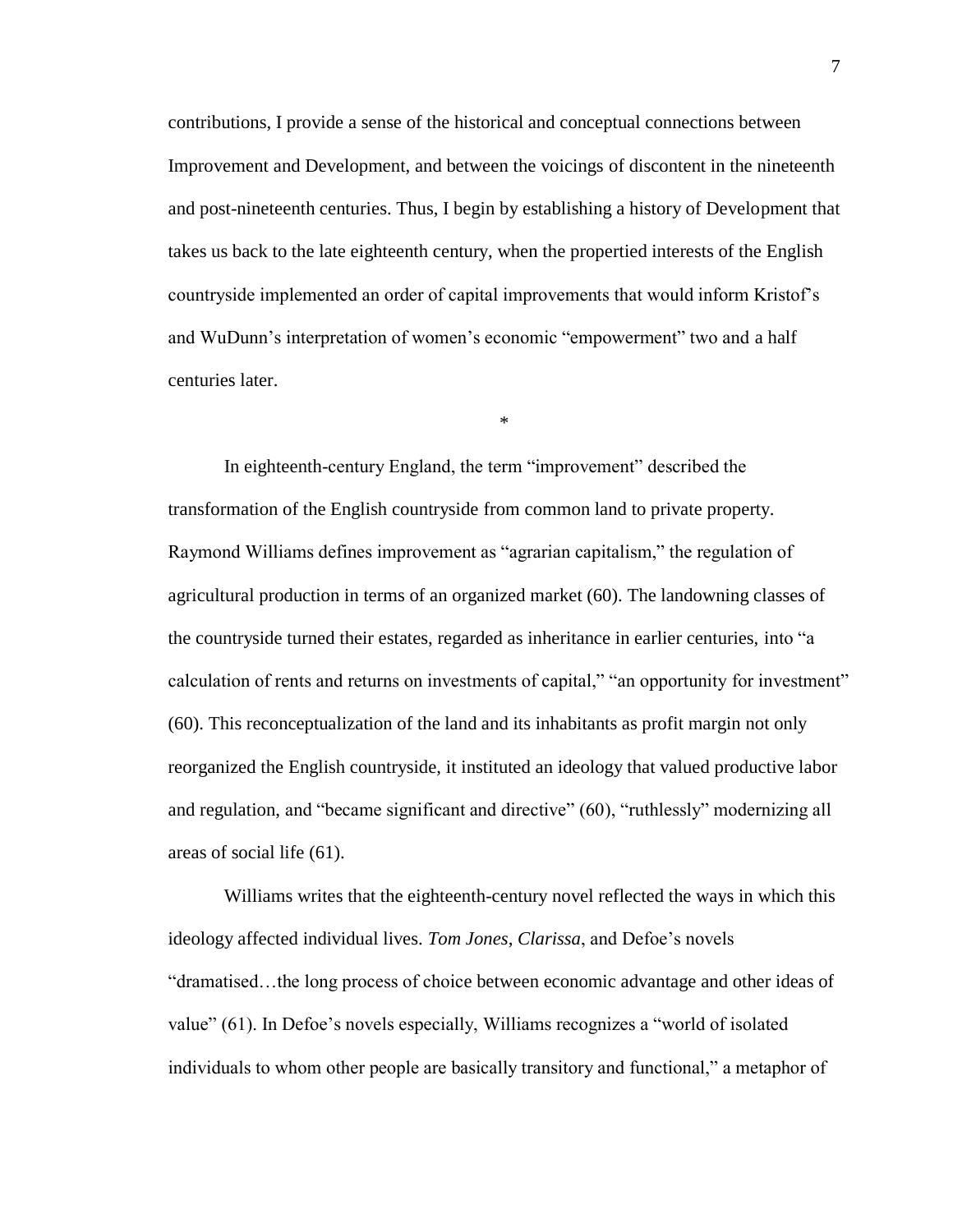the way human relations changed under Improvement ideology. His argument implies that what counted as moral behavior also adapted to Improvement, becoming "the morality of a relatively consolidated, a more maturely calculating society," in which "cold greed" and "open coarseness" were still bad, but "calculation" and considerations of "cost" became prudent and good (63). In the novels of the period, "personal satisfaction and material advantage are reconciled, compatible, and even identical" (63).

Improving the land, or in other words, reconceptualizing the use of space in agrarian capitalist terms, participated in a much larger Enlightenment impulse to rationalize and economize all aspects of ordinary life. In *Annals of Agriculture*, Arthur Young connected land improvement with "the other new social forces of the time": mercantile capital, early industrial techniques, advancements in the physical sciences and the consolidation of political power (Williams 66). James Thomson's *The Castle of Indolence* also illustrates the wider implications of Improvement:

> Ye generous Britons, cultivate the Plow… So with superior Boon may your rich Soil, Exuberant, Nature's better Blessings pour O'er every Land; the naked Nations cloath, And be th'exhaustless Granary of the World. (qtd in Williams 69)

Young and Thomson illustrate how Improvement participated in what Asa Briggs calls the Enlightenment's "cult of progress." In Thomson's praise of Improvement's virtues, we detect all the main elements of Enlightenment progress: its optimism for endless development toward an always-better future along a single linear trajectory of time; its belief that despite the present uneven development of different nations, history's progressive course was universal and the more developed nations should play a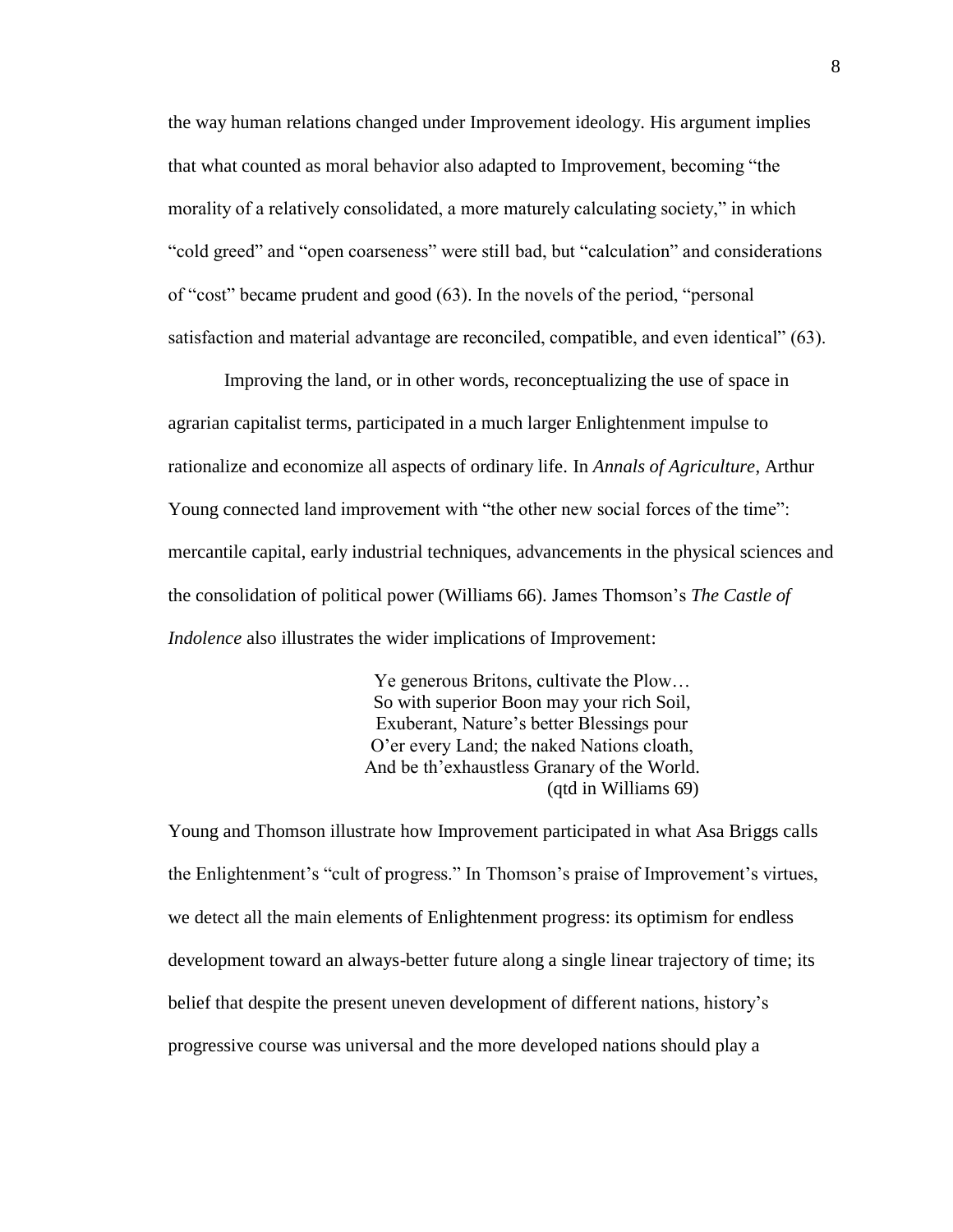leadership role that encompassed a sense of stewardship; and man's increasing power over nature.

Gilbert Rist has characterized the conceptualization of progress during the Continental Enlightenment as a secularization of Christian eschatology, whereby humans need not wait for divine salvation but could eventually create their own paradise on earth through the consolidation of reason and knowledge down the generations (36-38). The Scottish Enlightenment philosophers were more skeptical of the speed and universalism of progress, but nevertheless viewed human history as meaningful and teleological. By the end of the eighteenth century, Condorcet had managed to divide history into ten periods or stages, the last of which abolished all inequality. This interest in the particular stages of progress through which all societies must pass became prominent in the discourse on progress in the nineteenth century and brought progress and Improvement more closely together.

Briggs, who defines the period between 1783 and 1867 as "the age of improvement," uses "improvement" to indicate the step-by-step process by which progress occurs, a series of changes to an inherited past undertaken in the faith that history was meaningfully advancing. At times, he describes improvement as a "march" of events" (1), at other times, to indicate the older sense of agricultural improvement, but also the Victorians' industrial improvements, the expansion of the franchise, and the rise of the middle class. He uses it as a synonym for "achievement" (2), to indicate an "increase in material wealth" and "the rise of British power in the world," and "the creation of an 'intellectual empire' as well as 'workshop of all the nations'" (2). Quoting the Victorian historian H. T. Buckle, he writes that nineteenth-century improvement was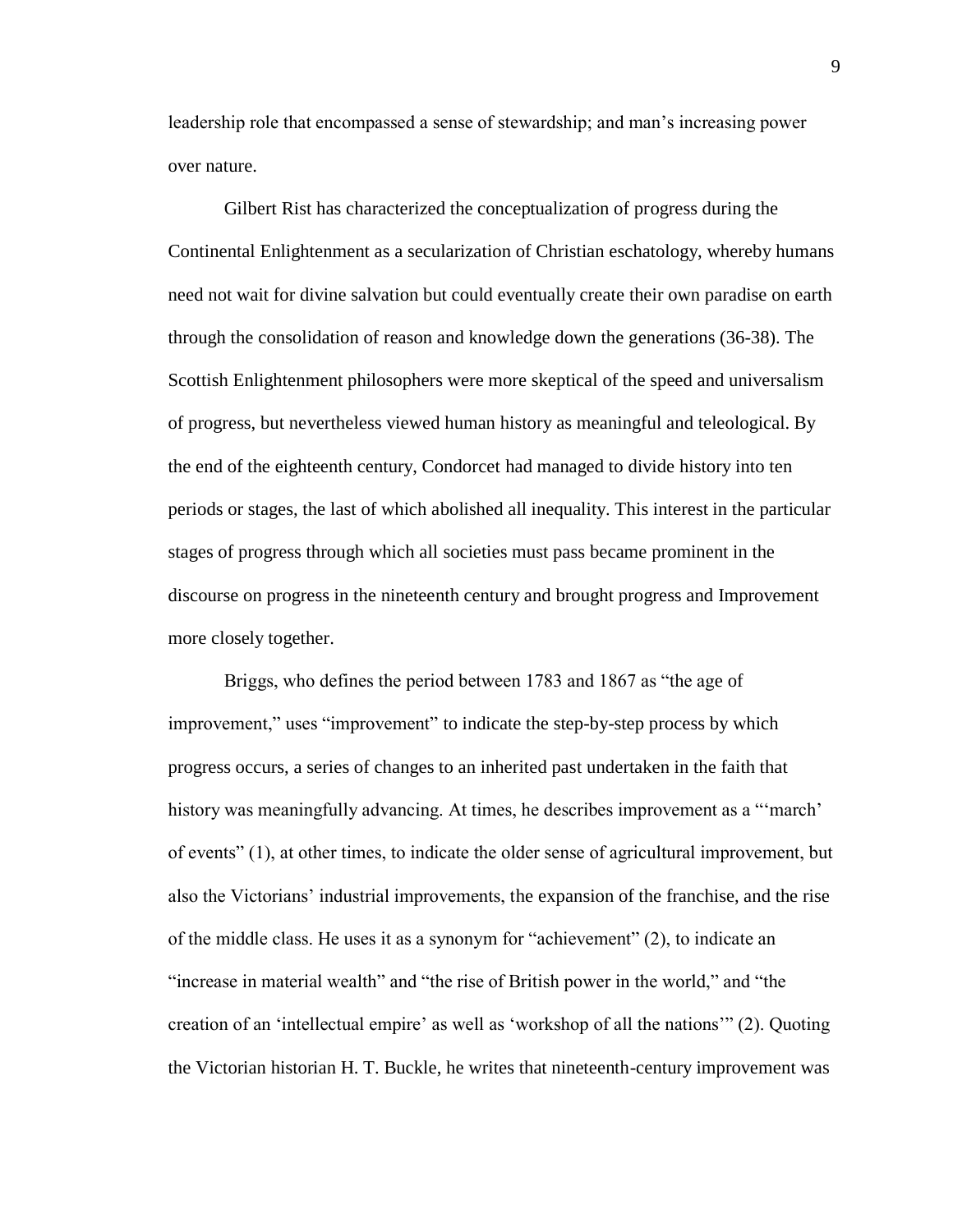"not [made] by any great external event nor by any sudden insurrection of the people, but by the unaided action of moral force" (309). For the Victorians, improvement described the microscopic view of progress and brought together the four main elements of "Victorianism"—the gospel of work, seriousness of character, respectability, and selfhelp (Briggs 391)—driving progress ahead, little by little. Those who remained in degraded stages of development, both the lumpenproletariat at home and the societies abroad that Victorians acquired increasing knowledge about due to British imperialism, were those who could not yet "subject themselves to the discipline of labor and delayed gratification," who were "indulgent of their instinctive passions," and therefore "at the mercy of the forces of nature" (Stocking 36).

In the second half of the nineteenth century, improvement as stadial progress also acquired a distinctly racialized aspect. George Stocking writes that Enlightenment understandings of improvement assumed a basic unity of all diverse groups of the world, a holdover from the Christian tradition: "what separated savage man from civilized man was not a difference in inherent mental makeup so much as the progress of refinement and of civilization itself" (Stocking 18). What stage a society happened to occupy in the present did not preclude it from advancing as far as the most developed European societies. Around mid-century, however, "the idea took firmer hold that skin color and other external physical characteristics determined race (rather than climate, religion, or forms of government), and that the different human races should remain separate from one another" (Steinbach 61). Polygenist views, arguing that different races represented different species of human beings, each with their own trajectory and limits as to their possibilities of progress, replaced the earlier monogenist view that all races shared a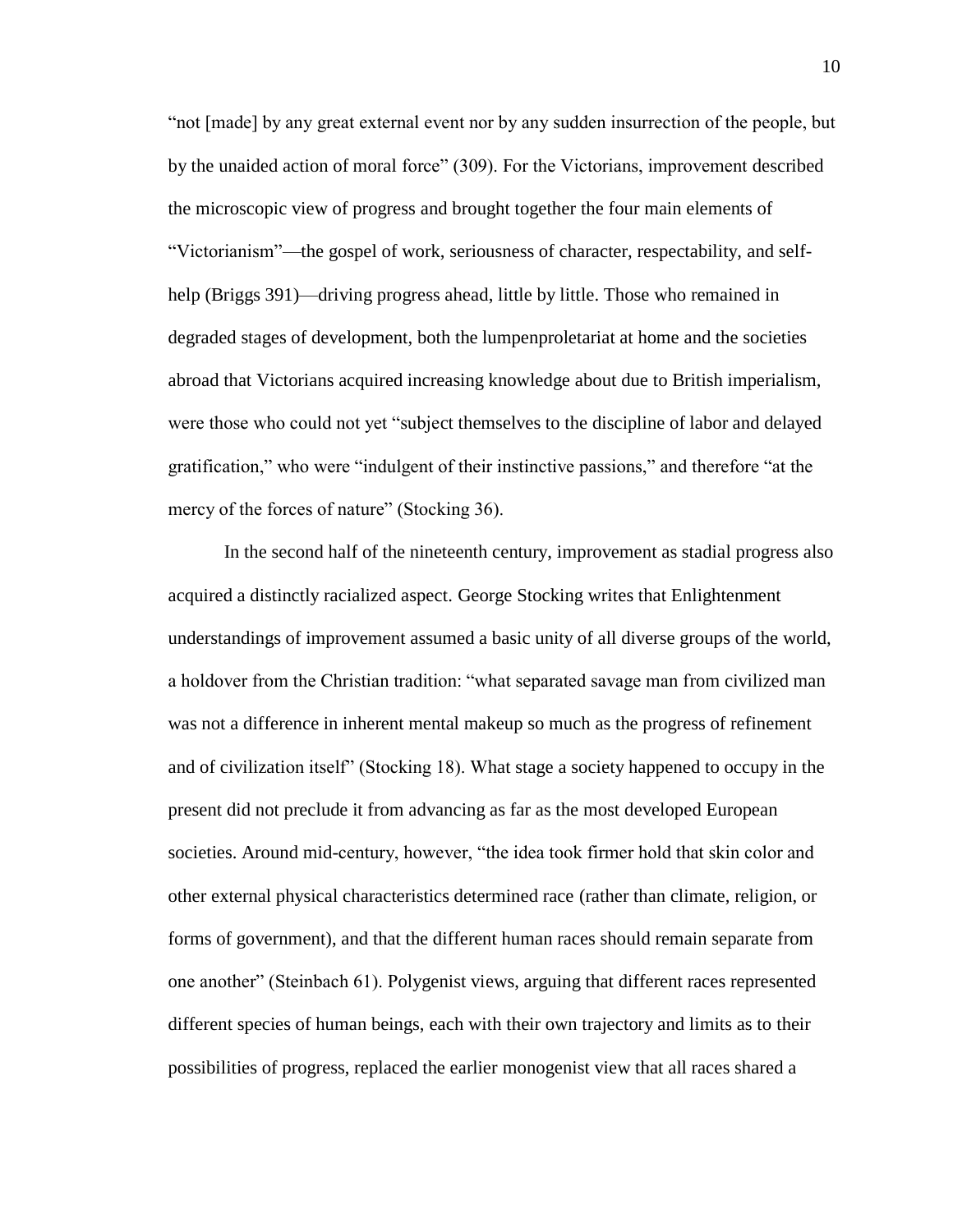common humanity and destiny. Laura Peters writes that "such a shift, from monogenist to polygenist views of race, marks a withdrawal of humanity from non-white races; this shift heralds a biological pessimism in which racial nature is viewed as fixed. Such a view will dominate racial thinking [in England] from the 1850s onwards" (55).

There were notable exceptions to the mid-century break between monogenicism and polygenicism, however, including Darwin's monogenist theory of natural selection and John Stuart Mill's writings on India. For Mill, the best form of government for India was a "benevolent despotism" (Moir xliii) led by a "superior people" who had reached "a more advanced state of society" (Mill, *Considerations* 418-419). In the case of India, he believed the East India Company was the best candidate for benevolent despot, for the Company had, Mill believed, the best interests of the Indian people at heart, was long established there, and had sufficient knowledge of the land and its cultures. Although he held in *On Liberty* that a representative government with universal suffrage was the best form of government, he felt that this system could only be implemented in western European societies that had reached an advanced stage of development. The view that Indians depended on English leadership and protection permeates nearly all of his writings on India, most of which are concerned with protecting Indians from other British and European imperialists who were liable to take advantage of them.

Although the monogenists' optimistic view of the improvability of less developed races represented the more progressive and humane interpretation of nineteenth-century Improvement, it was also responsible for what was arguably the most culturally offensive aspect of nineteenth-century imperialism that remains the target of much postcolonial criticism. By comparing all societies using the same western developmental yardstick,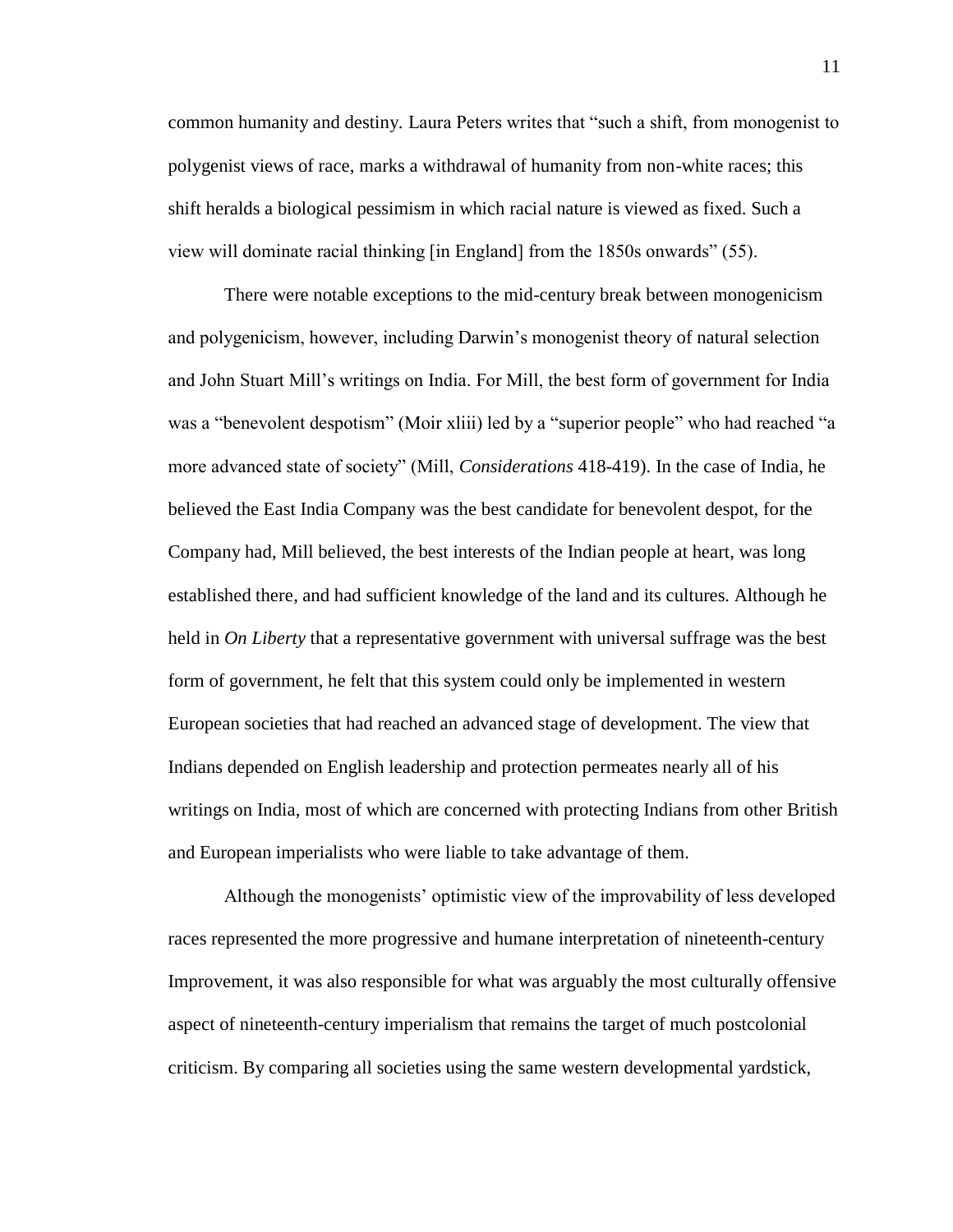"non-Western societies were deprived both of their history (reduced to imitating the Western epic) and of their culture (left only in vestiges that ought to be made rapidly to disappear)" (Rist 43). Not only did non-western societies need to adjust themselves to a European teleology and developmental arc, their forward movement along Improvement's many stages would have to be guided or coerced by a superior culture. Because they could not cultivate themselves properly, they must *be* cultivated, worked on, labored over. Victorianism's consolidation of agricultural capitalism's mastery over nature and the Enlightenment's faith in the future with its own focus on stadial progress created an imperial ideology that built the basic tenets of Improvement into a relationship of power over the colonized.

Because Improvement's transformation into imperial domination was so closely associated with the central trends in Victorian social thought, it would seem probable that as the Victorian period ended and the First World War crushed any remaining belief in Enlightenment progress, that Victorian Improvement would have become an anachronism, or at least increasingly peripheral after the first two decades of the twentieth century. But faith in the core elements of Improvement—progress as teleological, the human ability to control our own fate by mastering nature, stages of advancement, and the paternalistic burden of the more advanced nations—remained strong, perhaps even gaining ground after the War. Nowhere is this more clearly seen than in Article 22 of the *Covenant of the League of Nations*, the text that preceded the Treaty of Versailles which put an end to the War on June 28, 1919 (Rist 59). The importance of this text lies in the fact that it transformed Improvement from a by-product of Victorian culture into an internationallysanctioned justification for imperial dominance of the Allied powers over the colonized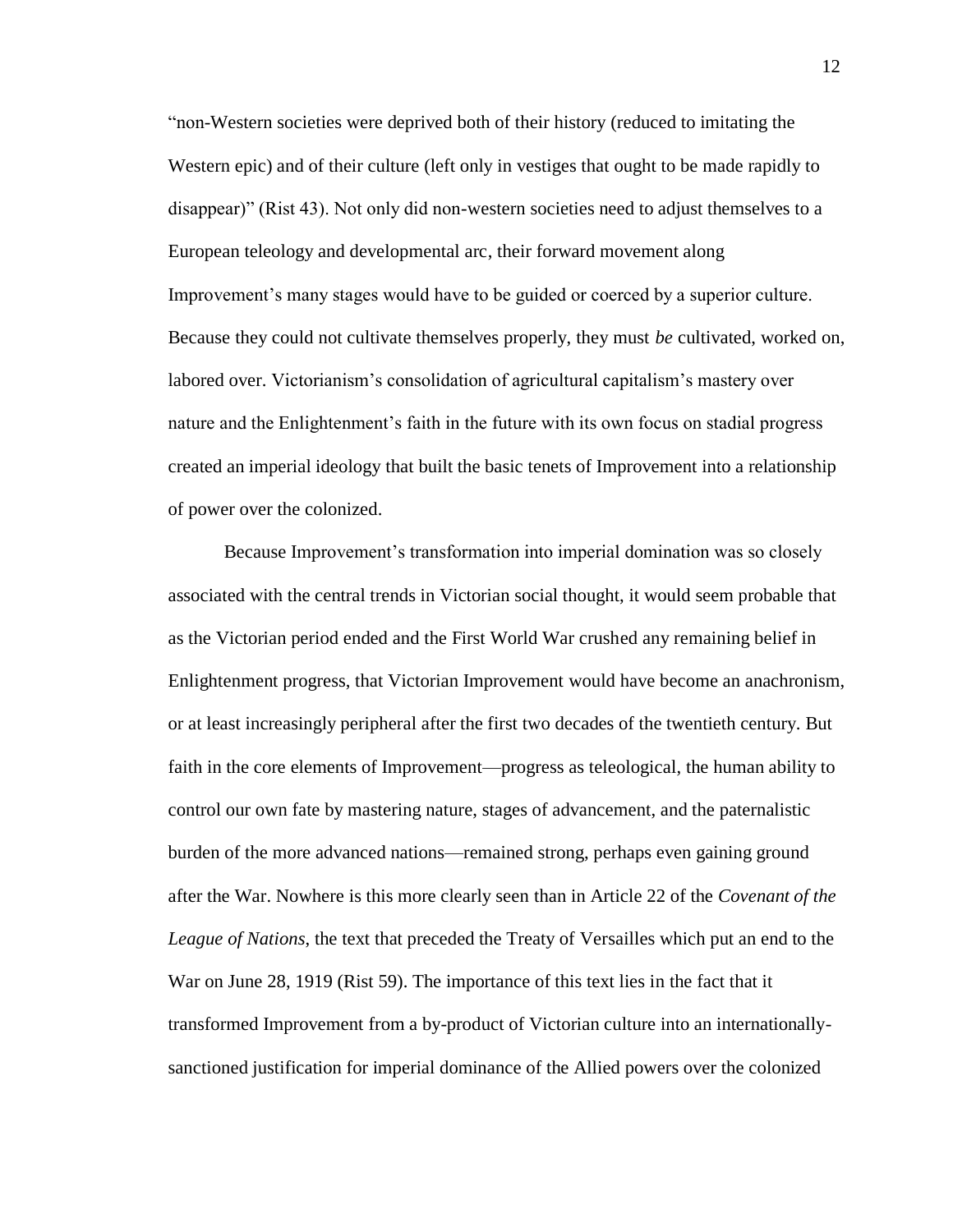countries of the world. The Article redistributed the colonies of defeated Axis powers to the winners, for the purpose of continuing the colonies' development along the stages of progress.

The Article's language reveals its affinity with the Improvement ideology that had incubated in England over the last two centuries. The first point reads:

To those colonies and territories which, as a consequence of the late war have ceased to be under the sovereignty of the States which formerly governed them and which are inhabited by peoples not yet able to stand by themselves under the strenuous conditions of the modern world, there should be applied the principle that the well-being and development of such peoples form a sacred trust of civilization and that securities for the performance of this trust should be embodied in this Covenant. (qtd in Rist 60)

The colonies, inhabited by those "not yet able to stand by themselves," are denied the responsibility for their own welfare on the basis of their being un-modern. Their "wellbeing" and "development" needs to be undertaken by "civilization," in other words, the Allied powers, and such a task shall be sanctioned by the international community. The second and third articles go into further detail: the "tutelage of such peoples should be entrusted to advanced nations who by reason of their resources, their experience or their geographical position can best undertake this responsibility," and the nature of that responsibility will "differ according to the stage of the development of the people" (60). These articles echo loudly the nineteenth century's beliefs in teleology, stadial advancement, and the role of already-improved nations.

Rist identifies Article 22 as the beginning of "the making of a world system" (47) that evolved into the current notion of economic Development. Article 22 is a key point in the narrative of Improvement that connects an eighteenth-century English agrarian capitalism to the Continental Enlightenment, and both of these to the Victorian national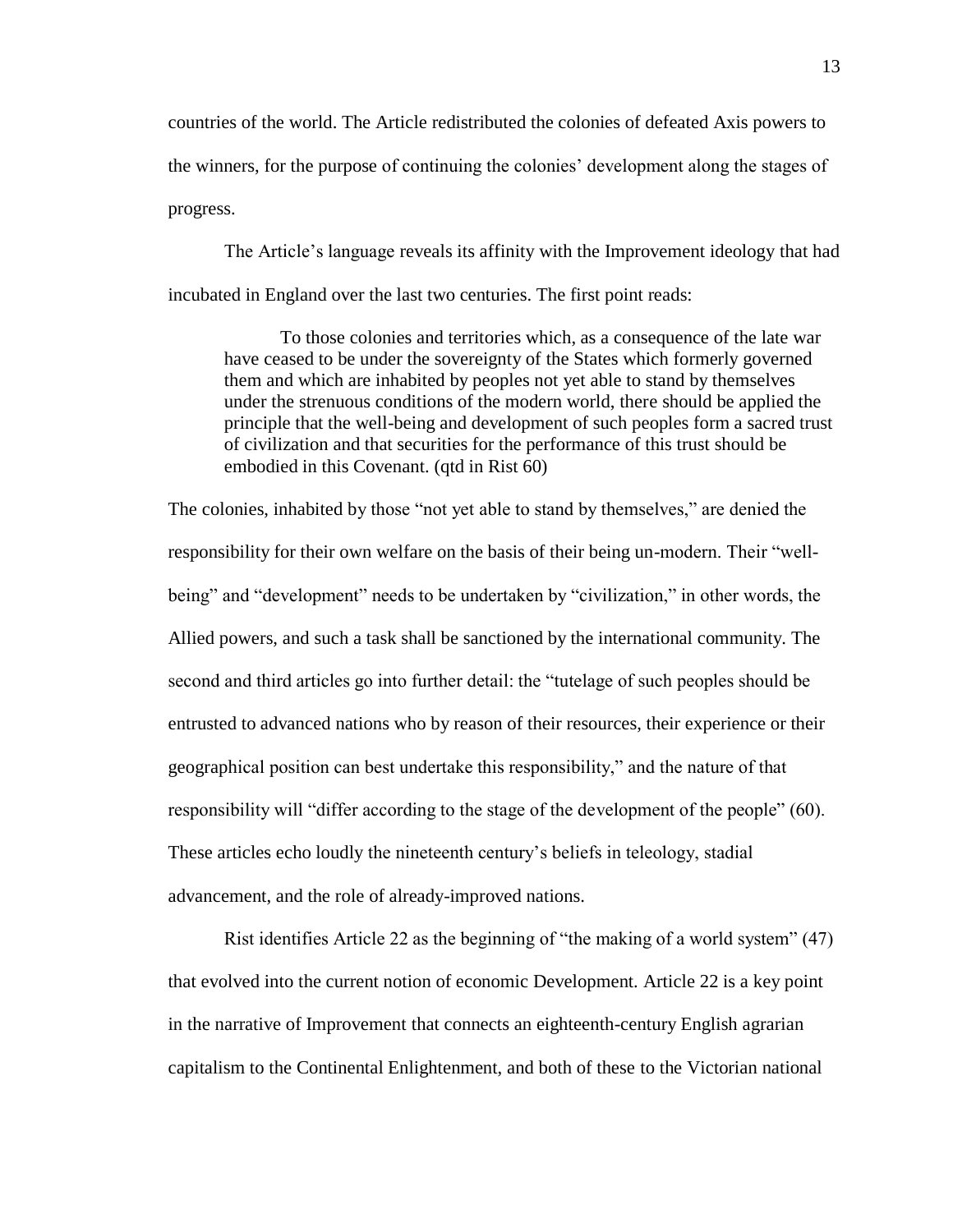and imperial ideal and the way we conceive of global north-south relations today. Another important point along that narrative stretch is President Truman's 1949 inaugural address, the "Point Four Speech," the fourth point of which established "the 'development age'" (Rist 71). The fourth point emphasized the United States' dominance in a new world in which "the old imperialism—exploitation for foreign profit—has no place." The US would make the "benefits" of their scientific and industrial progress "available for the improvement and growth of underdeveloped areas," areas whose "economic life is primitive and stagnant." The US, being "pre-eminent among nations," possessed "the knowledge and skill to relieve the suffering of these people," and would do so by capital investment and increasing the industrial production of the underdeveloped nations (71-72). Truman's speech represents the first wide circulation of the word "underdeveloped" (73), a word that ties Development directly to Improvement. It presumes not just a linear trajectory of progress but that human labor is responsible for moving toward that target. The developed countries would develop the underdeveloped ones, cultivating and working on them to make them more productive and profitable, as the eighteenth-century agriculturalists produced and made profitable the English countryside. Because so many backward nations existed in the world, we could deduce that underdevelopment was the naturally-occurring stage (Rist 73), and that hard work and discipline was what moved a nation along its path. Furthermore, the concept recalls the monogenist theory of races: we are all capable of arriving at the same end point despite our current uneven statuses, provided that we all play the same game.

Robert J. C. Young has written that since the Second World War, the "keystone" of global economic theories has been the concept of "'development,' which is a way of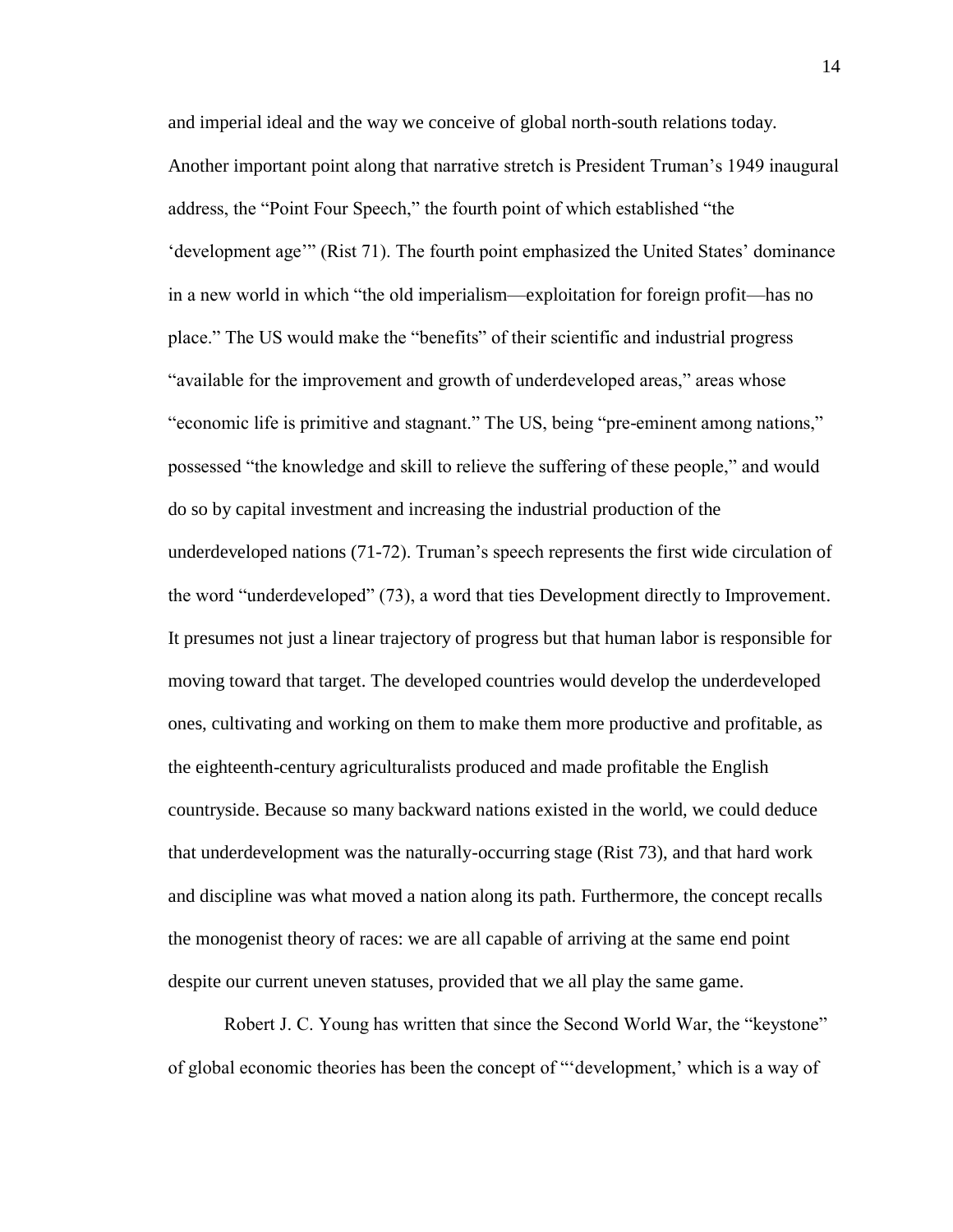describing the assumed necessity of incorporating the rest of the world into the realm of modernity, that is, the western economic system, in which capitalism produces progressive economic growth" (49). Development theory added to Improvement's stadial growth the belief that such growth needs to be "given an impetus by large-scale industrial or infrastructure projects undertaken by a centralized state, enabling a country to 'take off' from a traditional agricultural economy to a 'modern' industrial one" (49). Development provided a somewhat more democratic model of international relations than the old colonial system. No longer would the post-colonies be purposefully under-industrialized so that the ex-colonial powers could use their raw materials to industrialize their own nations; they could make themselves in the image of their former colonizers. Nevertheless, it makes room for only one definition of what it means to be modern, and one path along which that modernity can be achieved. In the 1980s, the economies of India and the Four Asian Tigers (Hong Kong, Singapore, South Korea, and Taiwan) grew rapidly when the state bureaucracies scaled back control of their national economies and opened them up to global free trade. These economic "miracles" encouraged economists to replace the primary mover in Development theory—the centralized state—with neoliberal market forces. Nevertheless, the central principle of global capitalist economic growth as equal to and interchangeable with beneficial social progress failed to undergo any radical rethinking.

The genealogy I have traced that runs from early agrarian capitalism and Enlightenment teleology to Victorian coercive progress and the current neoliberal global order—from Improvement ideology to Development discourse—underlies each chapter's analysis of how a twentieth- or twenty-first-century film remediates nineteenth-century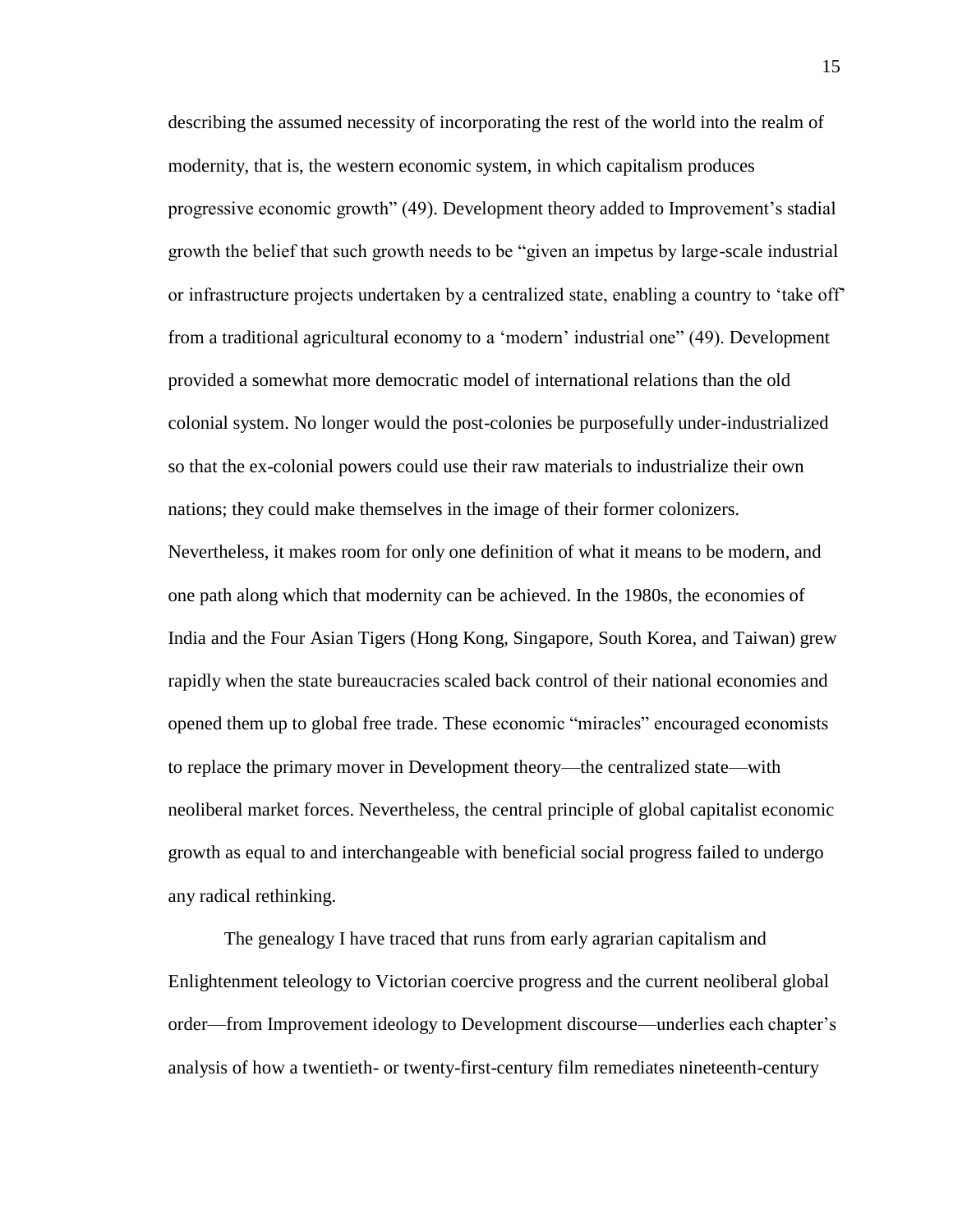British fiction. I have structured the chapters in two ways. On the one hand, they are organized in chronological order according to the source texts' date of publication. This allows me to track the development of Improvement and its critiques through the novels, from the late eighteenth century to the end of the nineteenth: from Austen and Bronte to Kipling and Hardy. It allows me to introduce the main concepts that underlay Improvement in the long nineteenth century, specifically, assumptions about temporality and spatiality and the merging of these concepts with early English capitalism, and then to see how the ideology changed and was changed by imperial policy after the three great indigenous revolutions in the 1850s and 1860s (The Indian Mutiny/Rebellion of 1857, the Maori Wars in New Zealand from 1861-1865, and the Morant Bay Rebellion in Jamaica in 1865). Finally, the last chapter examines how the development of Improvement throughout the eighteenth and nineteenth centuries helps to define what the twentieth and twenty-first understand as "modernity," and what it means to be "modern." On the other hand, the dissertation also falls into two halves according to the ways in which the adaptations focus their treatment of colonial literary heritage. The films discussed in the first two chapters focus on how postcolonial societies have confronted and understood the legacies of Improvement, from the importance of transforming colonial space and Improved geographies during the decolonization years to understanding how Improvement provides the historical and ideological background to third world Development and growth. The last two chapters discuss films that focus on the relationship between ex-colonizer and ex-colonized in the late twentieth and twenty-first centuries. As Robert J. C. Young has written, "the postcolonial condition" describes the present state in which both ex-colonizer and ex-colonized exist, the former needing to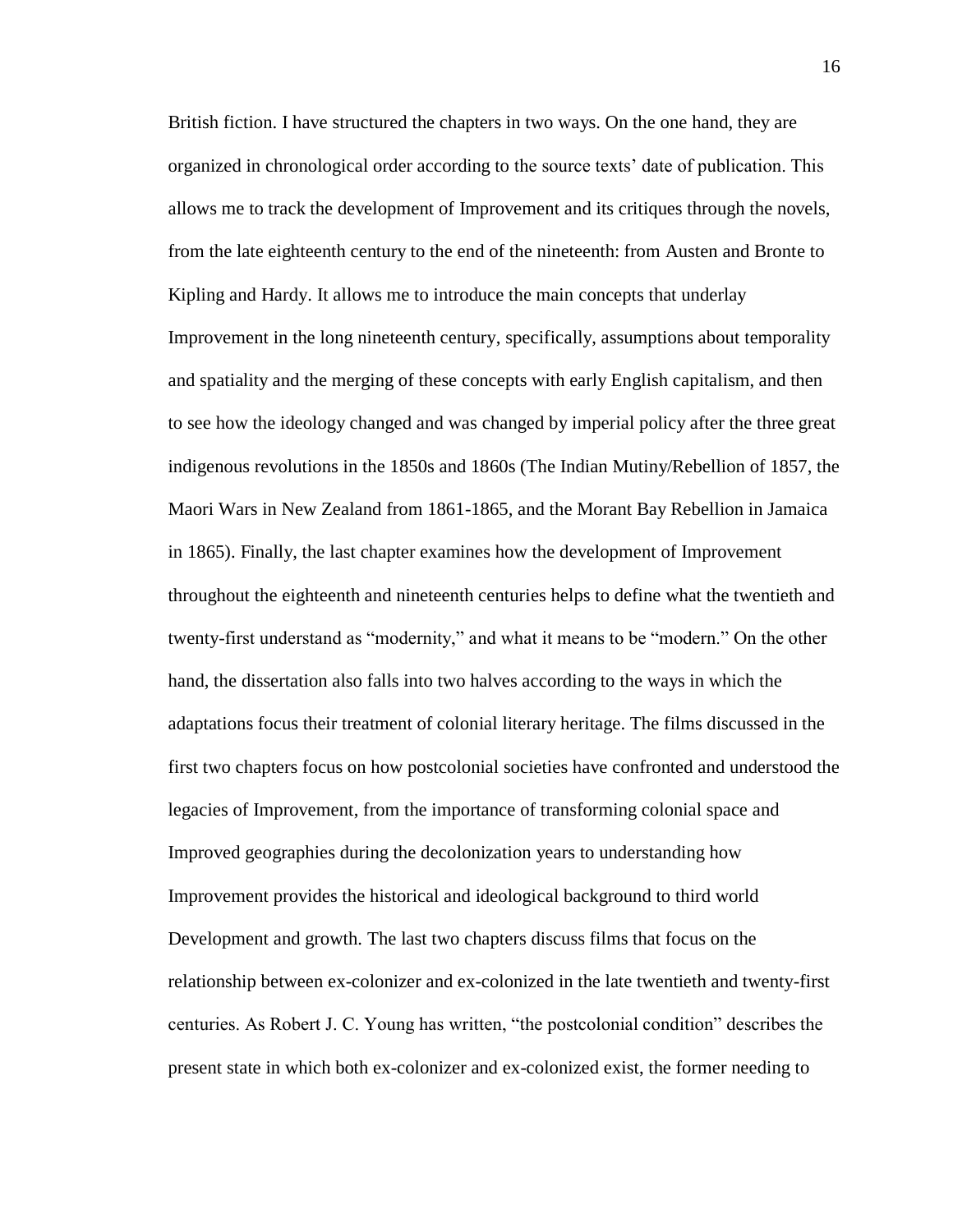understand how its colonial past shapes its present as much as the latter. The last two chapters focus on how ex-colonial and neo-imperial western subjects view encounters with postcolonial cultures through the lens of self-improvement, a desire for moral progress that depends as much on the failure as the success of Improving postcolonial others.

The first chapter reads Jane Austen's *Pride and Prejudice* (1813) and *Emma* (1815) alongside recent Indian-British and Indian cinema adaptations, *Bride and Prejudice* (2005) and *Aisha* (2010). I argue that the novels and adaptations take issue with one of the fundamental assumptions of eighteenth- and nineteenth-century Improvement: the connection between progress and teleology. I detect a strain of antiimproving sentiment in the novels located in their optimism about the power of nonprogressive, non-teleological change that provides a temporary escape from the endless forward march of time. The adaptations illuminate Austen's anti-improving sentiment by deploying it against new objects of analysis: the American land developer with "improving eyes" and twenty-first-century Indian neoliberal development. The films and their source texts together reveal a cross-cultural, transnational, and trans-historical experience of the disjunction between discourses of Improvement (colonial and postcolonial) and their manifestation in everyday reality, a disjunction I characterize as a double temporality: a blind faith in forward progress that's lived and experienced as endless delay.

Whereas my first chapter challenges Improvement's assumptions about time, my second chapter takes issue with its capitalist transformation of space. The second chapter reads Charlotte Bronte's *Jane Eyre* (1847) alongside Jacques Tourneur's World-War-

17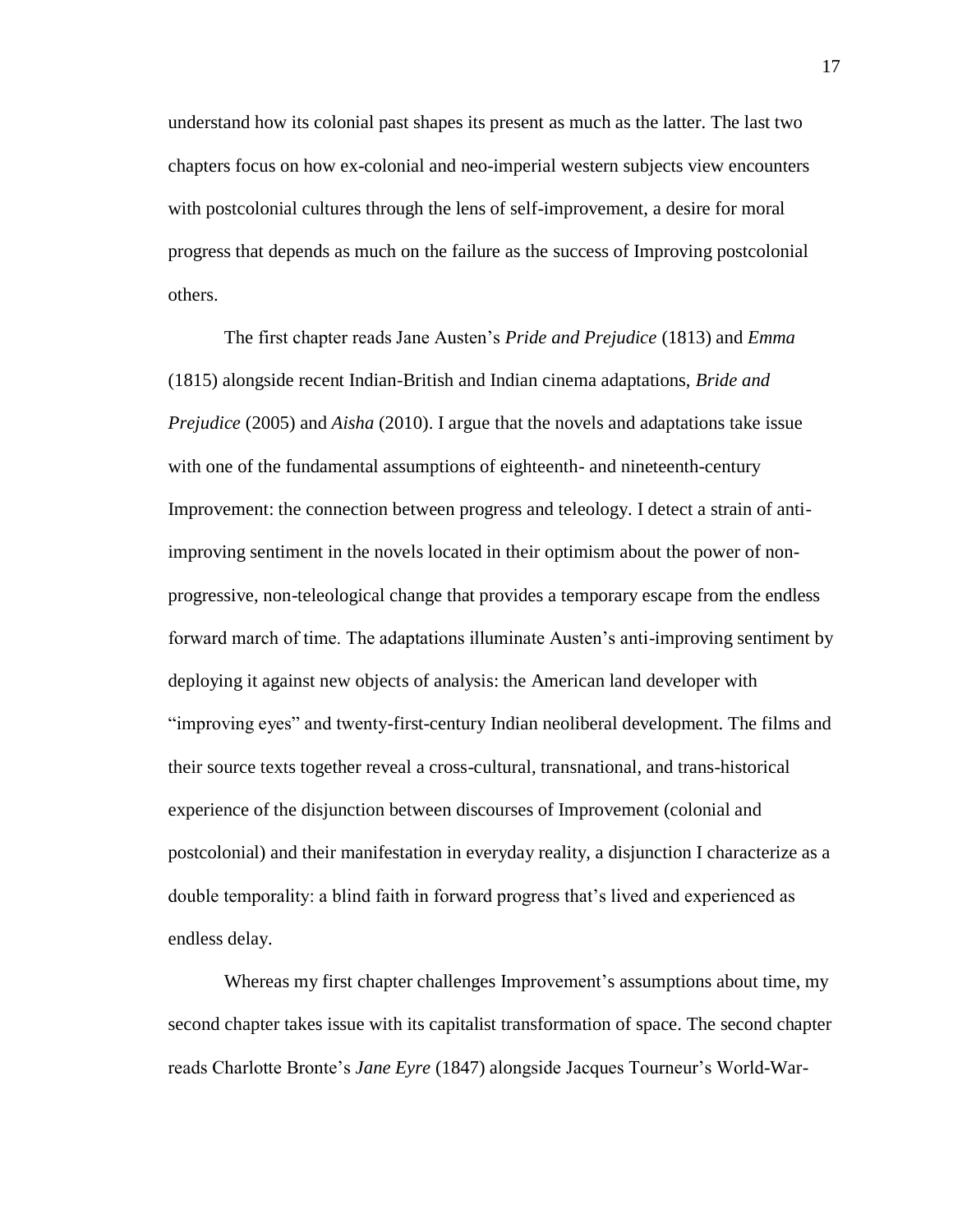Two-era Hollywood B-flick, *I Walked with a Zombie* (1943). I contextualize Jane's *bildungsroman* in relation to agrarian capitalism's enclosures, reorganization, restriction, and profitization of land and the implications of land Improvement on moral Improvement. I read Jane's narrative of "development" as a series of instances in which the individual is enclosed in spaces that seek to produce a docile, domestic subject. Jane's moral Improvement entails a psychological constriction and narrowing down of possibilities that correspond with the spaces she inhabits. Tourneur's film creates an analogy between Jane's situation and early twentieth-century workers on a Caribbean sugar plantation that bears the memory and the descendents of British West Indian slaves. The film argues that if, as *Jane Eyre* suggests, the making of subjectivity relies on an individual's relationship to her inhabited space, then a similar formula might also inform the making of an independent nation out of an enslaved and colonized population. For the plantation workers, Jane is a warning sign: one's acceptance of enclosure in an absolute space creates the docile subject. To make possible the conditions for revolution, then, the workers must reconceptualize the plantation space and use the very grounds of the master's power against him.

Chapter Three reads Rudyard Kipling's *The Man Who Would Be King* (1888) alongside John Huston's Vietnam-War-era adaptation of the story (1975). The chapter looks at one of the most important challenges that Improvement faced in the nineteenth century when it was exported out to British India: the need to reconcile it with, but also distance it from, conquest. I trace a history of how different figures and texts tried to turn the conflict between conquest and improvement into a productive dialectic for imperial policy, from the argument between eighteenth-century Orientalists and Anglicists about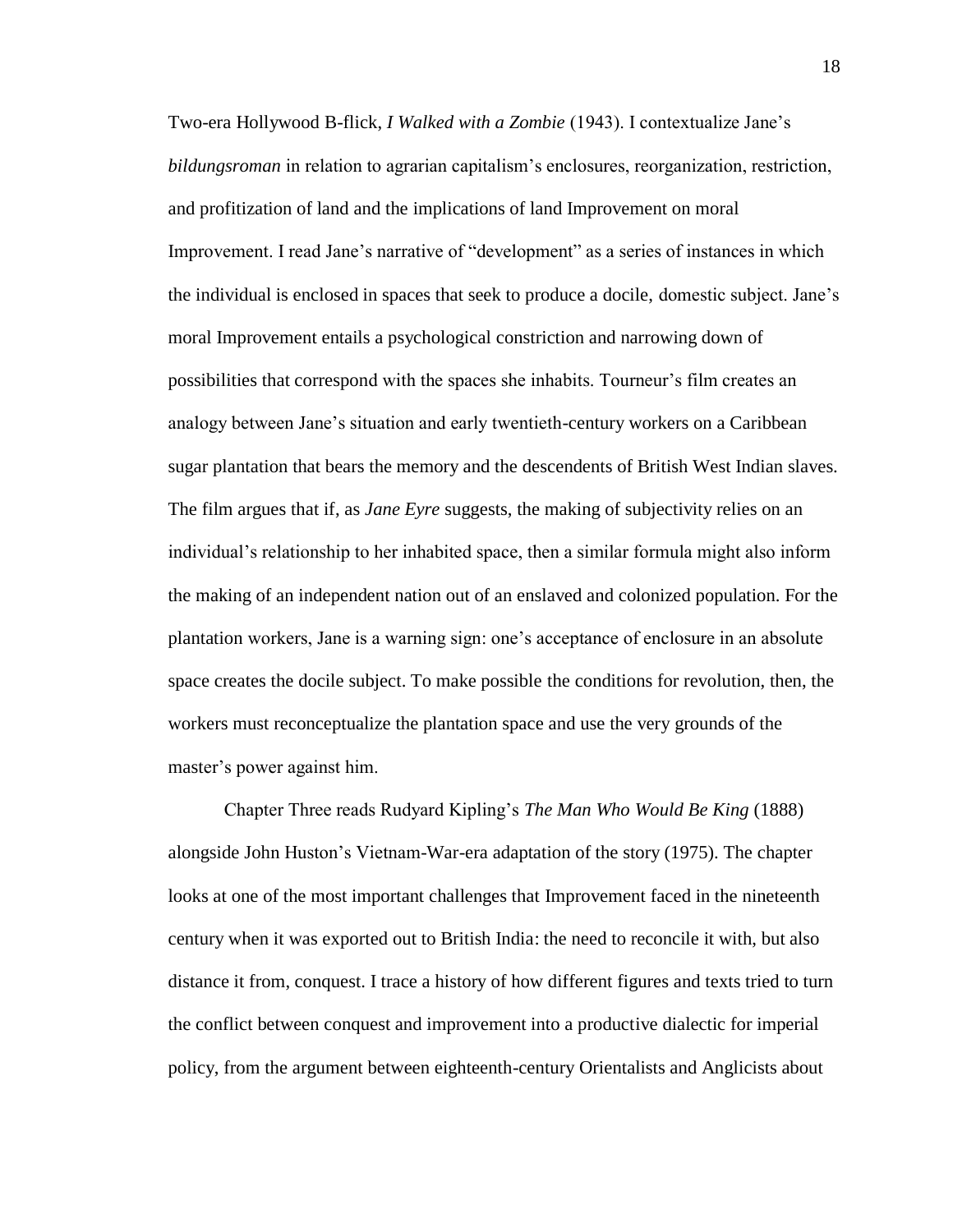India's present and future development along Improvement's stages of progress, to the use of Alexander the Great as a model of how conquest and improvement could work together, to Kipling's redirection of Improvement discourse back on to the imperialists themselves. Finally, I place Huston's film at the end of this conversation as a text that restages the story as an allegory for the fate of American imperialists in the Vietnam War. Contextualizing the film among other Vietnam-era films, I argue that Huston's film uses Kipling's redefinition of Improvement's purpose to justify the continuation of western imperial ventures.

Finally, the fourth chapter looks at the connection between Improvement and western modernity. It engages with the postcolonial discourse of multiple modernities and its revisionist ethic of retrieving the histories of modernity lost to Improvement's profitizing calculus. Thomas Hardy's *Tess of the D'Urbervilles* (1891) and its most recent adaptation, Michael Winterbottom's *Trishna* (2011), both question the injunction to "rescue" the voices western modernization silences by accounting for those voices and making them speak. The chapter argues that a more effective strategy of resistance to a universal western definition of modernity is not to try to make its alternatives "count" in the history of critical practice or cultural memory, but to hint at their potential while registering their disappearance, allowing their loss to Improvement's grand narrative to be felt all the more. *Tess* and *Trishna* gesture toward alternative conceptions of modernity that go against the Improvement ideologies that inform the actions of their male protagonists, characters who marry a capitalist desire to turn waste to profit and a New Historical/postcolonial impulse to uncover hidden narratives and make them count. Both film and novel, however, reveal these alternatives by describing them in terms of their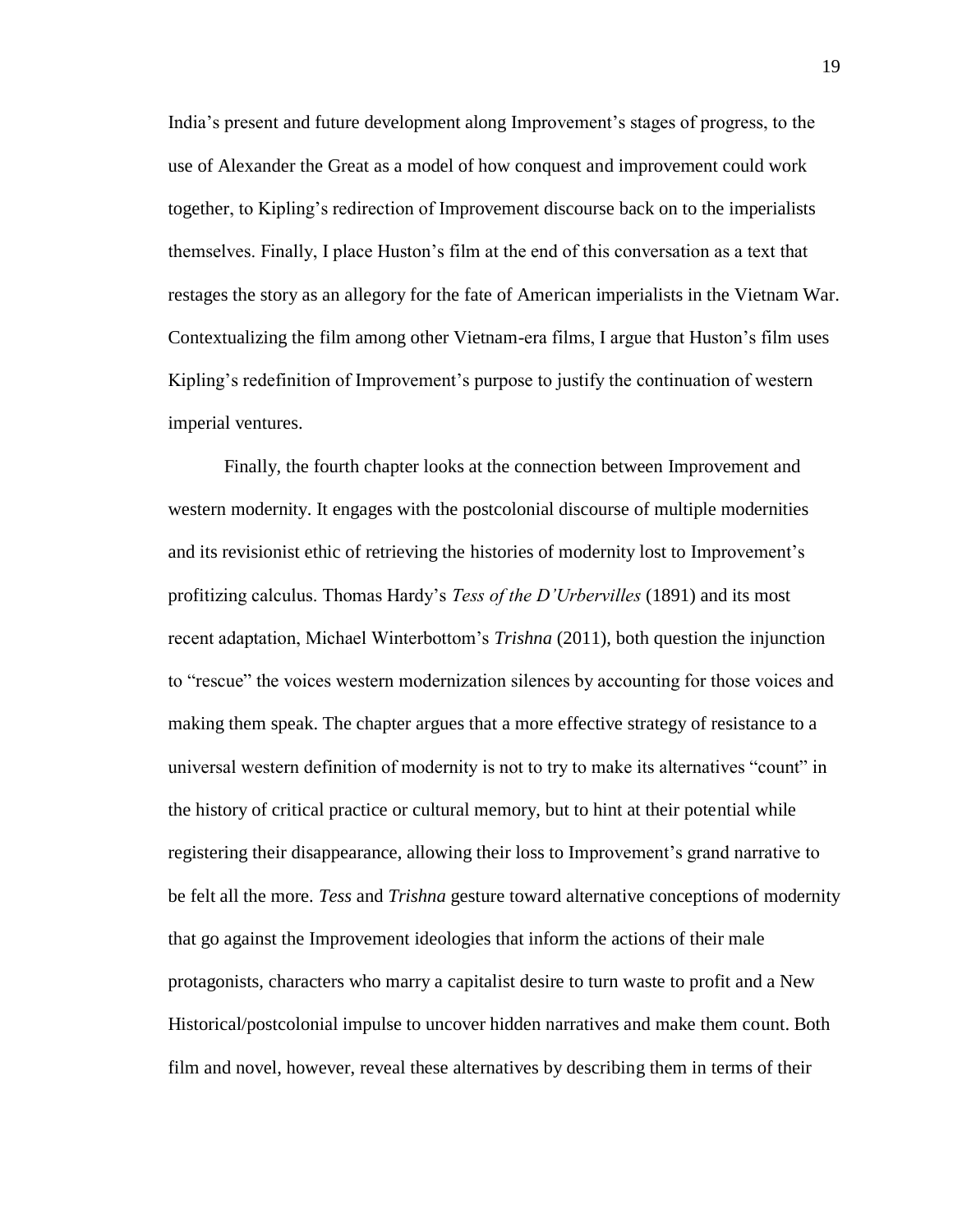loss—their passage into the realm of the counterfactual before becoming possible realities. In drawing attention to disappeared or disappearing conceptions of noncapitalistic or non-western modernity, *Tess* and *Trishna* circumvent the complicity in capitalist Improvement ideology exhibited by revisionist criticism.

\*

In the epilogue to *Victorians in the Rearview Mirror*, titled "Postcolonial Victorians," Simon Joyce asks if we can "recognize different aspects of a residual Victorianism in (post)colonial states and subjectivities? And if so, can any positives be drawn from such an inheritance?" (167). What has "Victorianism" come to mean in postcolonial states and subjectivities, beyond its negative associations with an oppressive, authoritarian, racist, and violent imperial state apparatus? "It seems worth asking, in such a context," Joyce writes, "whether it is possible to characterize the legacy of the Victorians for colonial populations as anything other than a simple and unmitigated negative" (170). Can we see the colonial British heritage as "in some constitutive sense divided or self-contradictory?" (170) Joyce's challenge presents an opportunity for opening up the fields of heritage cinema, adaptation studies, and postcolonial studies to new projects that cross nineteenth- and twentieth-century period distinctions as well as the disciplines of literature, film, history, and cultural studies.

Joyce's reaching toward identifying the potential positives of colonial inheritance on postcolonial societies forms a chief concern of this project. I hope to show that the nineteenth-century British novel, an undeniable example of colonial heritage for postcolonial cultures, has the potential to challenge other aspects of that heritage that have proven more nefarious. British literature and British Improvement both represent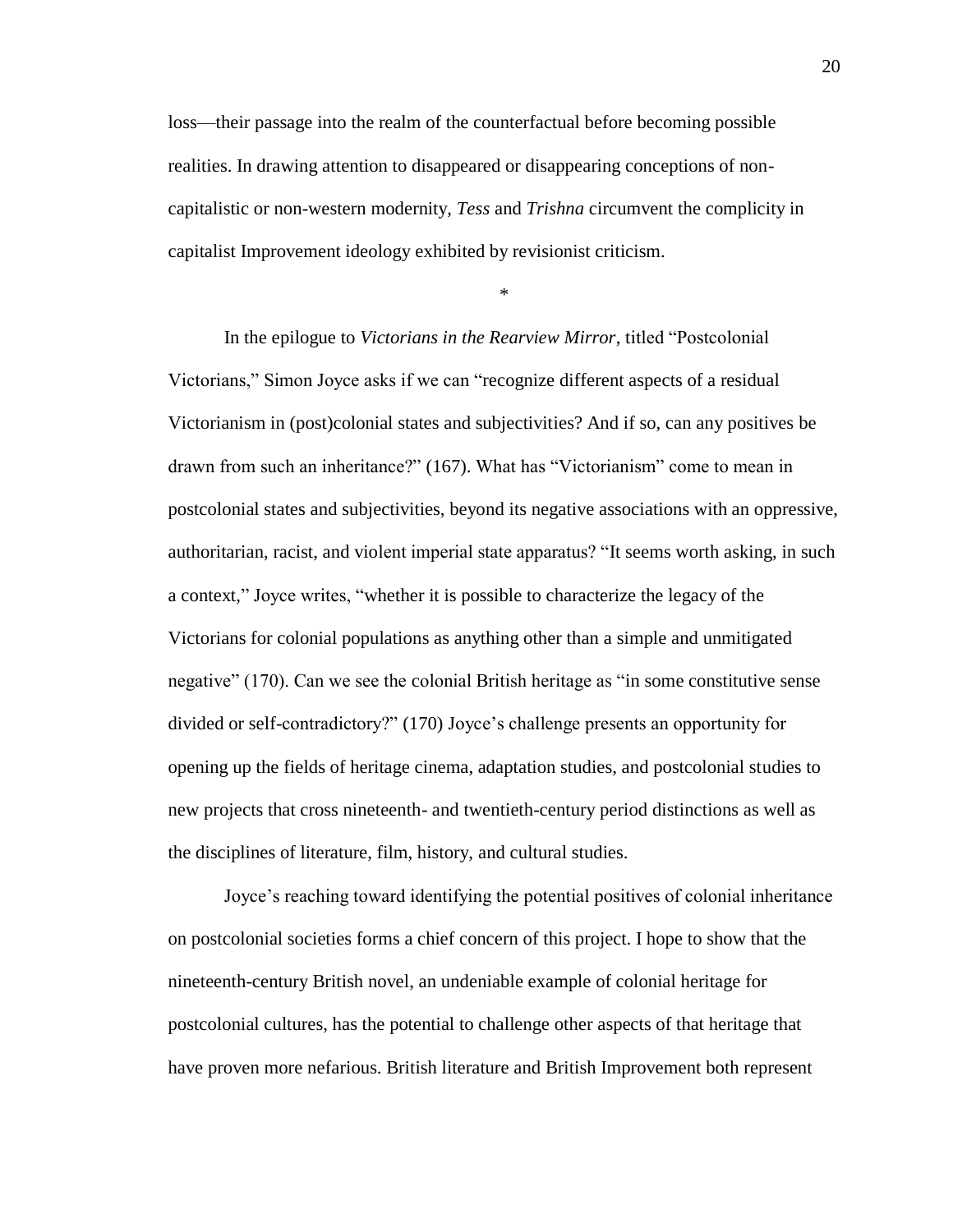important parts of the colonial inheritance of ex-British colonies, but the former offers strategies to critique the latter. To differentiate between the benefits and harms of imperialism opens up a dangerous path if we assume the differentiation implies that British colonialism did, in at least one way, "improve the natives" by sharing with them Britain's superior literary culture. My argument makes no such claim: whether the literary culture that postcolonial societies inherited from Britain was superior to indigenous literary cultures depends on the very value judgments this project seeks to deconstruct. My aim, instead, is to illuminate the benefits of the portability of culture in an age of globalization. For the films I examine here, the nineteenth-century British novel functions as a language that can be used to think through and critique contemporary global problems.

All of the films I consider in the chapters that follow appropriate certain aspects of English national culture in the form of its classic novels, and either relocate their plots and settings to postcolonial societies or use the novels to comment on neo-imperial relations. English national cinema—and its niche in world cinema—has traditionally been closely tied to heritage adaptations, and the source novels upon which these adaptations are based have been equally important to the definition of English culture abroad. The films I consider perform a kind of cultural theft that capitalizes on the transportability of culture from one context to another and does not respect England's national claims to its literary heritage over and above its transformation into international heritage.

Recently, Mette Hjort has discussed the pitfalls of cultural portability. Focusing on Sydney Pollack's *Out of Africa* (1985), she argues that the film brings to the fore the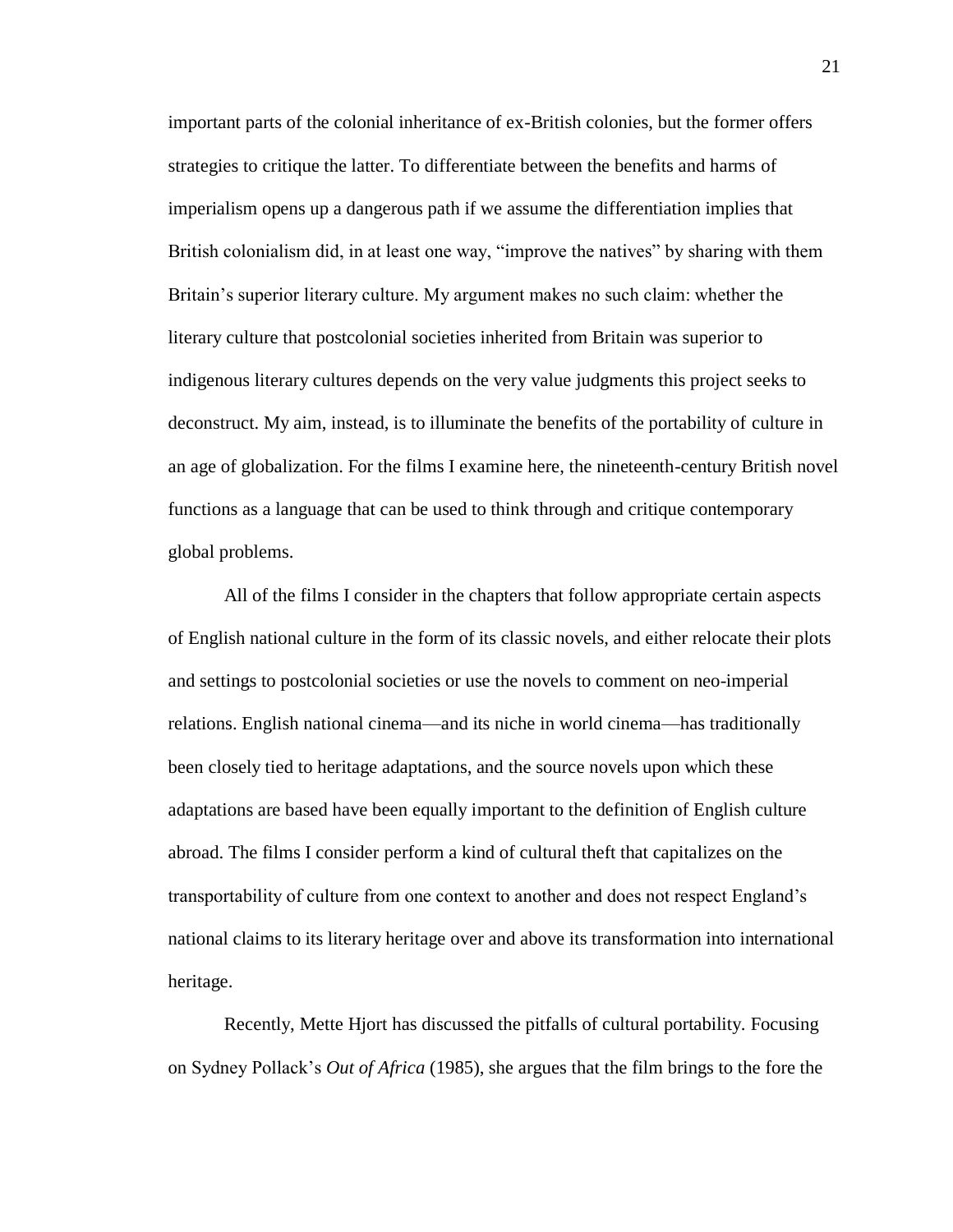problem of international versus national heritage and the question of who gets to tell the story of an internationally recognized, but nationally beloved, writer and her works. *Out of Africa*, a period biopic about Danish author Karen Blixen and her time spent in Kenya as the owner of a coffee plantation, raises the question of whether Blixen belongs more to Danish or Kenyan heritage, as well as the larger problematic of whether we must think of heritage as belonging to someone at all, and therefore not to someone else (193). Hjort argues that because the film was made into a glossy blockbuster Hollywood movie by a famous American director, *Out of Africa* "hijacks" Blixen's life from both Danish and Kenyan national heritages and reorients it toward an international audience. The film "no longer recognizes the primacy of national roots, attachments, or official meanings. The international heritage film, it could be argued, is a matter of transporting a life, understood both as intimate core and nationally available significations, into a quite different cultural register" (198-199).

Hjort's criticism of an international appropriation of national heritage makes sense in context, since she is concerned with the appropriation of "small" by "large," or "the transformation of a minor culture's cultural capital into modes of expression and significance that resonate within a hegemonic culture with global reach" (200). For Hjort, cultural theft represents a significant problem "encountered by postcolonial states that continue, in various ways, to grapple with the legacies of colonialism, even in the wake of independence" (200). The appropriation of national heritage, and by extension, national cinemas, by the dominant cultural power in the industry represents a further marginalization of the "smaller" nations and a kind of heritage-based neo-colonialism.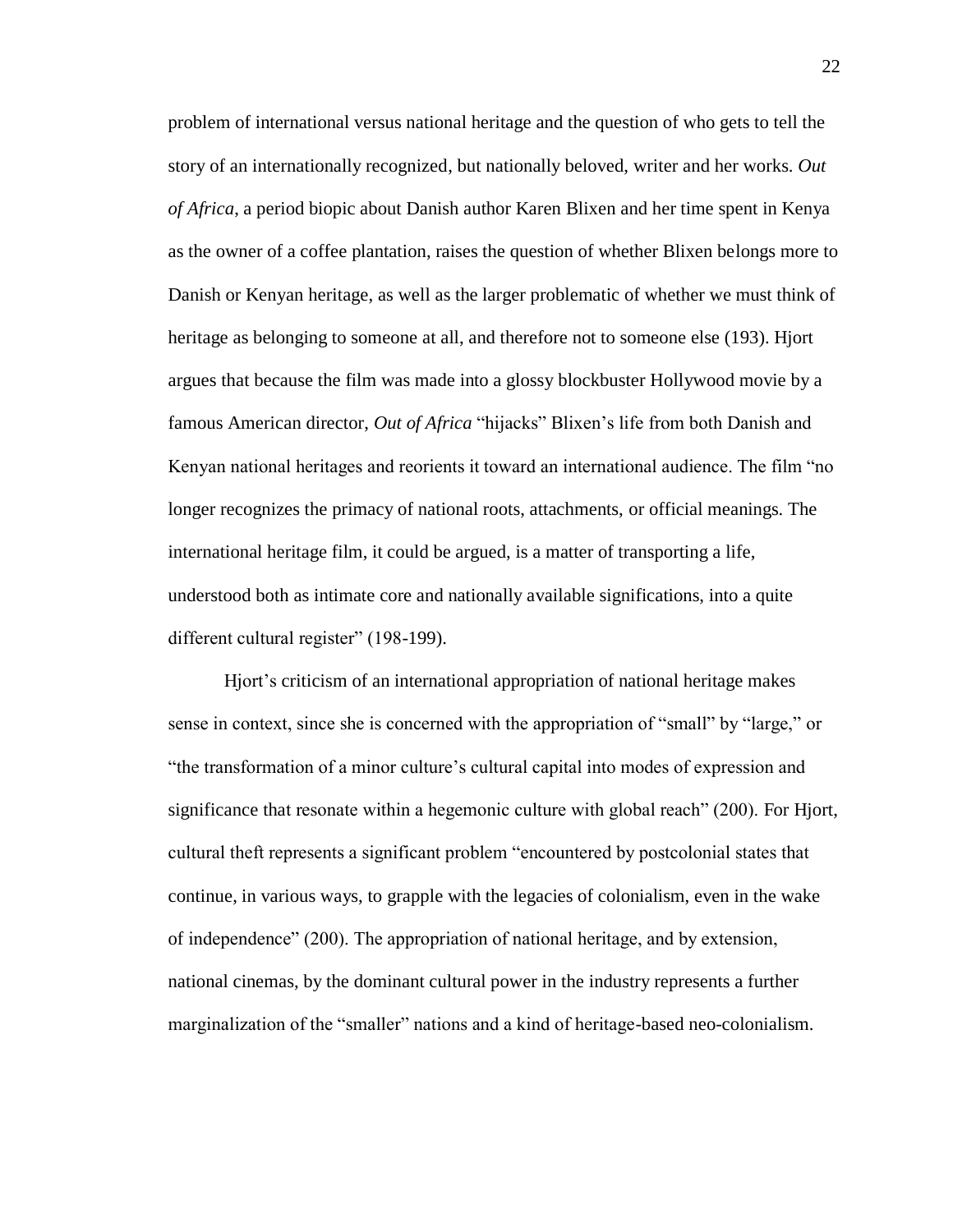Studies such as Hjort's provide interesting contrasts to my own: in the case of my films, hijacking benefits the cause of postcolonial critique rather than compromising it. The filmmakers in my study—postcolonial nationals as well as British and American directors who use their films to perform postcolonial critique—claim a degree of ownership over the English national literary canon, an ownership which allows them to transform an erstwhile hegemonic and imperial culture's cultural capital into new texts that express the experience of postcolonialism shared by many "small" cultures. The films I consider appropriate an internationalized culture to make it relevant to new nations. Whereas Hjort reflects on the dangers of appropriation of "small" by "big," my project suggests the possibilities of adaptation of "big" by "small."

By claiming that the films I consider in the following chapters are "heritage adaptations," despite the fact that none of them fits the aesthetic or period demarcations of the existing genre, I argue that we should broaden our interpretation of what counts as a heritage adaptation. All of the films consider English national literary heritage as international literary heritage, and therefore available for use as source texts that speak to new realities. By violating the national ownership of English canonical novels, the films I examine divorce "heritage" and "adaptation" from the charges of complicity in the conservative, Thatcherite agenda they are most often associated with, for the concepts need not forever be bound to the particular context under which they arose. Thinking of heritage as international broadens the selection of films that can be considered by heritage scholars, opening up the field in the direction of cross-cultural adaptation and refocusing the discussion of adaptation on how source texts are used in the present, rather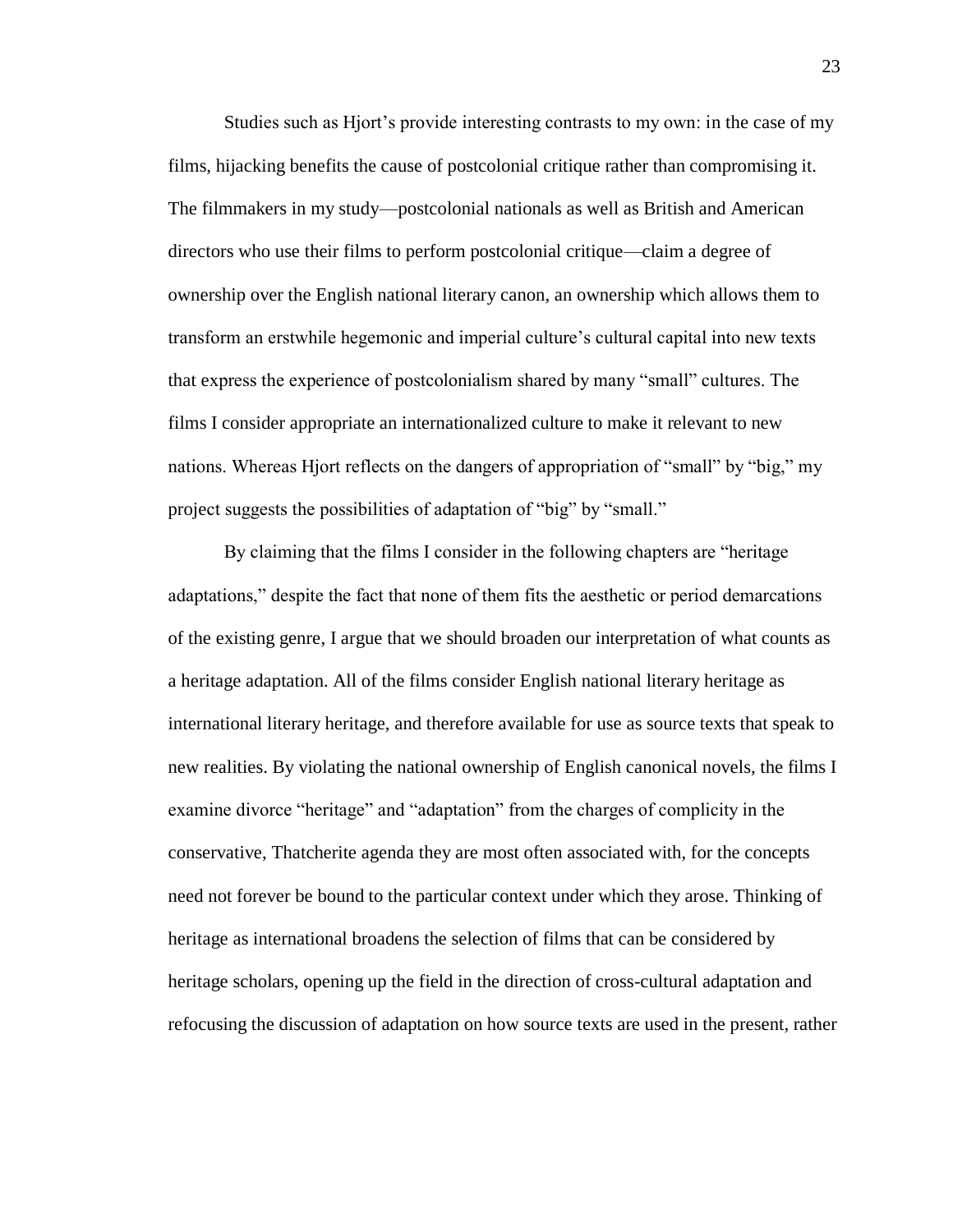than stymieing the conversation at how they preserve the past (and whose past they preserve).

If the critical discussion surrounding heritage cinema has become more international in scope, adaptation theory has been slower to do so. The major currents of adaptation theory over the past sixty years have focused on English-language, British and American costume dramas and their formalist transcriptions of page to screen. From medium-specific to comparative to pluralist theories of adaptation, little attention has been given to cross-cultural adaptation, to questions of what one culture chooses to adapt from another culture and for what purposes, and the implications such adaptation might have for the generative possibilities of globalization, without ignoring its harmful effects.

The closest adaptation studies has come to thinking about adaptation as crosscultural encounter has been Deborah Cartmell's and Imelda Whelehan's identification of a group of adaptations they call "genrified" adaptations, which shift historical and geographic locations of their source texts. In a recent volume, the authors discuss three films, *A Simple Twist of Fate* (1994), written by Steve Martin, Alfonso Cuaron's *Great Expectations* (1998), and Michael Winterbottom's *The Claim* (2000), adaptations of George Eliot's *Silas Marner*, Dickens's *Great Expectations*, and Hardy's *The Mayor of Casterbridge*, respectively. All three films relocate the original plots of the novels in time and space, and in doing so, combine canonical Victorian narratives with cinematic codes which allow the movies to be identified not only as literary adaptations, but also as genre films. All three of the films they examine limit the cross-cultural encounter they stage between Anglo-American cultures, rather than staging a north-south or postcolonial crossing of cultures. However, Cartmell's and Whelehan's isolation of adaptations that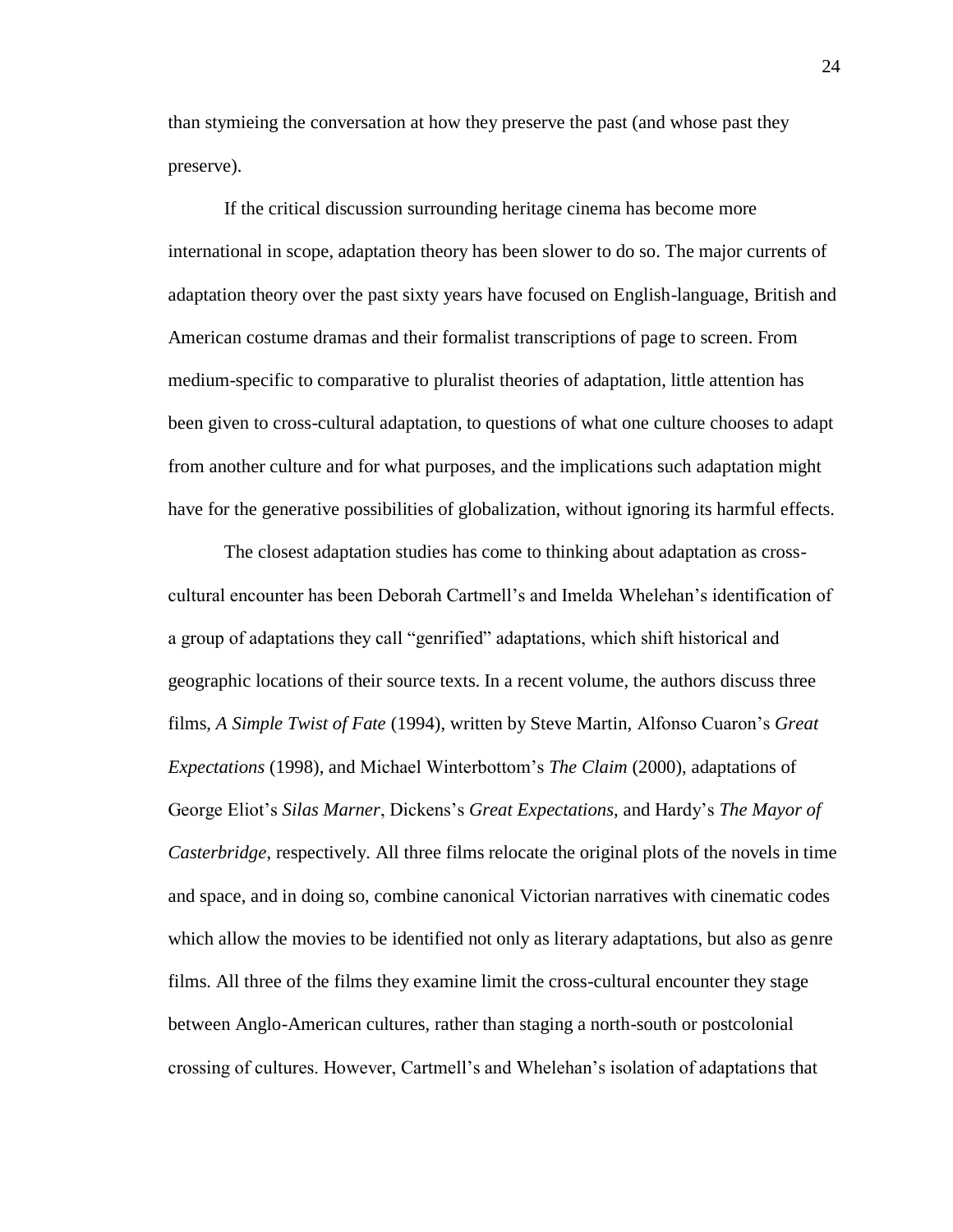lift the "cardinal functions" of the source novels (McFarlane, *Novel* 13) and use them for updated purposes—in their case, to challenge genre conventions—paves the way for studies such as mine. $<sup>1</sup>$ </sup>

Postcolonial adaptation is its own sort of beneficial development. It creates a different but recognizable text that engages with pressing social concerns using source texts whose connection to historical offenses do not preclude them from new usefulness. Whereas the adaptations I examine recognize the negative legacies of Improvement—its assumptions about time, space, and modernity—they also recognize the potential of nineteenth-century fiction to provide adaptable ideas, narratives, characters, and forms with which to critique the negative aspects of that colonial heritage. Colonial heritage is divided and self-contradictory, both negative and potentially positive. Improvement, in its form as colonial ideology that marries an Enlightenment capitalist preoccupation with progress and profit to a Victorian work ethic and obsession with hierarchy, denied colonized societies the right to define for themselves what progress might mean and how it should be achieved. But improvement as adaptation, as a turning of an old thing to new use for the benefit of contemporary social critique, can be a powerful way to assert the claims of the historically disenfranchised. Adaptation, as theory and cultural product, transforms colonial heritage into a heritage improved. In doing so, it expands the conceptual possibilities of improvement and development while critiquing the imperialcapitalist foundations upon which mainstream definitions of those concepts rest. Like the films whose transformative work lies at the center of this dissertation, I now turn to the work of adapting colonial heritage into a heritage improved.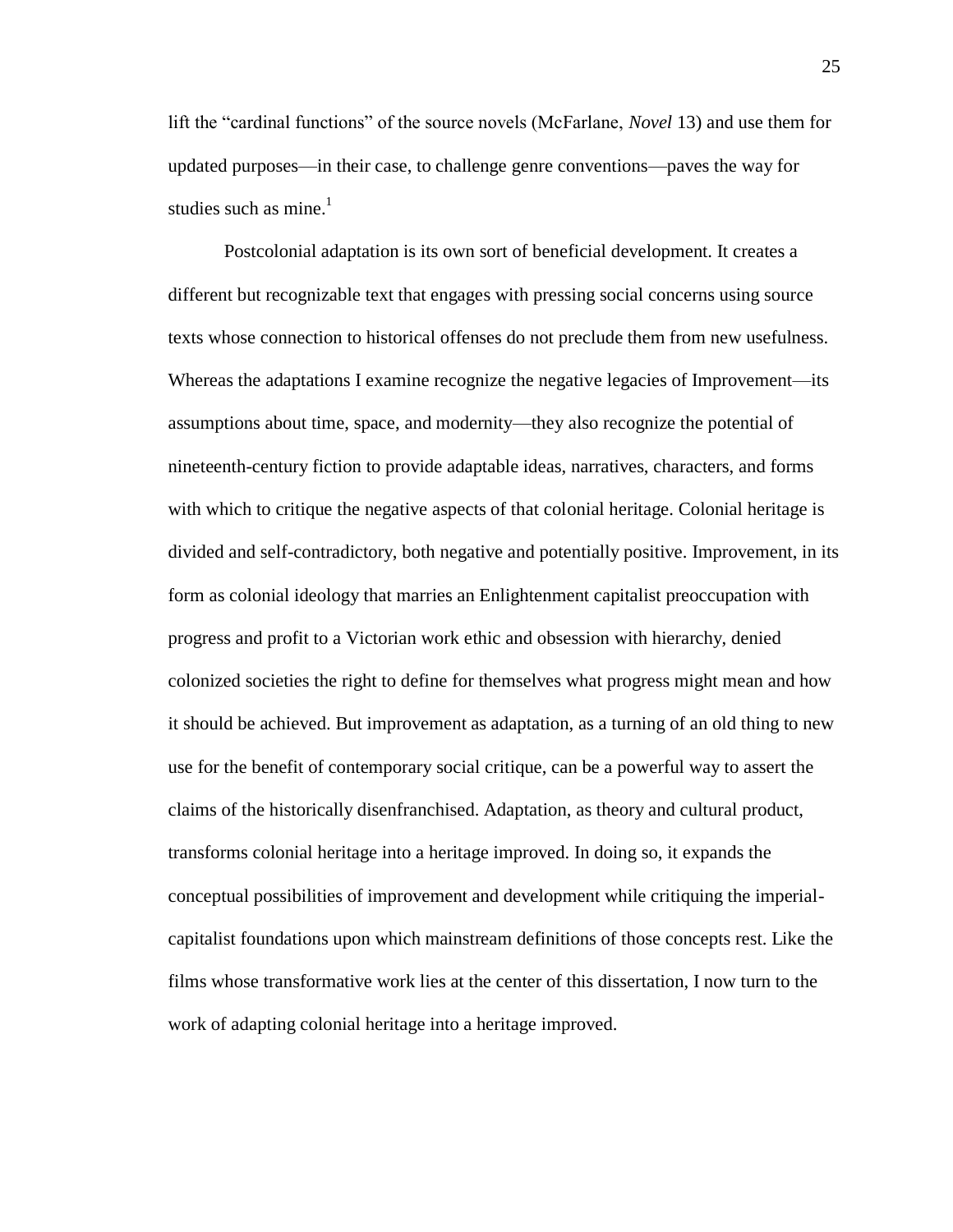### CHAPTER ONE

Improvement, Development, and Consumer Culture in Jane Austen and Popular Indian Cinema

In *Culture and Imperialism* (1993), Edward Said offered both a definition and an injunction for what postcolonial studies could do to the nineteenth-century British canon: perform contrapuntal readings that would provide resistance to the imperial ideology that the novels helped to create and perpetuate. In this chapter, I argue that the "consolidated vision" of nineteenth-century imperialism and its cultural products, specifically the British novel's complicity with imperial ideology, was far less consolidated than Said's reading suggests. Austen's novels, as well as the other novels I examine in the following chapters, contain within them their own contrapuntal readings—moments, subplots, characters, settings, and other narrative elements that try to undo, or at least provide some traction against, the imperial ideology with which the novels are partially imbricated. To emphasize the novels' complicity in ideology without attending sufficiently to the more subtle ways in which they are not complicit with their contemporary historical forces denies the novels their complexity, and more importantly, limits our interpretation of how they have been and can be used in our current historical, political, and cultural moment. Although the nineteenth-century British novel is an undeniable example of colonial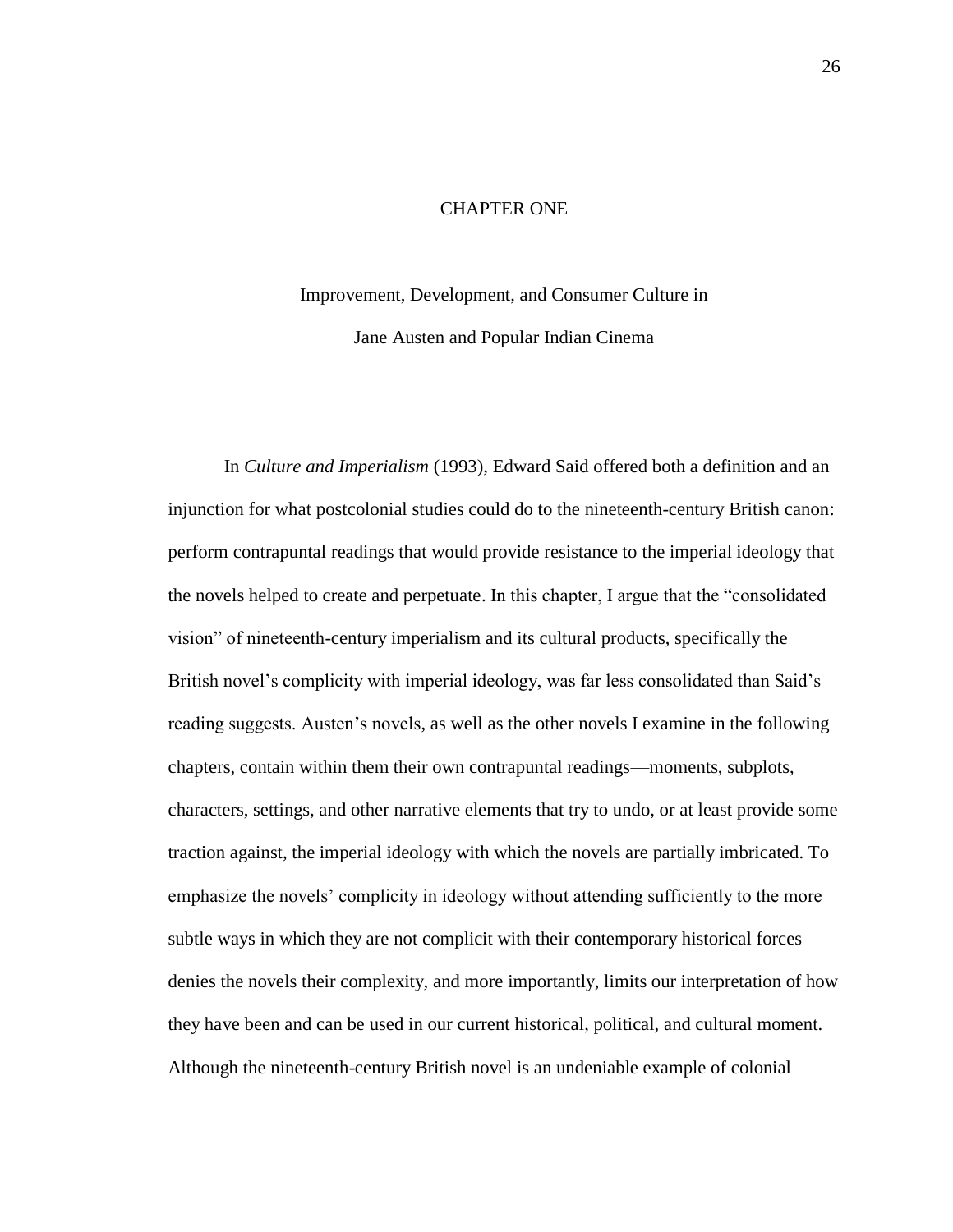heritage, it has the potential to challenge other aspects of that heritage that have proven more nefarious. Yoking together the British Romantic novel and the Romantic-era discourse of Improvement into a consolidated vision that privileges the ideology overlooks the ways in which the former might offer strategies to critique the latter.

This chapter contributes to a method of reading Austen postcolonially through the lens of *use*. Recent Austen critics have examined the question of what uses postcolonial societies make of Austen and her novels in the contemporary globalized world. $2$  Such new work reflects the understanding that the nineteenth-century British novels with which Said took issue are not reducible to the ideology of imperialism and the history of colonialism in which they are implicated. More importantly, it also reflects a sense that neoliberal capitalism has changed the power relations among populations throughout the globe: the old imperialists and their novels have given way to new imperialists and their money. Neoliberal capital, although it had its beginnings in western imperial expansion, is no longer tethered to it, and the new imperialism affects social relations within indigenous populations as much as between first and third world societies. To talk about uses and reuses of colonial cultural products emphasizes the agency of postcolonial authors and artists in remaking what may once have been imposed upon them newly useful on their own terms. Reading for use instead of resistance does not de-politicize postcolonial studies, Austenian or otherwise, but takes into account that new social, economic, and cultural conditions require new approaches to the study of how texts function in the world.

I hope to link this new line of postcolonial Austen criticism with cinematic adaptations of Austen, for adaptation criticism has long understood the value of focusing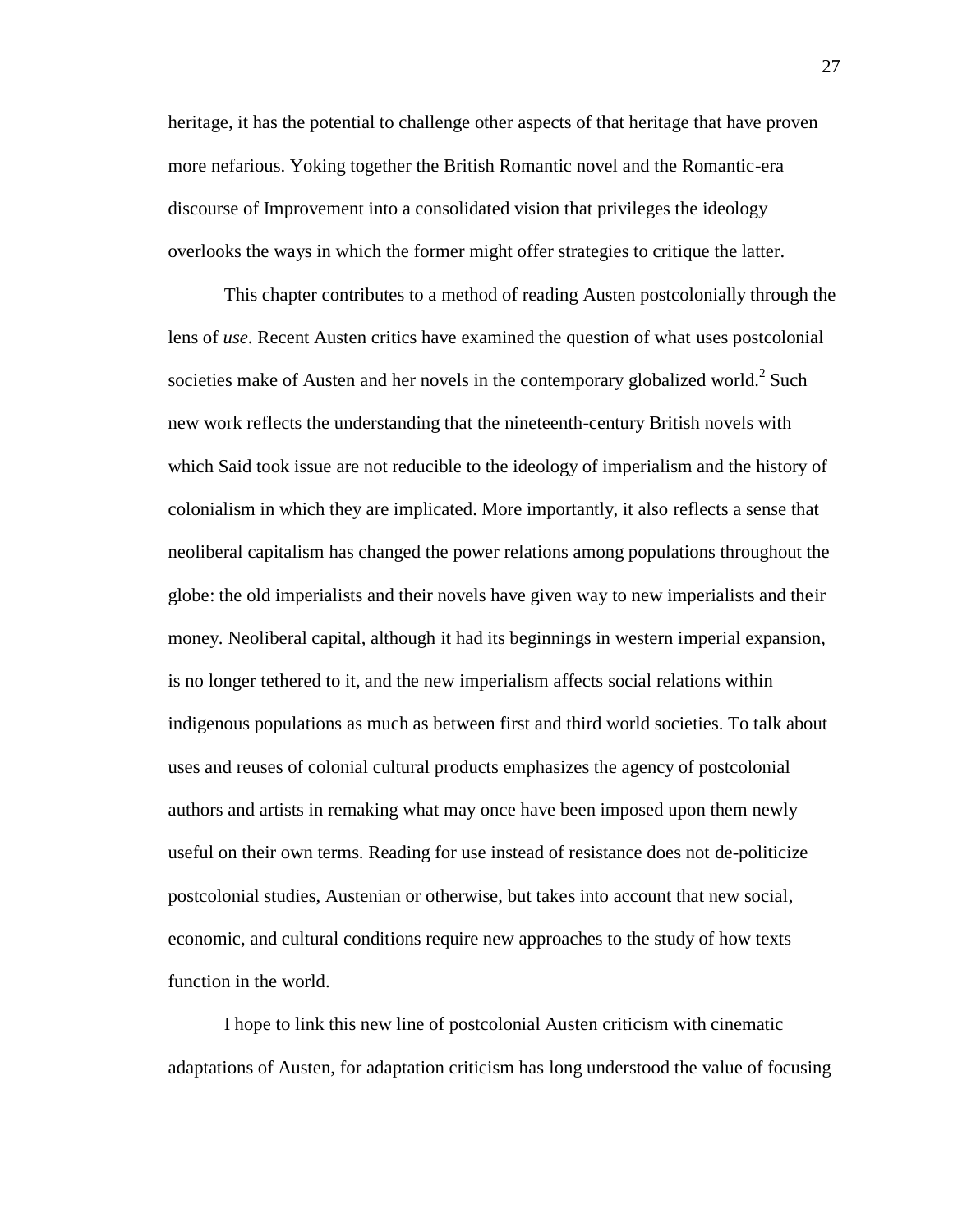on use and reuse as a lens through which to, on the one hand, revisit the source novels and illuminate them in new ways, and on the other hand, see how the source texts take on new life in new contexts. The question of why Austen is still being adapted (the central question for Austen adaptation scholars) is linked inextricably to the question of what ends Austen is being adapted to serve, or in other words, to what use Austen is now being put in our contemporary cultural landscape. Tackling these questions from a postcolonial perspective encourages us to ask why postcolonial texts, specifically, adapt Austen, to what uses they put her, and what Austen provides for postcolonial authors and artists who use her work to speak to their own concerns.

In this chapter, I explore Austen's critique of Regency-era Improvement discourse and the ways in which two post-millennium Bollywood adaptations reappropriate her critique to confront the discourse of neoliberal Development in post-independence India. Gurinder Chadha's *Bride and Prejudice* (2004) and Rajshree Ojha's *Aisha* (2010), adaptations of Austen's *Pride and Prejudice* and *Emma*, respectively, necessitate our revisiting of the often-discussed but under-nuanced understanding of Improvement in Jane Austen's novels. The adaptations illuminate a strain of anti-Improving sentiment in the novels located in the novels' optimism about the power of non-teleological development that provides a temporary escape from the unrelenting future orientation of progress in early nineteenth-century Improvement ideology. The postcolonial adaptations illuminate Austen's anti-Improving sentiment by deploying it against new objects of analysis: the American land developer with "Improving eyes" and twenty-first-century Indian neoliberal Development. The first film translates Austen's non-teleological development into an uncritical acceptance of twenty-first-century Indian consumer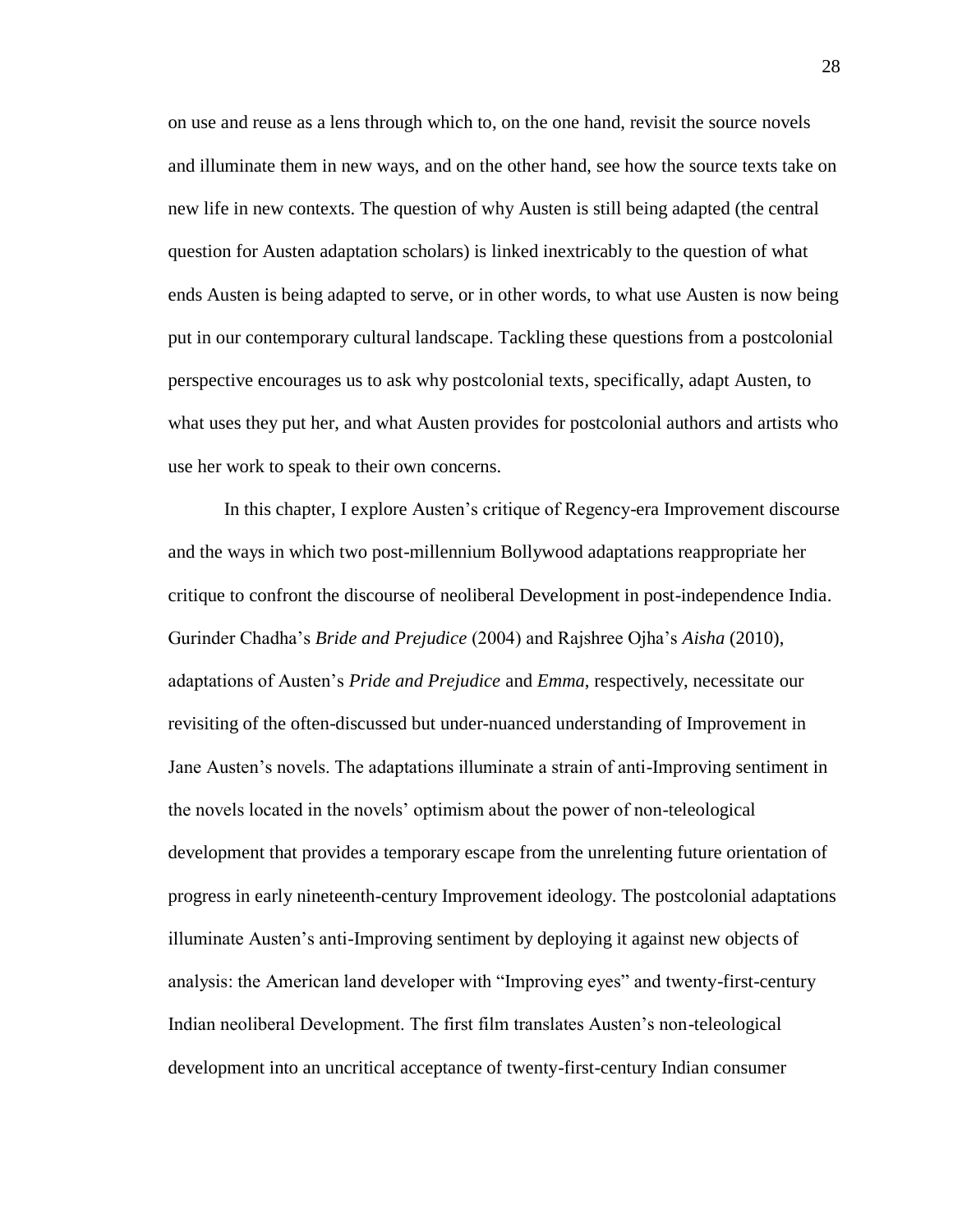culture. The second film, however, is deeply unsatisfied with consumer capitalism as a replacement of the old colonial Improvement narrative: *Aisha* refuses to accept nonteleological change as all the change we need.

In Austen's novels and their Bollywood adaptations, I discover a cross-cultural, transnational, and trans-historical expression of the disjunction between discourses of progress (colonial and postcolonial) and their manifestation in everyday reality, a disjunction I characterize as a double temporality: forward march manifested as endless delay. To make my argument, I first review the ways in which Improvement has been understood in the critical history on Austen. I show how an anti-Improving sentiment in her novels that I locate in her deployment of non-teleological development has been overlooked. I then perform a reading of *Emma* that illustrates Austen's use of nonteleological development that ends by examining the translation of this escape from futurity into late-capitalist consumer culture in Amy Heckerling's *Clueless* (1995), a film that functions as an important point of reference for both *Bride and Prejudice* and *Aisha*. I then examine the history of colonial Improvement and postcolonial Development in India, and the responses posed to this history by neoliberal capitalism, the Bollywood industry, and finally, the two Austen adaptations.

Doubling back to Said, my focus on use instead of resistance in postcolonial texts reveals how texts produced by an old colonial power can be transformed through new readings into new responses to new power inequalities produced by global capitalism. The postcolonial adaptations I examine no longer limit their understanding of nineteenthcentury British novels to sources of oppression that must be rewritten, for sources of oppression and resistance can no longer be mapped strictly onto the formerly colonial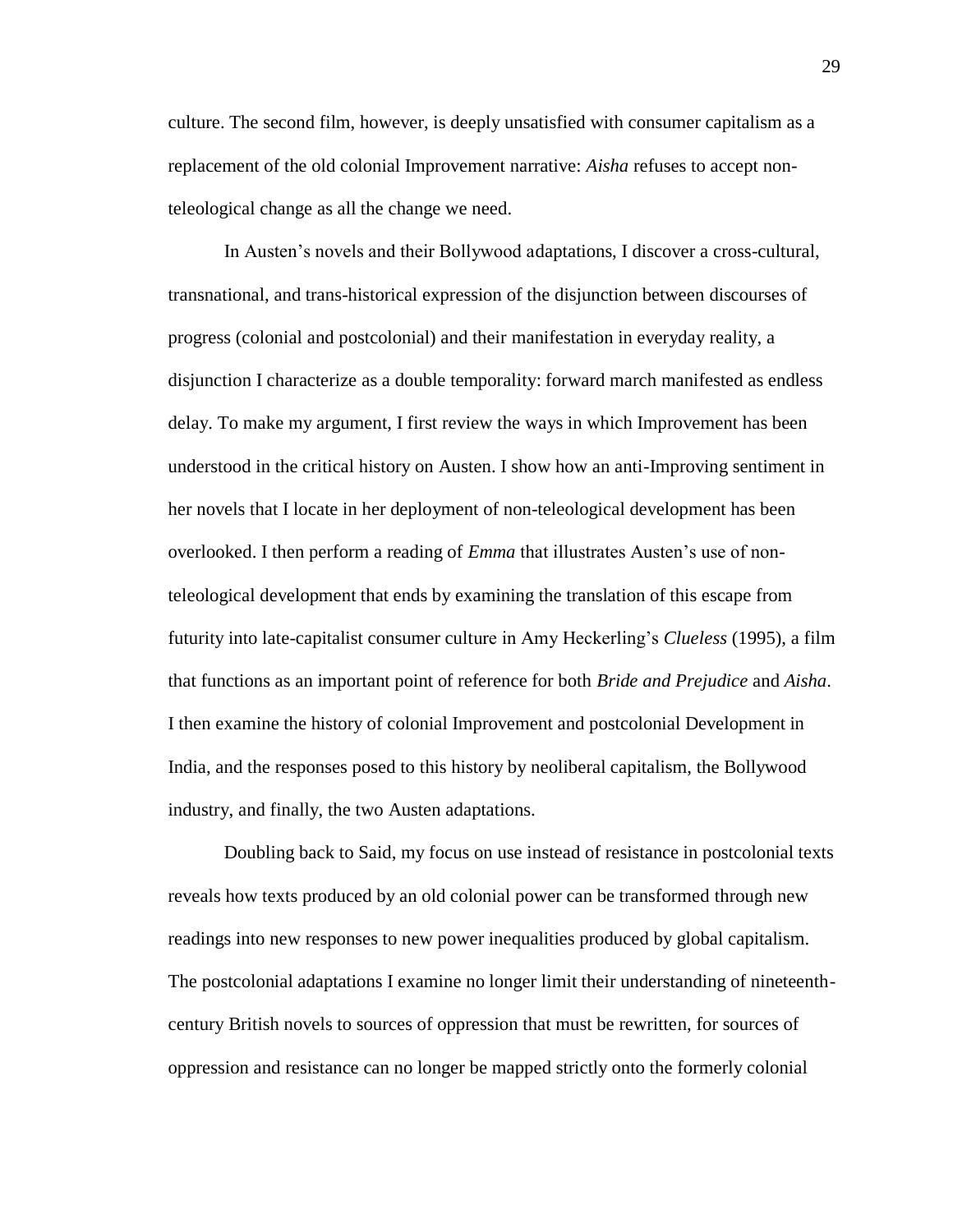(and their cultural productions) and the formerly colonized. Instead, the Bollywood films uncover in Austen's novels a "universal" demand for socially-just betterment that resonates deeply with the particular injustices that neoliberal Development has created in India. Attending to the "how," or the specific ways in which these films have adapted Austen leads to an understanding of the "why," the reasons for adapting Austen in postcolonial texts and the purposes that Austen's novels can now serve in the contemporary world.

## Austen's Unprogressive Change

"Improvement" in the late eighteenth and early nineteenth centuries in Britain was a term used to describe opposing political positions. "Innovative" or progressive improvers encouraged the rapid and totalizing overhaul of governments, landscapes, and social relations that seemed to usher in and become emblematic of modernization. Conservative improvers criticized such innovative forms of improvement as destructive rather than progressive, arguing instead for a steady, slowly evolving adaptation of past to future. Improvement has long been a central concern to critics interested in Austen and the historical context of her novels. Alistair Duckworth's *The Improvement of the Estate* (1971), the foundational text concerning Austen's novels and late eighteenth-century improvement discourse, established *Mansfield Park* as the preeminent text to which to look for Austen's political position on improvement. Duckworth argues that Austen fundamentally agrees with the conservative understanding of improvement put forth by Edmund Burke as preservation of the past for slow and steady movement into the future. Duckworth's argument brings together morality and physical space: one's moral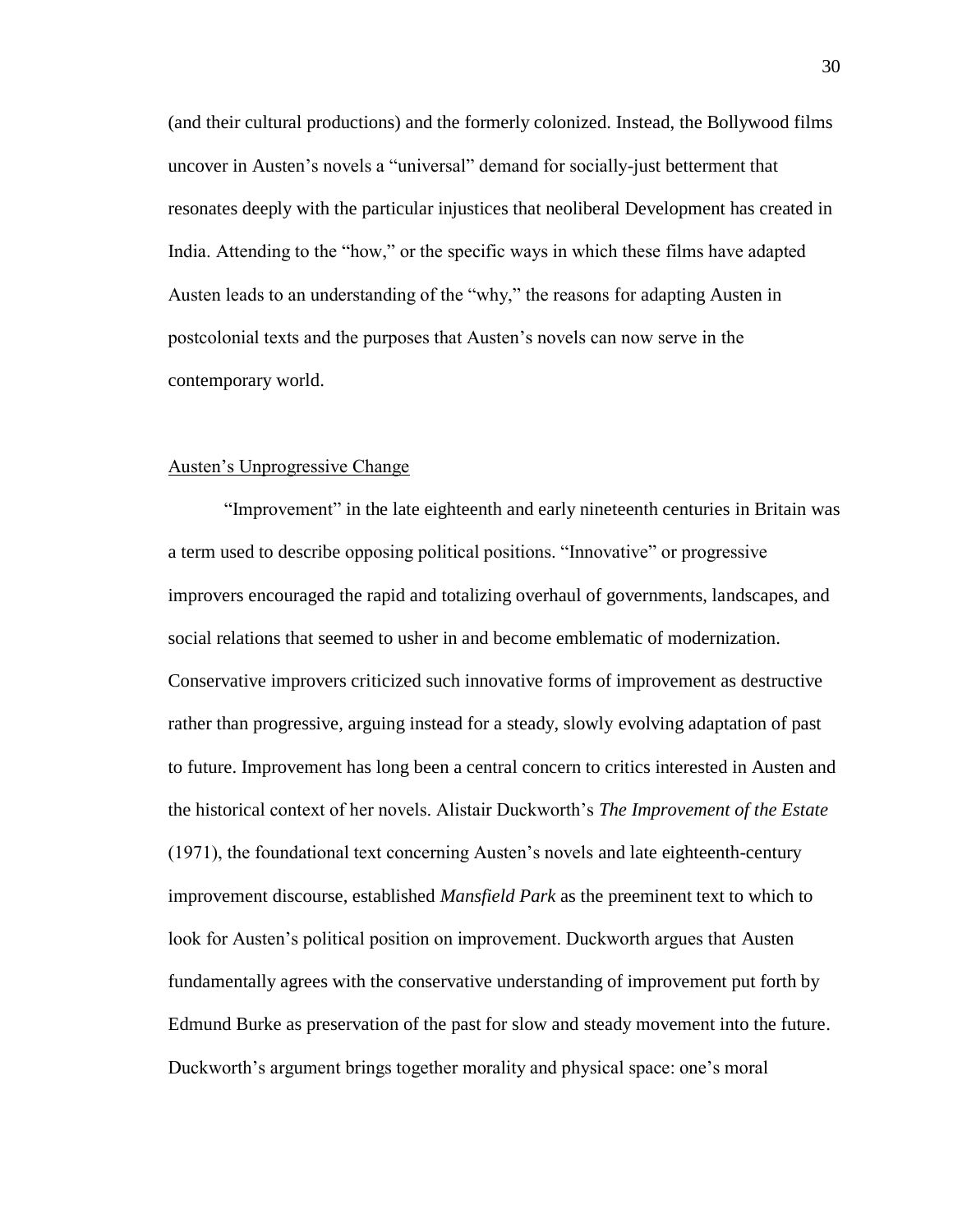grounding in an inherited culture of traditions and values rests on the material grounds upon which that tradition sits, the country estate. The estate symbolized "a whole social and moral inheritance" (30) and the notion of "enclosure" applied not only to the privatization of common land but to the individuals who owned it. The estate "enclosed" the individual into "a little world of harmony and peace," the "very disposition of buildings and landscape" manifesting "an organization that has evolved over a long period of time," an organization that one should preserve and amend, but never destroy (2).

To make this argument, Duckworth creates an opposition between Austen's/Burke's improvement and the methods of landscape improver Humphry Repton, whose name is mentioned several times in *Mansfield Park*. The novel's sixth chapter opens with a discussion of Repton's improvements to Compton, an estate belonging to a friend of Mr. Rushworth. "I never saw a place so altered in my life," Rushworth says; "I told Smith I did not know where I was. The approach *now*, is one of the finest things in the country: you see the house in the most surprising manner" (51). Comparing the new and improved Compton to his own estate, Sotherton, he remarks that his grounds "looked like a prison—quite a dismal old prison," a place that "wants improvement, ma'am, beyond anything. I never saw a place that wanted so much improvement in my life" (51). The conversation suggests that Repton's aesthetic entails a totalizing and imprudent notion of landscape improvement that disregards heritage, moral and natural. The fact that the innovative, worldly characters in the novel—Maria Bertram, the Crawfords—as well as the stupid and insidious ones—Rushworth, Mrs. Norris—embrace such improvements suggests that Austen is critical of overhaul, in moral, political, and cultural,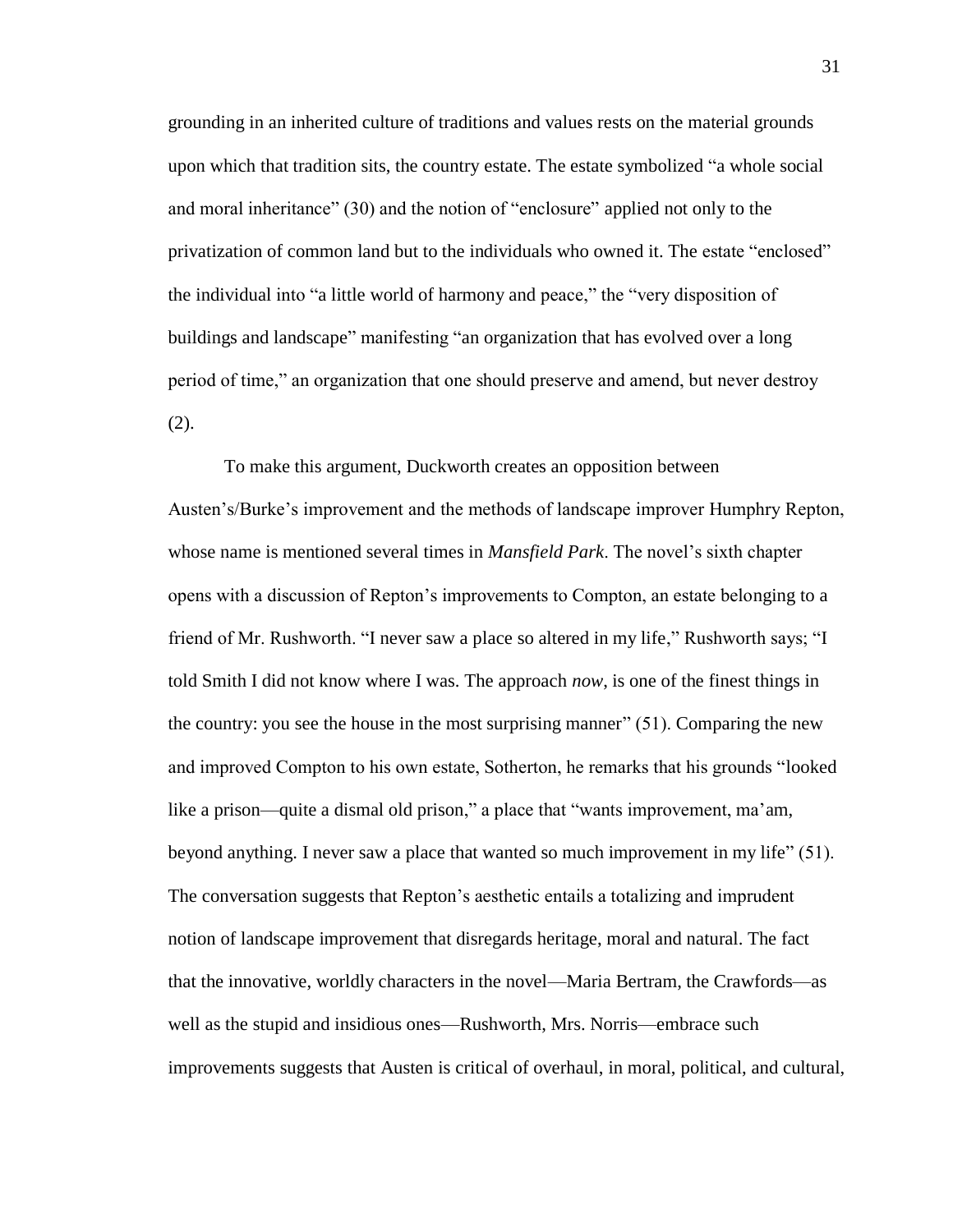as well as material, terms. Only Edmund and Fanny, the responsible, level-headed characters who eventually inherit Sir Thomas Bertram's moral and material patrimony, would, in Edmund's words, "rather have an inferior degree of beauty, of my own choice, and acquired progressively" (54).

Critics writing after Duckworth concerned with Austen and improvement have tended either to agree with his reading of Austen as a conservative improver, disagree and characterize her as much more progressive, or position her somewhere in between.<sup>3</sup> Furthermore, almost all later critics follow Duckworth in placing *Mansfield Park* at the center of Austen's explorations on improvement. What's helpful about these readings is their alignment of Romantic-era notions of moral and social progress with the belief that such progress was lodged in an explicitly future-oriented process that assigned normative values to past, present, and future: the future will always be better than the past, and the present is but a pit-stop on the way to the future. Even conservative conceptions of improvement saw forward-moving change as necessary and good: although we should venerate the past, we can never go back, and thus we should seek to make the future a better version of it.<sup>4</sup> Duckworth and the critics writing after him identify improvement ideology as teleological progress and locate that ideology in the inevitable forward movement of the plot, in which a heroine matures, becoming a more productive and suitable member of society, as she moves forward through clock- and calendrical time. Moral and social progress occur simultaneously, as the *bildung* of the heroine culminates in her taking up a leadership role in her society (by marrying into its top echelon).

These critics reveal that teleology in Austen functions as both narrative form and ideology: the plot plods forward in time, telling the story of the inevitable march onward

32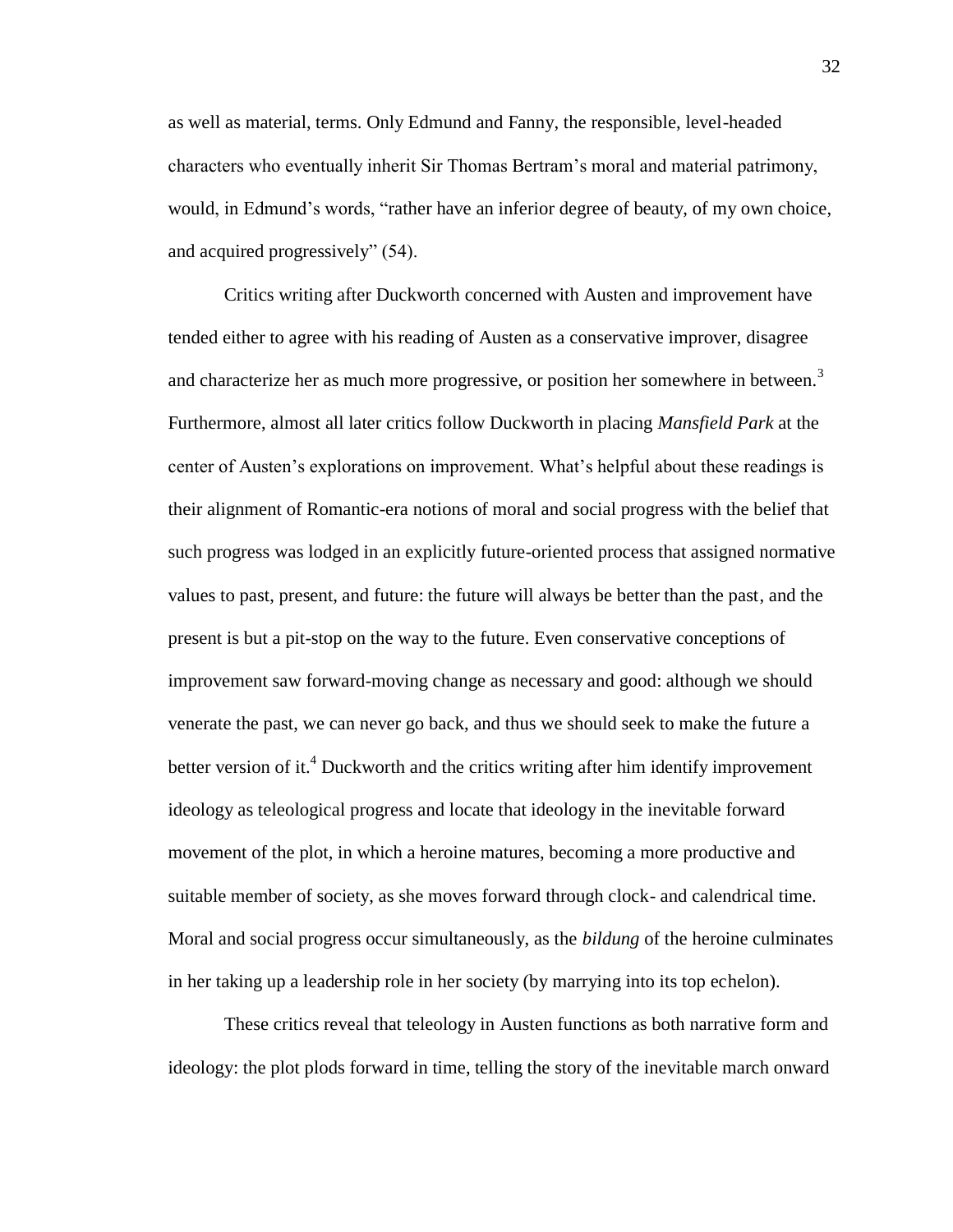of moral and social progress. According to the plot, the Austenian heroine is "better" at the end of her story than at the beginning—happier, richer, and importantly, more in line with the moral constraints of her society. Emma Woodhouse's arrogance, Elizabeth Bennett's independence, and Marianne Dashwood's impulsiveness are all tempered, mitigated to a degree that does not threaten the peace and stability of the community: thus, individual and social betterment are intertwined, and both depend on the plot's getting to where it needs to go.

But the plot is not all there is to Austen's novels, and focusing exclusively on the close relationship between plot and teleological development risks overlooking the many extra-plot elements of the narratives that work against the ideology the plots espouse. William Galperin has observed in Austen's novels a tension between the plot and what he calls "differentials" that run counter to it. To appreciate Austen's novels, Galperin argues, one must read the "totality" of the experience of everyday life that the novels represent. For Galperin, the plot is the real villain: the moral and social improvement plot pushes the heroine toward a future in which her possibilities and choices for being will be more limited, more constrained, and more "acceptable" than they are in the middle of the novel, or at its beginning. The teleological movement of the heroine toward marriage and her community toward bourgeois domesticity closes down, rather than opening up, the possibilities of "becoming" that improvement as a conceptual category entails. Improvement as it's figured in the plot is not a form of expansion, but rather a form of limitation.

But Galperin also argues that the novels provide ways to resist the impending closure of the plot's end even while feeling the force of its inevitability: "For continually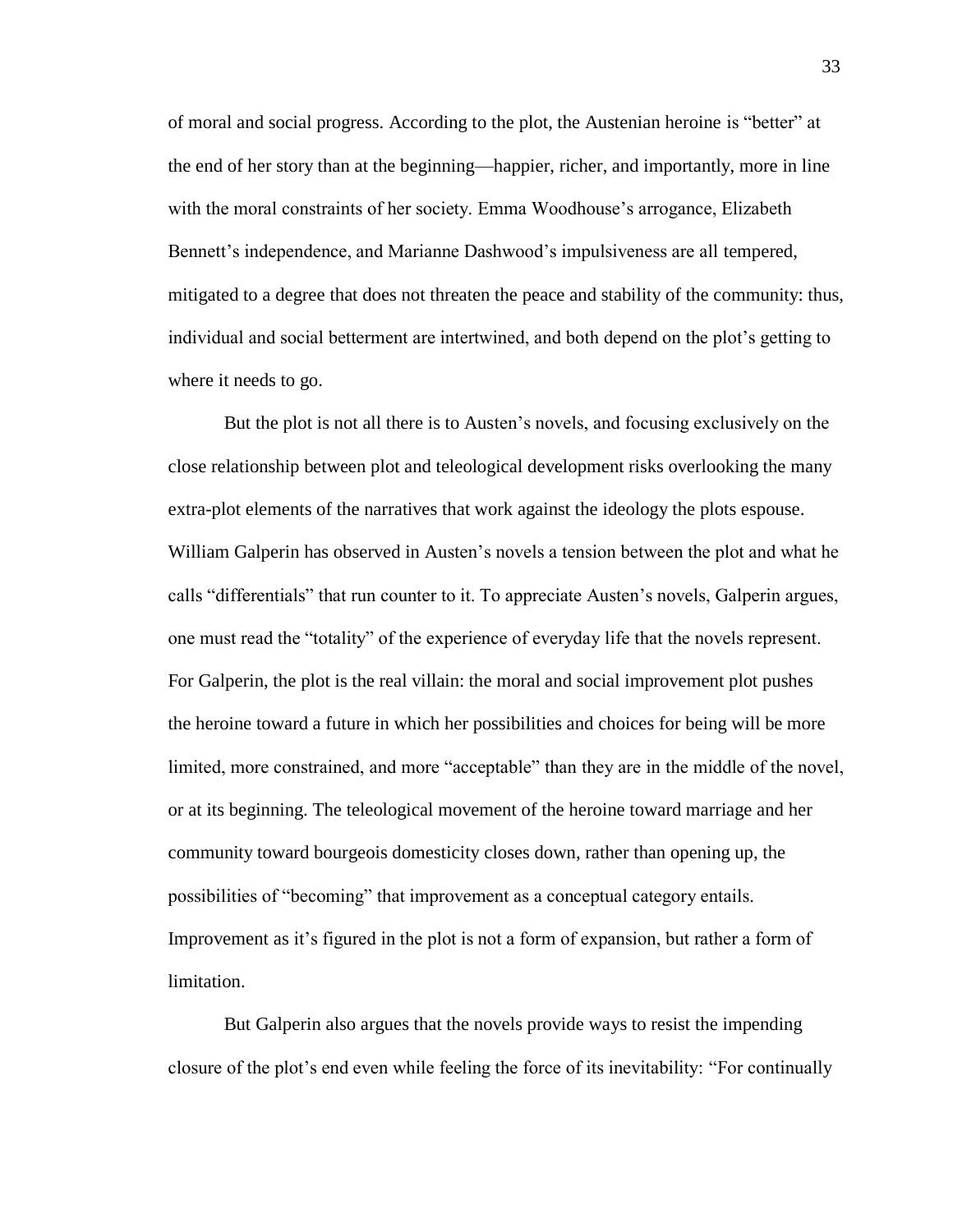shadowing the change or improvement relegated to marriage in the novels, whose heroines marry either happily or up or both, is another horizon of change, registered primarily through accompanying details that I call 'differentials,' that the novels tend mostly to project or to embed in a story that can't be told or resolved by the usual means" ("The Surprising Fidelity" 189). Differentials take the form of characters, scenes, or alternative plot lines that the ideological thrust of the novel's main storyline seems unable to co-opt or manage. For example, Mary and Henry Crawford's performative (rather than earnest) sensibilities, Miss Bates's useless verbosity, and Mrs. Elton's desire to remake Highbury society for her own benefit rather than for its own "good" exemplify significant but futile elements of resistance to improvement's distillation of the plenitude of everyday experience into only what is good for the nation and its women (*Historical Austen* 154-213). Austen does not represent the future, as the plot would have us believe, as an open horizon of possibilities, but rather as a deterministic horizon of probabilities that limits what is considered possible—for society, for women's lives, and for the form of the novel. In their resistance or escape from the forward momentum of the main marriage plot, differentials occupy a clandestine realm that operates within and underneath the dominant teleology and take the form of digressions, involutions, and backward glances that do not advance, but in fact *delay*, the protagonist's movement toward her foregone conclusion.

In the section that follows, I provide an analysis of *Emma* that reads plot and antiplot together and against one another: such a reading reveals a doubled temporality of forward motion and repeated delays that seek to stall that momentum. In choosing *Emma* as my main text, I also stake a claim that in order to understand Austen's subtle and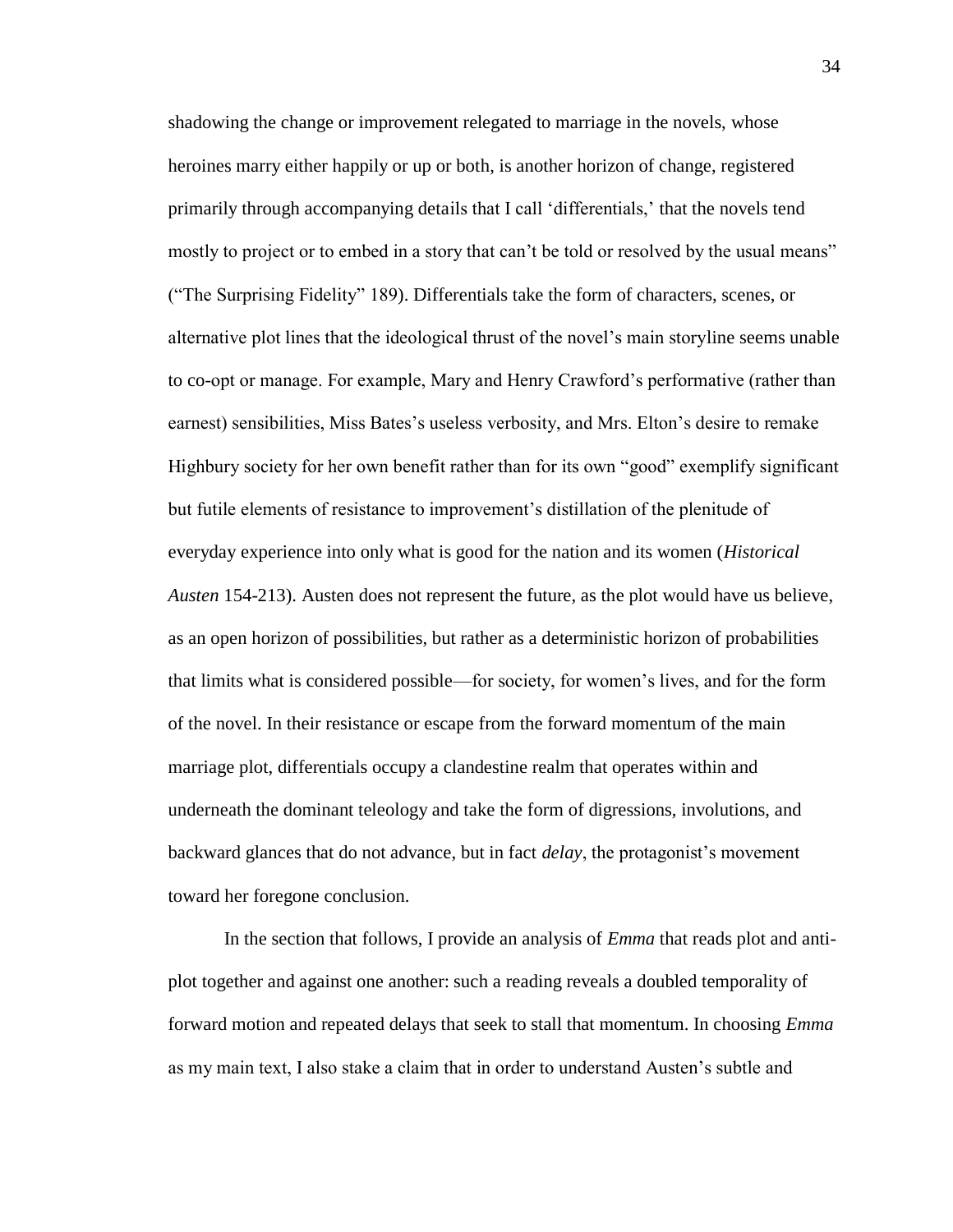complex treatment of improvement ideology, we should look to *Emma* and not to *Mansfield Park* (at least not primarily). My reading of *Emma* ends by examining the ways in which *Clueless*, *Bride and Prejudice* and *Aisha* translate the novel's twin narrative energies—forward movement and its delay—into the experience of everyday life under neoliberal modernization. The adaptations ruminate on the promises and disappointments of non-teleological development as a realm of open possibilities that keeps at bay a determined future, but perhaps also real progress.

## *Emma:* Moving Forward and Looking Back

The future as figured in *Emma* is a place where Highbury is not; it is a time and a place in which what we are reading about has disappeared, and thus the future is characterized by what is missing rather than by what is available. The desire to delay the future marks the novel from beginning to end. In an early passage, we are introduced to the society that Emma and Mr. Woodhouse keep after the departure of Mrs. Weston. That society consists of Mrs. and Miss Bates and Mrs. Goddard, women whose "quiet prosings," the narrator says, "made [Emma] feel that every evening so spent, was indeed one of the long evenings she had fearfully anticipated" (Austen, *Emma* 18). Emma's evenings never manage to make worthwhile the process of getting ready for those evenings, and her "looking forward to exactly such a close of the present day" (18) is really a hope against hope that the evening will not transpire, once again, the same way it did the day before. The future, here cast as the *closing* of each day, is not characterized by possibility but rather by probability: what Emma really looks forward to is a time when the thing she's looking forward to will be over. Emma makes lists of books to read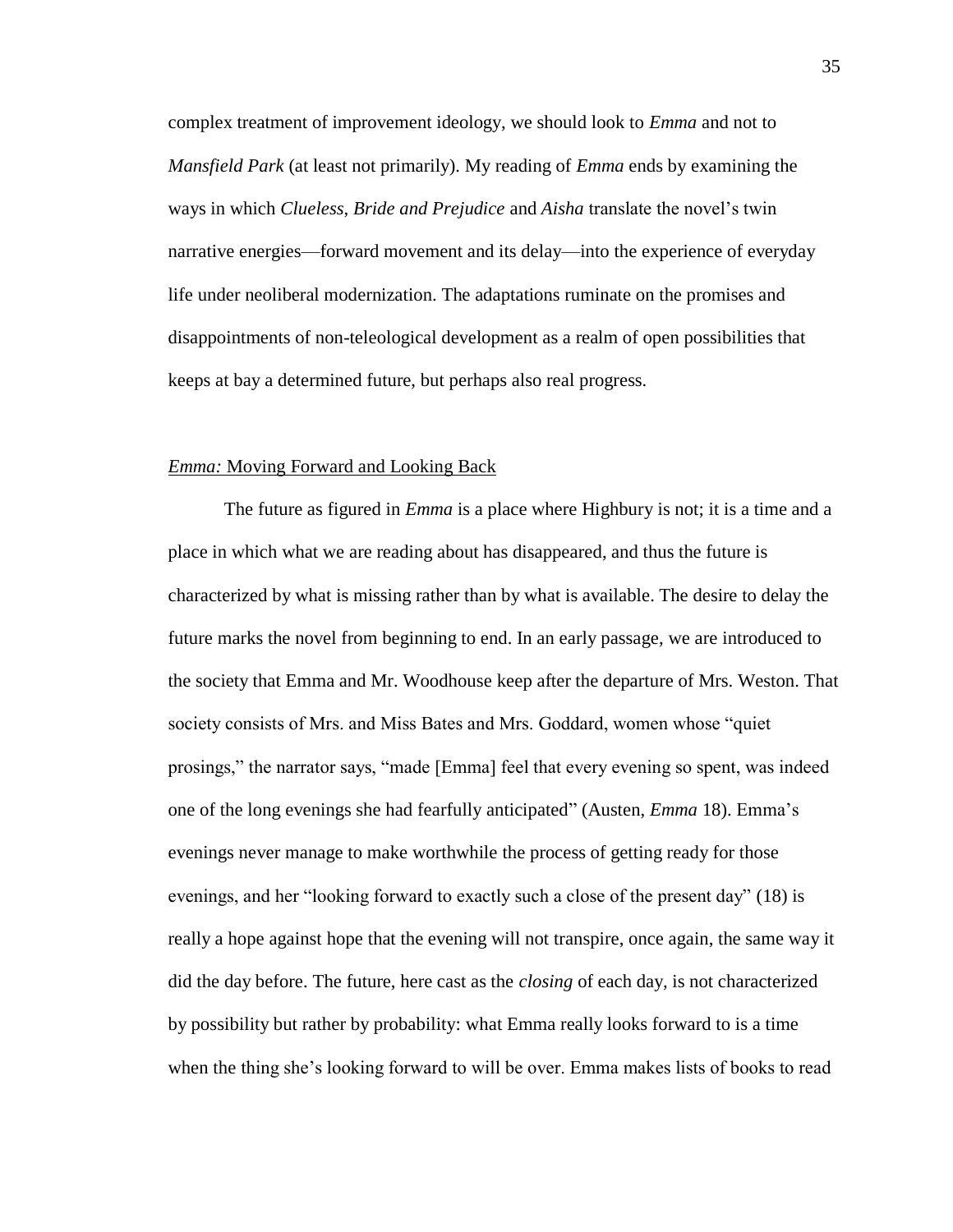but never reads them (29); she begins plenty of drawings but never finishes them (35). Although making plans and envisioning beginnings evince a "looking forward to," she never takes the necessary steps to concretize that projected future into a present reality. Completion closes down the possibility that resides in a thing not done, and for Emma, the future amounts to a predictable end as opposed to a happy fulfillment of a set of old values or a new beginning. But the future, in the form of the novel's forward-moving plot, is inevitable and approaching quickly.

The multi-faceted present functions as a temporary escape hatch from such an oppressive and already determined future. Emma frequently imagines how other people live the present moment differently from herself, an imagining that recalls Benedict Anderson's notion of modern simultaneity in *Imagined Communities* (xx). Although she looks down her nose at the Martins, she is not above being "amused by such a picture of another set of beings" (22). The Martins represent another way of being in the world, at the same time and place in which she also exists. She and Harriet also indulge in imagining "those among our absent friends who are more cheerfully employed": "At this moment, perhaps, Mr. Elton is shewing your picture to his mother and sisters, telling how much more beautiful is the original, and after being asked for it five or six times, allowing them to hear your name, your own dear name."

> "My picture!—But he has left my picture in Bond-street." "Has he so!—Then I know nothing of Mr. Elton. No, my dear little modest Harriet, depend upon it the picture will not be in Bond-street till just before he mounts his horse to-morrow. It is his companion all this evening, his solace, his delight. It opens his designs to his family, it introduces you among them, it diffuses through the party those pleasantest feelings of our nature, eager curiosity and warm prepossession. How cheerful, how animated, how suspicious, how busy their imaginations all are!" (45)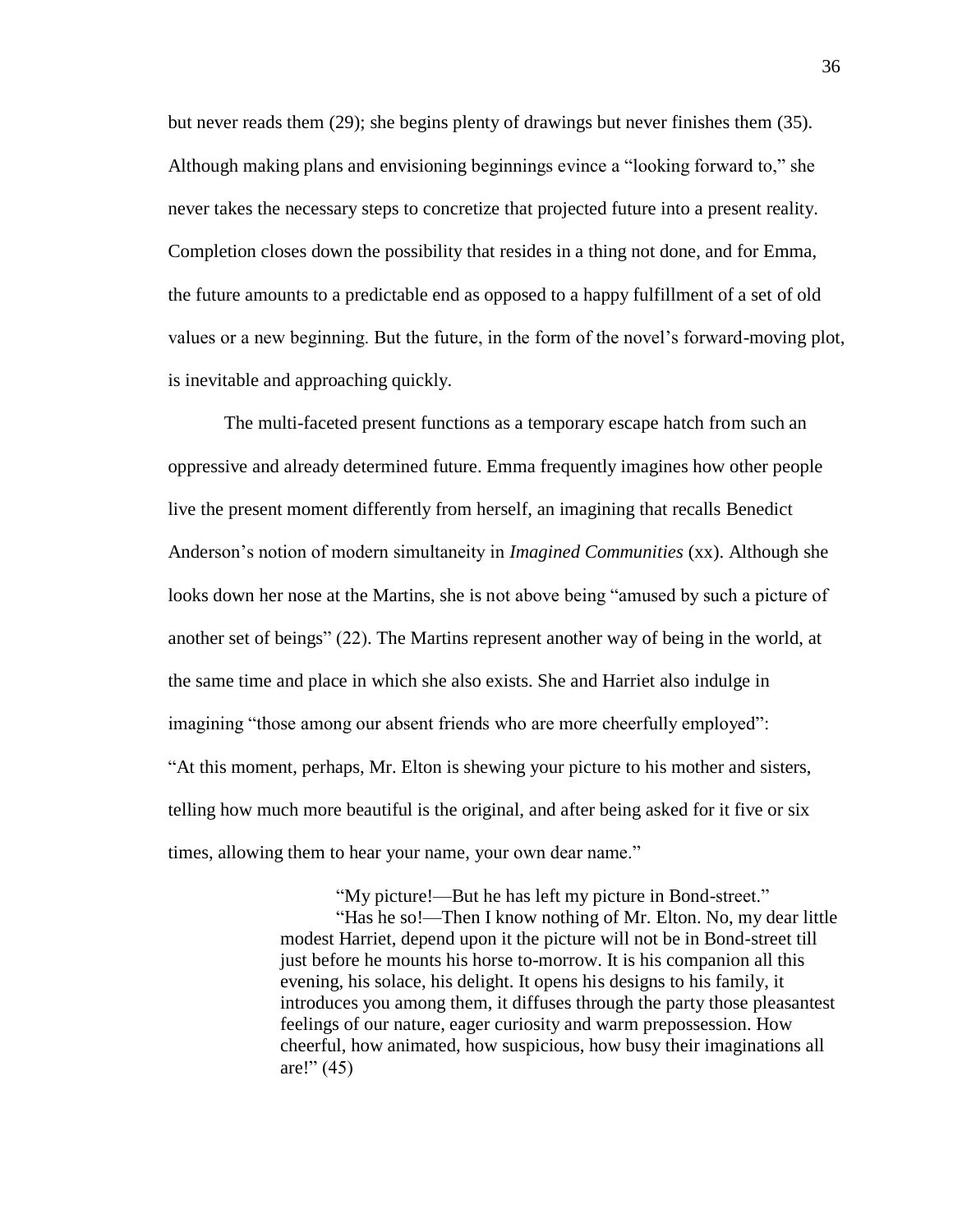Harriet is cheered by Emma's creation of a simultaneous, alternative present that exists at the same time but in a happier elsewhere.

The past likewise functions as a repository for some relief from the future. Harriet's fourteen-minute visit with the Martin women centers on a collective remembrance of good times spent together, ending with a readiness "to feel the same consciousness, the same regrets—to be ready to return to the same good understanding" they had felt for each other before Harriet's rejection of Martin in her quest for upward mobility (147). Emma's carriage, however, cuts short this respite by taking Harriet away. The promise of reviving the Crown Inn from its dilapidated state into a ball-room for one night allows Emma and Frank to "contemplate its capabilities" and imagine a time when "the neighborhood had been in a particularly populous, dancing state" (155). The ball, however, never transpires, and the plot cuts short the preparations made for it by calling Frank back to Enscombe. Although it seems that the main plot has won this battle by foreclosing on the possibility of the development of Emma's and Frank's romance (thus keeping open the way for Knightley), we find out later that Frank's departure actually forms a piece of the secondary, hidden plot involving Jane Fairfax.

As the main plot tries to contain the possibilities that musings on the present and past offer, it also tries to contain experiences of change that cannot be defined as linear progress. Micro-level change is constantly occurring at Highbury: letters come and go, apples are sent and returned, eyeglasses are broken and fixed, visitors arrive earlier or later than expected. Mr. Woodhouse cannot cope with this non-teleological change in everyday life; thus, he lives in perpetual anxiety of everything, down to his inability to regulate the temperature in places other than Hartfield. He never ventures out if he can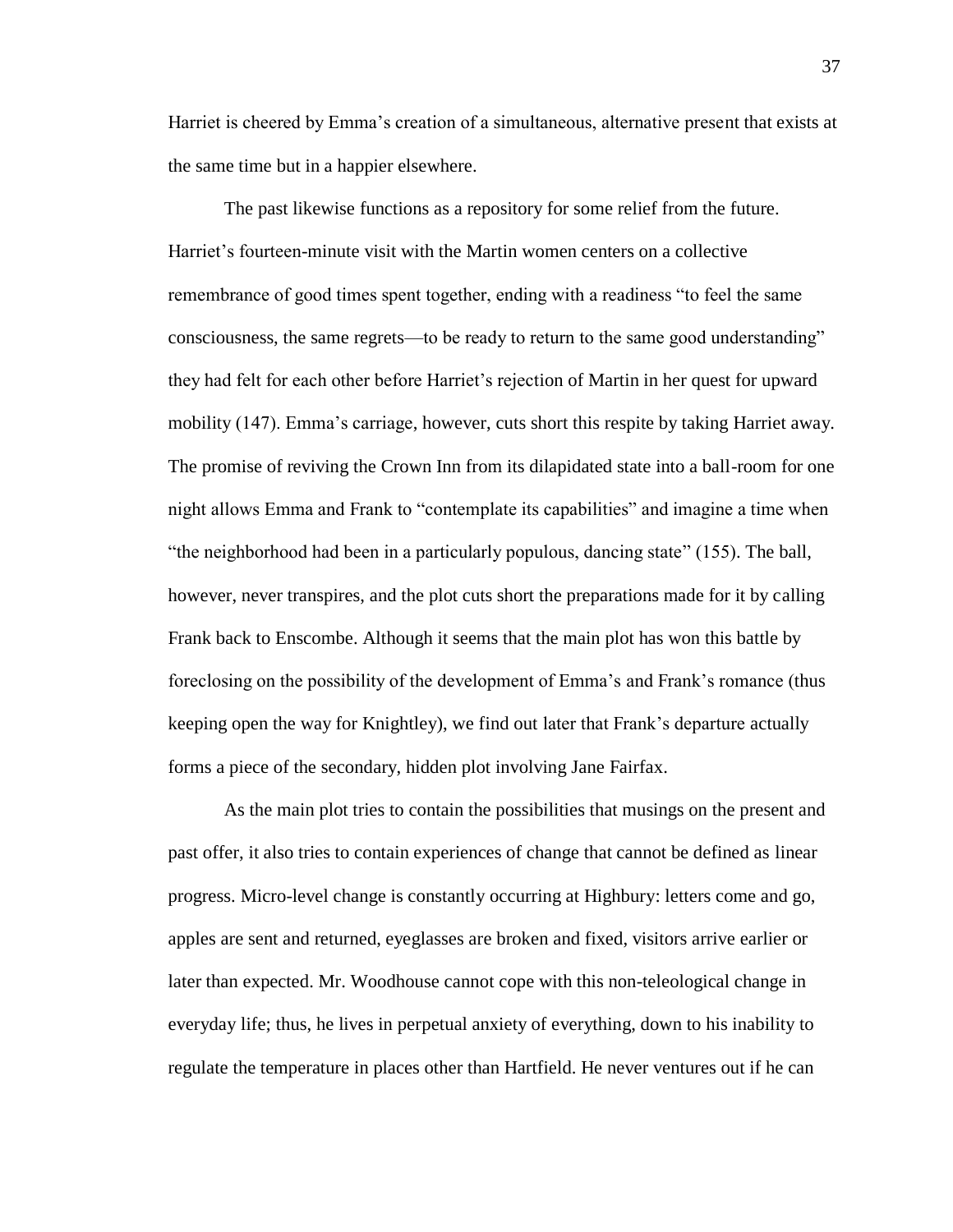help it and is unable to head the household on account of his fears. His acute sensitivity, however, acts as a barometer to change that does not produce progress. But what Mr. Woodhouse intuits, Miss Bates verbalizes. While Mr. Woodhouse's sex and rank allow him to hide away from everyday life, Miss Bates's position prevents her from doing so, and the way she deals with continuous change is to talk about it, continuously.

Not introduced until Volume Two, Miss Bates's repetitive rambling must, but cannot entirely, be contained by the first and third volumes of the novel. We first meet her when Emma pays the Bateses a visit, and she immediately "overpowers" her visitor with "care and kindness" (122). After asking about Mr. Woodhouse, and talking about a recent visit from the Coles, and touching upon Mr. Elton, Miss Bates checks Emma's attempt at escape by plunging into an account of an unexpected letter from Jane Fairfax:

> 'Oh! here it is. I was sure it could not be far off; but I had put my huswife upon it, you see, without being aware, and so it was quite hid, but I had it in my hand so very lately that I was almost sure it must be on the table. I was reading it to Mrs. Cole, and since she went away, I was reading it again to my mother, for it is such a pleasure to her—a letter from Jane—that she can never hear it often enough; so I knew it could not be far off, and here it is, only just under my huswife—and since you are so kind as to wish to hear what she says;--but, first of all, I really must, in justice to Jane, apologise for her writing so short a letter—only two pages you see—hardly two—and in general she fills the whole paper and crosses half. My mother often wonders that I can make it out so well. She often says, when the letter is first opened, "Well, Hetty, now I think you will be put to it to make out all that chequer-work"—don't you, ma'am? (123)

"All this spoken extremely fast," the narrator says, and the only reply Emma can squeak out is "something very civil about the excellence of Miss Fairfax's handwriting," a reply then repeated twice by Miss Bates to accommodate her deaf mother. Miss Bates's expansive speech manifests time itself: she verbalizes each moment and its attendant thought or action as it passes, and is even able, as in the passage above, to record the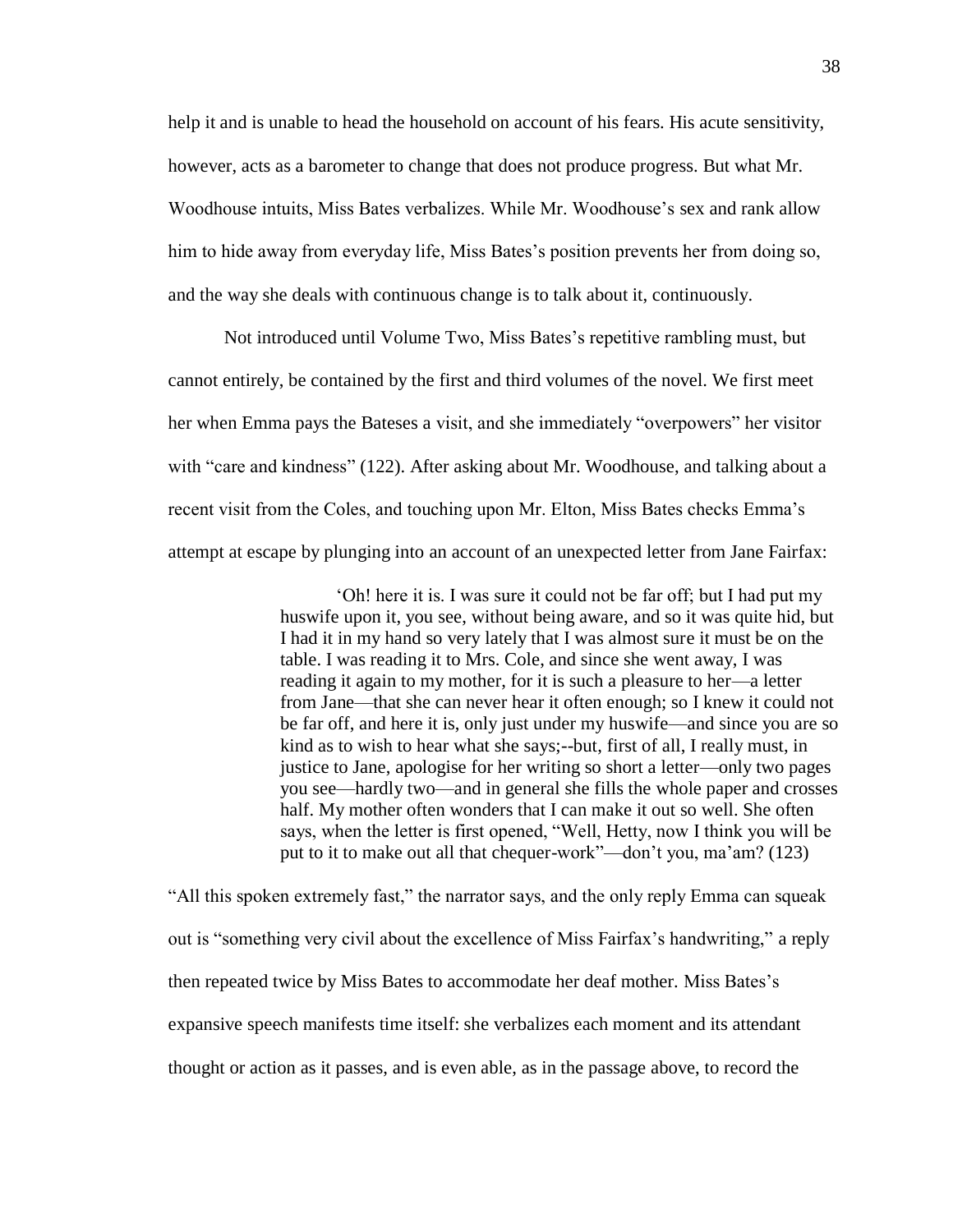traces of certain moments and narrate them later to someone who was not there to witness them. She functions as both an archive of everyday life and a live transmission of events that fall under the radar, as they happen.

Perverse though it may seem to say so, Miss Bates's voluminous speech represents possibility and promise: the promise in the past and the present that characterize the other differentials that operate within and against the forward-moving main plot. Her monologues double back on themselves—three times in the passage above (she reads the letter once to Mrs. Cole, a second time to her mother, and a third to Emma). But each repetition is different, for each is tied to the specific time and place in which the recitation happened: the reading to Mrs. Cole is marked by the fact that she went away after hearing it; the reading to Mrs. Bates is marked by the old woman's pleasure in listening; and the re-discovery of the letter under the huswife reveals all the layers of tellings and retellings and the historical minutiae of each that would otherwise have been lost.

Miss Bates's speeches go nowhere: there seems never a point or a goal to them, and certainly not an end unless someone else interferes. She speaks not for the sake of communication or for the sake of producing an effect, but for the sake of recordation, and more importantly, for the sake of useless sociability. Her sociability threatens Emma and the forward-moving plot precisely because it cannot be turned to good use; or rather, it is useful only for making life more interesting in the present and for calling up the past, and not at all for the teleological development of the heroine or her society. Miss Bates marks time, and in doing so, marks change, but change figured as lateral movement as opposed to forward momentum. And Miss Bates herself, "a woman neither young, handsome, rich,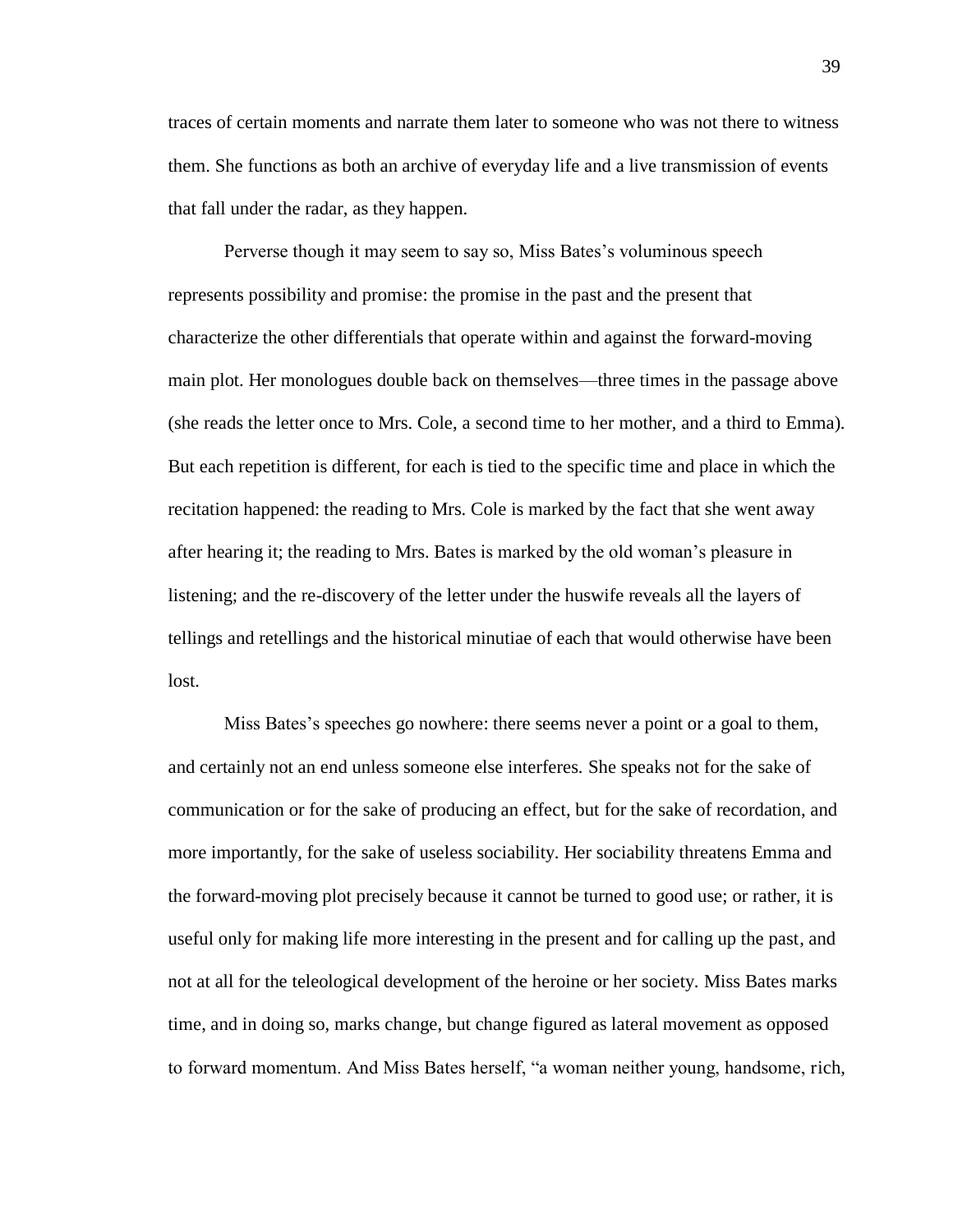nor married," cannot be turned to any use besides marking time—she is unimprovable and yet, she "enjoyed a most uncommon degree of popularity" and "was a happy woman, and a woman whom no one named without good-will" (17).

But even Miss Bates has an awareness of calendrical time, the temporal dimension that acts as a double to her own. She repeats that Jane will come "Friday or Saturday…Oh, yes, Friday or Saturday next…next Friday or Saturday, and the Campbells leave town…the Monday following." Jane will remain for "three months…at least. Three months…positively" (124). Homogeneous, empty time ticks by, carrying Miss Bates along its current: her anxious voicings suggest a consciousness of the fact that as time progresses, she "sink[s]" from "the comforts she was born into," as well as further and further into the past, a relic of a different country (295). While her repeated refrain of naming days, weeks, and months manifests a deep anxiety toward calendrical time, it also shows that she deals with this anxiety by finding a way to read time as a perpetual present, even if that reading is constantly interrupted and can only be maintained for a short while. Miss Bates's anxiety at feeling the passage of time is only one example of the general sense of unease that rises to the surface throughout the novel. The Box Hill excursion seems to be ill-fated even before it gets started, certainly well before Emma's checking of Miss Bates. "Seven miles were travelled in expectation of enjoyment…but in the general amount of the day there was deficiency. There was a languor, a want of spirits, a want of union, which could not be got over" (288). Emma acts "gay and thoughtless" with Frank not "from any real felicity" but because "she felt less happy than she had expected" and "laughed because she was disappointed" (289). Miss Bates sums up the day best when she says that "even pleasure, you know, is fatiguing" (300). Pleasure in *Emma* serves to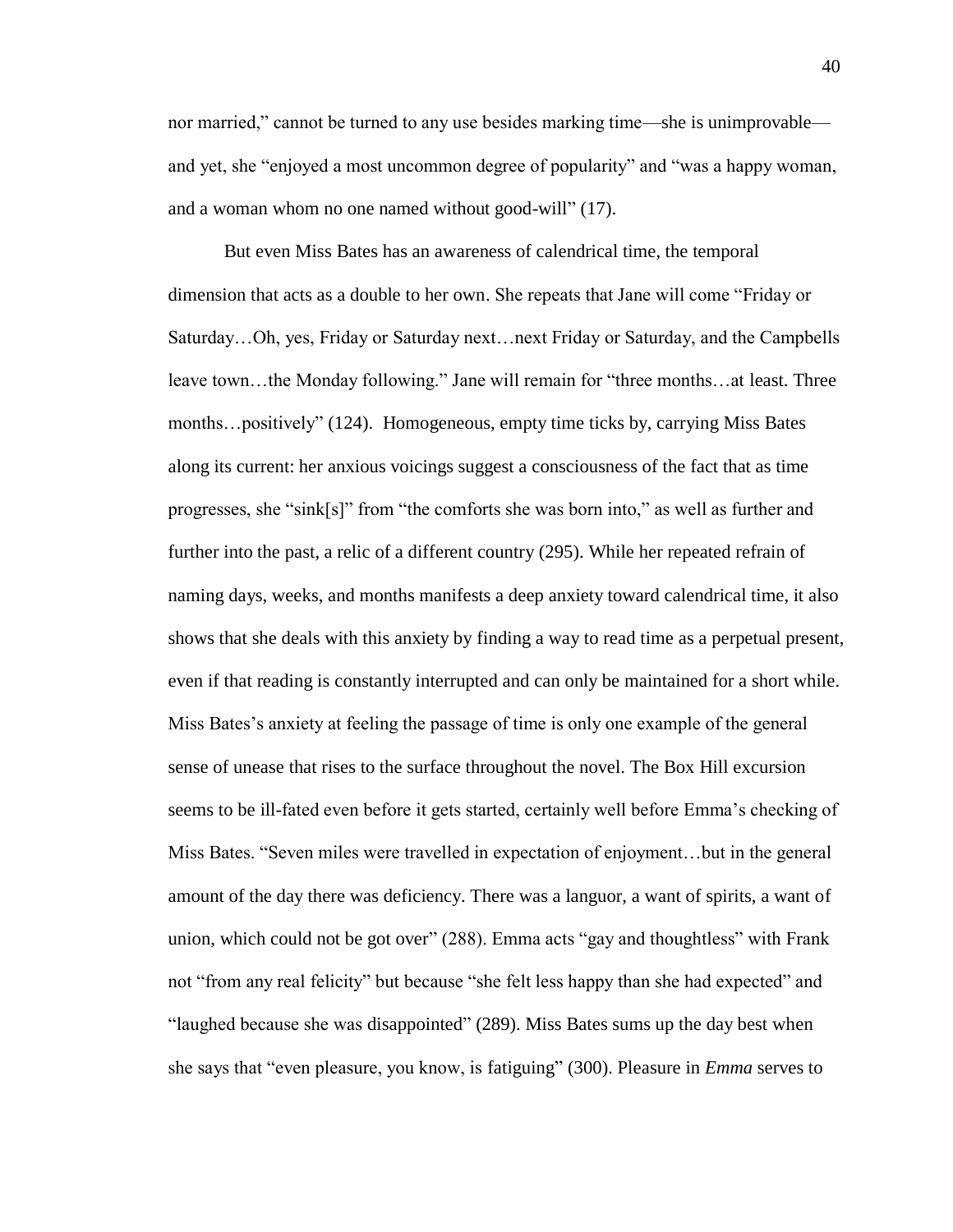cover up the nagging "want" and "deficiency," the feeling that something is missing from present experiences, and that even the present, as it recedes into the past, is already a poor substitute for something else—a kind of real happiness—that should have been there but wasn't. Like the avenue of limes at Donwell which "led to nothing; nothing but a view…which seemed intended, in their erection, to give the appearance of an approach to the house, which never had been there" (283), there remains a sense in the novel of an emptiness that functions as a placeholder for something that never emerged, but whose existence was terminated anyway.

This sense of something never transpired but already lost or presently being lost differs from Burke's desire to preserve the past. It does not nostalgize what has been, but rather produces a sense that what counts as "what has been" or the idea of the past inherited by the present, is incomplete. And what has been left out of a Burkean ancient constitution is gone for good without even having had the recognition of existence. It is, as Galperin calls it, "a missed opportunity," but an opportunity that was never available to begin with. Thus, neither Burkean nor radical improvement can save it or bring it into being, and the non-teleological change that ostensibly provides some respite from a foreclosed future only serves to make the absence of real happiness, or real betterment, more strongly felt.

This tension between faith and disappointment in non-teleological change as an antidote to coerced teleological development provides the central narrative interest in Amy Heckerling's *Clueless*, the 1995 adaptation-turned-teen-sensation that updates and restages *Emma* among high school students in 1990s Beverly Hills, California. Galperin argues that *Clueless*, like *Emma*, is irreducible to its marriage or courtship plot; instead, it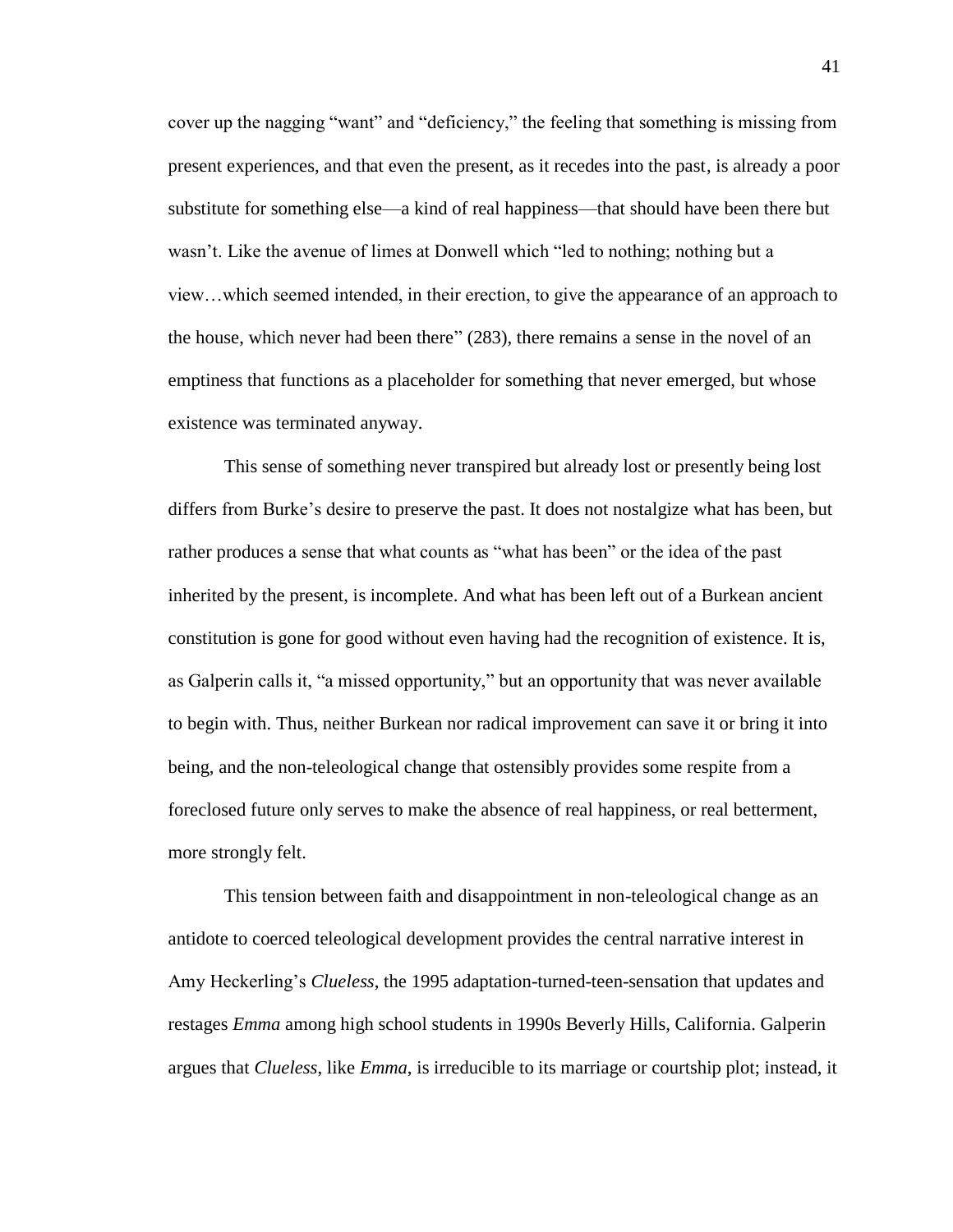creates a "'widening' separation of story and information" that leaves the development of the protagonist "intact, but as an object of interpretation from which the novel overall is increasingly disarticulated" ("The Surprising Fidelity" 190). Like Emma, whom Galperin rightly observes is "far more interesting and attractive as the troublemaker first encountered than she is as Mrs. Knightley at the close" (190), the film's Emma equivalent Cher Horowitz is far more engaging as the conspicuous consumer we meet in the beginning of the film than she is as the "pathetic do-gooder" (190) she becomes to suit the preferences of Josh, the film's Knightley. Galperin suggests that while the novel resists Emma's domestic improvement, the film rejects Cher's entirely, folding the romantic comedy storyline into its astute commentary on the myriad different but relatively equal lifestyle choices that Cher's generation enjoys. Slang and fashion, he writes, are the principle sites that lodge the film's argument that the "change and difference occurring daily" (190)—the sort of change found in the difference between what was new yesterday and what is new today—is the only "improvement" we have, but also the only improvement we need.

I suggest that rather than the general currents of language and fashion, it is the late-twentieth-century mall, and more specifically, the act of going shopping in it, that provides *Clueless*'s challenge to the developmental arc of the courtship plot and its protagonist's improvement. From the first scene, which shows Cher getting dressed for school (an algorithmic challenge involving a computer that mixes and matches her clothes until it creates the perfect outfit), to the way Cher explains the class hierarchy at her high school to new student Tai as if she were explaining the differences between clothing brands, the world of *Clueless* is a world flattened into various but equally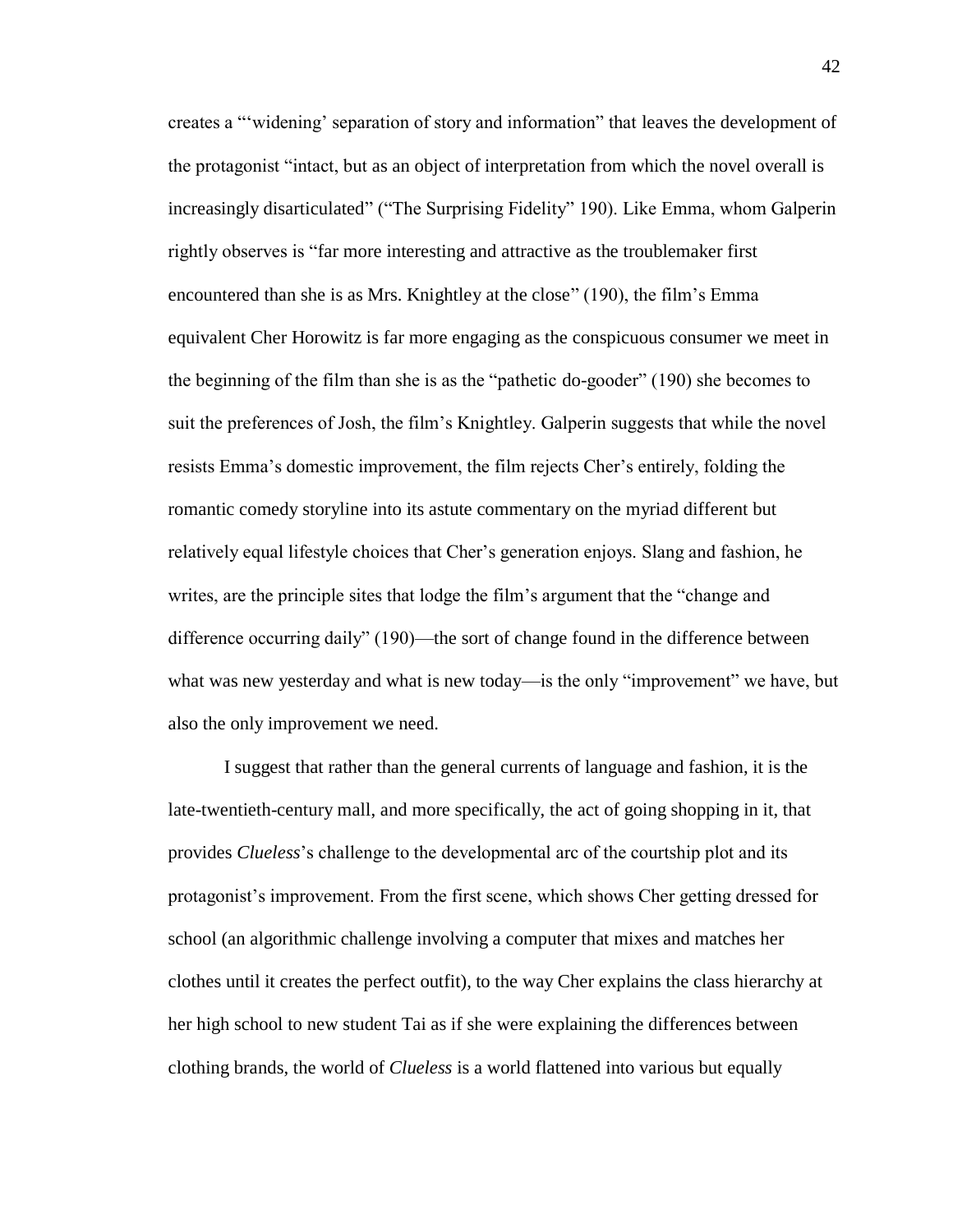insignificant choices. Cher does not like Josh's taste in music or television shows (he prefers the "maudlin college station" and CNN over her trendy pop and MTV), but there isn't anything inherently better about her own choices, and she knows it. The fact that she can prefer one thing over another, and then afford to obtain what she likes, is her most significant source of (buying) power.

The mall provides the center of gravity in Cher's life, and it centralizes while emanating the power of choice that Cher and her peers possess. After failed attempts at convincing her debate teacher Mr. Hall (the film's Mr. Weston) to raise her grade, Cher says in voiceover: "I felt impotent and out of control, which I really hate. I needed to find sanctuary in a place where I could gather my thoughts and regain my strength." The next shot shows the exterior of a mall. Although the editing here is clearly ironic and pokes fun (as Austen's narrator does) at the protagonist's superficiality, the mall is nevertheless where Cher finally manages to figure out how to improve her grade, as well as the grades of everyone in her class: make a love match between Mr. Hall and social studies teacher Ms. Geist (the film's Miss Taylor), an act that makes the two teachers genuinely happy and culminates in the wedding at the end of the film.

The film also uses the mall as a synecdoche for non-teleological change and immaturity. At dinner one night, Cher's father expresses disappointment at Cher's lack of ambition and wishes she would hurry up and "get some direction." To this, Josh quips, "she does have direction—to the mall." And near the end of the film Cher is temporarily diverted from her realization that she has loved Josh all along by a dress she sees in a storefront window, about which she wonders, "Ooh, I wonder if they have that in my size." Cher's final choice, a choice that launches her into adulthood, lies between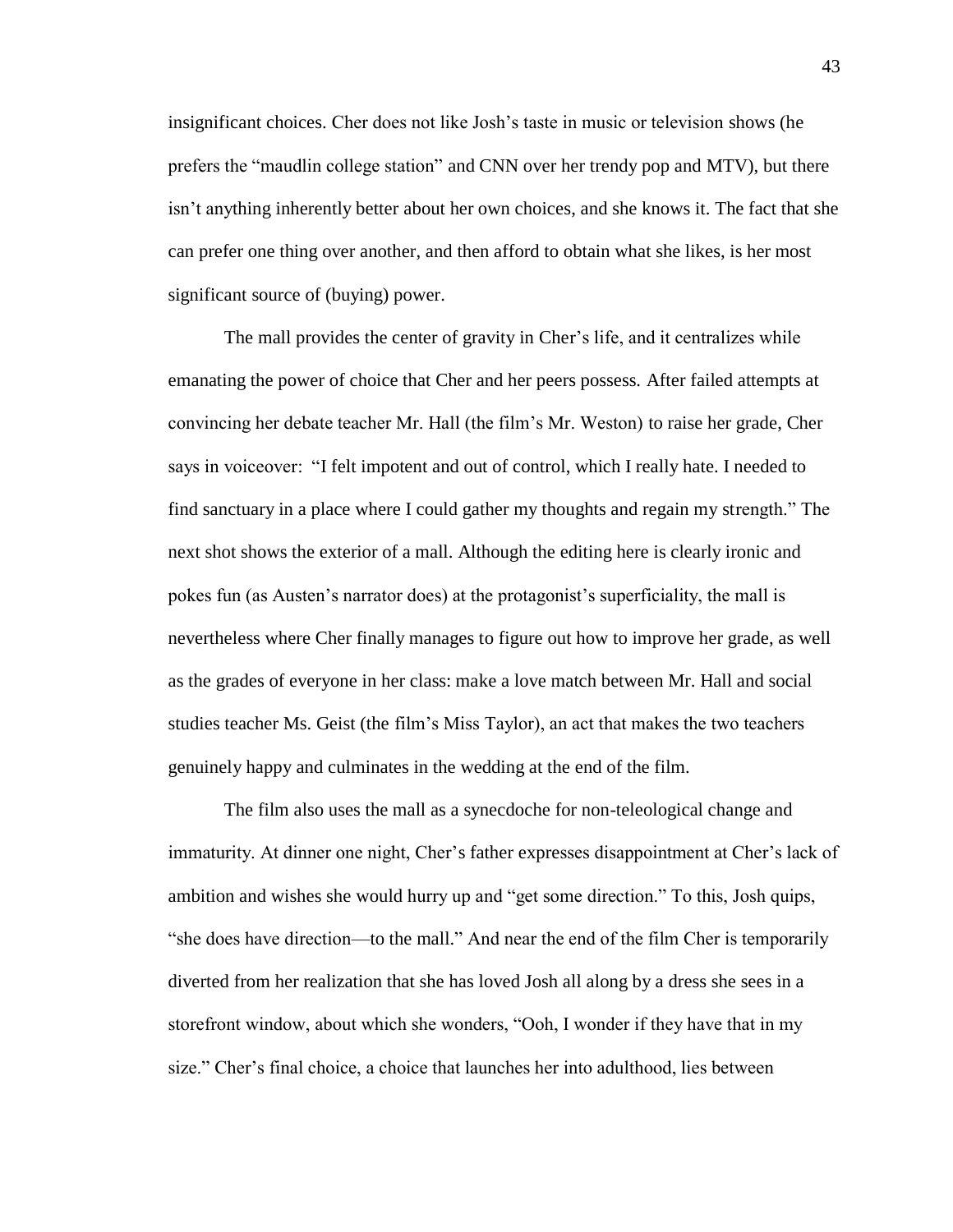shopping and Josh—between enjoying the limited power she possesses of seeing the world as a bazaar, full of possibilities through which she might navigate according to her own preferences rather than prescriptions of right and wrong; and her future self as Josh's more disciplined girlfriend.

Whereas Galperin sees the film as endorsing consumerism's escape from the limitations of improvement, I read it as much more ambivalent about the real value a shopper's world has to offer. *Clueless* remains on the fence about the kind of improvement it wants to endorse: improvements that entail only change and no betterment, or improvement that claims real progress that it ultimately fails to deliver. For although growing into Josh's adult world and perspective limits the expansive reality of Cher's immature world of non-teleological change, the latter is ultimately naïve and temporary and represents a sad state of disengagement for American youth. If her future represents no real improvement on her present, consumerism represents a kind of complacency that jettisons the possibility of real betterment altogether.

I have dilated on *Clueless* because it exemplifies the ways in which adaptations can make their source narratives speak to new historical realities while at the same time use such "updating" to reflect back on the intricacies of the source text itself. While Austen's novels do not explicitly lodge their differentials in concrete depictions of shopping, reading her novels within the context of 1990s consumerism helps us to interpret the double temporalities of improvement in her work. *Clueless* and the popular Indian films I discuss below use shopping as a metaphor to express *Emma*'s twin narrative energies, as well as the novel's ambivalence about the turn away from teleology *in toto* as the solution to escaping the determinism of teleological improvement ideology.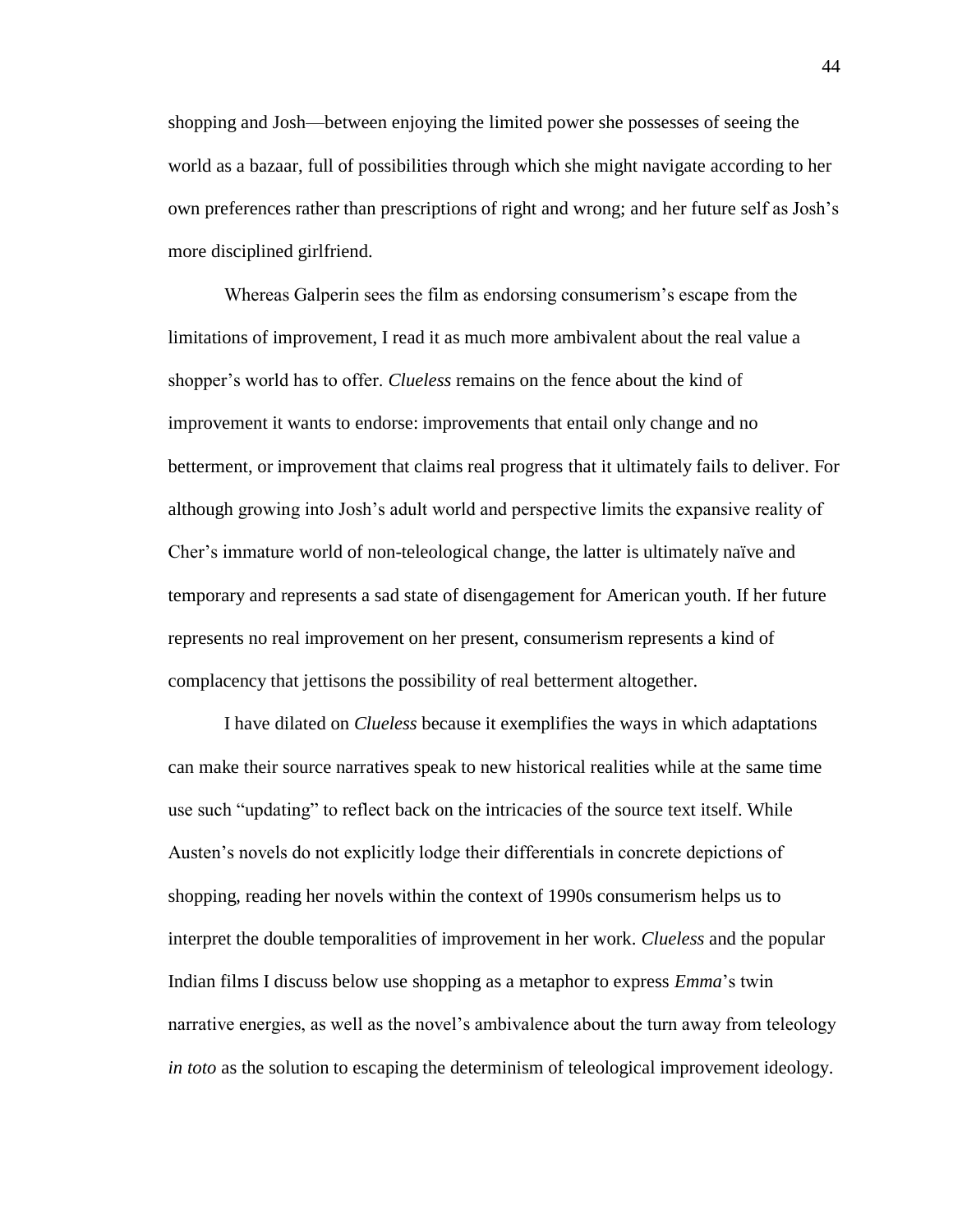The films suggest that in a postmodern, postcolonial world, shopping may provide a temporary alternative to the demands of national and individual maturation—a reprieve from the responsibilities of having to do what's morally good and socially useful. However, it remains a woefully unsatisfactory alternative that itself limits the possibilities of reimagining a modernity that is truly better than the past.<sup>5</sup>

The section that follows focuses on *Bride and Prejudice* and *Aisha*. I first provide an account of improvement discourse in India during the British colonial period and its postcolonial legatee, the discourse of third world development, through the lens of teleology. I argue that both colonial improvement discourse and postcolonial development discourse foreclose on a multiplicity of indigenous futures by defining progress as necessarily western and capitalist. I then read the films as responses to such improvement and development discourses. Like *Clueless*, both Indian films use the metaphor of shopping to reflect the resistance of middle-class youth against accepting a future that has already been decided for them, and the pleasures of possessing a newly acquired purchasing power. *Bride and Prejudice* embraces the shopper's sensibility and uses it as a foundation for a multi-cultural, cosmopolitan attitude towards difference. *Aisha*, however, finds that foregoing progressive change altogether in favor of enjoying its delay ultimately capitulates to neocolonial capital and forecloses on an alternate understanding of development as socially-just betterment that has yet to transpire, but whose termination may be fast approaching.

## Development and Discontent in Popular Indian Cinema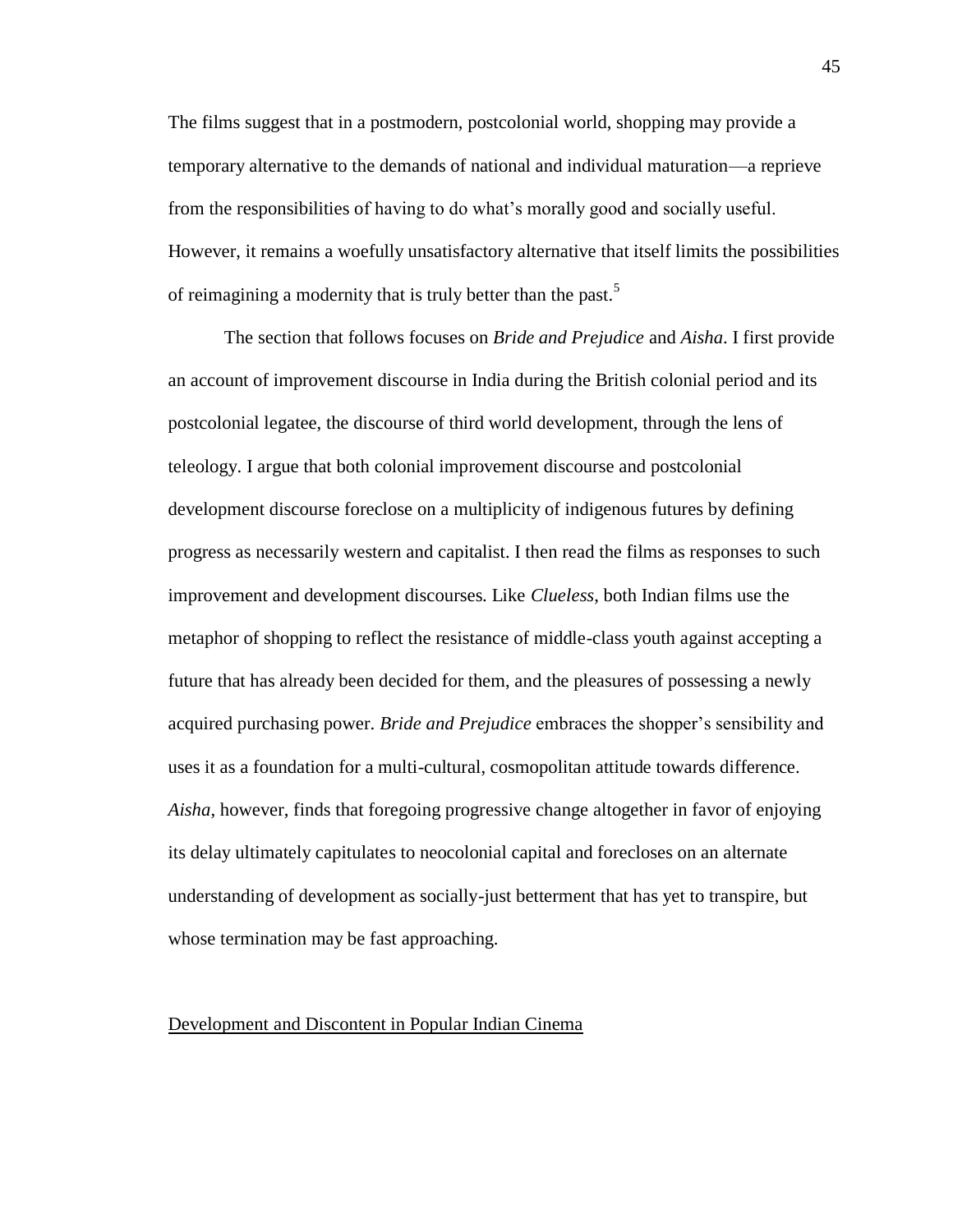In late eighteenth- and early nineteenth-century British India, liberals like Thomas Macaulay and James and John Stuart Mill sought radical change to indigenous institutions, believing that the English were responsible for liberating India from centuries of oppression stemming from a backward religious hierarchy that inhibited the progress of the masses toward becoming modern subjects. Infusing Indian society with English liberal ideals founded on free trade and individual freedom would bring about the radical improvement of Indian people, while, conveniently, making India a rational, efficient, and immensely profitable part of the modern British economy.<sup>6</sup> But the eventual good trading partnership that Britain was to enjoy with India under the liberal model was a long way off: first, Indians would have to undergo moral and educational reform by way of Christianization and an English curriculum; individual improvement would then, after decades, create the necessary conditions for social and economic development. Until then, an authoritarian British state was the best way of ensuring that India stayed on its developmental track.<sup>7</sup>

After the Company's rule was fully transferred to the Crown, however, imperial policy shifted toward Utilitarianism, which was pessimistic about the Whiggish grand narrative that the early liberals championed. For Utilitarians Jeremy Bentham and James Mill, the possibility of transferring power and the administration of the state to the Indians remained so far off in the distant future as to be moot; rather than educating the Indians to eventually run the machine themselves, the British would do better to concentrate on building a superior machine. It was in the Utilitarian spirit that administrators of the Victorian Raj set about building railways, erecting factories and training workers, and rapidly industrializing urban areas (Roy 33-55). Improvement of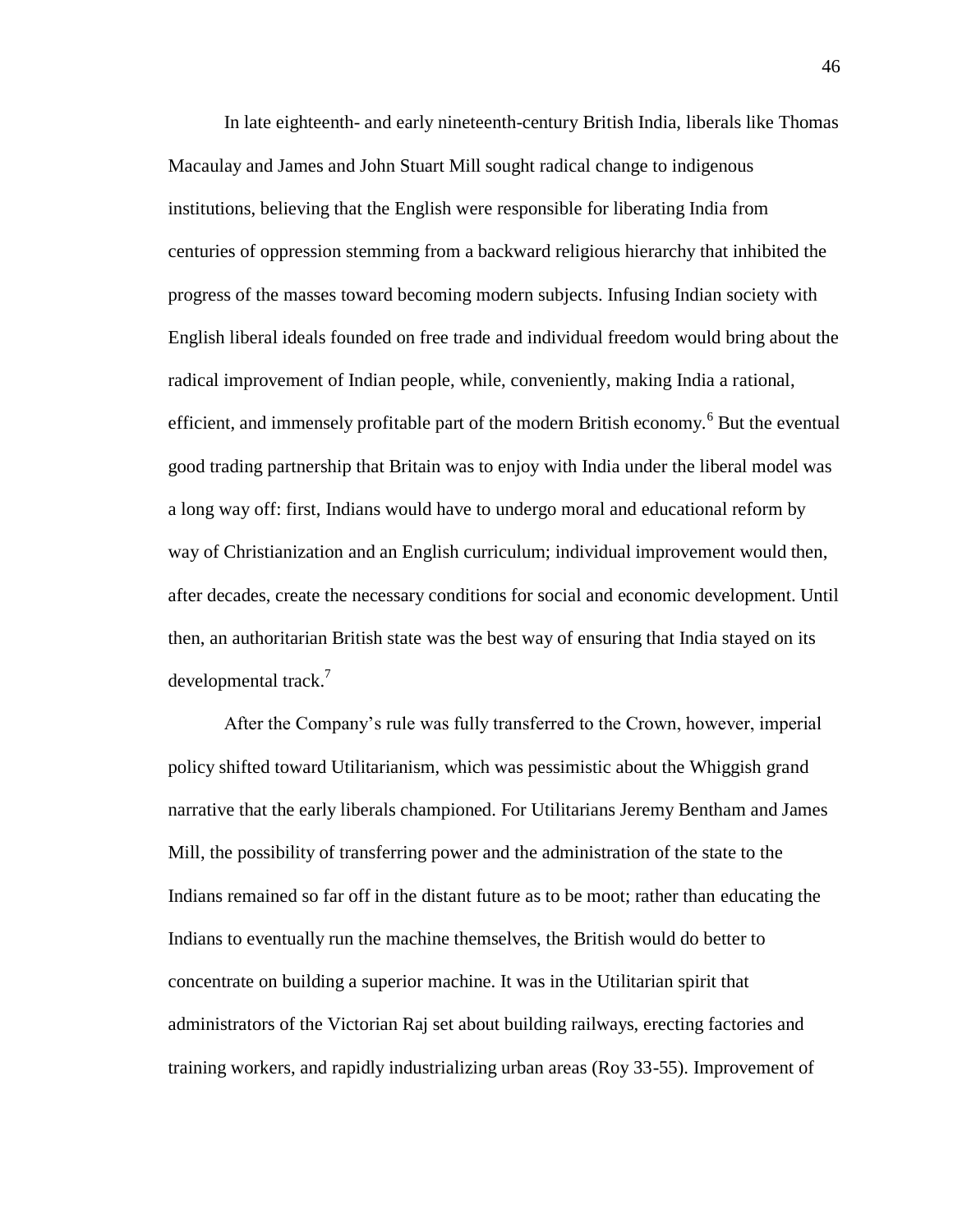the bureaucratic state was such a tremendous undertaking that it must begin immediately, but doing so closed off not only alternative possibilities for India's future, but also any possibility that a focus on the present moment without thought to "where we are going" might provide any relief against determinism.

Perhaps it was the liberals' and utilitarians' belief in India as "becoming," as a nation that would be radically different and better in the future than it had been in the past, that led Mohandas K. Gandhi to look uncompromisingly toward the past for the foundation of his nationalist movement and vision of a postcolonial future. Against the tide of liberalism that won the day in imperial policymaking throughout the Victorian period, Gandhi proposed a twentieth-century India more medieval than modern. In *Hind Swaraj*, Gandhi's call to national independence consists of "restoring" India to its "pristine condition" by "returning" to the ancient religions, languages, texts, institutions, and customs of the pre-colonial past (94). Infused with cultural chauvinism throughout, the pamphlet is curiously reminiscent of the conservative British Orientalists in its argument that the imperialists criticized India's civilization for what actually made it the best in the world: its unchangeability (53). But the text also evinces an affinity with the early liberals, for the foundation of national *swaraj*, or national self-rule, was individual *swaraj*, or moral self-rule. Such moral improvement consisted of a fierce anti-capitalism that rejected machine-made and British-imported goods, as well as what Gandhi saw as the Indians' own greed for capital accumulation that allowed the British to maintain power. And for Gandhi, as for the British evangelists, moral *swaraj* was something "far off as yet" (3): the long trek back toward a pre-capitalist and precolonial India nevertheless adhered to the long timeline of (anti-) development.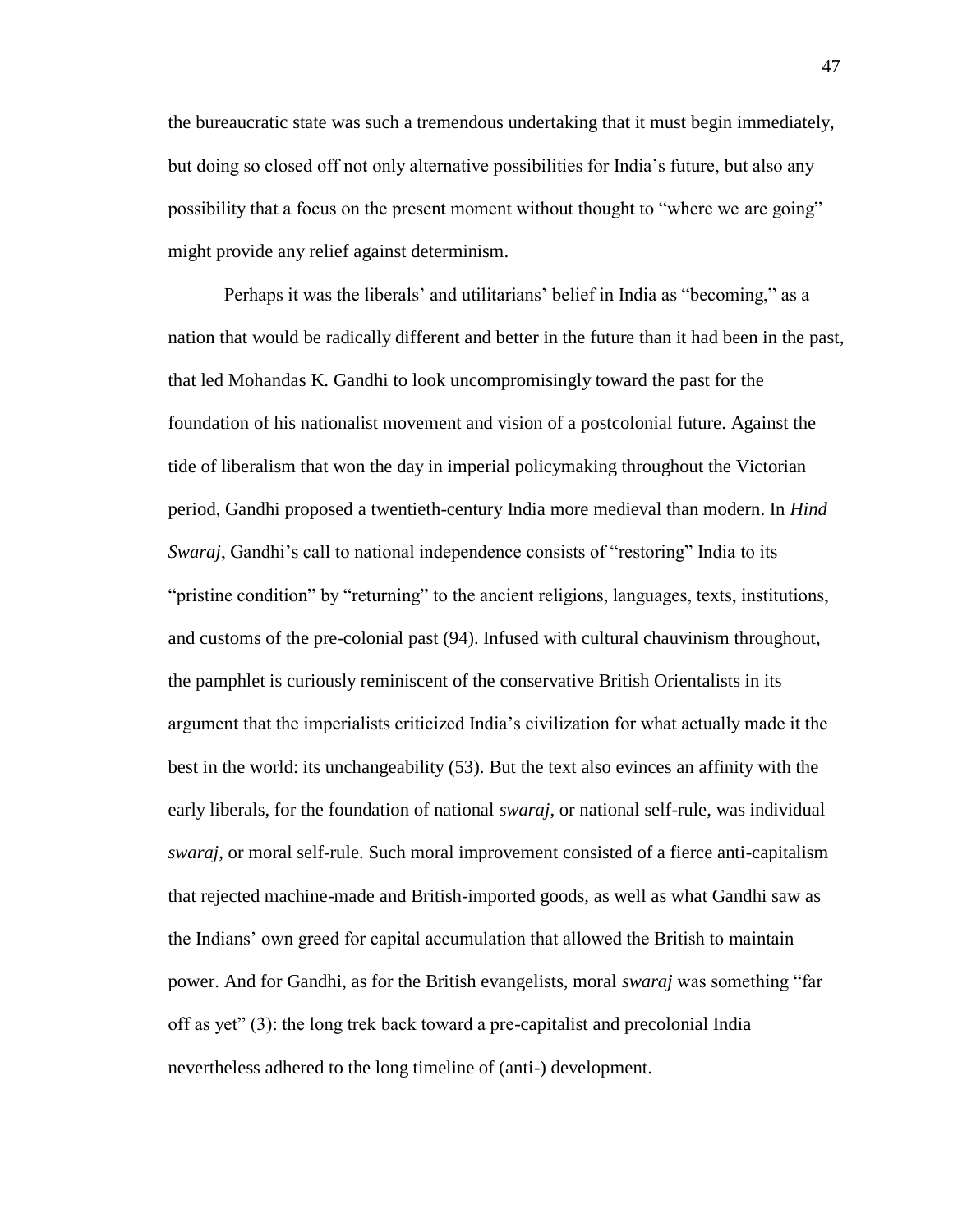After independence, Jawaharlal Nehru combined Gandhi's self-rule with the capital intensive, heavily industrial, hulking bureaucratic state of the Victorian Raj. Jettisoning Gandhi's vision of a precolonial utopia, Nehru modeled the new Indian state on the Soviet Union, "leavened by social democratic values" (Brass 275). Focusing solely on making India an industrial giant that would depend only on its own resources and labor and driven by a benevolent public sector, Nehru based his plan for India's future on another country's present—but this time, not on Britain's—and the Nehruvian road to progress was just as long as any other had been during the colonial and decolonization periods.<sup>8</sup> Progress felt so much like stagnation that Nehru's administration was termed "the license Raj" (DeLong 184), suggesting not only that forward movement took the form of everyday delay, but that the post-independence state did not seem so very different to the poor millions than the colonial system.

It was onto this long history of long histories of Indian progress that the neoliberal policies of Narasimha Rao and Manmohan Singh exploded in the early 1990s. The deregulation, import liberalization, access to foreign technology, reduction of marginal tax rates and tariffs, and the process of eliminating license restrictions—in short, the clearing of red tape to make way for private enterprise—that began in the final years of Rajiv Gandhi's administration were fully pursued with speed and efficiency during Rao's (DeLong 197). Suddenly, India became an economic growth miracle, developing at an unprecedented pace that seemed to make up for lost time. In the early 2000s, economists predicted "growth at a pace that promise[d] to double average productivity levels and living standards in India every sixteen years" (DeLong 184), and in the *2010 Economic Survey*, India was predicted to see double-digit growth in the current decade (Ghate 1).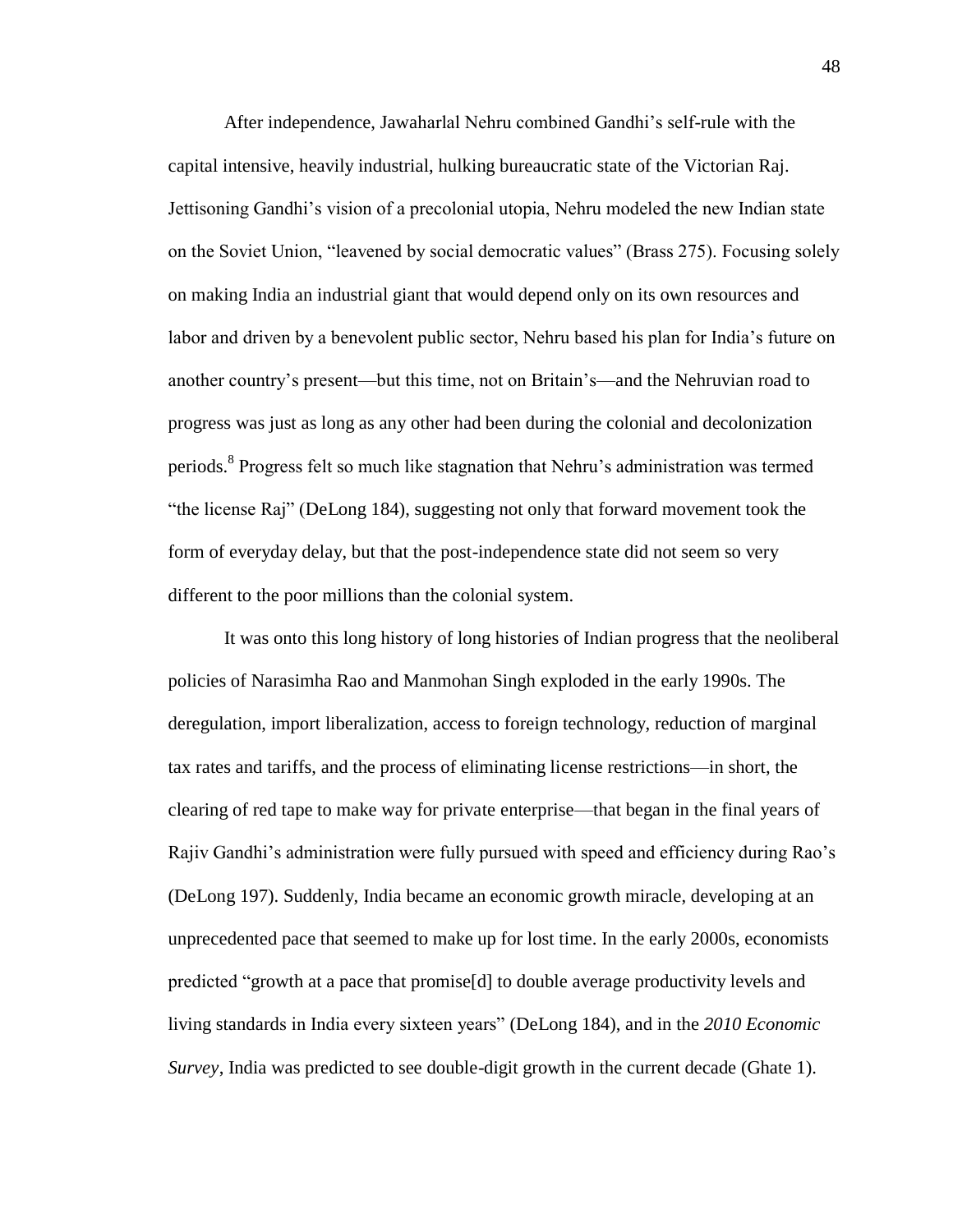The rapidity with which the country seemed to free itself from the good intentions but massive inefficiency of the *license Raj* suggested that India had finally found the path to "modernity"—the path that was no linear path at all, but a belief in the "now-ness" of neoliberal money-making. Acquiring, spending, enjoying, and living for immediate gratification could all happen *now*, as soon as economic development was unyoked from the normative imperatives of moral and social improvement.

Colonial and post-independence adherence to teleological development had assumed that progress must take time because it was a fundamentally collective experience. Gandhi and the British conservatives saw the collective experience of Indian tradition as the touchstone for all Indians in the present; liberals saw India's future as an Anglicized democracy as something to which the whole population would aspire to reach together; and utilitarians saw the perfect government as benefitting as many of the collective as possible. But for the neoliberal developmental model of the 1990s to the present, space and time shrink down to the individual, each one acting in his or her own interests, no single interest more valid than another, no single strategy by which to participate in modernity's great bounty better than any other. This abandonment of a collective experience of progress that seeks to spread the wealth (and the poverty) as the nation advances toward a higher standard of living for all produced an economic miracle as uneven as it has been rapid.<sup>9</sup> Decoupling economic development from social justice has resulted in capital growth that has not necessarily meant more employment but has encouraged inflation of food costs. "The growth experience across Indian states has been very disparate, with some of the largest states experiencing decelerations in growth in the 1990s….In effect, the low growth that characterized the pre-1980s has been replaced by a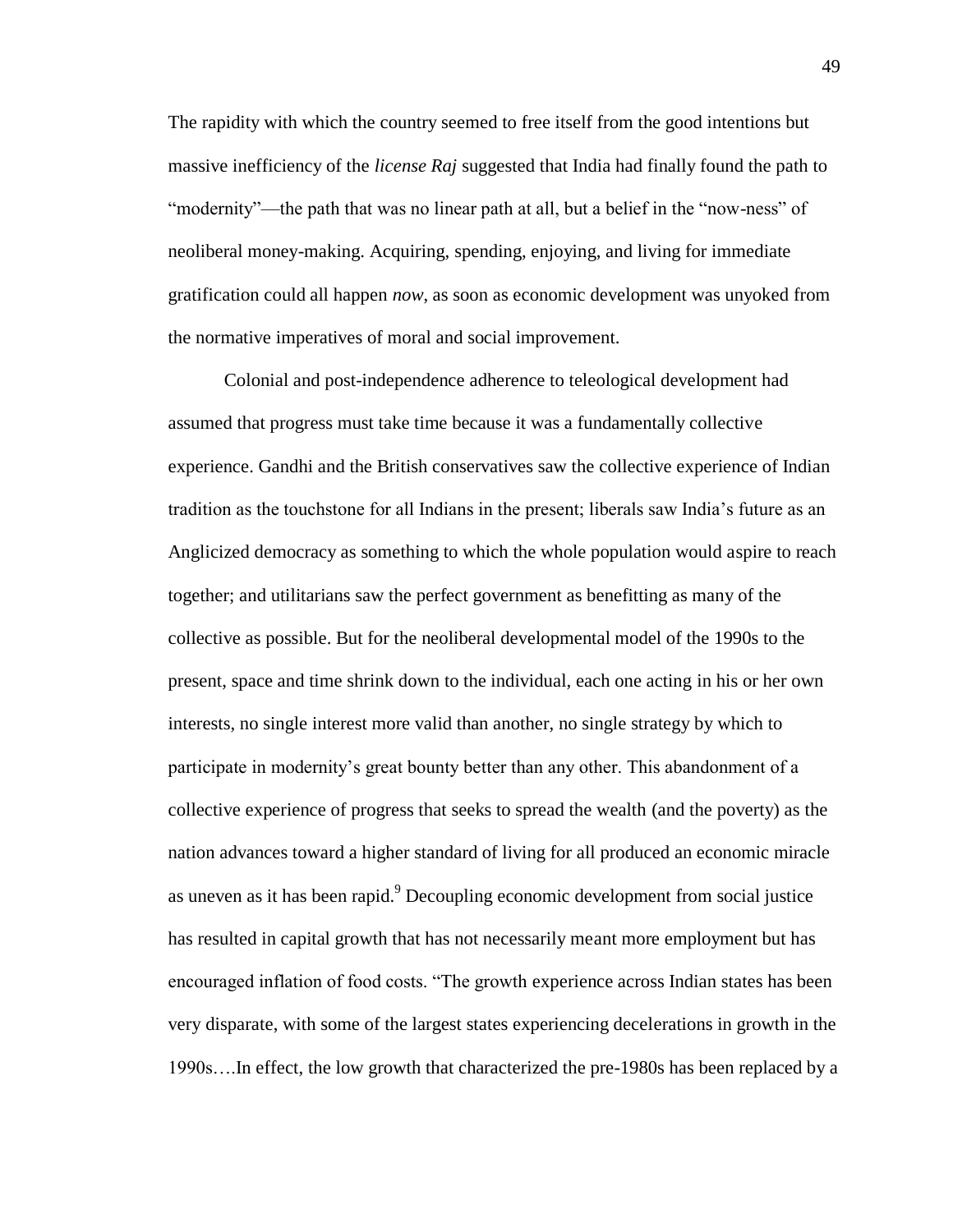pattern of high but unbalanced growth in the post-1980s period" (Ghate 1). Tirthankar Roy has argued that such unbalanced postcolonial growth resembles colonial improvement and its failures in many ways. Both evince an unevenness tied to natural resource constraints and labor concentration, as well as a tendency to benefit some parties over others (Roy 46).

We can conclude from this narrative of improvement and development that runs through the colonial period into the present that the colonial and decolonization periods were marked by long temporal narratives of social and moral improvement that coerced Indian subjects to accept particular understandings of what "progress" meant and how it should be achieved. This has been met in the postmodern period with a reactionary emphasis on material development without much attention to any narrative of "betterment." But if being forced into a colonial model of Anglicized Indianness and a far-off future that offers little more than someone else's present produced the feeling of constriction and foreclosure, achieving a fast and furious wealth on one's own terms that offers nothing more than more of itself may be no better. *Bride and Prejudice* and *Aisha* express both the promises and pitfalls of the neoliberal shock of the now as an alternative to the long wait of improvement. The films not only provide cogent examples of Bollywood's engagement with the historical narrative of moral and social improvement leading to economic development in India, they also find a cultural analogue to the contemporary Indian situation in Austen's reflections on non-teleological change as an alternative to improvement's forward charge. The films adapt Austen's complex engagement with improvement ideology to express vernacular social realities. Read alongside one another, the novels and their adaptations suggest a cross-cultural,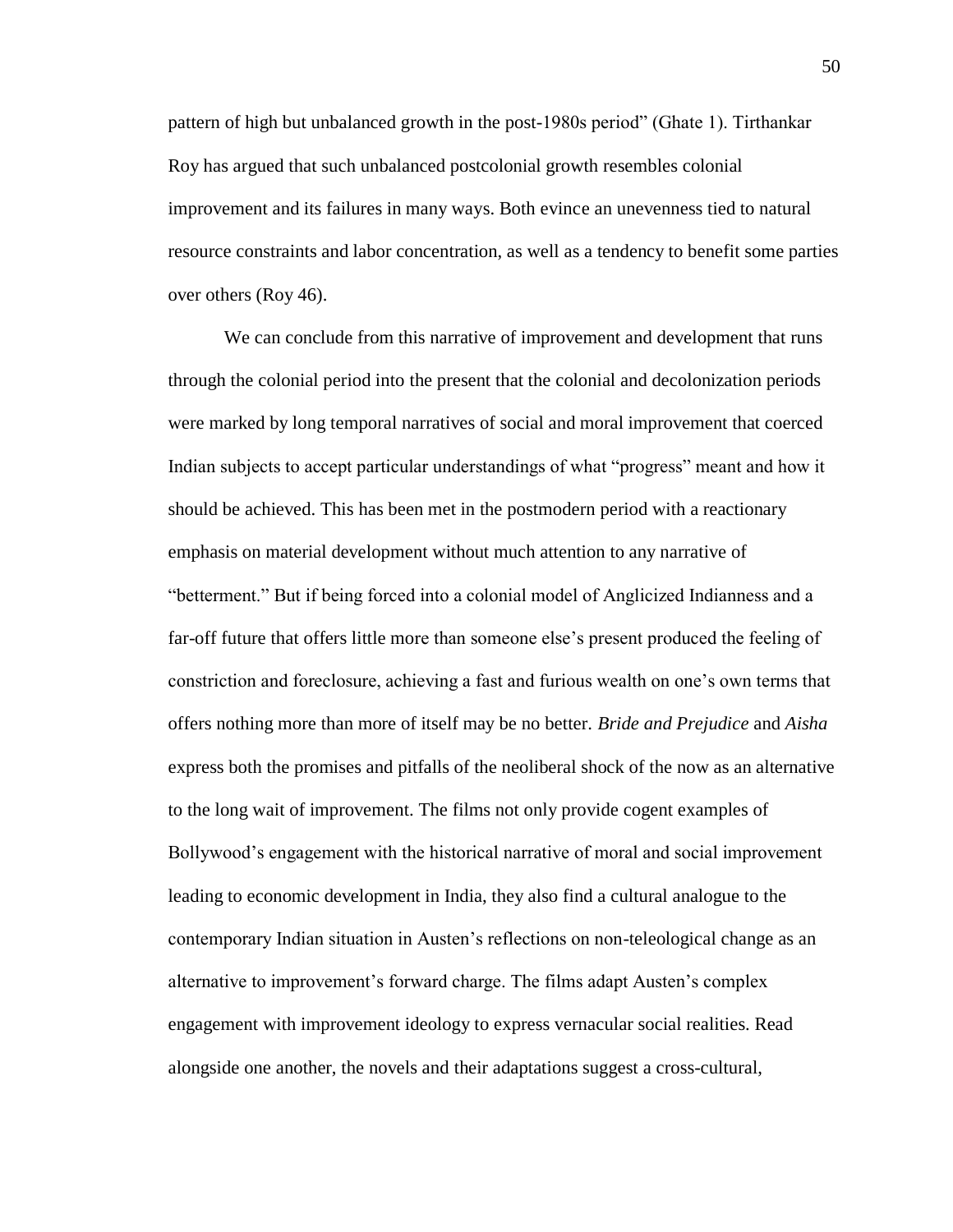transnational, and trans-historical concern with the disjunction between the discourse of progress and its enjoyable, but regrettable, delays.

## The Shoppers Worlds of *Bride and Prejudice* and *Aisha*

In the 1990s, the Rao-Singh neoliberal policies and India's accelerated growth created the ideal cultural and social conditions for Bollywood to make its comeback as the most popular form of Indian cinema.<sup>10</sup> With private enterprise expanding the middle class and its access to goods and information, more people could afford to watch movies at home rather than go to the theaters, thus rapidly spreading the consumption of movies in video form. But if people did want to go to the theaters, the late 1990s also saw multiplexes patronized by affluent and middle-class families spring up in urban areas. Big budget, star-studded Bollywood rose out of the changes in audience, forms of consumption, and free-market distribution of the new India. Unlike New Indian Cinema, Bollywood received funding from private enterprise as opposed to the state, and thus has been seen to reflect the ideology of free-market capitalism responsible for its existence. Indeed, the economic policies of the 1990s affected not only the industrial and reception side of Bollywood, but its content as well. Rini Bhattacharya Mehta and Rajeshwari Pandharipande write that the "transition" of the 1990s "coordinated and rearranged its [Bollywood's] various generic orientations to adapt to an increasingly neo-liberal attitude towards economics and culture" (4). Bollywood began to popularize globalized, capitaldriven phenomena such as basketball and Valentine's Day; global brand names appeared in films, and product placement became frequent, then unabashed (5). In the 1990s, familiar Bollywood tropes such as traditional family values and young love miraculously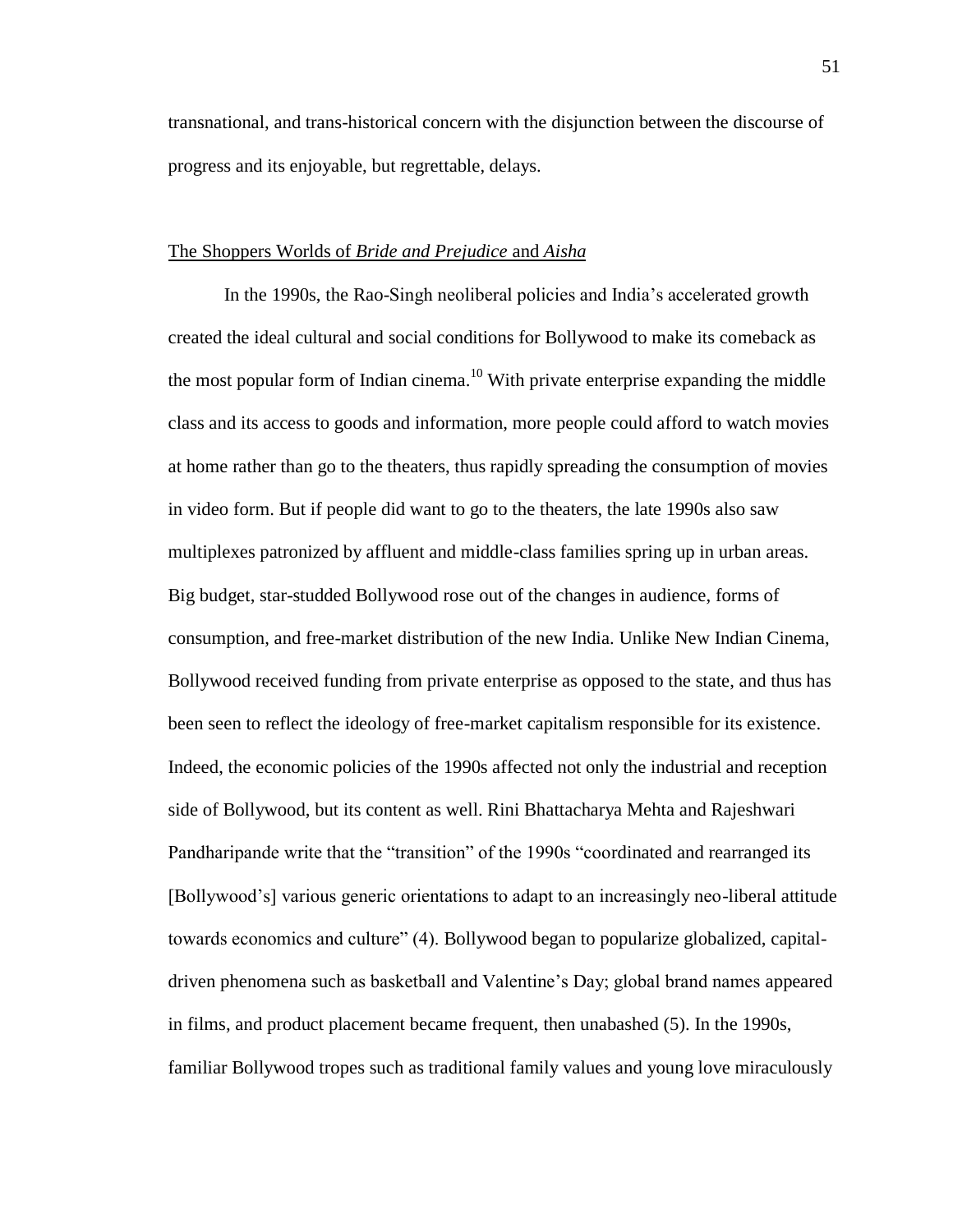aligned with a capitalist work ethic. At the turn of the millennium, the individual Indian citizen's successful participation in globalization became "the diegetic signifier for national value or pride" (2). India's rise in a globalized world was rebranded as the new nationalism, and Bollywood positioned itself as "this new, global-oriented nationalism's unofficial ideological apparatus" (2).

In many ways, both *Bride and Prejudice* (*B and P*) and *Aisha* position themselves ideologically alongside the Rao-Singh development policies of the 1990s. Both marry traditional Bollywood film language and content with an MTV aesthetic and particular attention to the middle class, globalization, and the diasporic community. The performance by American pop star Ashanti lip-syncing a Punjabi song on the Goa beach in *B and P* and the interspersion of short scenes that look like television cosmetics commercials in *Aisha*, in addition to the many non-resident Indian characters from the UK and US that make up the films' supporting casts, all reflect Bollywood's realignment with global capitalism. I argue, however, that whereas *B and P* evinces optimism about neoliberal development—and accounts for its lure as a reaction to India's long marches ahead that tried to transform India into something it wasn't, rather than appreciating what it was—*Aisha* expresses through its differentials development's discontents.

*B and P* seeks to replace a sense of India as needing to be improved with an appreciation, and indeed, a kind of advertisement, of what India is, suggesting that the last thing millennial Indians need is to be marched through yet another narrative of moral and social progress. The film suggests that non-teleological development, development that does not seek to "better" morally or socially nor impose a single definition of what is "good" for the individual and the nation, is morally superior to teleological improvement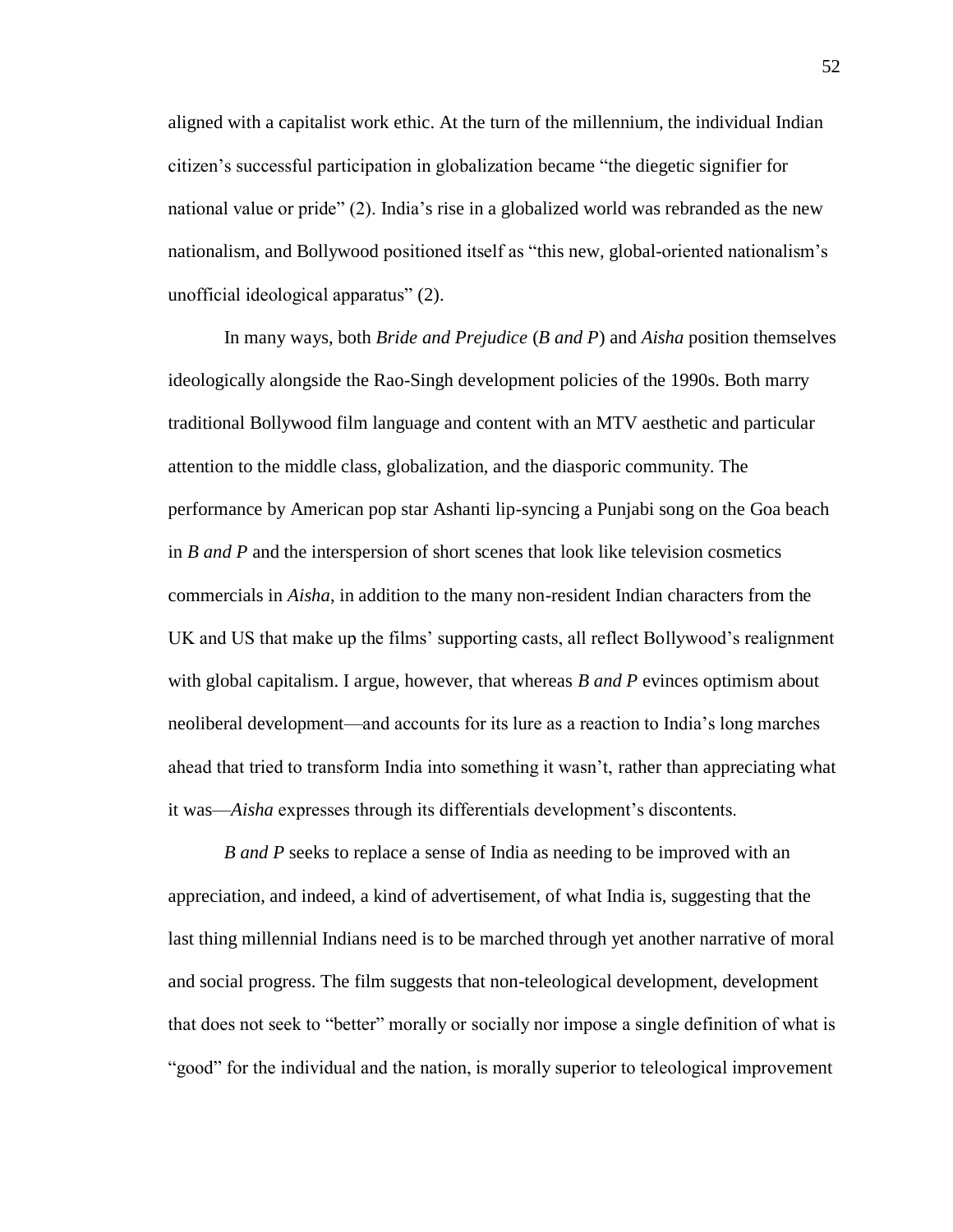because the former refrains from imposing one culture's values over another's. Teleological improvement ideology implies normative categories of civilizational "forwardness" and "backwardness" determined by a dominant power. Although *B and P*'s championing of anti-normative pluralism provides a pointed and ethical response to the normative judgments imposed by colonial and post-independence improvement narratives, the film problematically couches this ethical position in an uncritical acceptance of late capitalist consumption—and the novelty that new products and trends provide—as all the improvement we need. A shopper's sensibility, satisfied with enjoying the variety of choices the market has to offer and choosing between them according to individual preference rather than moral or social good, is ultimately billed as an expression of enlightened multi-culturalism and tolerance of diversity.

In *Clueless*, shopping remained an explicit action performed by Cher and her friends. Shopping in *B and P*, however, is metaphorically enlarged into the film's central message of intercultural understanding between India and the west: Indians and westerners espouse different ways of being, but neither way is better than the other way. They are, like the many things on offer in a market or a shopping mall, simply different. The modern cosmopolitan subject, figured in *B and P* as both the protagonist, Lalita Bakshi (the film's Lizzie Bennett) and the viewer, may admire these different ways of being, appreciate them all, and then, in Lalita's case, choose which parts of each lifestyle she wants to adopt to build her own way of being modern in the modern world. The elevation of individual preference over communal responsibility allows Lalita to remain distinctively and traditionally Indian despite marrying a white American husband.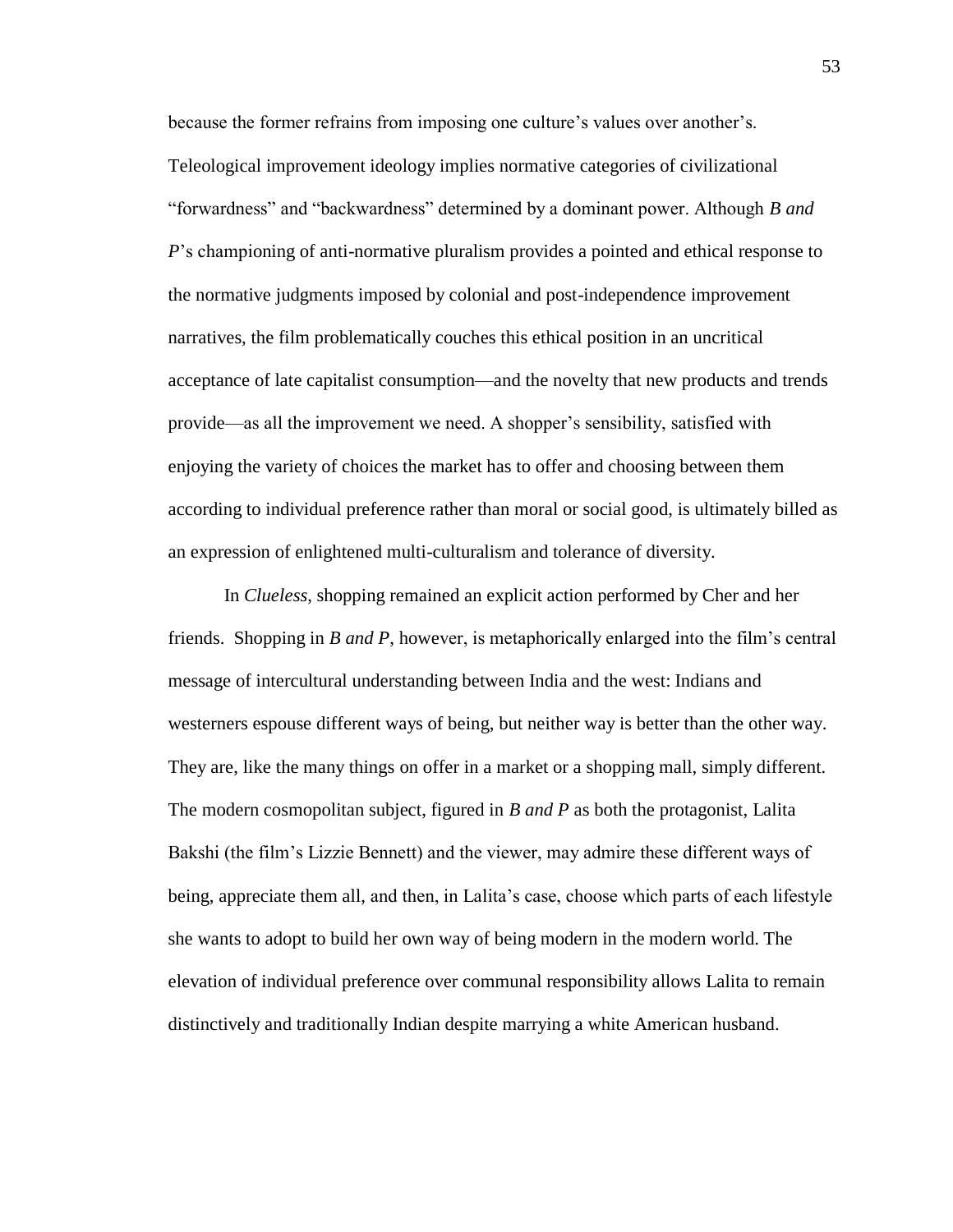Whereas *Clueless* represents improvement ideology as Cher's maturation, *B and P* uses the character of Will Darcy as the representative of the ideology it seeks to tear down. Darcy, who is set to inherit his mother's global chain of luxury hotels, embodies the "improver's gaze." Arriving in Amritsar on a scouting mission to see what cheap land he can develop into pleasure palaces catering to rich Western patrons, Darcy only has eyes for what India could and should be—after he has finished improving it according to his own standards. With its emphasis on the improver's desire to make "useless" land profitable, *B and P* references the early nineteenth-century definition of improvement as the privatizing and capitalizing of common land that figured so prominently in Austen's novels. But the film's restaging of Romantic-era land improvement in postcolonial India ratchets up the political stakes of the early nineteenth-century idea: it's one thing to improve the land in one's own country, but quite another to harbor designs on land in the ex-colonial world. Darcy enacts Repton's improver's gaze through imperial eyes.

Mary Louise Pratt's theory of the imperial gaze argues that even the seemingly harmless act of looking can be an act of imperial conquest. In the mid-eighteenth century, the European botanist, armed (only) with specimen cases and the new Linnean system of classification, traversed the interior of Africa, surveying, collecting, and classifying fauna. Although a peaceful, intellectual creature as different from the swashbuckling conquerors of the past as could be, the botanist used the act of looking to transform and reappropriate, to colonize by way of reinscription. This rational reorganization of reality by the "landscanning" (34) eye could then lead to an imagination of the landscape in its more improved and enlightened form. Imperial eyes conquer by failing to see: they re-cognize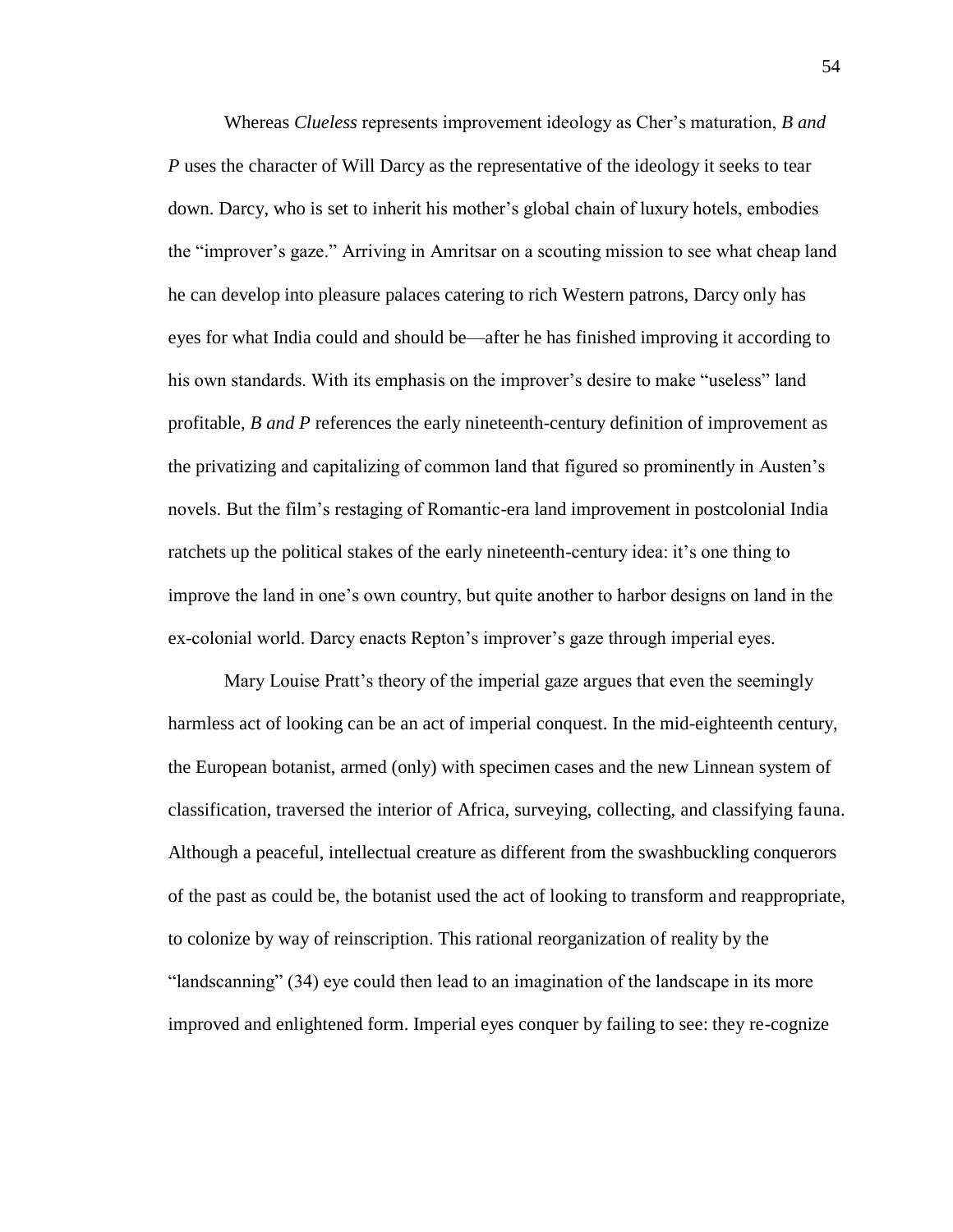in order to imagine what the present could and should be in the future, under the imperialist's own benevolent management.

Such an imperialist view of a land and its people informs the way in which *B and P* depicts Darcy's view of India. The opening sequence of *B and P* sets up a contrast between how India "really is" versus how Darcy sees it. The camera takes us to the Bakshis' farm, panning quickly across an expanse of tall, waving green plants, allowing us to catch glimpses of happy laborers here and there, cutting and pruning with scythes. The scene depicts an agrarian idyll that recalls a Gandhian vision of agricultural national independence founded on manual labor, small-scale farms, and traditional, sustainable cultivation. But lest we think that the "ideal India" is an India of the past, we see that this traditional way of life is not without some modern improvements: Aishwarya Rai, playing perky, smart, and sassy Lalita sits atop a fuel-powered tractor, clipboard in hand, supervising the workers while tossing them a flirtatious smirk once in awhile. She is a modern Indian woman, a sexual, independent being whose indigenous knowledge combined with pluck and can-do attitude will modernize rural India on its own terms. These images are cross-cut with shots of a plane landing at Amritsar airport. Darcy and his two British Indian friends descend the steps of the small aircraft. A close-up of Darcy's face shows his disappointment at the place at which he has arrived. A smaller version of the tractor that Lalita rides atop appears, hauling the passengers' luggage in an orange cart behind it. Darcy asks, "Is this the conveyor belt?"—but his irony isn't so much funny as it is distasteful and embarrassing. Already miffed at having to retrieve his own luggage, he is then forced by the inconveniently un-modern conditions of the airport to haul his own bag on top of his head, which he does with great difficulty. The crane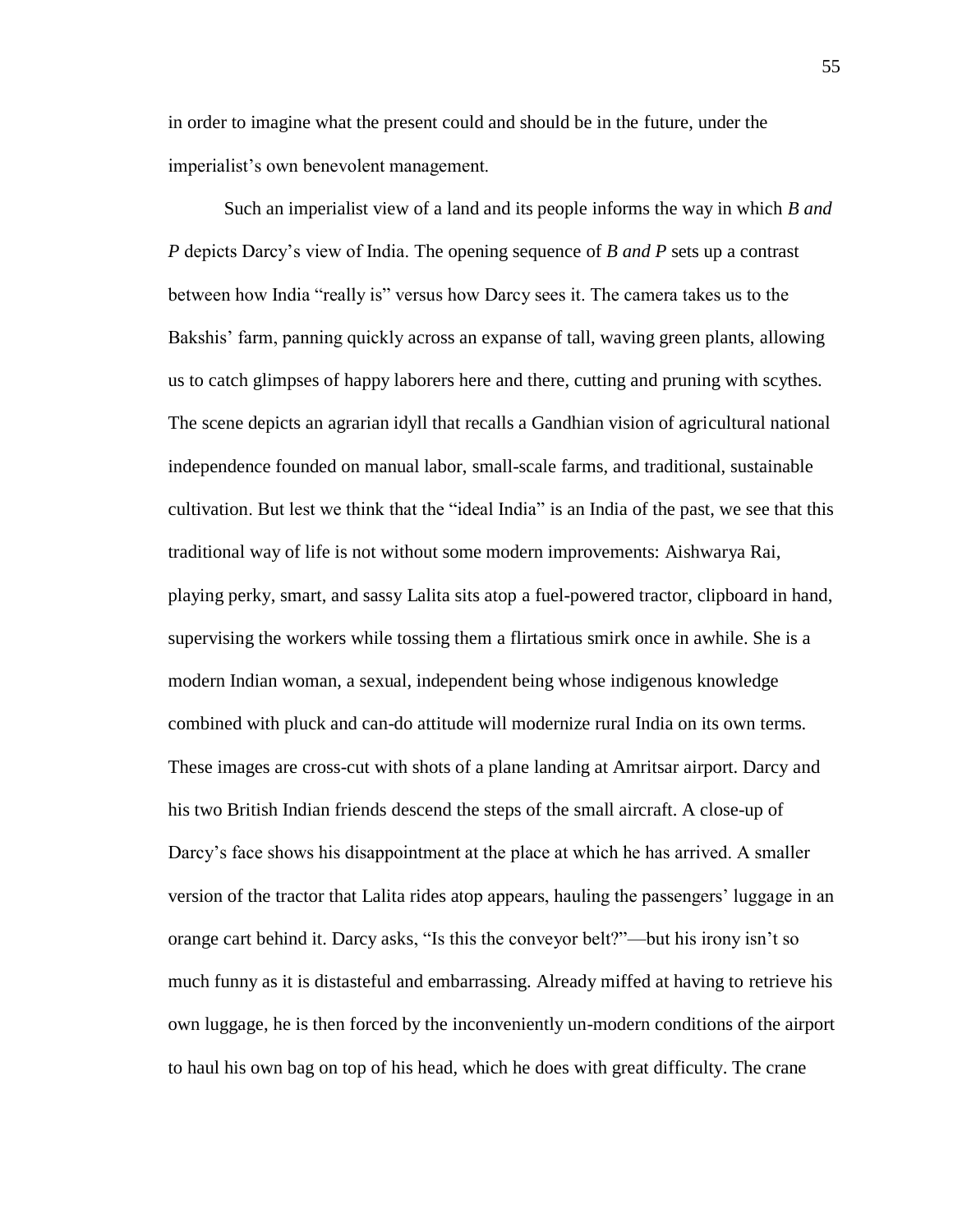shot that follows depicts the maelstrom of urban Amritsar life: pedestrians sharing a wide road with cars, jeeps, animal-drawn carts, bicycles, motorcycles, scooters, pedicabs, and rickshaws. Such a beautiful display encourages the viewer to appreciate Amritsar despite Darcy's clear distaste for it: the next scene shows him shoved uncomfortably into a tiny taxicab and driven into the middle of the chaos. When we find out the purpose of Darcy's visit, we feel even more justified in our contempt for him. Darcy's first appearance on screen depicts him as a land-scanning "seeing-man" in the act of viewing the Indian present in terms of what needs to be done to usher it into the future. His imperial eyes transform and reappropriate the Punjabi landscape into real estate. Like Pratt's Linnean botanist, Darcy interrupts existing networks of historical and material relations among people, architecture, and land, and reorganizes the province into a capitalist American pattern of value. For Darcy, the visible present is as good as past, as he focuses on the untapped potential of what he sees.

Darcy's imperial eyes judge what they see as either modern or backward, profitable or without value. For him, India's teleological development will achieve fulfillment when the whole country looks like Goa, an Indianized version of Beverly Hills, with glittering azure swimming pools, five-star hotels, and beach concerts that bring in western celebrities. This is made clear when the main characters jet off to Goa on an outing designed to bring about a match between Lalita's sister Jaya (the film's Jane Bennett) and Darcy's friend Balraj (the film's Bingley), and Darcy finally seems to relax back into his comfort zone. The film establishes an equivalency, however, between Goa and Bakshi Villa. If Goa offers American luxury, the provincial countryside offers something different but no less valuable: the traditional family network, a quiet,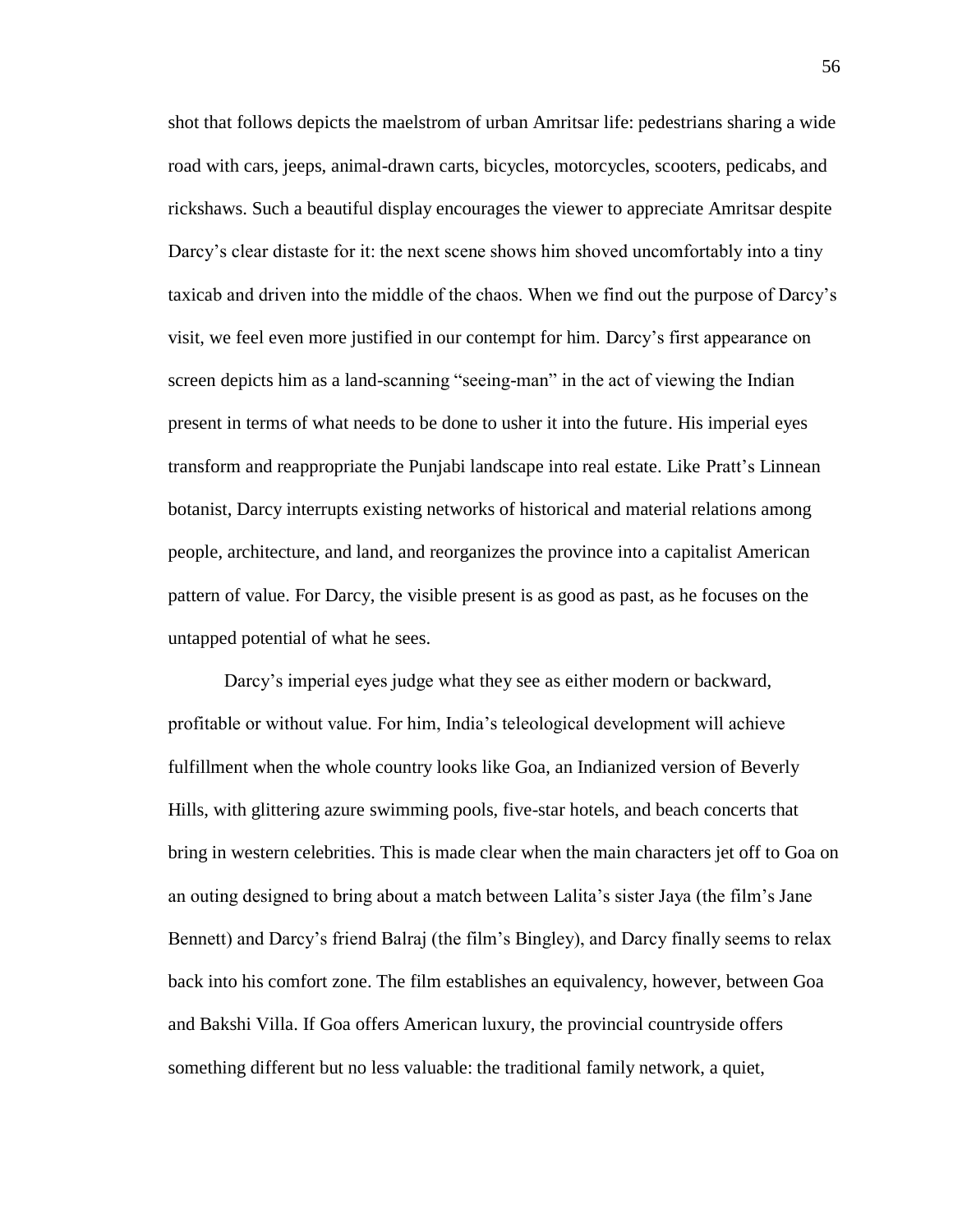contemplative life, and, as the opening sequence suggests, an indigenous, rural alternative to western modernity. As Lalita says to Darcy when they first meet at a friend's wedding: "It's perfectly fine to have standards, as long as you don't impose them on anybody else." *B and P* rejects the Romantic-Victorian monogenicist idea that America's today is India's tomorrow, that there is only one path leading to a single definition of modernity that all developing nations would do well to start down as soon as possible.

Despite its resistance to imperialist, teleological improvement ideology, however, much of the film centers, ironically, on Darcy's reform, a moral reeducation that entails his dissociation from and eventual rejection of his own progress discourse. Moral and material development run counter to each other in the film: in order to win the beautiful, modern Indian woman, Darcy must learn to appreciate the beautiful, modern India, without wishing for its development to look like the American sort. Darcy's moral reform depends on his capacity to replace an ideology of improvement with a delight in difference, variety, and multiculturalism. In fact, all of the characters, including the Indian ones, must learn this lesson. Lalita learns that succumbing to her mother's expectations that she marry for money and stability, rather than for love, may not be as bad as she thought. Her visit to the suburban Los Angeles tract home owned by her cousin Kholi and her best friend, Chandra Lamba (the film's Mr. Collins and Charlotte Lucas), converts her to the idea that different couples possess different expectations of matrimony, and that her desire for an equal partner will not necessarily make her happier than Chandra, who settles for a doting provider. On the same trip, Mrs. Bakshi learns that diasporic life may not be as good as she thought: she finally gets the chance to be the offended instead of the offender as she listens to Darcy's mother expound on why it is no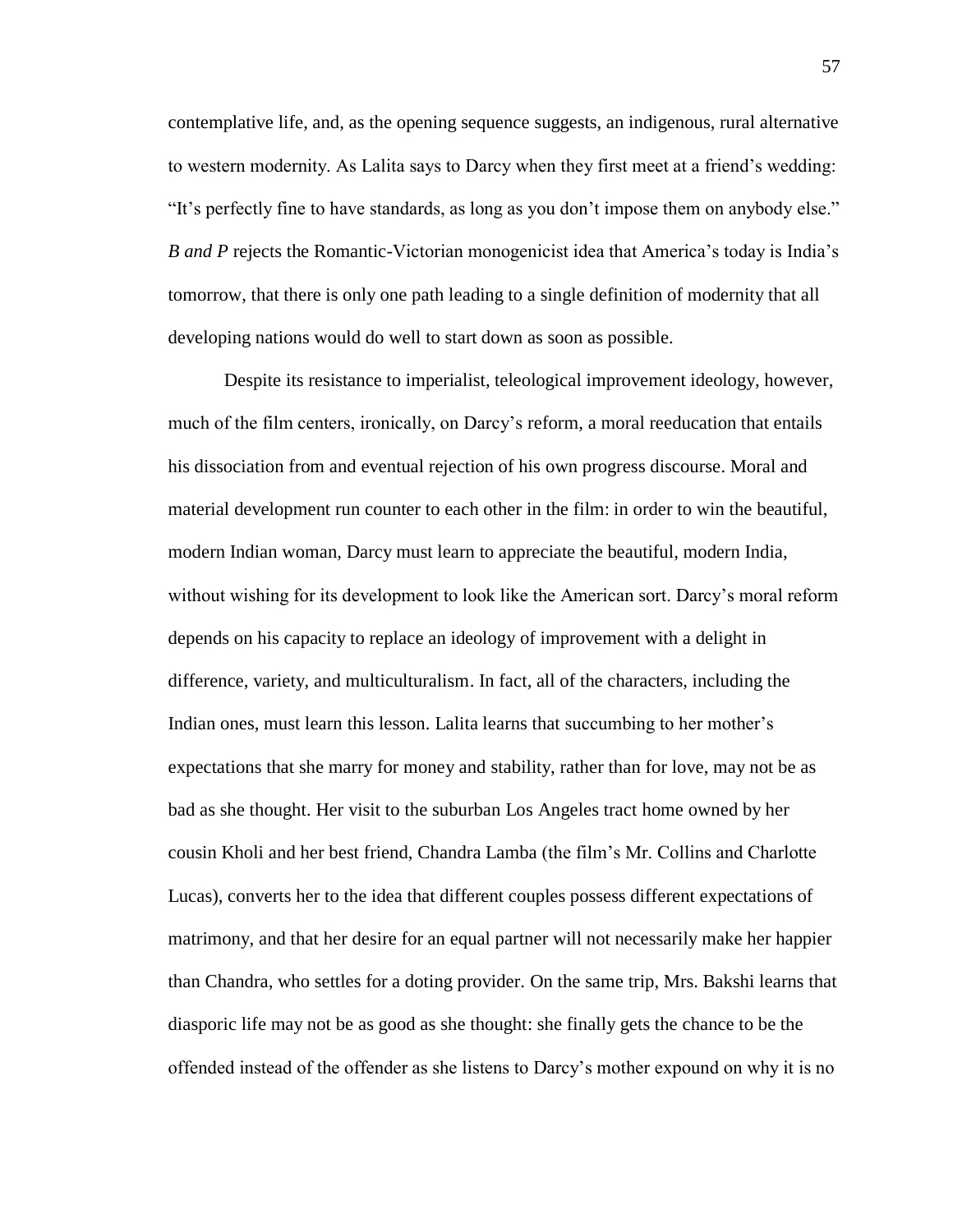longer worthwhile to travel to India since "there are so many good eastern things here, like yoga and Deepak Chopra." The last scene of the film depicts a double wedding procession for Jaya and Balraj and for the protagonists themselves. Both couples sit in covered chairs mounted on top of elephants, and the last shot shows "Just Married" signs attached to the animals' hindquarters. Darcy has been successfully converted: wearing a Nehru tunic and floral wreath, and noticeably more tanned than when we first saw him walking off the plane, Darcy's transformation suggests that he has finally understood that the Indian way of getting married is no worse than the American way, just different. Thus, the two narrative lines of the plot dovetail at the film's conclusion: the two protagonists can get married when Darcy trades in the improving intentions of his imperial eyes for an appreciation of difference.

If the plot—Darcy's eventual rejection of his imperialist understanding of how India should modernize—was all there was to the film, then *B and P* might be said to do a commendable job at decolonizing the eyes of the colonizer. But, like *Emma* and *Clueless*, the plot is not all there is to the story. Even while the main plot criticizes the American capitalist for his desire to see India proceed toward a predetermined future, other aspects of the film celebrate the pleasures of late capitalist consumption, which, one might argue, is just another form of western neo-imperialism. The metaphor of conspicuous consumption acts as a thread that connects several of the film's subplots. Just as Kohli returns to India to shop for a wife, Mrs. Bakshi and the other Indian mothers of her village are shopping for husbands for their daughters, preferably rich, Indian husbands who live abroad. When Balraj (whose law firm represents corporate interests in the UK) enters the ballroom of a pre-wedding party at the beginning of the film, the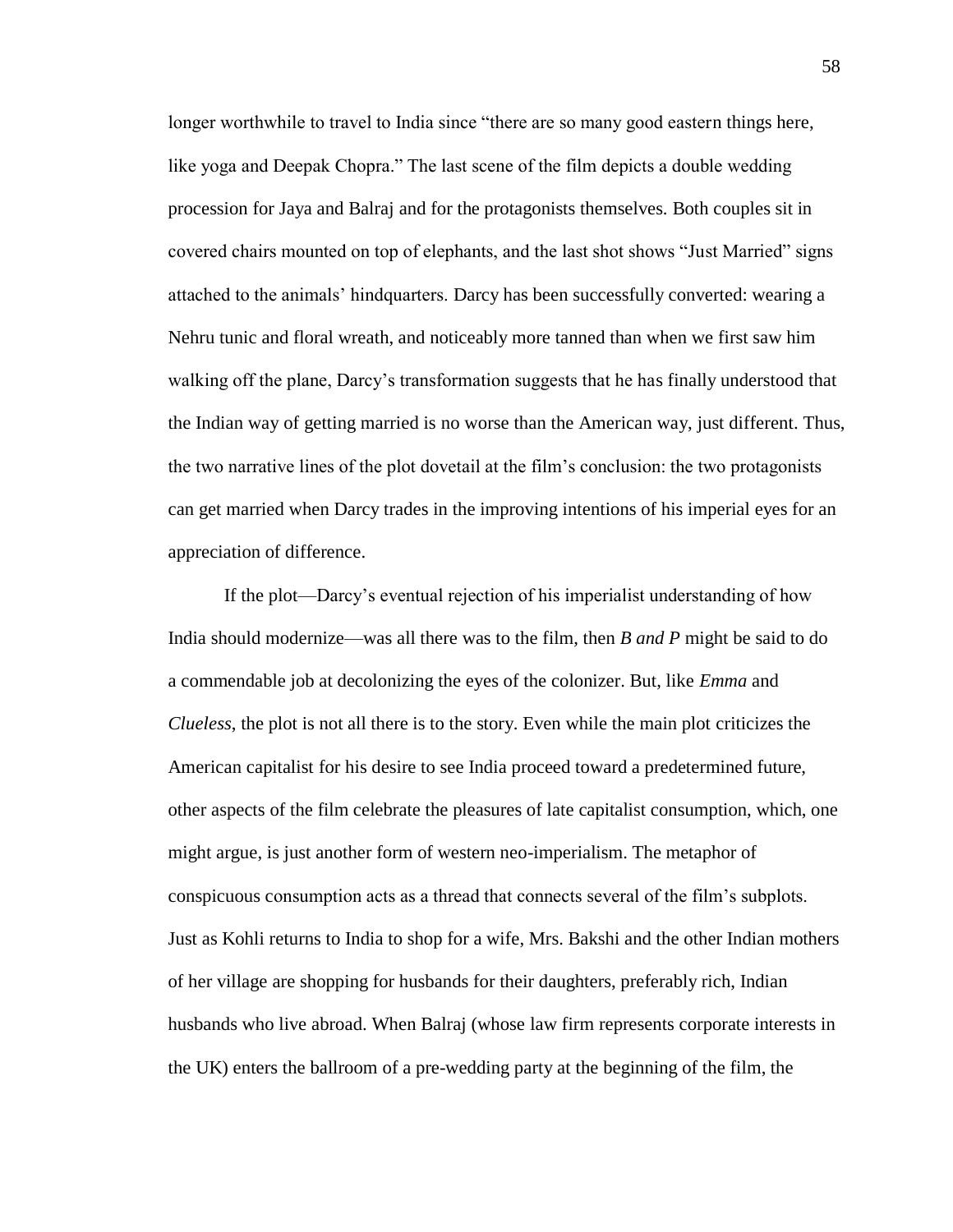maternal gaze turns on him hungrily, provoking Darcy to remark, "Is it me, or is every woman over fifty giving you the eye?" Even quiet, well-behaved Jaya confides to Lalita as they dress for the party that although she's afraid to admit it, she hopes that someone "loaded and shopping," will choose her out of the crowd.

Consumption of material goods stands in for non-teleological development in *B and P* because the endless cycle of new products being offered for sale seeks only to gratify a consumer's immediate desires, rather than seeking to impose a long, drawn-out wait for—or rigid and narrow definition of—what's "good" for the nation. Thus, consumerism is figured as a sort of postcolonial freedom. But the film's major musical sequence puts a twist on this idea: in this sequence, the viewer becomes the buyer and India itself is what's for sale. The day after the party, Lalita, Chandra, and the bride go shopping in the marketplace. The women are accosted by friendly, well-wishing merchants looking to hawk their goods to middle-class consumers. The sari-maker measures bolts of cloth against the bride, the henna artist leads her to a stool and offers her services, the florist and snack sellers each sing the praises of their products and emphasize their importance in the wedding ceremony. The jeweler advertises "fancy pearls and precious stones, imported from far and wide" for the "24-karat bride." In chorus, the vendors declare, "Your wish is our command; we'll supply what you demand." As the musical sequence ends, the camera pulls up to an impressive crane shot, revealing that the vendors themselves are wearing clothes that provide as much eye candy as their products: they are color-coordinated to create a rainbow mandala for the viewer's consumption. They create a spectacle that is extra-diegetic: the people, now indistinguishable as individuals, no longer even look like human beings, but a design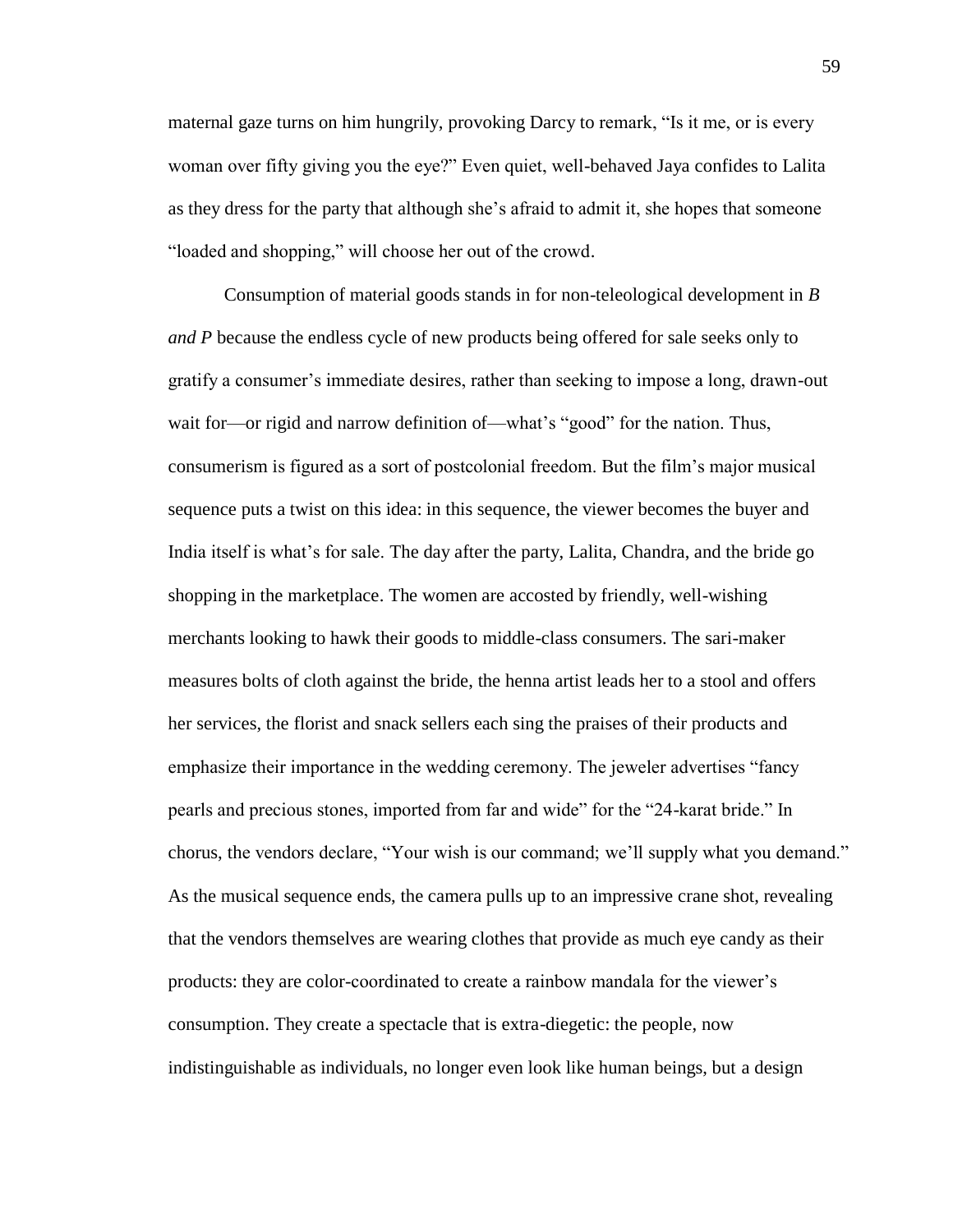made for the aesthetic enjoyment of the spectator. We look down at them from above their heads while they sing, "marriage has come to town." The viewer has become the shopper, and India—including its human population—is offered up to be consumed.

Darcy's imperial eyes have been transferred to the viewer. Instead of an imperial gaze that seeks to transform India's backward present into a modern American future, however, the imperial gaze of the viewer is characterized by uncritical consumption. The viewer can enjoy all the aesthetic pleasures of India, and she can consume all its visual delights, without ever leaving the comfort of her armchair. Considering *B and P*'s thoroughly globalized production—with shooting locations in the UK, US, and India; seven production companies including the UK Film Council, and Pathé Pictures International; twelve international distributors spread across the US, UK, Netherlands, Italy, Singapore, Malaysia, and Argentina<sup>11</sup>—it is no surprise that the film targets this foreign armchair viewer just as much, or perhaps more, than it courts the domestic Indian moviegoer.

From the anticipation of acquiring a partner to the wedding ceremony itself, to the ways in which the film positions the viewer as window-shopper of all that India has to offer, *B and P* unabashedly moralizes against an imperialist assignation of improvement and its western trajectory in the language of the free market. As in *Clueless*, shopping in *B and P* is an aspect of millennial life as important as marriage, dating, or falling in love. Even Lalita, the only character who at all pushes against the market mentality of marriage, casts her gaze around Darcy's Beverly Hills hotel, calculating what she might be able to get with her own sexual purchasing power. Chadha's film suggests that it is only one particular brand of capitalism that is objectionable—the kind that recalls nineteenth-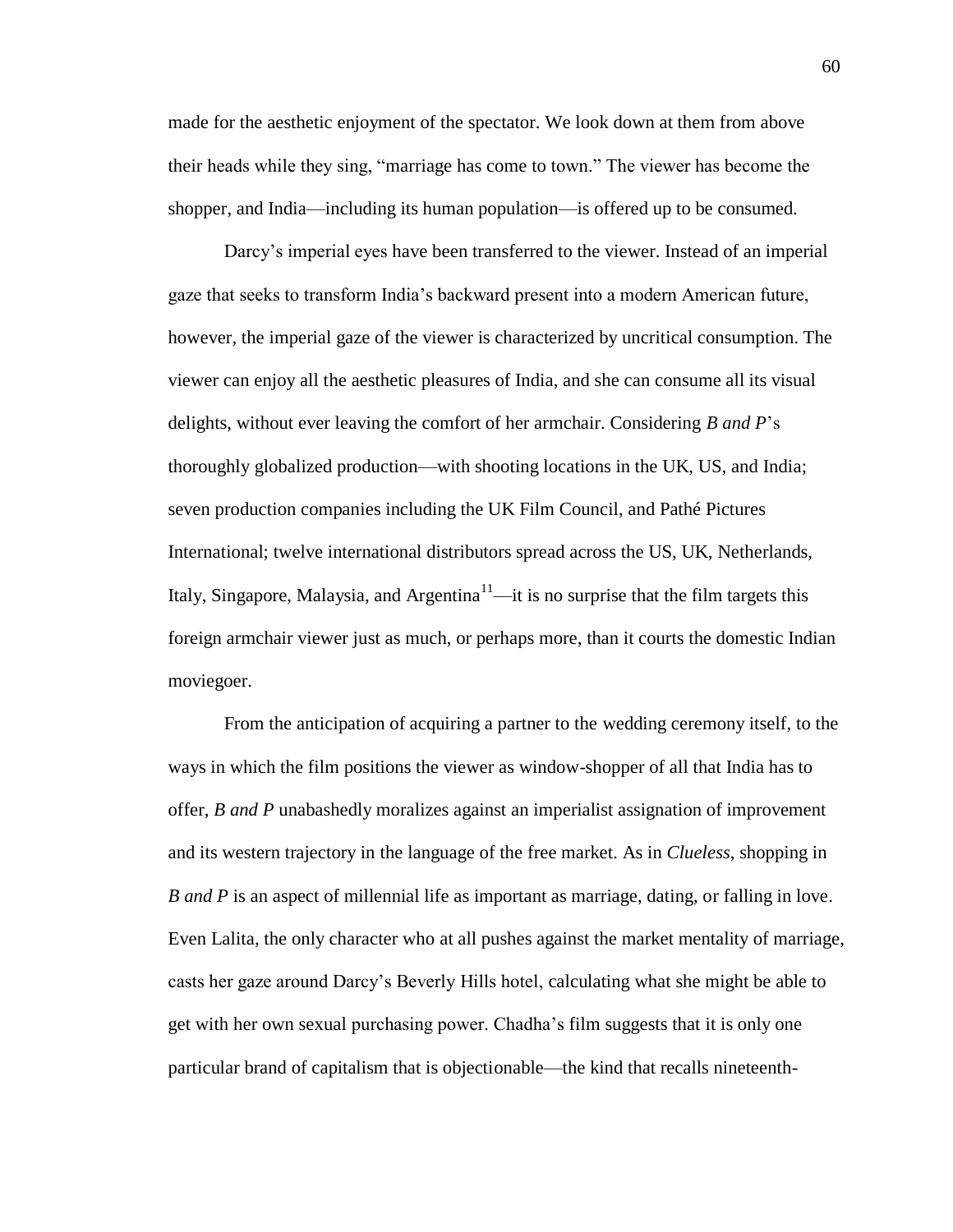century British imperialism in its imposition of a foreign model of long-term improvement that devalues "things as they are" and favors things as they should be. The film accepts consumer capitalism, however, and its promotion of the immediate gratification of material goods, because it does not seek to impose a timeline or hierarchical standards on Indian progress. Each bride can decide for herself what prejudices suit her best, and the story of character development in the film is the story of fashioning a life out of a variety of different but equal possibilities. *B and P* depicts the seduction that economic deregulation offers to a society seeking to separate once and for all from its long history of waiting to be improved.

Ultimately, the film's value-flattened, neoliberal, "multi-culti" position fails to provide a real alternative to the imperial agenda of Darcy's improving gaze. The shopper's sensibility, with its uncritical acceptance for all things just as they are, masks the qualitative unevenness of India's "miraculous" development: difference is not always simply variegated sameness; it is also often the result of social injustice, unequal access to resources, and the failure of economic policies to benefit those with the greatest needs. The film's alignment with the logic of consumption prevents it from doing anything more than using capitalist economic development to fight improvement ideology, or using neoimperialism to fight the old imperialism. *B and P* is unable to offer a corrective to coercive improvement ideology that goes beyond the desire to enjoy life now instead of waiting for the moral and social "good" that colonial and post-independence governments promised were waiting up ahead, somewhere in the future.

*Aisha*, however, is significantly bothered by what it sees as neoliberal capital's failure to be the engine of a just and collective betterment. Shot entirely in India (Delhi,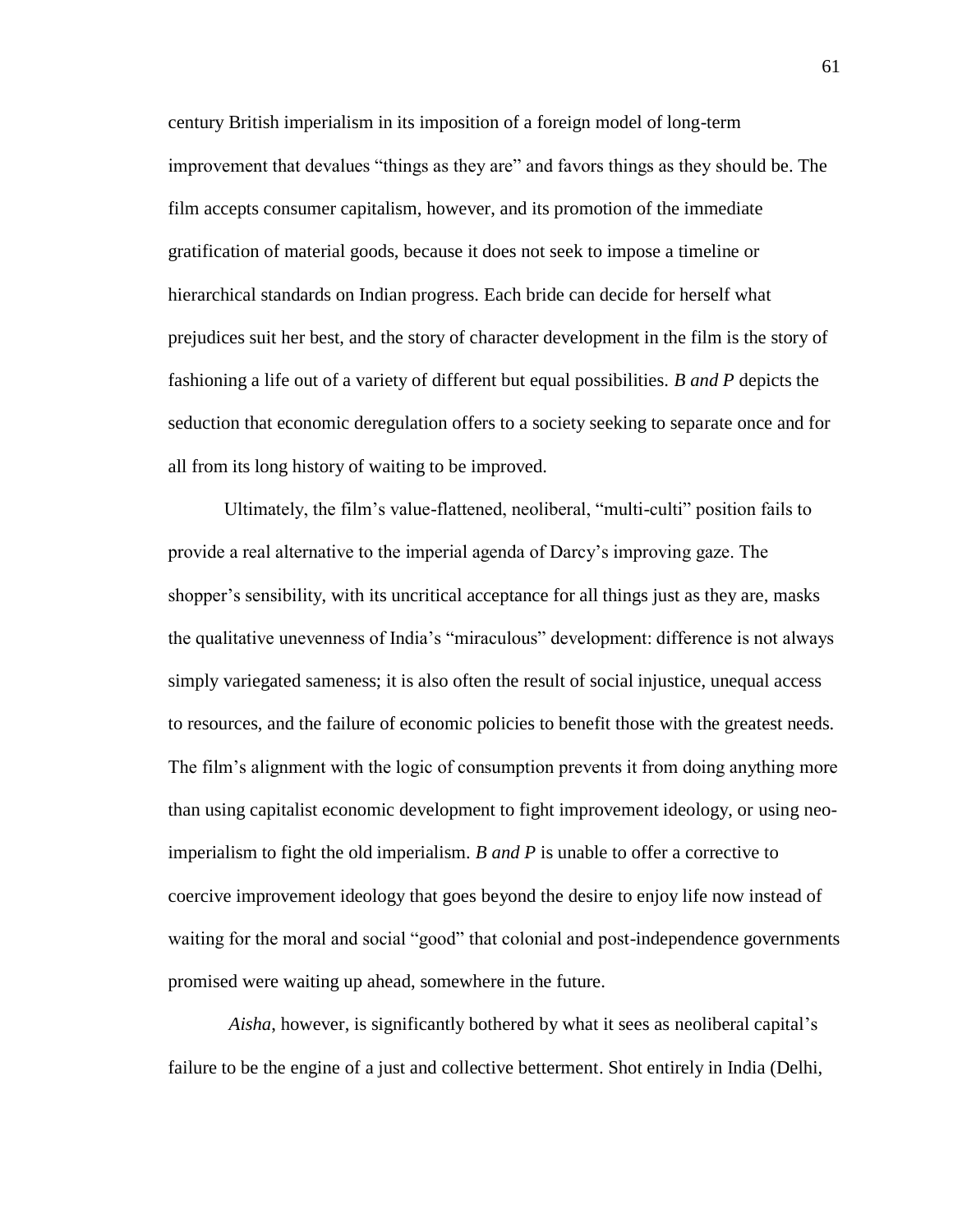Mumbai, and Rishikesh) and produced and distributed by Indian companies, *Aisha* is targeted at domestic and diasporic Indian audiences rather than the international and western audiences that *B and P* aimed to please. With little capital investment in foreign viewers, its plot can afford to be less centered than *B and P*'s on espousing pluralism and equal intercultural exchange between east and west. More importantly, *Aisha* can also afford to be less ideologically invested, and therefore more critical, of the neoliberal practices of global free trade that *B and P*, as an international consumer product, clearly benefits from. Although the domestic orientation of *Aisha* cannot be said to produce directly the film's subtle critique of neoliberal development, it does suggest that the stakes of registering an undercurrent of dissatisfaction with global economic development are lower than they are in *B and P*. *Aisha*, faithful to its source novel, expresses a widespread anxiety about what market logic suppresses, namely, that consumer capital's promotion of non-teleological development as the only change we need covers up the nagging sense of want and deficiency that I identified in *Emma*. *Aisha* foregrounds the novel's disappointment in knowing that as change happens, time also passes, and that a certain unspoken *something* now missing will have soon been missed completely. The shopper's sensibility and its disinterested, non-judgmental attitude that refuses to take a position on what is better or worse for anyone other than oneself has a short shelf-life here.

A contemporary fusion of Hollywood and Bollywood, *Aisha* is on one level more an adaptation of *Clueless* than of *Emma*. It announces its indebtedness to Heckerling's film in the opening sequence which shows Aisha Kapoor recklessly zipping through Delhi in a yellow Volkswagen Beetle, an offspring of Cher's white Jeep. Like *Clueless*,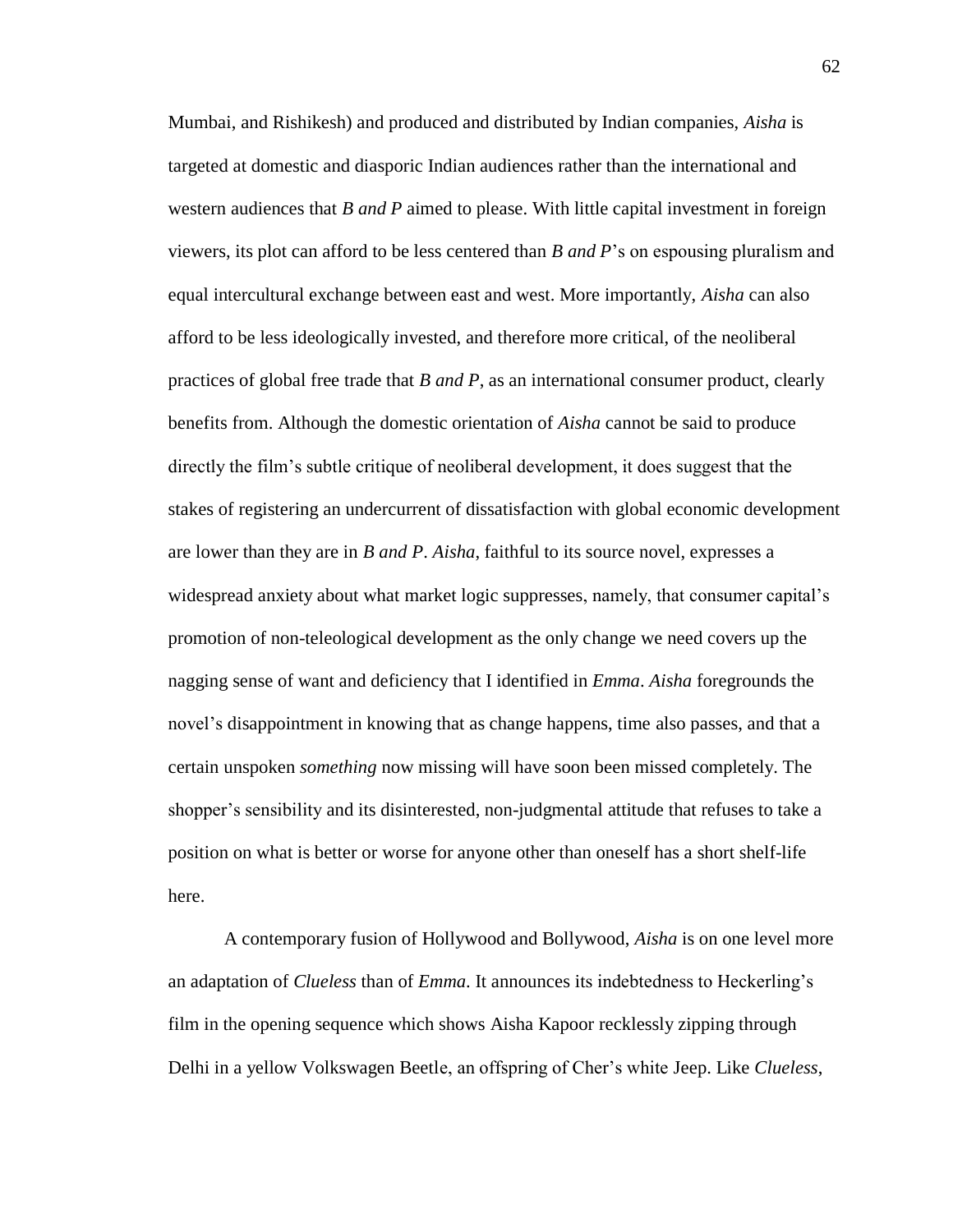*Aisha* buzzes with brand names, cell phones, mansions, and manicured lawns. The fatherdaughter dynamic is much the same, and the friendship between Aisha and Pinky Bose mirrors that of Cher and Dionne. The first part of the film (up to the Intermission) shares *Clueless*'s exuberance in putting off one's improvement into a mature, adult self with a shopper's sensibility that attends only to immediate pleasures.

Despite the movies' similarities, however, there is more at stake in adopting a shopper's sensibility for Aisha and her wealthy friends than for Cher and hers. Perhaps even more so than *B and P*, the first half of *Aisha* advertises the triumph of neo-liberal development over normative improvement in India's post-Nehruvian era. In the parts of Delhi that Aisha frequents, India has certainly "caught up" with the most developed areas of the developed world. More wealthy, more urban, and more conspicuous in their spending than the Bakshis, the Kapoors exemplify the Rao-Singh version of Walter Scott's "sixty years since"—if you belong to Aisha's class, you've achieved in a few decades what it took England over two-hundred and fifty years to do. The 1990s interruption of the long histories of Indian improvement produced the possibility of using consumer capitalism to define one's philosophy toward life. Although the Indian middle class and the American middle class may have developed unevenly, the former seen as being "behind" the developmental world average and the latter "ahead," both have now embraced non-teleological development as the measure of being developed in the contemporary world.

But uneven development gets a critical look in *Aisha* that reveals it not as a thing of the past but as an ongoing problem that non-teleological change cannot hide and is in fact responsible for producing. At the end of the opening sequence, we watch as the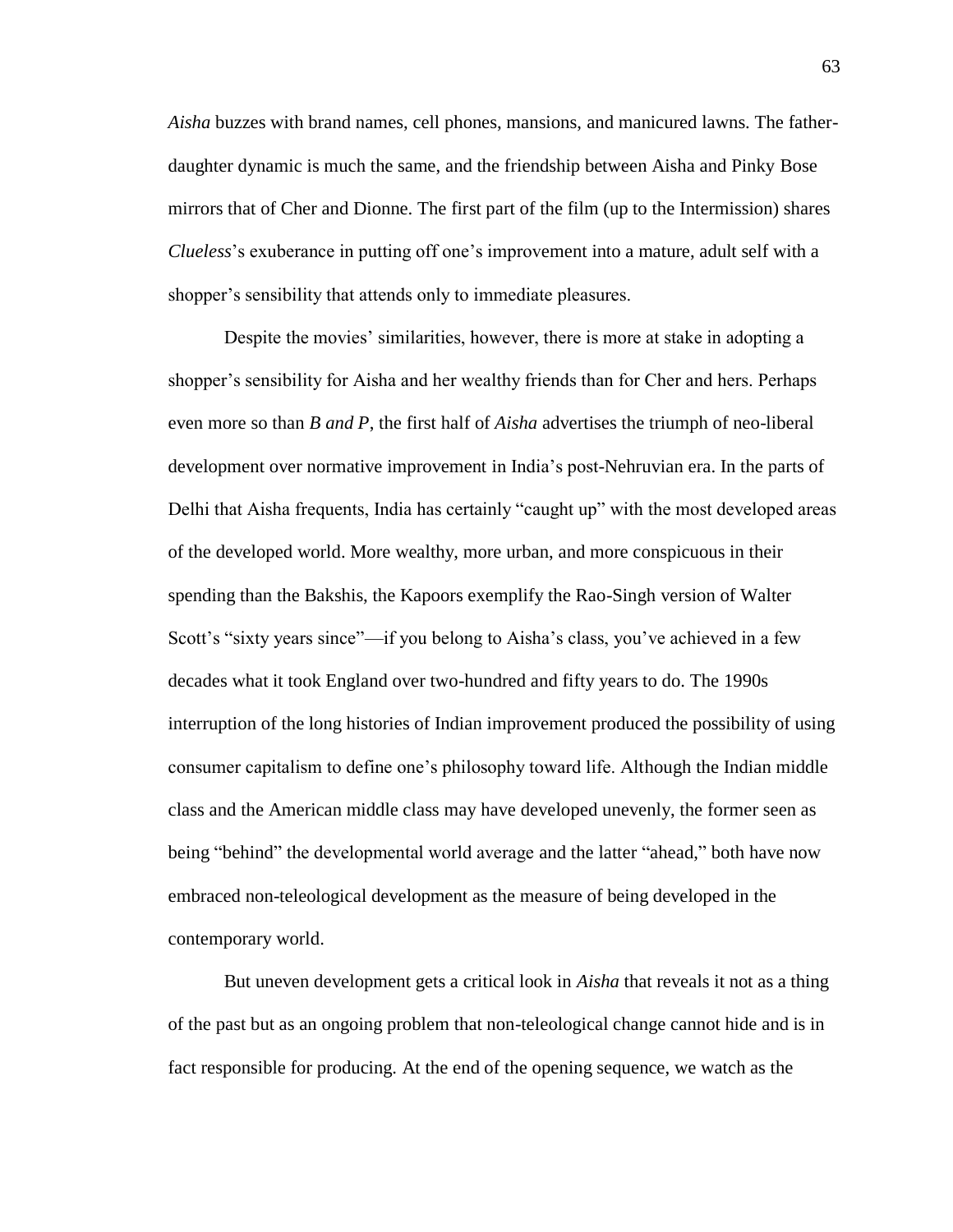yellow Beetle pulls up to a posh hotel: Aisha has been racing through the city because she is late to her aunt's wedding, a match for which she proudly takes credit. Along the way to the hotel, however, for just a split second, the camera picks up an image that Aisha herself seems not to see as she whizzes by: a man on a bicycle leading a camel on the side of the busy highway. The comparison between these two types of transportation yields a clear visual depiction of present-day uneven development. Either the camel is an anachronism to the Beetle, or the Beetle is an "anatopism" to the camel, something in its right time but not in its right place.<sup>12</sup> But the camel and the Beetle in *Aisha* are not out of sync: the nonchalance with which the film registers old and new forms of transportation—and the old and new ways of living that correspond to them—suggest that uneven access to modern technology is characteristic of everyday life in millennial India.

Aisha's experience of economic progress is, like her driving style, fast and furious. But the camel-driver's experience of economic progress is much slower: for him, Aisha's "now" is still very far off in his future; he experiences her forward movement as delay. The scene uses this visual juxtaposition of Aisha's and the camel-driver's lack of synchronicity to register an uneasiness about the development it seems to extol. Like Cher, Aisha experiences non-teleological change as the ability to fashion and refashion her identity out of the endless choices the global consumer market has to offer. She need not choose her car, her clothes, or the way she drives according to a narrative of moral or social improvement, but simply out of individual preference. For Aisha, the Rao-Singh neoliberal trade policies have made possible the shopper's sensibility that provides the happy prolongation of her youth. But the camel driver experiences these same policies as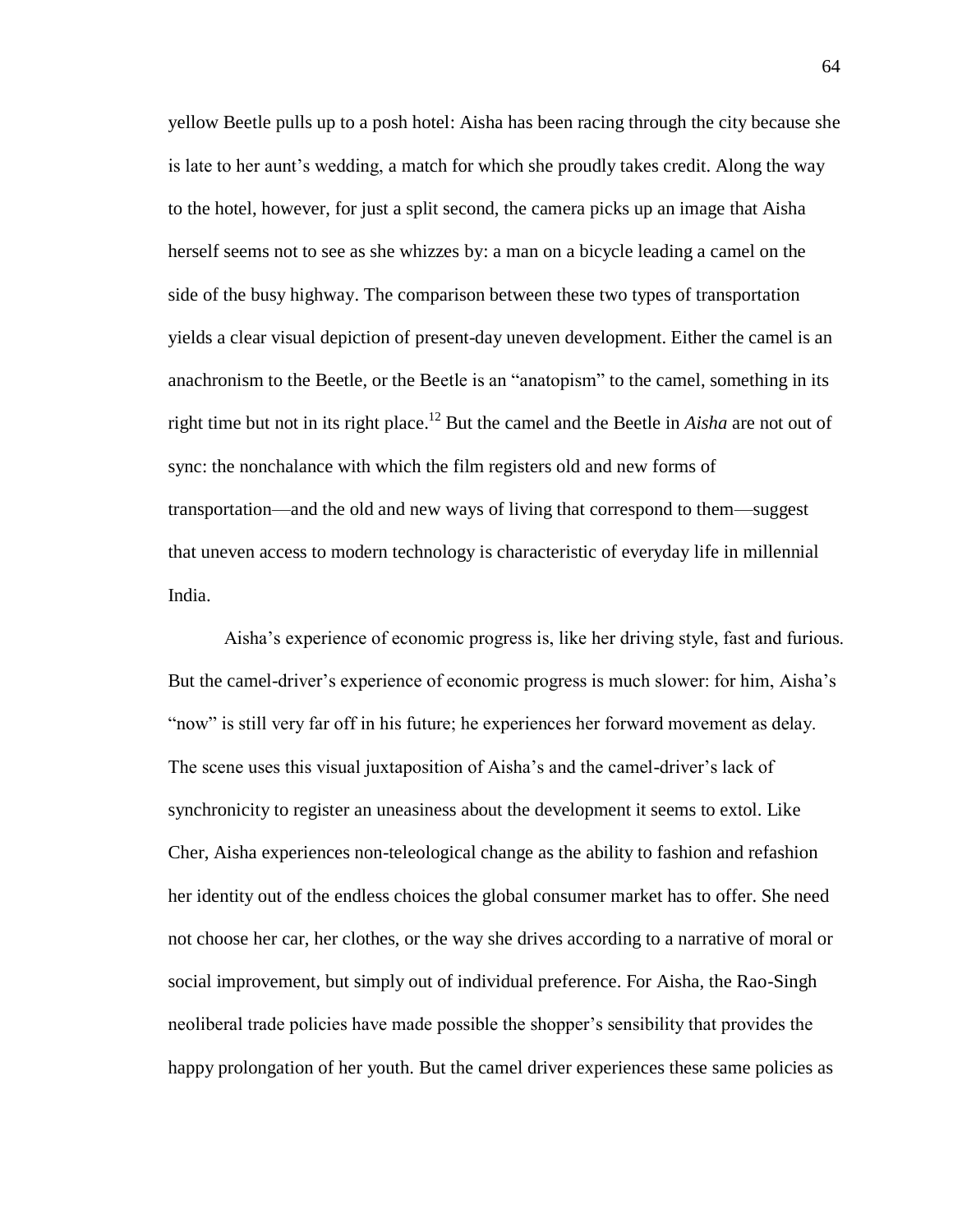a literal and figurative relegation to the side of the road, an imperative to navigate development carefully in order not to get run over.

*Aisha*, however, does not simply deposit all of the discontent toward nonteleological development with the have-nots. The film does not burden those left behind by neoliberal development with the entire responsibility of being dissatisfied. The ones who benefit from such development, too, find its plenitudes unfulfilling. One such character is Shefali (the film's equivalent of *Emma*'s Harriet Smith and *Clueless*'s Tai), a young, middle-class woman from the countryside lucky enough to have connections in the city. Shefali's upwardly-mobile aunt and uncle have sent her to Delhi to find a husband, and hopefully, a ticket in to Delhi's fast-paced modern lifestyle. At Aisha's art show, Shefali, looking out of place and awkwardly provincial, proudly announces that she, too, is an artist, for she took an interior decorating class once at her local college, an announcement that is met with barely-hidden smirks from Pinky. Shefali's good-natured personality can only hide so much of her anxiety about getting married to a man from the city. She explains to Aisha, for instance, that of all the men who have come to scope her out, no one has returned for a second visit, nor has anyone even sent a "no-thank-you" note. Randhir, Aisha's guy-pal and heir to a successful confectionary company, mistakes Shefali's traditional sari and braid for evidence that she has just come from a wedding: everyone else at the art show is wearing western dress. Trying to divert attention from Shefali's embarrassment, Aisha says that there are no eligible bachelors left in Delhi, for "all the good ones are either gay or Arjun [Knightley/Josh]," to which Shefali replies with a quizzical look, "gay?" The punch-line comes at the expense of the fish-out-ofwater, on the one hand making fun of her as a country bumpkin unaware of the

65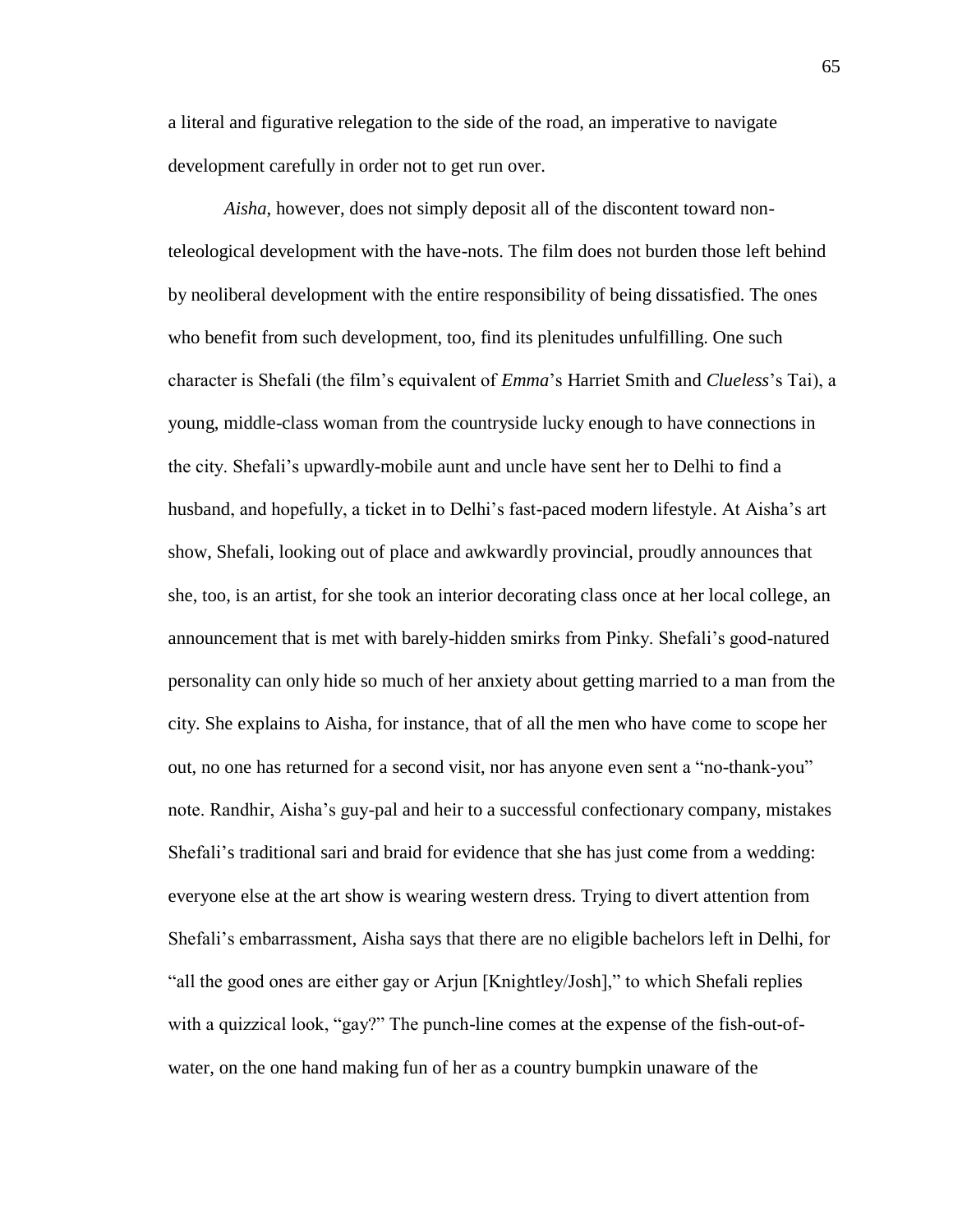possibilities of modern relationships, but on the other hand, registering her discomfort with the benefits of modernity. These exchanges reveal that perhaps Shefali's preferences, habits, and values would not be compatible with the men she is forced to consider as partners for the sake of financial gain.

Shefali does have her eye on someone, though, a fellow from her own village also trying to make it in the big city. His name is Saurabh (Mr. Martin), and he works in the BPO (Business Process Outsourcing) Sector, or as Aisha glosses it, "those people who call us in the afternoon and ask if we want a credit card." Saurabh runs into Shefali and Aisha at the animal shelter where Aisha has taken to volunteering, and after eavesdropping on Shefali's short conversation with him, Aisha gives her opinion: "How middle class." Once Aisha sees how Shefali's attachment to her traditional customs keep holding her back from the life her aunt and uncle want her to have, Aisha embarks on an improvement project to give her new clothes, new cosmetics, a new love interest (Randhir), and in short, helping Shefali to choose the right options for social advancement.

The central irony that the film reveals about postmodern consumer capitalism is that not all possibilities are in fact created equal: there are still normative values associated with what and how one chooses to navigate one's way through a world of equally insignificant choices. No moral or social betterment inheres in Aisha's choice of clothes, cosmetics, and partners, but her choices in these areas do make her more fit to exist in Delhi than Shefali's choices. The neoliberal, consumerist enjoyment of the "now" that *B and P* held up as a corrective to the long narratives of moral and social improvement that suspended happiness for some future moment has created its own set of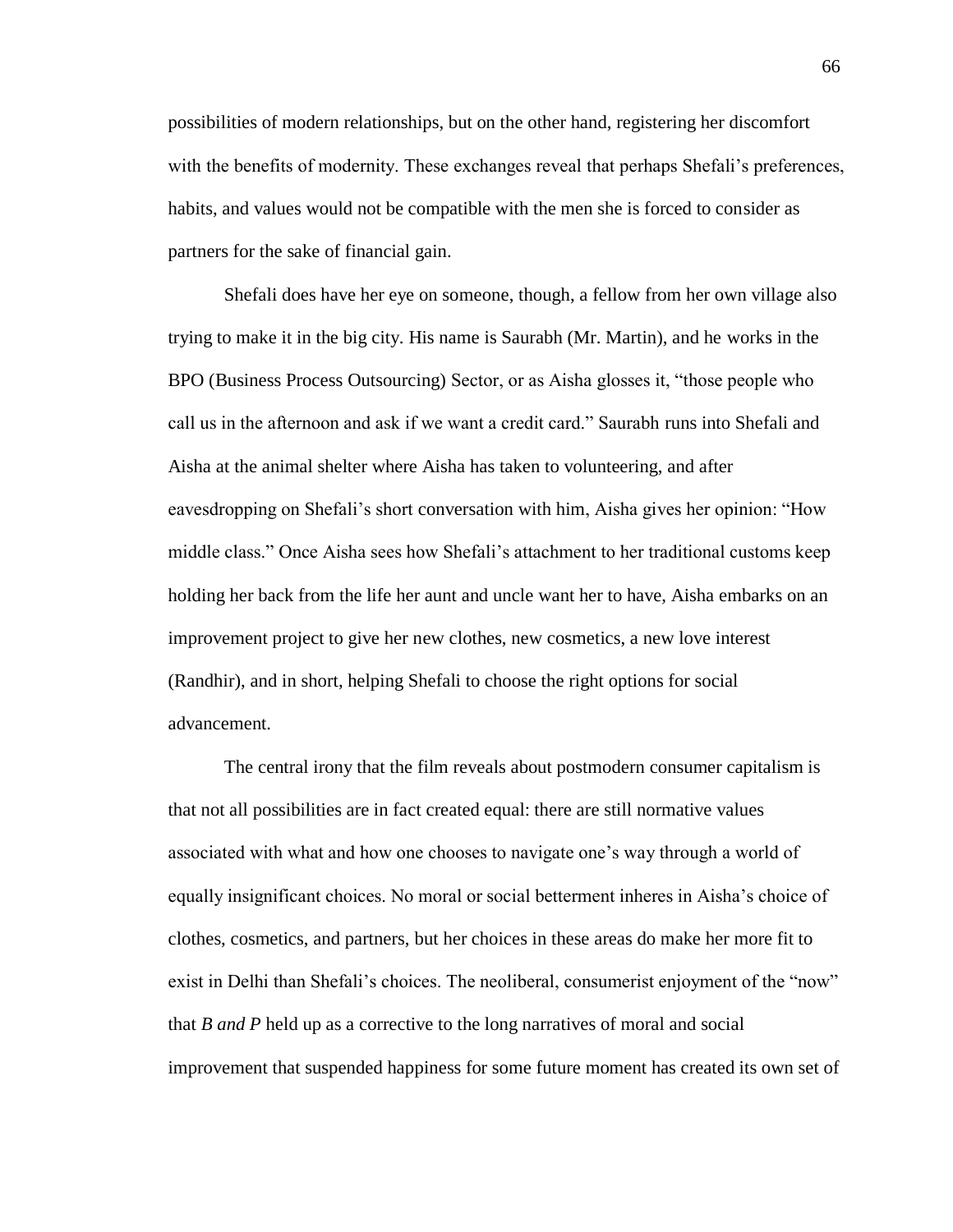inequalities based on the very choices for immediate gratification it extends. Shefali's life choices are not as good as Aisha's, not because they are socially unjust or morally bad, but because they reflect a lack of understanding of which status symbols represent modernity at any given moment. Being modern in Aisha's world, in which modernity is always "here" but what defines it is constantly changing, remains as elusive as it was during the colonial period when modernity was always somewhere other than here in India.

*Aisha* transfers Darcy's imperial eyes, which saw nothing in the Indian countryside to appreciate but only what was available for improvement, to its heroine, who sees in Shefali only a modernization project in need of her own humanitarian intervention. This transfer suggests that the roles of improver and improved no longer map neatly onto western and Indian subjects, respectively, but that such roles define unequal power relationships within postcolonial Indian society as well. Aisha, the urban upper-crust improver, has in mind for her middle-class provincial subject a progress narrative that won't take as long to yield results as progress narratives of the past, but bears the imprint of imperial ideology nonetheless. In the film's "makeover" sequence—a montage that shows Shefali's transformation from traditional girl to modern woman— Aisha and Pinky take Shefali shopping at all the most expensive stores in Delhi. Part fashion advertisement and part showcase for creative editing and cinematography, the mall montage updates the traditional Bollywood lyrical interlude, a digressive sequence that takes the characters away from the main narrative for a moment into a fantasy space in which emotions or thoughts that cannot be revealed in the "real" world find expression. Such interludes usually involve an elaborate musical and dance sequence, but here,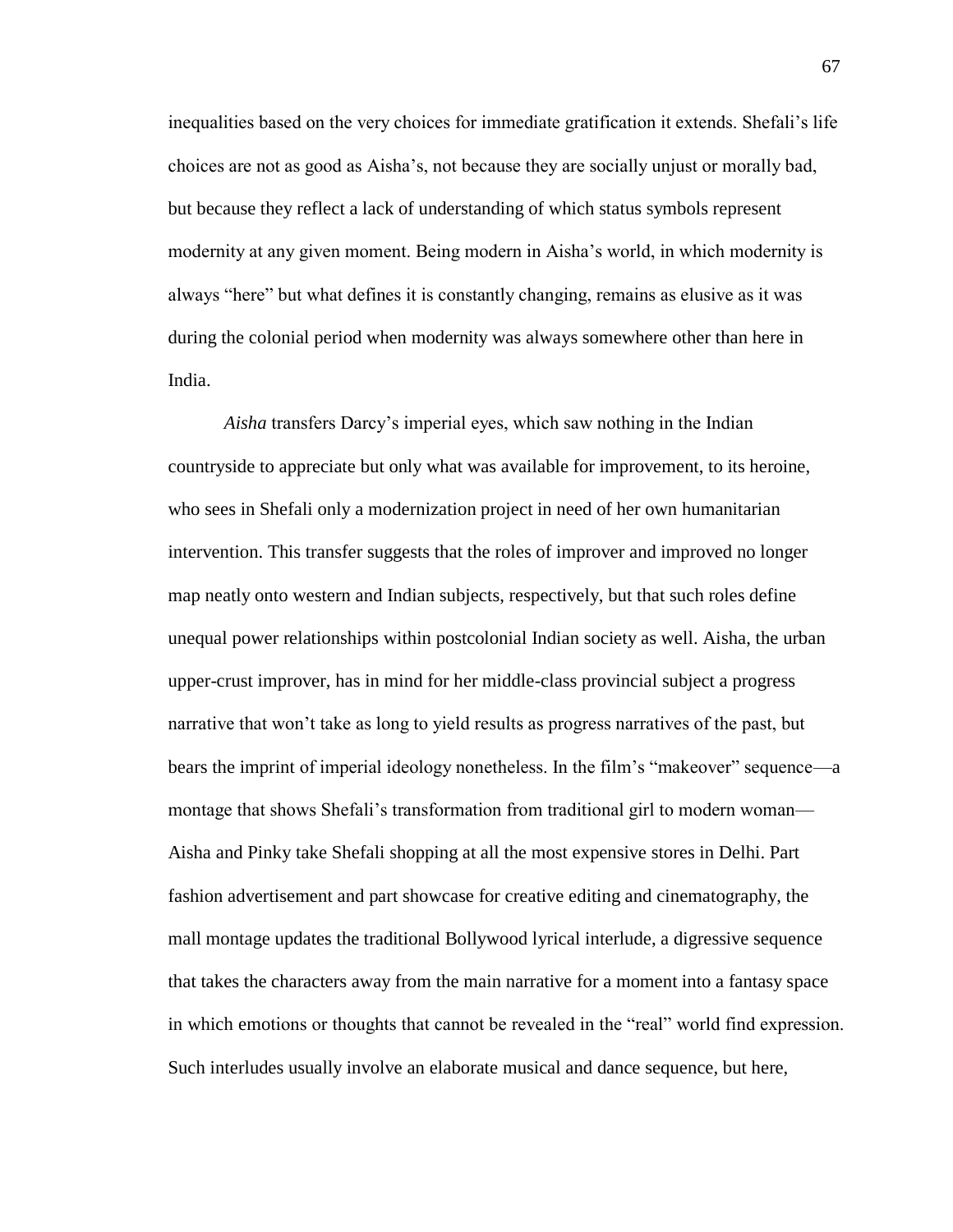although non-diegetic upbeat music plays in the background, the dancing is transformed into stylized shopping. The sequence begins with a shot of Aisha and Pinky walking confidently into the mall, ready to discern what's hot and what's not, and the handheld point-of-view shots that follow manifest their "shopper's gaze," roving quickly across rows of accessories in close-up, looking for the right items. Sandwiched in between the shot of the women and the point-of-view shots, however, is a quick 360 of Shefali, looking disoriented and frazzled in this foreign land. The 360 performs something like free indirect discourse: Shefali's inner feelings are projected onto the way she is depicted by the camera, which functions as the cinematic equivalent of Austen's narrator. Thus, we could also read the point-of-view shots that follow the 360 as another form of Shefali's disorientation and lack of confidence about which products in this flattened world of choice are the "right" products to access an upward mobility she does not even really want. The sequence provides its own contrapuntal reading in which Aisha's improving eyes that seek to transform Shefali into something she is not are met with Shefali's own perspective that emphasizes her discomfort with the transformation that she feels she cannot but accept for the sake of "bettering" herself. But the film's ability to convey both perspectives at once allows for the discourse of neoliberal development and its discontents to be communicated simultaneously.

Shefali is not the only one who feels trapped and disempowered in Delhi's world of variety and choice. Pinky's disposition throughout the film ranges from mildly annoyed to downright angry. She cannot quite put her finger on the cause of her dissatisfaction, but her inability to decide what she wants to do with her life evinces a sense that although she has infinite options, she possesses no real choices that will make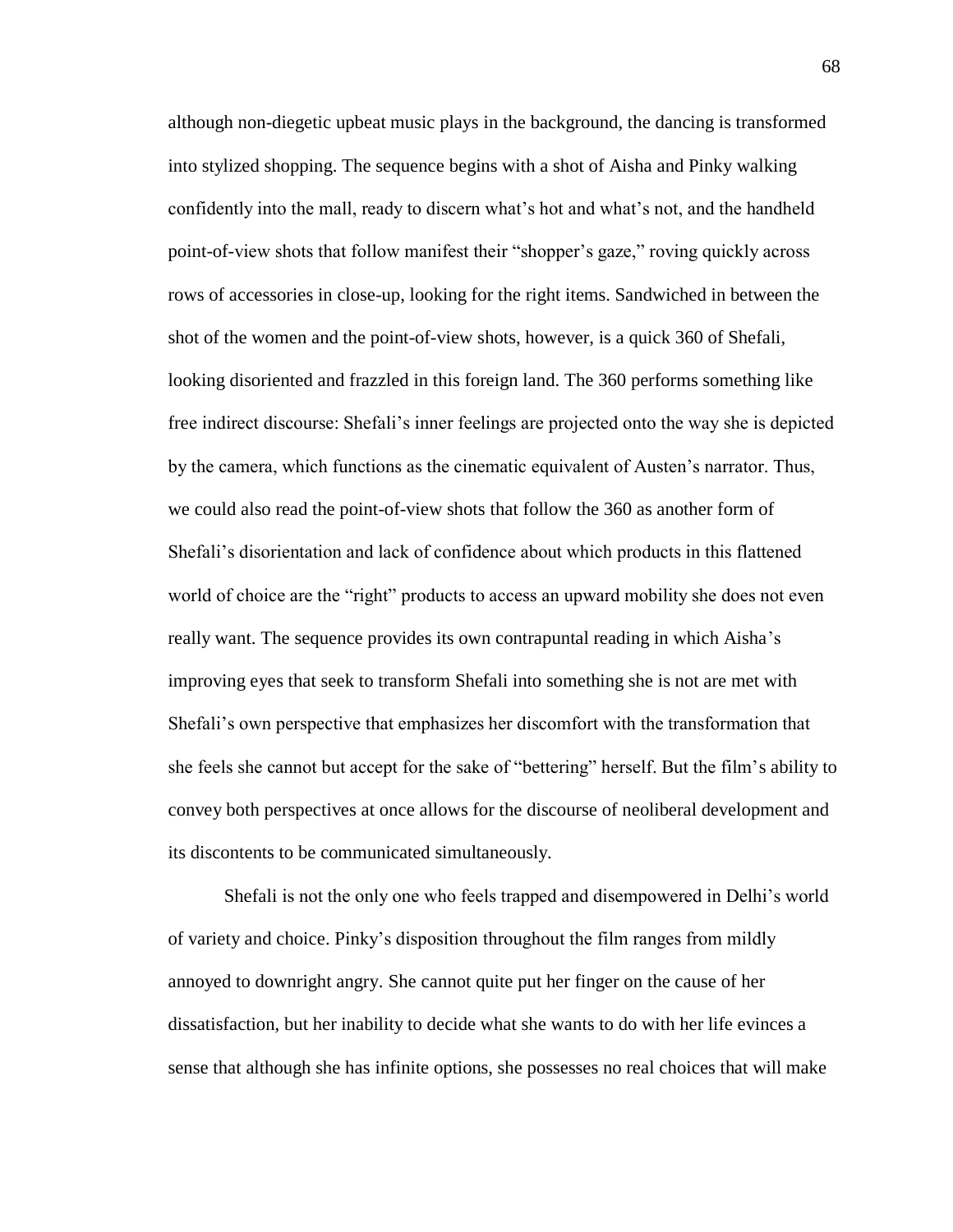her happy. At first she wants to be a "weather girl," a wish then replaced by wanting to be the editor of *Elle* magazine, both of which, despite being career opportunities, are never really employment possibilities. Aisha's plan to improve Shefali annoys Pinky terribly, but not because she cares for Shefali in any detectable way. Pinky is nasty to Shefali in almost every scene in which they appear together: laughing at her use of the word "hi-fi" to mean "modern" at the art show, jumping out from behind a rack of clothes to scare her at the mall, cutting off her braid ruthlessly and then waving it in her face, mocking Shefali's real sadness at losing her traditional hairstyle in the name of modernity. Whereas Aisha is earnest, though misguided and unselfconscious about trying to "help" Shefali, Pinky uses her only as a person to put down and make herself shine by comparison. Something is missing from Pinky's life, and her agitation, indecisiveness, and mean-girl bullying registers an amorphous but significant discontent with the nonteleological development that she nevertheless enjoys and works to her advantage.

Pinky's bad attitude expresses her discontent at how empty life is, now that its immediate pleasures have replaced an expectation of betterment in the far-off future. But her discontent can also be seen as a form of a more widespread sense of unease in the film. When Aisha tries to play matchmaker between Shefali and Randhir (who does double-duty as the Mr. Elton character) by abandoning them at a guest house in Defence Colony, she gets a flat tire as she makes her getaway and is forced to call her Knightley for a lift. Right before she high-tails it out of the hotel driveway, Randhir tells her to stay in the car and lock the doors while he goes to ask about the restaurant Aisha invented as an excuse to get them to the hotel. On the phone, Arjun tells her again that "the area isn't safe; just lock the doors and stay in the car" until he arrives. When the scene crosscuts to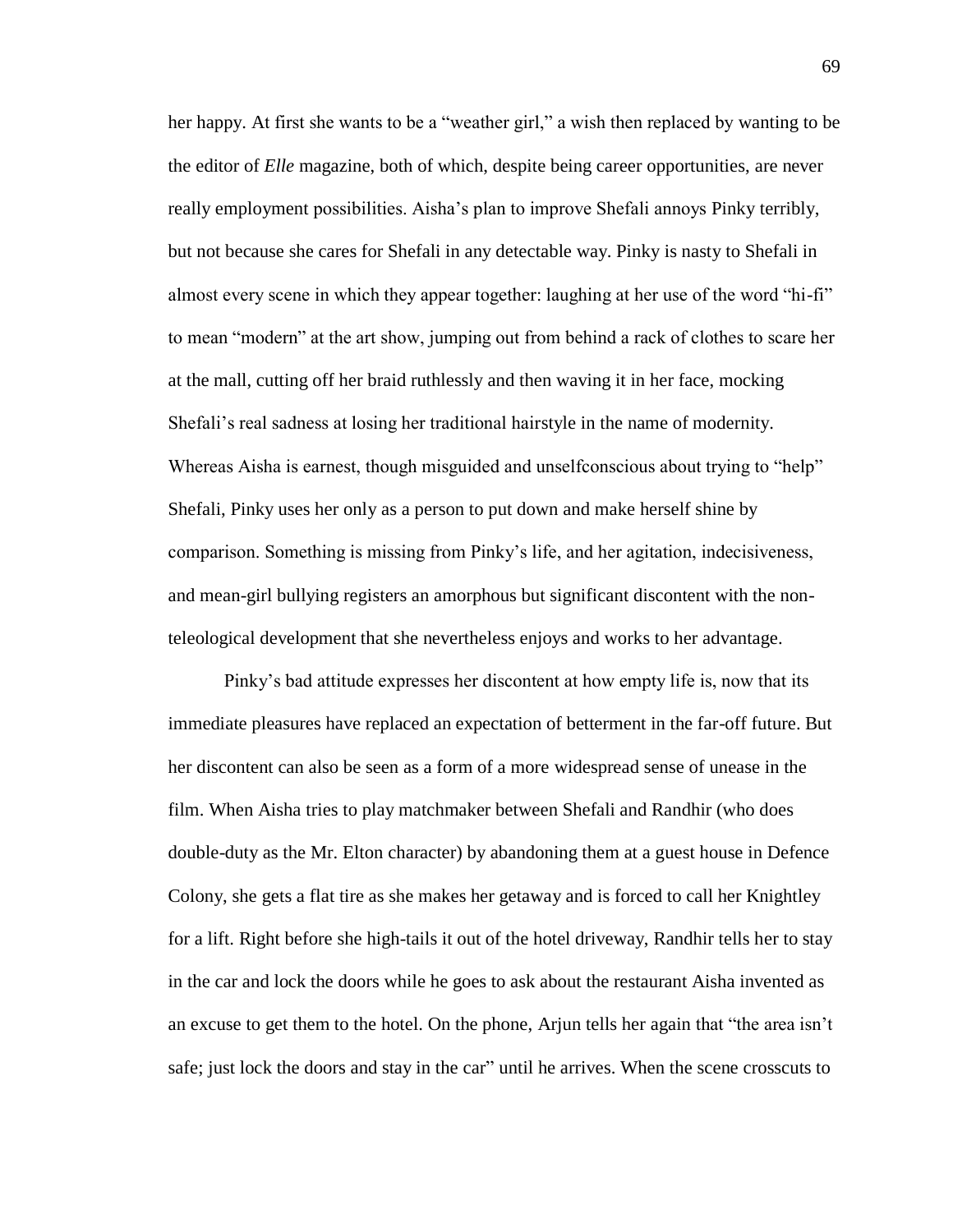Shefali and Randhir, walking nervously in the dark, trying to find their way home, Randhir gets impatient with Shefali's slow pace on very high heels, and reminds us once again that "this place isn't safe," that they must get out fast, even though there doesn't seem to be another soul around. The only person outside of the cast of characters we're familiar with that shows up in this scene is Aisha's childhood friend Dhruv, whom she meets at the door of her aunt's house (to which she has walked alone, against Arjun's advice). The film's Delhi looks as unpopulated as Austen's Highbury—and just as safe. Nevertheless, the dialogue suggests that the characters intuit something dangerous and unsettling lurking just beyond their sheltered lives. Later, the friends decide they need a break from Delhi and take a short vacation to scenic Rishikesh. When Aisha gets out of the car to ask directions from a local pedestrian, Randhir admonishes her yet again: "Talking to strangers in such a place? It's dangerous!" and gives her a can of pepper spray. Again, no real danger ever manifests, but the characters seem to feel it always close at hand.

The Rishikesh expedition functions as the film's Box Hill excursion, the point at which things really start to fall apart. Aisha's jealousy over Arjun's gorgeous Indian-American colleague rises to a pitch, resulting in tension between the two main characters. Shefali decides to reject Saurabh's marriage proposal against her own wishes in order to impress Aisha. And Randhir's own marriage proposal to Aisha meets with ridicule. Aisha's mantra that appears in the opening sequence, "I love my life," is put to the test in the second half of the film. And like Box Hill, the Rishikesh trip also initiates the turn in the heroine's moral development, in which she finally realizes that she is the one who needs to be reeducated. Like Emma, Aisha ends up either apologizing to, or being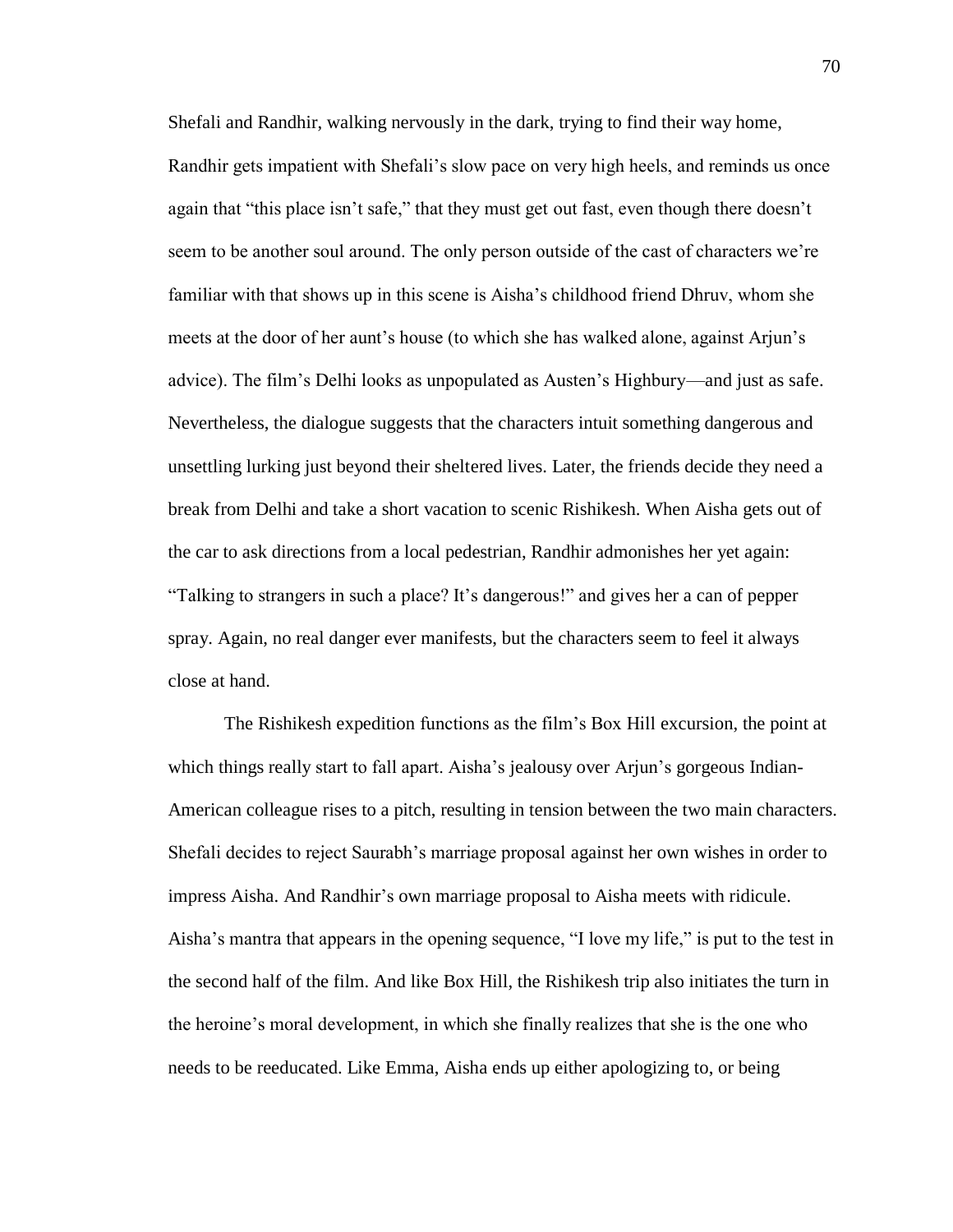forgiven in advance, by everyone. She even says "I'm sorry" to Saurabh, who at first cannot make out why he is owed an apology; to his confused look Aisha replies, "That's it. Just 'sorry.'" Her explanation that isn't one seems to communicate something to him anyway, for he smiles and thanks her. The viewer knows she is sorry for looking down on him for being "middle class," a comment he never heard her make. But the apology does not change their uneven relationship; it will take much more than Aisha's superficial moral improvement to create any real progress for class relations in modern India. And although Shefali gets her guy and the traditional red wedding sari of her dreams, she still has to figure out a way to get by in the everyday world of a rapidly changing India without the advantages that Aisha possesses. Aisha ultimately learns to subscribe to Arjun's reading of Shefali, that she's just fine the way she is and should not be the object of Aisha's improvement project—a reading that bears a strong resemblance to the injunction to appreciate India, just as it is, in *B and P*. Aisha's imperial eyes, the film's ending suggests, have been opened; but the Aisha of the film's first half was at least sensitive to the fact that neoliberal development renders too many people "unfit" for modernity, and that there is indeed something wrong with that. Sure, everyone has the right to be just as they are, but those who fail to keep up with the endless cycles of nonteleological change that define, but also obscure, what it means to be modern in modern India, will certainly fall behind.

The hopeful non-teleological change represented in *Emma*'s narrative stalls and digressions that resist the heroine's domestication take on new life as a cosmopolitan sensibility of anti-colonial pluralism and tolerance in *B and P*. But *Aisha* explores the social injustice of the flattening out and covering up of real inequalities that such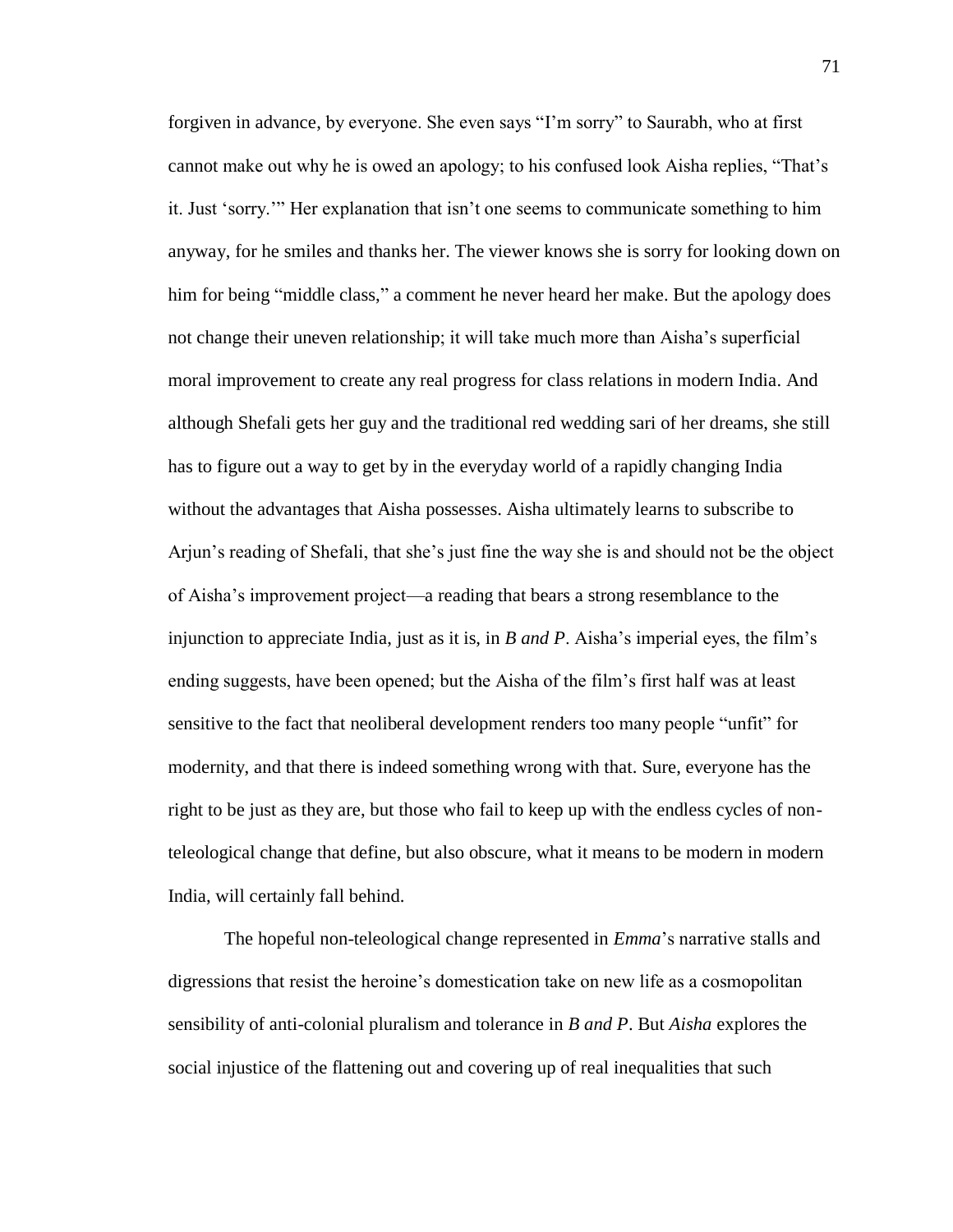acceptance of the status quo renders. In *Aisha*, the promises of non-teleological development are met with discontent. Emma's daydreams and Miss Bates's circumlocutions possess an anti-colonial quality in their arrest of improvement's teleology to make space for a plenitude of ways of being female without being domestic. The Bollywood afterlives of *Emma*'s resistance to improvement recalibrate her hope in non-teleological change as both anti-colonial and neocolonial.

Although the economic history I outlined above reveals neoliberal development as continuous with colonial improvement, the seduction of the former as immediate fulfillment and "free" of judgment can make it seem like resistance to the latter. As the new millennium wears on, however, change that happily does not claim betterment seems too little equipped to combat a history of change that claimed improvement but delivered only domination, or that claimed betterment but delivered only more of the same. *Aisha* finally makes a faithful return to Emma's nagging sense of want, her sense of missing something and something missed, like the absence to which Donwell's avenue of limes leads. The dissatisfaction of *Aisha*'s characters with "things as they are" makes *Emma*'s Romantic-era unease relevant to today's middle-class Indian young adults, and registers the need for socially-just betterment and collective progress—a universal and always timely demand.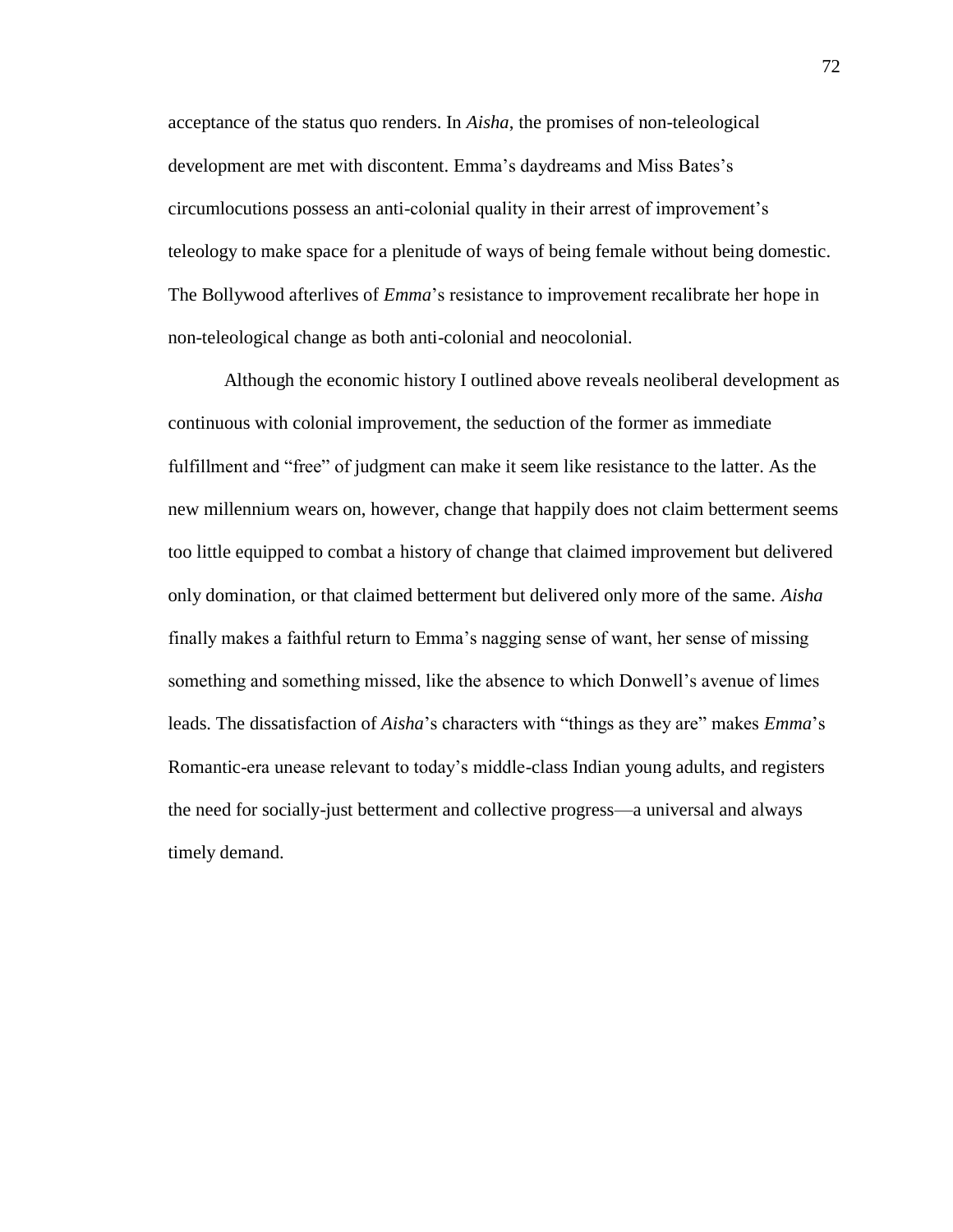## CHAPTER TWO

## Moral Management:

Spaces of Domestication in *Jane Eyre* and *I Walked with a Zombie*

Despite their political differences, *Emma*, *Bride and Prejudice*, and *Aisha* all register the centrality of time to the conceptualization of improvement in the nineteenth century, and to its twenty-first-century afterlives. Space, like time, provided an equally important conceptual component to Romantic and Victorian improvement ideology. As much as improvement ideology in the late eighteenth and early nineteenth centuries relied on a belief in the future as necessarily brighter than the present and the past, it also relied on an understanding of space as limited and bounded. Improvement conceived in temporal terms evinced optimism about what the most "forward" societies of the world could achieve in all areas of human experience. But improvement conceived in spatial terms was decidedly more measured in scope and expectation: if improvement's temporality defined a process by which the limitations of the present would be exploded in the future, the spatial conception of improvement relied on a process of contraction, confinement, and the establishment of boundaries that marked off an "inside" of improved space from an "outside" of savagery, waste, and threat.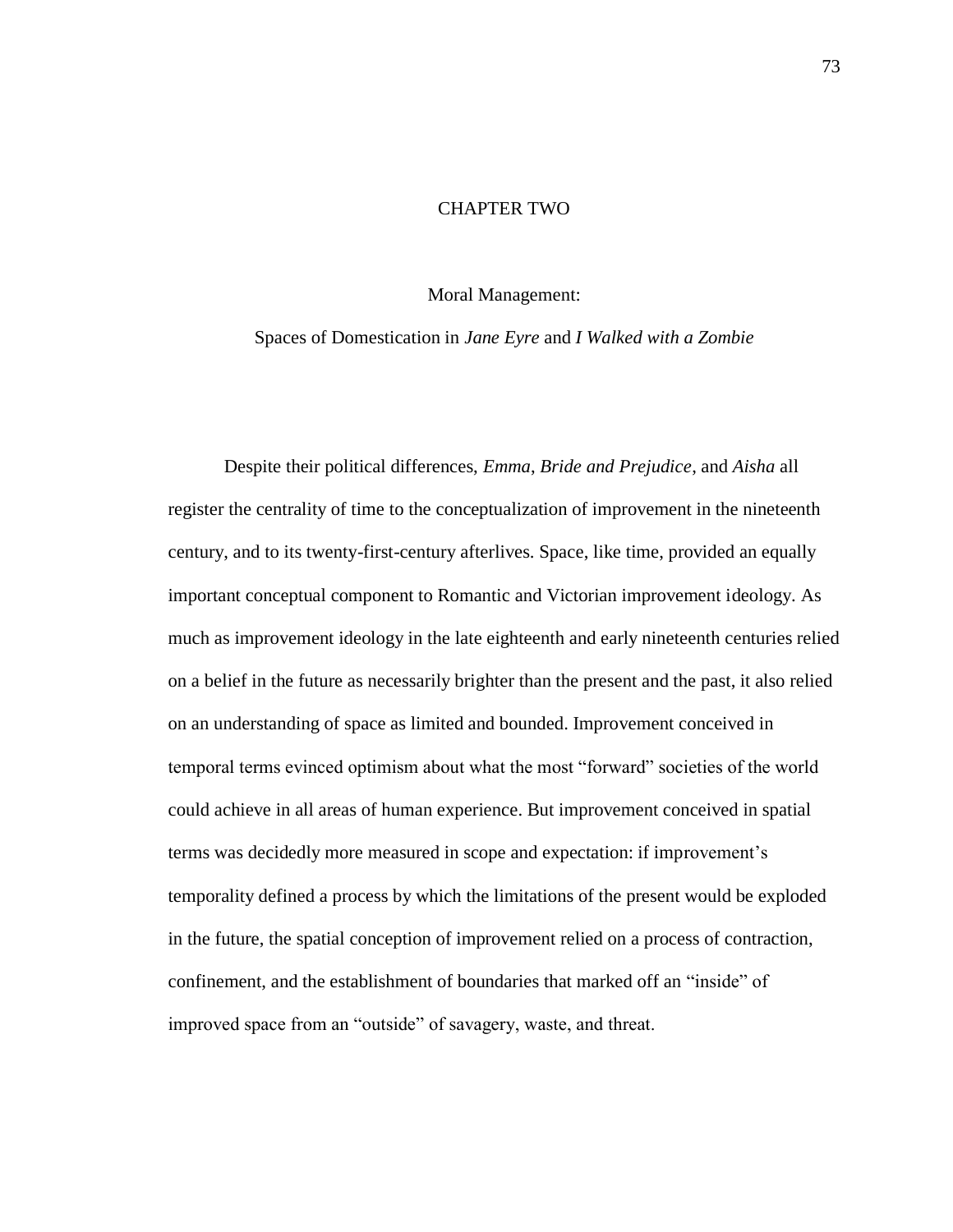The process of land improvements described by Austen at the turn of the nineteenth century sought to increase the value of private property by landscape design and agricultural modernization that turned waste land into productive land yielding valuable commodities. Such improvements would not have been possible without the land marked out for improvements having first been enclosed, or turned from common fields into private property. This enclosure movement began informally in the medieval and early modern periods throughout the English countryside and culminated in the formal Parliamentary Acts of Enclosure in the eighteenth century. The Parliamentary Acts made what had been a social trend into a fact of law, dispossessing the poor and unlanded of their communal rights to use common and waste lands and open field farms by "enclosing" such land for the sole use of a single property owner and his descendents. During the Napoleonic Wars, the enclosures of the English countryside represented one manifestation of a national preoccupation—and indeed, a national policy—of contraction and inward withdrawal in the face of international pressures. Colin Winborn's study of Austen and George Crabbe argues that the authors' formal concerns with "spatial economy" reflect the ways in which the Napoleonic trade embargo (1806-1812) invoked a national consciousness about the need to turn England's limited resources "to the best possible account"  $(1)$ .<sup>13</sup> Winborn argues that Austen and Crabbe saw the process of national contraction as necessary and beneficial to the wartime English economy and to literary form: Crabbe's couplet and Austen's economic prose reflect the ways in which a lack of freedom, movement, and space can generate a better product than unchecked expansion.<sup>14</sup> Austen and Crabbe conceived of confinement as "virtuous restriction,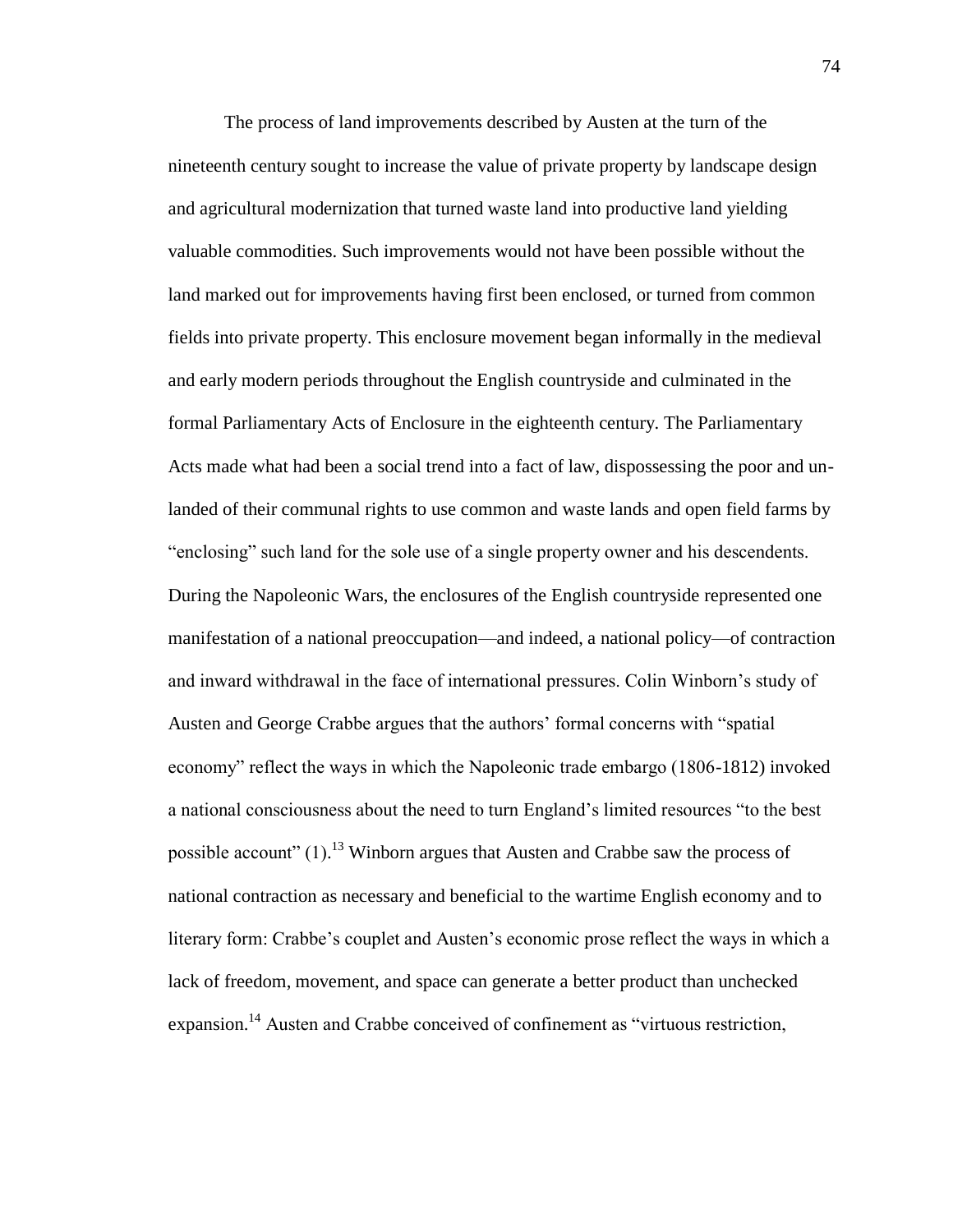independence and inner means" (106), a way to produce the agency and responsibility of doing for oneself instead of relying on others.

Winborn's argument suggests a connection between land improvements, or the management of physical space, and the discourse of the individual's moral improvement, or the management of psychological space. The spatial restrictions that forced England to capitalize on the resources within its own national boundaries produced an ethic of individual resourcefulness, hard work, and a definition of morality that relied on using one's own labor to turn the self into its best possible version. The same words are often used in describing the improvement of land and of human subject: "virtuous restriction," "independence," and "inner means," as well as "cultivation," "careful management," and "active conversion." Furthermore, "freedom," "movement," and other words of spatial release signify danger to a self whose development relies on confinement.

The connection between spatial enclosure and moral improvement allows us to understand how Jacques Tourneur's wartime Hollywood horror film *I Walked with a Zombie* (1943) uses its source novel *Jane Eyre* to explore the possibilities and challenges of its own historical moment. My reading of the film argues that if, as *Jane Eyre* suggests, the making of subjectivity relies on an individual's relationship to her inhabited space, then a similar formula might also inform the making of an independent nation out of an enslaved and colonized population. The film reads Jane's narrative of "development" as a series of instances in which the individual is enclosed in spaces that seek to produce a docile, domestic subject. Jane's moral improvement entails a psychological constriction and narrowing down of possibilities that correspond to the spaces she inhabits. The film analogizes Jane's situation with that of early twentieth-century workers on a Caribbean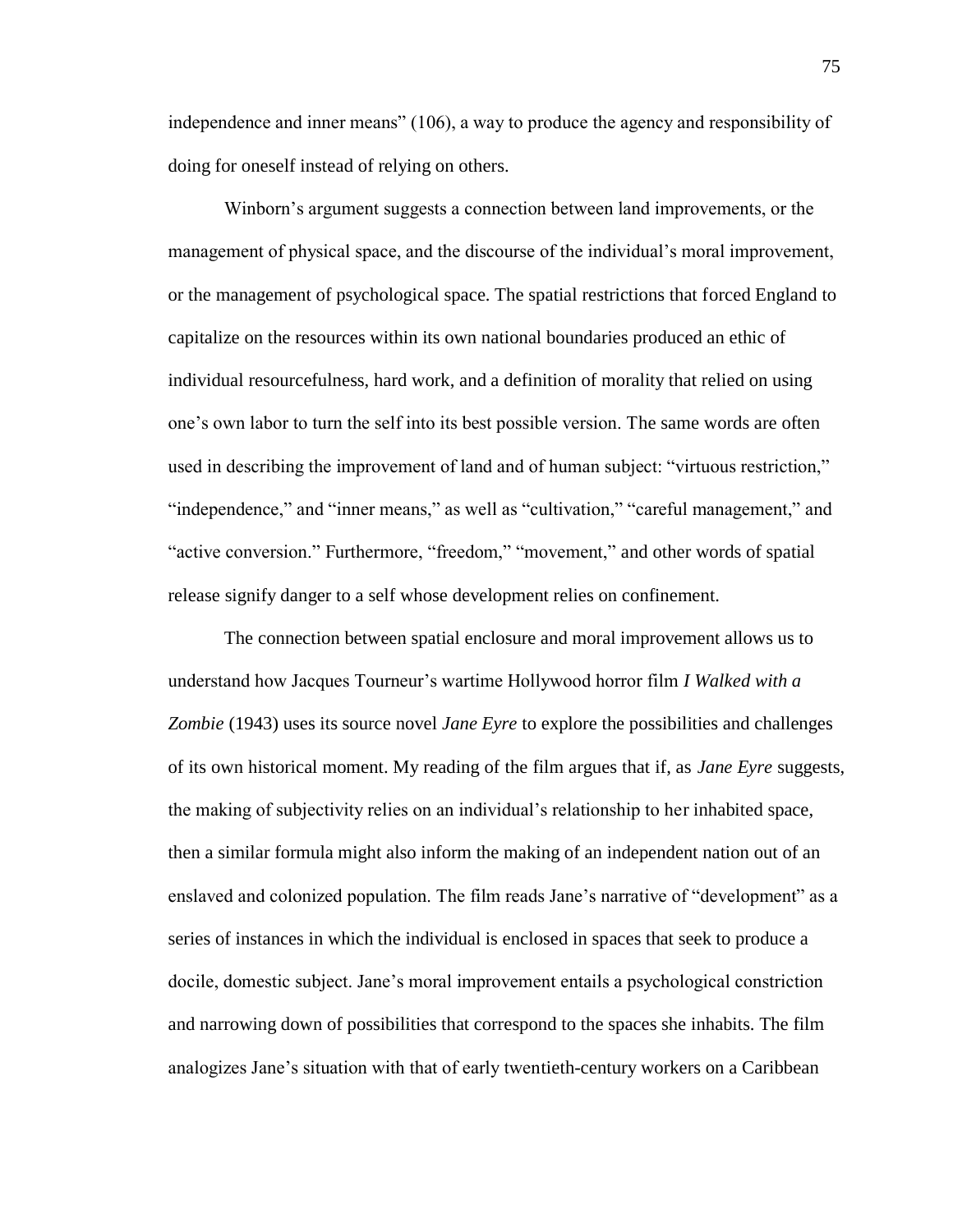sugar plantation that bears the memory and descendents of British West Indian slaves. For the plantation workers, Jane acts as a warning sign: one's acceptance of enclosure in an absolute space creates the docile subject. To create the conditions for revolution, then, the workers must reconceptualize the plantation space and use the very grounds of the master's power against him. Anticipating the challenges that newly-independent nations would face, however, the film ends with ambivalence as to whether a reconceptualization of space can alone bring about a more just society.

The chapter's first section reads Jane's occupation of three architectural spaces in the novel—Lowood, Thornfield, and Ferndean—as the development of an increasingly disciplined and domesticated subject that results from her enclosure in the spaces around her. I draw upon the work of Neil Smith, David Harvey, Michel Foucault, and Yi-Fu Tuan to illustrate the ways in which the organization and experience of space produce psychological effects. I then examine how the film translates Jane's spatial disciplining into cinematic form, and the implications for such translations within the historical context of British West Indian slavery. The last section uses the work of Michel de Certeau, Henri Lefebvre, and Edward Said to show how the film suggests the possibility of transforming plantation space into postcolonial space, a suggestion that anticipates the wave of post-World War Two decolonization contemporary with the film's release.

## *Jane Eyre*'s Enclosed Spaces

Neil Smith writes that "in the transition to capitalism, the Enclosures represented a remarkable historical creation of absolute space. As capital extends its sway, the entire globe is partitioned into legally distinct parcels, divided by great white fences, real or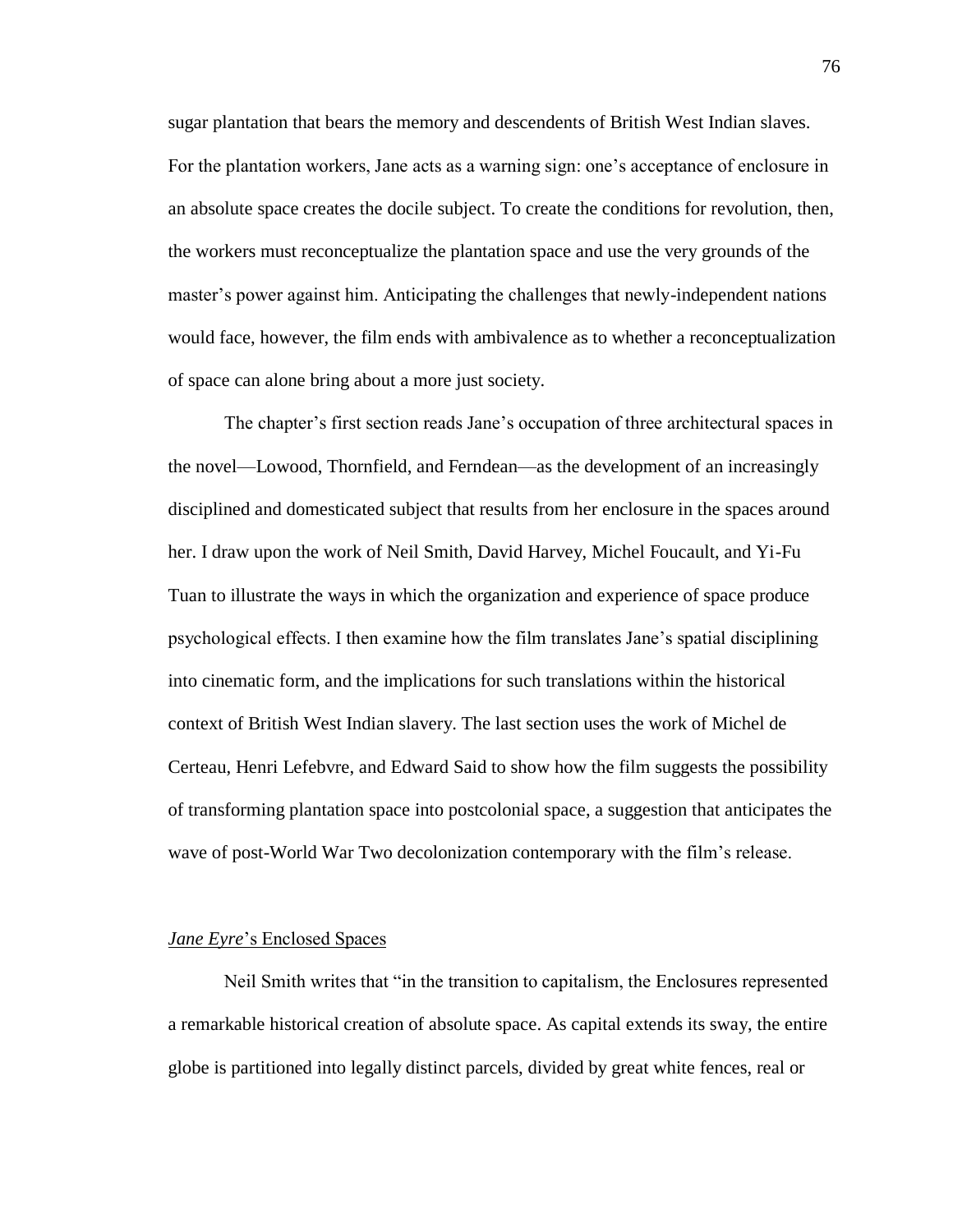imaginary" (85). For Smith, the twentieth- and twenty-first-century organization of space under global capitalism known as "uneven development" had its beginnings in the creation of the Enclosures' absolute and partitioned spaces, and furthermore, "at a different scale, today's world is divided into 160 or more discrete nation states, and this is as much a necessity for capital as the geographical partitioning of private property" (85). Thus, the enclosure and partitioning of common space into individuated parcels of private property represents a proto-capitalist and eminently modern understanding of land distribution and use. David Harvey has argued that the absolute spaces created by Enclosures entailed not only a conceptual shift in notions of physical space and its ownership, but also a shift in the kind of knowledge and social relations that were possible within the boundaries of such a space. "Absolute space is fixed and we record or plan events within its frame," Harvey writes, and it also provides "the primary space of individuation…and this applies to all discrete and bounded phenomena including you and me as individual persons" (121). Enclosures created not only the bounded space of private property but helped to delineate further the "space" of the individual. Harvey writes that by making spaces absolute, bounded, and differentiated, the individual acquires "a sense of mastery" over such spaces "from which all uncertainties and ambiguities could in principle be banished and in which human calculation could uninhibitedly flourish" (121). The goal of enclosing and partitioning geographic spaces, then, is mastery. It involves the marking out of a territory that can be managed, disciplined, and enhanced by human labor. The enhancement, or improvement, of a parcel of land depends on its ability to be controlled and cordoned off from the untamed nature surrounding it. Harvey's connection between physical space and individual or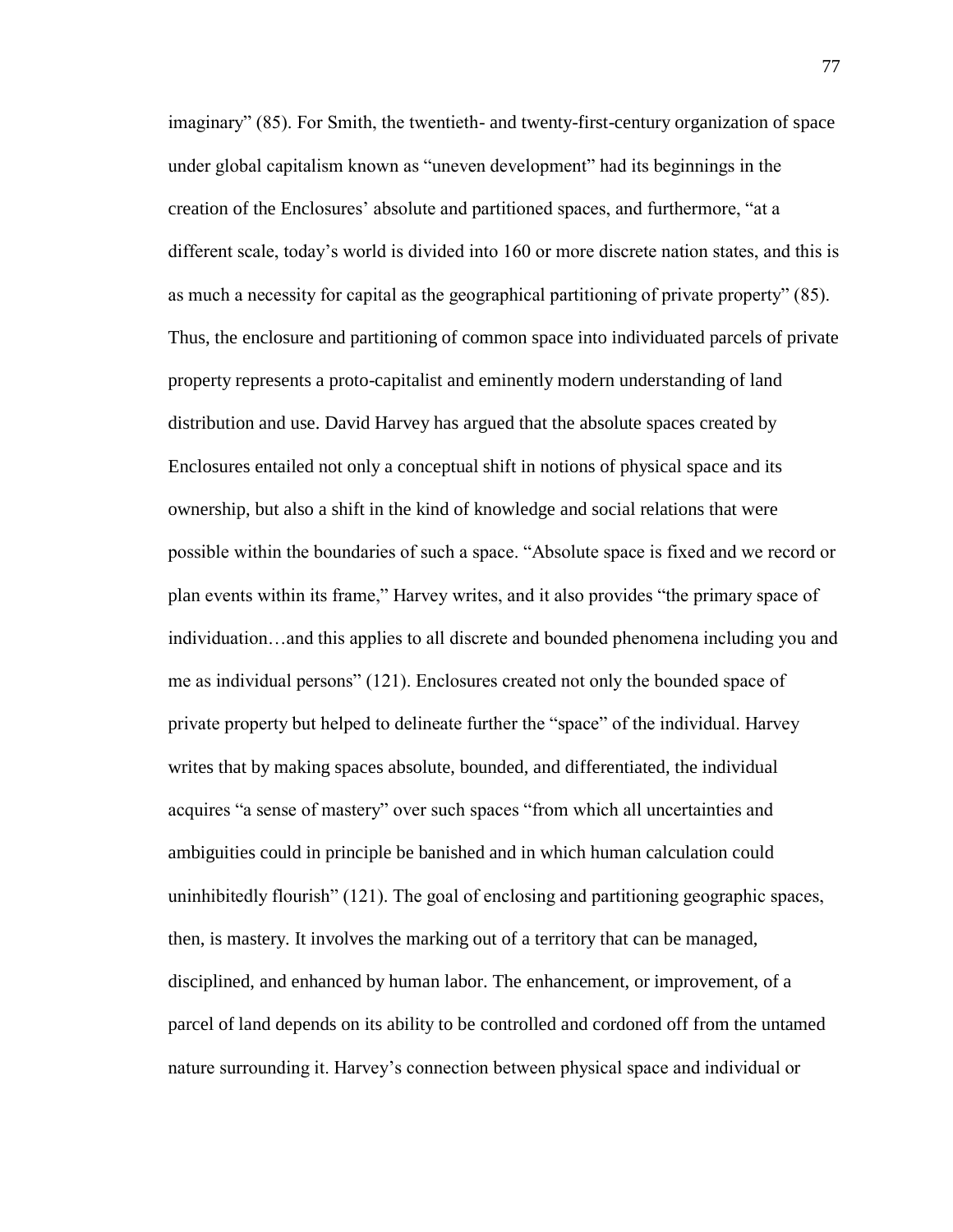psychological space suggests that human improvement depends likewise on control, management, discipline, and a separation between the improved individual and others who bear the "natural" defects that improvement has presumably banished.

The problem with such a process of enclosing and disciplining property and individuals is the specter of reversion, for if such a process is artificial to begin with and requires great human effort to sustain, then what has been improved always has the capacity to return to its chaotic natural state. Like Smith and Harvey, Foucault writes that the purpose of such spatial discipline is to produce "docile bodies" in whom the power and energy to work is increased while the possibility of those bodily forces being used for revolutionary ends is diminished (138). In other words, "utility" and "obedience" increase simultaneously. Discipline "dissociates power from the body; on the one hand, it turns it into an 'aptitude', a 'capacity', which it seeks to increase; on the other hand, it reverses the course of the energy, the power that might result from it, and turns it into a relation of strict subjection" (138). In order to head off the possibility of reversion at its source, spatial discipline transforms all of the subject's powers to good use, even those inimical to the system that governs the subject. Like Winborn's argument for Regencyera economization of all resources for the good of the nation, even those once considered unfit, Foucault writes that spatial discipline capitalizes on all sources of vitality and brings them into subjection. It neutralizes the political potency of all the subject's powers and turns them into an "aptitude" and "capacity" for self-discipline and the maintenance of order. For Foucault, moral improvement relies on the containment, rather than eradication, of subversive and dangerous energies, in order to direct them to uphold the status quo. Allowing the forces that threaten to tear down the established order to fly out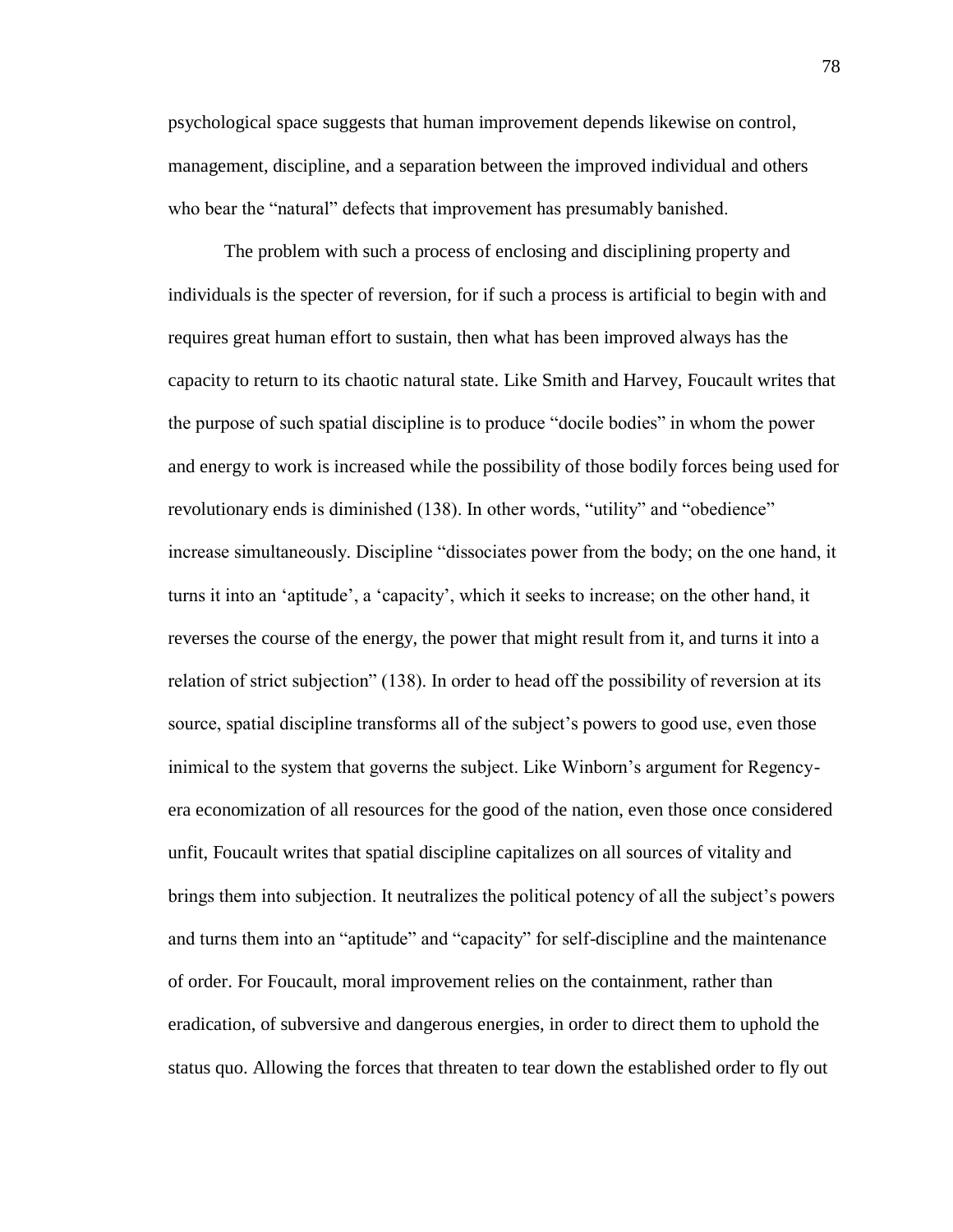unchecked makes them destructive, but to enclose and manage them makes them constructive in maintaining that order.

Jane's moral improvement can be helpfully understood through Foucault's terms: her juvenile anger at injustice undergoes containment and transformation into a controllable erotic vitality that accounts for Rochester's attraction to her. The English spaces in *Jane Eyre* are configured to enclose anger and sexual deviance, to keep these volatile passions lodged safely within both physical space and emotional psyche. The spaces of Lowood, Thornfield, and Ferndean manage and control the forces that threaten to undermine an established patriarchal and class structure rather than purifying them out of the domestic space, for they provide an energy that recharges the established structure itself. Jane's anger at injustice is what threatens to make her unmanageable, but it is also what makes her special, different from Blanche Ingram, Céline Varens, and Rochester's other failed possible wives. Her protest against what oppresses her gives Jane her special quality and unique attraction, but Bertha Mason's presence in the novel acts as a warning of what Jane's energy might come to if insufficiently domesticated. What makes her the right mate, in other words, also makes her a liability, and confining her within Ferndean's densely enclosed space is the only way to ensure the precarious moral management upon which domestic happiness depends.

Foucault's examples of the disciplinary spaces that produce improved subjects consist mainly of architectural interiors—asylums, boarding schools, army barracks, island factories—and as such provide relevant insight into Jane's experience with indoor spaces. The first architectural element that Jane sees after she steps off the coach that brings her to Lowood from Gateshead is a "wall before me with a door open in it" (42).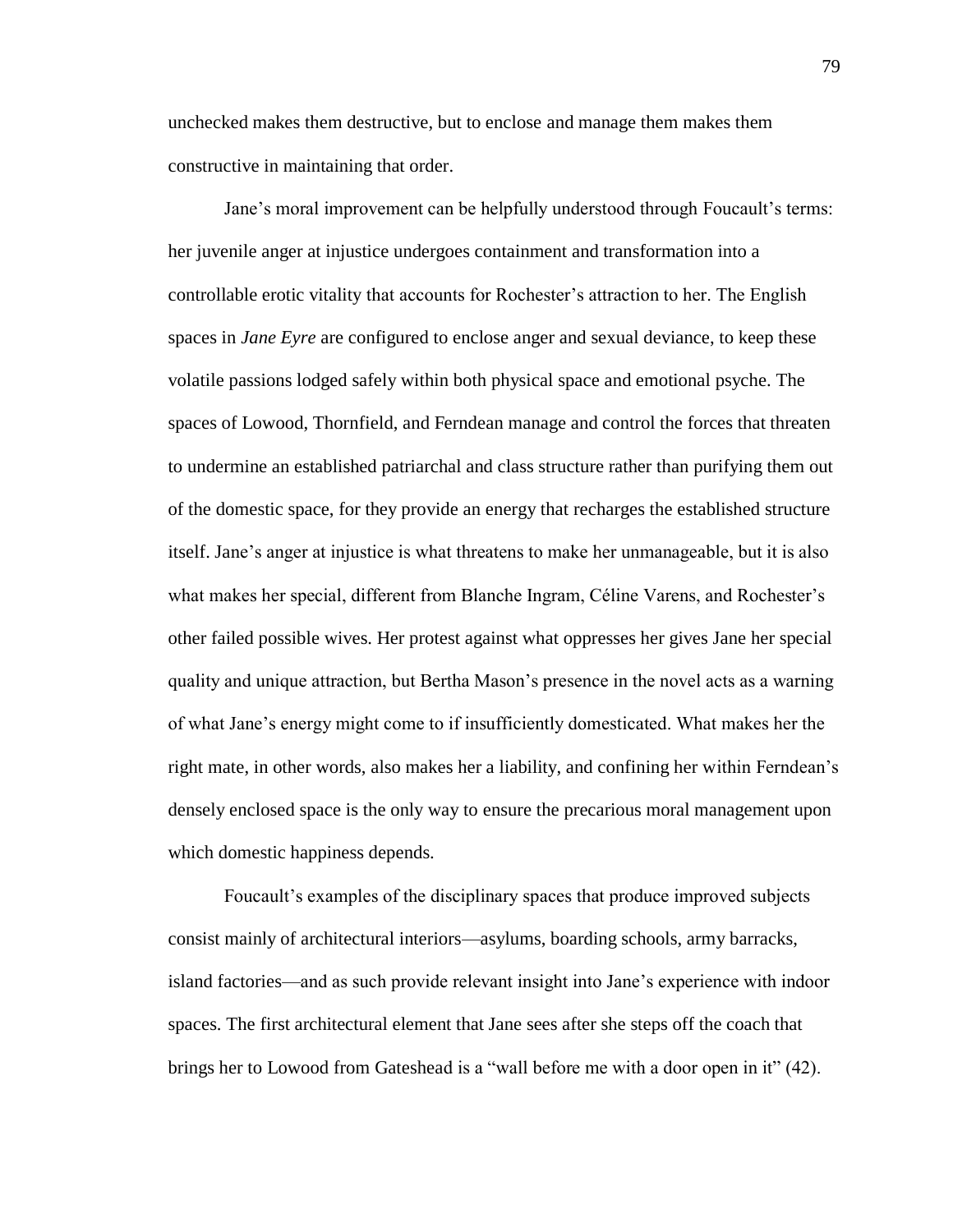The wall serves as an impassable boundary separating the managed spaces inside Lowood from the borderless country outside. It keeps at bay the "great grey hills [that] heaved up round the horizon," and the "wild wind rushing amongst trees" (42). Inside the wall, the students keep their feelings in tight check, while the very landscape outside heaves and rushes, as if taking the place of emotions the girls must repress. The door, however, acts as a point of ingress, a weak point in the fortress where the uncontrollable emotions symbolized by the wild landscape can enter and wreak havoc on the discipline exacted indoors. Like the chimney in the red-room at Gateshead, about which Miss Abbott warns Jane that "something bad might be permitted to come down" and "fetch you away," the door is a point of intrusion into the known space by the elements of the unknown (13).

Once through the door in the wall, Jane traverses a series of regulated spaces that illustrate Foucault's definition of an enclosure as a "protected place of disciplinary monotony" (141). First, she enters a foyer in which she sees a building "spread far" with "many windows," an image that emphasizes, as Leggatt and Parkes have observed, Lowood's uniformity in design and purpose in producing uniform employees to fit into a wage labor economy (169). She then goes through another door leading into a passage which takes her to a fire-lit room in which she meets Miss Miller, who takes her further into the labyrinth "from compartment to compartment, from passage to passage," until they emerge "from the total and somewhat dreary silence" into a "wide, long room, with great deal tables" around which sit "a congregation of girls" (43). In this wide room where one would expect discussion and community living, the girls are in fact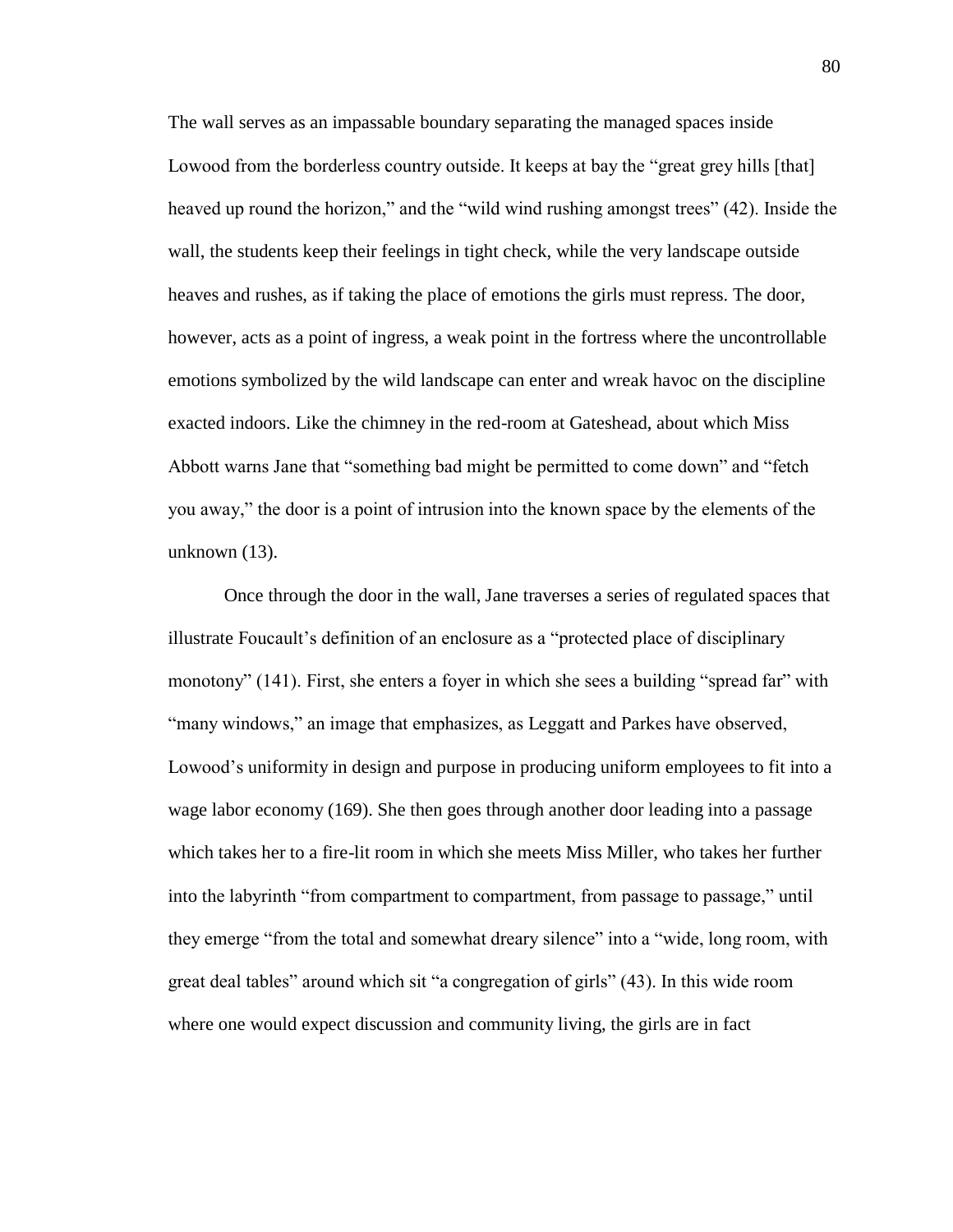compartmentalized, each bound to concentrate on her own studies. Jane hears not conversations, but only "the combined result of their whispered repetitions" (44).

The next day, she explores the school's grounds, observing that "the garden was a wide enclosure, surrounded with walls so high as to exclude every glimpse of prospect." The windows, she now notices in the daylight, are all "mullioned and latticed" (49), impeding vision of the open space outside. A veranda exists, but it too is covered; and "the broad walks [are] divided into scores of little beds for the pupils to cultivate, and each bed had an owner" (49). The images comprising the school's grounds recall the enclosure and partitioning of physical spaces in Smith and Harvey, as well as Foucault's account of individual improvement on a mass scale that seeks to repress unique traits in favor of standardized personalities while partitioning the girls to encourage individual responsibility and discourage collective action.

As Jane becomes accustomed to Lowood, however, she realizes that the school's management of space which seeks to enclose and discipline the girls can only influence their external actions. Jane discovers that improvement is cosmetic: whatever Brocklehurst "might do with the outside of the cup and platter, the inside was further beyond his interference than he imagined" (64). Jane's metaphor is a spatial one: the outside of the cup and platter are thin and breakable, but the inside can be filled and refilled. Even a temporary emptying of what is inside leaves the space ready to be filled again: passions can be replenished and thus never truly drained.

Miss Temple and Helen Burns exemplify the ever-replenishing emotion that Jane's cup and saucer metaphor describes. Sandra Gilbert and Susan Gubar have argued that in their deepest psychological recesses, both characters strive against the Lowood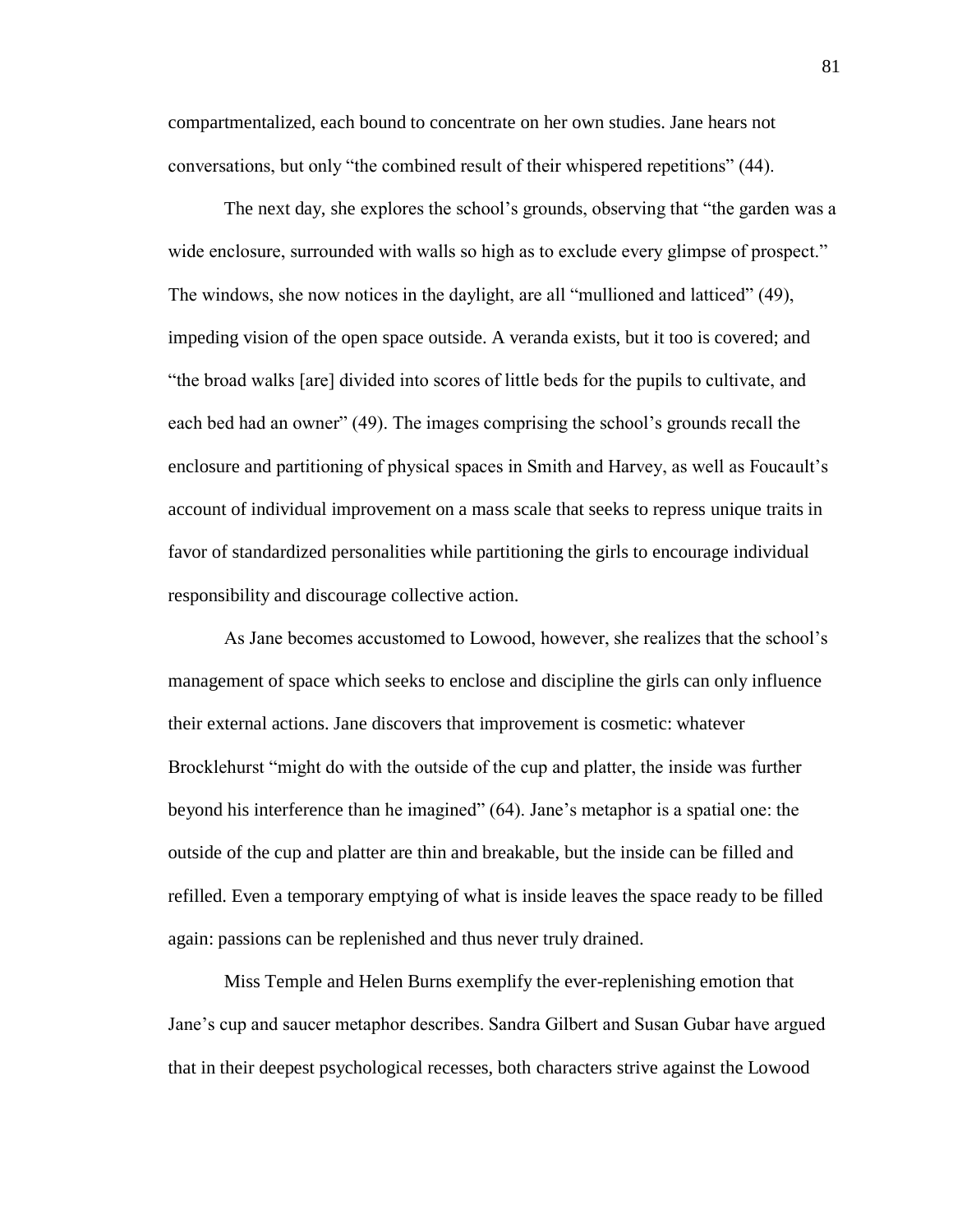ideal of the humble, quiescent, lower-middle-class Christian woman, despite not showing any outward signs of resentment (346). I argue, however, that the ways in which Miss Temple and Helen repress their true feelings rather than eliminate them is precisely what the Lowood model of improvement intends to teach. Mr. Brocklehurst says as much in his remonstration of Miss Temple's spoiling the girls by ordering more food. The way to render the pupils "hardy, patient, and self-denying" is not to "neutralize" their "disappointment of the appetite" by replacing bad food with good; instead, their disappointment "ought to be improved to the spiritual edification of the pupils, by encouraging them to evince fortitude under the temporary privation" (63). Brocklehurst intends to recast or reinterpret the girls' anger, not to neutralize it; he aims to manage it by redirection into "fortitude." Helen and Miss Temple shine as exactly the kind of energetic but docile bodies he wants to produce.

By the time the adult narrator Jane looks back on her experience at Lowood, she has internalized Brocklehurst's philosophy of moral improvement as spatial discipline. From explosive little girl, to angry student, to one who learns, through Helen's and Miss Temple's examples, how to control that anger, she is trained by the school's enclosures and partitions to place her own limitations on life's possibilities: "I had had no communication by letter or message with the outer world: school-rules, school-duties, school-habits and notions, and voices, and faces, and phrases, and costumes, and preferences, and antipathies: such was what I knew of existence" (84-85). Hemmed in for ten years by Lowood's building with its two wings, the sectional garden, and the hilly horizon, Jane has learned to translate the enclosed spaces of the school's architecture and grounds into a moral management of her wild inner landscape: "what seemed better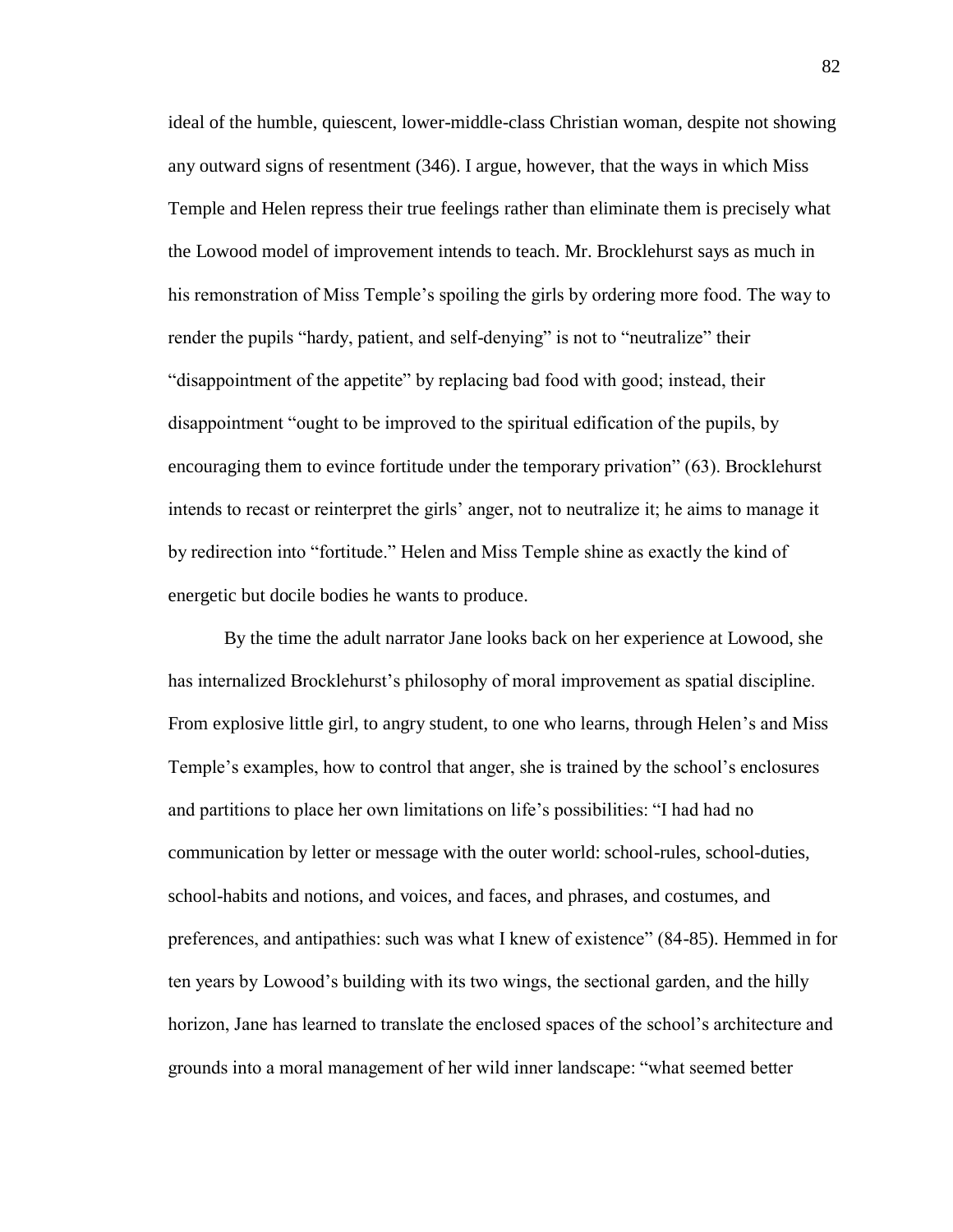regulated feelings had become the inmates of my mind. I had given in allegiance to duty and order"; "I appeared a disciplined and subdued character" (84). Self-control and selfdiscipline are possible when one's world is small and isolated, when the space one inhabits is harshly regulated and permeated by Miss Temple's "serene atmosphere," which Jane discovers she had been "breathing in her vicinity" (84).

Although Lowood manages to discipline Jane's emotions, the final scenes of her school experience illustrate improvement's instability. A subtle change in the environment has the potential to inflame the emotions that disciplinary space seeks to capitalize and manage. When Miss Temple leaves Lowood to get married, Jane's spatial awareness shifts, and open space takes on new significance: "My eye passed all other objects to rest on those most remote, the blue peaks: it was those I longed to surmount; all within their boundary of rock and heath seemed prison-ground, exile limits. I traced the white road winding round the base of one mountain, and vanishing in a gorge between two: how I longed to follow it further!" (85). The open space surrounding Lowood that Jane once described as a "wild" and "heaving" chaos suddenly reveals its own sort of order, one that leads her along a clear path marked out by a stark white road, around a mountain, into a gorge, and away from Lowood. Jane's eye discerns a map that will lead her out of her prison-ground. Within her rock-and-heath boundary, Jane learned to manage her anger because few outside influences could penetrate Lowood's borders. But Miss Temple's removal opens up a psychic space that allows the thought of a "beyond" to enter. The door inside the wall through which she arrived ten years ago now stands ajar. How much liberation her departure from Lowood represents, however, proves questionable, since the path leads her to Thornfield, a space that rivals Lowood in its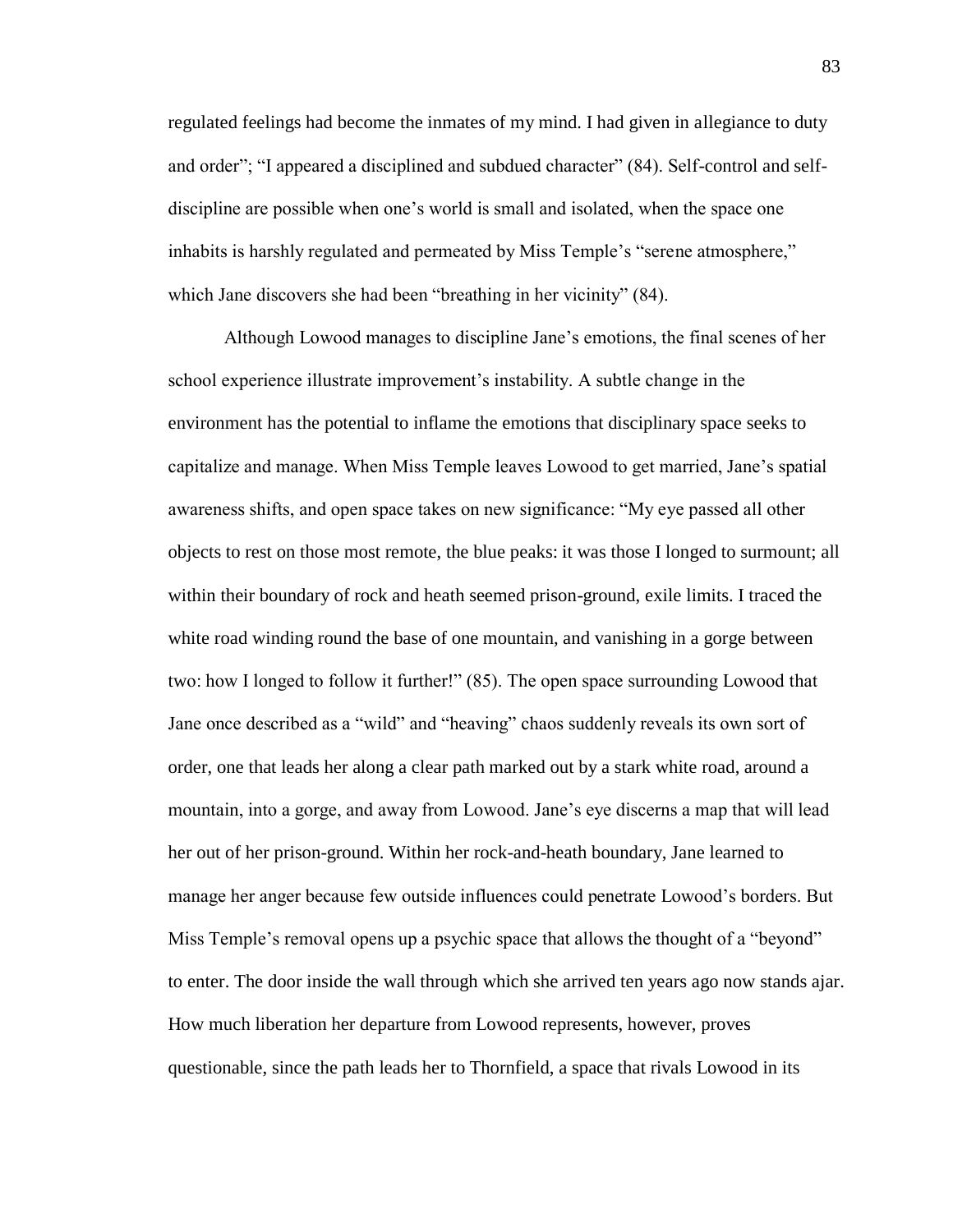demand for moral management. Gilbert's and Gubar's analysis of the novel as Jane's "escape-into-wholeness" (336) reads the departure scene as a crucial turning point in her struggle to leave behind social, economic, and familial structures that devalue the poor and single woman. But Thornfield's spaces provide no such potential for the development of Jane's freedom; in fact, understanding what Thornfield means for Rochester reveals much about his expectations for Jane's domestication. The English manor's confining architectural interiors differ significantly from the "open spaces" of the great house in Spanish Town, Jamaica. Rochester uses Thornfield as a corrective to the moral regression produced, he believes, from the unregulated spaces of the Caribbean sugar plantation. Thornfield's enclosures continue the disciplining work figured as moral improvement that Lowood began, making Jane's flight from the school a movement toward greater constriction rather than toward its release.

The story of the Rochester family in the West Indies teases out the imperial implications of Jane's move from Lowood to Thornfield. As Rochester relates in his autobiographical narrative to Jane (Brontë 304-306), his father and older brother saw the British West Indian colonies as a space of possibility and a source of regeneration for their wealth. For the Rochesters, England provided too little opportunity for a second son to make his own way. Constrained by a system of patrimony that would threaten the value of the family estate, the older Rochesters send Edward out into the colonial space that offers him the chance to make a wealthy match with Bertha Mason. Edward, trapped by a limited income at home, is persuaded to see the colonial heiress as the ticket to freedom, possibility, a new existence, and the liberty of living as a rich man.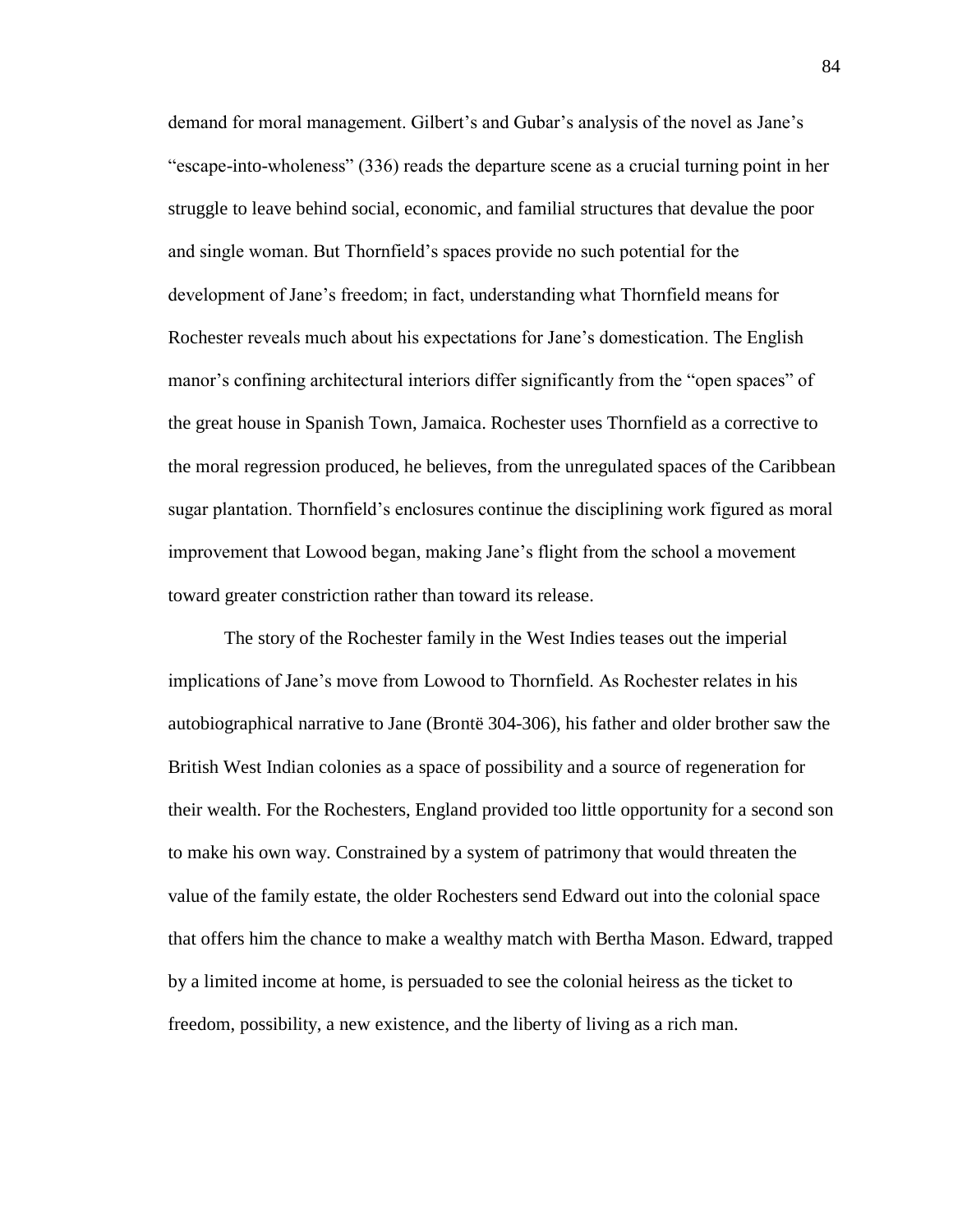For the Rochesters, Jamaica waits as an "open space" for superfluous siblings to make their mark. Yet, openness in colonial discourse has been associated not only with vastness, but with a lack of correct cultivation and wasted potential—a lack of spatial and moral improvement. Eve Stoddard Walsh writes that underlying the discourse of planting in the Americas "is the idea that land occupied only by savages is not really inhabited; as John Locke puts it, such land is waste land, barren. To be made civilized, useful to humanity, it must be made into private property, and to be made into private property, it must be worked in a rational and industrious way" (5). Mary Louise Pratt has written that "imperial eyes" see what the present environment has to offer in terms of its potential conversion into future profit. Thus, the imperial gaze is an eminently improving one that characterizes the colonial space as a tabula rasa on which to create something out of nothing by the colonizer's labor. The Rochesters understand the "openness" of Jamaica in terms of the opportunity it offers for commercial profit and a social place for Edward, from which he would have been closed off in England.

Yet, along with the potentiality of the colony's open spaces comes the fear of inhabiting an uncivilized and perhaps uncontrollable landscape. Yi-Fu Tuan has characterized all architecture as attempts to protect the human subject from the "landscape of fear" surrounding him, a landscape that is frightening precisely because of its openness. He writes: "every human construction—whether mental or material—is a component in a landscape of fear because it exists to contain chaos….The material landscapes of houses, fields, and cities contain chaos. Every dwelling is a fortress built to defend its human occupants against the elements; it is a constant reminder of human vulnerability" (6). Openness makes the improver vulnerable at the same time as it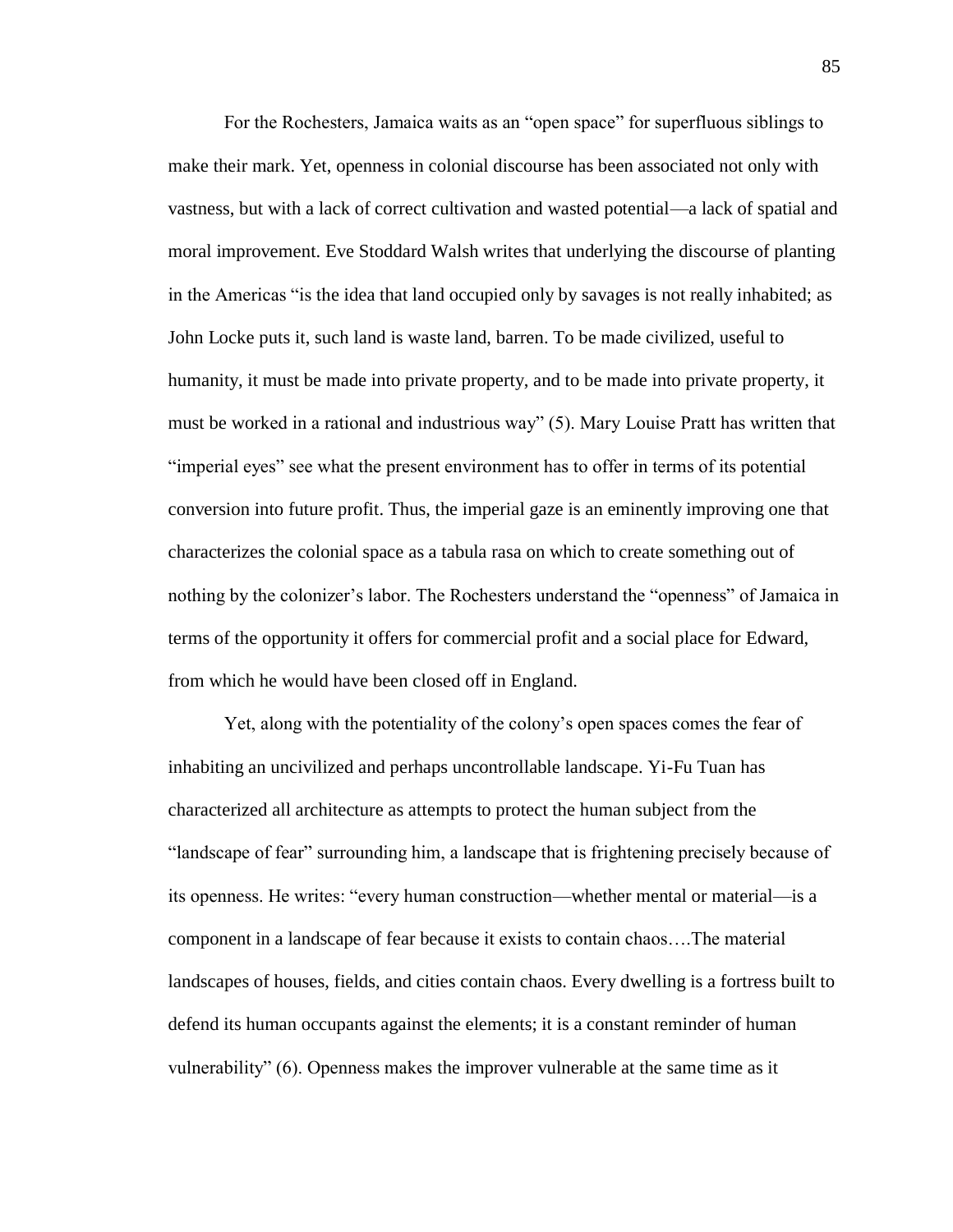presents him with opportunity. For Tuan, fear of the land is inextricably bound up with improvement of the land, for "Every cultivated field is wrested out of nature, which will encroach upon the field and destroy it but for ceaseless human effort" (6). Fear of reversion, or the inability to tame in the first place, shadows colonial expansion. When surrounded by a landscape of fear in the colonies, boundaries take on great importance. Tuan goes on to say that "every human-made boundary on the earth's surface—garden hedge, city wall, or radar "fence"—is an attempt to keep inimical forces at bay. Boundaries are everywhere because threats are ubiquitous" (6). But trying to contain the forces of chaos that emerge "all round" the defined absolute space also works against its own purpose: once a space is enclosed, all other space around it becomes Other and a possible threat. Creating an "inside" always also creates an "outside."

For Edward, the boundaries established by his house in Jamaica fail to keep out the surrounding chaos of the tropical environment. The lack of clear distinctions between "inside" and "outside" created by the porousness of the architectural space in which he lives with Bertha contributes most profoundly to his sense of fear in the landscape. The ever-open casement of his window exposes the interior of the house to the "sulphursteams" and the "mosquitoes" that "came buzzing in and hummed sullenly round the room." The sound of the sea "rumbl[ing] dull like an earthquake," the black clouds and the moon, and the feeling of an oncoming hurricane hang in the air, making him feel "physically influenced by the outside atmosphere and scene" (307). As Bertha's madness progresses, Edward feels the need to enclose himself even further inside the house to keep out not only the dense atmosphere but also the reminder of Bertha's presence in his life. The "thin partitions" of the West Indian house allow sound to travel through easily: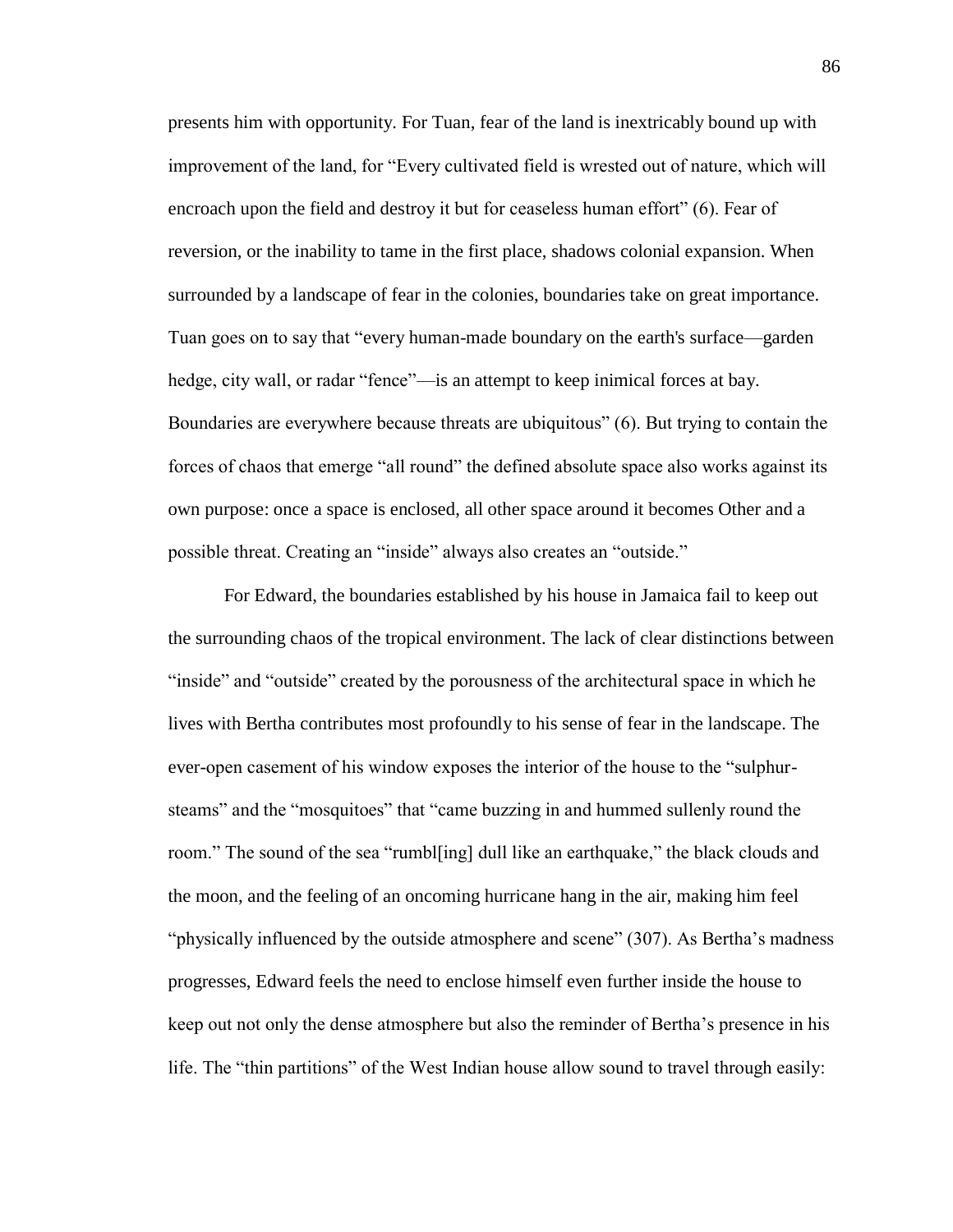"though two rooms off," he hears Bertha's foul language, and the walls "oppos[e] but slight obstruction to [Bertha's] wolfish cries" (308). Edward, wanting ever more enclosure, finds himself increasingly trapped but also increasingly exposed.

The lack of enclosure of the West Indian house allows Edward's volatile nature too much freedom and puts him in danger of "contracting" the insanity that, by his account, seems to waft freely through the tropical  $\ar{air}$ <sup>15</sup>. His narration to Jane of his West Indian life suggests that he interprets his resolution to commit suicide as an example of how easily one can catch the island's "disease." Although he resolves to shoot himself, the impulse leaves him after only a moment, "for, not being insane, the crisis of exquisite and unalloyed despair which had originated the wish and design of self-destruction, was past in a second" (308). In fact, Edward's recounting of his momentary lapse into insanity reflects Victorian ideas regarding the nature of madness. Early in the nineteenth century, those who were diagnosed with mental illness were thought to be ill by nature, madness being considered an affliction that either did or did not affect one. The ill were kept in asylums, often unsanitary and prison-like, similar to the way that Bertha is kept in Thornfield.<sup>16</sup> Later, Victorian psychologists believed such treatment to be inhumane and suggested instead that madness was not a disease but a lack of discipline or inability to manage the passions and feelings experienced by everyone. The psychologist John Barlow wrote that those who believe mental illness to be a disease should "note for a short time the thoughts that pass through his mind, and the feelings that agitate him: and he will find that, were they all expressed and indulged, they would be as wild, and perhaps as frightful in their consequences as those of any madman. But the man of strong mind represses them, and seeks fresh impressions from without if he finds that aid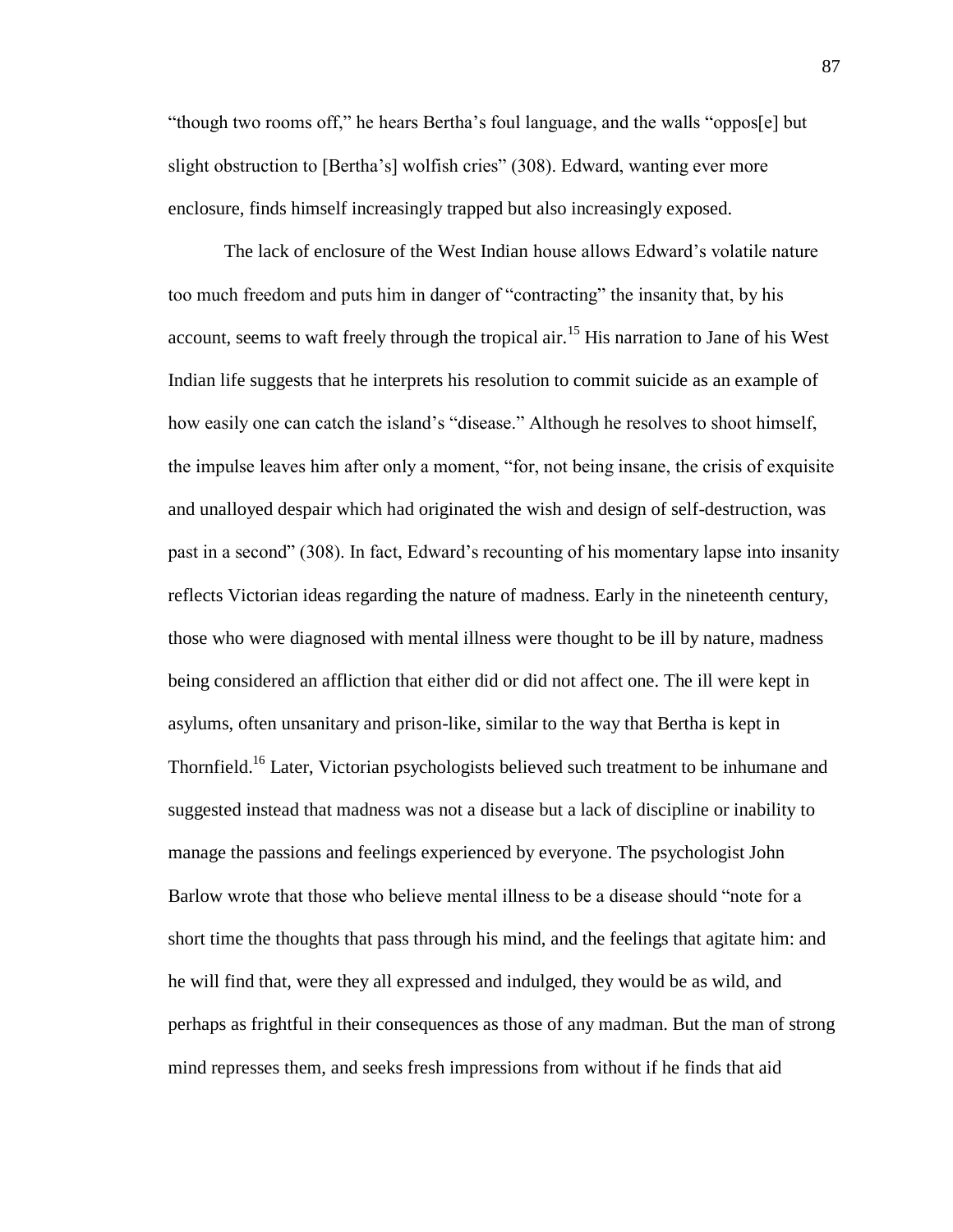needful: the man of weak mind yields to them, and then he is insane" (qtd in Bourne Taylor and Shuttleworth 245). The difference between sane and insane, then, was only a matter of management.

Edward's narrative suggests that his spatial proximity to Bertha and his inability to create spatial distance between himself and the island's unimprovable elements produced the lax discipline responsible for his moral contamination. Thus, he resolves to remove Bertha to Thornfield, where enclosure and separation behind thick walls will contain her "degradation" (309) and keep it from spreading. Thornfield's spaces can produce the moral management that his Jamaican house could not. Thus, we should read Thornfield as a space intended to produce the docile domestic subject, not one that offers her freedom.

For Rochester and for Jane, Thornfield represents a spatial production of moral discipline. The first thing Jane sees as she approaches the house is a gate: "the driver got down and opened a pair of gates: we passed through, and they clashed to behind us" (95). The scene recalls the opening and immediate closing of the door upon her arrival at Lowood. Inside, she encounters a space like a Chinese box with rooms nested inside and leading into one another. The dining room opens into the drawing room, and the drawing room encloses the boudoir. The dining room, acting as the boundary between the two inner rooms and the house's exterior, displays furniture that is beautiful but "imposing" (104). The drawing room, decorated as a "fairy place," contrasts with the authority of the dining room, suggesting the spatial containment of the irrational (104). The Chinese box ultimately contracts into a hall of mirrors: the boudoir houses several that create the illusion of additional interiors (104).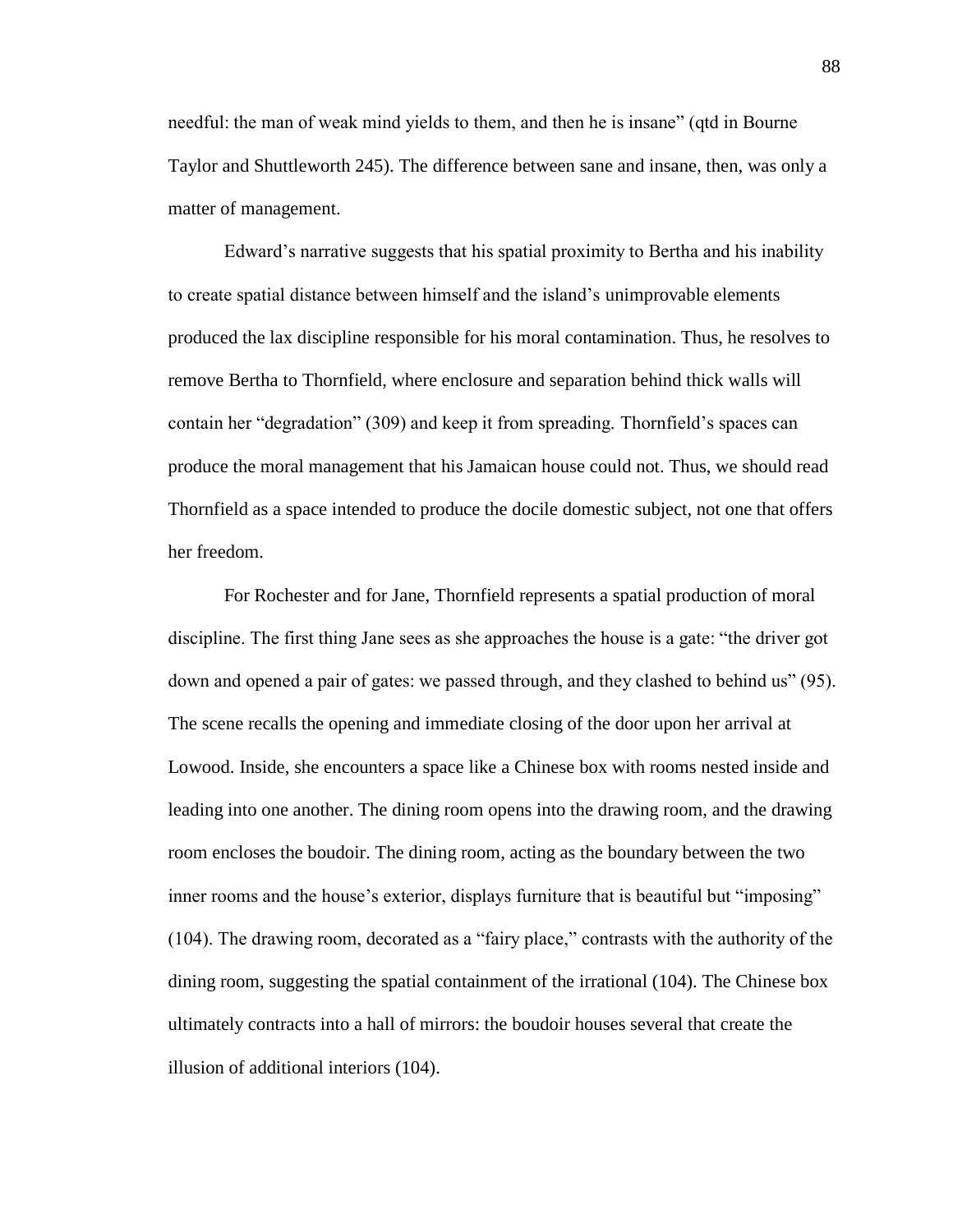Jane's heritage tour of Thornfield's third story, led by Mrs. Fairfax, emphasizes the house's enclosure of English history and culture. While the lower floors comprise "the light and cheerful region below" (108), the third story rooms are "dark and low," with an "air of antiquity" (105). Hundred-year-old bedsteads populate the space, along with antiquated chairs and stools, on whose "cushioned tops were yet apparent traces of half-effaced embroideries, wrought by fingers that for two generations had been coffindust….All these relics gave the third story of Thornfield Hall the aspect of a home of the past: a shrine of memory" (105-106). Rochester wanders the Continent and brings home exotic decorations and a French ward, but these reside on the lower levels and in the rooms that are used in everyday living. Meanwhile, Englishness gets pushed back into "the hush" and "the gloom" of the house's unused floor (106). The description of the antique beds "shut in, some of them, with doors of oak; shaded, others, with wrought old English hangings" emphasizes the closing in and shutting up of English heritage. For Rochester, the heir of all past generations of Thornfield patriarchs, the past manifests as a burdensome clutter of responsibilities. After the death of his father and brother, the estate devolved onto Edward, forcing him to assume the duty of improving the family's assets so their value might increase for the next generation. The past imprisons those charged with its safekeeping. By relegating it to its own space and allowing that space to become neglected, Rochester thumbs his nose at his family's history and his obligation to it—a sentiment which culminates in his marriage to Jane and the destruction of Thornfield itself.

Bertha plays an integral part in the burden of Englishness that Rochester wants to shove away. Chosen as a partner for Edward because of her wealth, she would allow the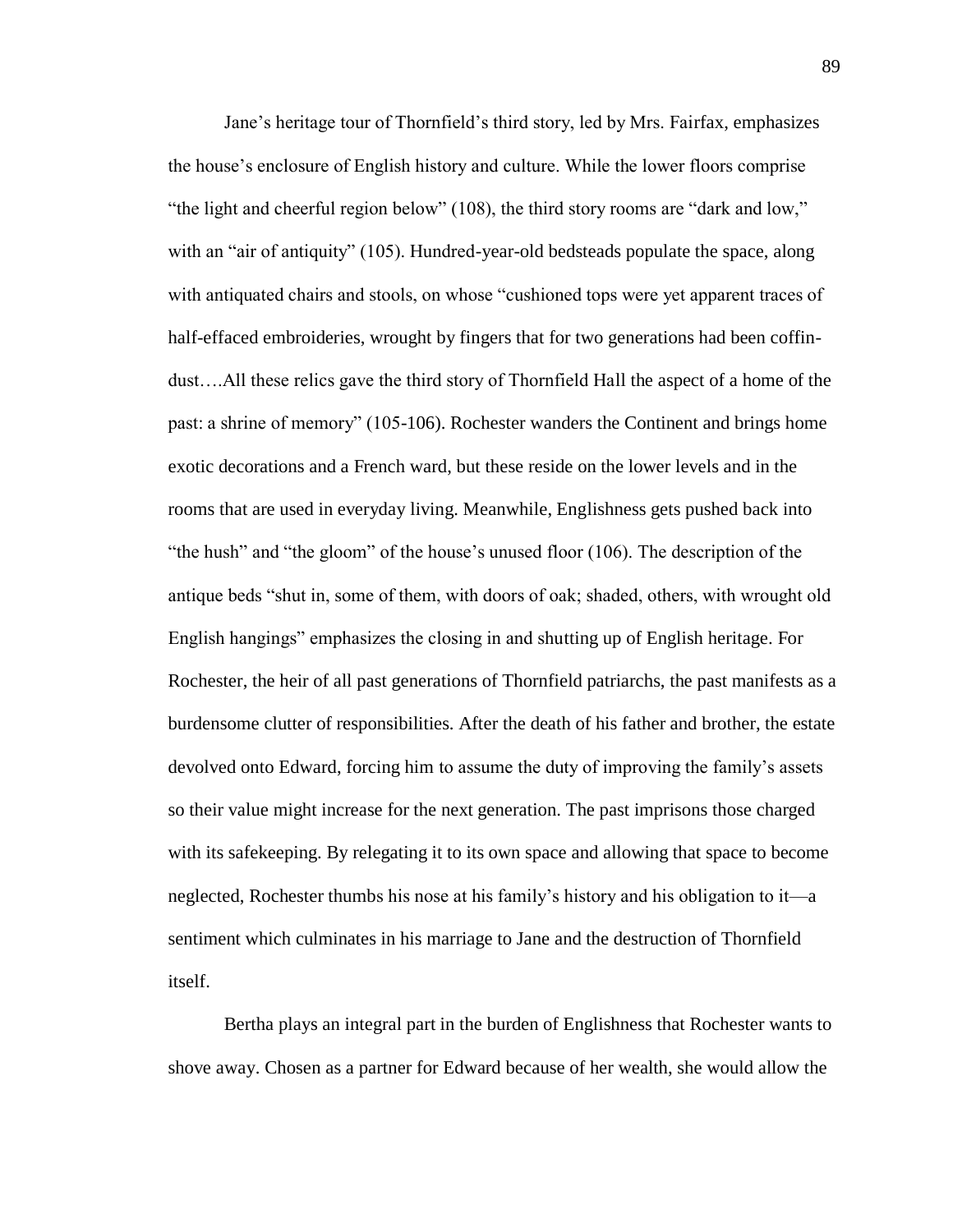family's assets to be kept whole and passed down whole. Grafting new wealth onto an old family and its "good race" (305), Bertha plays as vital a part in sustaining the "purity" of that good race as her own racial and geographical origins keep her always Other to it. Thus, although Bertha may seem out of place on the third floor amidst the objects of English heritage, she is exactly where she should be. Her spatial location in the house represents the notion that hereditary improvement—which seeks the preservation of English character by defining what is and what is not English—necessitates its own contamination.

It comes as no surprise, then, that contamination happens in and around Thornfield, despite its efforts to divide and section off its different spaces. Contamination most often figures in the novel through sound. The first time she meets Rochester riding by on his horse, Jane thinks to herself as she walks alone on the lane toward Hay that the town "was yet a mile distant, but in the absolute hush I could hear plainly its thin murmurs of life," and "the sough of the most remote" streams (111). Sound brings near what is far; it brings the foreign home. Inside the hall, Jane hears Bertha's laugh in the corridor on the third floor as a "clamorous peal that seemed to wake an echo in every lonely chamber; though it originated but in one" (107). The sound of Bertha's laughter cannot be managed no matter how secluded she is or restricted her movements. Her voice travels as effectively across the boundaries of Thornfield as it did in the Jamaican house. At Rochester's party (intended to goad Jane into jealousy over Blanche Ingram) the voice of his first wife—"a savage, a sharp, a shrilly sound that ran from end to end of Thornfield Hall"—mingles with the voices of Blanche and Jane, contenders for her replacement (205). Jane's reference to Bluebeard's castle signifies Thornfield's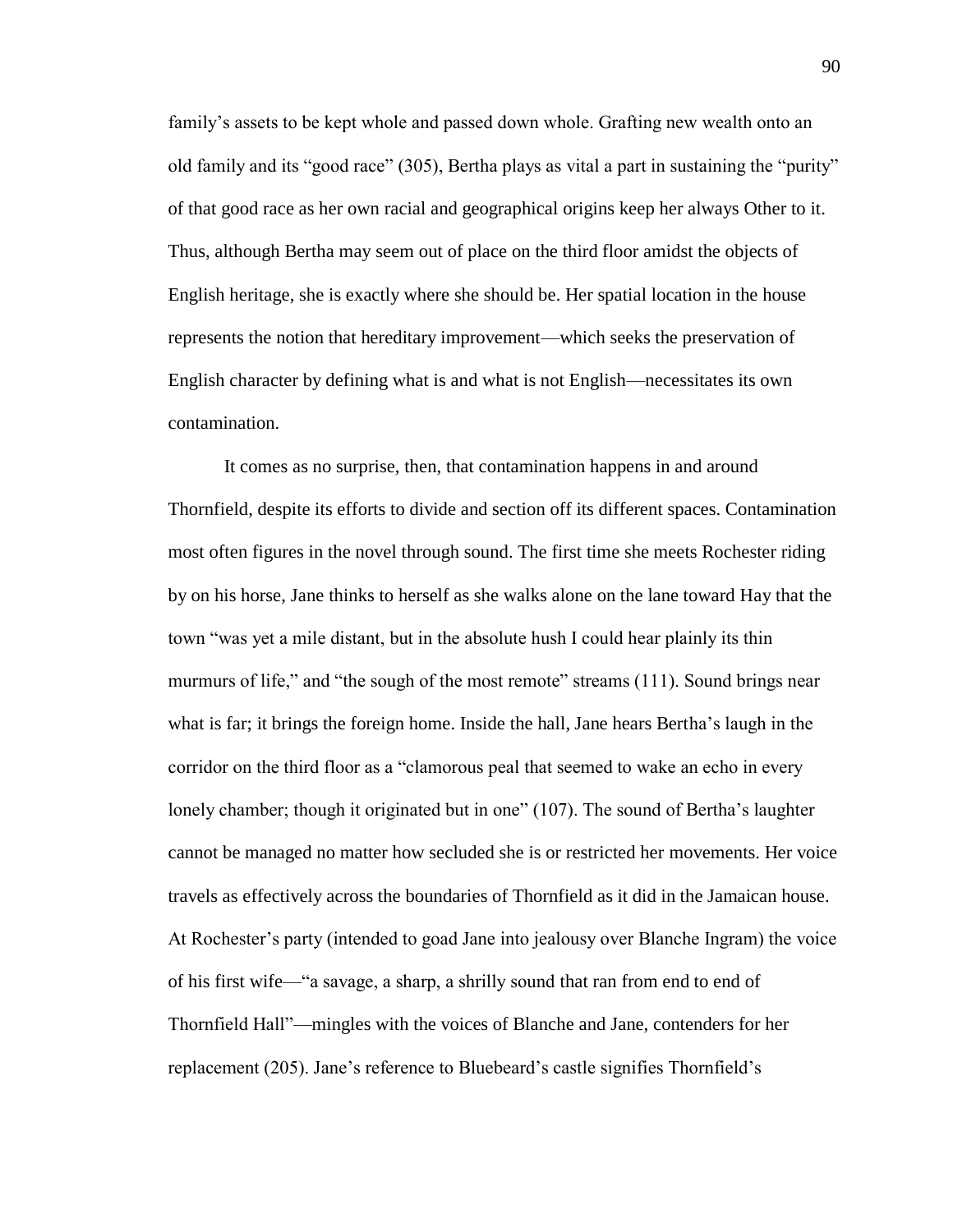arrangement of space so as to keep the "dead" wife separate from the living wives; but the presence of sounds in the hall thwart such a separation.

Perhaps Thornfield remains after all too "open," despite its enclosures and partitions, to contain effectively the subversive forces that Bertha (and Jane) represents. It fails to keep past, present, foreign, and domestic in their separate and rightful places. The only thing left to do is eradicate the space entirely, to erase Edward's colonial past and Jane's class inequality, allowing their new relationship to begin on democratic terms. However, as Stephen Clingman suggests, the move falls short of the revolution it promises: "Brontë has brought the house down only to reconstitute it on more acceptable foundations…The novel has embodied a form of, if not renovation, then at least a project of home improvement" (145). The exchange of Thornfield for Ferndean provides a space "more modest, more moral, more equitable in gender terms. Yet it is adjacent, contiguous, near to Thornfield, 'almost the same, but not quite', a version not of menace but renewal" (Clingman 145). Ferndean might be a morally-improved Thornfield, but it is not a starting-over. In fact, Ferndean adapts Bertha's sequestration to a new wife and a new location, this time to a place where even sound "falls dull, and dies unreverberating"  $(447)$ .

Ferndean impresses Jane at first glance as a place so secluded as to be uninhabitable. Ringed by a dense barrier of trees, Jane's world shrinks to its smallest size yet. She will live in a tighter enclosure here than at Lowood, or Thornfield, or even Marsh End despite St. John Rivers's constant surveillance. Rochester succeeds in taking "mademoiselle to the moon," as he says to Adèle earlier in the novel (Brontë 266). Isolation functions as a new sequestration, and while Rochester frees himself from the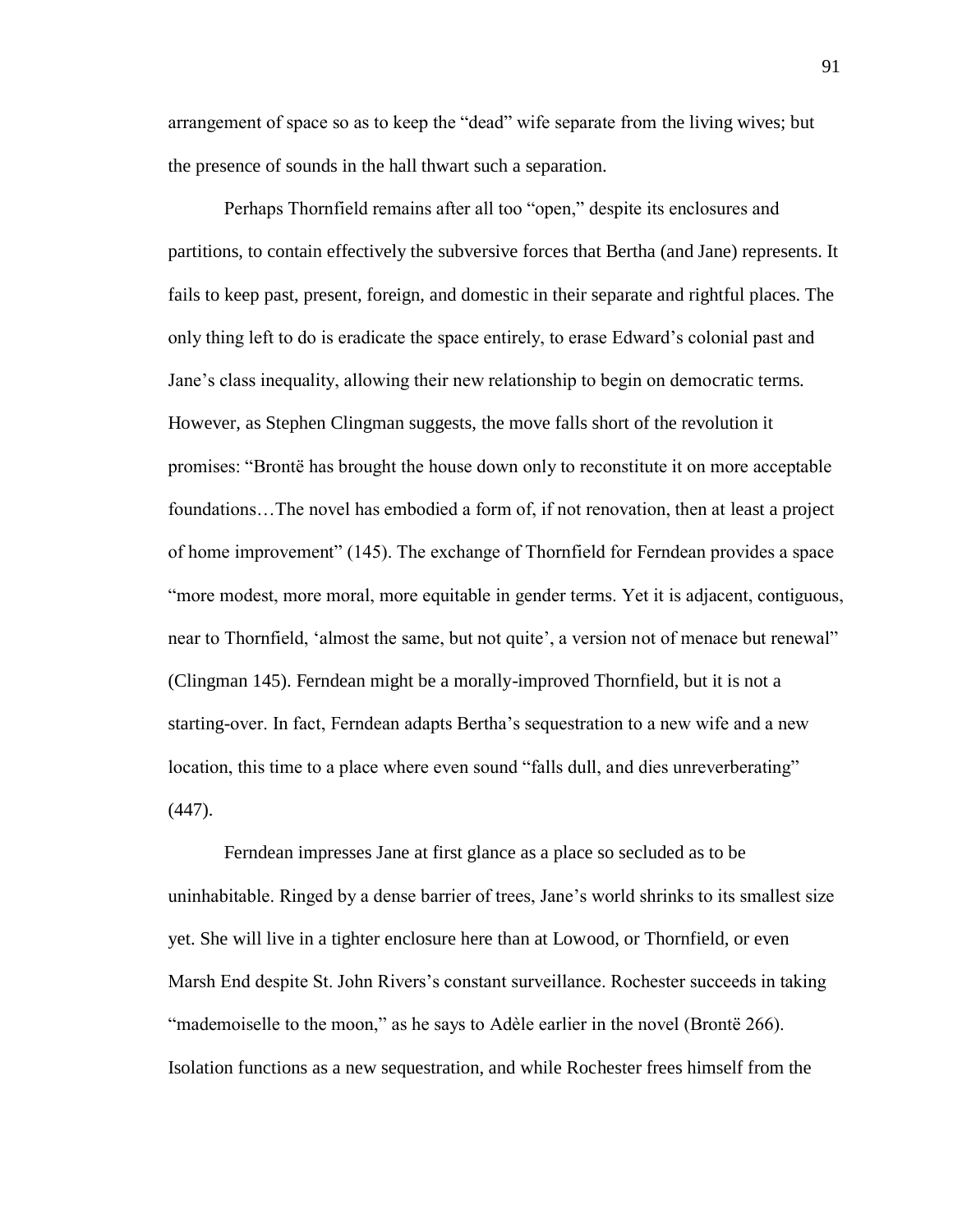burden of inheritance that Thornfield represented, Jane's passions are allowed no outlet. She must redirect her vitality and energy, the unstable elements of her character that attracted but also threatened Rochester, to the maintenance of his domestic bliss. The reconfinement of the woman to the new home recharges a social order that is stabilized when it manages to incorporate all unstable elements within itself. Transformed from orphan outsider to good bourgeois wife, Jane recharges the center from its margins. Attractive because she resembles Bertha just enough to remain different, Jane's journey of spatial discipline makes the safely exotic the cornerstone of domestic happiness.

## From Plantation to Nation: The Transformation of Colonial Space in *I Walked with a Zombie*

In *Imperial Leather*, Anne McClintock argues that the discourses of domesticity and domestication, or gender and imperialism, aligned during the nineteenth century.<sup>17</sup> "As European men crossed the dangerous thresholds of their known worlds," she writes, "they ritualistically feminized borders and boundaries" (24). Imperial discourse persistently gendered female the imperial unknown: the territory to be discovered, conquered, and eventually improved often bore the symbolic shape of the female body. Women served as the "boundary markers of imperialism, the ambiguous mediators of what appeared to be—at least superficially—the predominantly male agon of empire" (24). Male imperial discourse used women to establish the "inside" and "outside" of civilized space, what was properly domestic (English) versus what needed domesticating, and what must not be violated by the indigenous people and environment. Thus, male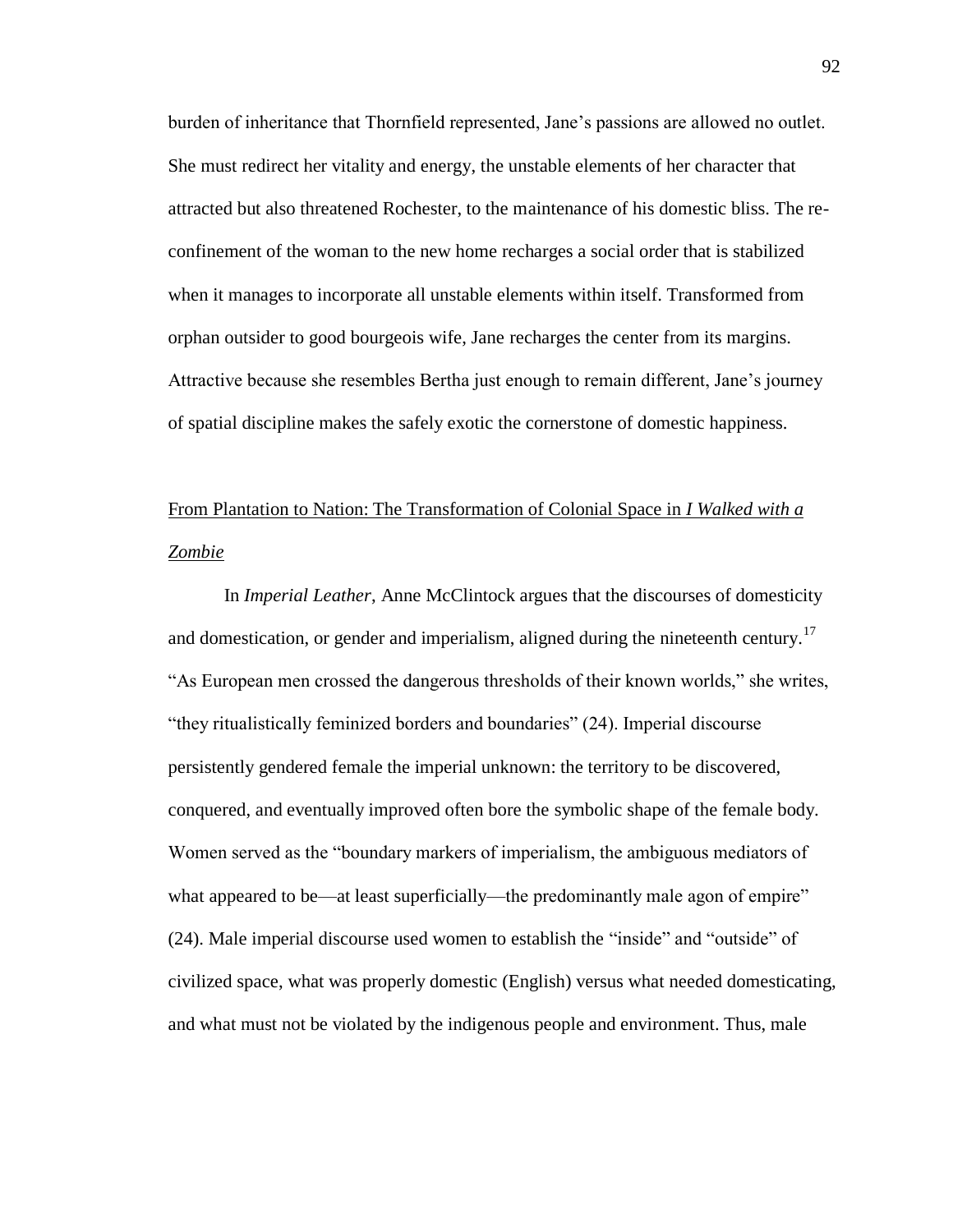imperial discourse was characterized by "a fear of boundary loss accompanied by an excess of boundary order" (26), and both required the presence and symbol of the female. Although McClintock focuses on narratives set in the Victorian British colonial territories, her analysis applies equally well to *Jane Eyre*. The crossing of domestic discourse with discourses of domestication characterizes the simultaneous imperial and female subjugation at work in the architectural spaces of the novel. Both the English and the West Indian female body require enclosure in an excess of boundary order. Furthermore, Bertha's sexual body mediates Rochester's colonial experience. He needs her to reproduce English heirs and maintain English wealth, and in order to do so must conquer the tropical environment that so threatens the loss of his own psychological boundaries against insanity. Rochester must domesticate colonial territory to achieve a successful domestic union with Bertha, and his failure to do so drives his second attempt at matrimony with Jane. Although Jane is an English woman, she repeatedly voices parallels between herself and colonized men and women. The novel suggests that similar injustices underlie the slave trade and the governess trade,  $^{18}$  indentured sexual servitude and marriage, and the making of the docile body in both the white English wife and the racially-marked colonial subject.

McClintock's analysis also reveals that the imperial understanding of improvement as a process (civilizing colonial territory and making it profitable) and as a state of being that separates one category of humans from another both depend on spatial organization. Her emphasis on boundaries and borders suggests that the creation of absolute spaces that operated as their own totalities, separate from the chaotic, "open" spaces beyond, was crucial to land and human improvement in the colonies. Earlier in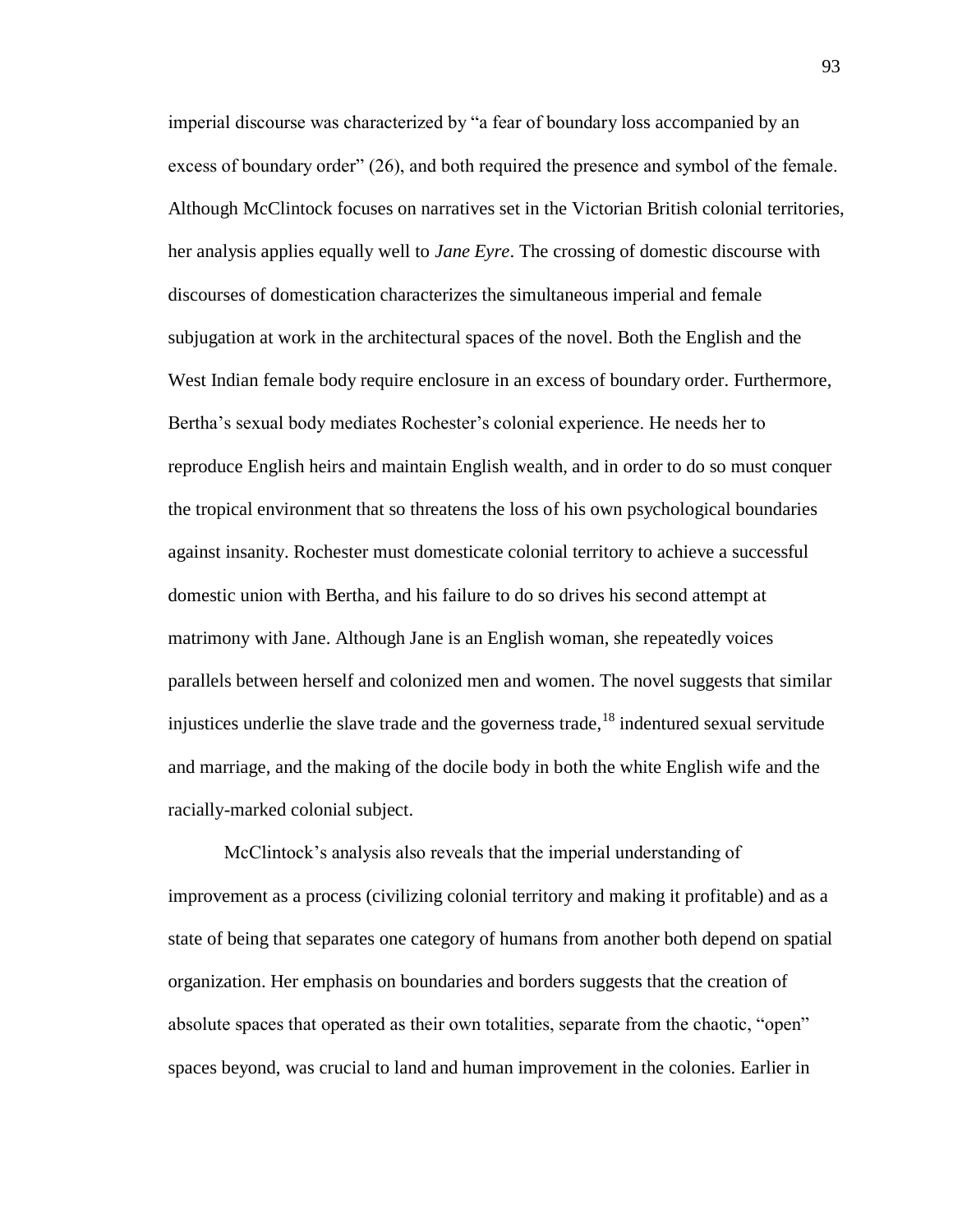this chapter, I framed my theoretical discussion of improvement in domestic terms, contextualizing the English Enclosure Acts as one manifestation of the larger national interest in self-sufficiency. I argued that the language of discipline and labor— "cultivation," "restriction," "management"—applies equally well to land and human subject. In the remainder of this chapter, I argue that the imperial version of land and human improvement evinces the same reliance on spatial enclosure and partitioning as its domestic counterpart. McClintock's analysis adds to my general framework an important gender dimension, and it is through the constellation of spatial enclosure, moral improvement, and the imperial feminine that we should read not only *Jane Eyre*, but also its relationship to *I Walked with a Zombie*.

Jacques Tourner's 1943 film tells the story of Jessica Holland, the beautiful wife of English sugar planter Paul Holland. Paul and Jessica live in the "great house," or estate house, at the Holland family's sugar plantation, Fort Holland, located on the fictional West Indian island of Saint Sebastian, just before the island's independence from British colonialism. Paul, played by Tom Conway as a harsh and disciplined English colonist, inherits the plantation from his father. Paul's younger half-brother, Wesley Rand (James Ellison), is an American and the son of Paul's mother and her second husband, an American missionary who worked on the island. Wesley drinks, broods about Paul's unfair share of power in the family estate, and chases after women, including Jessica herself. Jessica (Christine Gordon) sits at the center of the brothers' power struggle over their imperial assets, and her sexual choice of Wesley over her husband creates a domestic scandal that becomes a public matter, considering the family's prominence on the island. One night, Wesley and Jessica decide to run away together but are stopped by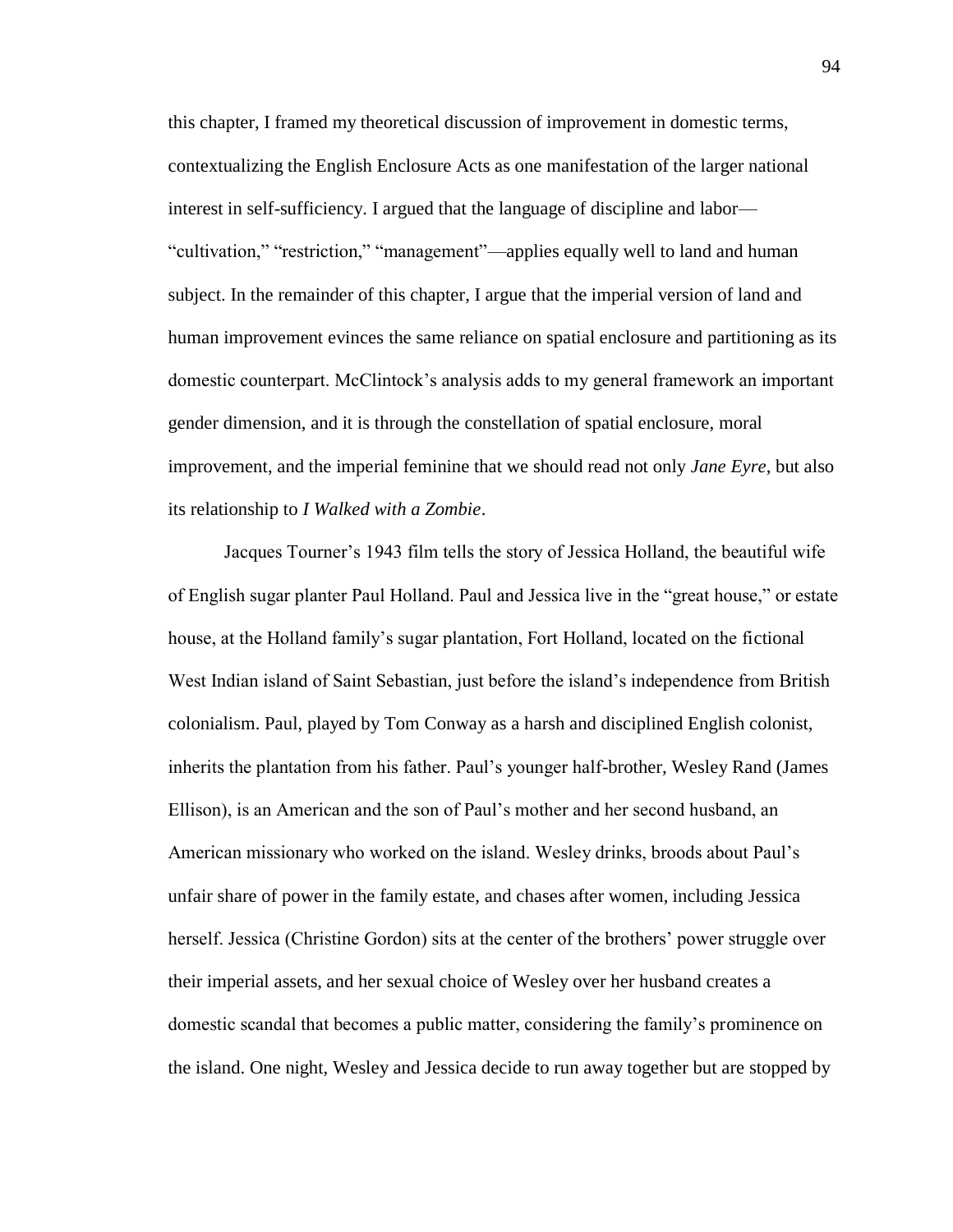Paul. The movie remains unclear as to how exactly Paul punished Jessica for her transgression, but the result was that she developed a fever that, in the words of the family's doctor, "burned up parts of the spinal cord" which produced a zombie-like state. Later, we find that the doctor's assessment is contested by Paul's and Wesley's mother, the missionary's widow who now runs a clinic serving the plantation's black workers. It turns out that Mrs. Rand (Edith Barrett) asked the voodoo priest at the houmfort, the voodoo temple located deep within the sugarcane fields, to turn Jessica into a zombie to keep her from breaking apart the family. Unable to speak or act on her own will, Jessica floats around the garden and verandas of Fort Holland like a sleepwalker. She can, however, obey simple commands, especially those of her husband. Paul keeps her confined to a tower in the great house's courtyard, where Alma (Teresa Harris), a black West Indian maid looks after her. But Paul's preference of keeping her at home rather than sending her to an asylum drives him to hire a Canadian nurse, Betsy (Frances Dee), for additional care.

Betsy's first-person point of view provides, for the most part, the film's narrative. The "I" in the title refers to Betsy, and hers is the voice we hear in the first voice-over of the film, which occurs immediately after the opening credits. She says, "I walked with a zombie. It does seem an odd thing to say. Had anyone said that to me a year ago, I'm not at all sure I'd have known what a zombie was. I might have had some notion that they were strange and frightening, even a little funny. It all began in such an ordinary way." The establishment of a present narrator relaying past events from her own point of view suggests the film's alignment of Betsy with Jane Eyre. But Betsy is not strictly the Jane character, nor is any of the other characters a faithful cinematic translation of Brontë's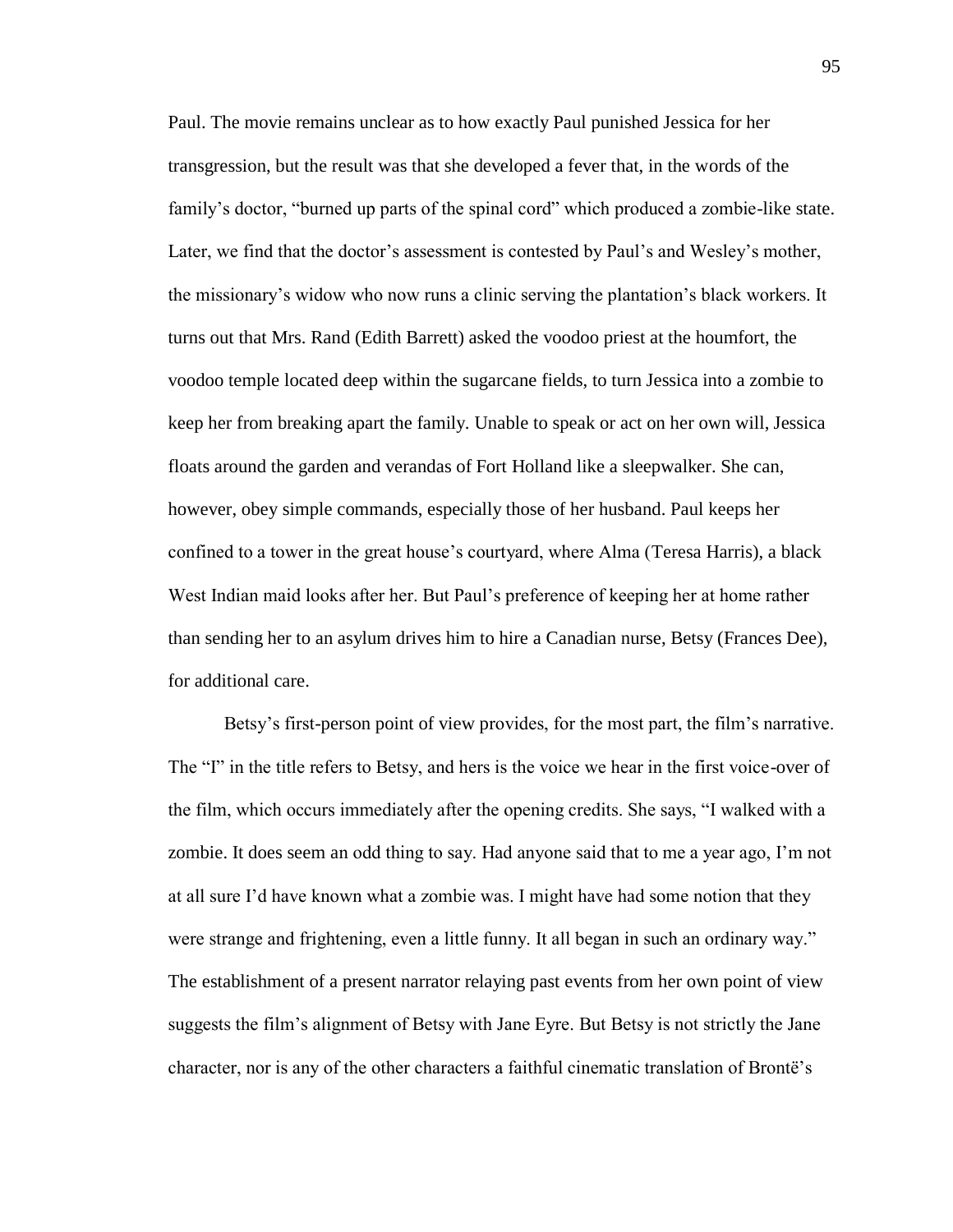characters to screen. Instead, the film combines aspects of different characters to explore how the power injustices of the novel play out in the colonial space. Paul Holland resembles most closely Edward Rochester, but his repression of his attraction to Jessica also recalls St. John Rivers. Rivers and Rochester also align through Wesley Rand: Rochester's brooding and dissipation following his marriage to Bertha is reflected in Wesley's demeanor, but so is Rivers' missionary lineage and his lifelong pining after a woman he cannot have.

Betsy and Jessica, at first glance, most readily lend themselves to cinematic equivalents of Jane and Bertha, respectively. But their first initials (Jane/Jessica; Betsy/Bertha) suggest that we read the film as the novel's *prequel*: Betsy, the second wife of the English imperialist, will share her patient's domestic abuse and psychological distress, and it will be Betsy who becomes Bertha the madwoman in Thornfield's upper rooms. The initials also suggest, however, that we might read the film as the novel's *sequel*, in which the Jane character, a docile and tamed version of Bertha, ends her life as her own limit case: a zombie-woman. For the interesting thing about Jessica is that although she functions as the madwoman of the great house, she is also the image of absolute docile femininity. She dresses in a flowing, pure white nightgown, has no will of her own, and indeed, has no choice but to obey her husband's commands. Unlike Bertha, who remains unimprovable, Jessica has undergone successful moral management by being robbed of her interiority. Although we may accuse the film of overstating its case, it nevertheless suggests a radical interpretation of domesticity: Jessica's zombification renders her the perfect domestic female subject, a bad woman tamed—through complete annihilation of the self—into a good wife.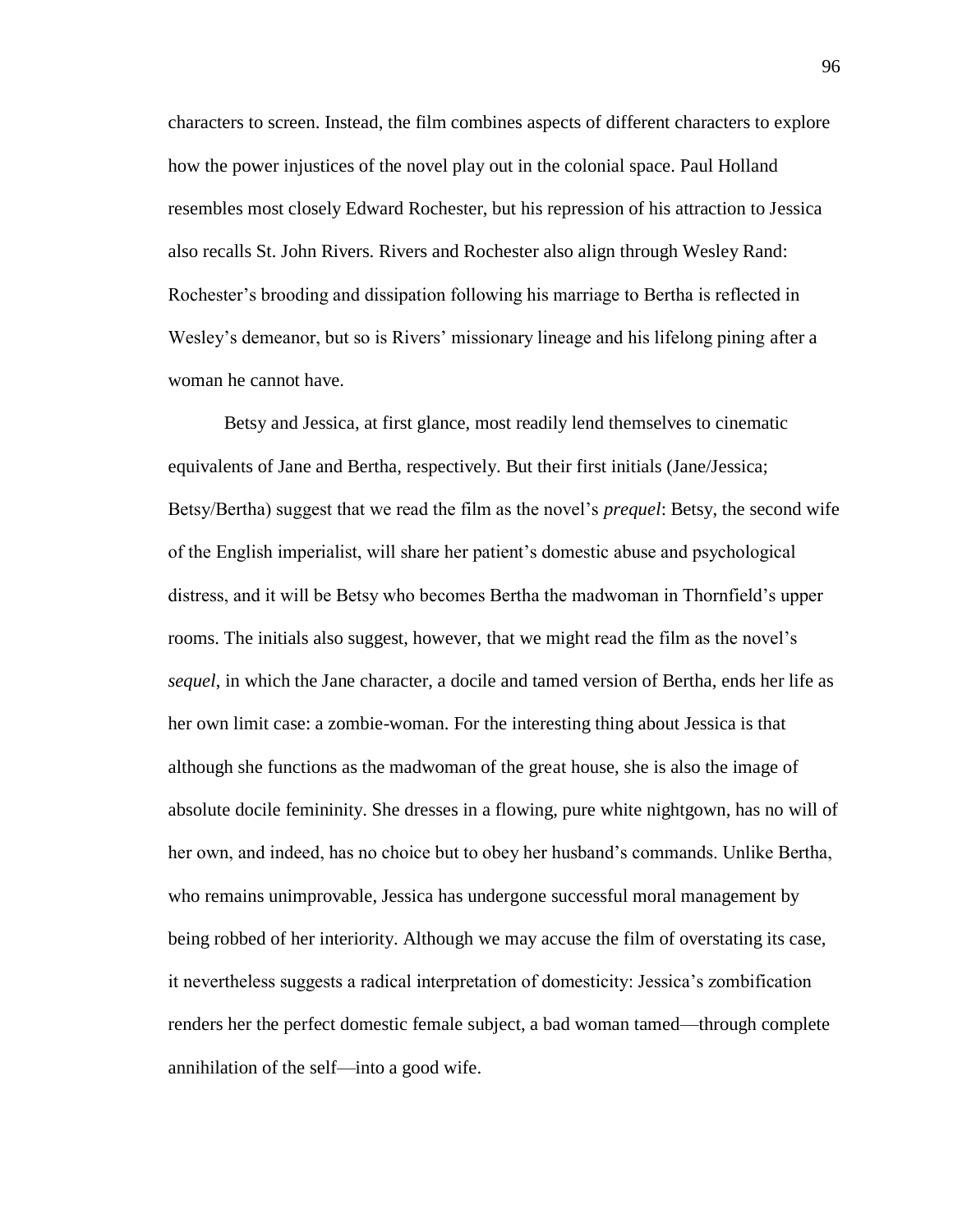There exists a final pairing of characters whose shared characteristics further reveals the film's political intentions. This pairing consists of the white female zombie and the black male zombie. The title of the film actually misleads, for in addition to Jessica, the Holland plantation bears yet another zombie. This is Carrefour (Darby Jones), a black male sugar cane worker, whose history remains a mystery throughout the film. Jessica and Carrefour create a striking visual parallel: both actors are extremely tall and thin, and their movements are unnaturally circumscribed (Jessica glides, Carrefour shuffles). Their visual similarity, despite their racial difference, points to a symbolic similarity: the wife and the worker must both be transformed, or improved, into docile subjects. The plantation disciplines individuals just as it disciplines the land. Jessica and Carrefour represent the crossing of discourses of domesticity and domestication: the colonizer's power depends on the moral management of both the white woman and the black colonial subject.

The cultural history of white and black zombies in the Americas further clarifies the film's pairing of Jessica and Carrefour. Prior to the release of George Romero's *Night of the Living Dead* in 1968, zombies were seen as creatures to be pitied rather than feared. Whether white or black, zombies represented kidnapping, subjugation, and being forced into labor (sexual or manual) against their will. White zombies almost always referred to women, and black zombies usually referred to black male enslavement on Caribbean plantations. Zombiedom also possessed a particular connection to voodoo, a religion that syncretizes African beliefs and Catholicism and is a direct product of the transatlantic slave trade. Although voodoo is often treated as "backward" or a "holdover" from the slaves' African origins, it is in fact integral to the making of the New World.<sup>19</sup>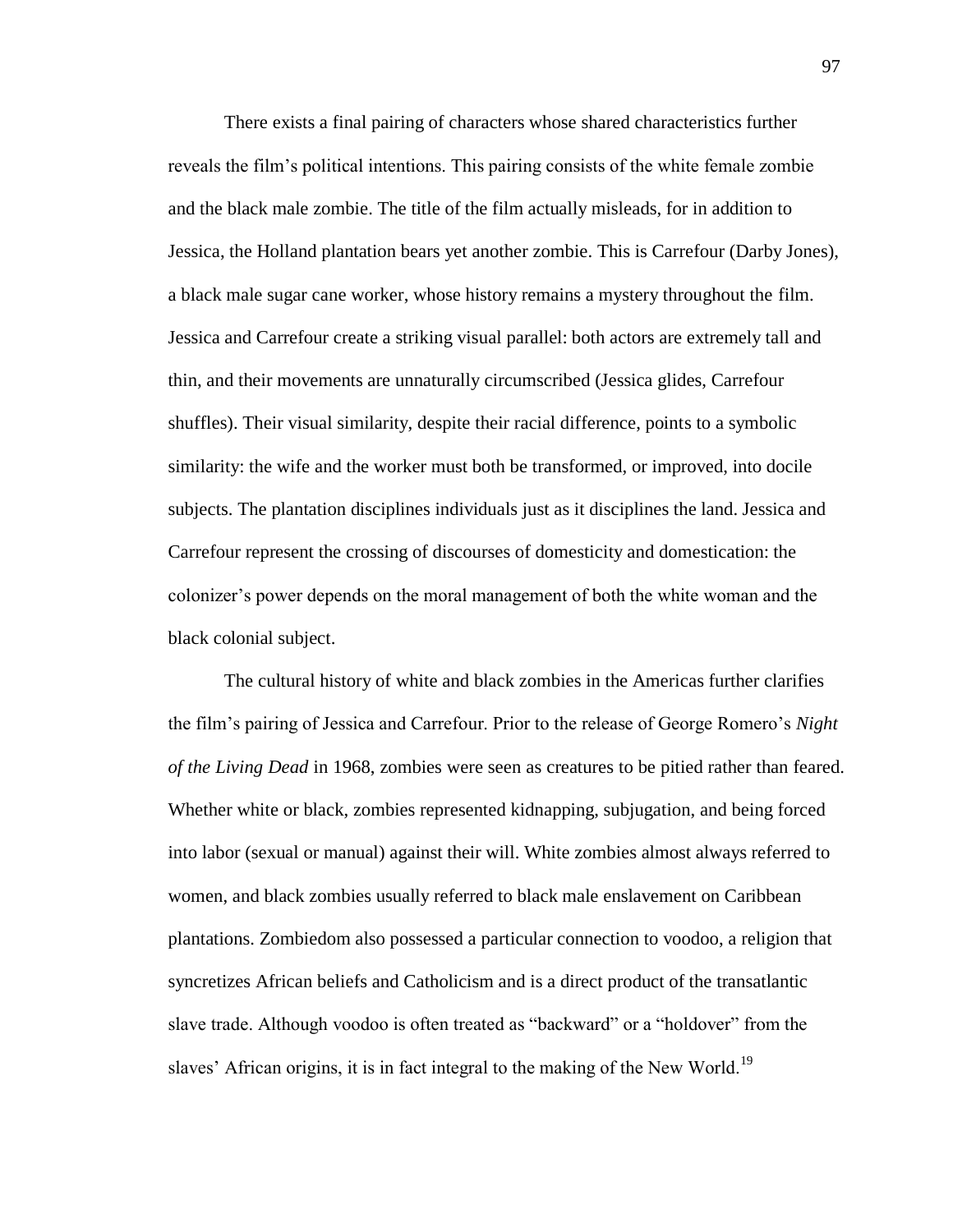The film *White Zombie*, directed by Victor Halperin and released in 1932, exemplifies the connections that early Hollywood made between white and black zombies, voodoo, and slavery in the Caribbean. *White Zombie*, set in Haiti, tells the story of wealthy plantation owner, Charles Beaumont, who meets a beautiful American woman on a boat going to Haiti and arranges for her impending marriage to occur on his plantation to steal her away from her fiancé. He elicits the services of Murder Legendre, played by Bela Lugosi, a decadent European émigré who owns a sugar mill operated entirely by black zombies, figured in the film as "perfect" slaves who work tirelessly for no pay and are, of course, maintenance-free. Legendre zombifies the woman and she becomes Beaumont's love slave. Eventually, Beaumont and Legendre engage in a power struggle and plunge off a cliff to their mutual death, breaking the spell under which the woman was held by the zombie master and returning her to the arms of her American fiancé.

*White Zombie* expresses early twentieth-century fears about white female slavery. Ann Kordas writes that Americans who saw *White Zombie* upon its release would have been familiar with the notion of white slavery as the abduction of sexually-promiscuous white women by villainous men, who then held them captive as prostitutes (26). These women, it was suggested, received captivity as their just punishment. Kordas writes that the figure of the white zombie expressed fears about the New Woman, whose independence and sexual liberation threatened the patriarchal social order. A 1943 magazine article titled "Interesting Facts About Zombies—The Walking Dead" advised that "if you keep your skirts clean, you have nothing to worry about" (qtd in Kordas 27). As the white zombie of Fort Holland, Jessica functions as the colonial New Woman, a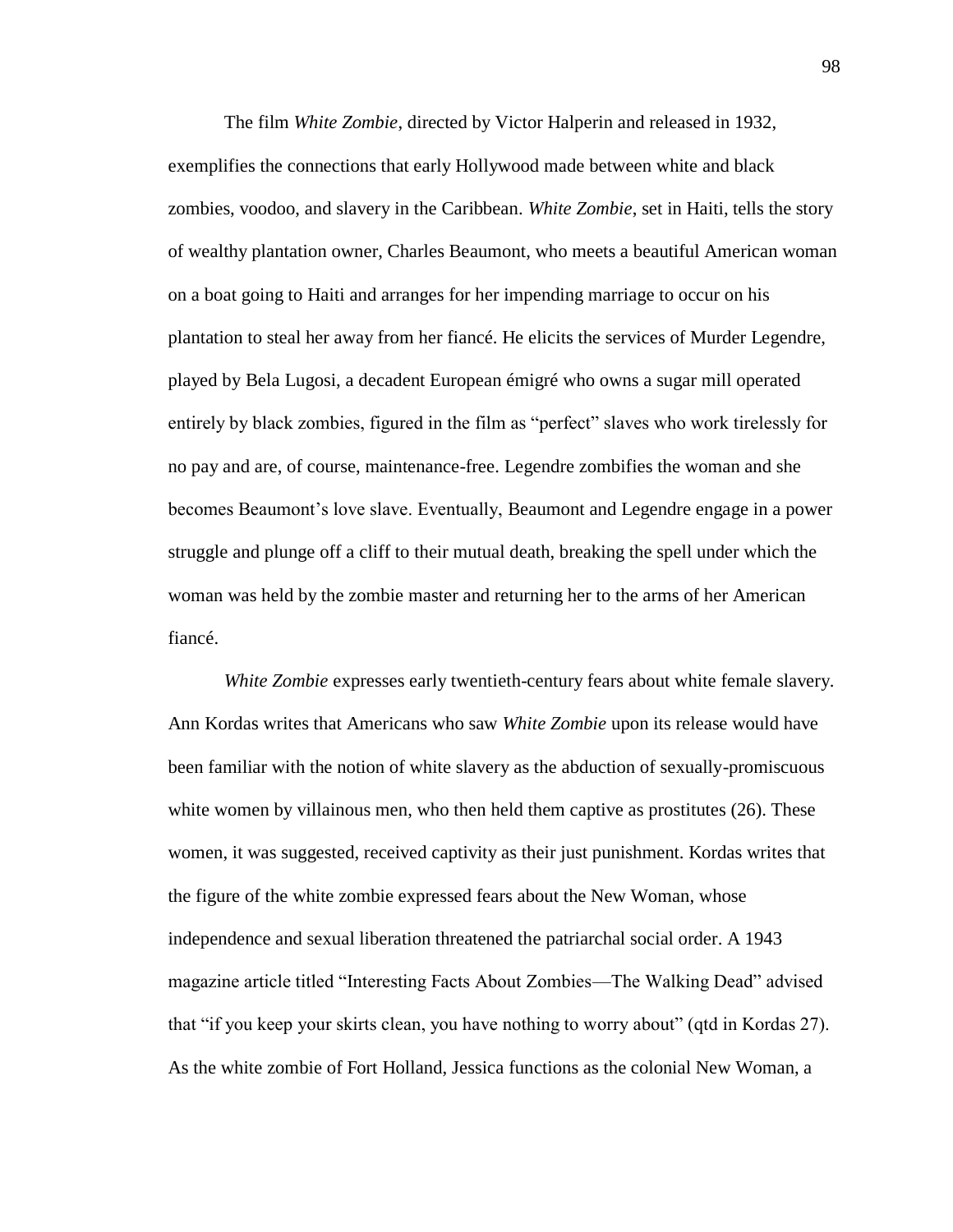woman to be somewhat pitied but mostly chastised. Jessica embodies the woman gone wrong and justly punished. Bertha's confinement, too, can in this context be seen as a punishment for extramarital sex as opposed to a benevolent act of safe-keeping.

*White Zombie* also expresses early twentieth-century fears about the zombie master. The zombie master often took the form of a mixed-race, Jewish, or southern European man schooled in the uses of black magic by his ancestors. Lizabeth Paravisini-Gebert writes that the various versions of female zombie enslavement hint that "the urge to transcend or subvert race and class barriers" is "one of the repositories of the sorcerer's lust" (qtd in Bishop 67). White zombiedom indexes the fear of miscegenation, which itself represents a loss of the colonizer's social dominance: if the dark magician penetrates the body and mind of the lily-white wife, the twin colonial projects of domesticity and domestication fail together. White zombies represent the penetration of the enclosed space of the great house by the unimprovable spaces and people beyond its walls. They signify the containment, but also the irrepressibility, of women's sexuality and cross-racial desire. The colonial wife's purity makes her the moral center of the great house, but it also makes her a liability. Her contamination by what lies outside the house gates undermines the colonizer's moral and economic supremacy.

If the figure of the white zombie indicates the paradox of imperial domesticity, the black zombie reveals how that same paradox lies at the center of imperial domestication. The black zombie exemplifies the "perfect" slave, the docile but everproductive black male body that makes possible and profitable the Caribbean plantation system. Just as Jessica's zombification transforms a bad woman into a good wife, Carrefour's zombiedom represents the transformation of the black man from a threat to a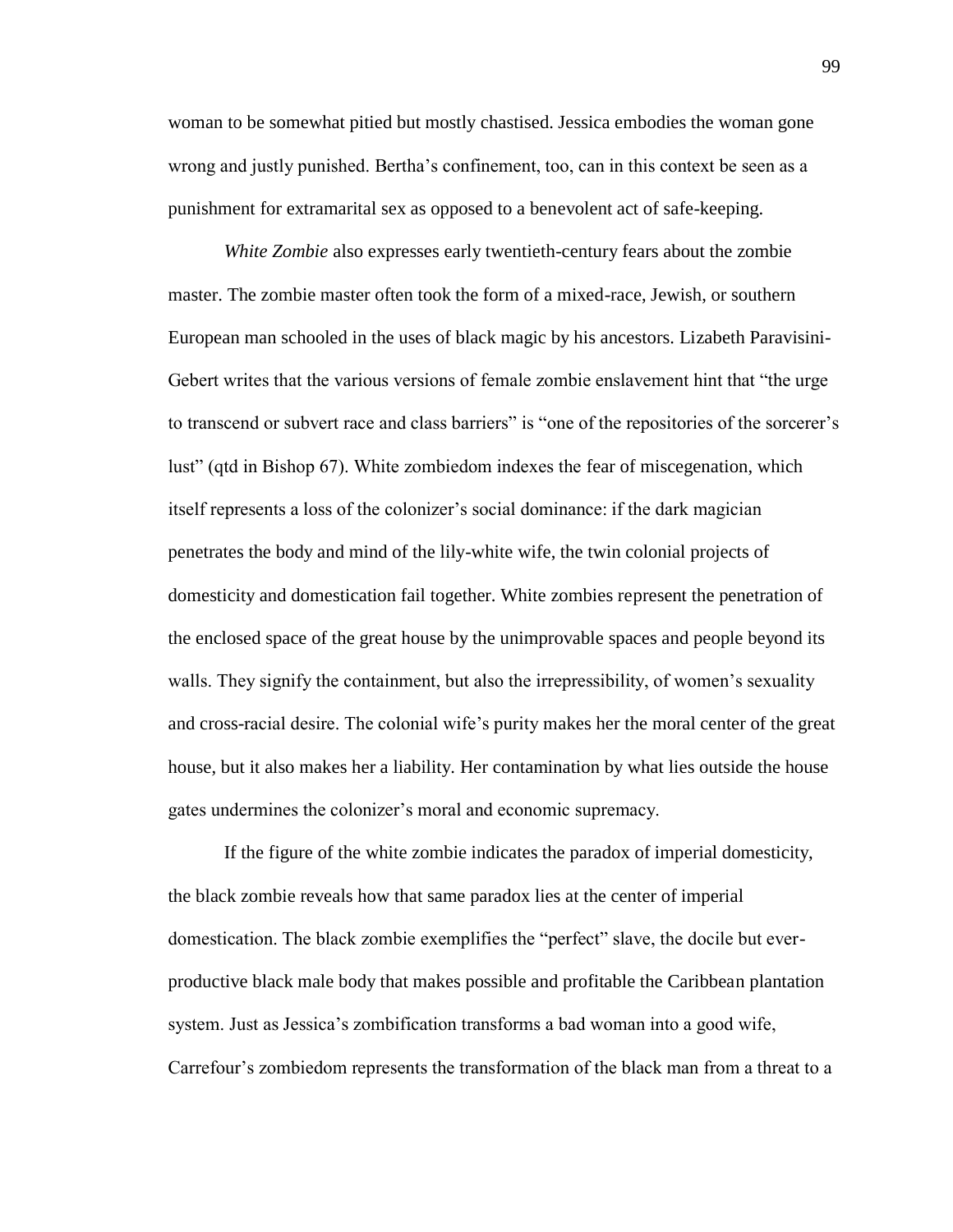pillar of the established social order, recalling Foucault's notion that moral management contains, rather than eradicates, subversive energies, and redirects them to uphold the status quo. The connection between zombies and indentured servitude originates in Dahomean legend, in which the zombie is understood to be a human being without a soul. A sorcerer's malignant magic gives an individual the look of the dead; the person's family, thinking him dead, buries the body, upon which the sorcerer "raises" the body and sells it into servitude in a far-off place, where the family will never find him (Bishop 69).

With the slave trade, the legend took on new meaning and became a haunting allegory for the collective experience of African slaves forcefully relocated to the Americas to live out their days absent their "souls." Zora Neale Hurston's *Tell My Horse*  (1938) gives a moving account of the zombie's metaphorical power when used to describe the "living death" of slavery:

> It is not good for a person who has lived all his life surrounded by a degree of fastidious culture, loved to his last breath by family and friends, to contemplate the probability of his resurrected body being dragged from the vault—the best that love and means could provide, and set to toiling ceaselessly in the banana fields, working like a beast, unclothed like a beast, and like a brute crouching in some foul den in the few hours allowed for rest and food. From an educated, intelligent being to an unthinking, unknowing beast. Then there is the helplessness of the situation. Family and friends cannot rescue the victim because they do not know. They think the loved one is sleeping peacefully in his grave. They may motor past the plantation where the Zombie who was once dear to them is held captive often and again and its soulless eyes may have fallen upon them without thought or recognition. (181)

Forcefully removed from one's family and community, dehumanized, and made to live in a new place cut off from that former life, the slave's present and past lives are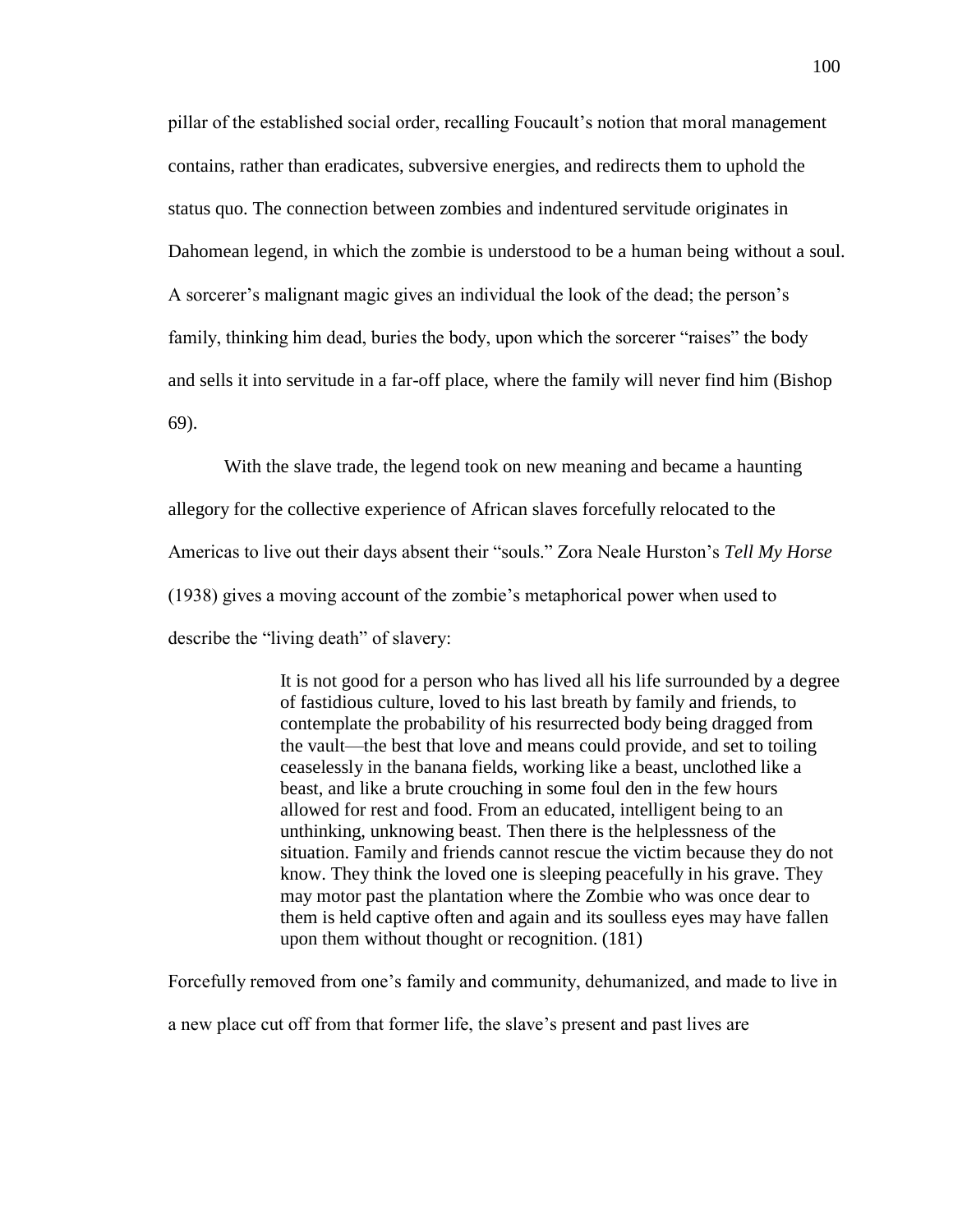irreconcilable. It is as if one has died, been buried in the ship's hold, and resurrected in the New World as a docile but vigorously laboring body.

However, the figure of the black zombie also alludes to the hidden and inexplicable power of voodoo, a force that eludes the master's management of his land and resentment of his workers. While voodoo is associated with enslavement, it is also connected to the first slave rebellion in the New World that successfully produced an independent postcolonial nation. In his account of the Haitian Revolution of the 1790s, C.L.R. James writes that the rebellion that instigated the Revolution as a whole began with a voodoo ceremony. "Voodoo was the medium of the conspiracy": slaves came from miles around to the voodoo temples, or houmforts, to sing, dance, and participate in the rituals. Meanwhile, they also exchanged political news and made plans. The houngan, or the voodoo priest, led the first revolt in 1791 in which the slaves of Saint Domingue (Haiti) set fire to the cane fields and massacred their white masters (86-88). The violence of the Revolution served as the haunting double of colonial cruelty. But the Revolution also mirrored the colonizer's own overthrow of social oppression back home: the French Revolution. Occurring simultaneously with the class-based revolution in France, the Haitian slave revolt tested how far the French were willing to extend their "universal" principles of liberty, equality, and fraternity. James's account reveals that although many members of the working class felt "the defence of the Rights of Man abroad was the defence of them at home," the bourgeois interests in the National Assembly had profited too much from the slave trade to allow the slaves their citizenship (77). After more than a decade of war, Haiti finally gained its independence in 1804, and under the leadership of Jean-Jacques Dessalines purged its entire white population.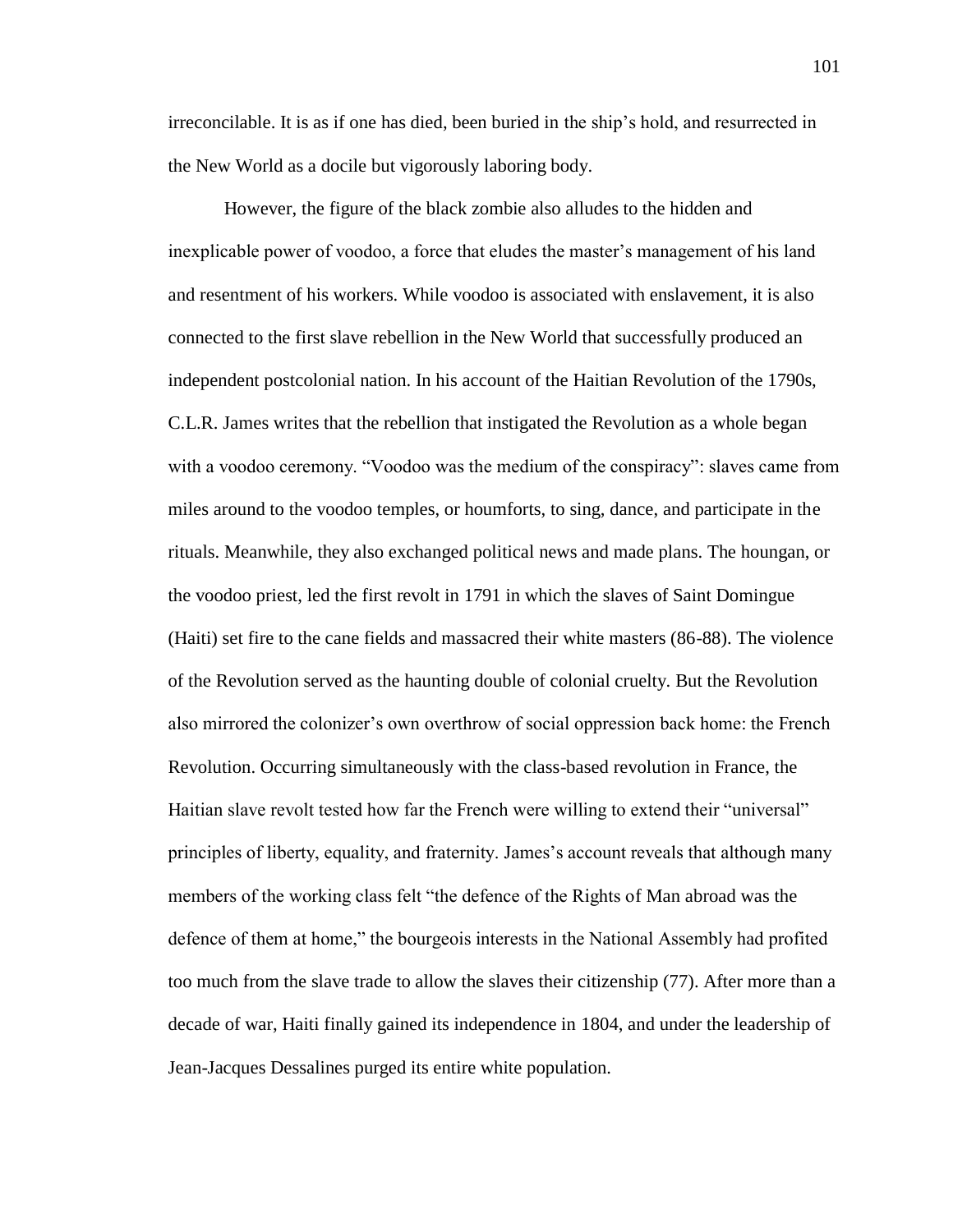Both white and black zombies suggest that the perfection of the colonizer's control brings with it the threat of the loss of that control. Lurking in the shadows of the ideal colonial space—the plantation populated with docile white female and black male bodies—lies the collapse of that economic and political system. In the rest of the chapter, I argue that the film uses voodoo to indicate revolutionary energies circulating on the plantation that cannot be confined or capitalized upon for labor productivity. To do this, I focus on the film's portrayal of the houmfort, the voodoo temple hidden in the cane fields, as the competing center of power on the plantation vis-à-vis the great house. Voodoo, the dark double of the imperial system, possesses an advantage over the dominant order by not relying on spatial enclosure to produce its desired effects. On the contrary, the power of voodoo lies in its omnipresence, its ability to circumvent the boundaries created by the plantation system and affect all those who inhabit the space, those who reside in the great house as well as those who work in the fields. I argue that voodoo explodes the plantation's discipline by infusing the colonial space with new use and new meaning. This reuse and reinscription of space by the black workers transforms the plantation into the symbol of a new independent nation. Subjected to similar spatial disciplining as Jessica and Jane, the workers refuse to submit, and instead chart their own course toward decolonization through the reinterpretation of space.

Archaeological evidence has revealed that British West Indian sugar plantations in the seventeenth and eighteenth centuries were quite uniform in their spatial organization. This master plan reflects what Henri Lefebvre has called a capitalist production of space. The creation of a sugar island necessitated the obliteration of indigenous populations and natural ecosystems and the wholesale re-creation of an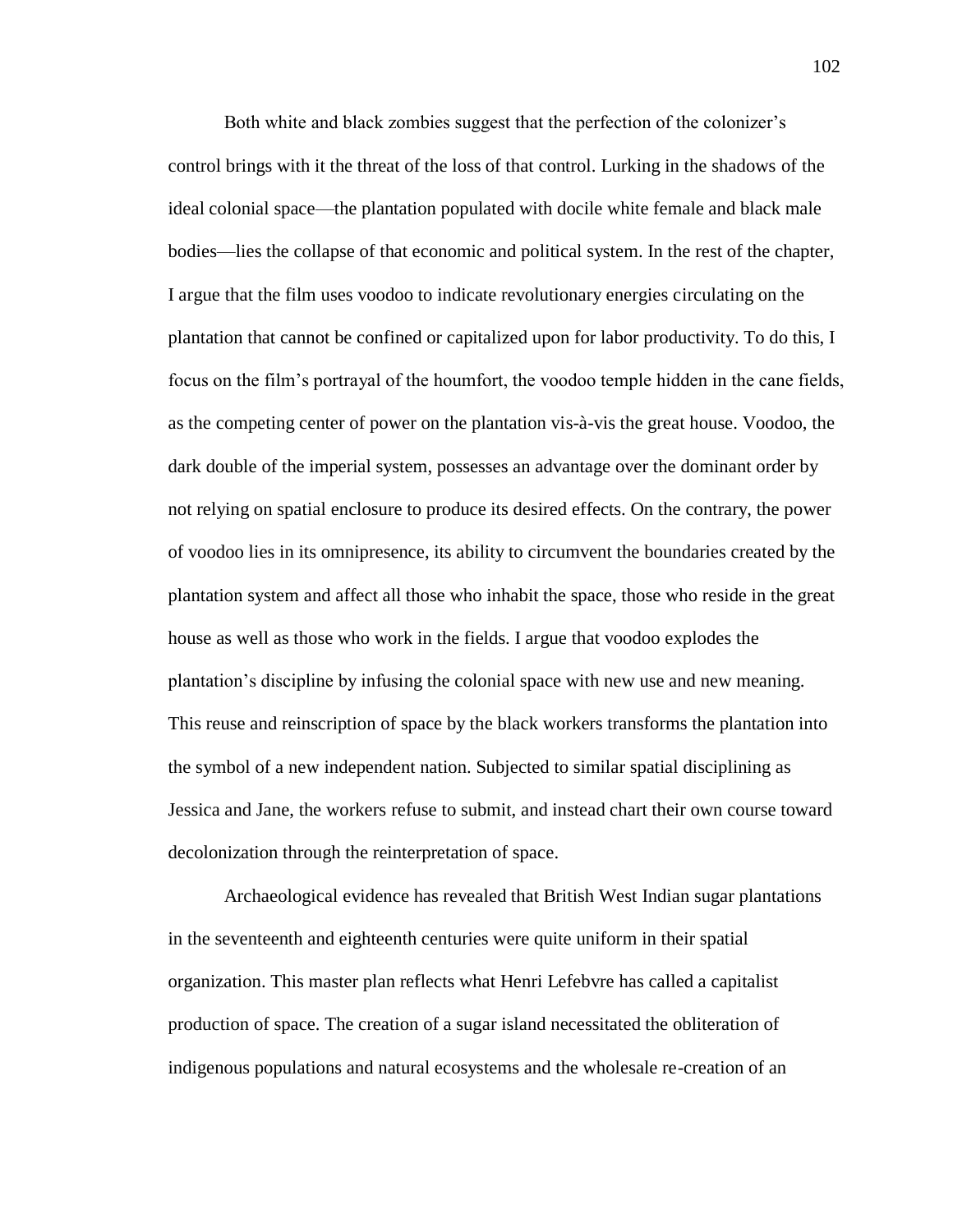artificial space on top of such a "tabula rasa" entirely devoted to the production of sugar as a cash crop for the maximum benefit of its owners (Armstrong and Kelly 375). The plantation represents an extreme case of how land improvement creates an absolute space, a totality closed in upon itself that operates according to standardized measurement and profit calculation. An aerial view of Jamaica, Barbados, Tobago, or other sugar islands during the British colonial period would have looked like enclosed and partitioned plots of land, each owned by a master planter and his family who lived in the great house situated at the top of a hill to catch the cool breeze (Ohm Clement 100). These houses were often designed with their main windows facing their "neighbors," such that one could look from hilltop to hilltop and see where each planter's land began and ended (Ohm Clement 100). With the geography of entire islands carved up to form improved parcels, there existed little remaining space to conceive of as being "outside" the system.<sup>20</sup>

The plantation's spatial layout confirmed the notion that there existed no outside to the system, for each element in the plantation's design was strictly controlled and regulated in relation to all its other elements. By 1700, standard models for plantation layout had been generated, and by the early nineteenth century, planters designing new estates could consult manuals and guides such as Thomas Roughley's *The Jamaica Planter's Guide, or, a System for Planting and Managing a Sugar Estate or Other Plantations in that Island, and Throughout the British West Indies in General* (1823). Thus, the design of the plantation as a space was relatively uniform across the British West Indies. A case study of the Seville plantation in St. Ann's Bay, Jamaica that operated between 1670 and the early nineteenth century reveals a specific example of the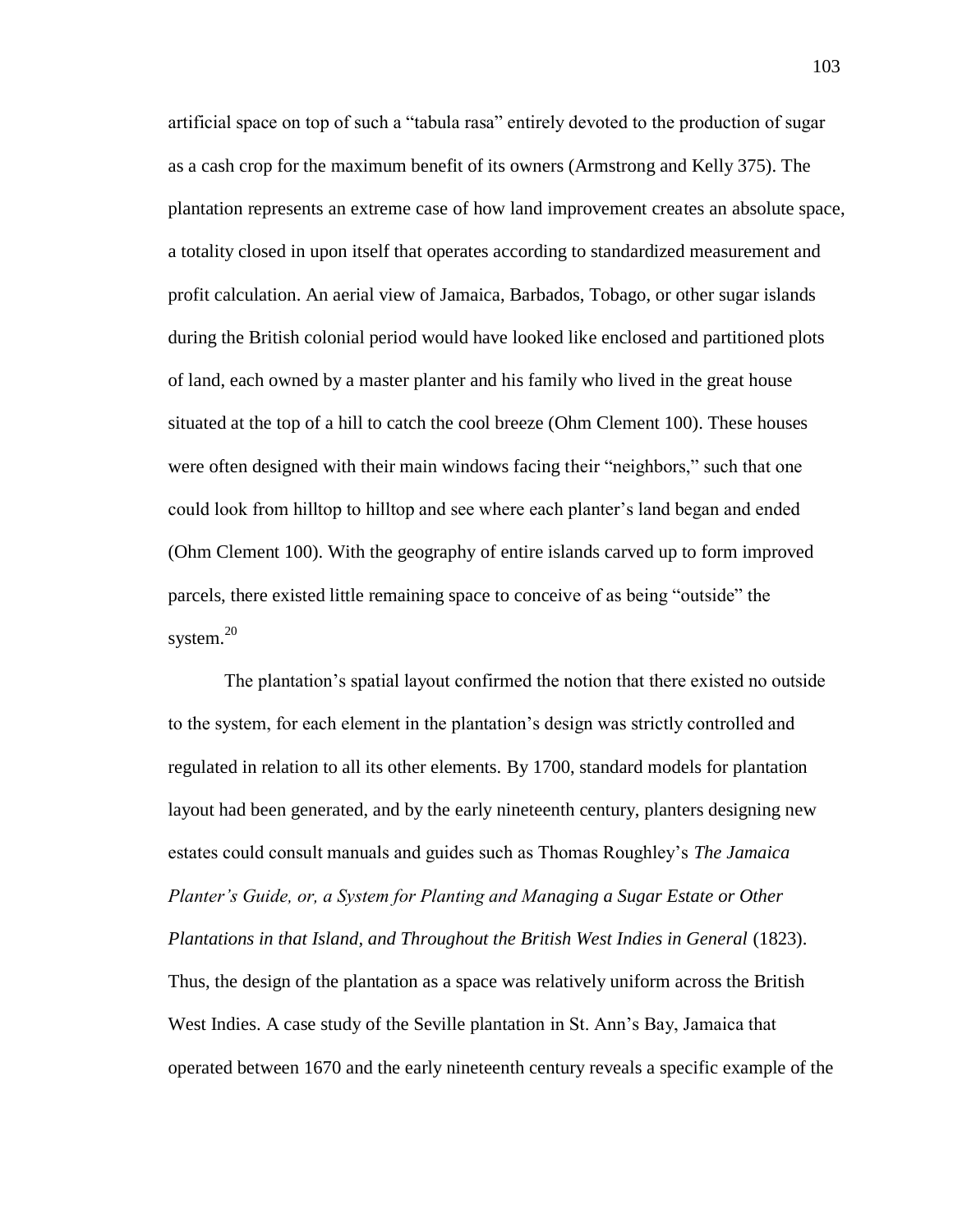general layout. The African slave population lived in villages located on land at the margins of the plantation considered unsuitable for cane cultivation. Any cultivable land was used for cane, especially the land closest to the water for efficient irrigation. The African villages stood in close proximity to both the cane fields and the processing works to minimize time lost to travel. The sugar works, or the manufacturing complex that converted the cane into refined granules for consumption, occupied a central location enabling everyone to come and go easily. The sensitivity of sugar cane to exposure after being cut necessitated the rapid transition of cut cane to the sugar works for processing, so easy access to the works was of the highest importance. The great house and managerial housing (for overseers) lay between the key economic variables—labor, fields, and works—to maximize surveillance of all operations, but especially the workers' activities (Armstrong and Kelly 375-377).

At Seville, the great house was completely exposed to the African village. This allowed the master to monitor his slaves personally, but such a design also allowed his slaves to monitor him. Maureen Harkin's reading of Matthew Lewis's *Journal of a West India Proprietor* (1834) emphasizes the mixed blessing of mutual surveillance in such plantation design. Matthew Lewis, author of the best-selling gothic novel *The Monk* (1796), owned two slave-owning plantations in Jamaica which devolved to him in 1812 from his father. His *Journal* compiles accounts of his visits there in 1816 and 1818; he died on the second return voyage, and the *Journal* was published posthumously. Lewis's *Journal* participated in a tradition of travel writing about the West Indies in which the differences between European and West Indian spatial arrangements were most frequently a topic (Harkin 145). Lewis's account focuses on himself as a recipient of a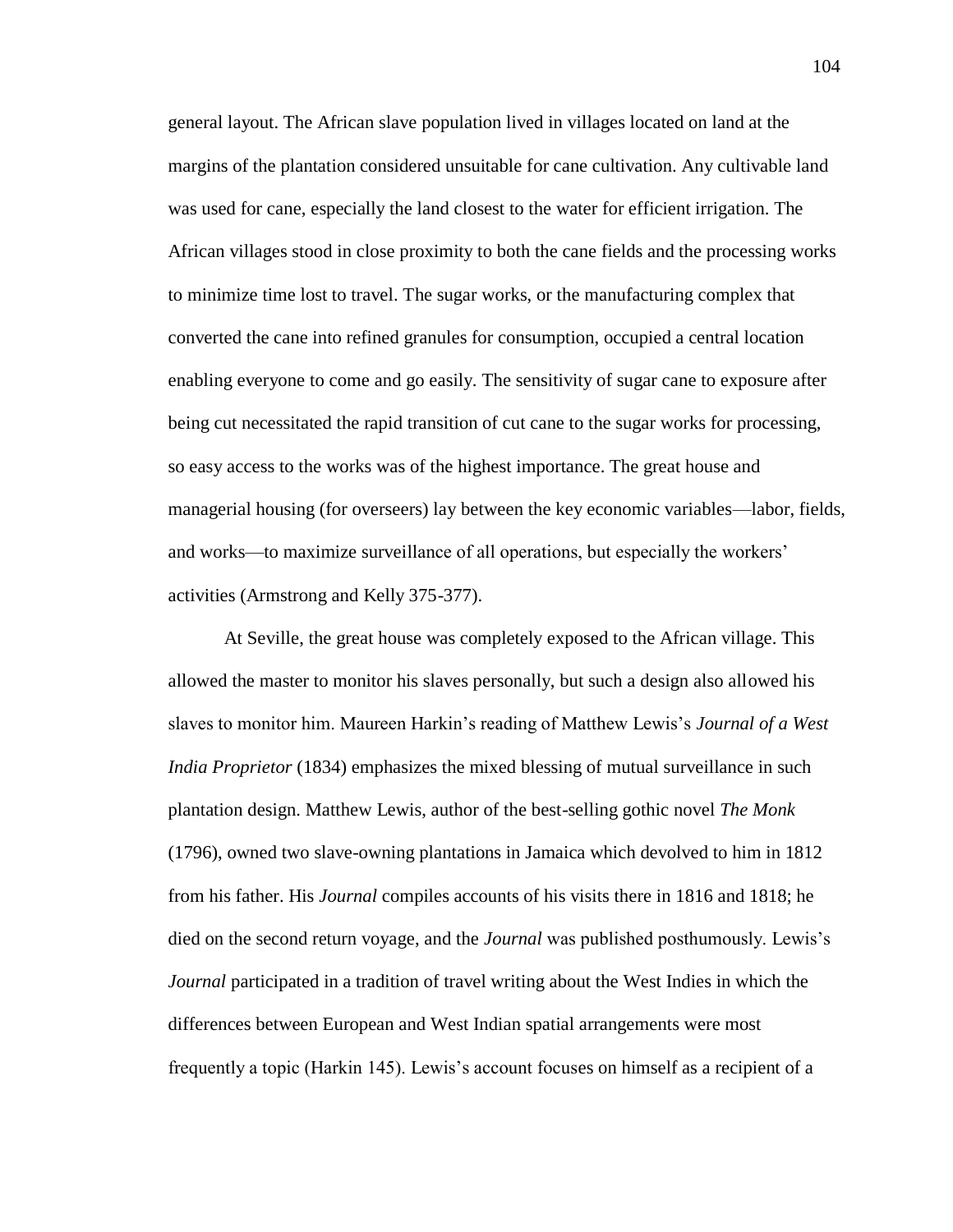public gaze and his lack of privacy as the master of the plantation who is highly visible to his slaves. In what can best be described as a reverse panopticon, Lewis finds that the location of his great house in a place that allows him to see all has failed to give him the sense of power that should accompany it, and in fact has exposed him to being seen by all around him. The architectural design of the house itself makes matters worse. He writes about "being obliged to live perpetually in public," with everything one does being "seen and known" because "the houses are absolutely transparent; the walls are nothing but windows—and all the doors stand wide open" (Lewis 93-94; qtd in Harkin 143). Lewis's account suggests that the "specular relations serve the slave population rather than their masters," and the inspector becomes the inspected when the space designed to secure his power is used against him (Harkin 144).

Lewis's *Journal* and the Seville plantation reveal that for the master as well there existed no "outside" of the plantation. The totalizing space of the plantation that enclosed the slaves also enclosed the master, and power figured as spatial centrality could just as easily make the master vulnerable as dominant. The psychological crisis that Rochester experiences while living in his great house with Bertha takes on greater significance when placed in this context. Rochester feels vulnerable to Bertha's insanity because the walls of his house are too thin, and this exposure is made more unbearable by the tropical air that wafts through his window, bearing with it, he believes, any number of physical and psychological maladies endemic to the environment. Rochester's account recalls Lewis's description of his own house as "transparent." Rochester's fear of "catching" Bertha's and Jamaica's disease is one way of articulating a more general fear of increased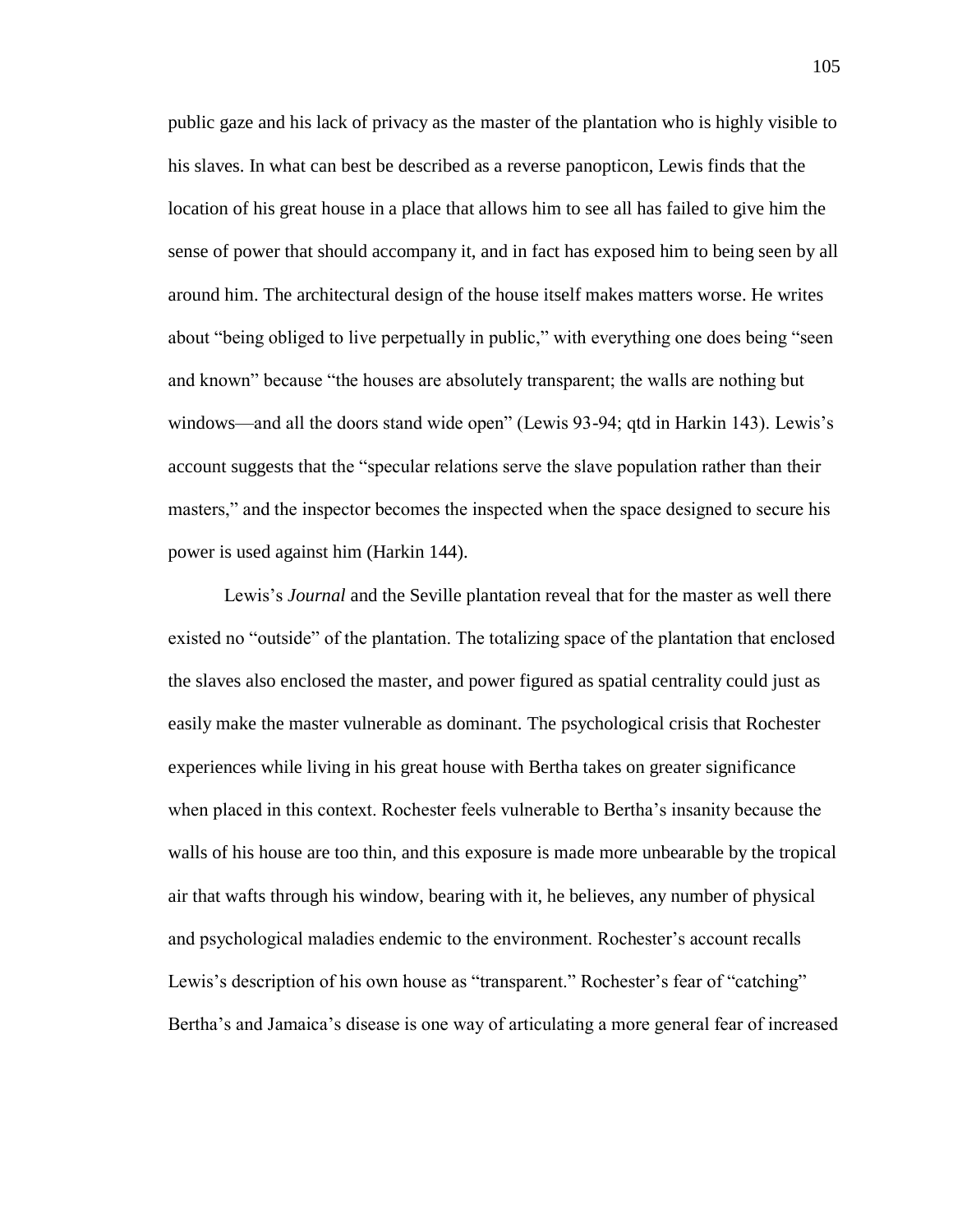exposure despite, or indeed because of, increased confinement. Spatial enclosure encourages, but also subverts, moral management.

The depiction of the great house in *I Walked with a Zombie* presents another case of the master's spatial vulnerability due to his enclosure within the house. Betsy's first encounter with the great house at Fort Holland is with its closed wrought-iron gate. The point-of-view shot that follows (from Betsy's perspective) shows the Fort's garden and steps leading to a covered veranda. Both of these architectural elements—the gate and the covered veranda—recall Jane's description of Lowood, and the gate resonates as well with her first encounter with Thornfield. The camera pans to show the windows of the house, which, in the heat of the day, have blinds drawn over them, preventing us from seeing inside and shutting the house in upon itself. A painted background suggests in outline the existence of another wing of the house that shares similar characteristics. The background creates the sense of a labyrinthine interior, a house that stretches on and on, enveloping its inhabitants. The cane fields, through which Betsy and Jessica walk to find the houmfort in the film's central scene, mirrors this labyrinthine structure: the visual parallel identifies the great house and the houmfort as competing locations of power on the plantation.

Whereas the exterior of the great house creates the sense of its inhabitants' confinement, the interior suggests their exposure and vulnerability. A sequence of three long shots of the interior rooms follows the exterior sequence above. In the first shot, the camera shows a wide and spacious veranda, with a peaked roof, the highest point of which is hidden to suggest more height. Rich furnishings and carpets populate the frame, but the palm fronds encroaching on the veranda, outgrowing the railing that is meant to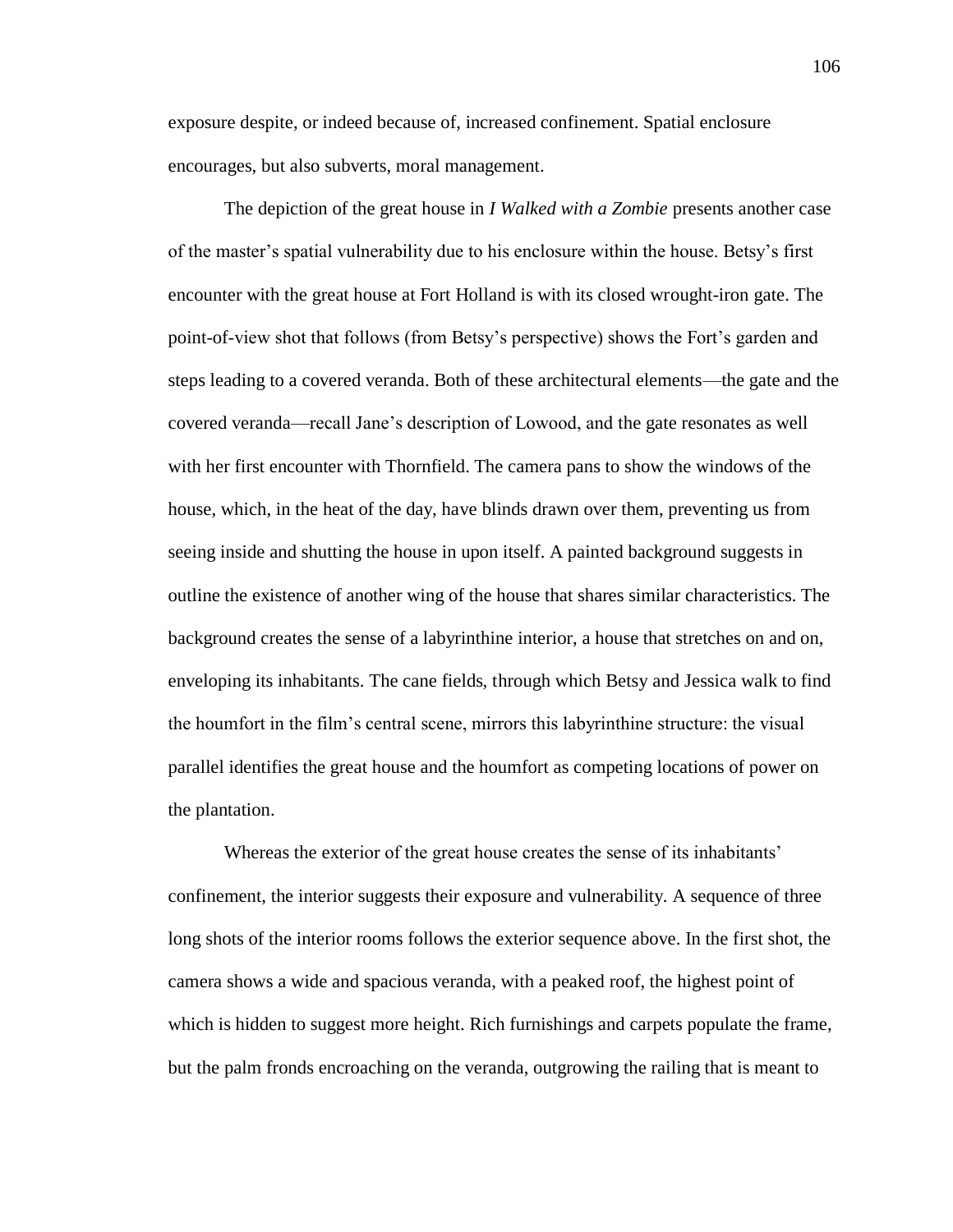keep them out, suggests improved nature's reversion to its original, chaotic state. The veranda also functions as a dining room and so can neither be described as "outside" nor "inside," recalling Rochester's and Lewis's complaint that Caribbean architecture fails to establish safe boundaries. The first shot suggests that the Great House, in its isolation and privileged location, is being slowly engulfed by forces on the island that the Holland-Rands cannot control and cannot pull into their improving orbit.

Moving further into the interior of the house, we see a living space that comprises three different floors, perhaps a visual homage to the three floors at Thornfield. The space again suggests height and spaciousness but also the danger of openness and lack of safe enclosure. On the left side of the frame, a white curtain billows into an open casement window. The viewer's eye is drawn to the curtain because it is the only moving object in the shot. The inward-blown curtain visually expresses Rochester's fear of contamination from exposure to the air. The last of the three shots takes place in Betsy's room. The vertical lines created by bedposts and curtain folds paired with the dramatic horizontal shadows cast by the venetian blinds gives this space, unlike the two previous spaces, a feeling of restriction and confinement. Jane's reference to Lowood as a "prison" is given visual shape here. In the subsequent shot, a servant calls Betsy in to dine with Paul and Wesley for the first time, and her exit into the garden reveals that the blinds are in fact attached to flimsy French doors, liable to let all manner of things into the room even while trapping Betsy within it. The *film noir* aesthetic invoked here by the low-key lighting and heavy shadows creates the sense of impending doom and a pre-determined fate—the downfall of the Holland-Rands and the decolonization of the plantation—that the principal characters fail to detect.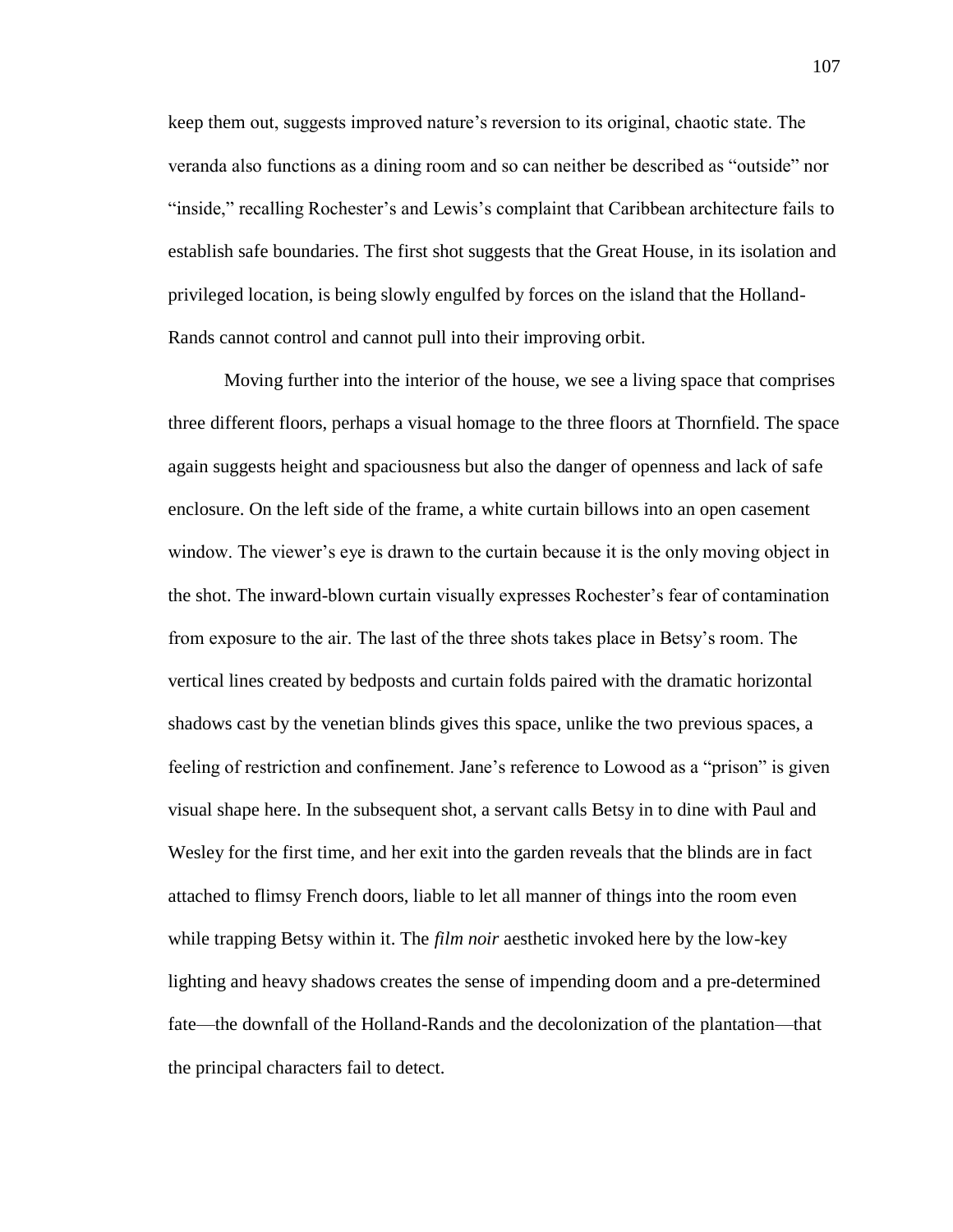One place at Fort Holland proves even more imprisoning than Betsy's room: the tower in the garden where Paul keeps Jessica. The entrance to the tower lies through a door in its outer wall, visually connecting the tower with Lowood and Jessica's spatial enclosure with Jane's. Able to escape the tower itself but unable to go far, Jessica wanders through the garden by moonlight, unseeing and unresponsive. Spotting her for the first time on the night of her arrival at Fort Holland (and without knowledge of her zombie state), Betsy calls out to her, then follows her into the tower when she does not answer. Extremely low-key lighting presents in dramatic chiaroscuro a staircase that takes Betsy up into the tower's bare second story. Betsy's shadow looms large behind her on the blank walls and yawning empty spaces. Jessica approaches Betsy, her back to the camera which reveals only Betsy's horror-stricken face as Betsy screams (the single loud noise in an otherwise quiet film) and runs to the other side of the room. The next shot shows a close-up of Jessica's face: haggard, eyes wide open and lined thickly with black makeup. When Paul and the servants rush in after hearing Betsy scream, however, the camera pans across Jessica's face a second time, showing the makeup removed, her cheeks full and absent the deep shadows. In fact, she looks like a normal, if sleepy, woman.

The scene in the tower and its visual homage to German expressionism's exteriorization of "mind spaces" suggests that the tower is a psychological as well as a physical space. The tower limits Jessica's physical movements, but it also indicates Betsy's exposure to the "supernatural" forces of the island—its voodoo—that the plantation's spatial and moral management cannot control. On one hand, the scene suggests that voodoo affects Betsy from the beginning, before she even realizes that the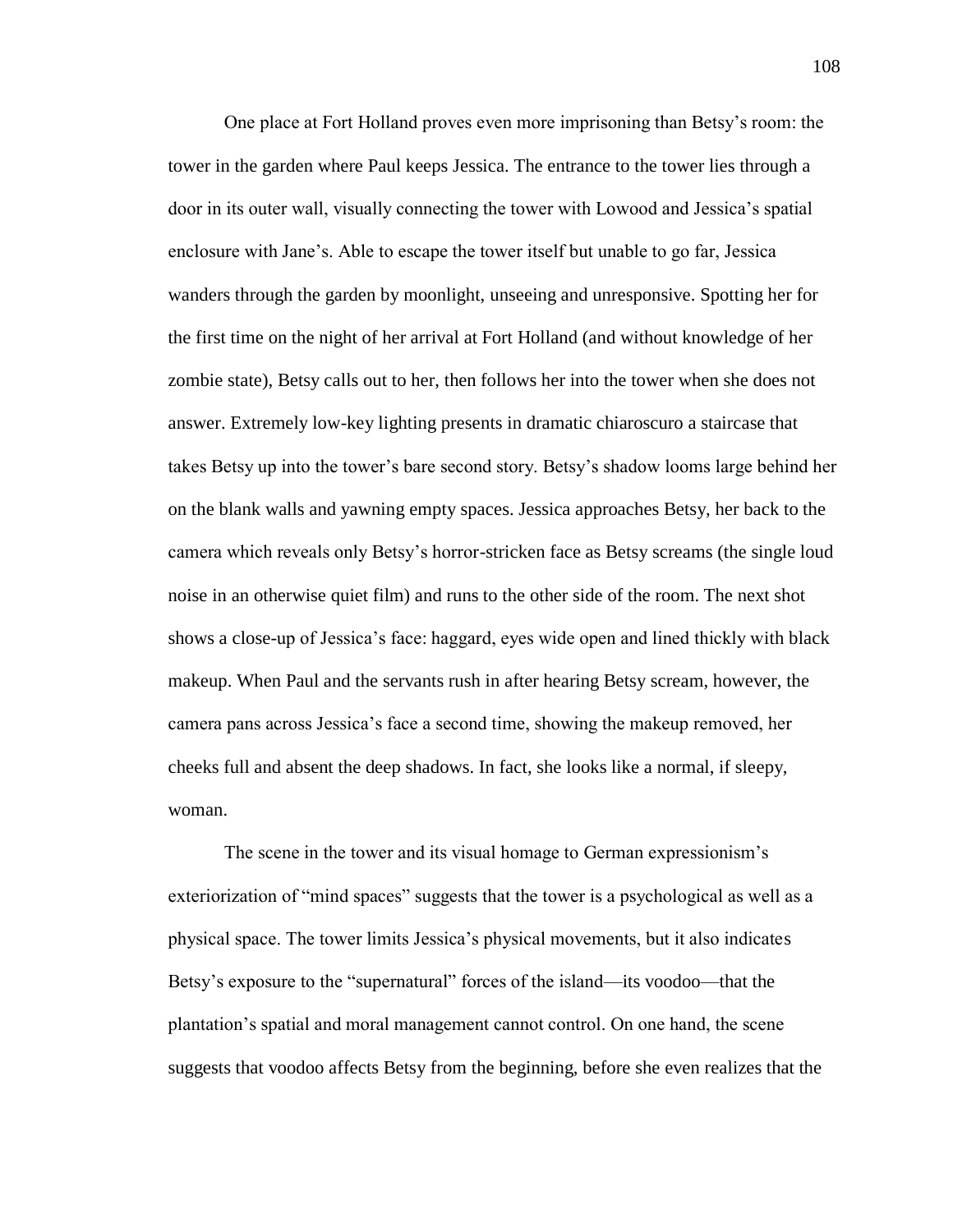workers possess their own form of power. But on the other hand, it suggests that perhaps Betsy falls victim to her own black magic: an imagination that creates a monster out of Jessica by failing to see her domestic oppression is liable to fall in love with the oppressor himself. We imagine that Betsy, like Jane, will eventually play a complicit role in her own domestication and share the fate of her trapped predecessor. This becomes especially clear in a dialogue that Paul and Betsy share in one of the final scenes of the film:

Paul: You remember the first night I saw you. You were looking at the sea. You were enchanted. I felt I had to destroy that enchantment, make you see ugliness and cruelty.

Betsy: You were trying to warn me.

Paul: No, I was trying to hurt you. It was the same way with Jessica; I had to hurt her. Everything she did or said made me lash out at her…Since you've been here, I've seen how fine and sweet things can be between a man and a woman, how love can be calm and good. I'd rather not have that sort of love than have it and destroy it…It's no good for you to stay so long as I have this fear of myself.

Paul's compulsion to harm seems as unmanageable as Jessica's sexual deviance. His resentment toward her never ceases to replenish itself. Paul's psychological disease suggests that imperialism infects itself with its own black magic and traps the colonizer in his own injustice, brutality, and madness.

The brothers' mutual hatred, Paul's damaged psyche, Jessica's suffering, and Betsy's inability to do anything but reproduce the status quo suggests that for the Holland-Rand family and the colonial plantation system it represents, there is nowhere to go but down. As Gwendolyn Audrey Foster observes, the film represents colonialism and the white family as "diseased" and in decay, while black Haitian culture and the black population are symbols of regeneration (Foster 153). In the final section of this chapter, I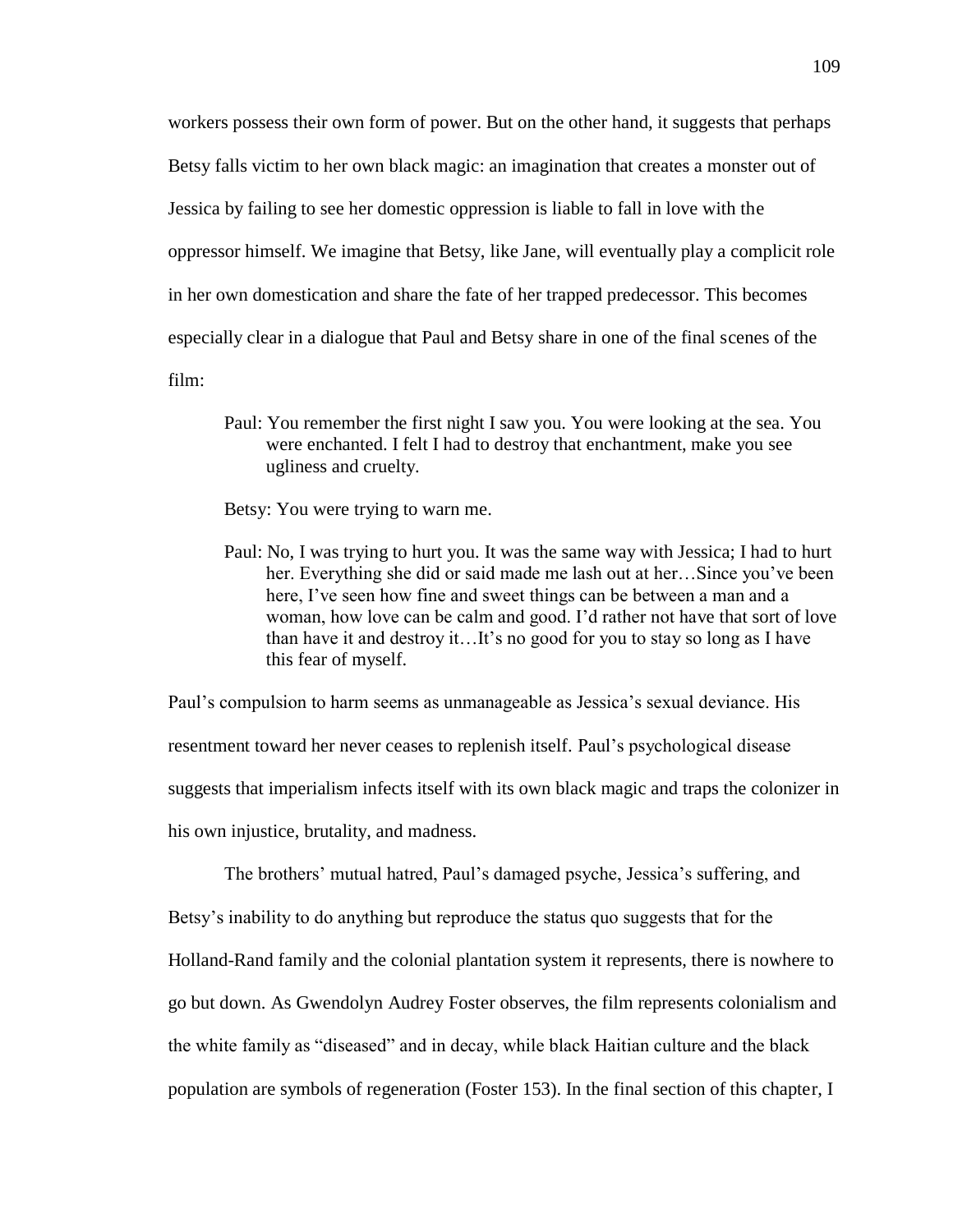argue that the workers' reinscription of the cane fields from an improved space of labor exploitation and cash crop production to a space for community creation through voodoo ceremony hastens the decline of the colonizer's power and re-produces the plantation space as the grounds upon which to forge a new postcolonial nation.

If the great house at Fort Holland represents the "inside" of European civilization, the voodoo temple, or houmfort, represents its "outside. The Holland-Rands' selfenclosure recalls Tuan's "landscape of fear," for the boundaries of their fortress redefine what lies beyond as a chaos of unmanageable natural and social forces that threaten the masters' dominance. The film uses voodoo to represent these natural and psychological elements of the land and its workers that remain unconfined, unregulated, and unimprovable, and invokes the historical connection between voodoo, slave rebellion, and national independence in Haiti by placing the houmfort at the spiritual and political center of the black workers' lives. Whether or not the houmfort actually emanates the "magic" or "spells" that harm the Holland-Rand family remains unclear; however, the houmfort nevertheless provides a source of vitality that escapes the imperial-capitalist improvement ideology that tries to harness and capitalize on it. Although the houmfort sits at the center of the sugar cane fields, it has no place in the sugar economy and cannot be made to fit its rationalized structure. Paul and Wesley alternately fear voodoo and dismiss it, and although they have lived alongside it since they were boys, as Paul says, they think of it only as something that lies outside the gates of the great house, in which the workers indulge on their downtime.

What the brothers do not realize, however, is that voodoo—and the failure of spatial improvement and moral management that it represents—has already penetrated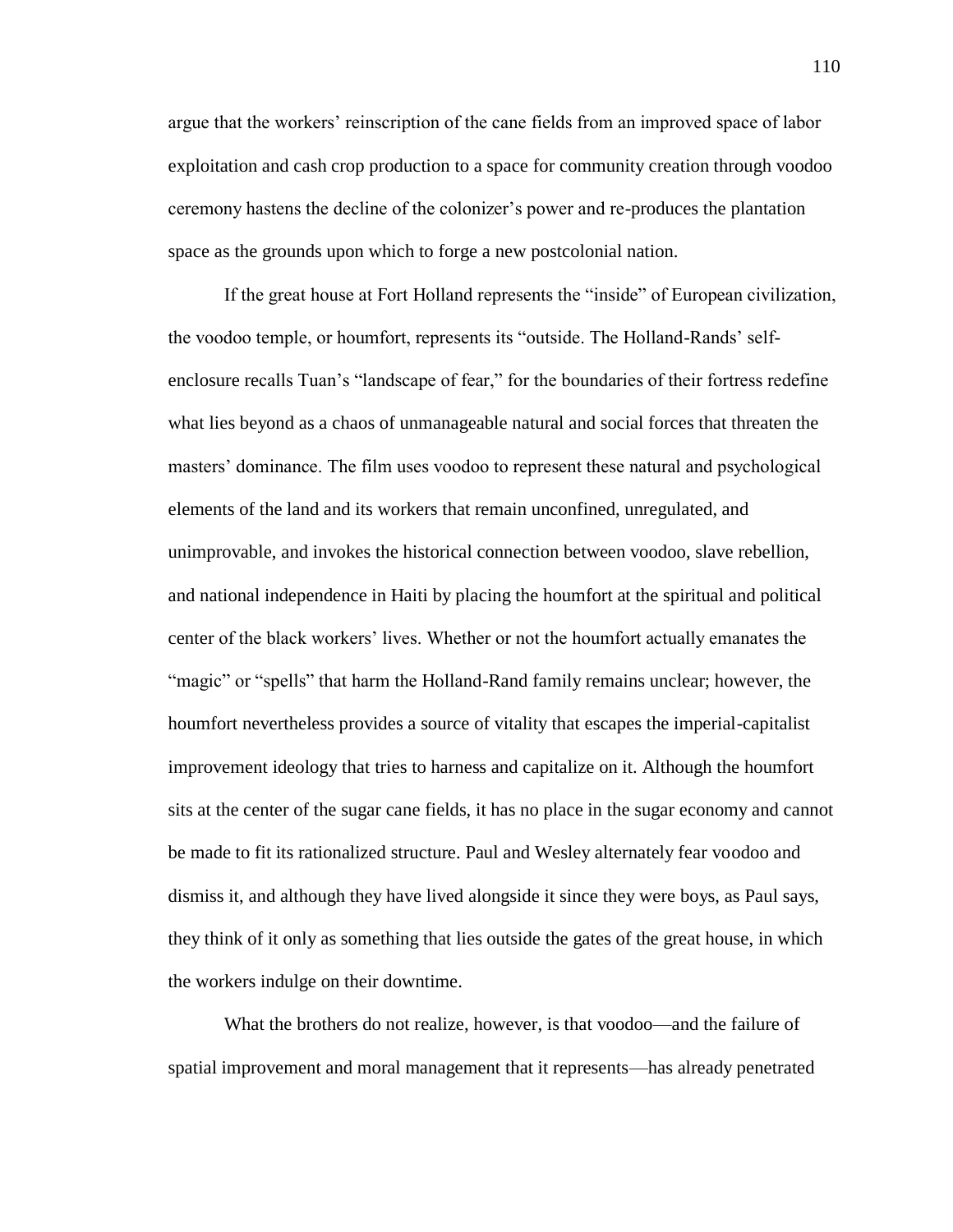their wrought-iron gate, and furthermore, it has been brought in by one of their own in an attempt to recharge and stabilize the family's power. This secret intrusion is revealed at the end of the film's central scene, the night walk that Betsy and Jessica take through the cane fields to find the houngan, the voodoo priest, at the houmfort. Betsy, disheartened by the failure of the family doctor's treatments of Jessica, takes her to the houmfort to see what Alma calls the "better doctors." Their walk through the cane fields reveals the difference between how the colonizer and the colonized understand the connection between space and power. Fort Holland maintains its power through centralization and contraction, represented by the iron gates that keep out all intruders that may contaminate its pure residents. But the houmfort acts as a point out of which subversive elements emanate. The night walk comprises a sequence of medium to medium-long shots that reveal little more than the women framed by stalks of cane. The absence of aerial shots in this sequence refuses to give the viewer what we feel we need most: a visual map of where the women are going. Thus, as the camera tracks along with them, the viewer seems to lose her orientation. The mise-en-scene offers only cane and more cane, and thus the women seem as if they traverse the same spaces again and again.

In *The Practice of Everyday Life*, Michel de Certeau describes two figures, the voyeur and the walker, that correspond to different ways of viewing the city. The voyeur's is an imperialist's point of view: it transforms the lived experience of the city below into a readable text seen from above. The voyeur's aerial map represents "an oblivion and a misunderstanding of practices" (93). The walker's point of view, however, resists the voyeur's mapping of the city into a readable form: "The ordinary practitioners of the city live 'down below,' below the thresholds at which visibility begins" (93).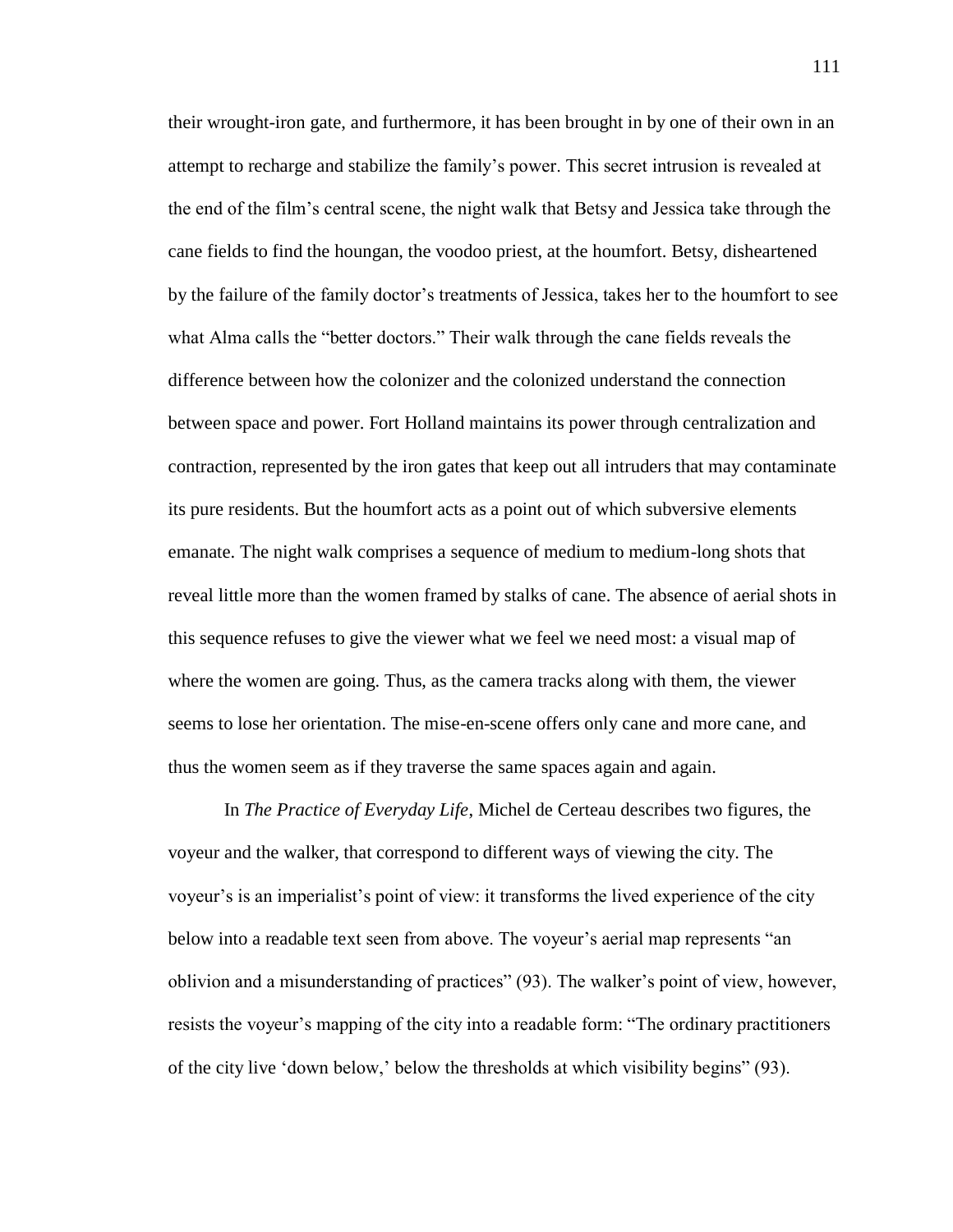Although de Certeau's text addresses the city in particular, his formulation applies equally well to the plantation space, especially its portrayal in the film's night walk scene. The decision to exclude crane shots and bury the viewer in undifferentiated and confusing space forces the viewer to recognize the existence of two very different ways of looking at the cane fields: the master's way and the workers' way. For the master, the cane represents simply the raw material that must be processed in order to yield a product that can be sold for a profit. The workers are simply there to perform the labor of transforming the cane into sugar. The master's "aerial" view of the fields sees them as one aggregate mass that plays one specific role in the larger plantation economy; in other words, cane is nothing more than a commodity.<sup>21</sup> But the "walkers," or the cane workers, experience the fields below the threshold of the colonizer's gaze, and for them the space bears much more detail, variety, and meaning.

The walker's point of view "escap[es] the imaginary totalizations produced by the eye" and reveals the "strangeness" of everyday spaces (Certeau 93). The workers, intimately familiar with the fields and who experience it as lived, rather than simply seen, imagined, or calculated space, also invest it with meaning (what de Certeau calls "strangeness") that escapes the colonizer's detection. For de Certeau, the walker's "point of view" is actually a practice, or a *use* of space that can transform it into something that resists, rather than produces, capital. He writes: "These practices of space refer to a specific form of operations ('ways of operating'), to 'another spatiality,' (an 'anthropological,' poetic and mythic experience of space), and to an *opaque and blind* mobility characteristic of the bustling city. A *migrational*, or metaphorical, city thus slips into the clear text of the planned and readable city" (93, italics original). The film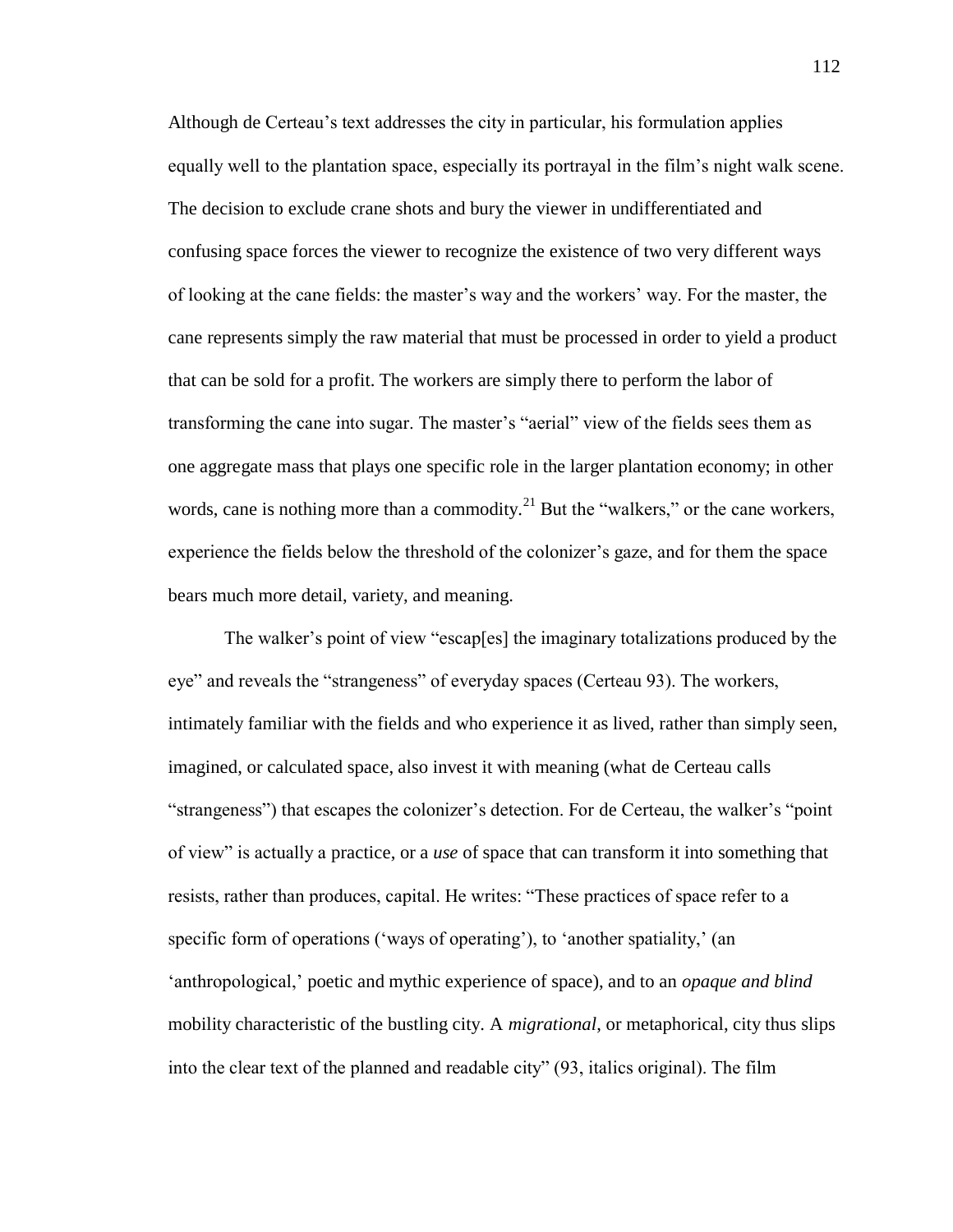represents voodoo as one such form of operations, a practice of the workers' everyday lives that infuses the fields with a poetic, mythic, and human-centered experience. Voodoo creates a "metaphorical" space that slips into the clear text of the planned and readable plantation, and thus creates social and political volatility within an absolute space meant to discipline individual behavior.

This re-inscription of the fields becomes clear when Betsy and Jessica encounter a series of mysterious objects hung or placed in different parts of the fields. First, they see an animal skull held up by a pole, followed by a dead animal hanging from a tree branch, then a hanging gourd punctured with holes.<sup>22</sup> Next, they see a human skull with a broken jaw, ringed by rocks. At this point, the music of conch and drums fills the soundtrack, suggesting the women's proximity to the houmfort. Although we never find out what these objects denote, it is clear that they do mean something, and furthermore, that they structure and give meaning to the spaces in which they are located. Perhaps they mark boundaries, the crossing of thresholds, or an especially sacred space for ritual. The objects' presence suggests that this aggregate mass of cane is actually a highly differentiated space marked out according to voodoo beliefs, a systematic understanding of reality equally as powerful as the capitalist system of sugar production. The objects sacralize a space improved by imperialism as simply economic and imply that voodoo "secretly structure[s] the determining conditions of social life" for the workers and functions as a "reappropriation" of the "mode of administration" that organizes plantation space (Certeau 96). More importantly, again to use de Certeau's framework, voodoo "elude[s] discipline without being outside the field in which it is exercised" (96), turning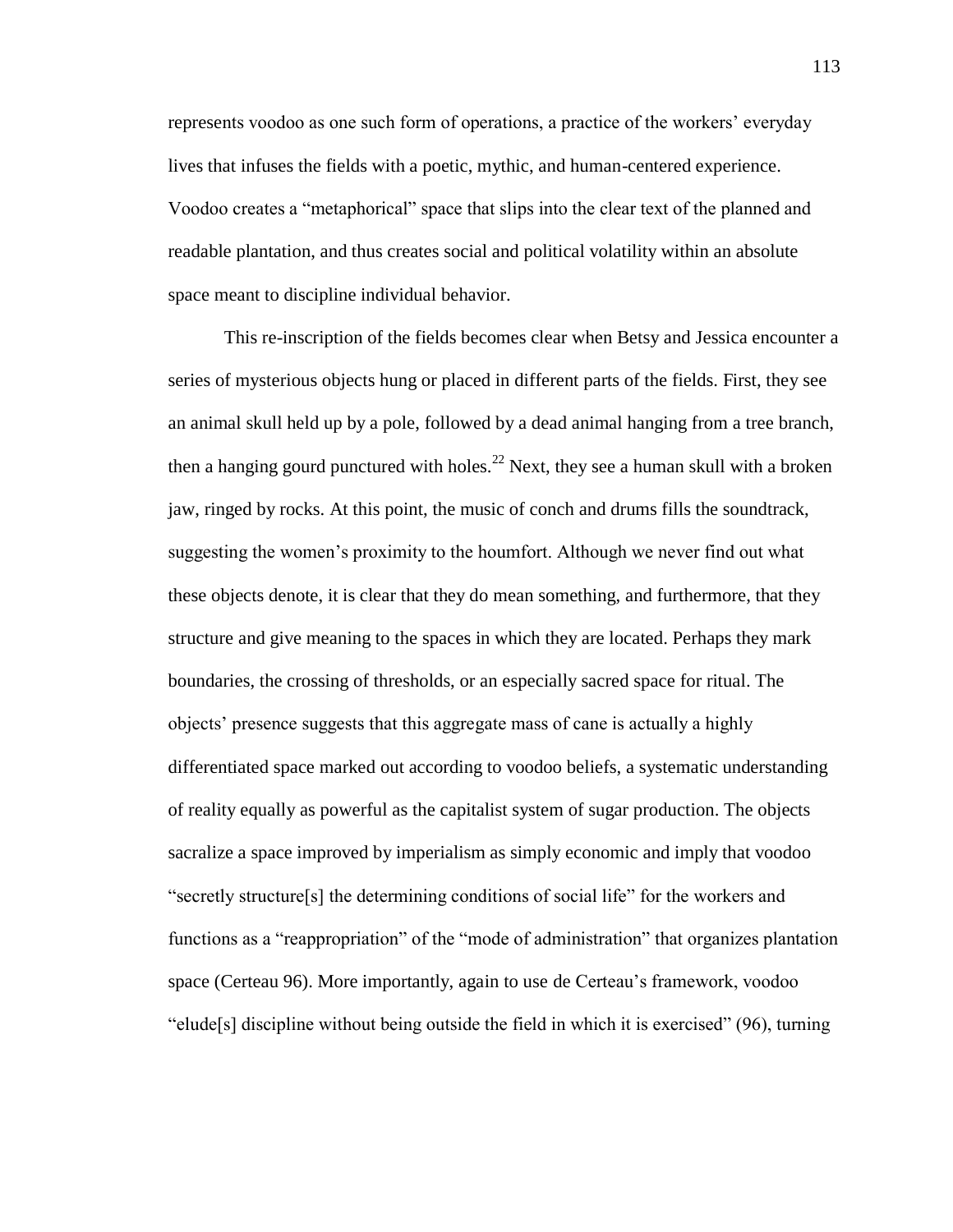the colonizer's space against its intended use. Voodoo "insert[s] into the 'imposed' order things *extra* and *other*" while operating underneath that order all the while.

What looks like a sea of sugarcane to the colonizer and simply a means of making money is reinscribed by the colonized into a "habitable" space (Certeau 106) infused with meaning that cannot be improved to profitable account. With their spatial practice, the workers turn a space that dehumanizes them into a space for community-building. What the women see next on their walk crystallizes the workers' reinscription of the fields: the silhouetted image of Carrefour, extraordinarily tall and upright, his statuesque build looking like a monolith against the light. The camera, mimicking the movement of Betsy's flashlight, zooms in on his foot, then tilts up to his face, showing eyes bulging and unblinking. The black zombie, the metaphor for the perfect slave, also serves as the houmfort's guard. The scene transforms the docile worker, who recalls the legacy of slavery, into the protector of the forces of opposition to the very system that created him.

Carrefour's appearance at the temple's entrance suggests that despite the efforts of moral management, there will always exist in the slave, the colonized, and the exploited worker a reserve of power fueled by grievance at injustice that, like Miss Temple's and Helen's cup of resentment, is endlessly refilled. The film represents that reserve as voodoo, a way of existing on the colonial space that remains in excess of what the plantation system can improve to its advantage. Carrefour allows the women into the houmfort because of the voodoo patch that Alma has pinned to Jessica's cloak, anticipating their confrontation with the black zombie. As the pair emerges through an opening in the cane, the vegetation becomes thicker and begins to look less like stalks of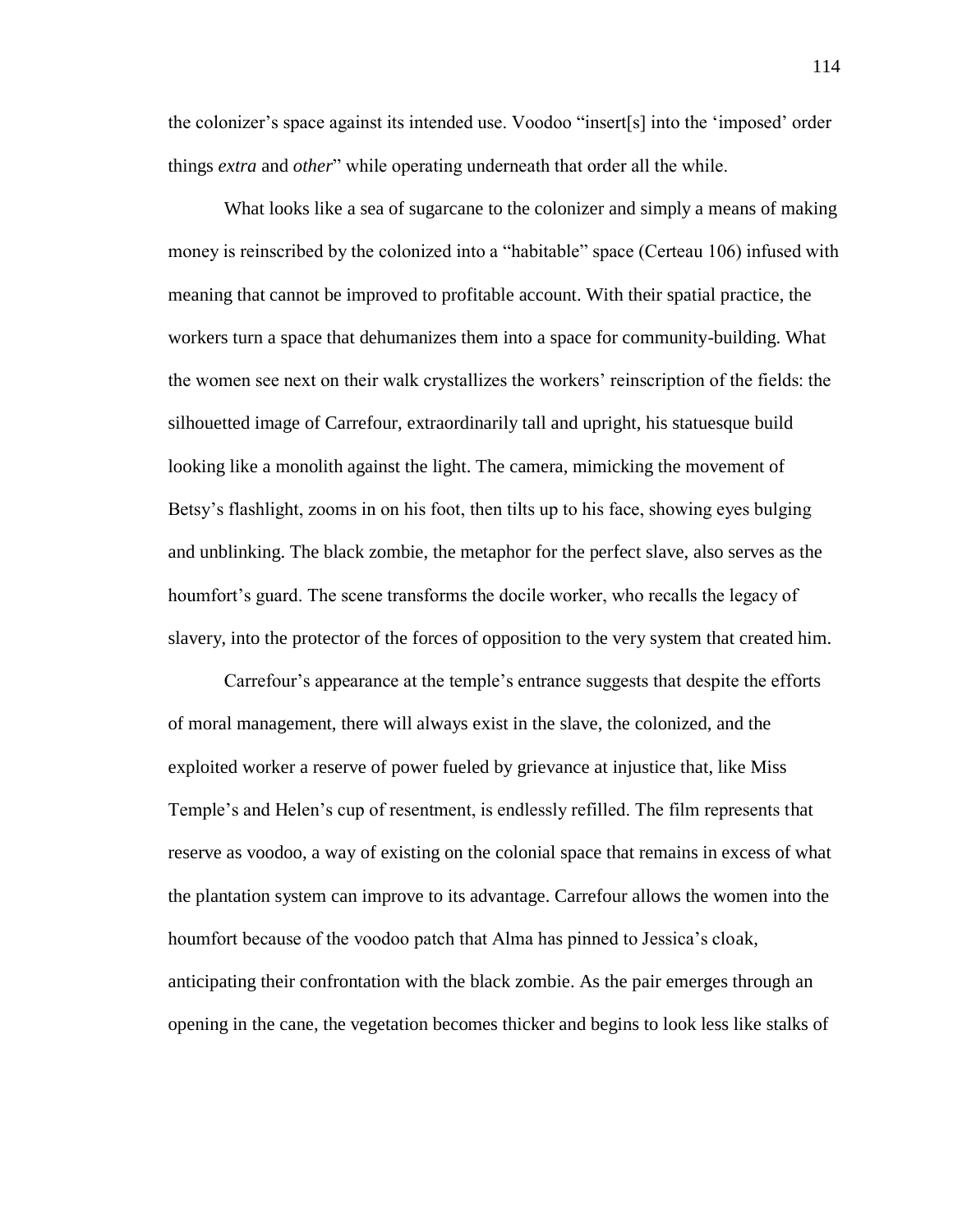sugarcane and more like the natural landscape of the island: as we get closer to the houmfort, the cash crop loses its dominance.

Finally, we see the houmfort, an open pavilion rather than an enclosed space. The sabreur, the master-of-ceremonies in voodoo ritual, dances with a possessed woman while other dancers form a circle around seated drummers. From a small hole made in a door at the far end of the pavilion, a female voice intones, "My people. Let them bring the rice cakes. Let them dance and be happy." The voudoisants, including Betsy and Jessica, form a line to speak to the god through the hole in the door. When Betsy takes her turn, the door opens and she is pulled through. Someone lights a match in the dark, and standing before her is Mrs. Rand, Paul's and Wesley's mother. Mrs. Rand explains that when her second husband died, she was "helpless." The people among whom she was living "disobeyed" her. "Then accidentally," she continues, "I discovered the secret of how to deal with them. There was a woman with a baby. Again and again I begged her to boil the drinking water, but she wouldn't. Then I told her that the god Shango would kill the evil spirits in the water if she boiled it. From then on she boiled the water…It seemed so simple to let the gods speak through me." A scuffle outside cuts her explanation short: curious about Jessica's demeanor, the sabreur stabs her in the arm with his sword, and the crowd discovers that she does not bleed, a sure sign of a zombie. The houngan orders the agitated crowd to allow Betsy and Jessica to hurry back to the great house.

One reading of the houmfort sequence might argue that Mrs. Rand's presence in the temple represents imperialism's penetration into the very forces that oppose it: there is no escape from improvement, for as Harvey suggests, capitalist land management is

115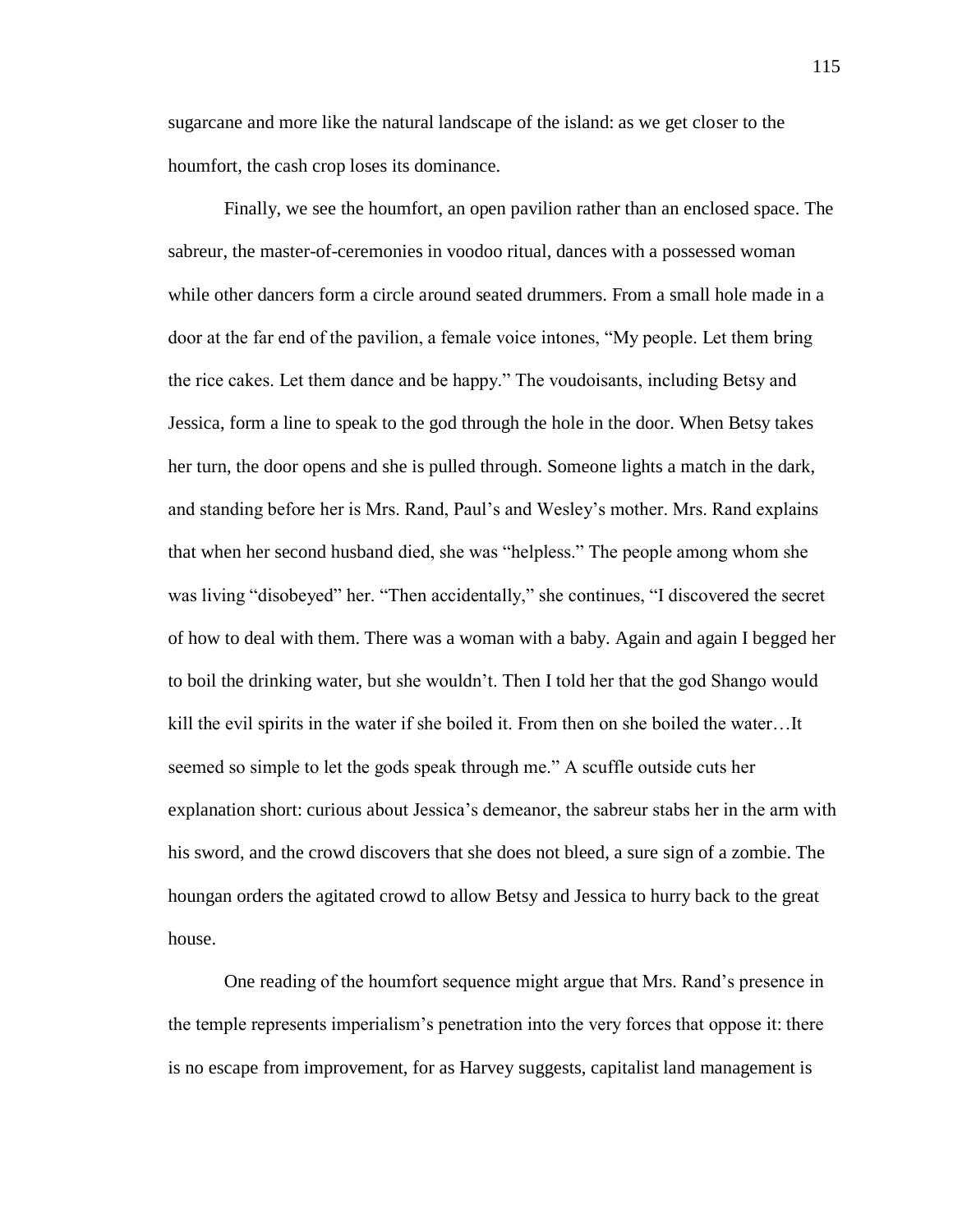absolute. Thus, power is present everywhere, even in its own subversion.<sup>23</sup> I suggest instead that the opposite occurs: power relies on what it tries to differentiate itself from, on what will eventually destroy it. The conclusion of the film's central sequence bears out my reading. The morning after Betsy and Jessica return to Fort Holland, the police commissioner and the family doctor (representatives of imperial law and western science) come to discuss Jessica's fate. The island has become charged with tension, as the voudoisants have been drumming constantly since the women's departure and scheming, according to the commissioner, to bring Jessica back to the houmfort. The unrest has caused the island to erupt in rumors and gossip about the scandalous behavior going on at the master's house. Under pressure of Paul's being transported to the police station for questioning, Mrs. Rand confesses that not only did she ask the houngan to turn Jessica into a zombie, she did so in a state of possession:

> I entered into their ceremonies. I pretended I was possessed by their gods. But what I did to Jessica, when she wanted to go away with Wesley…that night I went to the houmort. I kept seeing her face smiling because she was beautiful enough to take my family in her hands and tear it apart. The drums, the chanting, the lights. I heard a voice speaking in the sudden silence: my voice. I was speaking to the houngan. I *was* possessed. I told him the woman at Fort Holland was evil and asked him to make her a zombie.

Mrs. Rand, who uses voodoo as a guise for her rational knowledge, and in doing so, hopes to discipline the black workers' religious beliefs and superstitions, is herself contaminated by the very ideas she deems atavistic and wishes to eliminate. Mrs. Rand's pretended, then real, trafficking with what she believes to be black magic results in the Holland-Rands being forced to confront voodoo as a real and formidable power. They must contend with voodoo as a rising force on the island at the same time as they sense the deterioration of their own control. $^{24}$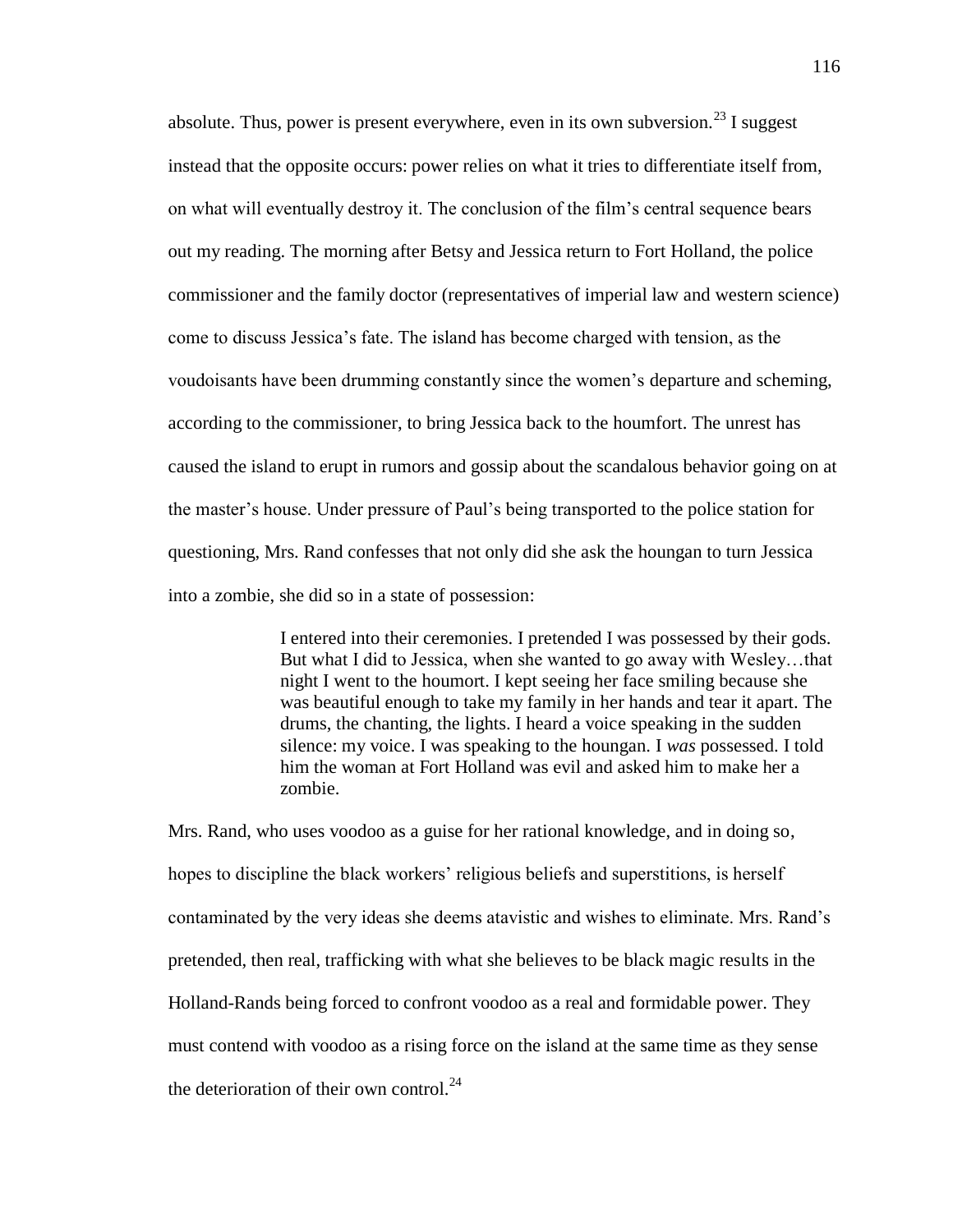For Mrs. Rand, the houmfort represents the return of the things she and her late husband worked to repress in themselves and on the island, and as such bears the attraction of the self let go, unmanaged and uncontrolled. For the other white characters, the houmfort functions as the great house's antagonist and successor. Its power lies precisely in Fort Holland's shortcomings: the houmfort does not shore up its sense of superiority and lock it behind gates; instead, it seeps insurrection into the lives of all the characters, black and white. The film shows the transition between an imperial model of centralized power and boundary policing and a postcolonial social organization that decentralizes power and puts community over hierarchy.

Although the doctor does not believe Mrs. Rand, calling her "an imaginative woman" and claiming that Jessica's fever has "a long Latin name," and is not the result of "poison or hocus-pocus," the film's last sequence bears out Mrs. Rand's story. The sequence comprises a series of cross-cuts showing simultaneous actions taking place at the great house and the houmfort. The voodoo drums rumble throughout the sequence no matter which space appears before us visually, using sound to suggest voodoo's penetration into the great house. Paul, confronting Betsy in the garden about her night walk, accuses her of instigating antagonism between the voudoisants and the great house, but he also confesses his inexplicable rage and abusive inclinations. The next shot crosscuts to the houmfort, where the sabreur, surrounded by the voudoisants, makes a wax Jessica doll. Another crosscut takes us back to Jessica's room, where Betsy tucks her into bed. Back at the houmfort, the sabreur teaches Carrefour to recognize and retrieve Jessica by showing him the doll and gesturing to him to grab it.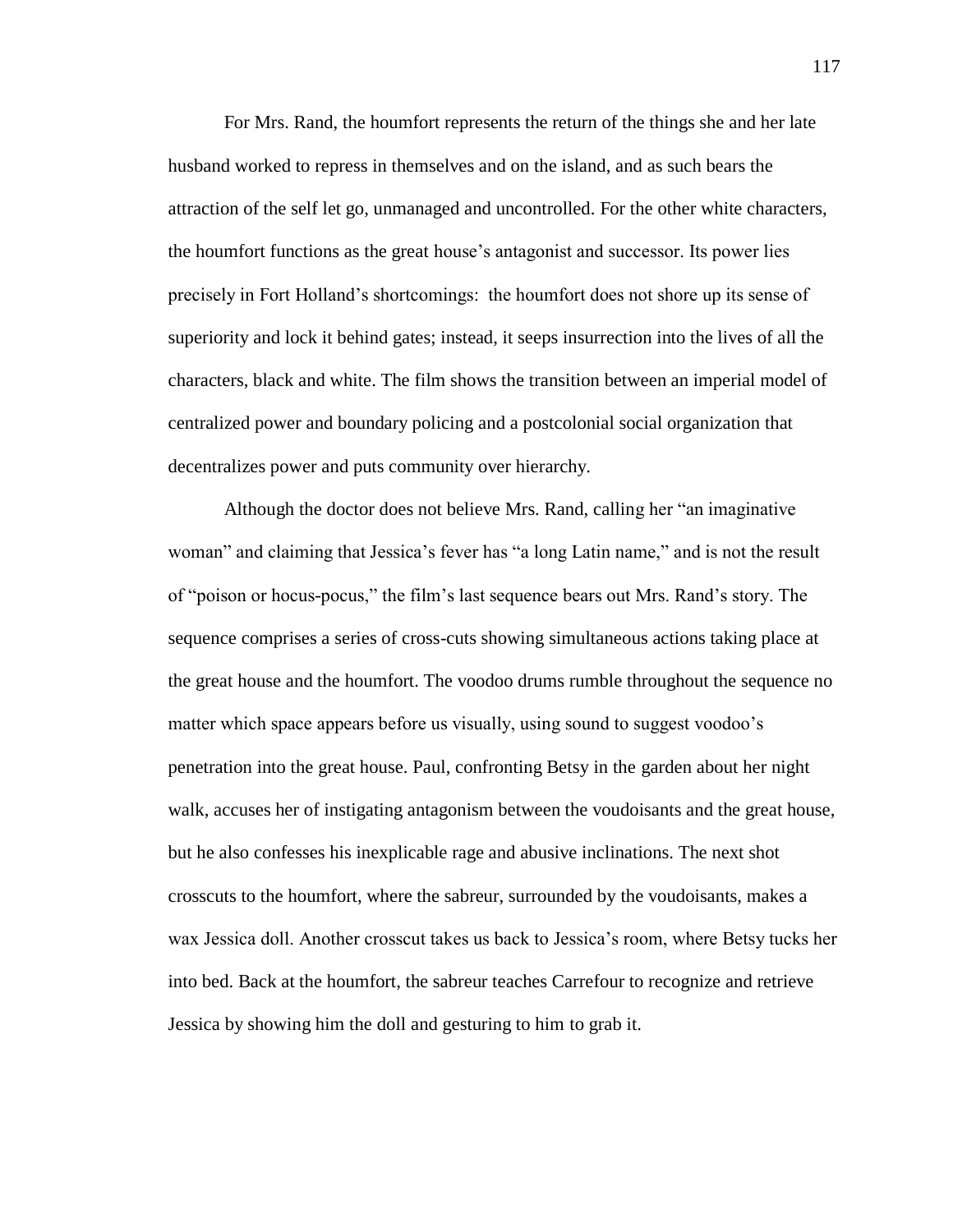The montage sequence reinforces the great house and the houmfort as two equally powerful and antagonistic centers of power on the plantation. Spatial and moral improvement confronts the natural and psychological chaos that threatens it—chaos that improvement's ideology of management has itself created. The sequence culminates in Carrefour's breaking through the gate at the great house and asserting the black community as the winner of the contest. Before we even see Carrefour, the billowing curtain in Jessica's room signals his presence and recalls the interior shot from early in the film. The soundtrack indicates shuffling feet, and then finally, Carrefour's enormous shadow appears against the wall over the sleeping Betsy. When Betsy awakens and sees Carrefour's shadow, and then his body, she calls to Paul, who prepares to confront the black zombie. In a point-of-view shot from Paul's perspective, the camera shows Carrefour reach out and grab, although it is unclear toward whom these actions are intended. The point-of-view shot suggests that Carrefour tries to grab the master instead of the master's wife, even though the sabreur clearly instructed him to take Jessica. This ambiguity implies that to possess Jessica is to possess the master himself, or at least his power and authority. Recalling McClintock's reading of women as boundaries of colonial power, once Jessica has been "contaminated," so has the entire project of colonial domination.

In a surprising twist, however, Carrefour harms neither the master nor his wife. Mrs. Rand, proving her deep involvement with voodoo, commands Carrefour to stop and go back to the houmfort, which he dutifully does. Although it infiltrates the great house, voodoo may not be what deals the Holland-Rands their final blow. The next evening, Wesley sits alone on the veranda. He says to himself that Jessica "should be free": it is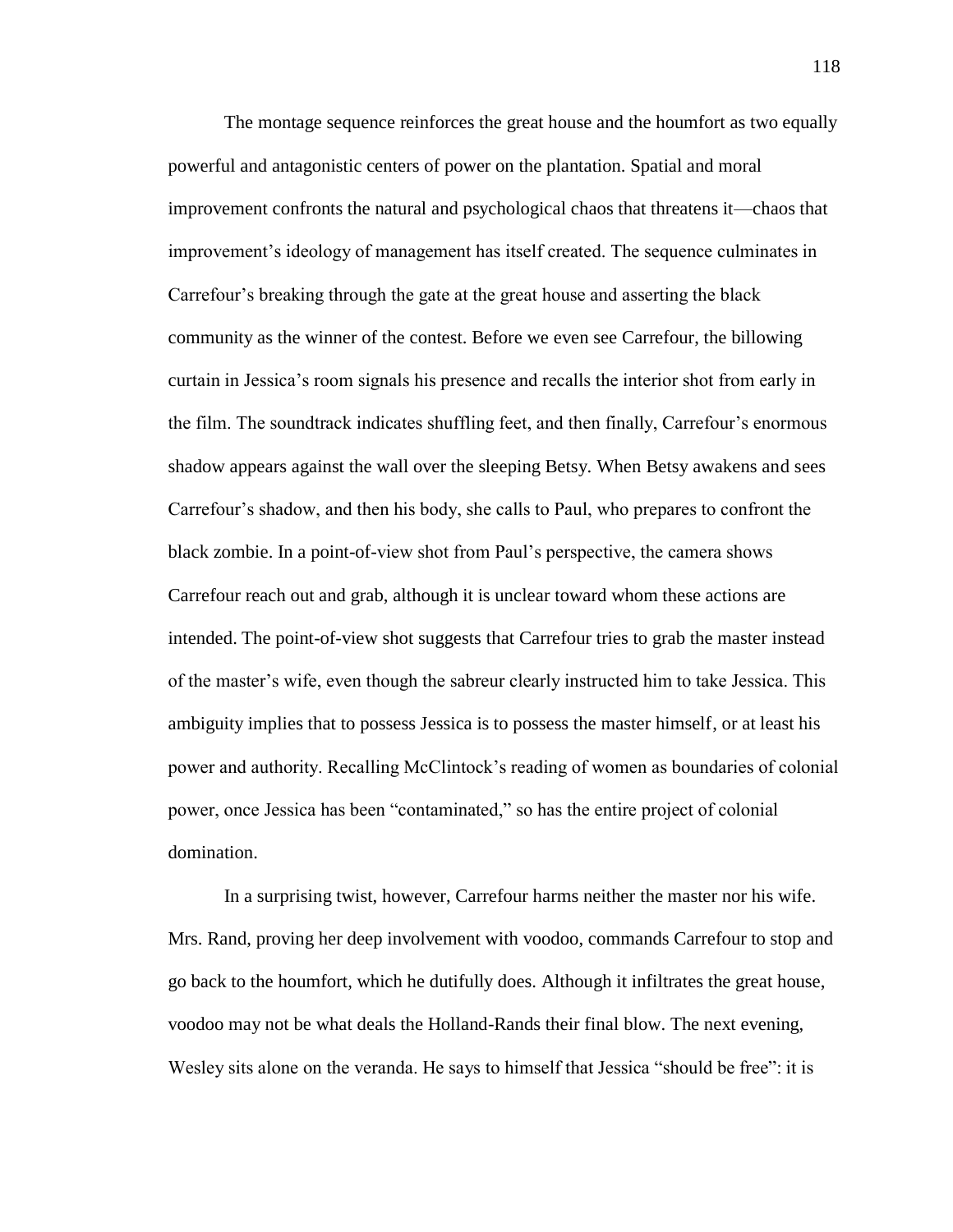not the first time it has occurred to him that a second death would kill her for good. When Jessica walks across the garden to the gate, drums pounding on the soundtrack, he gets up and opens the gate for her. Then he turns and pulls an arrow out of Ti Misery's chest and follows her out. Crosscut to the sabreur, who pushes the wax doll onto the ground and drives a pin into the doll's heart. We then see Wesley on the beach, arrow in hand, Jessica lying dead at his feet. The editing leaves unanswered the question of who is ultimately responsible for Jessica's death. Did voodoo influence Jessica and control Wesley's actions? Or did Wesley's own despair make him do it? The film leaves ambiguous its answer to the question of whether improvement ideology undoes itself or whether the colonized population's desire for independence brings about its demise.

In the film's final scene, Carrefour pursues Wesley and Jessica to the beach, and Wesley, afraid that he has come to take her to the houmfort, carries her into the ocean waves, drowning them both (making this Jessica's third death). Although it seems the film capitulates at last to the Hollywood convention of the black male pursuant and the white female victim (and the white male savior), Carrefour's passivity and sightless eyes lack the menace to make him a believable perpetrator. And in the final shot, when Carrefour carries Jessica in his arms back to the great house—not the houmfort—our suspicions of him are further assuaged. But our confusion about the film's position on the fate of the colonial improvement project deepens. Who controls Carrefour at the end of the film? It is unlikely that the sabreur has allowed him to return Jessica to the great house, but it is just as unlikely that Mrs. Rand controls him at this point. I suggest that the film's final portrayal of the black zombie, subservient to no one but not in possession of his own will, represents the transitional state of decolonization.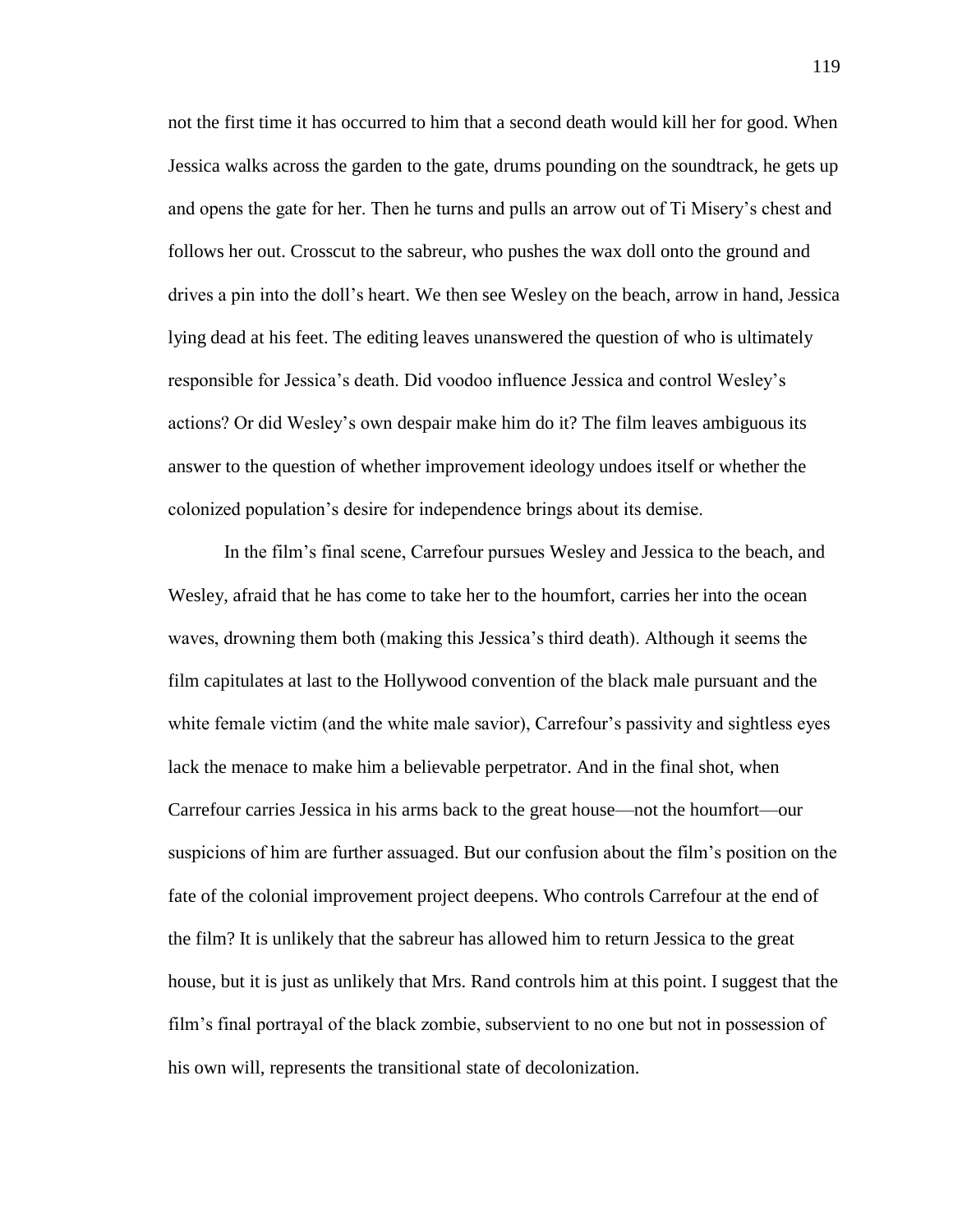In his reading of Carrefour as a figure that represents the transformation of the black male figure in postwar America, Alexander Nemerov argues that while Carrefour reminds us of slavery, he also provides a potent visual symbol of the emergent power of African Americans during the Second World War. The war years marked Hollywood's transition to a more conscientious portrayal of African Americans, as well as the historical period when black power movements, which rose to their height in the 1960s, began to take shape (Nemerov 103-117). Describing the shot of Carrefour silhouetted by moonlight in the cane fields, Nemerov writes: "Strong and imposing, blocking the path, [Carrefour] confronts the audience with a strength that anticipates images of heroically defiant black men in the 1960s and 1970s even as he also harks back to the imagery of lynching. No other figure in the history of American visual culture stands so perfectly at the crossroads between the Scottsboro Boys and the Black Panthers" (118). Nemerov's insightful reading of the black zombie as representative of the wartime emergence of power from below applies equally well to the stirrings of the decolonization movement. The film's depiction of the rising strength of the black man and his community and the declining authority of the European colonizer and the plantation system expresses the spirit of the historical moment of its production and release—a moment when a subjugated population sensed the deterioration of the old social order and the beginning of their promising, but still blurry, independent future.

That that future remains uncertain, despite the optimism of the times, is, I argue, the film's final commentary on Caribbean decolonization, as well as its sage prediction of Third World decolonization at large. Edward Said has written that "if there is anything that radically distinguishes the imagination of anti-imperialism it is the primacy of the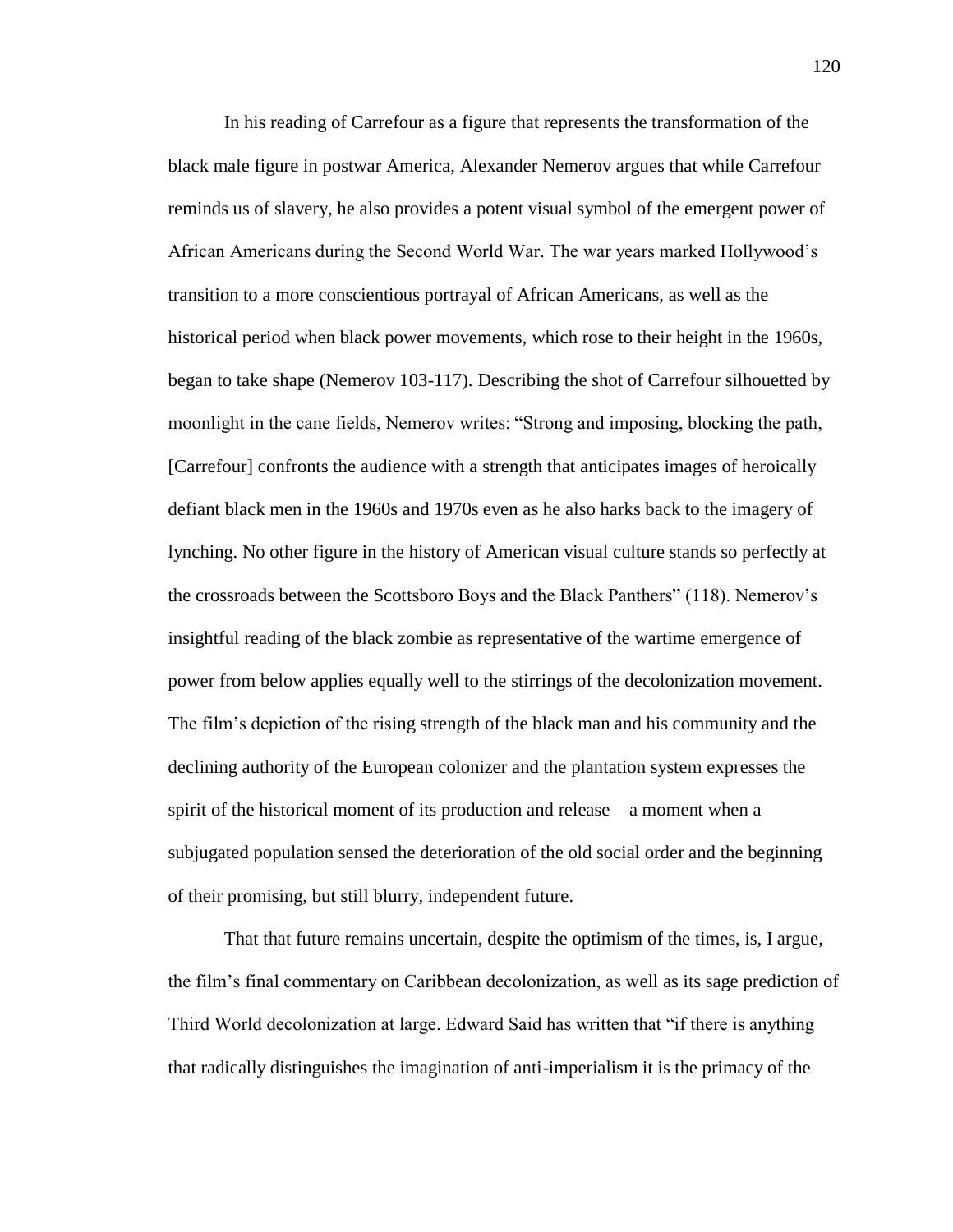geographical in it. Imperialism after all is an act of geographical violence through which virtually every space in the world is explored, charted, and finally brought under control" (Said 77). The film's depiction of the black workers' ability to "explode" colonialcapitalist space (Lefebvre, *State* 189) by reinscribing it as a space in which to build community and assert their collective reserve of resentment at historical injustice bears out Said's connection between anti-imperialism and spatial reconstruction. Lefebvre's injunction to transform a space through reuse, or new use, applies as well to the film's portrayal of the workers' infusing the cane fields with new meaning for voodoo rituals and beliefs. Adaptation—in this case, spatial—can be a powerful political tool.

But it is the ongoing practice of social justice within such adapted spaces that assures their liberatory potential. The film's focus on the radically redefined use of the cane fields and the implications of this new use for the entire plantation reflects Lefebvre's emphasis on "practice" and de Certeau's emphasis on "walking" in not only creating, but maintaining, the connection between space and freedom. In an interview with Paul Rabinow, Foucault makes a cautionary pronouncement on the stability of such a connection. He says that spatial organization does not guarantee freedom and liberation, nor does it guarantee domination and oppression. If voodoo has the power to transform the space of the sugar plantation, the power inequalities of the great house can likewise be reproduced in the houmfort. "It can never be inherent in the structure of things to guarantee the exercise of freedom," Foucault says. "The guarantee of freedom is freedom" (135). Thus, even the "explosion" of the plantation space by voodoo's reinscription does not guarantee the transformation of colonial social relations, even though it makes such a transformation possible.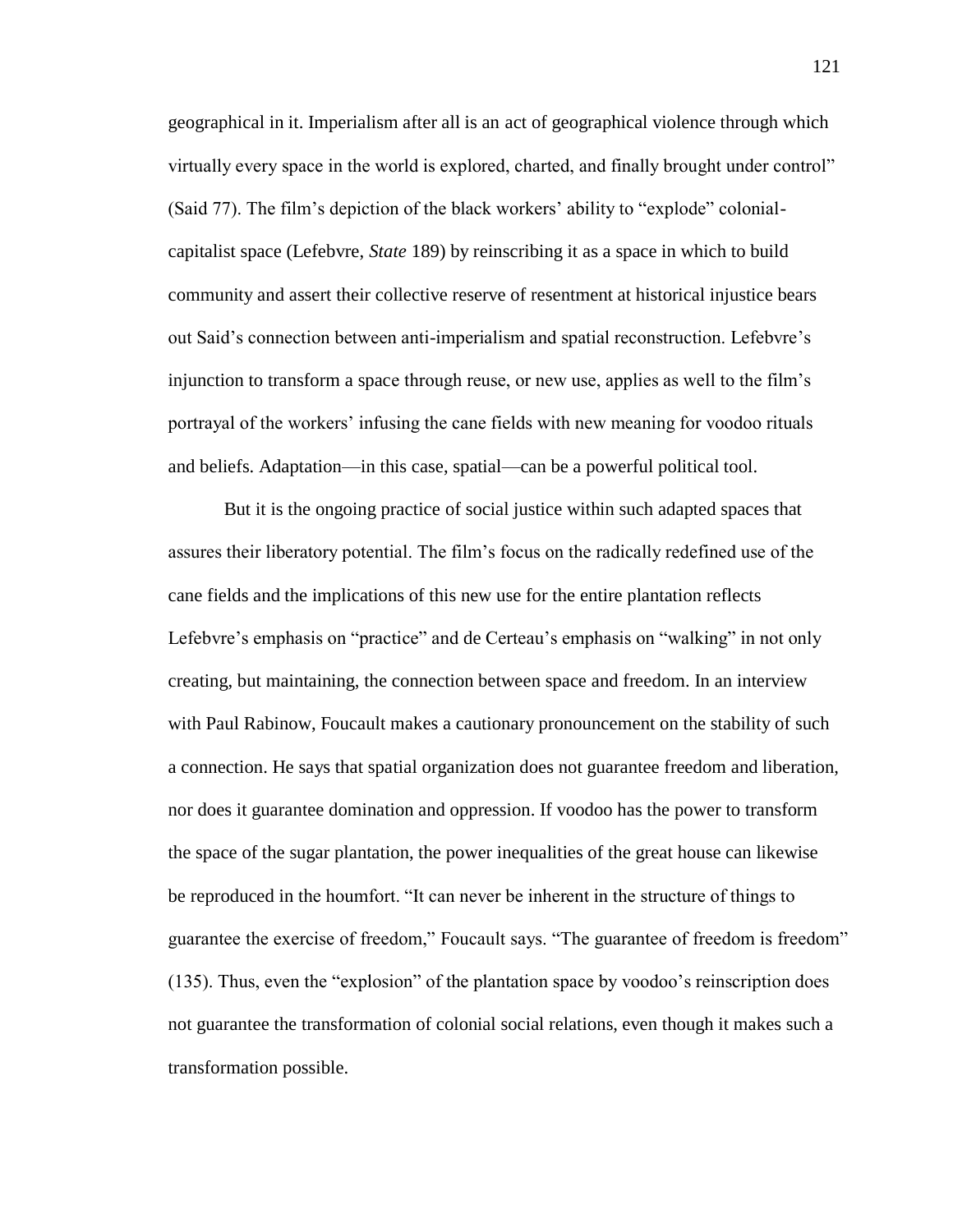Albert Memmi has warned against the repetition of colonial injustices in the postcolonial world. In *Decolonization and the Decolonized* (2006), he begins the first chapter, titled "The Great Disillusion," with a grim assessment of the outcome of Third World decolonization:

> The end of colonization should have brought with it freedom and prosperity. The colonized would give birth to the citizen, master of his political, economic, and cultural destiny.…Unfortunately, in most cases, the long anticipated period of freedom, won at the cost of terrible suffering, brought with it poverty and corruption, violence, and sometimes chaos.…The slogans of national unity, heard at a time when everyone felt as if they were members of the same family, have been extinguished, and the faces we see are the pale faces of egotism….There has been a change of masters, but, like new leeches, the new ruling classes are often greedier than the old."  $(3-4)$

The film's portrayal of the power of the workers' community for revolution and selfdetermination is tempered by a premonition of the situation Memmi describes. The workers' community as depicted in the voodoo ceremony, while autonomous and communal-oriented, is also hierarchical: the houngan and sabreur occupy high positions that carry the power to "possess" those socially beneath them. The sabreur's use of the black zombie to do his bidding might intend different ends than the plantation master's use of the slave, but the means seem all too similar. In both cases, the individual serves a higher authority in whose hands his own fate lies. The analogy that the film draws between the great house and the houmfort bodes well for the workers' takeover of the master's position, but ill for what may happen once that takeover is achieved.

The literal takeover of plantation great houses by state-run heritage foundations represents one of the most common emblems of transition from colonialism to independence in the Caribbean. Walsh Stoddard writes that in nearly all of the former British West Indian colonies, tourism replaced sugar production as the primary industry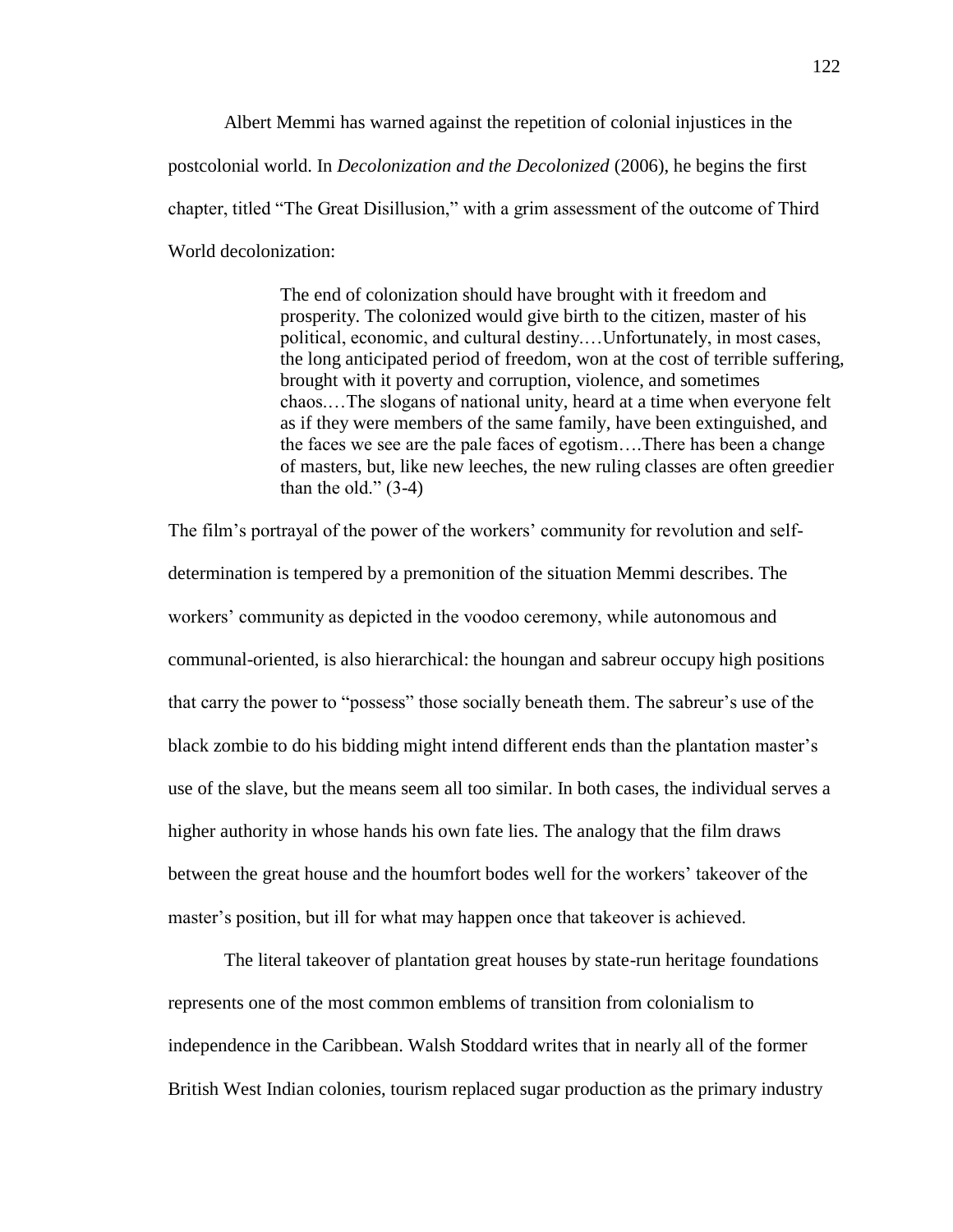after independence, and that the neo-imperialist implications of the latter bear deep connections to the architecture and space of the plantation: "It is a commonplace throughout the Caribbean that tourism has taken the place of sugar, but the race and power relations of the plantation have transmuted themselves to suit the new economy. In many cases, former plantation houses have become charming inns for tourists. In others, new hotels are designed to echo the architecture of the sugar mill" (35). On one hand, the replacement of sugar with tourism and the master with the state signifies real change. But on the other hand, it suggests that the spatial organization of the former sugar islands continues to exert a determining force as to what kinds of industry are possible for these new nations. Even after independence, these nations remain dependent on colonial space for the growth of their new "cash crop."

Tourism represents just one facet of the geopolitical situation in which the Caribbean found itself after the Second World War. As Jason Parker has written, independence for the British West Indies took a complex route that had to navigate American expansionism, Anglo-American "'collaboration' in empire," and Britain's continuation of its influence and access to markets and resources. In addition, the West Indies' postwar independence coincided with the Cold War, and Caribbean leaders went to great lengths to convince Washington that "none of them would become a West Indian Castro" (10-11). The nationalities of the Holland-Rand brothers allude to these contemporary global affairs. Just as national struggle can be aided by international support, it can also be hindered by superpower competition.

*I Walked with a Zombie* occupies a historical moment, however, when none of these fates was yet written, and the road to independence looked straight and narrow. The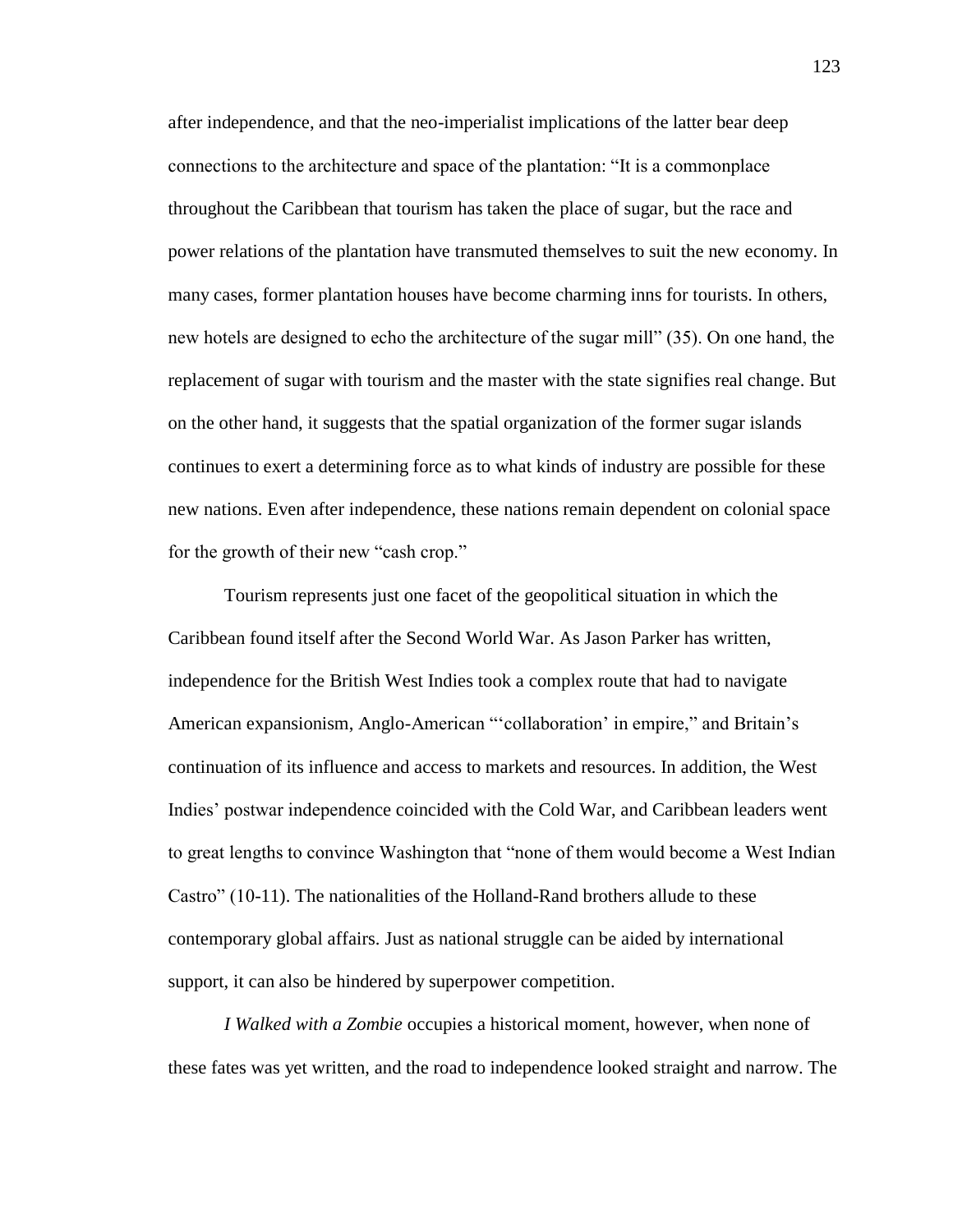film's contribution to American cinema lies in its poetic depiction of the historic moment before the historic moment—the hope and promise contained in the anticipation of independence before the realities of decolonization began to play out. *I Walked with a Zombie* testifies to the persistence of nineteenth-century improvement ideology well into the twentieth century, and how that ideology brought about the plantation system—and its demise—in the British West Indies. The relevance of Brontë's *Jane Eyre* as a source text for a film about decolonization lies in its expression of how colonial and domestic subjects are made: through the discipline brought about by spatial arrangements that seek to manage, but also to capitalize upon, the discontent of the domesticated. The film recognizes elements of Jane and Bertha in Jessica and the black workers: the white female and black colonial subject share a resistance to injustice that can never be improved away. Through the figures of the white and the black zombie, the film understands white female and black male domestication as extensions of the land improvement discourse that created the plantation and its economic and social system. For *I Walked with a Zombie*, Jane's moral management stands as a cautionary tale against which to write a more hopeful prediction of a postcolonial future.

*Emma* and *Jane Eyre* reveal that teleology and the link between moral and spatial management formed the foundations of improvement discourse in the domestic English context. Although their adaptations speak to their translatability to postcolonial situations, Austen's and Brontë's novels concern themselves with how improvement affected subject formation, land use, and the idea of progress for English subjects and English geographies. In the next chapter, I connect domestic and imperial ideologies of improvement to show that English ideas about progress's dependence on teleology and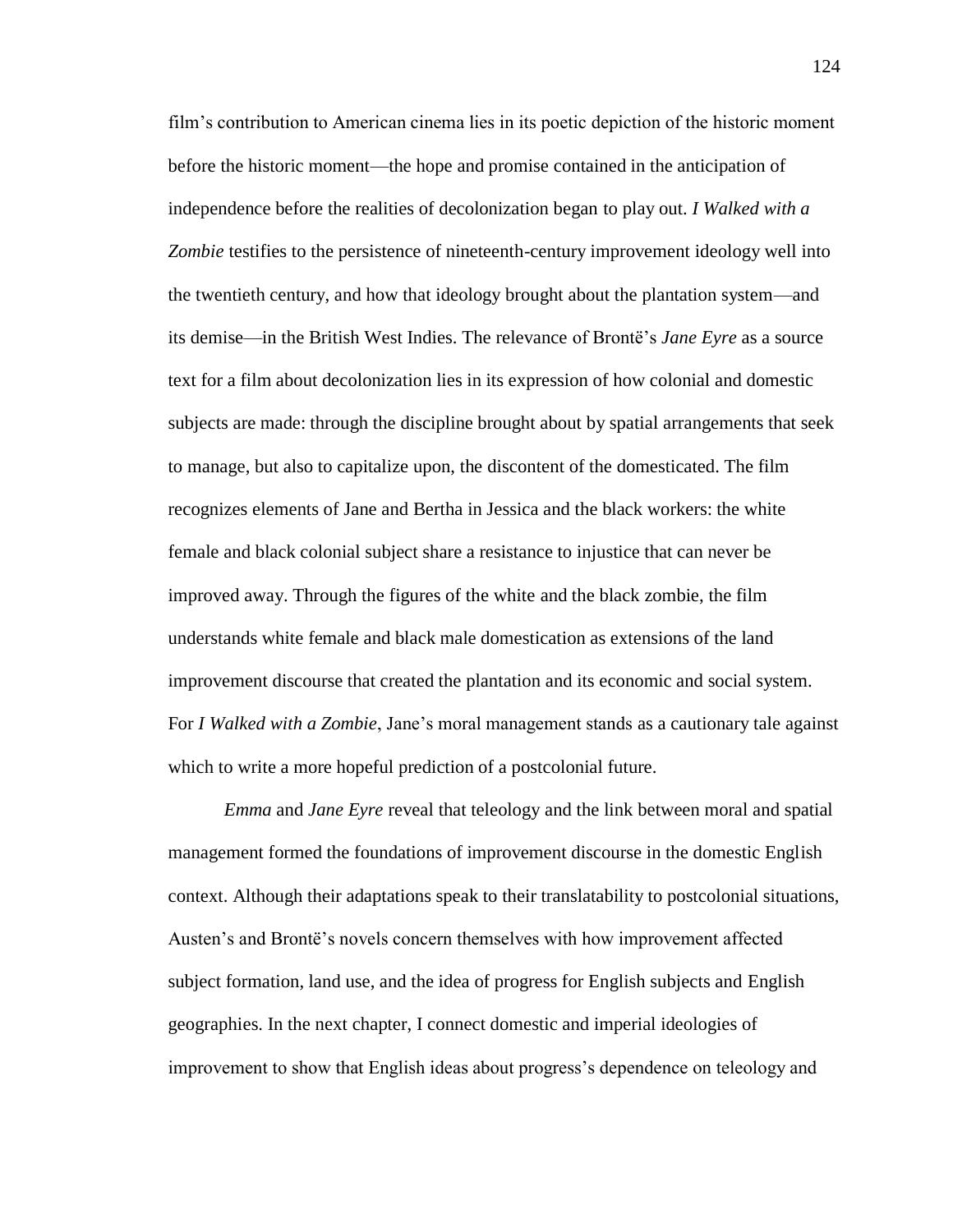the spatial constrictions of morality also underlay nineteenth-century British imperial policy, as it affected both the colonized subject who "needed" to be improved as well as the colonizer doing the improving.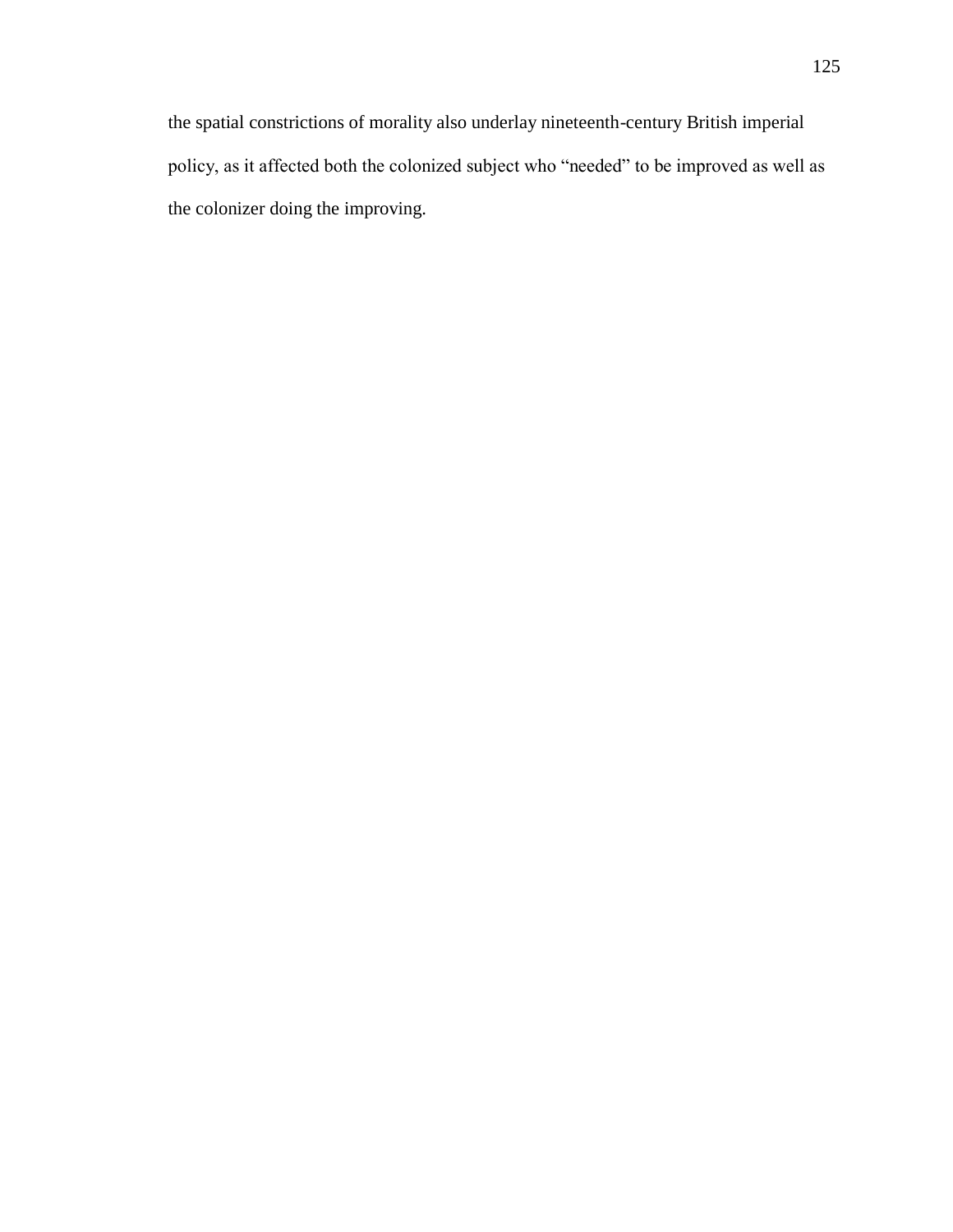## Chapter Three

Conquest and Improvement in the "Graveyard of Empires": The Men Who Would Be Kings in Afghanistan and Vietnam

Kipling's "The Man Who Would Be King" links British India's cultural and individual underdevelopment explicitly to geography. The story portrays India's potential arrival in the modern era as inextricably bound to, and dependent on, the success of British improvement. Thus, improver and improved operate on different but intersecting trajectories of time: Britain's destiny as an empire hinges on pulling its crown colony into modernity, and Britain's present acts as an indication of India's future. This chapter explores improvement ideology's implication of colonizer and colonized in a shared destiny. I look specifically at how the improver's dependence on his own improving labors for his moral progress formed the basis for how the British conceived of their role in nineteenth-century British India, and how self-improvement continued to inform American humanitarianism in the twentieth century.

The major challenge Improvement faced when it was exported out to British India was the need to reconcile it with, but also distance it from, conquest. Standard accounts of British India suggest that a definitive shift in imperial policy took place at the turn of the nineteenth century: the conquest-centered ideology that dominated the eighteenth century gave way to a more enlightened, improvement-centered attitude of imperial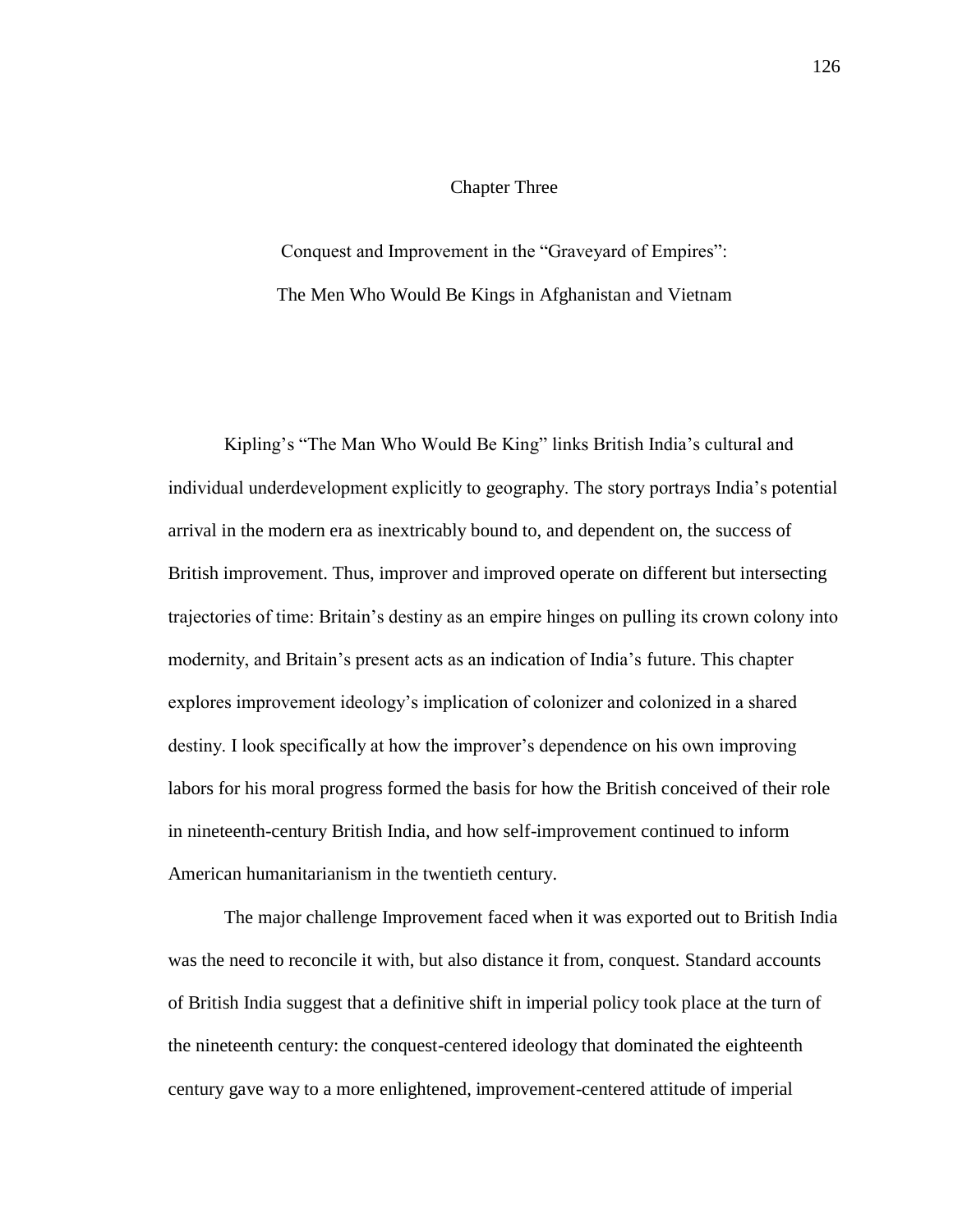paternalism at the start of the nineteenth century.<sup>25</sup> Eighteenth-century imperial leaders such as Robert Clive and Warren Hastings had established the East India Company's dominance in Bengal through the sheer military might of the Company's armed forces. These early imperialists concerned themselves mainly with their own interests and were willing to do what was necessary—through force, bribery, or other coercive means—to maintain it. By the end of the eighteenth century, however, the Clive-Hastings model of bad imperial behavior came under close scrutiny by Parliament and the British public. Edmund Burke's vilification of Hastings during the Governor-General's impeachment trial (1788-1795) stimulated public outcry against the Company's mismanagement. Nicholas Dirks writes that Burke's energetic prosecution of Hastings, and the eighteenthcentury model of colonial corruption he exemplified, was largely responsible for setting the Empire's nineteenth-century agenda as one of reform—of the British themselves, no less than their colonized populations. Imperialism as self-improvement and improving others had won the day over conquest and violent subjugation.

Other scholars have argued, however, that improvement as an imperial policy amounted to little more than putting a benign face on what continued to be a conquestoriented empire. Gauri Viswanathan, for instance, sees improvement as a new form of conquest in the case of native education. By the time Parliament passed the East India Company's charter in 1813, public sentiment was ripe to chart a new course for the British Empire in India by absolving its own sins through cleansing the sins of others. The charter of 1813 concretized this sentiment by enjoining the Company to assume a new responsibility for Indian education and relaxing the restrictions against missionary activity. Viswanathan argues that although the charter was meant as a sort of secular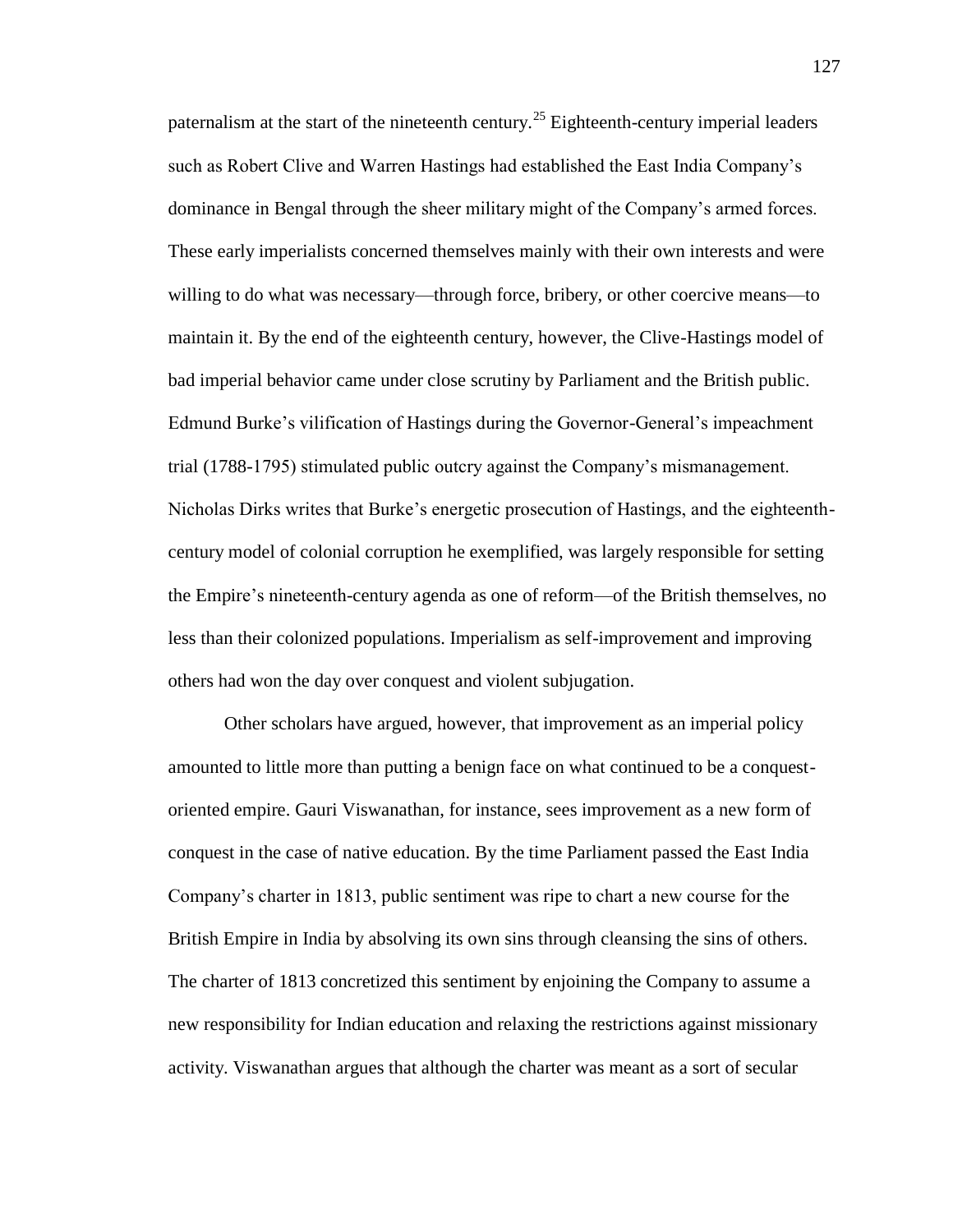atonement for the Company's history of depredations, a way to "remedy the wrongs committed against the Indians by attending to their welfare and improvement" (24), underneath the rhetoric of reparations was the understanding that the civilizing mission would bind Indians to British rule more effectively, more permanently, and at less cost than violent conquest. By the end of the second decade of the nineteenth century, the Liberals had convinced government and the public that a policy of assimilating the natives to English institutions, laws, manners, and the English language was indeed the best way to serve the people of India and to create a long-lasting economic dependency on the home country (Stokes xiii-xiv). Improvement was the new-and-improved version of conquest, and although less violent, enacted a cultural imperialism all the more insidious for its low profile.

In fact, the relationship between conquest and improvement in British India was more complicated than either the standard or critical narrative proposes. As Viswanathan suggests, the Empire's turn to improvement in the nineteenth century did not make a clean break with its eighteenth-century roots of conquest. However, I argue that this was due more to the debate over the nature and implications of improvement's historical and moral relationship to conquest than a design of veiled coercion. Nineteenth-century British imperialists understood improvement not only as a new kind of conquest; some also understood conquest as the most effective form of improvement. Others understood the two as different but related aspects of a single project, each necessitating the other. And most importantly, many defined that single project as a world-historical fiat linking Britain with the imperial ambitions of the ancient west: in nineteenth-century India and Afghanistan, Britons found their opportunity—and obligation—to resurrect Alexander's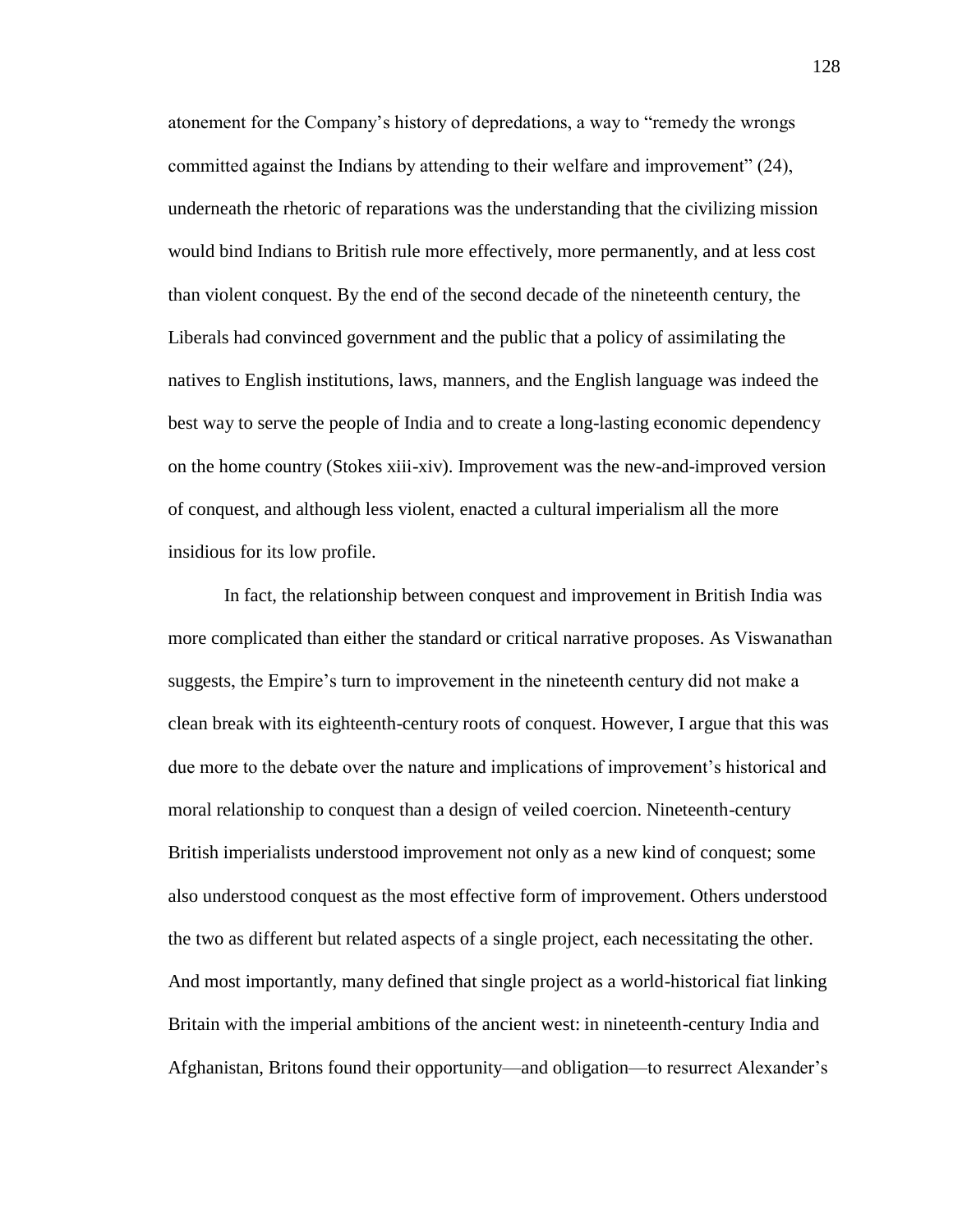Greece from the "graveyard of empires."<sup>26</sup> In what follows, I trace a history of how different figures and texts tried to turn the conflict between conquest and improvement into a productive dialectic for imperial policy. Kipling's story highlights the unsettled relationship between these approaches to imperial rule and overturns the major assumption held in common by nearly all positions in the debate.

## New Britons and Old Greeks: Conquest and Improvement in India and Afghanistan

The figure of Alexander the Great and the many ways in which British imperial discourse invoked him illustrates the unsettled relationship between conquest and improvement in the nineteenth century. Alternately read as a violent, selfish brute and a great man with a master plan, Alexander was used at times to justify Britain's own conquest-oriented ideology, and at times to exemplify how conquest and improvement could work together as two parts of the same project, each necessitating the other. The lore surrounding Alexander and his imperial activity in India and Afghanistan was crucial to the way British imperialists understood their role in subjugating and civilizing South and Central Asian populations. Nineteenth-century Indian Civil Servants and Company operatives were encouraged to interpret Alexander's empire as the first stage of their own, and to see the lands and peoples of Asia as having lain dormant since Alexander's departure from the area over two thousand years earlier. For these imperialists, the latter civilizing phases of the west's long and arduous task of improving Asia justified its early, violent stage. This grand narrative of improvement, which encompassed conquest as a necessary first step, coincided with Britain's own transition from eighteenth- to nineteenth-century imperial leadership style.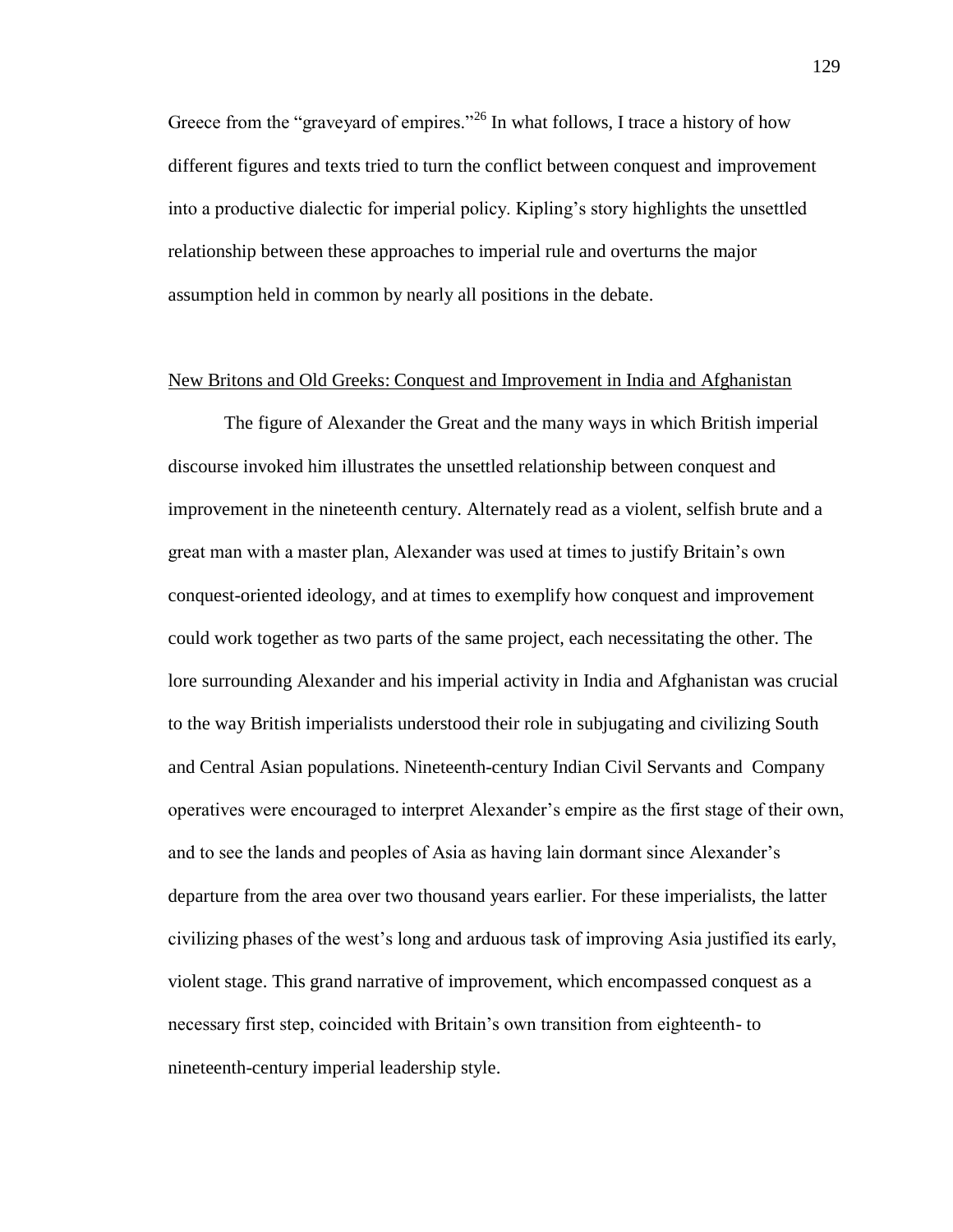A central question surrounding Alexander was whether he merely lusted after conquest or wanted to spark the development of the east. The conflict between these two styles of rule, as illustrated in competing interpretations of the ancient leader, manifested itself in a variety of ways, but few more telling than the curriculum developed to train aspiring young imperialists. As part of its turn from eighteenth-century plunder and profit to nineteenth-century civilization and management, the East India Company established professional training colleges for the young men who would be dispatched to India to handle its affairs. The East India College settled at Haileybury in 1809, with a curriculum including "Classics, Arithmetic and Mathematics, Elements of General Law, &c, and Oriental learning" (Danvers, et. al 15). Haileybury "produced a breed of officials very different from the old, most of whom had come to India in early adolescence and grown up amidst the violence of the Company's conquests" (Washbrook 400). These new officials spent their formative years at home "receiving instruction on the scientific principles of political economy from the likes of Thomas Malthus, and imbibing the atmosphere of British evangelical revival" (Washbrook 400).

The Haileybury curriculum included examination questions that revealed the difficulty in defining Alexander as either conqueror or improver.<sup>27</sup> The questions encouraged students to respect Alexander's unparalleled courage in battle and his consideration of valor as sufficient glory for victory. Conquest, by this reading, attends Alexander almost as his moral due: being conquered by such a paragon would itself constitute a kind of improvement for the Asians he defeated. His noble performances during and after war exemplified the moral dignity to which his opponents should aspire. Yet, the same questions also suggest that Alexander enjoyed the excitement of violent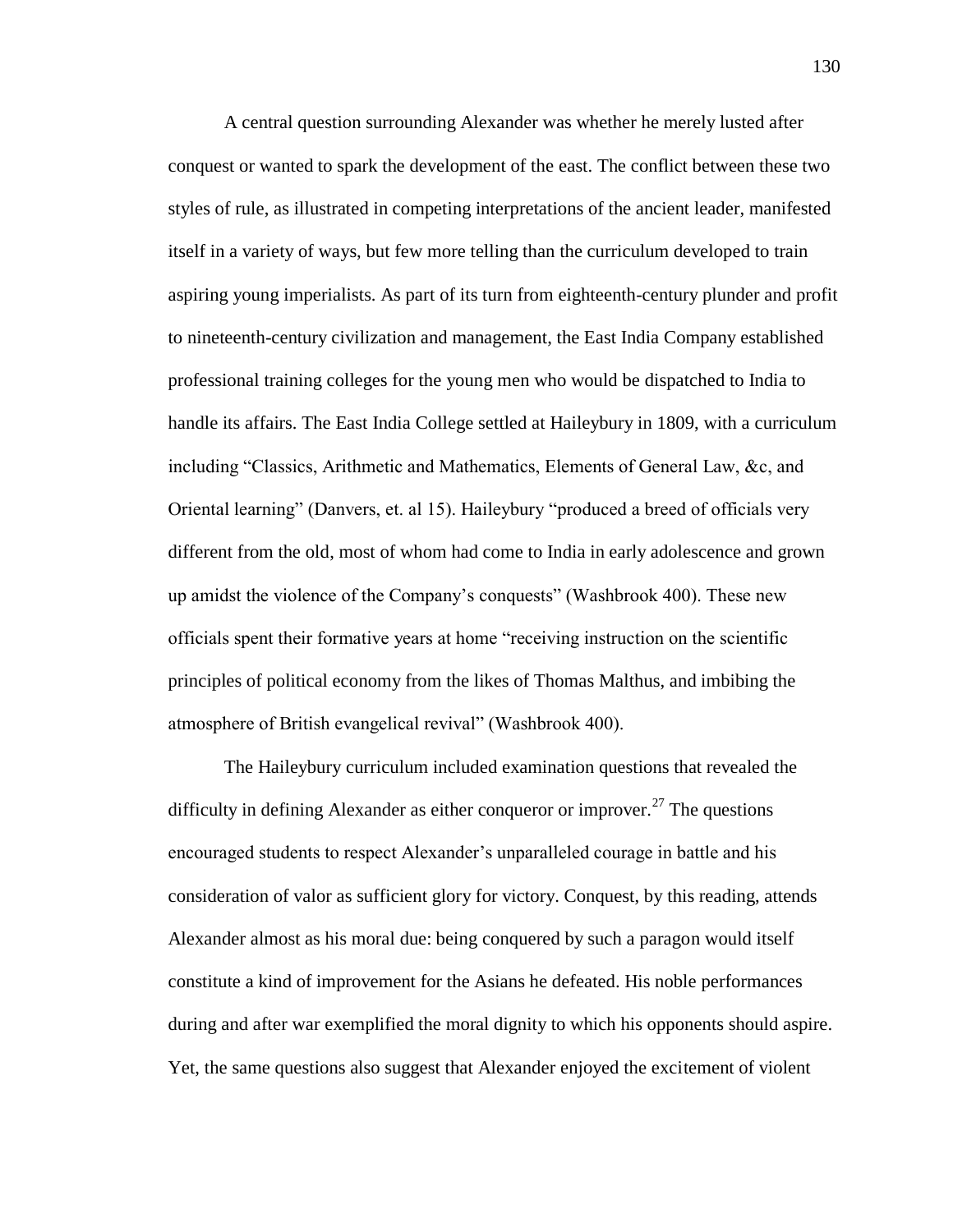conquest more than the colonial administration required to create a stable empire. It takes hard work and constructive effort not to leave Asia a desert after one has made a desert of it. This reading implies that conquest interested Alexander much more than the larger project of improvement to which conquest was supposed to lead.

Whether by design or accident, the Company's use of Alexander in its curriculum ultimately served two important functions. The first was to use the descriptions of indigenous lands and peoples of Central and South Asia that appeared in the classical sources on Alexander to promote the idea that Indians represented a stagnant or retrograde race. Using ancient sources to interpret modern India, many servants of the Empire concluded that the civilizations of India had made no progress, or had actually declined since Alexander had encountered them. This interpretation led to the second function of the Company's classical curriculum, the establishment of the belief that Alexander was a leader uniquely endowed with the requisite military genius, courage, and personal charisma to conquer and then improve this stagnant race and its lands. However, his world-historical mission of uniting east with west was cut short due to the inability of his men to bear the burden of such a vast undertaking. Thus, it was the British Empire's task to carry on his mission, and doing so would require both an eighteenthcentury imperial style of individual despotism and a nineteenth-century reorientation of empire towards benevolence and improvement.

Throughout the nineteenth century, ancient texts were seen as scientific and anthropological sources of information on India, both for those who never saw it and the civil and military personnel who spent much of their careers there. Hagerman writes that the belief that ancient accounts of India written by Quintus Curtius, Arrian, Plutarch, and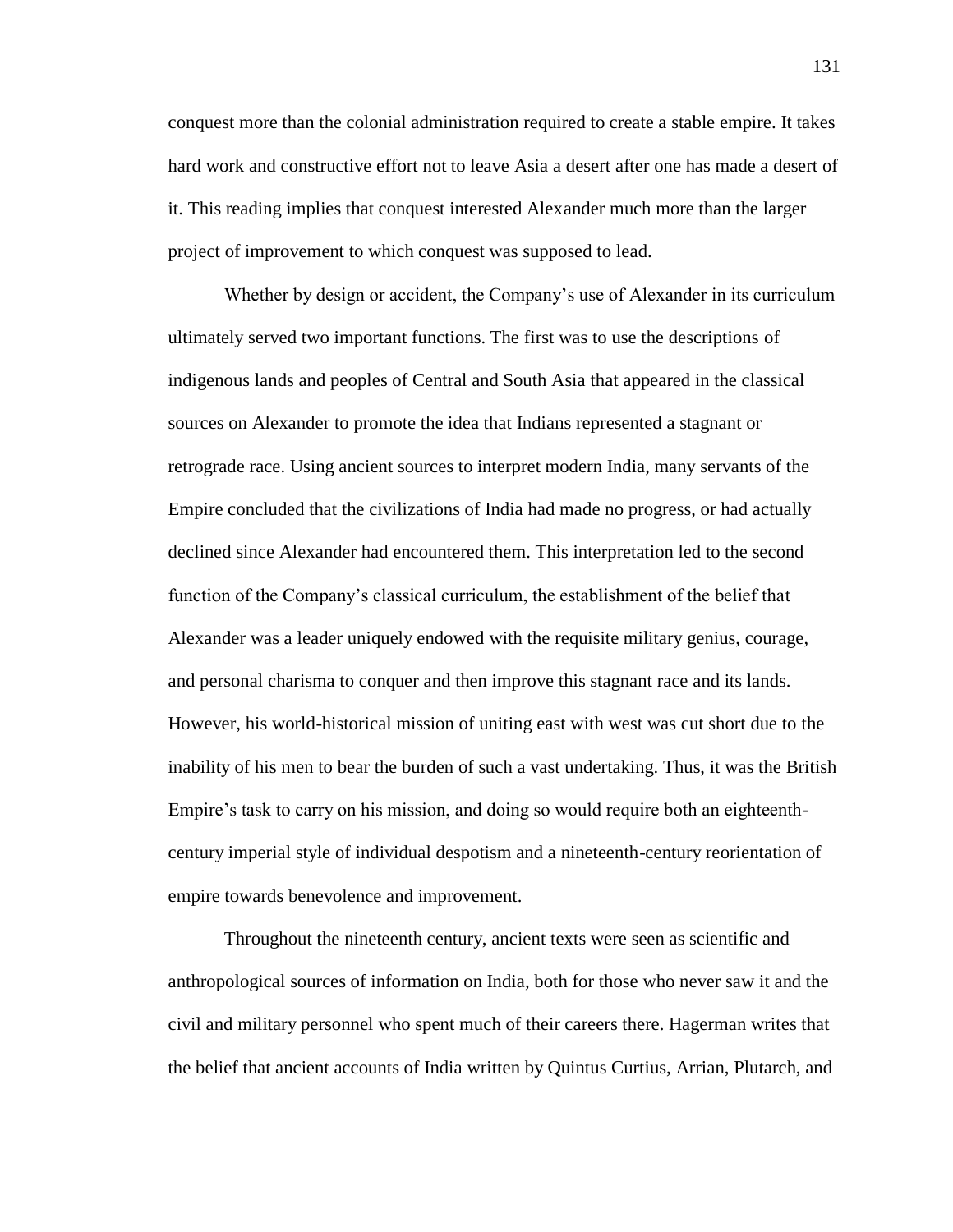Diodorus Siculus provided accurate and important *modern* information on the subcontinent stems from the writings of the first Orientalist scholars, who lamented the dearth of "reliable" Indian sources on the history and anthropology of the region. In his "Third Anniversary Discourse," William Jones writes that the indigenous histories of India he had come across were "involved in a cloud of fables" (*Works* 25), that is, too fictional, mythical, and based on narrative, rather than factual, rigorous, or scientific. For Jones, the Indians' self-representation of their history was flawed because it did not provide the kind of facts that fit the European definition of what was scientific and useful. Thus, he turned to Greek sources to reconstruct his own version of the history of India. Indigenous histories, it seems, suffered from the same problems from which many Europeans believed contemporary Indians suffered from: the inability to break from their ancient superstitions and atavistic reliance on myth and reorient themselves according to modern rationality and science.

Jones believed that Indian and Central Asian peoples had actually declined from the time of their encounter with Alexander. He interpreted the ancient sources as giving descriptions of lands and peoples that superseded his own eyewitness observations of the level of civilization the Asians occupied at present (Hagerman 358). For Jones, Asian civilizations were retrograde, but because of the possibility of former grandeur that such an unraveling of development suggested, Asian civilization was not hopeless and could regain its former illustriousness if improved by the right guides. Thus, for the Orientalists, an improvement-centered British Empire should reconstruct Asian history and re-teach it to the Asians of the present who were unable to understand it correctly for themselves. In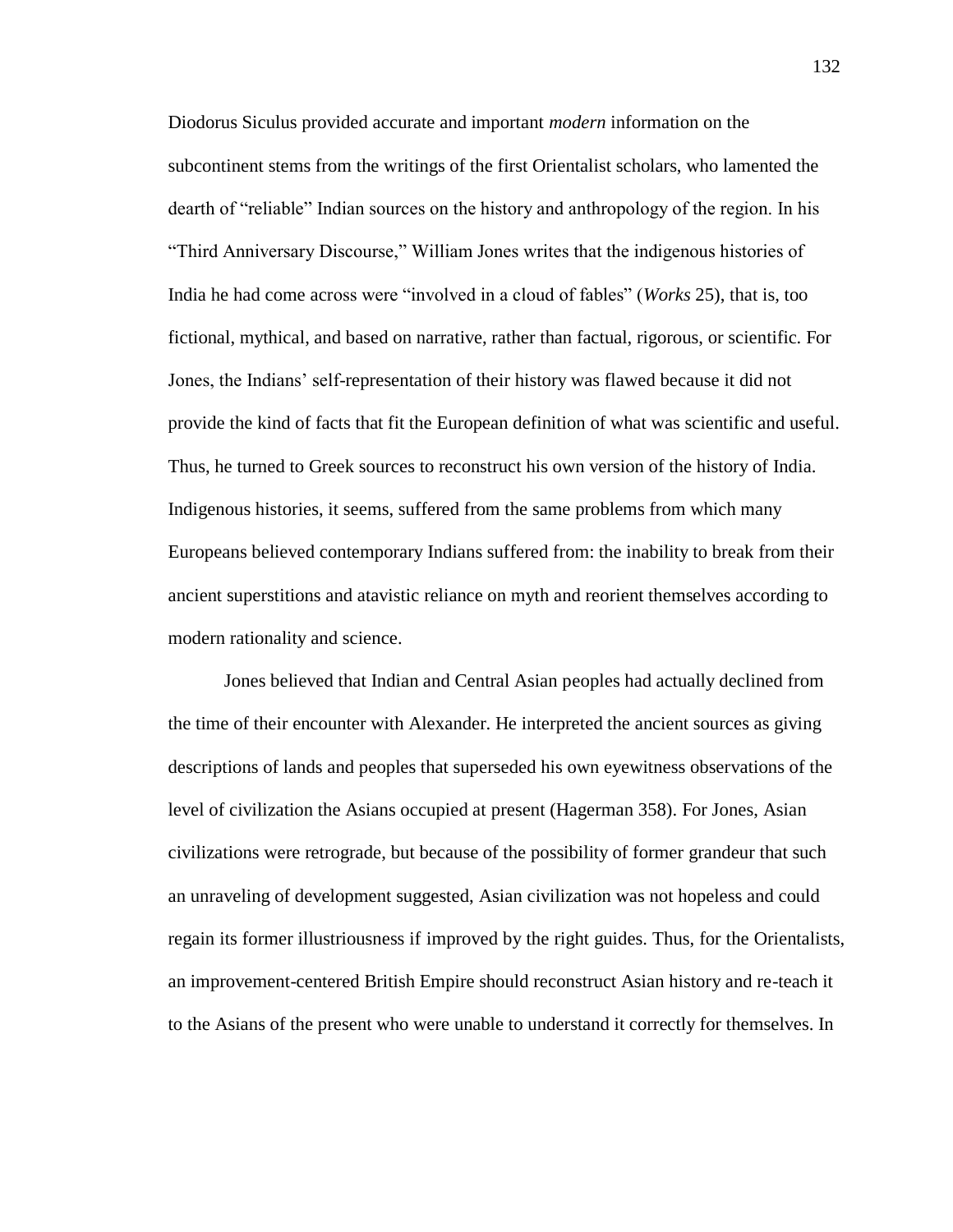doing so, the British shepherds would restore Asian civilizations to what they once were, improving the present by resurrecting its past.

There were others, however, who argued that South and Central Asia had never achieved a great civilization, that the developmental paradigm of the region was not retrogression but stagnation. In his *History of British India*, James Mill argued that the level of civilization in India had never changed, that "the manners, institutions, and attainments of the Hindus, have been stationary for many ages; in beholding the Hindus of the present day, we are beholding the Hindus of many ages past; and are carried back, as it were, into the deepest recesses of antiquity" (248). This wholly negative view of Indians, however, did not prevent Mill from believing in the possibility of their improvement. But unlike Jones, Mill believed that the only way Indians could be valuable participants in the modern world was to adopt English laws, language, and culture under an English colonial administration. The Indians' improvement must be guided entirely by European ideals because there was nothing in their past worth restoring: "Only in such circumstances could India be viewed and presented as a *tabula rasa* on which British administrators…could write a tale of real progress and improvement: that is to say improvement unadulterated by elements of what Mill considered a primitive and stagnant civilisation unable to advance on its own" (Hagerman 362).

Jones's Orientalism saw conquest as only the first part of a larger project of improvement, in which the restoration of India's history to its degraded modern descendents justified initial military conquest of those descendents. But Mill's Anglicism understood conquest itself as a form of improvement, perhaps the only form of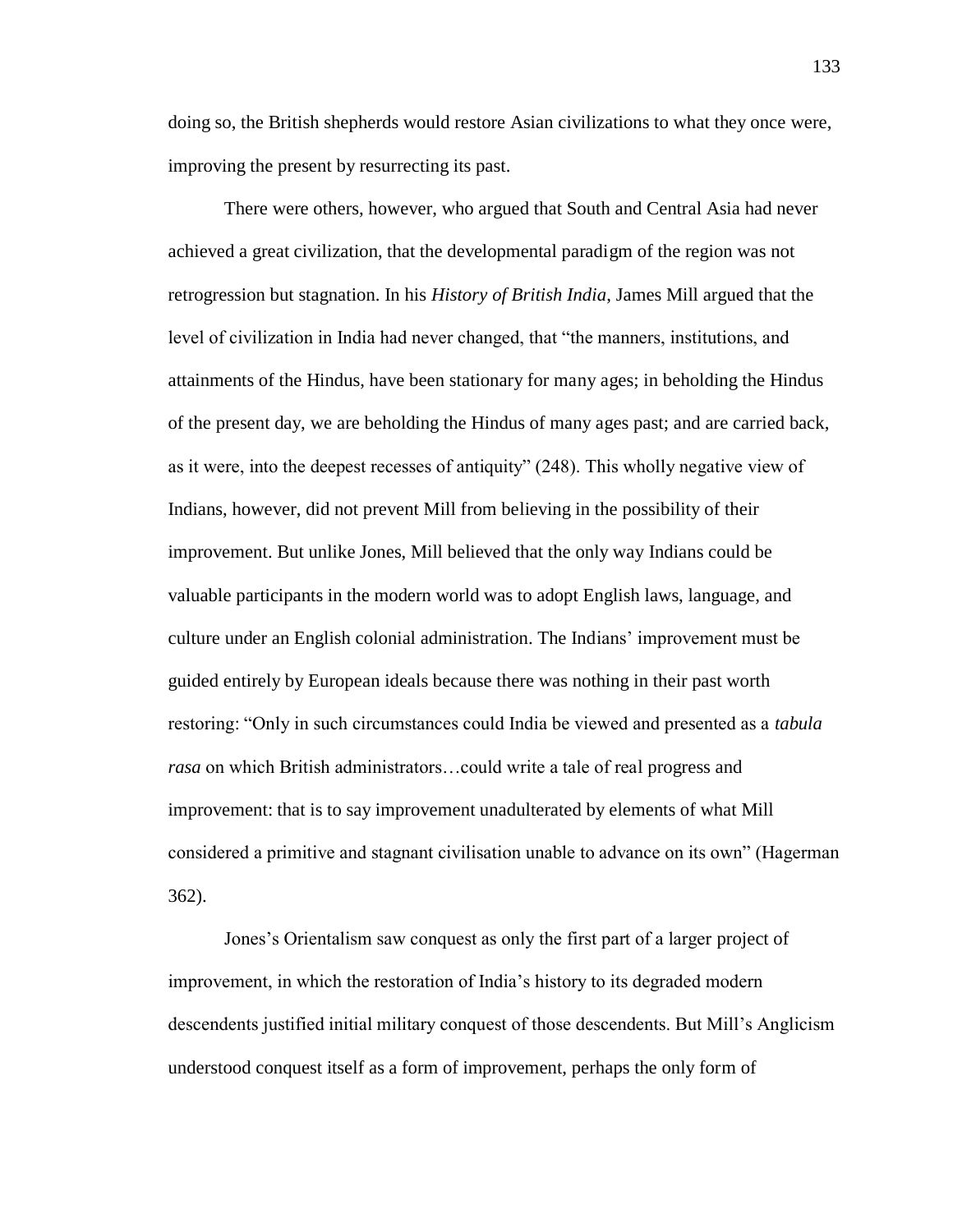improvement available to a population that had never, and would never, manage to develop on its own. Mill's understanding of conquest as improvement suggests that any form of western contact amounted to an advancement of Indian civilization, and any advancement amounted to conquest over the stagnancy characteristic of that civilization in its original form. Mill's Anglicism eventually won out over Jones's Orientalism and was adopted by Lord Cornwallis, Hastings's successor, as official policy in the decades leading up to the Indian Rebellion of 1857.

The Anglicist view, even more so than the Orientalist, justified the assumption that ancient sources provided accurate physical and anthropological information about the land and its inhabitants for use by nineteenth-century Company functionaries. In the first half of the century, it became popular for those dispatched on military and civilian expeditions to carry along with them a copy of Curtius or Arrian, as one might carry one's Baedeker on the Continent, and go exploring the ancient sites mentioned in these texts. This activity was especially popular among those dispatched to Afghanistan, for it was widely known that Afghanistan was the site of many of Alexander's battles. Mountstuart Elphinstone and Alexander Burnes both adopted the Anglicist view of Asian stagnation and led diplomatic missions on behalf of the Company to the Amir of Afghanistan, Shah Shuja, to secure British interests against the two largest imperial threats in the nineteenth century, Napoleon for Elphinstone and Russia for Burnes. Both were also interested in Alexander's history in the area and took with them copies of the ancient sources to use as guides to the territory. Both produced written accounts of their travels that brought knowledge of Afghanistan to a popular and scholarly readership at home and created stereotypes of the land and people of the region that would outlast the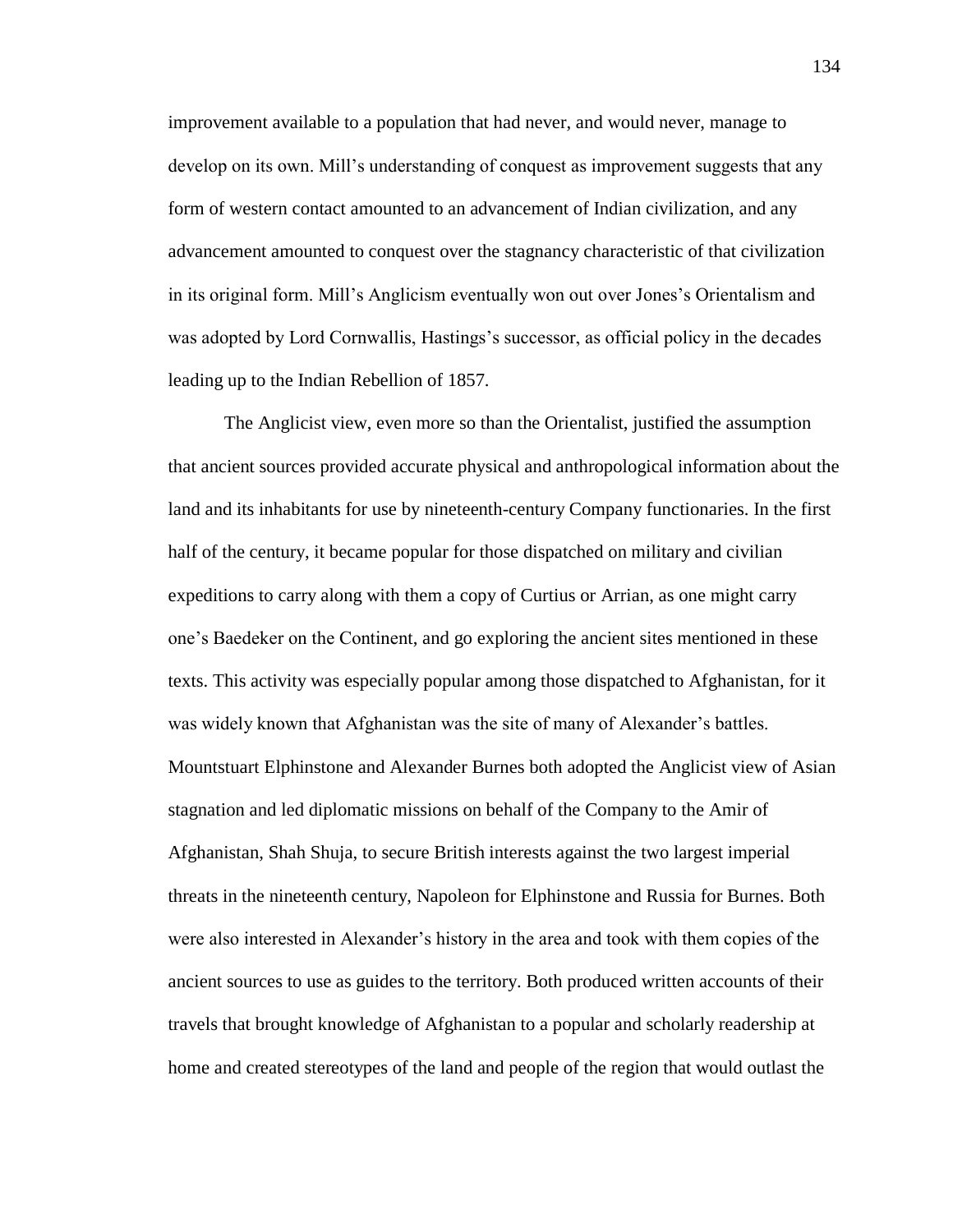British Empire itself.<sup>28</sup> These texts blend Alexander's past with scholarly and journalistic accounts of Afghanistan's present, validating for their readers at home the argument for the stagnation of Asian civilizations.

Elphinstone's *An Account of the Kingdom of Caubul and its Dependencies in Persia, Tartary, and India* (1815) comprises detailed geographical information on all of the regions then considered to be part of Afghanistan, as well as information on its history, tribes, and customs. The work's intricate organization of subjects reflects an Enlightenment rationality and systematization in its attempt to produce an accurate picture of the country as it stood in the first decade of the nineteenth century. Despite these efforts at being current, however, Elphinstone begins the book with a narrative of his journey westward from India that reveals the influence of the ancient past on his modern expedition. Pausing on the banks of the river Jhelum on the way back from their mission to the Shah, Elphinstone and his team stop to look around them and consult a copy of Curtius's *History of Alexander the Great*. Elphinstone writes that their surroundings matched "precisely" (80) the description given by Curtius of the point at which Alexander crossed the river Hydaspes—Elphinstone and Burnes both used the Greek names for Afghan and Indian geography. While he and his men searched for the ruins of the city of Taxila, founded by Alexander after winning over his first Afghan king as an ally, he had tried to imagine "the fleet of Alexander" being borne along the current of the river Hyphasis (Hagerman  $345-346$ ).<sup>29</sup>

Almost twenty years later, Burnes arrived at the Hyphasis in search of the twelve colossal altars that Alexander built "to indicate the limit and glory of his expedition" (Burnes I. 7). Burnes believed the altars marked the exact spot where Alexander's armies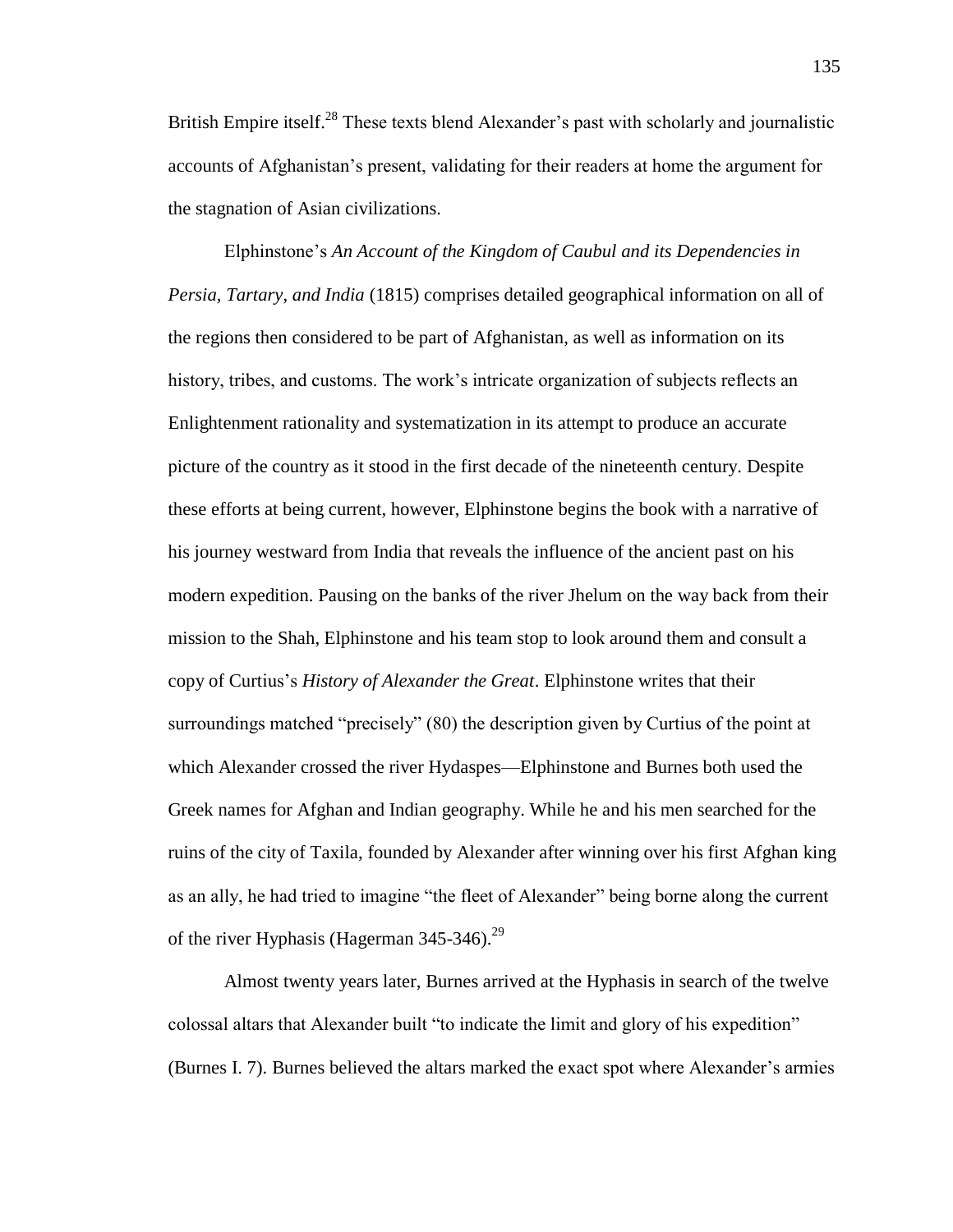mutinied and forced him to retreat. After discussing the contradictions in his ancient sources as to the exact place the altars should lie, he and his companions search the area for remains and clues, finally concluding that "if any traces of them be hereafter found, they probably lie lower down" (7). In his three-volume bestseller, *Travels to Bokhara* (which Elphinstone helped him to prepare for publication), Burnes records that he marked a passage of the copy of Curtius he was carrying with him when he happened upon a place in "Ancient Bactriana," on the way from Balkh to Bokhara, that looked to him to be exactly the same as Curtius's description. He notes only a single difference between the ancient source and the present landscape: "Though it has no springs, and a river does not now pass its walls, yet the country is intersected by the canals of one that flows from the neighboring mountains, the water of which is artificially divided before reaching the town" (I. 245). Both explorers used Curtius as a modern guidebook with upto-date information on the region, and in Burnes's case, even an acknowledgment of change between past and present is couched as a slight modification that still validates the notion that the region had been stagnant for ages.

Elphinstone and Burnes took with them to Afghanistan the view of a stagnant land and its people that James Mill espoused about India. Their reliance on the ancient sources about Alexander, and their interpretations of these sources as correct and accurate modern descriptions, served to validate the Anglicist view and disseminated it to a popular readership. Instead of arguing for the resurrection of ancient Asian traditions, history, customs, and culture, as the Orientalists did, the accounts of their adventures argued instead for the resurrection of ancient western imperialism as the way to usher the Indians and Afghans into the modern age. Resurrecting Greek civilization, instead of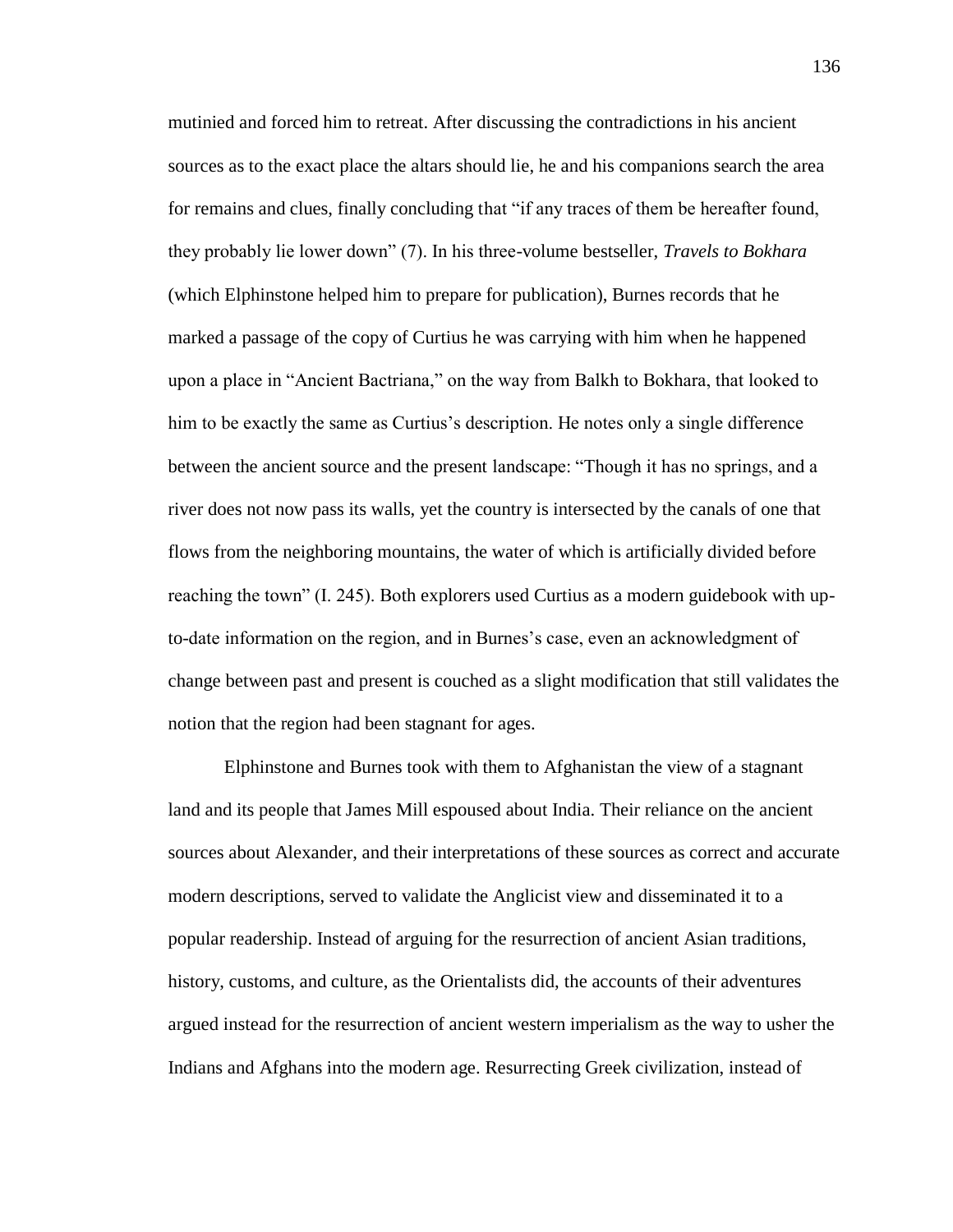Indian or Pushtun, as the source of improvement for indigenous populations denied those populations any role in their own modernization, placing it solely into the hands of a paternalist British Empire that desired to improve itself by improving those in its charge.

If the curriculum at Haileybury blurred the line between conquest and improvement, and Anglicist views of Asia argued for conquest as a form of improvement, nineteenth-century historians tried to create a productive synthesis of the two imperial styles. The nineteenth century inherited from the Enlightenment two main interpretations of Alexander. Montesquieu, Arnold Heeren, William Robertson, and John Gillies argued for Alexander's "grand vision of a unified, Eurasian empire suffused with Hellenic civilization" (Hagerman 367). From this perspective, Alexander was a great and heroic improver of the territories he conquered, bringing enlightenment and spreading civilization and commerce to the dark and barbaric regions of the world. This reading of Alexander expresses the larger Whiggish historiographical view of modernity that Robertson, Gillies, and other historians of the Scottish Enlightenment propounded: the future would necessarily be an improvement on the past, and the inexorable march of progress was teleological and geographically disseminated from Europe outward. This view trusted in Alexander's rational and humanitarian plan, despite how individual acts of cruelty might look. On the contrary, Baron de Saint-Croix saw him as a tyrant who conquered only for the sake of conquest with no thought to improvement or a civilizing mission (Hagerman 367). George Grote revived this view in the mid-nineteenth-century, arguing that Alexander was too oriental (as a Macedonian) to be a proper Greek in the first place, and was further contaminated by his conquests in the Orient to the point where he lost the guiding light of Hellenism himself. Thus, Alexander represented the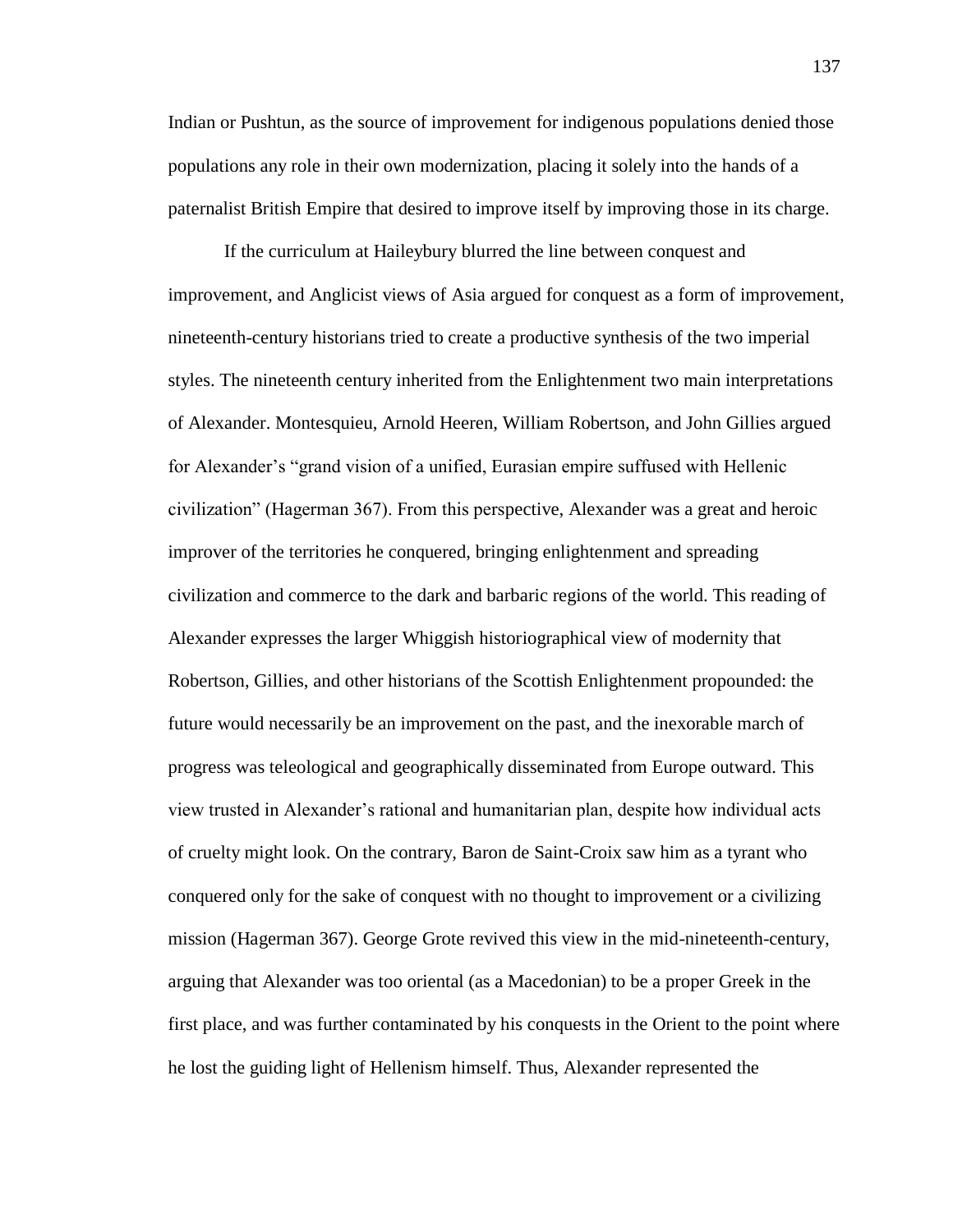destruction and degradation of civilization, rather than its spread and further development (367).

Some historians, however, attempted to chart a middle course between the opposing views inherited from the Enlightenment. Alexander Woodhouselee's *Elements of General History*, *Ancient and Modern* (1801) and William Mitford's *History of Greece* (1784-1810) accepted and lamented Grote's suggestions of Alexander's contamination by oriental despotism and debauchery through conquest. However, they argued that such behavior was nevertheless "an acceptable trade-off" for one such as Alexander, whose ultimate goal of unification and improvement excused his individual acts (Hagerman 367). Woodhouselee also argued that Alexander rectified the offenses against land and people caused by his violent conquests by establishing cities that served as centers of learning, art, and commerce—outposts of progress in the wasteland that he himself created. Thus, nineteenth-century readers absorbed the notion that conquest by force and benevolent, paternalistic improvement of the conquered were two parts of the same project; furthermore, the former was justified by the intentions and grand scope of the latter. Empire could be a force for good, despite scandalous beginnings; perhaps it even needed its ugly early phase to clear a path for its ultimately charitable and moral future.

The understanding of empire as a dynamic enterprise consisting of different phases that comprised a single mission resonated with contemporary events concerning the British Empire. The trials of Clive and Hastings had brought the scandals of imperial corruption to the forefront of Britons' minds. The trials caused significant concern about the contact between upright British gentlemen and despotic Orientals, as well as the blow that bad imperial behavior dealt to global public relations. But there was also the sense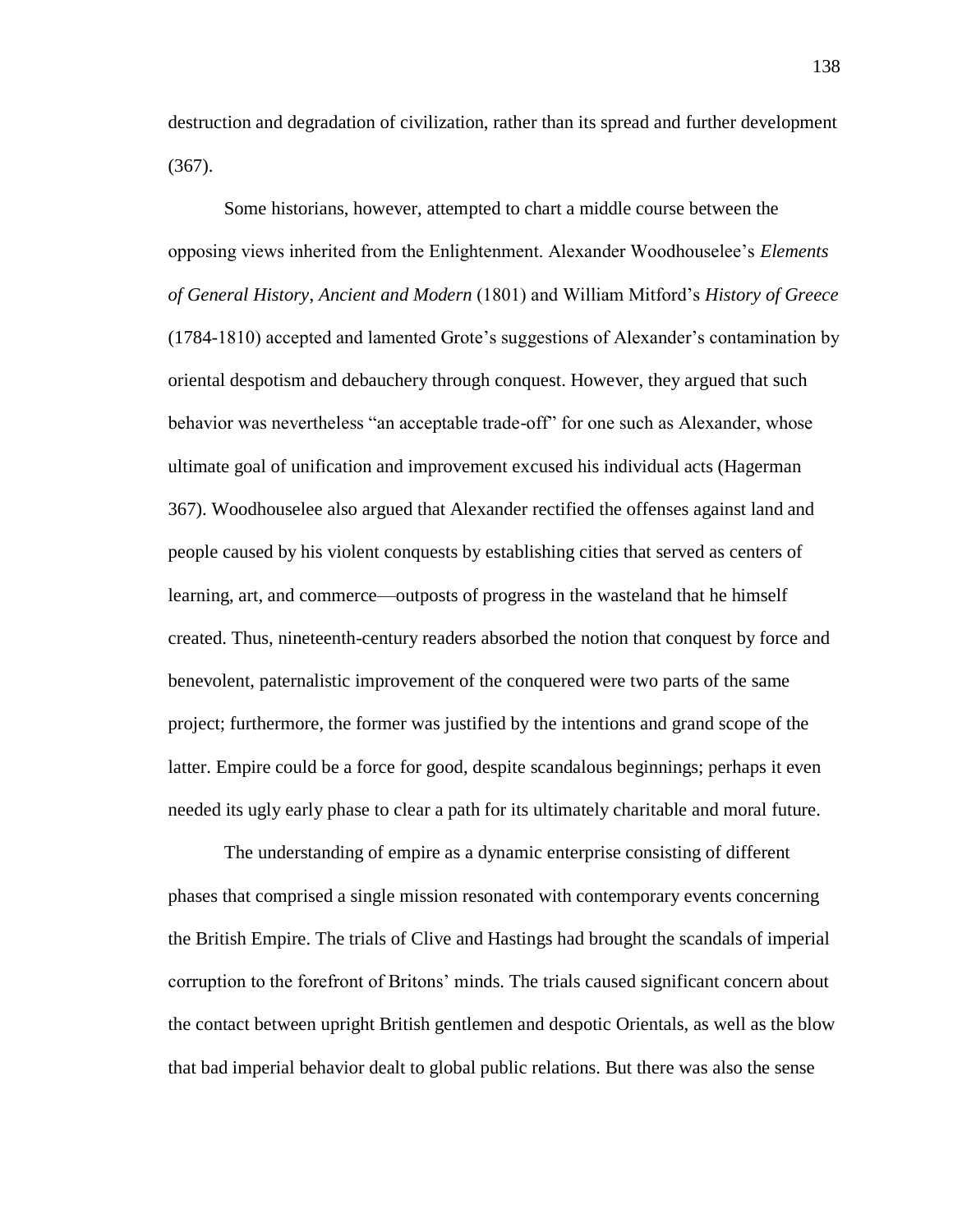that Clive and Hastings were, despite their corruption, ideal heroic imperialists for their sheer ingenuity, resourcefulness, and brash derring-do—qualities that leaders of empires such as Alexander's, and now Britain's, needed, to subdue defensive indigenous populations too ignorant to recognize the arrival of the torch of enlightenment. Clive and Hastings operated during a time when the Company needed to secure its footing in Bengal and establish itself as the dominant economic power in India. Such a time, and such activities, needed such men: a stringent rule of law would have prevented them from securing the Company its authority. Thus, their actions could be justified when seen in the context of a long historical trajectory in which they played merely the first part. Their eighteenth-century imperial style could be seen as necessary, but also repudiated as something which was done in the past but no more, now that the Empire had entered a new phase.

Scholars have suggested that we read Kipling's "The Man Who Would Be King" in similar narrative terms. Nigel Joseph, for instance, argues that we should see the protagonists, Daniel Dravot and Peachey Carnehan, as throwbacks to an eighteenthcentury imperial style out of sync with an organized and centralized modern nineteenthcentury state. Danny and Peachey, lower-middle-class Clives and Hastingses, aspire to the latter's power and conquest in Kafiristan, a region of modern-day Afghanistan and ancient Bactria. Although they represent a necessary and romantic imperial era, the two are ultimately unable to be brought under the discipline of the state. Their inability to be drawn into the long historical narrative of the Empire's civilizing mission makes them anachronistic: as unimprovable elements, they linger on the periphery of an improvement-oriented state, and they must be eliminated.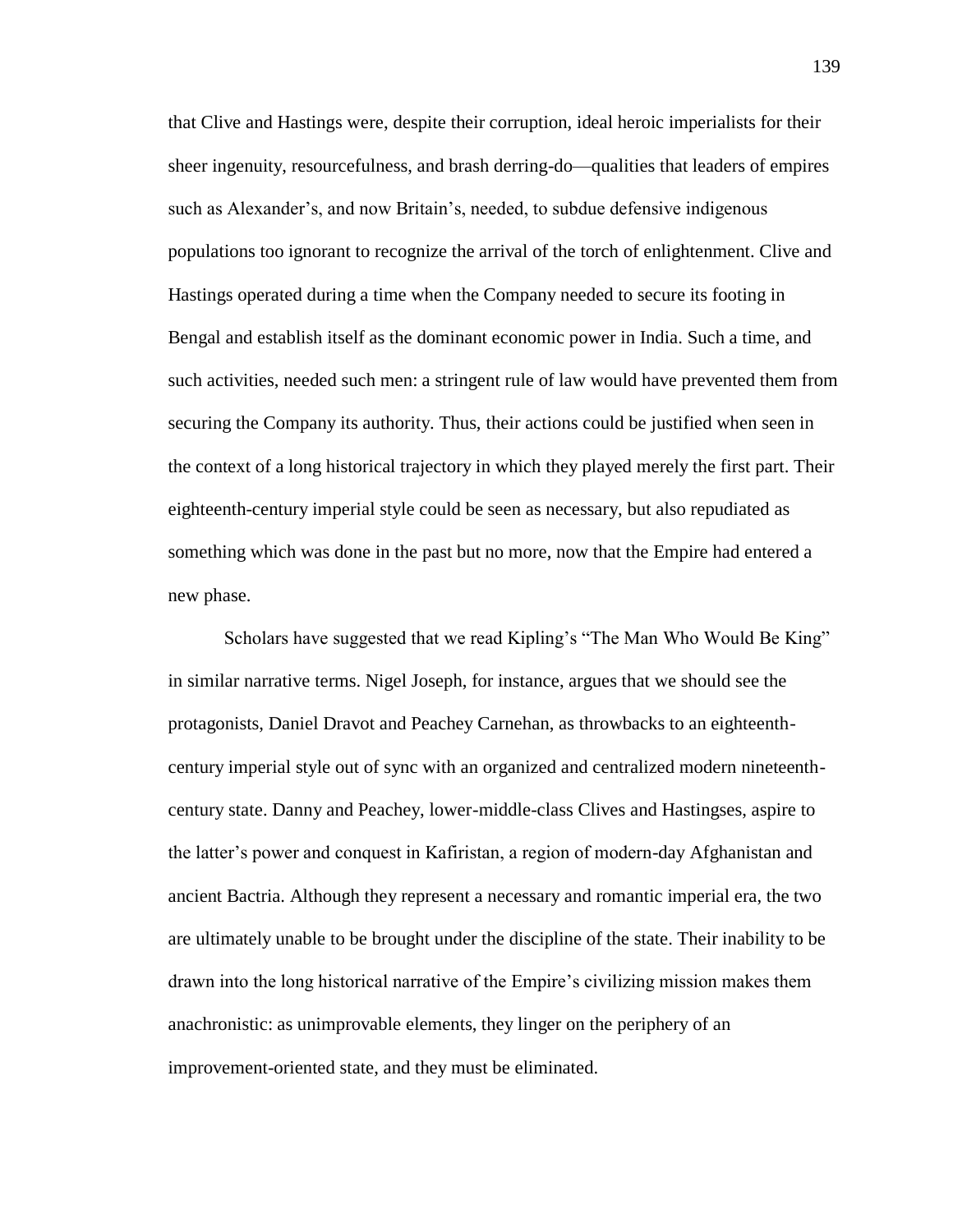Joseph's reading limits the story's temporal axis to an opposition between eighteenth-century conquest and nineteenth-century administration, and is indicative of a larger body of criticism that bounces back and forth between these two periods, trying to answer the question of whether the story celebrates or critiques British imperialism in Asia, most critics concluding that it remains ambivalent.<sup>30</sup> My own reading of the story introduces a longer temporal axis by excavating the ways the story aligns Greek imperial antiquity to British imperial modernity. This temporality is crucial because what prior critics have missed is that the conquest/improvement ambivalence at the heart of the story is itself tied to an ambivalence inherent in the nineteenth-century conceptualization of its new role in Asia, a conceptualization rooted in British imperialism's reliance on Alexander and his ancient western imperialism as models for their own modern imperial leadership and purpose. The fact that Alexander was invoked both to glorify and mitigate conquest, as well as to define improvement in all sorts of ways, explains why a conquest/improvement problematic sits at the center of nineteenth-century improvement discourse. My expansion of the story's temporal axis into antiquity does not change its fundamental ambivalence about empire; rather, it enriches our understanding of the reasons for that ambivalence. In the section that follows, I recontextualize Kipling's dilemma as one that reflects the unresolved tensions between conquest and improvement that an antiquity/modernity axis surfaces.

\*

The protagonists of Kipling's story strike the reader as exactly the type of imperialists who should not be in charge of leading an improvement-oriented empire. Daniel Dravot and Peachey Carnehan, two ex-members of General Frederick Roberts's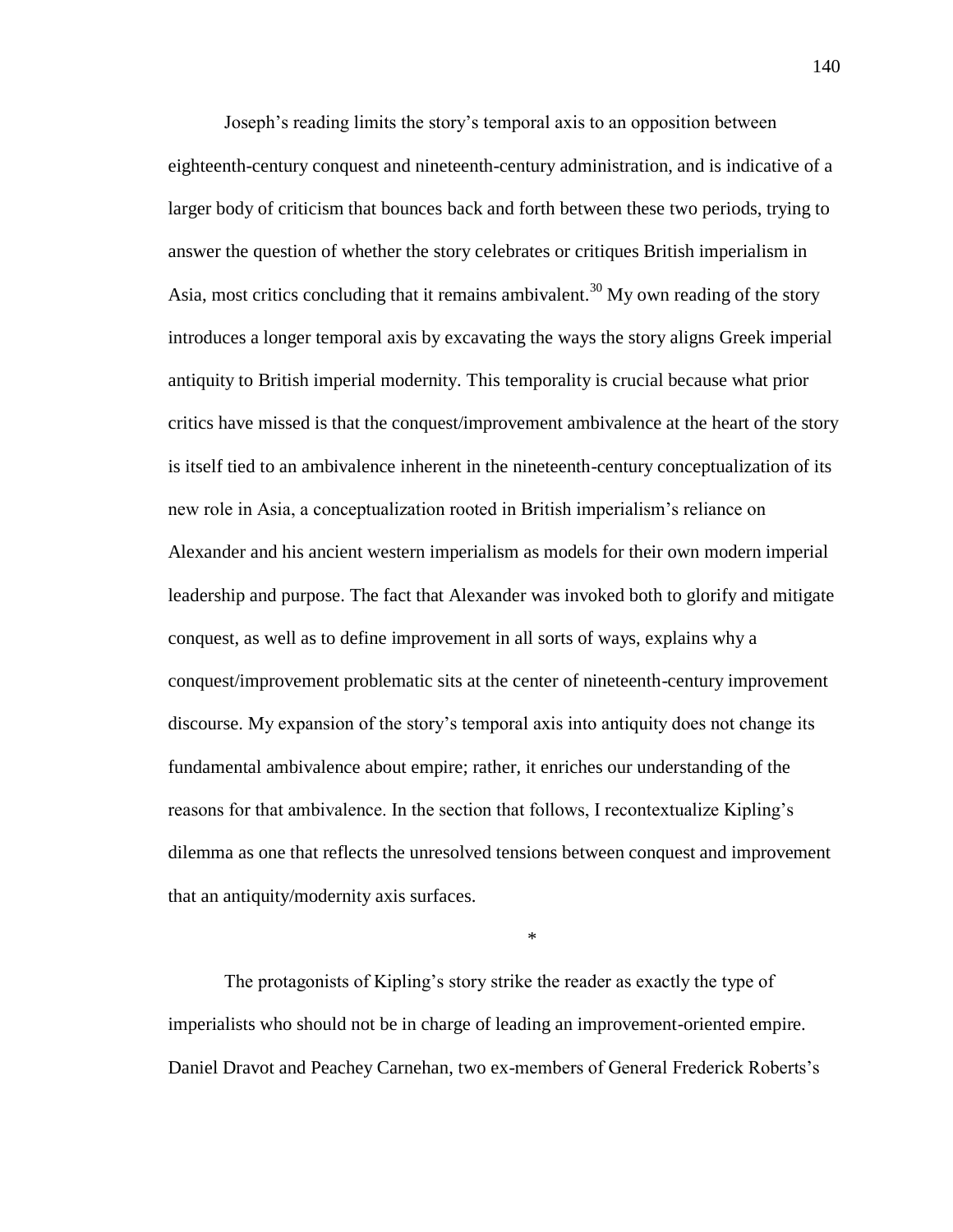army that fought in the Second Afghan War (1878-1880), have turned to wandering and vagabondage after being released from their term of service. Rather than return to England, where their lower-middle-class status promises them little in the way of employment, they loaf around India doing odd jobs and blackmailing local princes. Their class status, irresponsibility, bad work ethic, and moral emptiness makes them seem truly unimprovable, and their temporary success at making Kafiristan a "damned fine Nation" (Kipling 267) seems more a combination of blind courage and blinder luck than an outcome of good strategy and proper conduct.

But although it seems that these would-be kings represent the antithesis to nineteenth-century improvement discourse, they do in fact adopt an improving attitude towards many aspects of their adventure. First, they actually make an effort to improve themselves. The "Contrack" that Peachey shows the narrator and which the two sign in front of him, binds them to keep "away from the two things that make life worth having," women and liquor (255). On the back of the "greasy half-sheet of notepaper" on which the Contrack is written, the two jot down information about the country they plan to conquer after consulting the sources provided for them by the story's narrator (254-55). The scene parodies improvement discourse's emphasis on self-discipline while seeming to support it: surely this is not what the missionaries had in mind when they advised reform through temperance and education; still, it is as good an attempt as we can expect from these two. For Danny and Peachey, whose livelihoods depend on lying, stealing, and blackmailing, signing the Contrack actually does amount to a great sacrifice. At the same time, the narrator treats this sacrifice ironically, suggesting that their attempt at moral uplift only further reveals their moral degradation. In addition, their decision to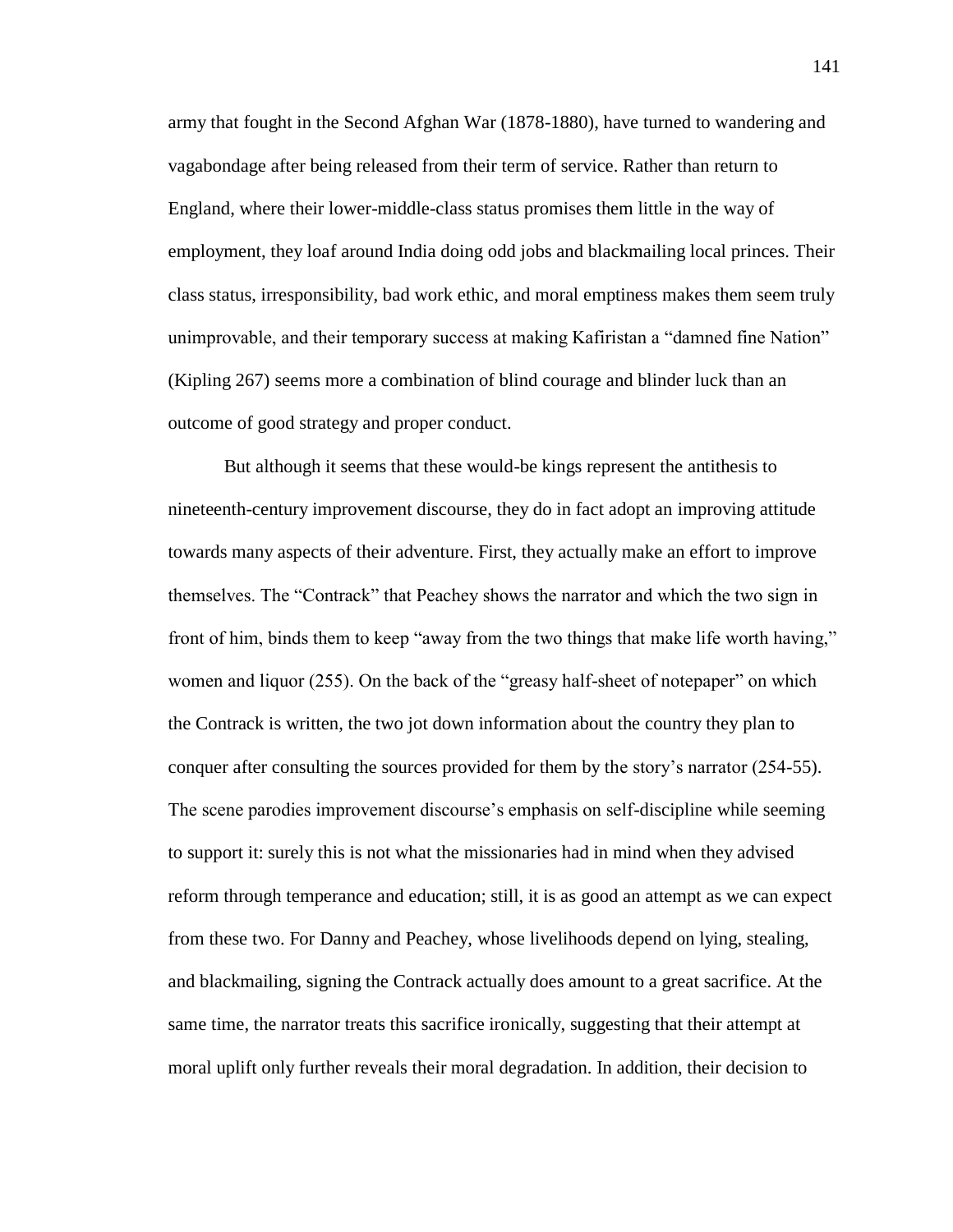improve themselves is merely instrumental: they do not change their opinion on the value of liquor and women, but only give them up so that they may conquer more effectively. Thus, the story shows the characters as fairly adequate self-improvers, but only in the context of its larger critique of the project of self-improvement as a whole.

The story gives a similarly measured, but significant, critique of Danny's and Peachey's transition from conquerors to improvers, and in doing so, references Alexander and several strains of the conquest/improvement debate surrounding him. After making their way through Afghanistan disguised as a priest and his disciple, the two see a small group of men running down a valley chasing a larger group of men. The small group of men are fair, "fairer than you or me—with yellow hair and remarkable well built," Peachey says to the narrator, alluding to the popular legend expounded by Burnes and other explorers of a "lost white race" consisting of the descendents of Alexander and his soldiers living in the mountains of Central Asia (McBratney 27). The two decide to help the fair men win against their enemies and fire their rifles at the larger group, winning over the allegiance of the fair ones. In similar fashion, the two set off on a campaign helping certain tribes defeat their enemies and bringing all the victorious tribes under their power by drilling everyone in the maneuvers of their own former regiment. Soon, they conquer "the whole country as far as it's worth having," as Danny says, through violence and military force.

One day, Danny comes marching down a hill with a train of hundreds of men and a gold crown on his head, exclaiming to Peachey that he is "the son of Alexander by Queen Semiramis," and Peachey is his younger brother (265). The reference to Alexander alludes to the notion of the British Empire as the modern successors of Alexander's failed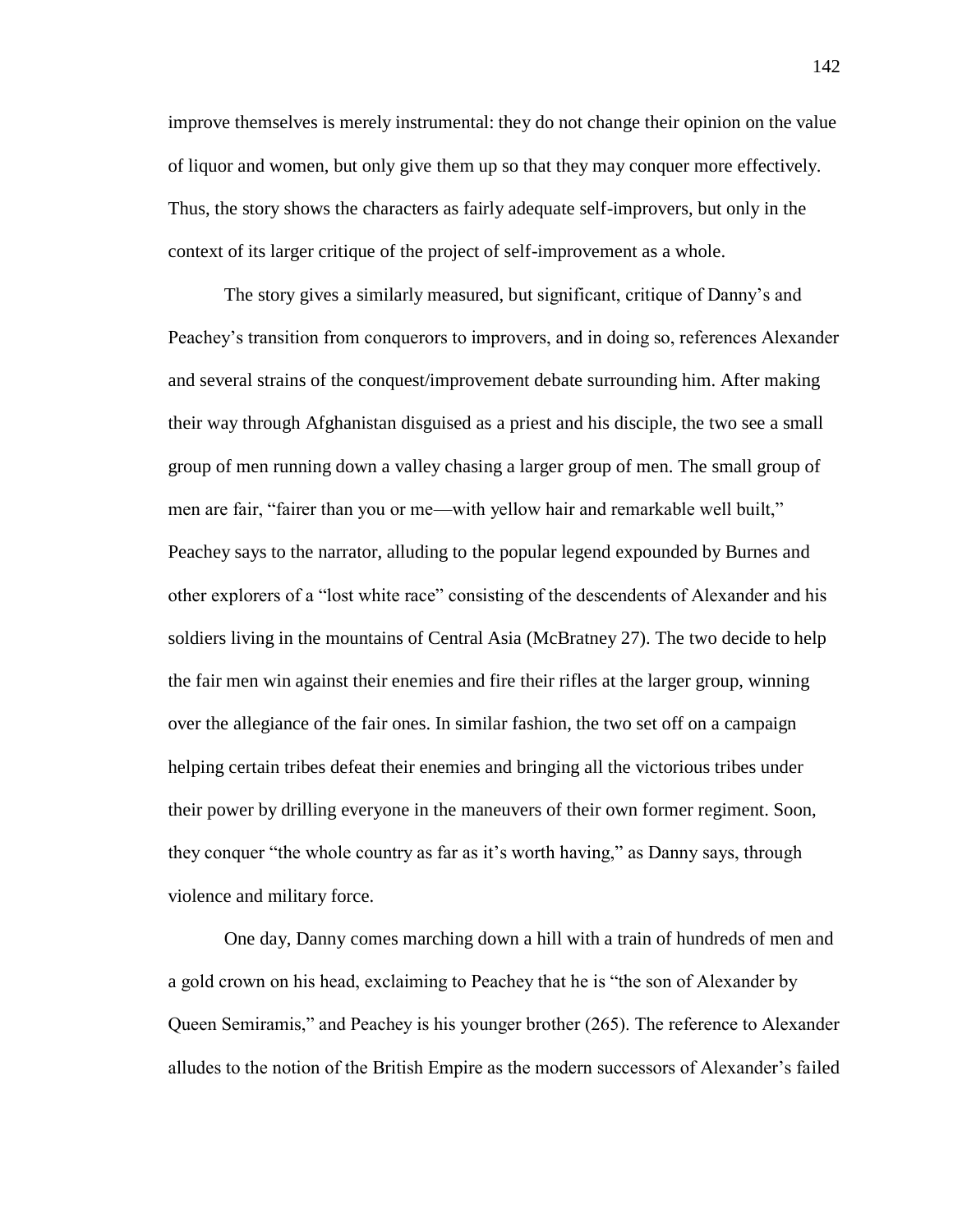but valiant effort to bring the whole of Asia under civilized western rule. But it also refers to the nineteenth century's use of Alexander as a model for the ways in which conquering and improving can work together as two parts of the same project, the first paving the way for the second. In his next words to Peachey, Danny exclaims '"we don't want to fight no more. The Craft's the trick, so help me!"' upon which he shows his partner that the Chiefs and priests in his retinue are, miraculously, fellow Freemasons, or at least practice a form of religion that resembles freemasonry enough to believe the two Englishmen can initiate them into a more advanced degree of the Craft (265). Although Peachey worries about the institutional consequences of impersonating Grand-Masters and setting up lodges without authorization, Danny wins him over by explaining that "It's a master-stroke o' policy," that "it means running the country as easy as a four-wheeled bogie on a down grade" (265-66). The next night, after perhaps the greatest stroke of luck the two could hope to get, in which the Master's Mark sewn onto Danny's apron matches the image cut into the stone underneath the statue of the Kafirs' most important idol, the two strategically raise their most helpful allies to the degree of Master Mason, "not in any way according to Ritual," Peachey says, "but it served our turn"  $(267)$ .<sup>31</sup>

With the help of Freemasonry, Danny and Peachey transition from militant conquerors to peaceful religious leaders, ostensibly promoting and developing the culture of Kafiristan by educating their leaders in religious ritual instead of destroying culture by violent conquest. History seems to have doubled back on itself: the British sons of Alexander find, conquer, and improve the ancient Greek sons of Alexander, who have halted in their development for the last two thousand years, marking time until their next great European leader emerges. Danny expresses this notion when he says, "These men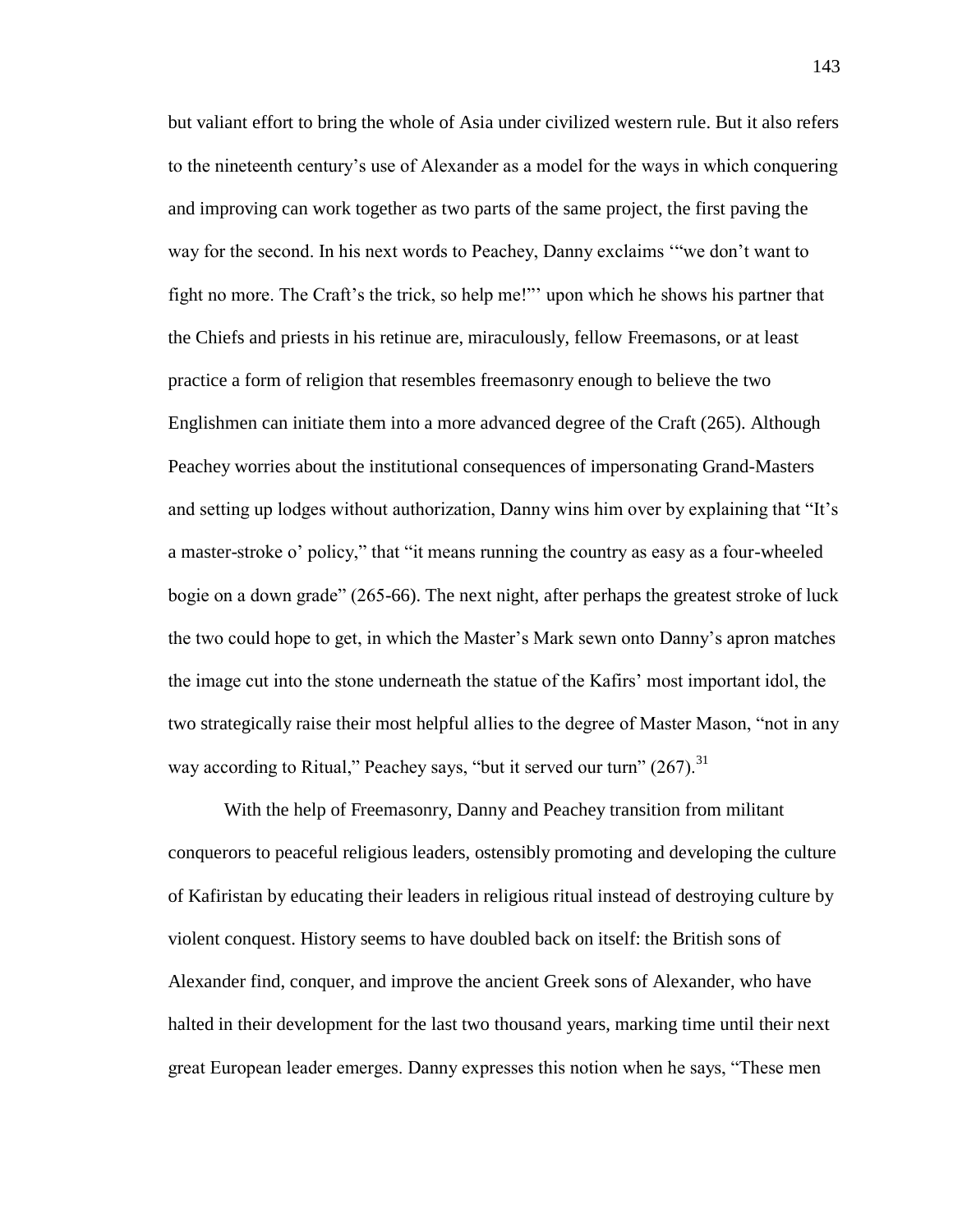aren't niggers; they're English! Look at their eyes—look at their mouths. Look at the way they stand up. They sit on chairs in their own houses. They're the Lost Tribes, or something like it, and they've grown to be English….They only want the rifles and a little drilling" (269). The Kafirs become, in Danny's vision, not only Greek descendents but budding Englishmen, their Greek ancestry providing the proof and foundation of their improvability. Kin to the English, they remain stuck in a primitive stage of civilization. The Englishmen's meeting with the Kafirs amounts to the future meeting up with its own past. Danny takes it upon himself to bring his kin up to speed, and in a spasm of modernization that would put Walter Scott's highlanders to shame, he makes the Kafirs accomplish two thousand years of development in a few months.

The scheme of the past meeting up with the present, and the present imperialists taking over where the ancient ones left off, recalls nineteenth-century imperial discourse's narrative of the British as Alexander's successors in civilizing Asia. The scheme also sustains the Anglicists' belief in the stagnancy of Asia and its civilizations. Danny and Peachey seem to have made contact with specimens of living history who have waited for their next king in an unchanging world that could have come right out of the ancient written sources. The story sets up the possibility of improving the Kafirs to reach their full potential of becoming English, so that they can be conscripted into helping Danny build the northwestern arm of the British Empire: the remnants of the old join up with and aid the new western power. The scene also alludes, however, to the Orientalists' version of Indian history as retrograde instead of stagnant. If these are indeed the descendents of Alexander, they remain unaware of their glorious past and stand in need of the British Empire to help them remember it. The fact that they have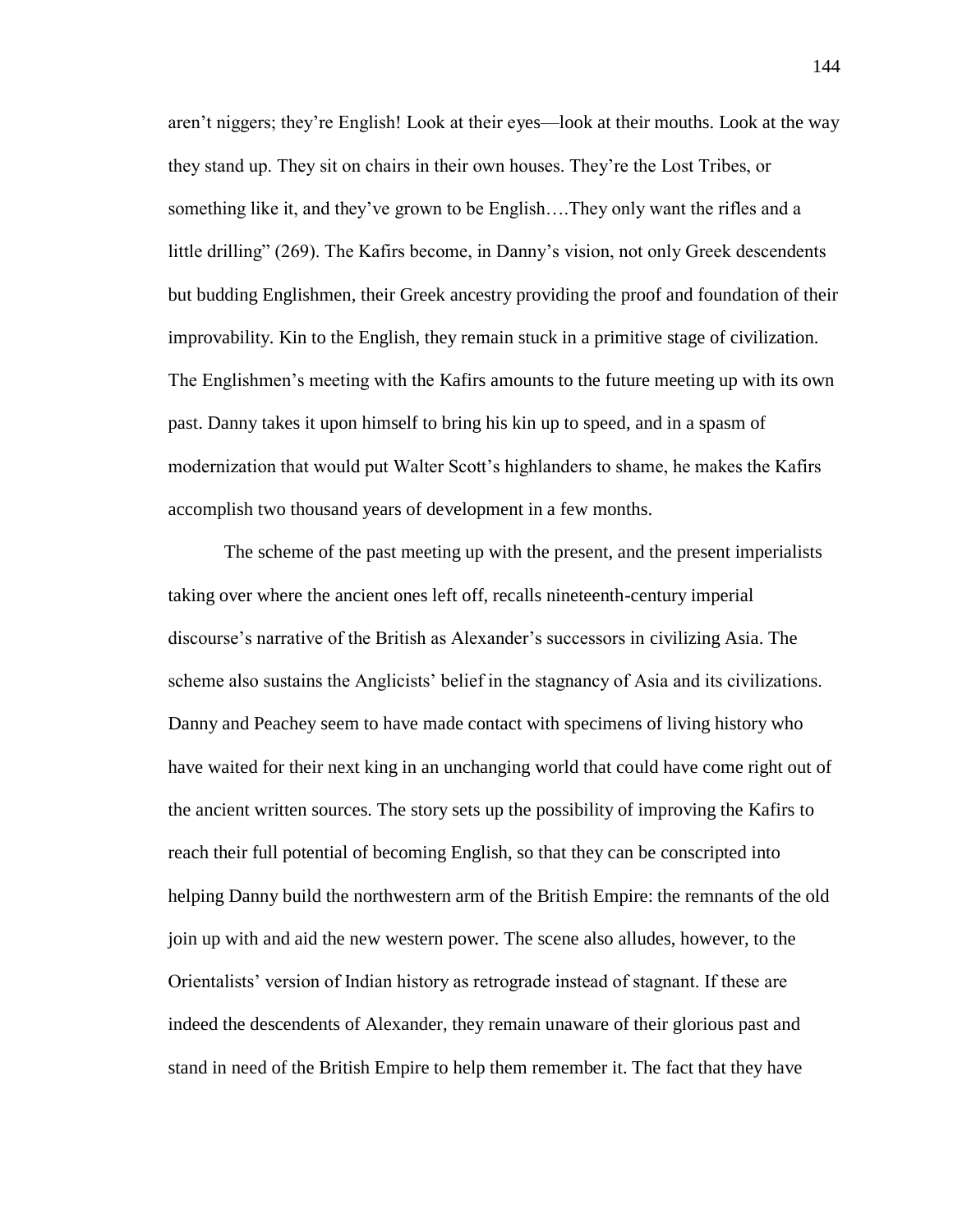retained some of the qualities of their western heritage, as Danny suggests, such as their habit of sitting on chairs, suggests that they have slipped from the level of civilization attained by their ancestors but can be restored to it by the right leaders.

Danny's and Peachey's takeover and administration of Kafiristan subverts two important assumptions underlying the conquest/improvement debate, namely, that the project of improvement is morally capacious enough to justify its early conquest phase, and furthermore, that Britain is the best and truest successor to Alexander's imperial ambitions. "The Man Who Would Be King" suggests that rather than a vast, complete, and awesome undertaking done by the most developed civilization in the world, improvement as colonists experience it on the ground is instrumental, incomplete, boring, and temporary. Furthermore, by turning the arguments for the stagnation or decline of Asian civilization back onto the British themselves, the story suggests that Britain may itself be too backward to inherit Alexander's mission.

First, the story reveals that improvement is not all-encompassing, but instead, very incomplete. India is described as comprising two different regions: on the one hand, the region controlled by the British authorities, and on the other hand, the Central India States or "Native States," left predominantly to handle their own affairs and only cursorily overseen by British authorities. The narrator first meets Peachey in an Intermediate train car on his way to the "wilderness" (245)—the area surrounding Jodhpore in the state of Rajasthan. He and Peachey converse about the "pickings to be got out of these Central India States" (245), which the narrator glosses for the reader a few paragraphs later:

> I had heard, more than once, of men personating correspondents of newspapers and bleeding small Native States with threats of exposure, but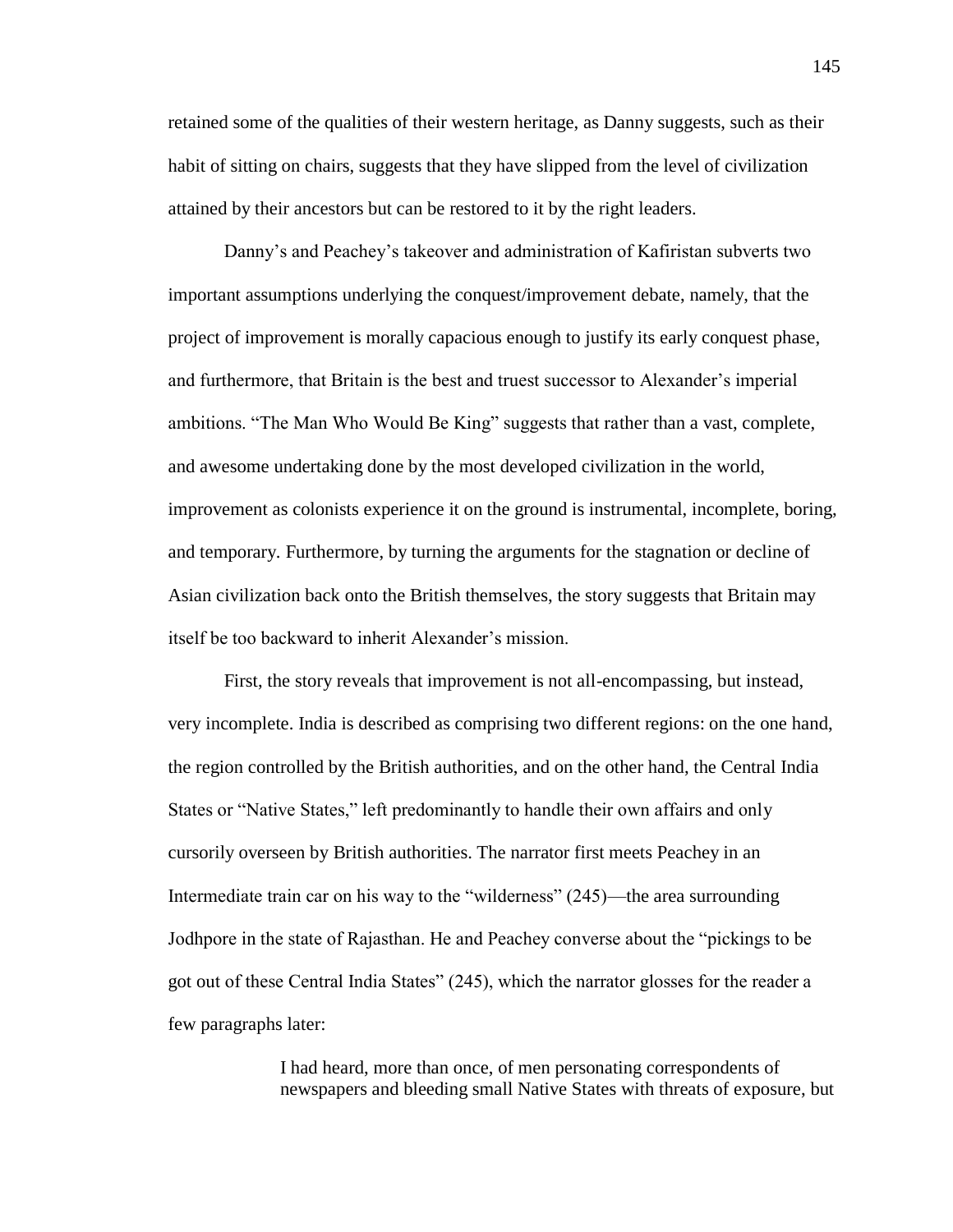I had never met any of the caste before. They lead a hard life, and generally die with great suddenness. The Native States have a wholesome horror of English newspapers which may throw light on their peculiar methods of government, and do their best to choke correspondents with champagne, or drive them out of their mind with four-in-hand barouches. They do not understand that nobody cares a straw for the internal administration of Native States so long as oppression and crime are kept within decent limits, and the ruler is not drugged, drunk, or diseased from one end of the year to the other. They are the dark places of the earth, full of unimaginable cruelty, touching the Railway and the Telegraph on one side, and, on the other, the days of Harun-al-Raschid. (247)

The narrator's racist description of the States emphasizes their lack of improvement. The States do business according to bribes, corruption, and suppression of information. They remain "backward" and "pre-modern": although they have loose connections with "the Railway and the Telegraph"—technological improvements introduced by the British—the internal happenings of the State are unchanged from the times of the *Thousand and One Nights*. The description of the Native States suggests that Britain's improvement-centered empire benefits only part of the Indian population and leaves certain areas out of its jurisdiction. Rather than an all-encompassing project sweeping across Asia from the west, British improvement proves a much more piecemeal assemblage of outposts that fails to coerce a great number of inhabitants in the territory it occupies. The lack of British control over large swathes of its Empire, by conquest or by improvement, recalls Alexander's own failure in rallying his men to bear the burden of such a vast undertaking. Such a realistic curtailing of the Empire's supposed influence questions Britain's fitness for completing Alexander's mission.

A similar sense of British ineptitude pervades the narrator's descriptions of British-controlled territories. Since the Native States have such a reputation for backwardness, it would seem that the region tightly controlled by the British would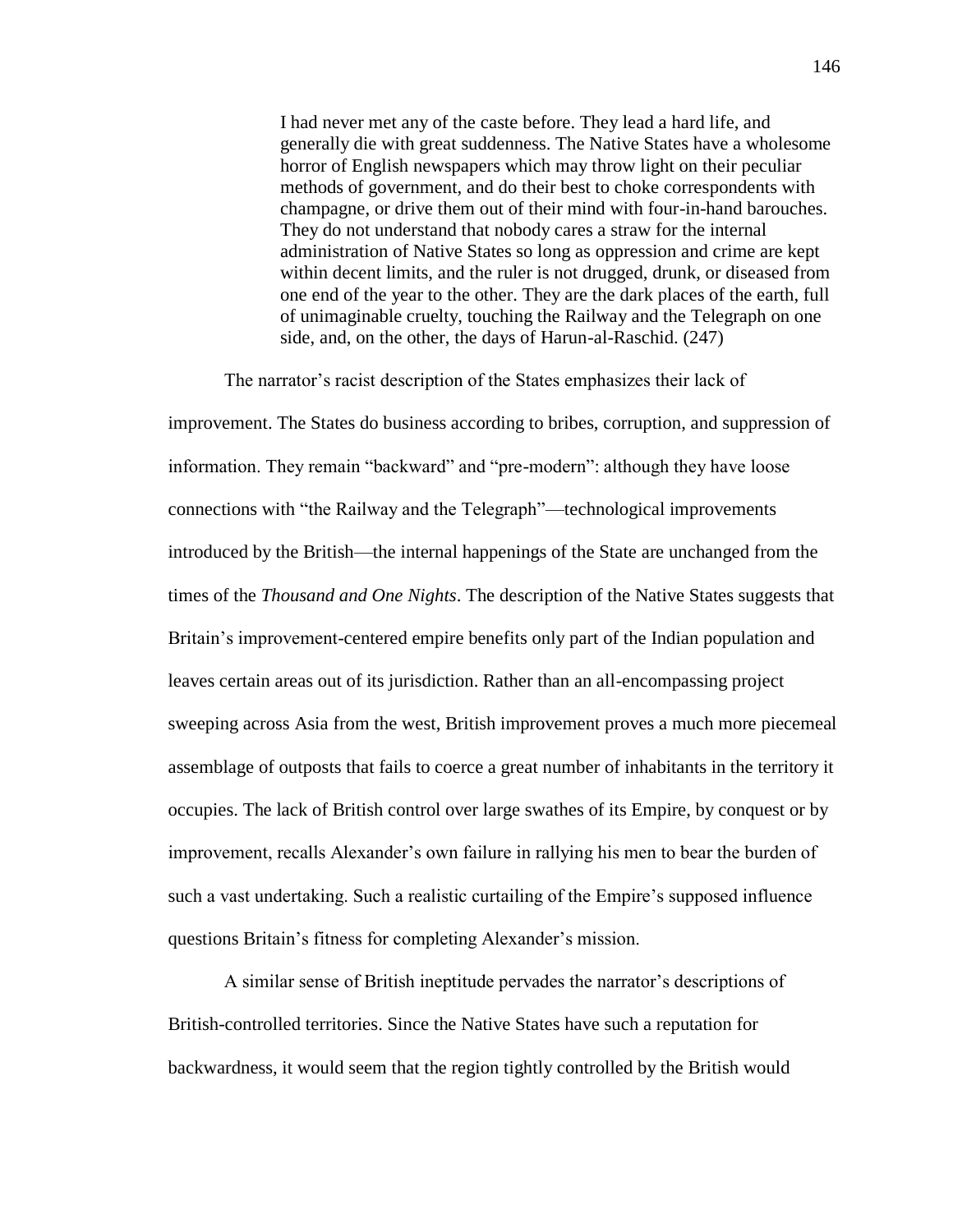provide an educative contrast to them, that the "civilized" region would be industrially and economically developed, its inhabitants enjoying a fast-paced, modern urban lifestyle. The narrator's description of his everyday routine as an editor in Lahore, however, proves that the situation is otherwise. He works in an office where there are "no incidents outside the daily manufacture of a newspaper" (248). His only visitors are those he can barely tolerate: missionaries preoccupied by petty quarrels and a sense of self-importance, impoverished theatrical companies, crack inventors, secretaries of ball-committees, and ladies who demand visiting cards printed "*at once*, please" (249). Tedious as they are, these tasks form "the amusing part of the year." The dull part consists of "six other months when none ever comes to call, and the thermometer walks inch by inch up to the top of the glass, and the office is darkened to just above reading-light, and the pressmachines are red-hot of touch, and nobody writes anything but accounts of amusements in the Hill-stations or obituary notices" (249). The heat suggests a suffocating and stagnant condition in which nothing but unimportant things enervate the narrator. Even during the lively part of the year, "most of the paper is as blank as Modred's shield." The reference to King Arthur's traitorous nephew suggests that there is nothing courageous, valiant, or even important to report on the "improved" side of the country's divide.

Living in this part of the Empire feels just as stagnant, or even as retrograde, as the part that has seen little British influence. The most up-to-date "news" is as old as a medieval weapon, and although many of those who come to visit the narrator are, conspicuously, improvers—Zenana-mission ladies, brother missionaries, and women whose presence in India is supposed to provide the place with a domesticating influence—their actions prove either ineffective or insincere. The obituary notices that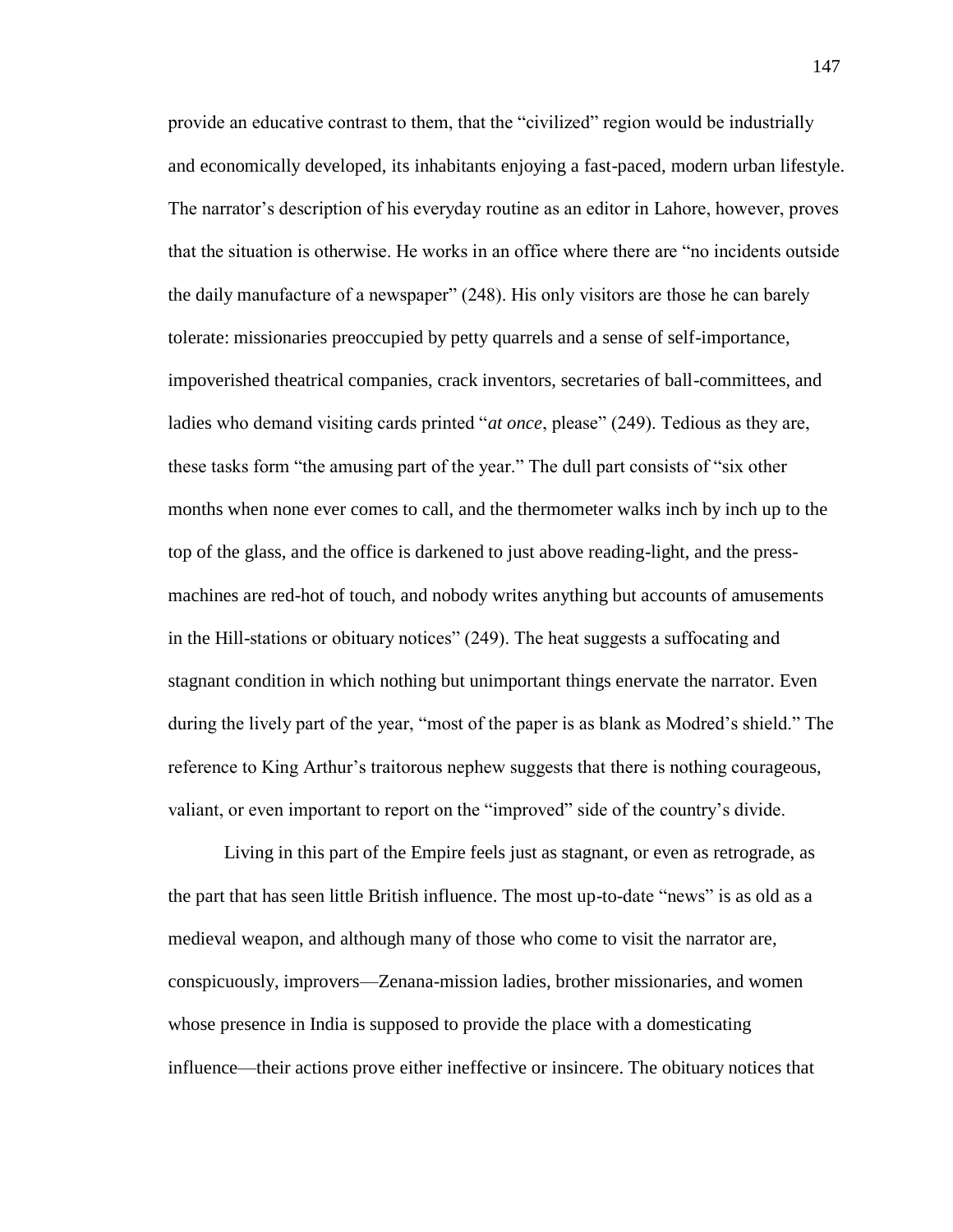fill the paper suggest that Britons do not stride ahead, energetically implementing technological, moral, and educational progress, but are instead falling ill and dying. The narrator contrasts this image of a stagnant British Empire with Europe, where he suggests the world's action now takes place. While he spends his time dealing with the insignificant and the tedious, "all the time, the telephone-bell is ringing madly, and Kings are being killed on the Continent, and Empires are saying, 'You're another,' and Mister Gladstone is calling down brimstone upon the British Dominions." When the outbreaks of disease in India become so bad that "the less recording and reporting the better," the Continental "Empires and the Kings continue to divert themselves as selfishly as before" (249). Not only is the British Empire stagnating, it is falling behind the Continental empires whose kings are involved in interesting intrigue and conquering new territories at a time when expansion has become unpopular in London. Others in the world are the movers and the shakers, and Britain is becoming not only stagnant but retrograde.

Kipling turns Anglicist and Orientalist assessments of Indian civilization back onto Britons themselves. The narrator describes his job as a news reporter as one that involves mostly waiting for news to come to him from other places instead of actively going in search of news himself. His existence in a holding pattern acts as an analogy for the British Empire as a whole, which has ceased to be the Empire of progress and now waits for news of how other countries are engaging in action. The narrator writes: "One Saturday night it was my pleasant duty to put the paper to bed alone. A King or a courtier or courtesan or a Community was going to die or get a new Constitution, or do something that was important on the other side of the world, and the paper was to be held open till the latest possible minute in order to catch the telegram" (250). The narrator waits for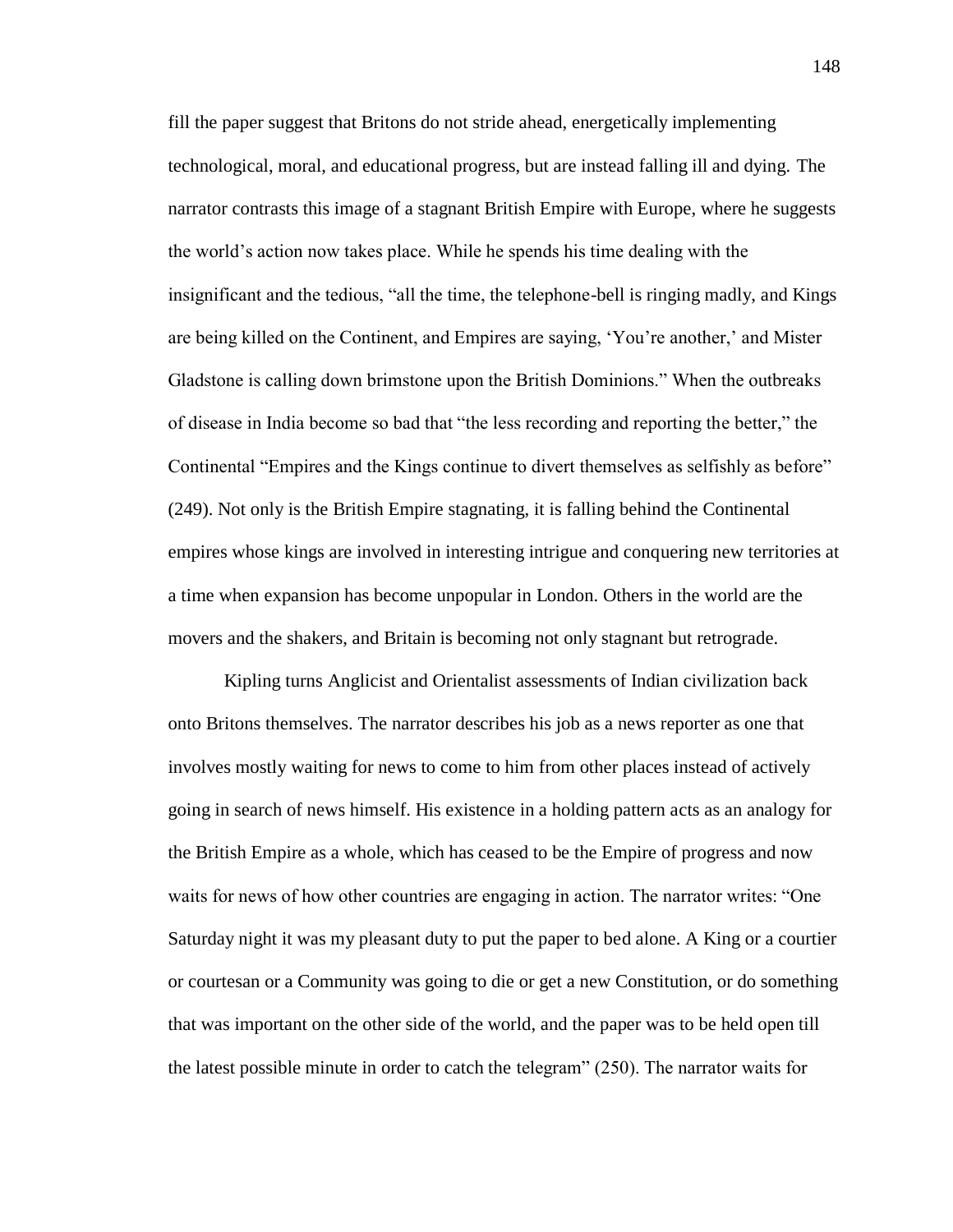news regarding a king, or if one is actually dying, news of the man who would be the next king of that nation. But the "thing that was keeping us back, whatever it was, would not come off…and the whole round earth stood still in the choking heat, with its finger on its lip, to wait the event" (250). Just as the waiting game nears its fever pitch, Danny and Peachey turn up at the narrator's office and tell him of their plans to become kings of Kafiristan. Thus, the British Empire, implied through the figure of the narrator, waits for its next kings—the next agents of world history—just as the Kafirs await their next kings to bring them into the modern era. The British resemble Alexander's descendents more than his imperial successors: marking time, they wait for history to move them, rather than the other way round. These scenes suggest the temporariness of world leadership, that existence at the top of improvement's developmental hierarchy is short-lived and rife with competition. Even the ones in front can be left behind, and perhaps, the story suggests, Britain's turn at the helm is up.

Kipling's story inserts itself into the debate over the roles that conquest and improvement should play in a modern, nineteenth-century Empire by challenging several of the debate's central positions and assumptions. The temporal axis of this debate cannot be reduced to the opposition between eighteenth-century conquest and nineteenth-century administration, but instead stretches back toward the imperial ambitions of the ancient west. Kipling's weaving together of old Greeks and new Britons, Alexander and his selfappointed sons—fictive and historical—reveals a complex ambivalence about the relationship between conquest and improvement. This ambivalence is rooted in nineteenth-century interpretations of ancient texts that lauded and criticized Alexander's imperial style as well as his empire's mixture of violence and benevolence. That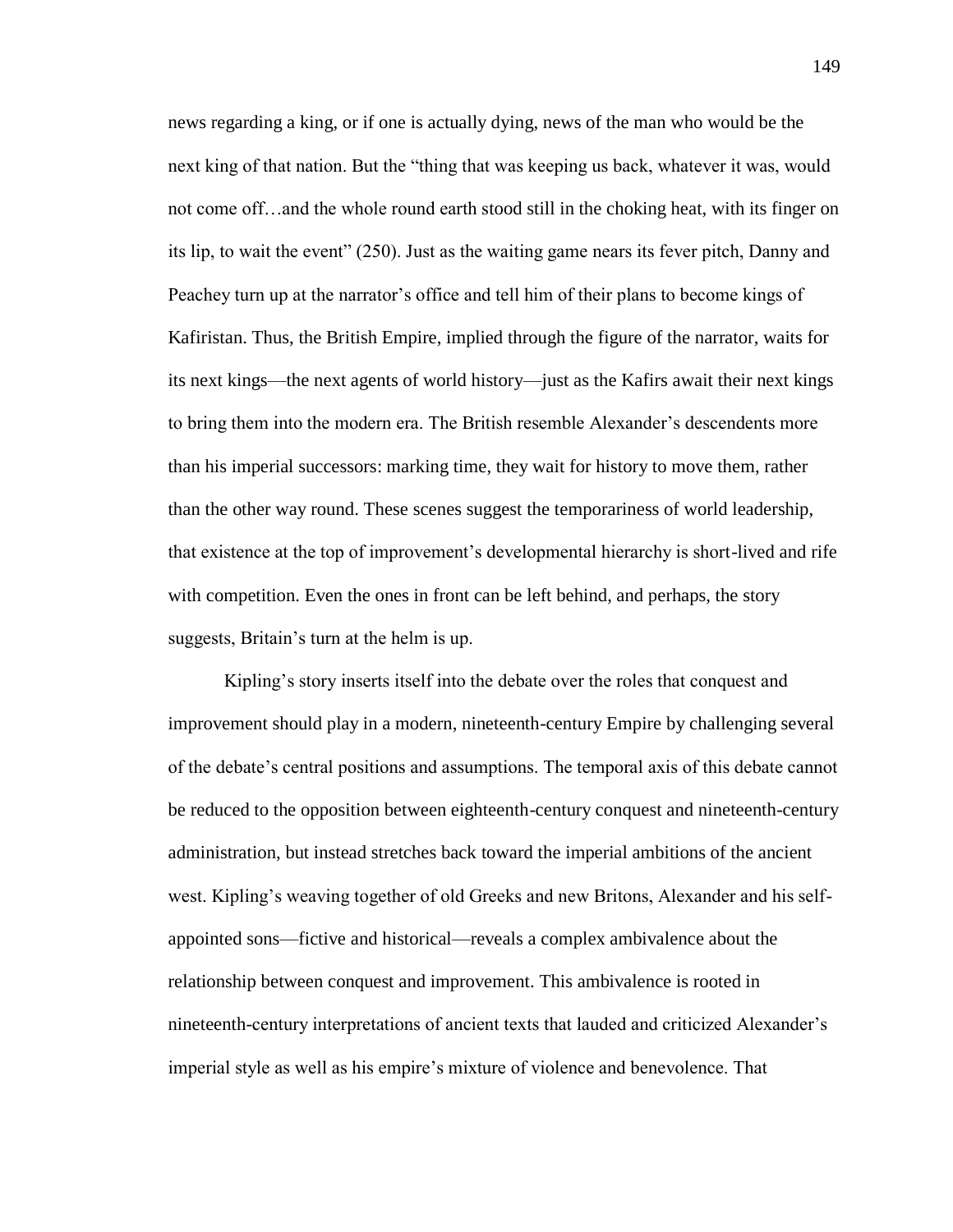ambivalence toward Alexander and his empire provided the problematic foundation for how nineteenth-century Britons understood their roles in Asia—as conquerors *and*  improvers, inheritors of the past and belated vanguards of the future.

## The West, Conquered but Improved: Huston's *The Man Who Would Be King*

If Britain inherited the dual mission of Alexander's imperial project in Asia, it also echoed the ancient empire's downfall, losing much of its nineteenth-century empire after the twentieth-century's two World Wars. John Huston's adaptation suggests that the United States made it part of its "manifest destiny" to step into Britain's place and become Alexander's descendants' descendants, the third iteration of western imperialism's dual vision of conquering and improving Asia. "Manifest destiny," a phrase coined to describe America's westward expansion across its own continent, also signified "belief in their [Americans'] obligation to export their benefits to less privileged civilizations abroad" (Karnow12). In the late nineteenth century, Americans saw manifest destiny as something very different from earlier European colonialism. The US did not need foreign raw materials or markets because it could rely on its own vast natural and human resources. Furthermore, America was founded on the principle of opposing colonialism, and its own history as a former British colony led to the belief that America would never inflict a yoke on others that it had struggled so hard to throw off. But this unique "sacred responsibility" to bring modernity to the world in the form of democracy and freedom became ever more blurred with the need to become the most dominant geopolitical power in the world—in other words, improvement began to necessitate conquest.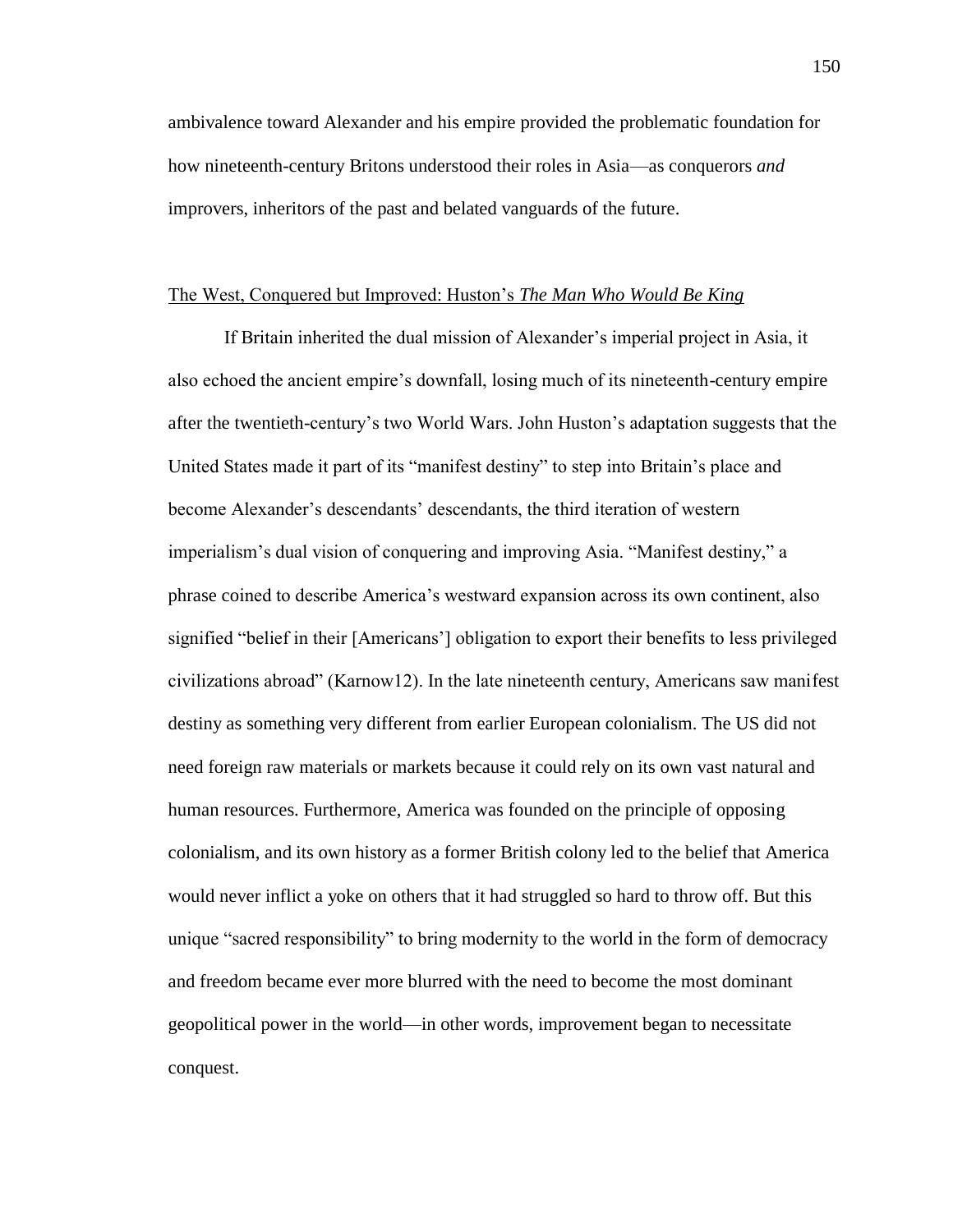The rhetoric of US leaders reflected this belief that conquest and improvement could, and must, work together, and that the lofty goal of improvement itself would justify its earlier violent phase. Woodrow Wilson, for instance, did not imagine that anyone besides the US could "make the world safe for democracy," and Franklin D. Roosevelt maintained that "international postwar peace and stability would depend on America's global leadership" (Karnow 12). The postwar twentieth century was to be a new world that looked quite similar to the old one: although the European colonies would achieve independence, they would, American leaders hoped, be shepherded by the US politically and economically, as well as spiritually and morally—by force, if necessary. The tune is more than a little reminiscent of the improvement discourse of the British Empire.

Twentieth-century American manifest destiny and American exceptionalism are the afterlives of nineteenth-century British imperial improvement. The continuation and broadening of the British improvement project by the Americans was enjoined by Kipling himself in his infamous poem "The White Man's Burden," intended to inspire Anglo-American imperialism in yet another Asian country, the Philippines.<sup>32</sup> If Alexander and the British Empire had both failed to break Asia from its barbaric and backward traditions and usher it into the modern world, then surely, western imperialism's third try to improve the east would succeed. Indeed, America seemed best positioned to do so as the most geographically west of western powers, the most temporally "new," and the most industrially progressive. As the US emerged from the Second World War, it seemed poised to take up the torch of two former imperial powers in Asia and renew the notion of improvement as the justification for a new American—and old western—dominance.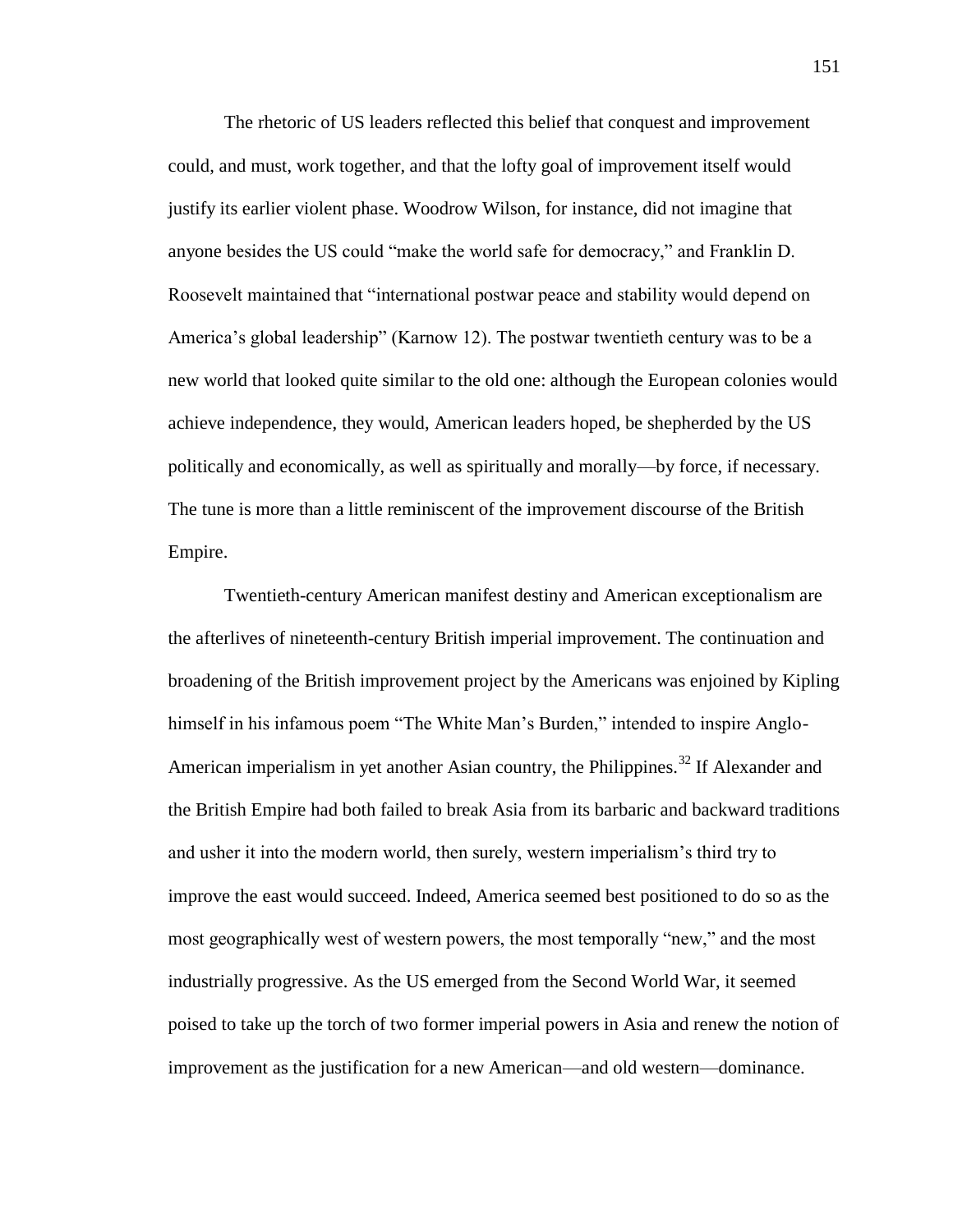The Vietnam War, however, questioned America's ability to conquer all those to whom it was destined to bring progress and enlightenment.<sup>33</sup> For the first time since its birth as a nation, the US lost a war to a foreign power—and not just any foreign power, but a band of guerilla peasants employing methods that looked primitive at best compared with American military technology. But with defeat came a public reconsideration of what it meant to "win" or "lose" a war that claimed so much from both sides. Winning did not differ much from losing, if, either way, young men died terrible deaths, went missing forever, and returned home traumatized and disabled, unable to reintegrate into society. Furthermore, advances in photographic and televisual technology made more possible than ever before Americans' consumption of images of war violence as documented by war journalists. Through media, Americans were confronted with a sense of national guilt for its role in creating such images as "the napalm girl," "the immolated monk," and the bullet-to-the-head execution of the North Vietnamese soldier—images that became iconic emblems of what an American empire cost.<sup>34</sup>

Despite the criticism of American imperialism that such images effected, however, they also confirmed and perpetuated stereotypes of Asians as either abject and helpless, and thus in need of improvement, or naturally prone to extreme violence, and thus a barbaric threat to western civilization in need of conquering.<sup>35</sup> An enemy that used civilians as shields, and women, children, and monks as terrorists surely stood to benefit from an imperial strategy that combined violent suppression with civilizing improvement—indeed, violent suppression in the name of civilizing improvement. Thus, the question of American imperialism in Vietnam became difficult to parse: on the one hand, the communists needed putting down and the Vietnamese people needed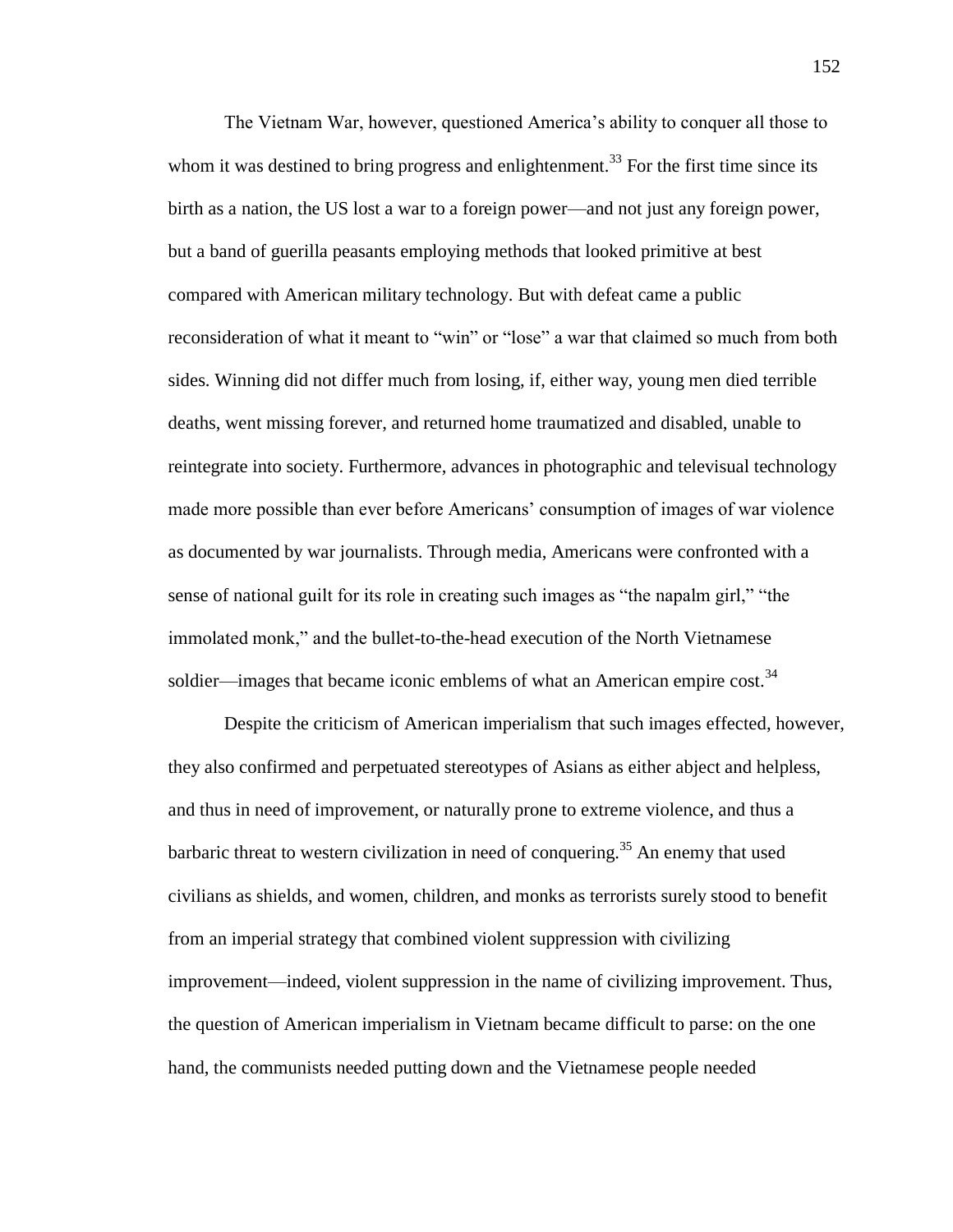modernizing; on the other hand, it had become clear years before the fall of Saigon that the US had failed to do either, but in the process of trying had turned our soldiers and ourselves into monsters. In the wake of such utter defeat, both moral and military, it became imperative to find a way to save the narrative of American imperialism and its improvement project.

Although Huston's *The Man Who Would Be King* does not directly reference the war in Vietnam, it should be read as a Vietnam-era film that tries to rescue America's image of itself as powerful and beneficent empire. Its 25-year production history and final release in 1975, the year of Saigon's fall, tracks its evolution from a classic Hollywood adventure flick to a film that criticizes, but also validates, western imperialism in Asia. More importantly, the film's fidelity to Kipling's redirection of the recipient of improvement's beneficence from the colonized to the colonizers answers the question of how to save the narrative of American imperialism. The film portrays Asians as certainly in need of civilizing, and if western intervention failed to bring civilization to them, the Asians themselves were at fault for being too ignorant to accept it. Thus, the imperialists need not worry about the result of their improving intentions; the experience of trying to implement their good will would be enough to improve themselves. And if an experience that should produce moral improvement produced instead moral degradation, then the fault lay with the western individual himself, with some kernel of unimprovability inherent in him, much like the stubborn barbarism of the Asians. Through the film's portrayal of "primitive" South and Central Asians and the way it contrasts its two male leads to signify the improvement of one and the backwardness of the other, *The Man Who Would Be King* validates American conquest and improvement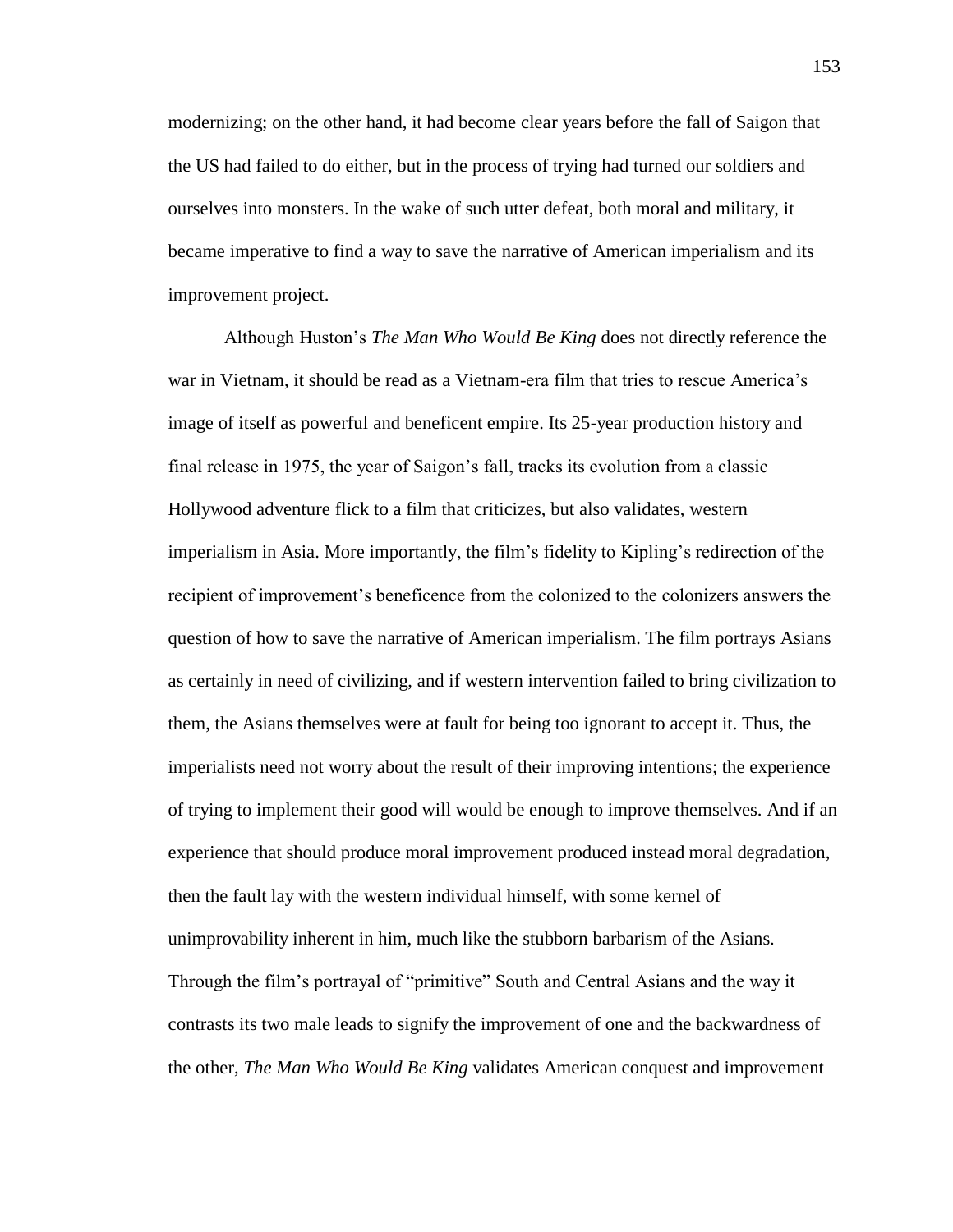of Vietnam despite its ironic treatment of improvement ideology. Although it lionizes its imperial warriors much more than does Kipling's original story, the film shares the story's belief that Improvement, despite not living up to all its ideals, does enough to justify the western imperial project.

The film opens with an extra-diegetic sequence that, while not directly relevant to the plot, sets the tone for the portrayal of South and Central Asians as uncivilized natives throughout the narrative parts of the film. The sequence depicts an Indian bazaar, and the use of a roving camera constantly tracking, panning, and tilting to get "up-close-andpersonal" with its subjects gives the sequence a documentary-like feel that contrasts sharply with the stationary, wide-angle, and extreme long shots that dominate the film's narrative portion. The camera weaves its way through the crowd as if the point of view belongs to the eyes of a tourist. Immediately, one notices the lack of industry or modern technology: manual labor creates all of the commodities sold in this market. A shot of a group of metalworkers firing metal in a wood-burning oven and hammering it out by hand, cuts to a vendor measuring grain using a traditional scale. Two men carrying water jugs attached to a pole pass in front of a man shaving another's head with a straight razor; then cut to two quick shots of men hand-sharpening tools and hand-sewing cloth. A tracking shot follows that shows two men hand-dying indigo textiles in a barrel of water, but as the camera moves, the tone of the scene begins to change, and we feel we are being led into the inner recesses of the market, where more exotic things happen. The camera tracks in quickly on a group of blind men chanting indistinguishably, then cuts to a snake-charmer, a scorpion-tamer, and a man who pours boiling water into his mouth and onto his face. The camera finally stops and lingers on what is perhaps, of all these shots,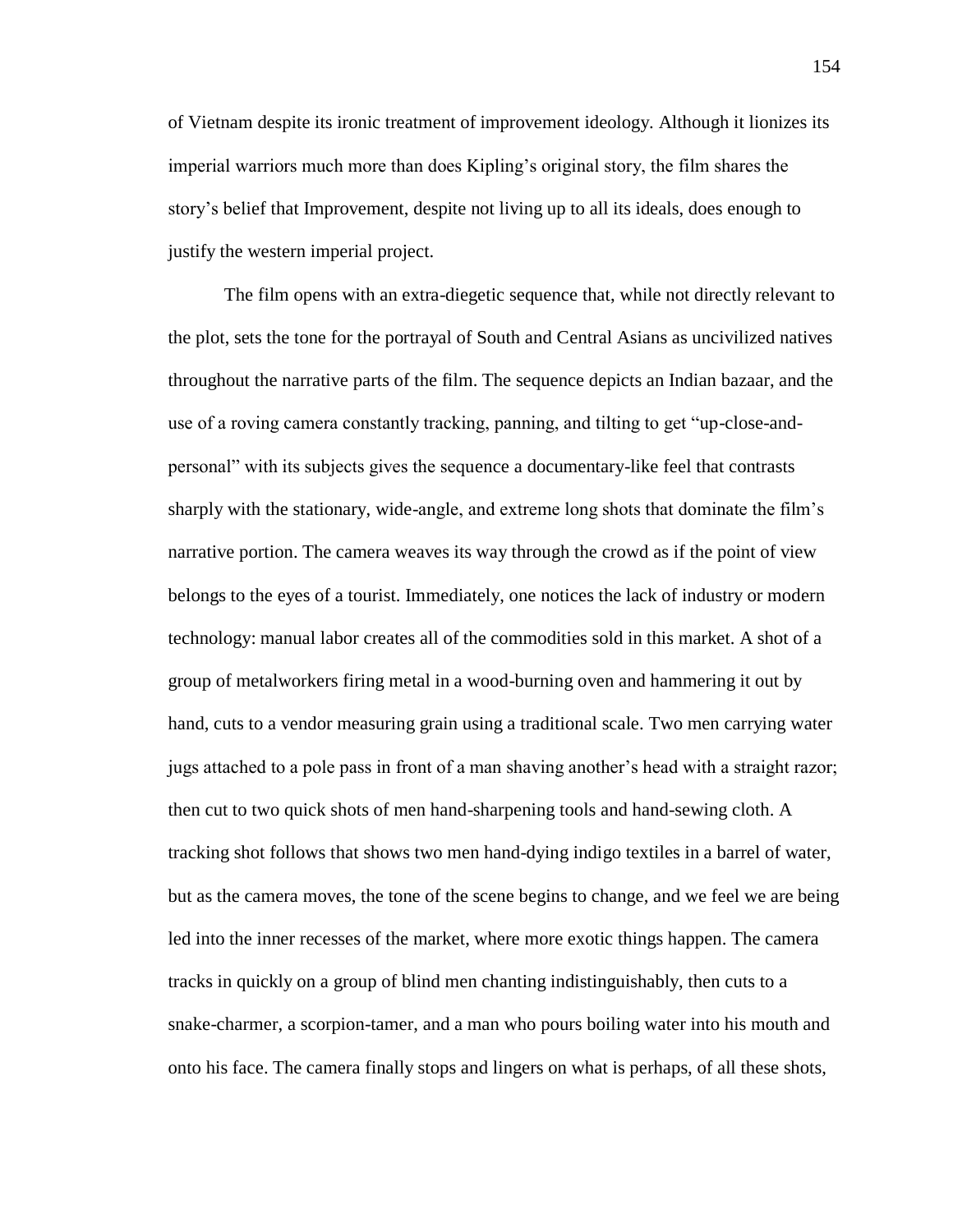the most disturbing to western viewers: a child holding two deadly snakes, one in each hand, and gazing at them fondly, as if they were his favorite toys.

Although the camera remains in motion throughout the opening sequence, the first part of the sequence shoots the vendors at eye level, suggesting an outsider's curiosity and interest in the workers and their work. The second part of the sequence, however, shoots the performers at a low angle, looking up at them to signify the camera's position as part of the spectating audience sitting at ground level. The low angle on the performers also makes them look larger than they are and dominant in the space of the frame, suggesting the power they hold over their audience. The first part of the sequence suggests that the Indians need development: they need industry, technology, and machines, or else they will forever be prevented from advancing their civilization. The sense of curiosity that the camera's movement suggests also encourages us to see the Indians as quaint, a living time capsule of the ancient past that stirs our historical interest as much as it invokes our pity. The second part of the sequence, however, suggests not only a society that lacks development but a culture steeped in superstition and scandalous practices, especially in their treatment of children. The sequence's coming to rest on the child holding his snakes indicates that moral degradation underlies the scenes of exotic entertainment that may at first have seemed harmless. The sequence as a whole evinces the Anglicist attitude that Indians need a civilized foreign power to pull it out of the dark ages: they need improvement in the form of modern industry, but they must first accept the yoke of western guidance, by coercion if necessary. Recalling Haileybury's exam questions about Alexander's valor, the film suggests that conquest itself may be a form of improvement for such a backward people.<sup>36</sup>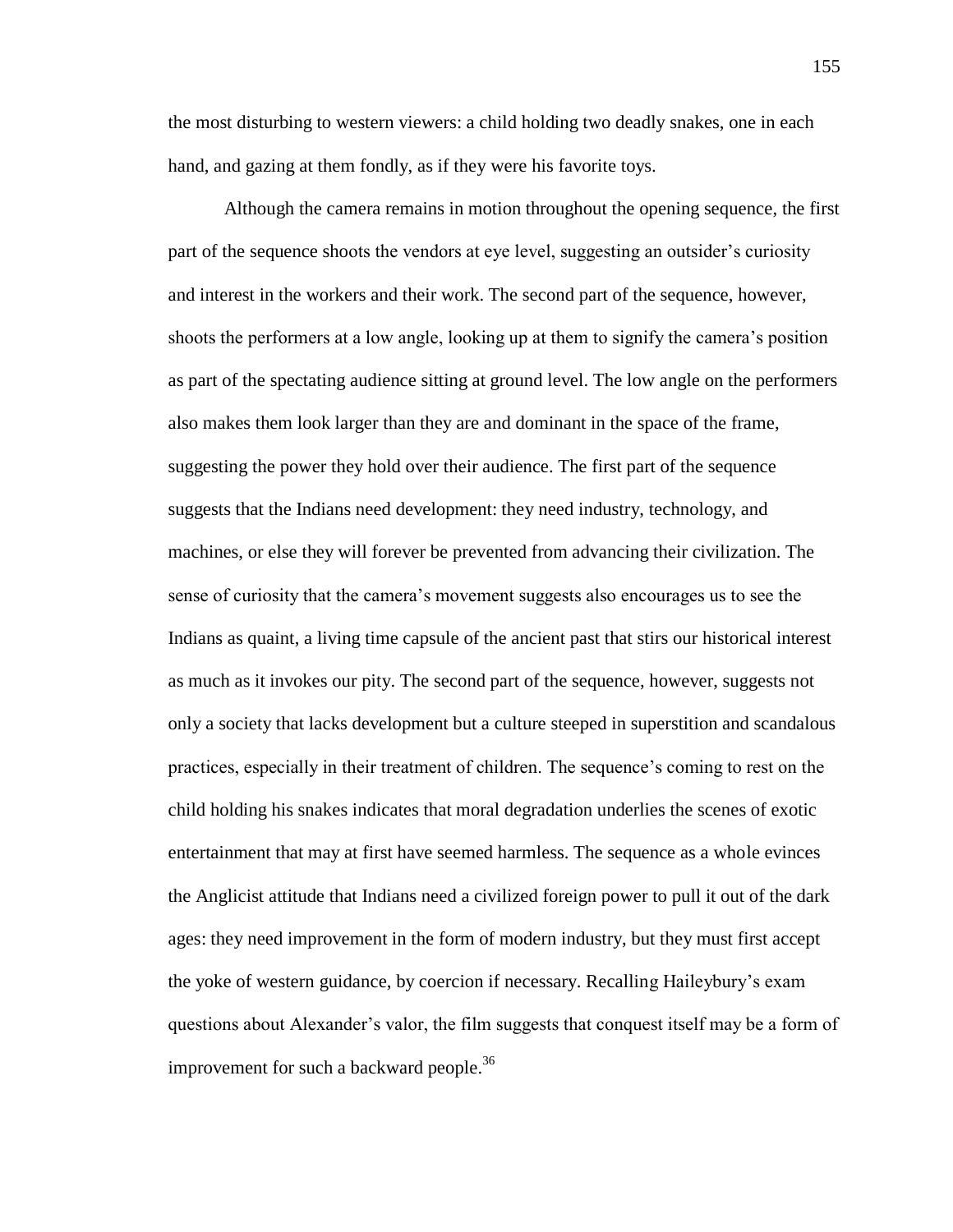The last shot of the sequence changes tone abruptly, showing a horse-drawn carriage in a long shot, going by at dusk. The stationary camera and the change in color palette—from the bright blues of the bazaar scenes to romantic reds and sepias—suggest a feeling of nostalgia. We realize that the previous scenes depict an India that is gone, a time and place lost to what it needed most: the improvement agenda of the Victorian Raj. The change in tone recalls the Orientalist attraction to India's strange but unique traditions and customs and prefigures one of the repeated lines that occurs throughout the narrative portion of the film, "different countries, different customs, mustn't be prejudiced"—a line spoken by both Danny and Peachey at various times and with varying degrees of irony. The line distills the Orientalist philosophy on preserving cultural heritage without seeking to improve it through western prejudices; interestingly, this nineteenth-century conservative position finds an afterlife in the left-progressive social movements of the era contemporary with the film's release. In the context of this shot, the suggestion is that the strange and wondrous (but no longer scandalous) images that we have just seen indicate not only a wild and "natural" India of the past, but the sorts of adventures an adventure-seeking imperialist—a Clive, Hastings, Danny, or Peachey—might find in such a lawless place. Thus, the last shot suggests that the sun has set on the conquest-oriented empire that encouraged the spirit of adventure celebrated throughout the rest of the film, but also that the sun has finally set on the retrograde Indian civilization that can now begin a new dawn under the benevolent guidance of British improvement.

The transition from the opening sequence to the opening credits further suggests that conquest and improvement are both necessary for a modern empire, but it also blurs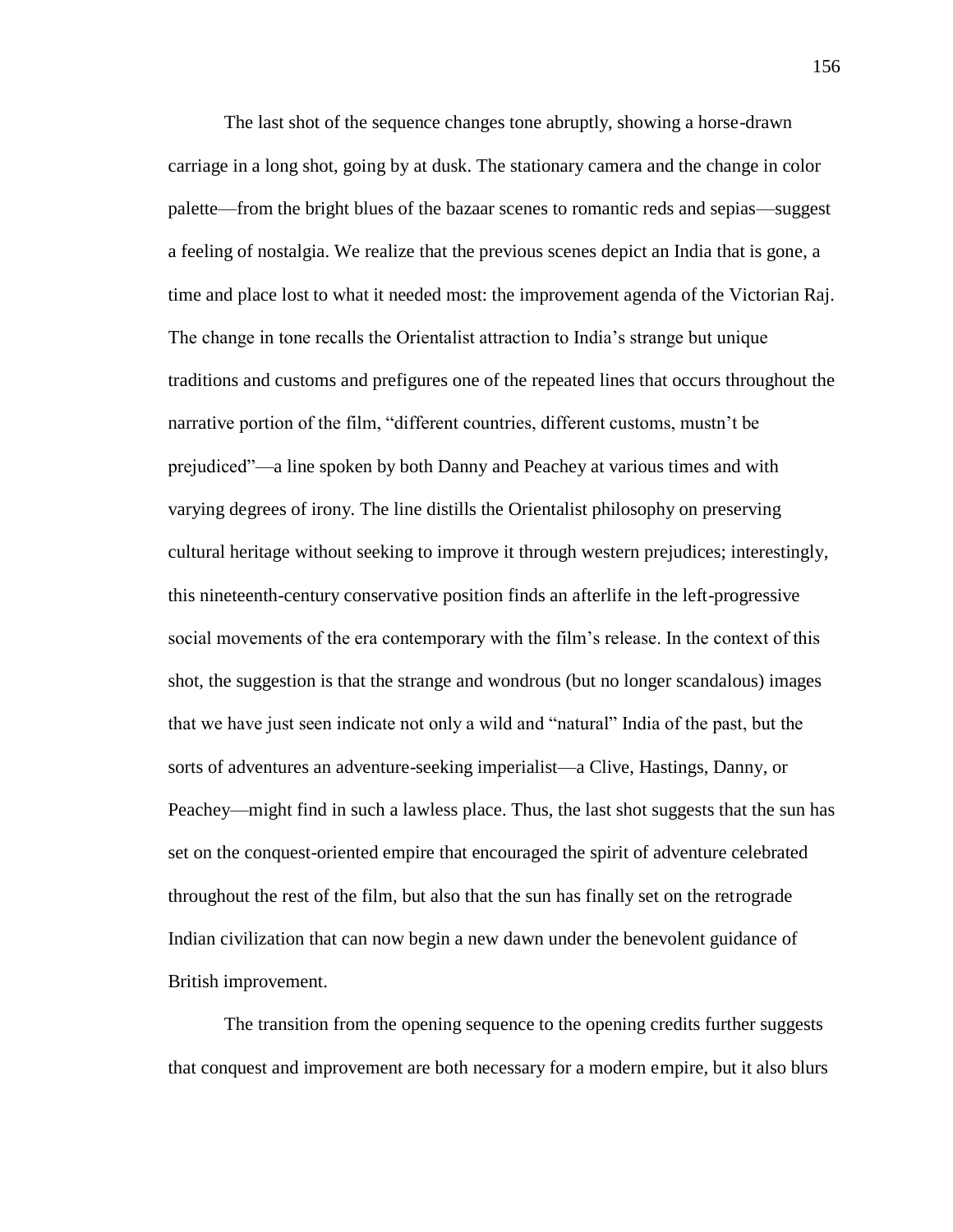the distinction between the two styles of imperial rule. The rosy last shot of India at sunset fades to a black screen, and in the darkness, we hear a lone trumpet begin the melody of Reginald Heber's "The Son of God Goes Forth to War," as the opening credits roll. The hymn, composed in 1812 by Heber (who served as the Bishop of Calcutta from 1823-1826)<sup>37</sup> replaces the Indian music we hear throughout the opening sequence. The original lyrics depict the crucifixion of Jesus and ask the listener if he is brave enough to "follow in his train" and be likewise martyred.<sup>38</sup> Kipling's story changes the opening lyric from "the son of God" to "the son of Man," suggesting Peachey's and Danny's fallibility and profane intentions in conquering Kafiristan, although some critics have also read it as a not entirely ironic allusion to the two as crucified Christian martyrs.<sup>39</sup> Despite the religious theme, however, imperial allusions fill the original lyrics: the "blood-red banner" streaming afar, the "glorious band, the chosen few," "a noble army, men and boys" that follow the "Savior" and go to war for God *and* country.<sup>40</sup> In the context of the transition from opening sequence to credits, the heroic trumpet solo is entirely sincere and functions as a metaphor for the lone clarion call of British civilization that brings "enlightenment to the darker regions of the earth," as Danny says later in the film. The Empire acts as the white letters on the black background of India, as the credits illustrate, and it will bring literacy to the illiterate masses we just saw in the bazaar. Heber's hymn, as the film deploys it, synthesizes the conquest-oriented allusions to martyrdom and heroic militarism with the "awakening" tone of Improvement discourse. The opening sequence and credits, and the transition from one to the other, suggests that conquest and improvement are both necessary to, and compatible within, a modern empire. Furthermore, the spirit of adventure that attends conquest is itself an improving influence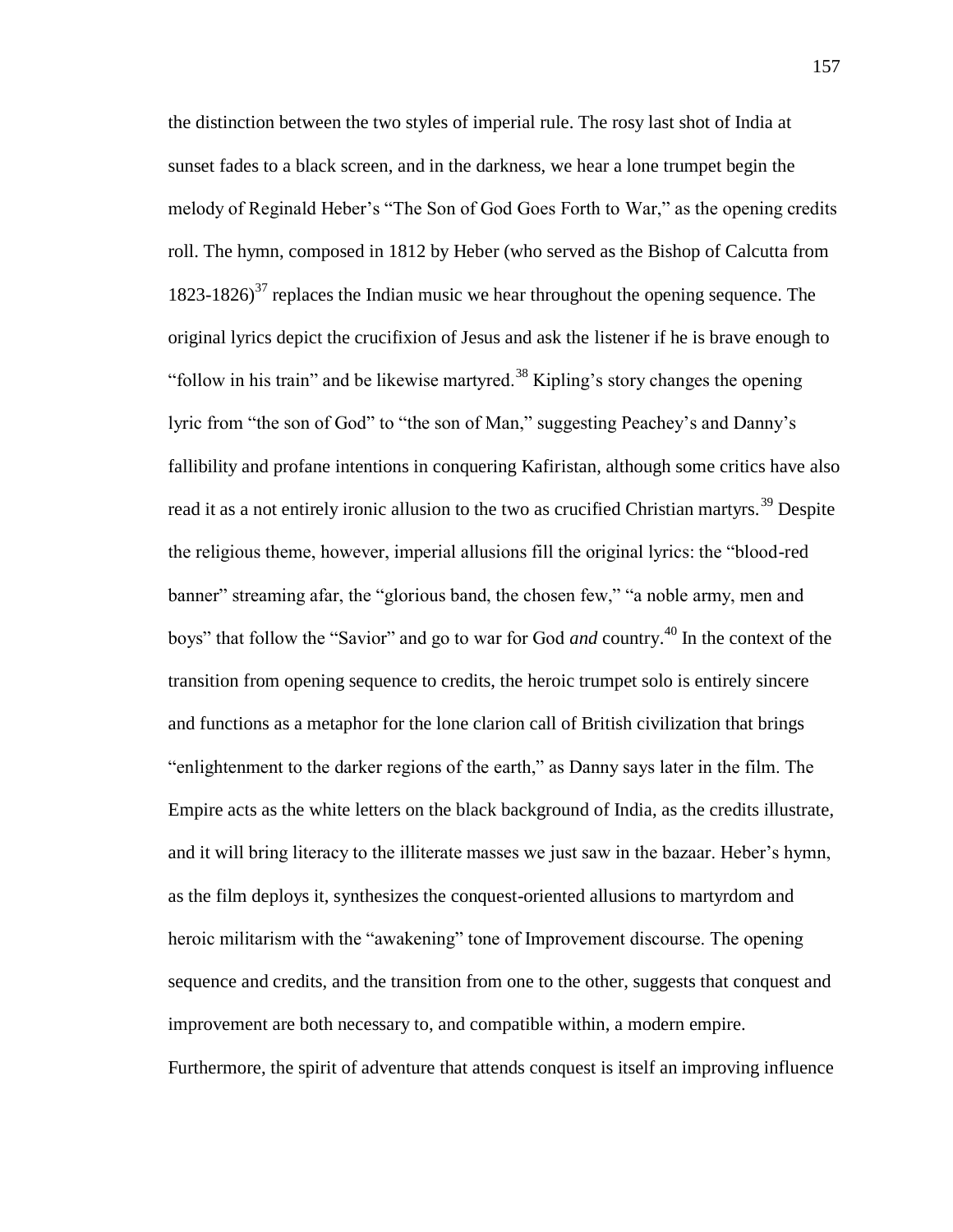on the conqueror and can help him transition to becoming a more peaceful arbiter of an improvement-oriented empire.

That spirit of adventure is also what makes the film's versions of Danny and Peachey so much more palatable than their counterparts in Kipling's original story. Whereas the story treats them as rogues from beginning to end, the film portrays them as resourceful and fearless individuals whose ingenuity and loyalty to one another mitigates their violent tendencies and cultural insensitivity. The extreme long and wide-angle shots that portray their journey from Lahore up the Khyber Pass through Afghanistan and into Kafiristan depict them as two tiny figures, alone against the inhospitable (but incredibly beautiful) terrain, with only their wits and each other to rely on.<sup>41</sup> Thus, when the two get robbed by a group of tribesmen at the base of the Hindu Kush and manage to turn the situation to their advantage by violently assaulting the tribesmen and stealing their mules, we excuse the objectionable nature of the vignette and cheer them on. As they make their way across the snowy mountains, in another series of spectacular wide-angle shots that emphasize the arduous nature of their trek, the refrain of Heber's hymn returns to the soundtrack. Danny sings it as an inspirational tune to power them through the most difficult part of the journey, turning it into a personal rallying cry un-tethered from its imperial associations. Indeed, the film's use of wide-angle and extreme long shots to diminish the bodies but enlarge the spirits of the protagonists makes it easy to forget that their journey is associated with the Empire at all. Individual heroism becomes a proxy for state conquest so subtly, and indeed, through such spectacular cinema, that the pair's conquering intentions nearly drop off the map.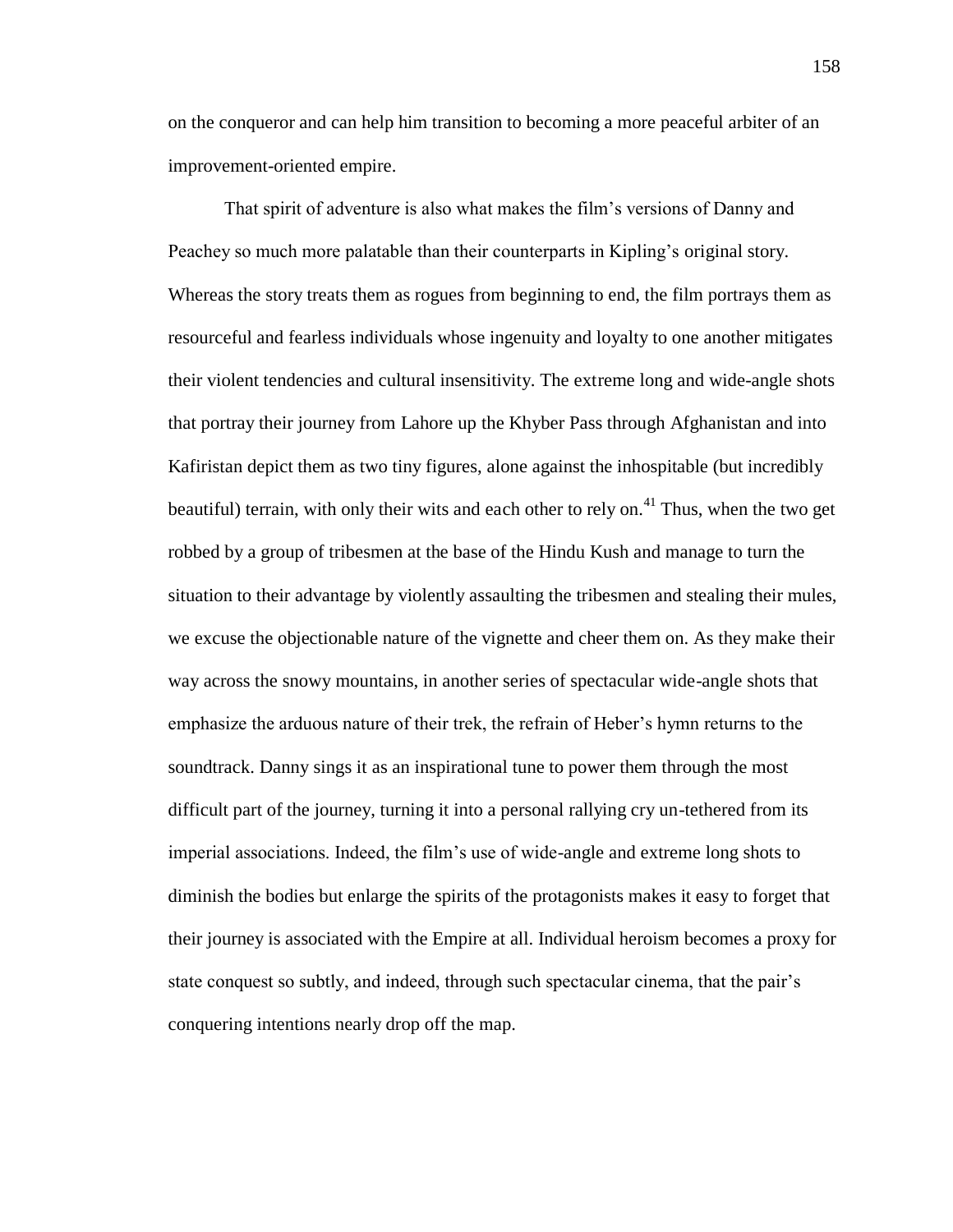Even when the British Empire is directly referenced, the film focuses on the ways in which serving in the Empire improves young men—by increasing their courage and allowing them to form bonds of brotherhood they would not otherwise have—rather than the conquering that these men do while serving. When the adventurers find that "their bridges have been burnt, so to speak," as Peachey says (referring to the crumbling of the ice bridge they walked over to enter Kafiristan), they take shelter in a cave and wait to freeze to death. The scene, shot as a two-shot of the men sitting next to each other, focuses on the bond between them and redefines the project of imperial conquest as the cultivation of fraternity<sup>42</sup>, a sentiment expressed by Peachey when he tells Danny that he will "do the necessary" when the fire goes out. In the shot-reverse-shot sequence that follows, they muse on what a shame it is, "our getting so close and not making it." The dialogue transforms their childish irresponsibility into manly confidence:

- D: Peachey, in your opinion, have our lives been misspent?
- P: Well, that depends on how you look at it. I wouldn't say the world is a better place for our having been in it.
- D: Oh, hardly that.
- P: Nobody's going to weep their eyes out at our demise.
- D: (indignantly) and who'd want them to, anyway?
- P: And we haven't many good deeds to our credit.
- D: (after a pause) None. None to brag about.
- P: But how many men have been where we've been? And seen what we've seen?
- D: Bloody few! And that's a fact!
- P: Why, even now, I wouldn't change places with the Viceroy himself, if it meant givin' up my memories.
- D: Me neither!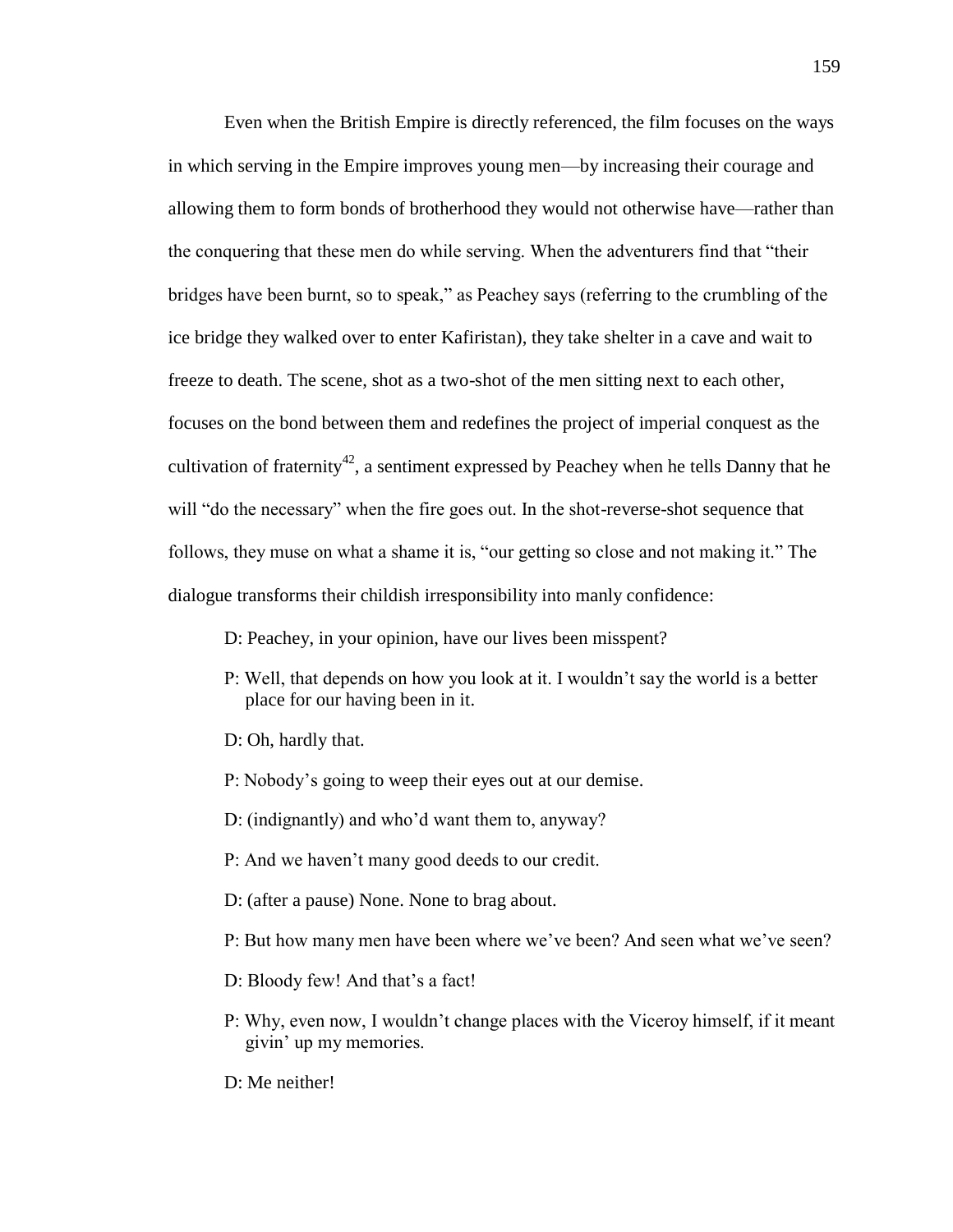They continue to reminisce about the memorable events of their service, and their laughter mounts until it causes an avalanche that fills in the crevasse their ice bridge created, allowing them to cross into Kafiristan after all. A heroic march fills the soundtrack as Peachy says (the two framed in another two-shot): "Danny! We can get on!" Their loyalty to one another and positive attitude literally creates a path that leads them out of a hopeless situation. The scene exemplifies the film's argument that conquest's adventuring spirit improves those with gumption enough to have it in the first place. This spirit performs a magic trick on the plot, but also on the viewer's opinions about imperial conquest.<sup>43</sup> Rather than a greedy desire to acquire land, labor, and spoils, conquest becomes the crucible in which men of character are identified and formed.

In the first half of the film, conquest trumps the improving capabilities of the more peaceful activities usually associated with imperial improvement, such as building infrastructure, religious conversion, and education. Although Peachey builds a rope bridge for the Kafirs after the two conquer all of Kafiristan and, as he says, "there was no more fighting left to do," he intends the bridge to serve himself and Danny as an escape route after they "loot the place four ways from Sunday" rather than as an emblem of modernization for the Kafirs. In fact, the discourse of improvement acts as somewhat of a running joke in the film's first half. Ostensibly, the ironic treatment of improvement argues that the whole scheme functioned as a blind all along, and the real purpose of attending to the welfare of the natives was to bind them to their conquerors all the more effectively. After their first victory in Kafiristan, for instance, Peachey orders their interpreter, Billy Fish, to lead them to Ootah, the leader of the Er-Heb people, so that the Englishmen can "begin his education." In the three-shot that follows—and that prefigures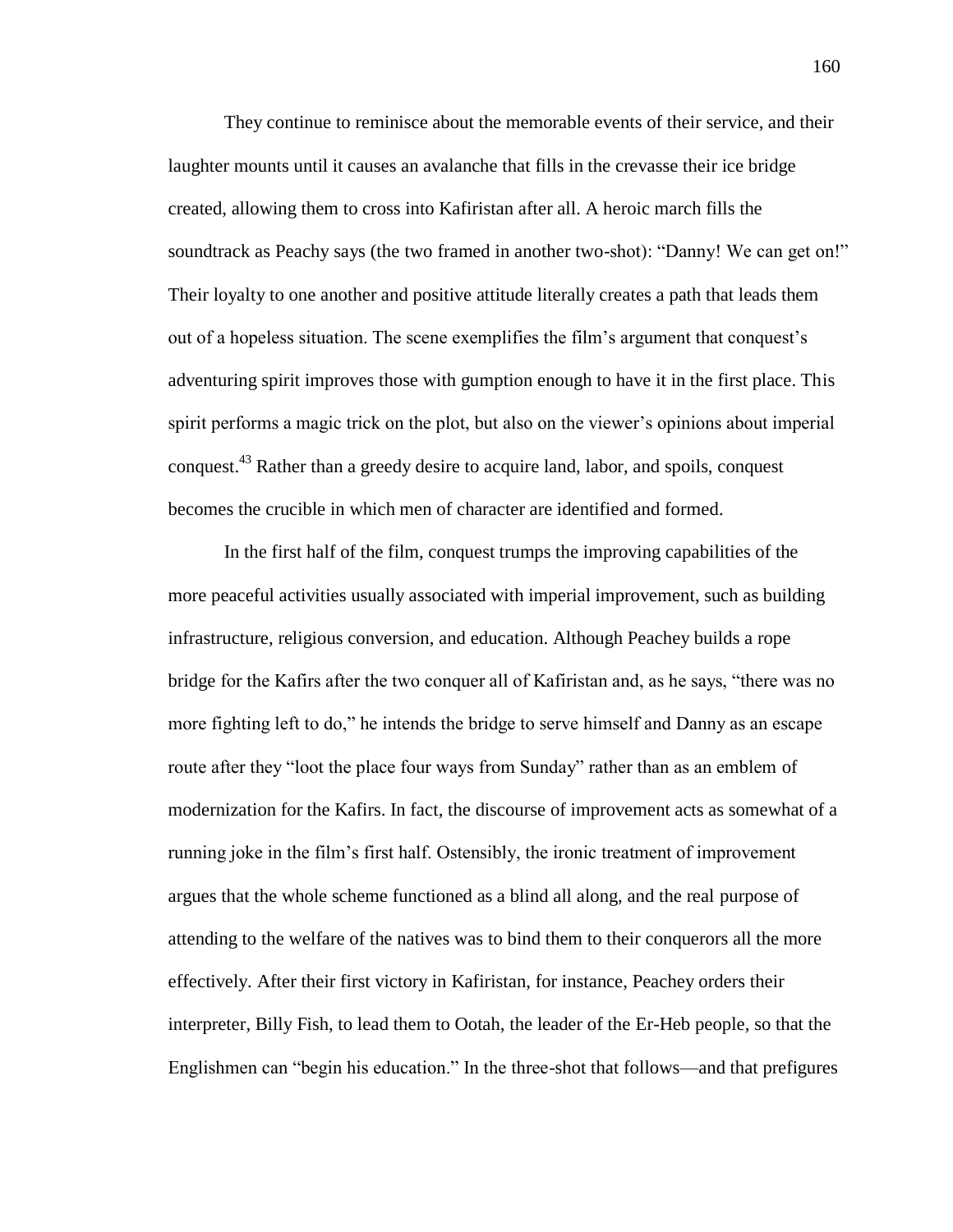their three-way conspiracy to make the Kafirs believe Danny is the son of Alexander— Billy says to Danny and Peachey that he often tells Ootah about "Englishmens": how they "give names to dogs, take off hats to womans, and march into battle, left-right-leftright!" Billy delivers the line goofily, in the manner of the classic Babu figure, and Danny responds ironically, "Bringing enlightenment to the darker regions of the earth." The response suggests that British "enlightenment" amounts to no more than a handful of idiosyncratic habits and recalls the moment in Kipling's story when Danny implies that any population can be made into Englishmen with "rifles and a little drilling."

Unlike conquest, which truly improves the character of the conquerors themselves, Improvement is at best a set of glorified good manners, and at worst, a dishonest trick. A scene depicting the Kafirs' first drilling lesson uses a tracking camera to follow Danny, as he paces between the lines into which the men have been assembled and delivers the following monologue:

> Now listen to me, you benighted muckers! We're gonna teach you soldiering—the world's noblest profession. When we've done with you, you'll be able to stand up and slaughter your enemies like civilized men! But first, you shall have to learn to march in step and do the Manual of Arms without even having to think. Good soldiers don't think. They just obey. Do you suppose if a man thought twice, he'd give his life for Queen and country? Not bloody likely! He wouldn't go near the battlefield! One look at your foolish faces tells me you're going to be crack troops! Him there, with the five-and-a-half hat size, has the makings of a bloody hero!

Like the scenes involving Billy, this scene also treats the notion of "civilization" ironically. Danny's comment about teaching them to slaughter each other like civilized men suggests that there is nothing more "civilized" about the English than the populations they wish to conquer; in fact, the hypocrisy of the English makes them worse.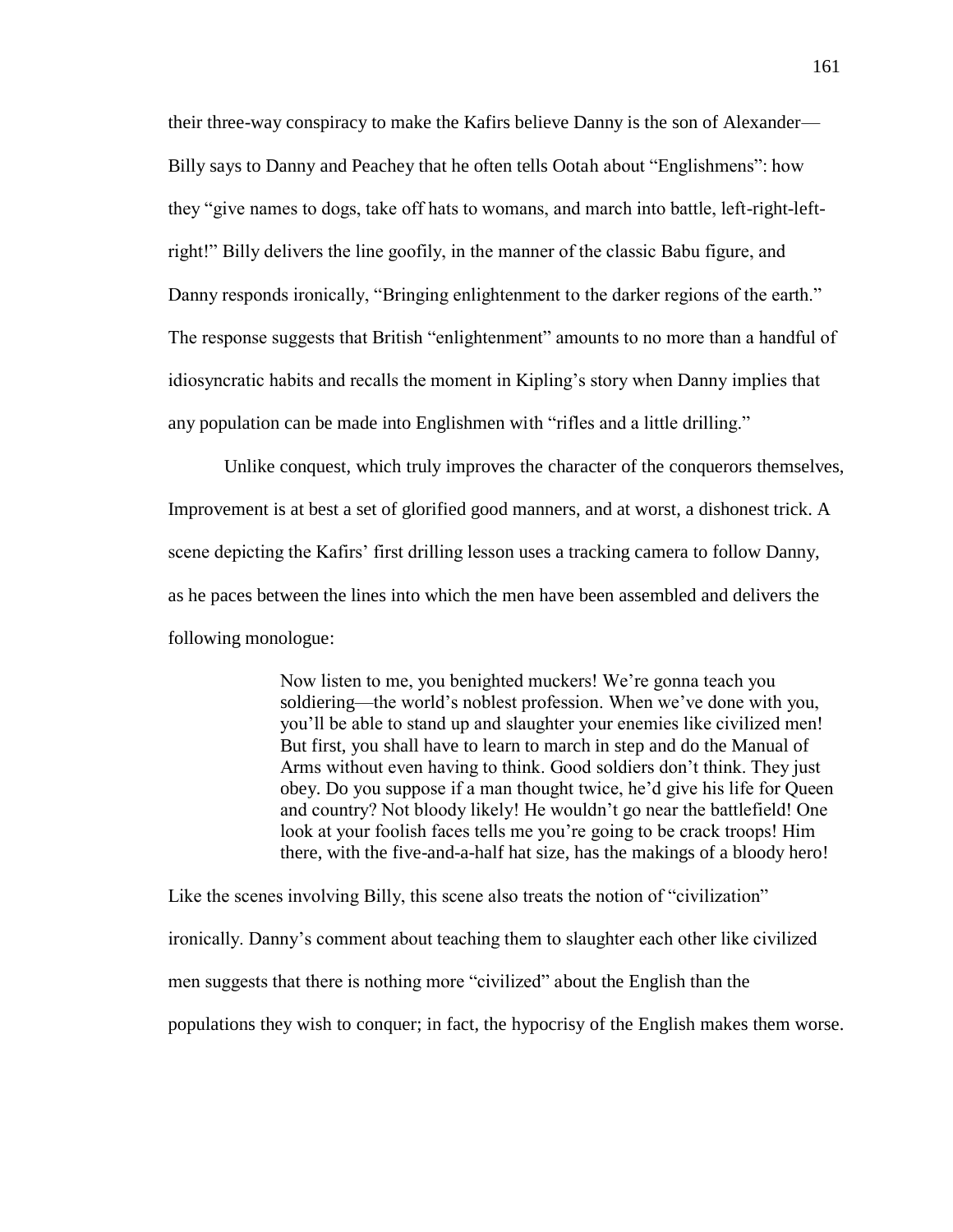But while Danny's lines criticize the civilizing project, they uplift the figure of the conqueror. On the one hand, Danny's crack about soldiering being the world's noblest profession is intended as a joke, for, as the rest of the monologue bears out, there is nothing "noble" about slaughter, obedience, and stupidity—the very qualities that make a good soldier. But on the other hand, soldiering is precisely what has made Danny and Peachey fit for their current conquest, and the film argues that it has actually made them "nobler" men. Their stupidity, especially, suggests a kind of innocence or purity of heart that the smarter strategists of the Empire take advantage of (like the magistrate to whom Kipling turns the two in for impersonating journalists early in the film). It is precisely their lack of intellectual development—the fact that they do not "think twice"—that makes their courage, bravery, and loyalty to one another possible and encourages us to cheer them on despite our knowledge of what their victory will mean for the Kafirs.

Danny, especially, exemplifies the stupid man of character. In the second half of the film, the two friends begin to go their separate ways: Danny becomes a true leader of the Kafirs with a sincere interest in improving their quality of life, while Peachey remains the conquest-oriented plunderer he always was. The film's position on the two imperial styles also makes a dramatic shift in the second half of the film: improvement is no longer treated as a nefarious plot or ridiculous joke but a real and good thing for the Kafirs (who, throughout the film, are portrayed as desperately in need of it, just like the Indians in the opening sequence). Because of its change in attitude toward improvement, the film also makes an about-face regarding conquest: rather than an improving influence on the conquerors, it becomes its opposite—the measure of an imperialist's underdeveloped moral sense and inability to mature.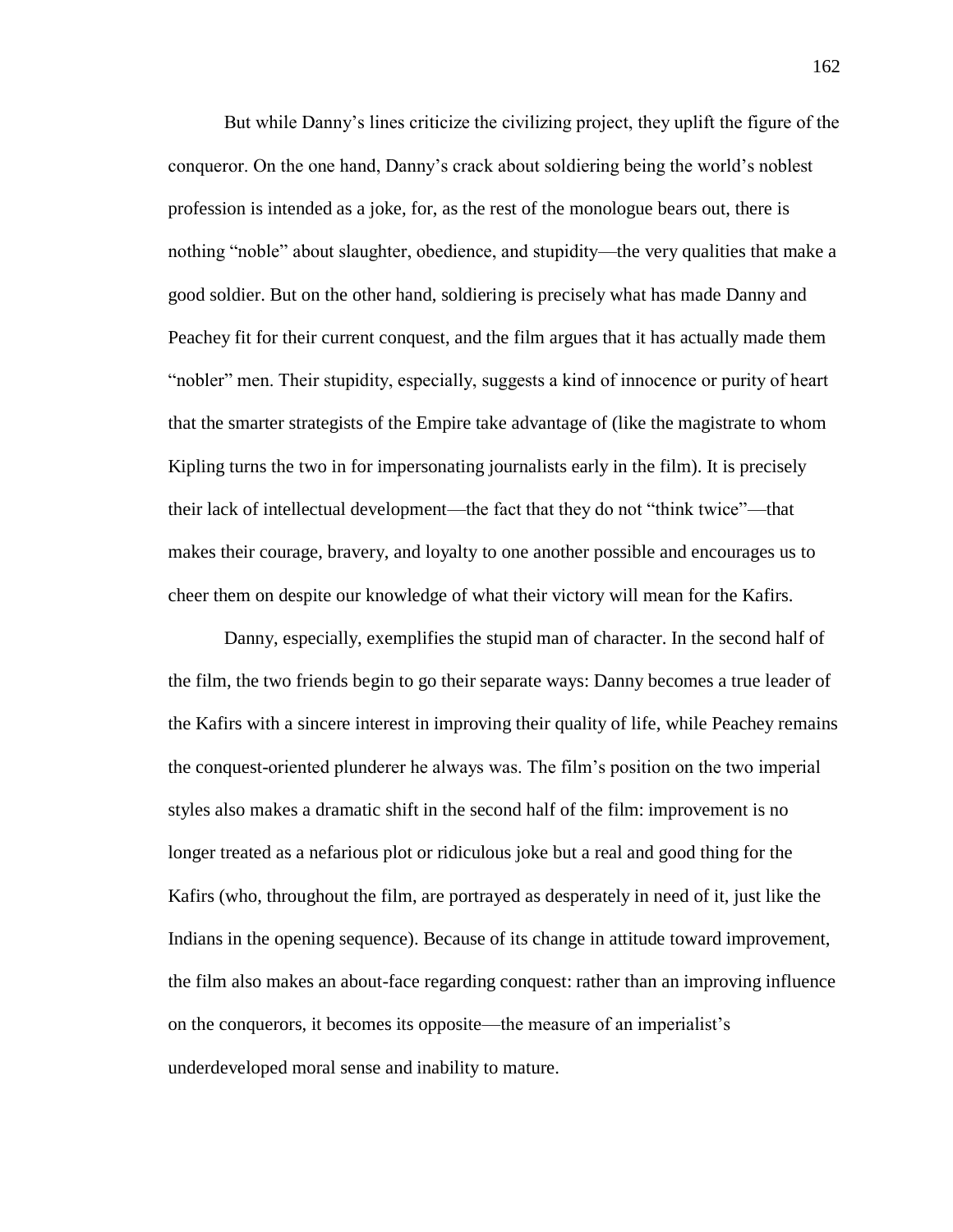For Peachey, anything goes, as far as satiating one's lust for power and greed are concerned. He becomes the bad imperial strategist who uses Danny's stupid good nature to his advantage. Soon after the two win their first battle, Peachey reveals that he has been the brains of their operation all along, an operation whose objectionable qualities are now, for the first time, being taken seriously. After seeing that Danny did not bleed after being shot with an arrow during battle, the Kafirs begin to believe that Danny is the immortal son of their god and ancient conqueror, Alexander the Great, whose departure from Kafiristan all but arrested time itself in the country. The people, Billy explains, have been waiting ever since for the return of "Sikander," or Alexander, the Second: here, the film alludes directly to nineteenth-century interpretations of Alexander's empire as the first stage of Britain's own, and the notion of Asia as needing shepherding by old and new western powers. The friends, joined by Billy in a three-shot, discuss what to do about Danny's mistaken identity. Danny, with innocent goodwill, says that the arrow stuck in his bandolier, hidden from the Kafirs because it was worn underneath his shirt, and that Billy better tell them the truth immediately. But Peachey thinks differently: "Say you was an ignorant Kafiri. Who would you rather follow, a man or a god? Now, we're here to conquer this country, ain't we? With you as a god, it'll take half the time and half the trouble!" Cutting Billy out of the planning as the scene cuts to a two-shot, Danny tells Peachey that "the idea, it's a bit blasphemous-like," and he fears what will happen if the Kafirs find out the truth. Then, cutting Danny out of the strategizing as well, the scene shifts to a tracking shot that follows Peachey alone as he paces back and forth across the room, concocting his ill-intended plot.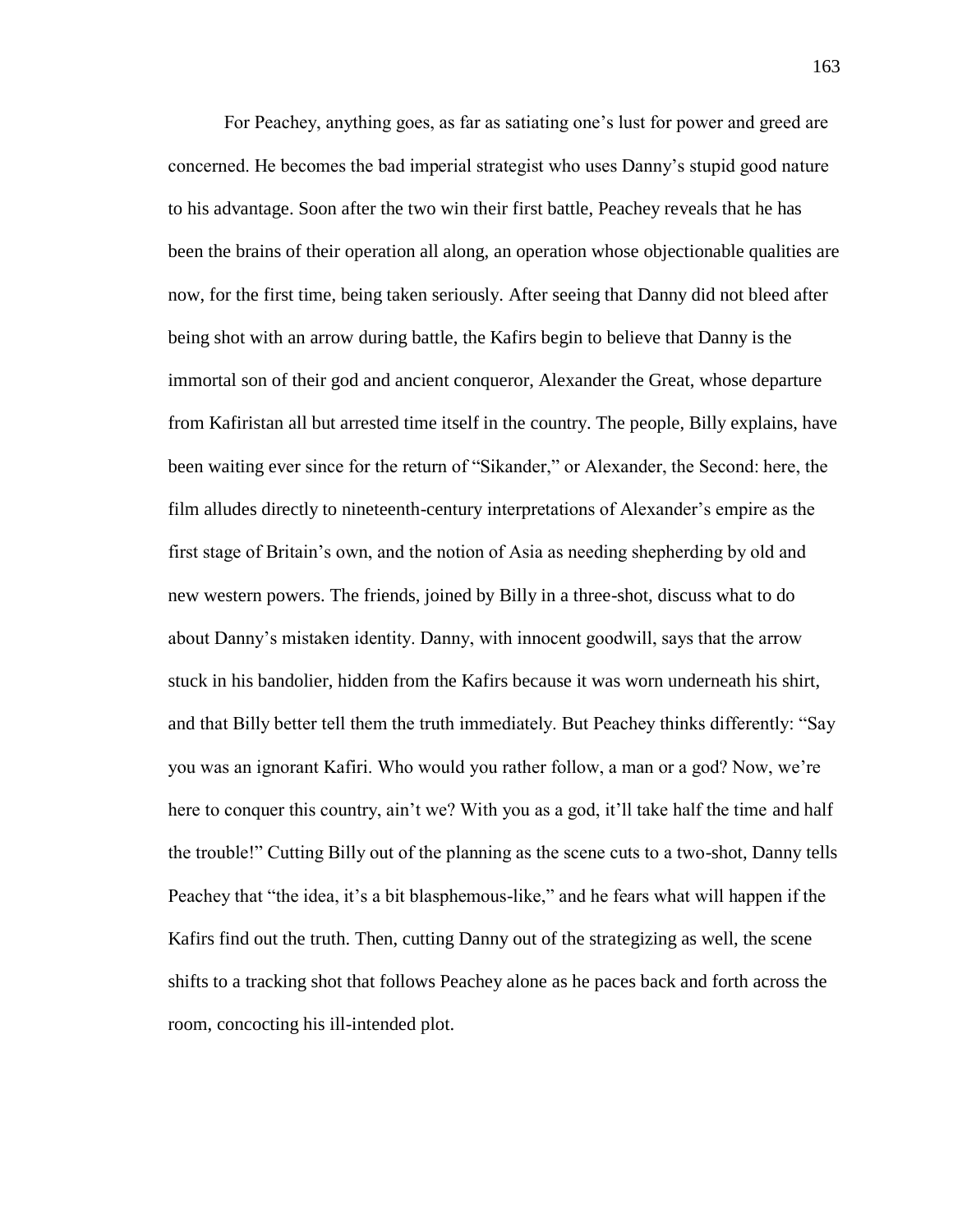The next sequence of impressive aerial shots shows that Peachey's scheme has worked, for each successive shot shows an increasing number of followers literally marching behind the protagonists. In voiceover, Peachey explains, "our troops were welltrained and disciplined, but with Danny at their head, Sikander the Second, they were also inspired." After "half-a-dozen victories," the voiceover says, "there was no more fighting," Danny's reputation having reached all corners of Kafiristan. The last test they must pass to secure their domination of the country is the high priest Kafu Selim's, who asks them to come to the holy city of Sikandergul, built by Alexander himself, for evaluation. In the scene in which the two are given the summons by a band of roving monks, the two-shots show Danny sitting on a throne in the frame's center, body language open and generous, enjoying his power with child-like joy. Peachey lurks behind him, body turned at an angle as if hiding something, watching all the proceedings with a conniving eye. The actors' blocking shows the growing moral distance between the two. Peachey eventually convinces Danny that they must go and "bluff it out," which they do, but only thanks to miraculous good fortune: the sign carved into the underside of the holiest rock in Sikandergul happens to match the Freemason's pendant that Kipling (Christopher Plummer) gifted to Danny back in Lahore as a lucky charm; the coincidence is enough to convince Kafu Selim that Danny is the real deal.

Fortune certainly favors Danny, but as the film continues, we begin to believe that this is because Danny deserves it. Danny increasingly becomes the peaceful, beneficent improver; Peachey, by contrast, appears savage and unscrupulous. The sequence showing Danny presiding over a court exemplifies the difference between Danny's and Peachey's imperial styles, a difference that illustrates the two nineteenth-century interpretations of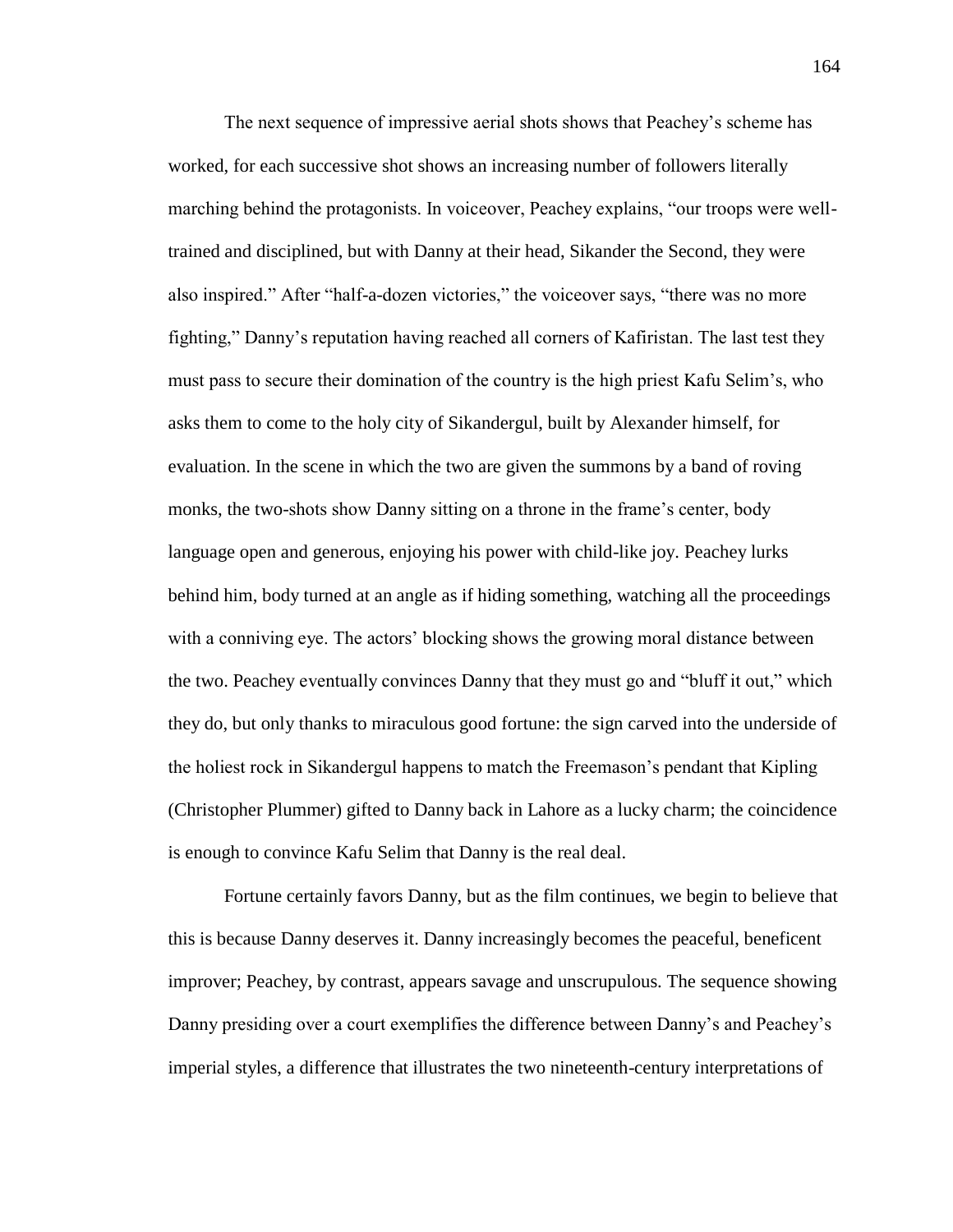Alexander himself—as virtuous leader and violent brute. The composition of the twoshot has by now completely changed: instead of Peachey strategizing while both actors face the camera, Danny now sits in the central foreground while Peachey has moved far into the background framed by a doorway. After punishing a man for capitalizing on his wife's infidelities and creating a primitive welfare state, Danny issues a court recess to tell Peachey that to keep up appearances, he should bow before Danny when Kafirs are around. Peachey, with his back turned to the camera, reluctantly agrees, his body language suggesting that he feels edged out of the action as their scheme becomes less a scheme and more a genuine thing for Danny. Even Peachey, in voiceover, has to "hand it to Daniel Dravot, who dealt out justice as though he wrote the book," and ever since his first act of generosity in which he stops Ootah from beheading one of his enemies, Danny has developed a moral conscience that has transformed the film's belief in improvement's possibilities.

In the climactic scene, the friends finally fall out for good. By now, the two-shot has all but disappeared along with the relationship it depicted. Beginning with a mediumlong shot, the scene shows Peachey running into Danny's private room, excitedly telling him that the mountain pass has cleared, and they can retrieve their spoils and leave Kafiristan. The conversation that follows is shot using a series of shot-reverse-shots instead of two-shots, suggesting the emotional chasm that now separates the two friends. Danny refuses to leave, saying "destiny," not luck, has brought about his succession of Alexander's rule, and that he really is Alexander's son, "in spirit, anyway." He reveals his grand plans for more infrastructure development in Kafiristan and his goal of making it not just a nation but an empire to match the one belonging to Queen Victoria, who will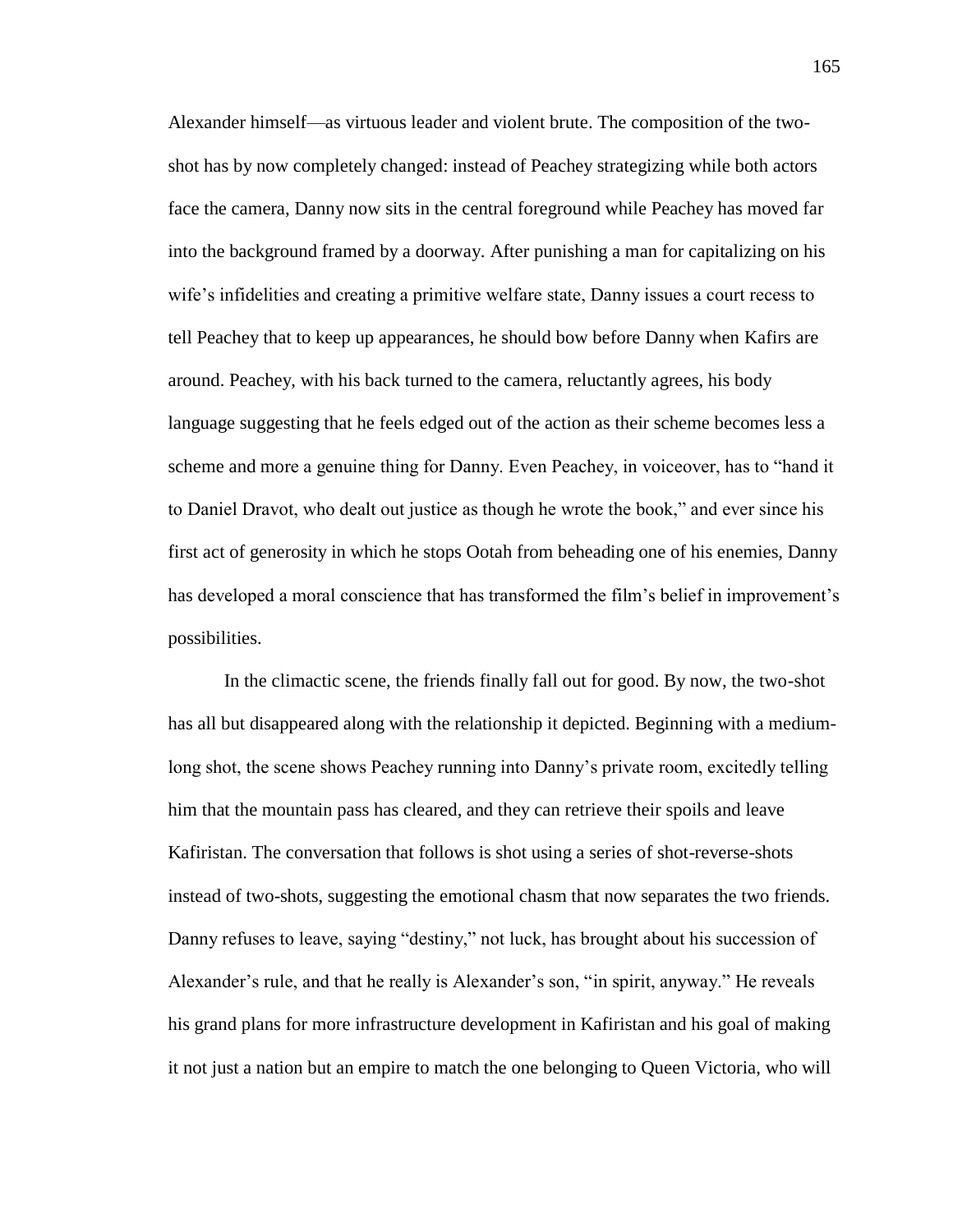eventually give him the Order of the Garter. The few two-shots that do occur in this sequence block the men very far apart, with Peachey far back in deep space and out of focus. Danny fully believes in his role as leader of "his people," but instead of looking ridiculous, his physical dominance in all of these shots validates his sincerity and argues that he was always the better man to begin with. Conquest and improvement have worked together to bring out his inherent nobility; he truly wants and can shoulder the "hugeous responsibility" of governing, above and beyond subduing.

The film's final sequence reiterates that Peachey remains morally undeveloped, and perhaps was unimprovable to begin with, whereas Danny has grown by leaps and bounds. In the final series of two-shots, the actors are again blocked very far apart as Peachey takes leave of Danny on the eve of his wedding to Roxane, whom he has chosen, partly out of lust and partly out of duty to his people, as the queen to produce his heirs. Hearing the women wailing in protest of Roxane's fate—the Kafirs believe that mortal women will die if they wed gods—Peachey gives his final evaluation of the natives: "They're savages here, one and all. Leave them to go back to slaughtering babes and playing sticker ball with one another's heads, and pissing on their neighbors. Please, Danny, for the last time of asking. Come back with me." When Peachey turns to see if his words have connected with Danny at all, the camera racks Danny into focus in deep space but shows him obscured by a wall of decorations hanging from the ceiling. In a last-ditch effort to revive something of the friendship they once had, the two agree that Peachey will stay to see the ceremony the next morning.

The film's denouement proceeds much like the original story's: Roxane, afraid of being married to a god, bites Danny on the cheek during the ceremony, making him bleed

166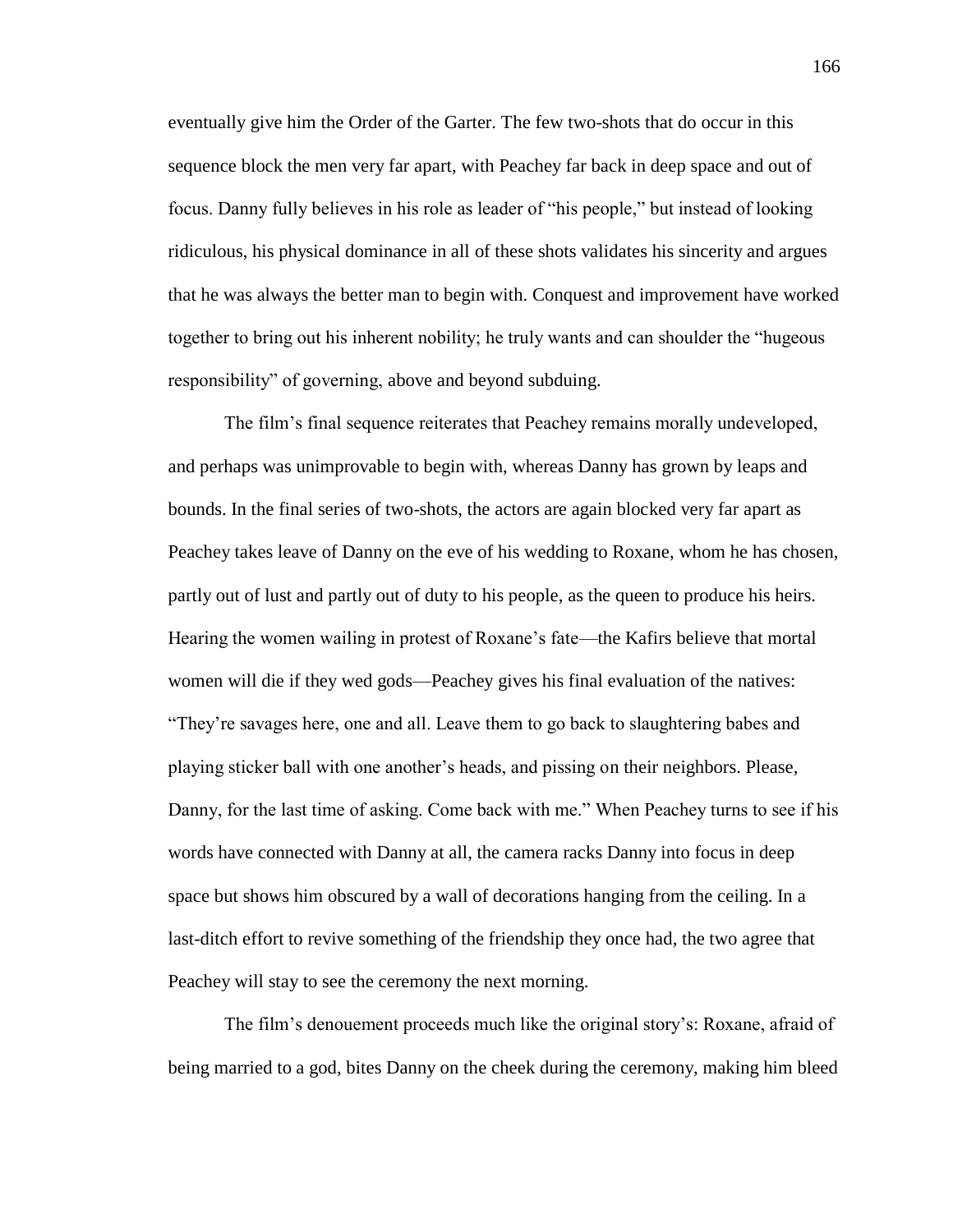and proving that he is not divine, but mortal. A battle ensues between the Kafirs and their conquerors (including Billy Fish), which the Kafirs win. They march Danny out to the rope-bridge that Peachey built and cut it loose, sending Danny tumbling into the crevasse; they crucify Peachey but let him go when they consider it a miracle he lived through it. But the small differences between film and story are significant and suggest that despite the switch in the film's second half to believing the discourse it criticized in its first half, the film ends where it began, lionizing the experience of conquest as morally improving for the conquerors. The last battle sequence of the film comprises a series of long shots and high-angle shots showing the protagonists escaping from a stone-throwing mob of monks. They and their twenty riflemen that Peachey has trained are surrounded when they run out of ammunition, and Danny apologizes to Peachey for the megalomania that has sealed their fate. In the original story, it takes Danny quite a long time to realize that the jig is up, and that his belligerent fantasies about returning to slaughter the people who so disrespected a god are useless. But the film speeds up Danny's turnaround significantly, and it does not take him long to ask for Peachey's forgiveness, which Peachey gives immediately, "free and full," with a smile that signifies the return of their old friendship. Instead of ending with a sense of the imperialists' failure, the sequence emphasizes the fact that their adventure has humbled them both, strengthened their loyalty to one another, and made them even less afraid to face imminent death.

A high-angle shot shows the mob move Peachey and Danny toward the rope bridge. When they arrive, we cut to a point-of-view shot of the bridge from Danny's point of view; then we see him, in medium profile, walk to the bridge's center, singing the original lyrics to Heber's hymn, undoing Kipling's revision. The film portrays Danny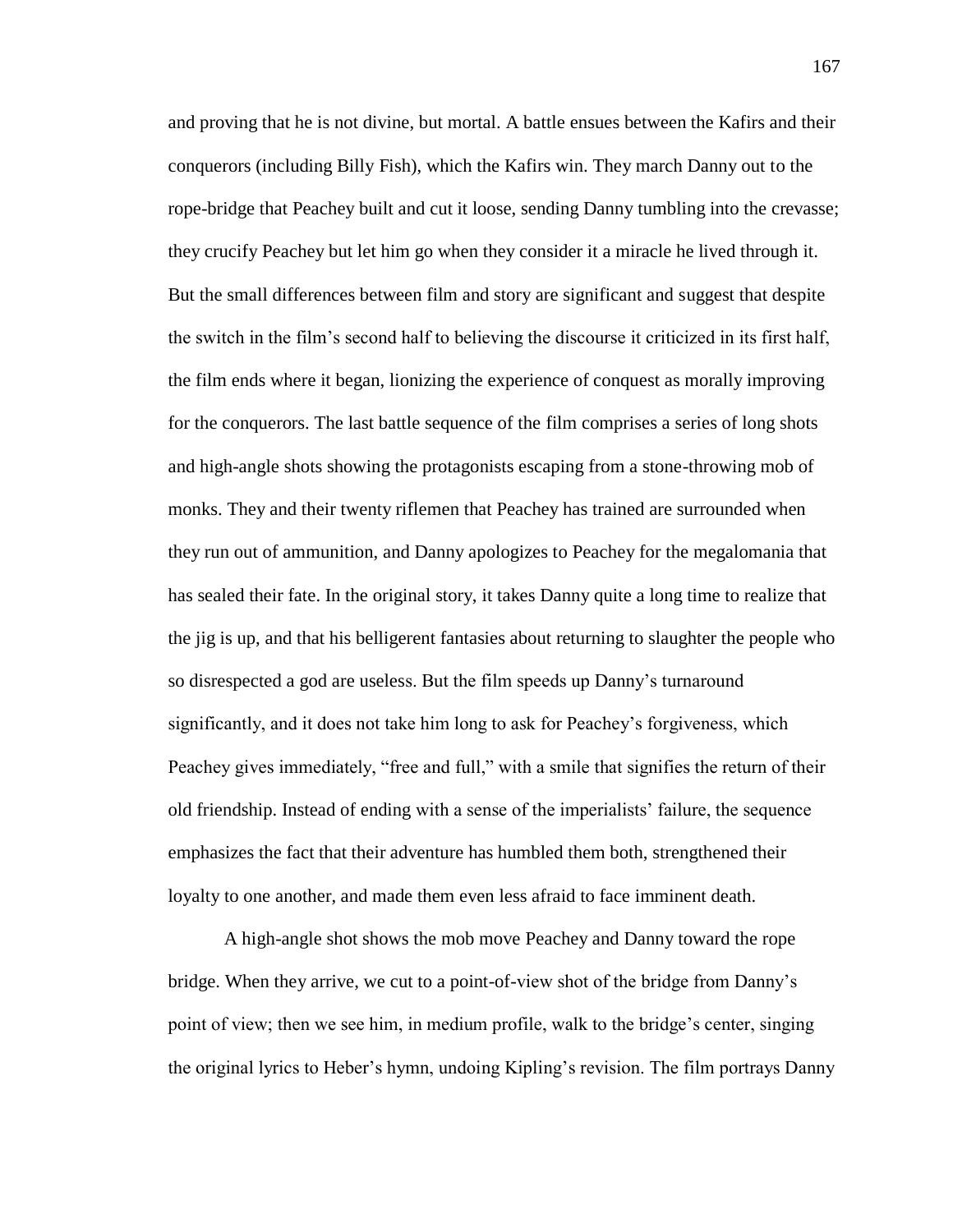as a true son of the great Alexander, in spirit anyway, with greater capacity for epic heroism than any mere son of man. The hymn's function as a personal fight song again trumps its imperial associations, just as it did in the film's beginning. The original lyrics, Danny's yelling at the Kafirs to "cut, you buggars!" exemplifying his fearlessness, and Peachey's finishing the lyrics to the hymn on his own—"who followed in his train!" when Danny tumbles before concluding the song, suggest that these two really were the right imperialists for conquering and improving the Kafirs. Even Peachey is somewhat rehabilitated in this last sequence into a sympathetic survivor who has seen his best friend killed in action. This "rebranding" of Peachey as a physically and psychologically damaged victim is made even more explicit in the last scene when he tells Kipling about his crucifixion. The last sequence leaves the viewer feeling that Danny's and Peachey's failure should not be attributed to them, but instead to the savage Kafirs' own ignorance. Like Christ and Alexander, Peachey and Danny fail because of the moral failings of those around them, and although they fail to conquer or improve the Kafirs, they become better men in the attempt. The film successfully transforms violent subjugation into adventureseeking ennobled by self-improvement, and "a celebration of the human spirit."<sup>44</sup>

The production history of *TMWBK* reveals a film formed throughout a twentyfive-year period that coincides with America's transition from undefeated superpower to humbled giant. Huston began thinking about the project in the early 1950s, although the film did not see its release until 1975. In 1954, he began working on a screenplay with Peter Viertel, with whom he had worked on *The African Queen* (1951). This first draft turned Kipling's British working-class soldiers into Americans, a decision that alludes to

\*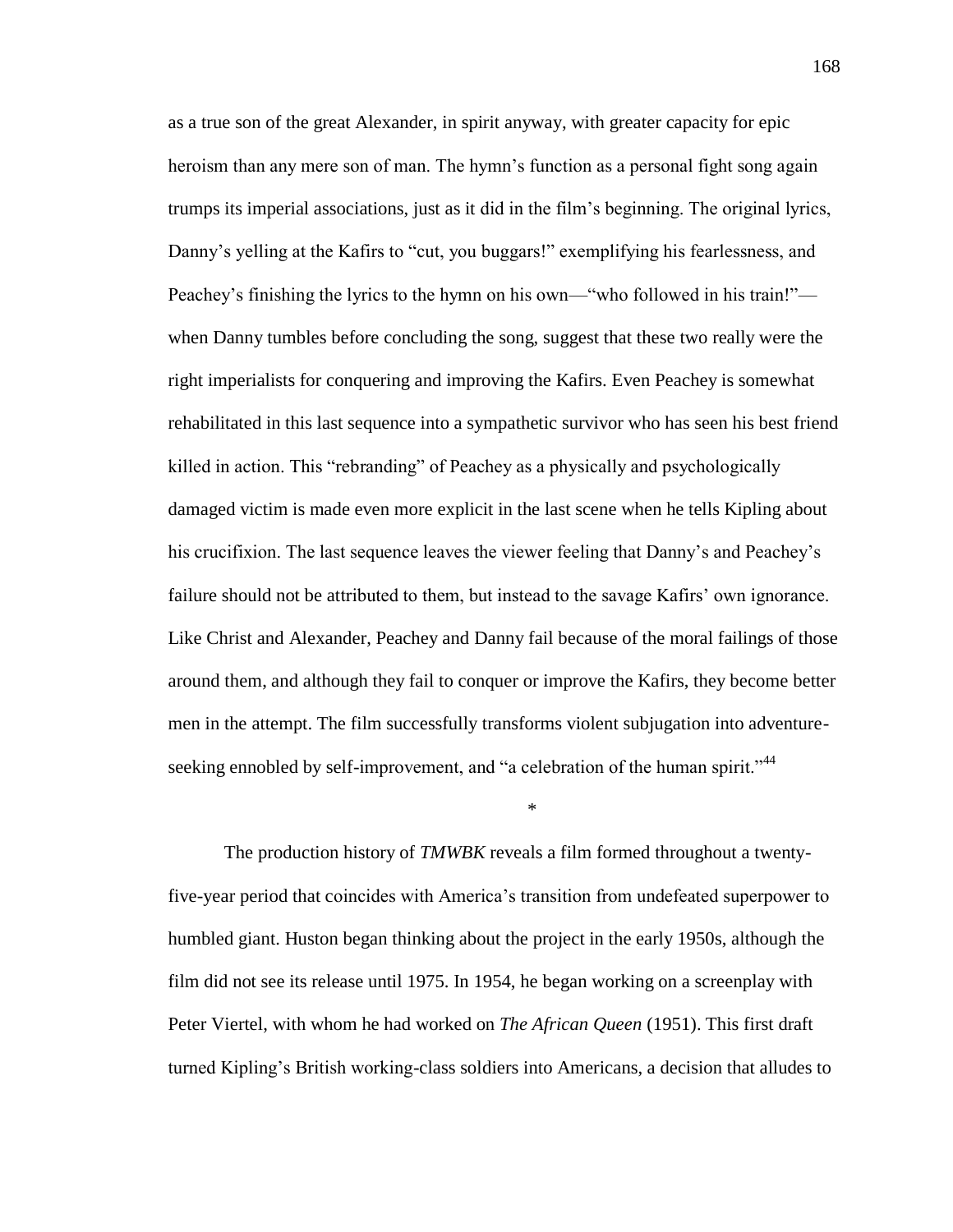one of Kipling's presumed inspirations for his characters, the explorer Josiah Harlan (1799-1871), the first American in Afghanistan. Harlan travelled across the northern part of the country in the first half of the nineteenth century and was proclaimed king by members of the indigenous tribes (Rabel 111-112).<sup>45</sup> At this stage, Huston planned to cast Humphrey Bogart as Danny and Clark Gable as Peachey. Neither was willing to commit to the project, however, and Huston turned his attention instead to making *Moby Dick* (1955). By the end of this project, he had signed on the Scottish writer Aeneas MacKenzie to continue writing *TMWBK*, and MacKenzie contributed much of the witty dialogue that remained in the final draft of the screenplay. With MacKenzie, the film acquired a subtle warning against US imperialism, using the fate of the British Empire as an allegory for the fall of all world powers. Huston also saw his adaptation of *Moby Dick* as an allegory of American aggrandizement and obsessive pursuit of an enemy, intending at one point to film the final confrontation between Ahab and the whale at Bikini Atoll, America's postwar nuclear testing area (Chapman and Cull 157).

Bogart's death in 1957 dampened Huston's desire to continue the project. His interest was revived, however, when he thought to cast Clark Gable and Cary Grant, resurrecting the pairing of the two in *Gunga Din* (1939) and giving *TMWBK* the feel of a tribute to the earlier film, a feeling that still exists in the final version in the character of Billy Fish (Beckerman 184). In 1960, Gable died, as did MacKenzie two years later. Huston replaced MacKenzie with Anthony Veiller who worked on several of the US government's wartime films, and the lead actors with Richard Burton and Marlon Brando. By this point, the script called for Peachey and Danny to kill one another after turning against each other. Film historians James Chapman and Nicholas J. Cull read this change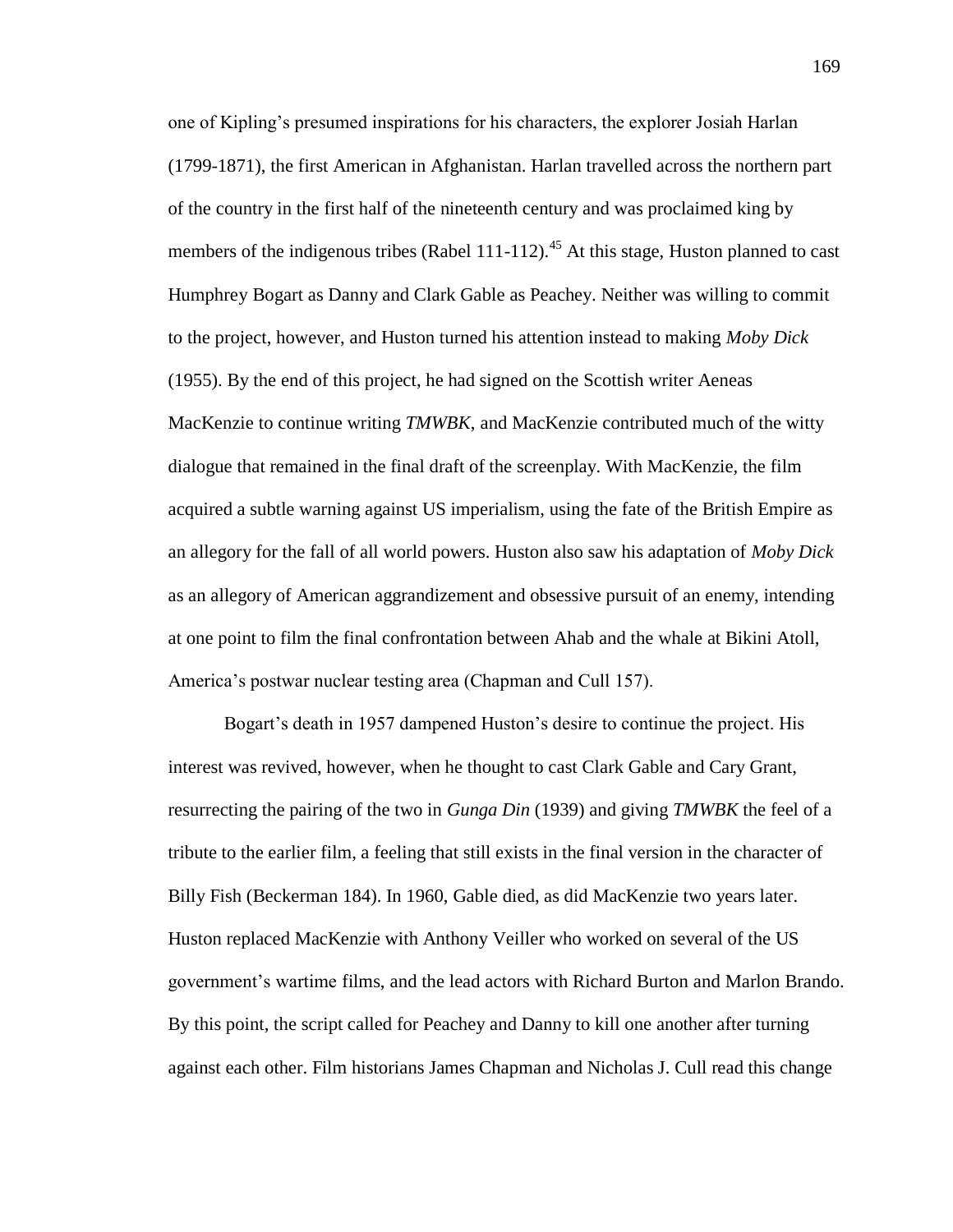as reflecting the sense that "the imperial adventure of Vietnam was opening bitter divisions within American society," and that "there was obvious contemporary parallel for a plot in which an imperial dream was destroyed by the fact that it divided the imperialists" (159).

In 1970, producer John Foreman saw the potential of the film to participate in the Vietnam-era "buddy film" genre. Foreman, who produced *Butch Cassidy and the Sundance Kid*, encouraged Huston to revive what seemed like the ultimate dead-end project. Huston again thought of the film as a tribute, this time to *Butch Cassidy* rather than *Gunga Din*, emphasizing the director's turn in the film's late stages toward using the movie as an allegory for American rather than British imperialism. Huston asked Paul Newman and Robert Redford to reprise their roles in his movie, but Newman declined, saying, "For Christ's sake John, get Connery and Caine" (161). The film's production history suggests that although the project began as a classic 1950s Hollywood action film set in an exotic location, it subsequently became a tribute to British imperial adventure films, and then a critique of imperialism itself; finally, by the mid-1960s, it became increasingly critical of American imperialism in Vietnam but also increasingly interested in how imperial adventure shapes the character of imperialists themselves.<sup>46</sup>

The film's evolution alongside the evolution of America's status in Vietnam provides the context in which we should view the film's argument that the experience of conquest is improving for the imperialists themselves because it brings out the dormant moral goodness necessary to turn the conqueror into a genuine improver. In the chronology of Vietnam War films and their attitudes toward American involvement, *TMWBK* falls in between the pro-war propaganda of John Wayne's *The Green Berets*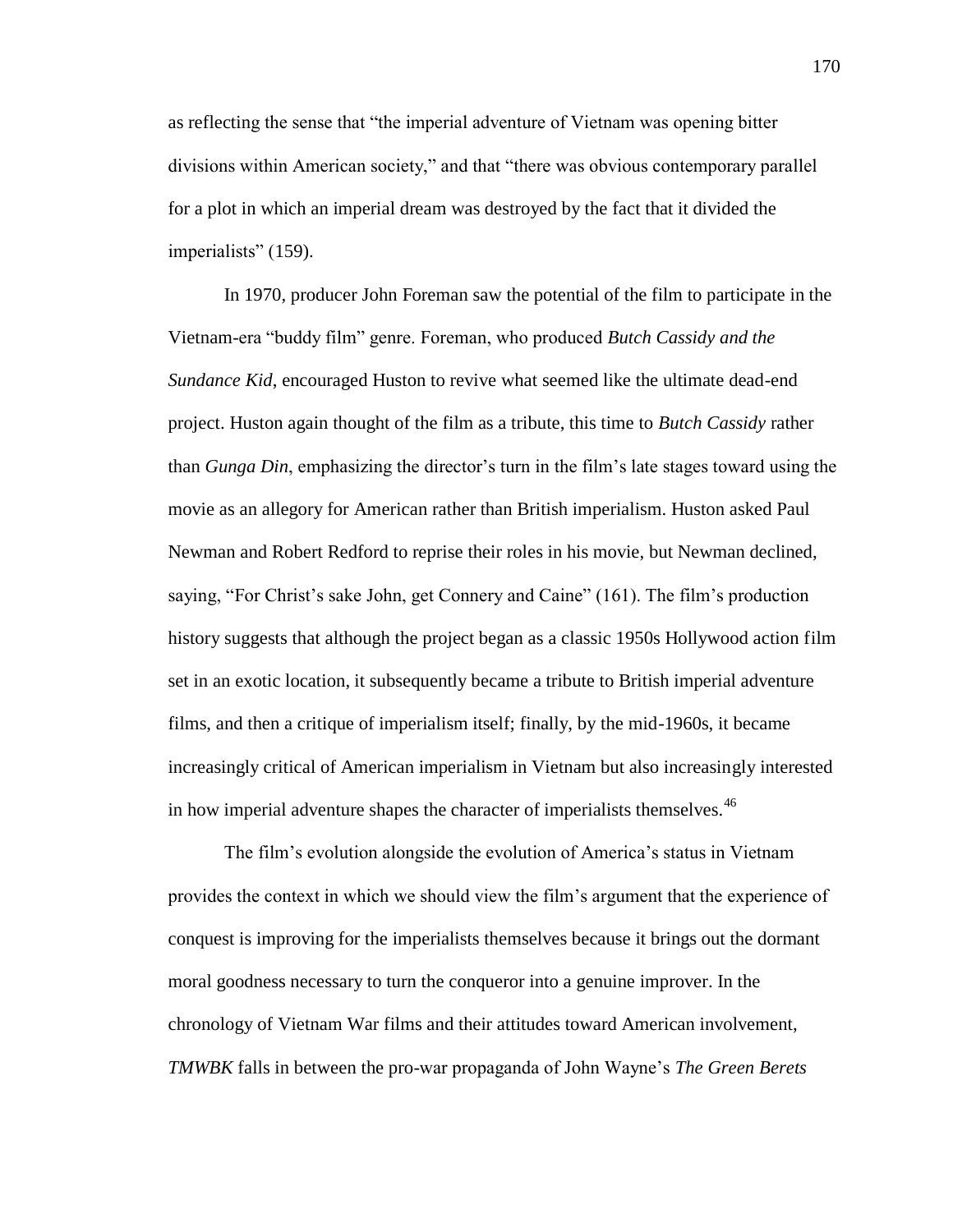(1968) and the anti-war dramas of the late 1970s such as Hal Ashby's *Coming Home* (1978) and Michael Cimino's *The Deer Hunter* (1978).<sup>47</sup>

The film's celebration of how the adventure of western imperialism conducted in Asia could turn men into "kings," in spirit anyway, recalls the portrayal of the Green Berets as supermen in Wayne's film. Made as an attempt to recharge flagging public support for the War, *The Green Berets* presents an image of the kind of dignified masculinity that is supposed to come from being a soldier. In an early scene, Colonel Mike Kirby's (John Wayne) Green Berets hold a press conference at which each soldier introduces himself in German and English to a group of journalists, showing off his mental as well as physical capabilities. Two commanding officers answer questions posed to them by left-leaning reporter George Beckworth (David Janssen), one of Peachey's "narrow-chested chaps with long noses." Beckworth represents the conglomeration of countercultural forces jeopardizing the war effort—an unsupportive government, pacifists, intellectuals—and he asks the sergeants if the US is truly needed in Vietnam. In reply, one of the commanders dumps a Chinese-made gun, a Russianmade rifle, and a box of Czechoslovakian ammunition on the table in front of Beckworth, proving through action, not words, that only the US can prevent the spread of communism throughout the world and implying that the Green Berets, whom we've just seen shirtless and jogging, are the best weapon in the US arsenal. After the conference, Kirby asks Beckworth if he has ever been to Southeast Asia, to which the journalist answers "no." Kirby and one of his soldiers walk away with a knowing look, implying that liberals who have never been in combat should not presume to draw conclusions about war.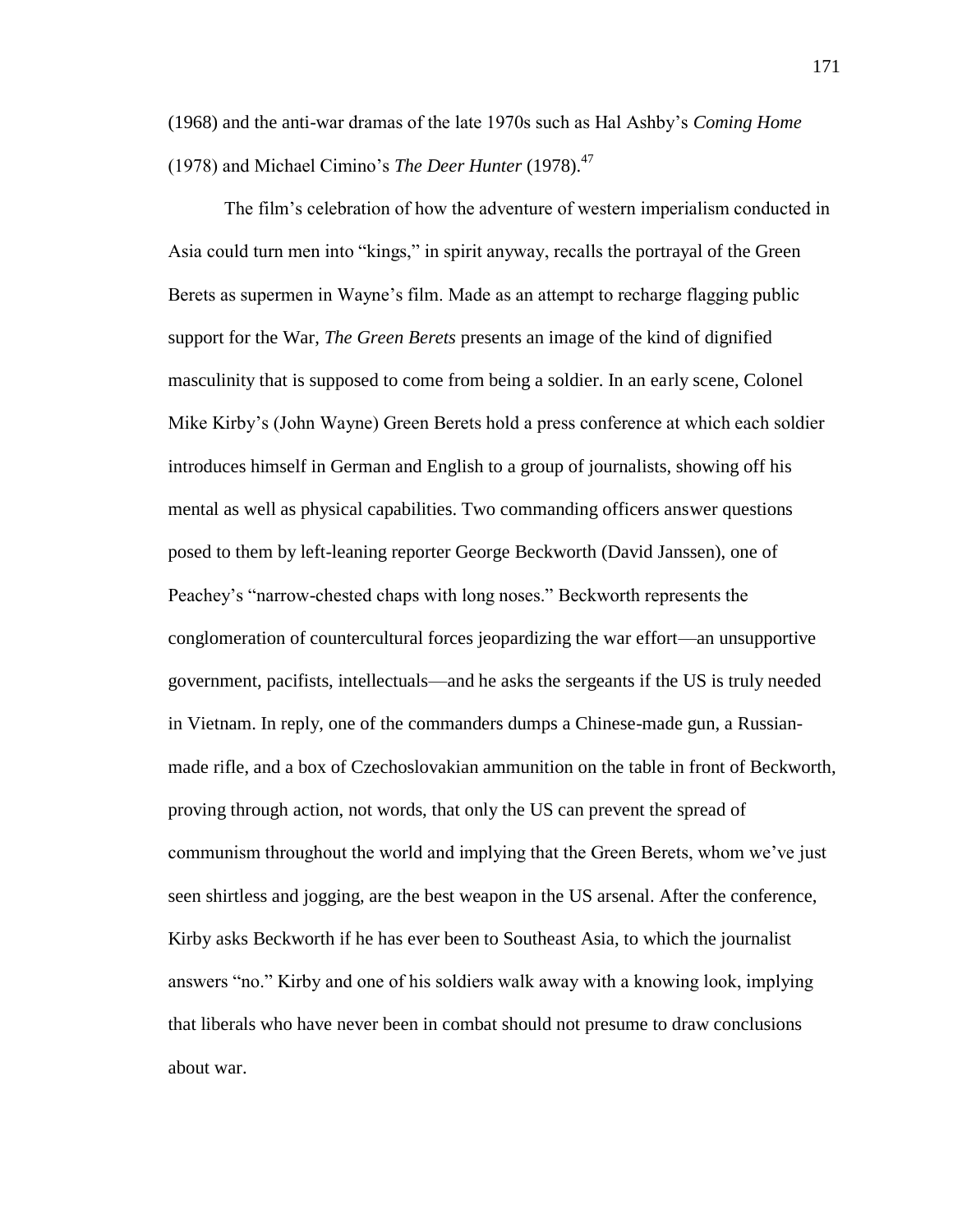In the early half of *TMWBK*, Danny and Peachey fit right in with Kirby and his "men on the spot," men of action who effect change in Asia rather than endlessly deliberating its moral consequences. Peachey's early lines that sound off on the loss to the national interest by bureaucrats that have "ruined" India by stopping men like him "from getting anywhere" align with the central argument in *The Green Berets*: that if more soldiers had "manned up" like Kirby and his troops, the US would have won the war years ago. But whereas Wayne seems not to notice anything wrong with the conquest mentality his picture sells, Huston's portrayal of Peachey is both laudatory and charged with irony. Kipling's half-hidden smiles during Peachey's tirade suggest that the audience should see him as immature and reckless despite his courage; in fact, it is his immaturity that compromises his transformation into a good governor of the Kafirs like Danny. However, the failure of his mission—symbolized through his injured body and mind—and his ability to accept this failure and bear his injuries alone across the mountains and back into Kipling's office, makes even Peachey seem at least a little morally improved at the film's end. No longer dangerously confident, Peachey realizes that there are just some battles one cannot win—battles that involve unimprovable populations—and the most responsible thing one can do in the aftermath of failure is to come back and tell one's story.

If we place Peachey in the context of late-1970s Vietnam War films, he resembles the figure of the returned veteran. When we see him in close-up shots at the beginning and end of the film, his blackened face and hands allude to napalm burns or immolation (although in terms of the plot are probably the result of frostbite). He has just returned from a conflict with a population of unruly and barbaric Asians, resistant to the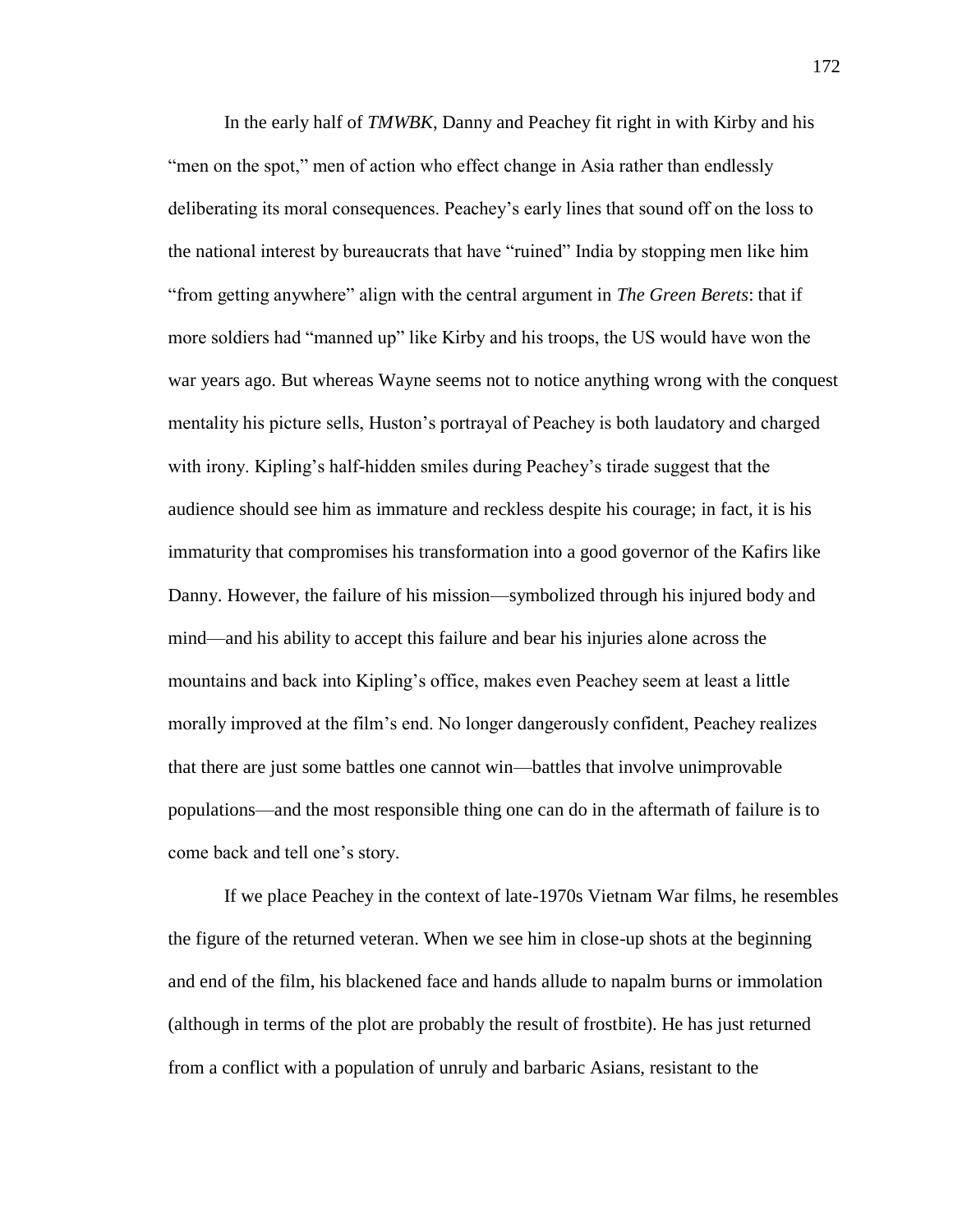civilization he and Danny bring to them in the form of an organized military, civil infrastructure, and peace among the warring tribes. He returns badly injured and emotionally traumatized, the latter resulting from his witnessing the brutal death of his friend at the hands of the savages. The physical horror of the war is embodied in a single image: Danny's severed head, shot in close-up as the film's final shot.

The shriveled purple head also links the film to Vietnam-inflected horror films that also became popular in the seventies. The inexplicable brutality and otherworldly terror of the war was routed through the horror genre in the late 1960s and early 1970s. George Romero's *Night of the Living Dead* (1969), for instance, broke the figure of the zombie from its traditional Haitian use as an allegory of slavery and turned it into an allegory for the killing machine that the Vietnam combatant becomes. Romero's zombies are mindless cannibals, people who have lost their souls by killing other humans. Bob Clark's *Dead of Night* (1972) involves a young man who is killed on the battlefield in Vietnam and mysteriously returns home to America as a zombie, a motif that prefigures "returning vet" films such as Martin Scorsese's *Taxi Driver* (1976). The first mainstream American films to address Vietnam, the returning vet subgenre focused on the consequences of the war rather than Americans' direct involvement in it. Travis Bickle, *Taxi Driver*'s protagonist played by Robert De Niro, depicts the veteran as a violent and deranged killer, a symbol of American courage in war gone wrong. Bickle registered the fear that these men could never be reintegrated into normal American life.

There exists another subgenre of Vietnam films, however, that also uses the returned veteran as a central figure, the anti-war drama of the late 1970s. The returned veteran of early seventies' horror and thriller films was a menace to society, an individual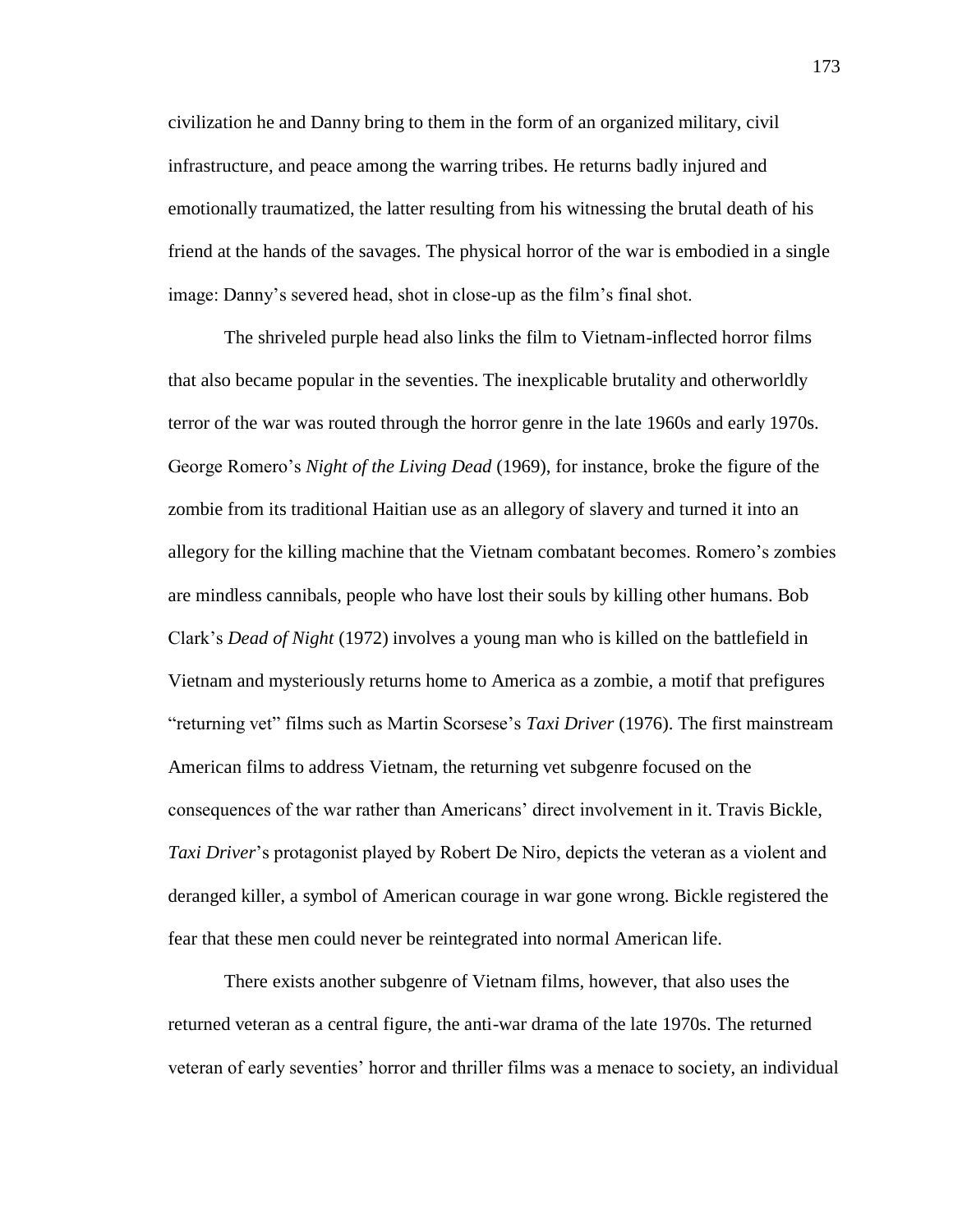broken beyond repair. The horror and thriller films espoused a mild anti-war sentiment, and only indirectly, scaring viewers into the realization of what was happening to our young men as a result of their participation in the war. By contrast, anti-war dramas such as *Coming Home* and *The Deer Hunter* depicted two possibilities of what the returned veteran might be like: a crazy and/or violent pariah dangerous to himself or others, or a humbled patriot who turns his grievances into civil disobedience and peaceful protest. Although the first half of *TMWBK* shares much in common with the content and tone of *The Green Berets*, the second half prefigures the late seventies anti-war drama in its ability to "save" American imperialism by lionizing the self-improvement of its warriors, even while tempering its support of imperialism itself.

Brave as they are in their strong opposition to the war and moving portrayal of the often insurmountable challenges facing returned vets, anti-war dramas of the late seventies nevertheless focus nearly all of their narrative attention on Americans themselves. They focus on the cost of the war to American servicemen, their wives and families, and American society. Some, like *The Deer Hunter*, also emphasize the cost to friendships between American men and the fraternal bonds that characterize "salt of the earth" American life. But an interesting aspect of these anti-war dramas is that they do not portray the outcome of the war as entirely bad, especially for those who mature and learn valuable moral lessons from their experience. In fact, for some of the characters, the war brings out their dormant good qualities and refines them.

A common trope by which anti-war dramas address this theme is the contrast between two male protagonists. One man is represented as "growing up" in response to the war and gaining from his experience, while the other cannot. The fate of the latter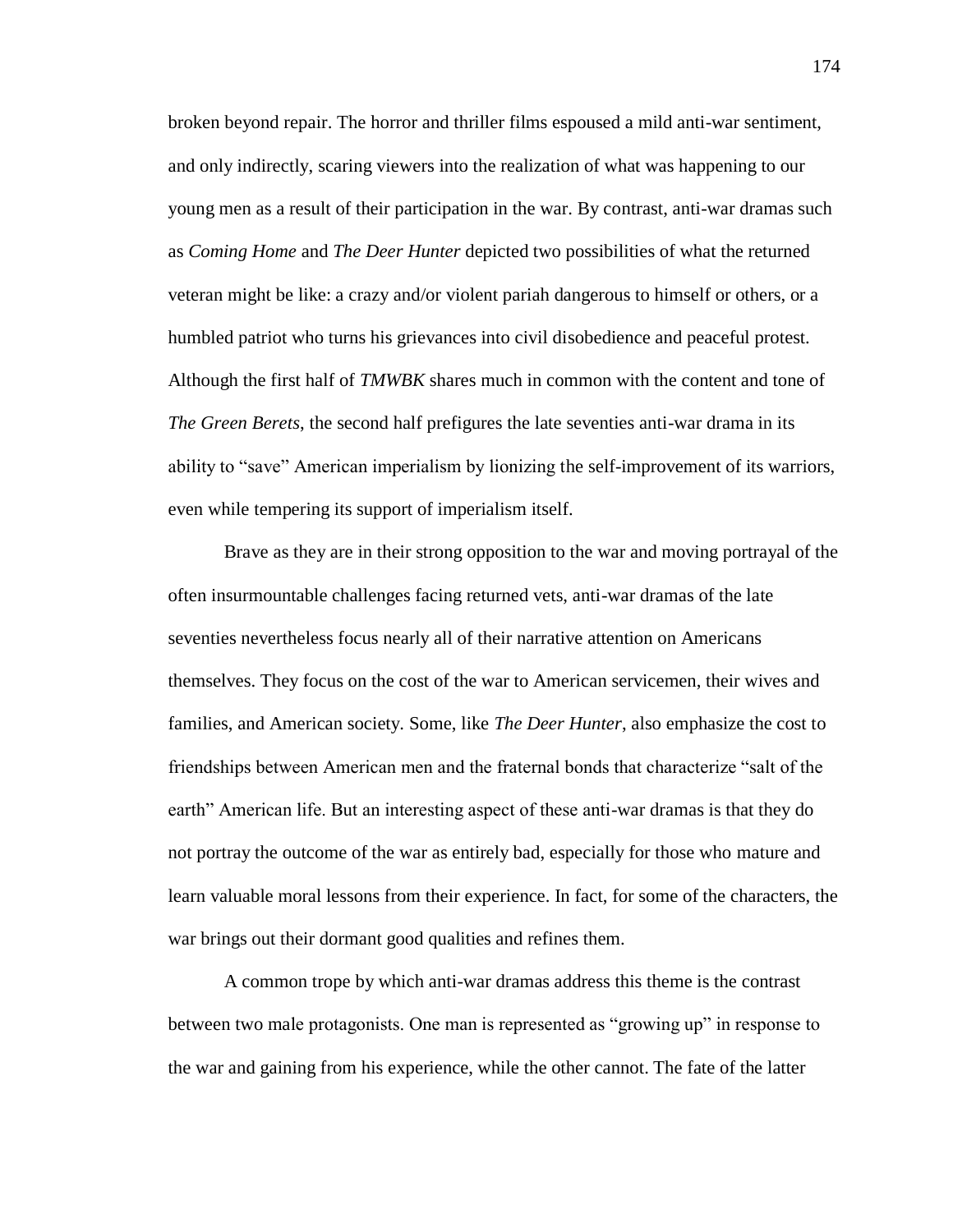often ends in suicide. In *Coming Home*, for instance, Luke Martin (Jon Voigt) channels his anger at his paralysis and his exploitation into helping others in his situation. The early tracking shots that follow him around the hospital as he uses canes to pull his own gurney around, knocking things over and injuring others, screaming at the nurses, and having to be sedated, show a man stuck in the throes of victimhood. His developing relationship with VA hospital volunteer, Sally Hyde (Jane Fonda), however, represents the beginning of his healing. Soon, he discovers his own innate capacity for empathy and aid, represented most poignantly in a two-shot that places him behind Billy Munson (Robert Carradine) as Billy tries to sing and play his guitar as he used to do before the war. Luke's placement behind Billy shows him as a physical and emotional beacon of support for Billy, who suffers from deep psychological trauma and ends up taking his own life, unable to find the reservoir of strength to improve his condition that Luke was able to tap. His desire to benefit others continues to grow, and the closing sequence of the film shows him giving a counter-recruitment speech in a high school auditorium. A lengthy tracking shot shoots Luke in his wheelchair from the back of the auditorium, then slowly tracks through the aisle, panning, to show the rapt faces of the students, and finally tracks in for a close-up on Luke's face. With great emotion, he enjoins the students not to believe the rhetoric of war heroism promulgated by movies and recruiters. He reveals that he must live with what he did in Vietnam for the rest of his life. His remorse gives way to a vital inner strength, however, and Luke ends his speech by invoking his own moral development as a result of his experience: "When you get over there, it's a totally different situation. I mean, you grow up real quick, because all you're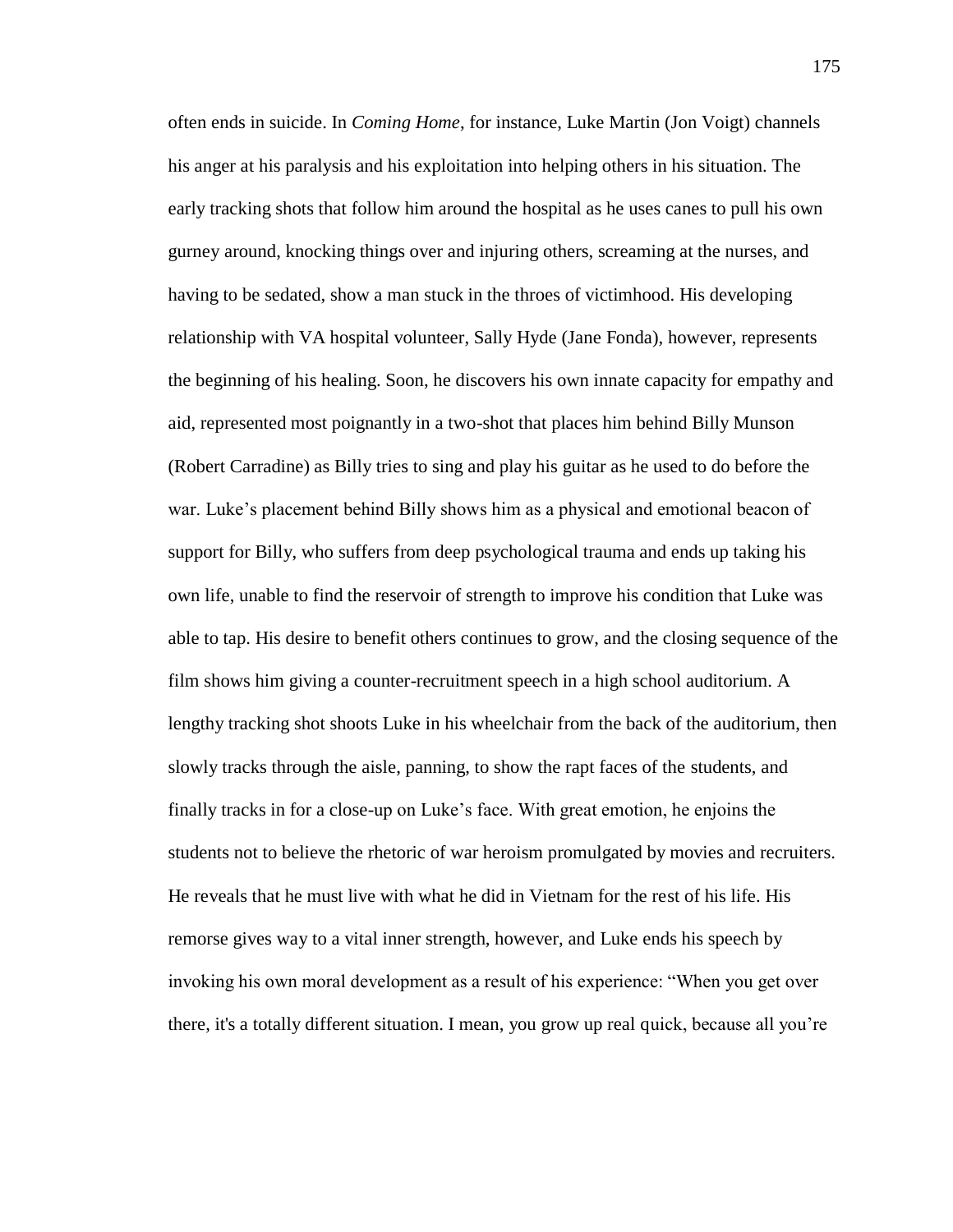seeing is a lot of death….I don't feel sorry for myself. I'm a lot fuckin' smarter now than when I went. And I'm just tellin' you, there's a choice to be made here."

The "choice" refers not only to military enlistment, but to the choice of whether to use one's tragedy as a source of inspiration for moral improvement or to be destroyed by it. This choice is made demonstrably clear in the intercutting between Luke's speech and the suicide of the other male protagonist of the film, Bob Hyde. Bob is Sally's husband and a captain in the Marines, who, like Billy, is unable to pass the test of selfimprovement represented by American imperialism in Vietnam. From the beginning of the film, we sense that there is something wrong with Bob, or at least, as the song that plays behind the opening credits suggests, he is a man "out of touch" and "out of time." Bob wants desperately to be a war hero and wishes that the war truly were the way Wayne portrayed it in *The Green Berets*. Bob lives in the American imperial rhetoric of the past, not in the reality of the Vietnam War in the present, and his inability to channel his disillusionment into positive action drives him to suicide. The fact that Bob and Luke compete for the same woman emphasizes the difference between the two men: between the moral development of one and the moral degradation of the other, the strength of one and the weakness of the other. Ironically, American imperialism has been good for the one who opposes it and bad for the one who supports it. *Coming Home* rescues a shred of dignity for American imperialism by turning the narrative of improvement on the imperialists themselves, even while criticizing the larger project of geopolitical domination.

*The Deer Hunter* advances a similar argument through the contrast it makes between its male protagonists. Michael (Robert De Niro) and Nick (Christopher Walken)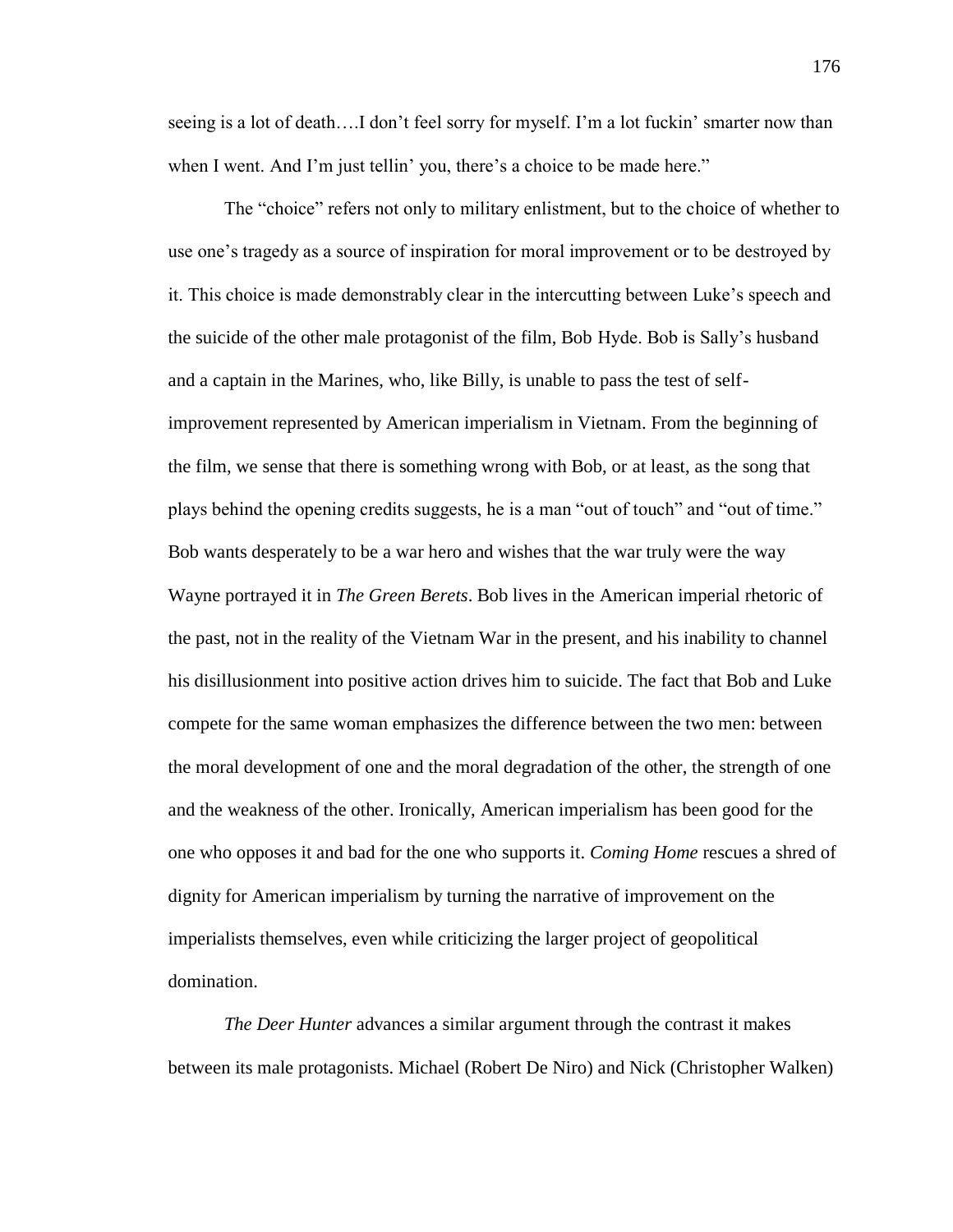are young working-class men from small-town Pennsylvania who enlist in the army and get sent to Vietnam. They end up in a North Vietnamese prisoner-of-war camp, where they are forced to play Russian roulette against each other, an experience that traumatizes Nick and keeps him circulating through the roulette games in Saigon's red light district. Michael, who heroically rescues them from the POW camp, returns to Saigon after his discharge to rescue Nick a second time, but arrives just in time to see Nick take the "one shot" (the film's central refrain) that kills him. Even before Vietnam, Michael was always the alpha male of the group of friends to which he and Nick belonged. His loyalty to Nick always surpassed the fun-and-games hi-jinks the others valued, and Michael's moral and physical dominance is expressed in the many wide-angle aerial shots of him hunting alone in the woods. Early in the film, Michael says that he always hunts alone—"I don't want any surprises"—to which Nick responds that the thing he likes best about hunting "is the trees": just as there has always been something superior about Michael, there has always been something a little "off" about Nick. The scenes in Act I that depict the innocence of pre-War America are peppered with shots that foreground Nick shaking his hips to an ensemble performance of "I Love You, Baby," and allusions to his being an unfit partner for his girlfriend, Linda (Meryl Streep), whom Michael also loves. Nick's "unimprovability" gets expressed through the film's portrayal of his questionable heterosexuality. By contrast, Michael improves significantly. He returns from Vietnam chastened by what he considers his failure to save Nick and schools his friends back home about the seriousness of death, chastising their immature attitude and behavior toward it. Vietnam brings out Michael's inherent leadership capacity, and his humbling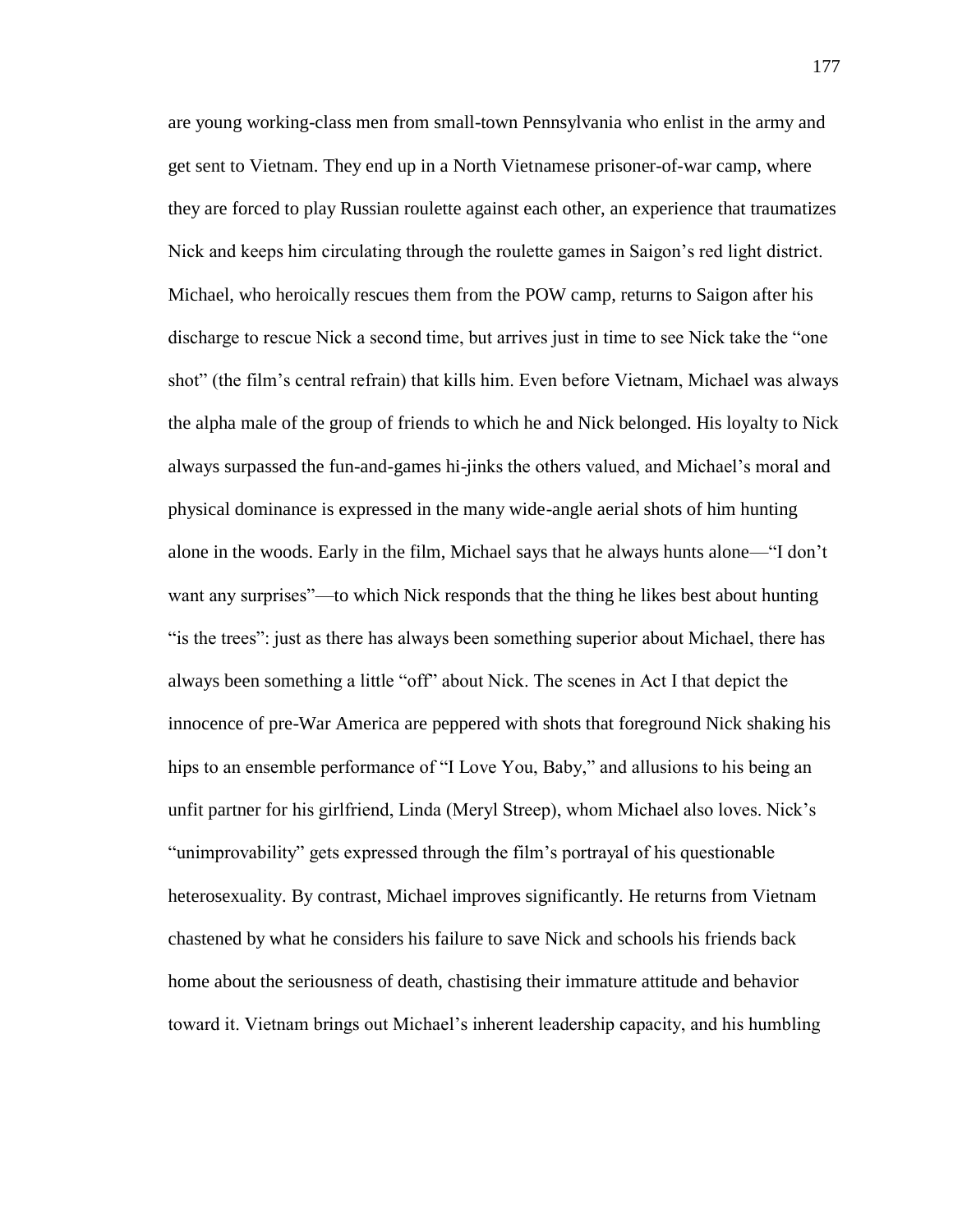by the inability to be the hero he wanted to be turns him into a different kind of hero, a grown-up who can get past his guilt and heal his community.

Although *TMWBK* differs from *Coming Home* and *The Deer Hunter* in not directly depicting events associated with Vietnam, it shares the later films' redirection of the improvement narrative back on to the imperialists themselves, and the notion that self-improvement represents at least one good thing to come out of imperialism. The later films push their arguments against imperialism much further than *TMWBK*, and their direct references to Vietnam and its consequences present a much more sociallyconscious portrayal of American imperialism. Because it spent much of its twenty-fiveyear evolution as a classic adventure film, and a tribute to British imperial adventure films specifically, the criticism of imperialism in *TMWBK* is much more tempered, poking fun at improvement ideology rather than confronting the violence of conquest head-on. However, *TMWBK* shares with the anti-war films the use of contrast between its male leads to illustrate the possibility of self-improvement for those who deserve it. In the film's second half, Danny emerges as the better man who grows out of the immature obsession with conquest that nevertheless formed the moral foundation for his improvement in the first place. Danny dies, but through minimal fault of his own. If fault can be found with Danny, it lies in his lack of humility at fortune's favor. Humility is precisely what Peachey develops on his way "home" to India, at which he arrives a returned veteran. Even Peachey, who could not grow up and govern Kafiristan, undergoes some realization of his own limitations as a conqueror as a result of seeing his friend die.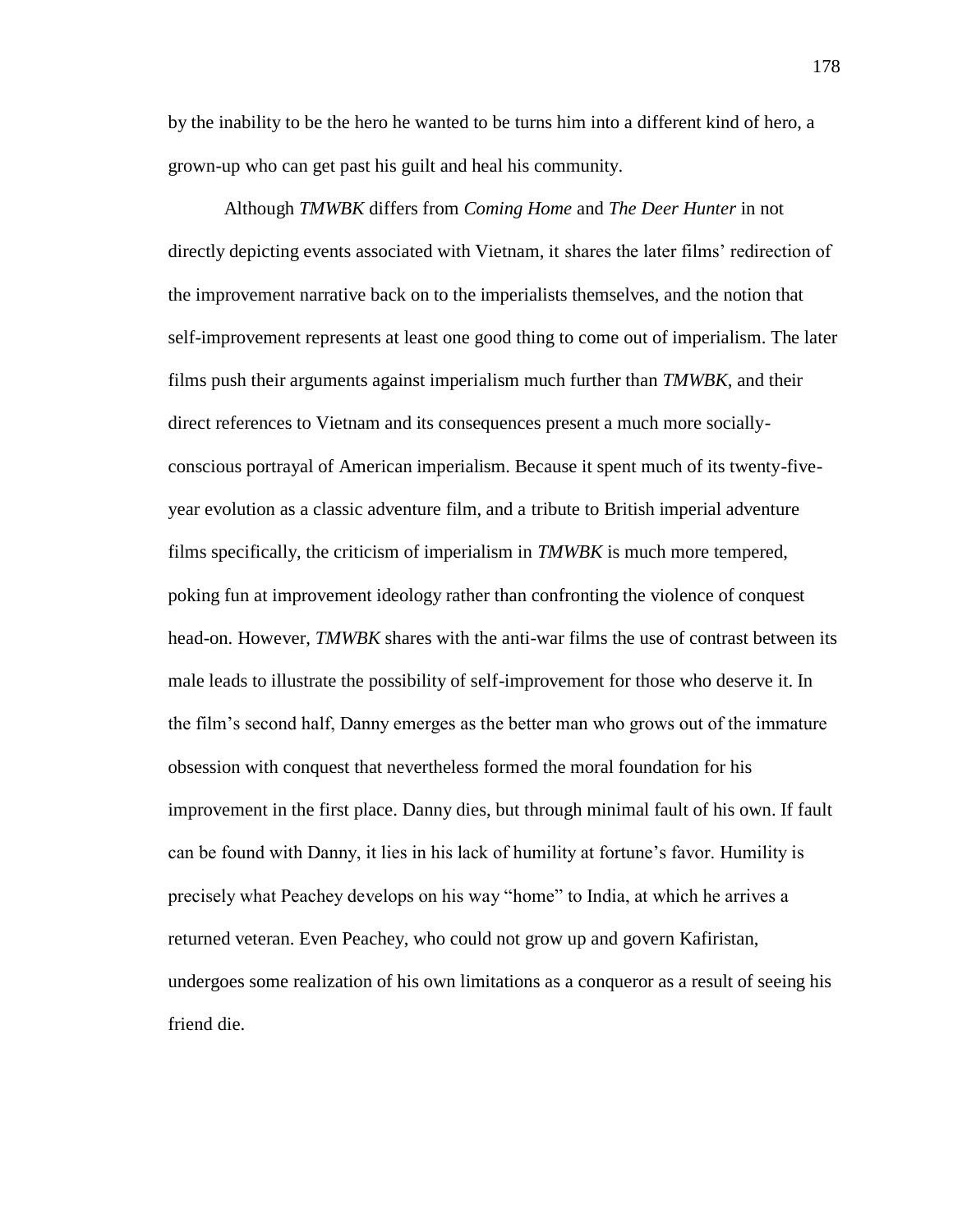*TMWBK* looks forward to the anti-war dramas released a few years after it and back to the patriotic pro-war film that preceded it. By accomplishing this as an adaptation, however, it also connects twentieth-century American imperialism with nineteenthcentury British imperialism and its ancient Greek model. From Alexander's empire, the British and American empires inherited the notion that conquest and improvement can and must work together to build an ultimately benevolent empire. Huston's film highlights Kipling's intervention into the Alexander debates, namely his distinction between improvement ideology, which fails to justify the harm done to the indigenous by conquest, and the reality of improvement as an incomplete, tedious, and unstable compromise that nevertheless represents real betterment in the moral and material lives of the imperialists themselves. The film argues that the Vietnam War, fought ostensibly in the name of improvement ideology, fails to deliver it to Asians while sacrificing young American lives. However, the war nevertheless brought about its own improvements in the development of strong American men. Ironically, the trope of the war's creation of men of character that figures centrally in *TMWBK* and the anti-war films I examine set the stage for the *Rambo* cycle and other Vietnam revisionist action films that followed on the heels of *Coming Home* and *The Deer Hunter*. <sup>48</sup> In many ways, *TMWBK* registers the swinging of Hollywood's pendulum between support and criticism of American imperialism. To riff on the opening song of *Coming Home*, Huston's film is of its time and in touch with the social and historical events that developed alongside its own evolution into a completed text. But it is also a film out of its time, reaching back to remain in touch with the debates about proper imperial style that so occupied its source narrative. From Clive and Hastings to Haileybury and the Anglicists, the various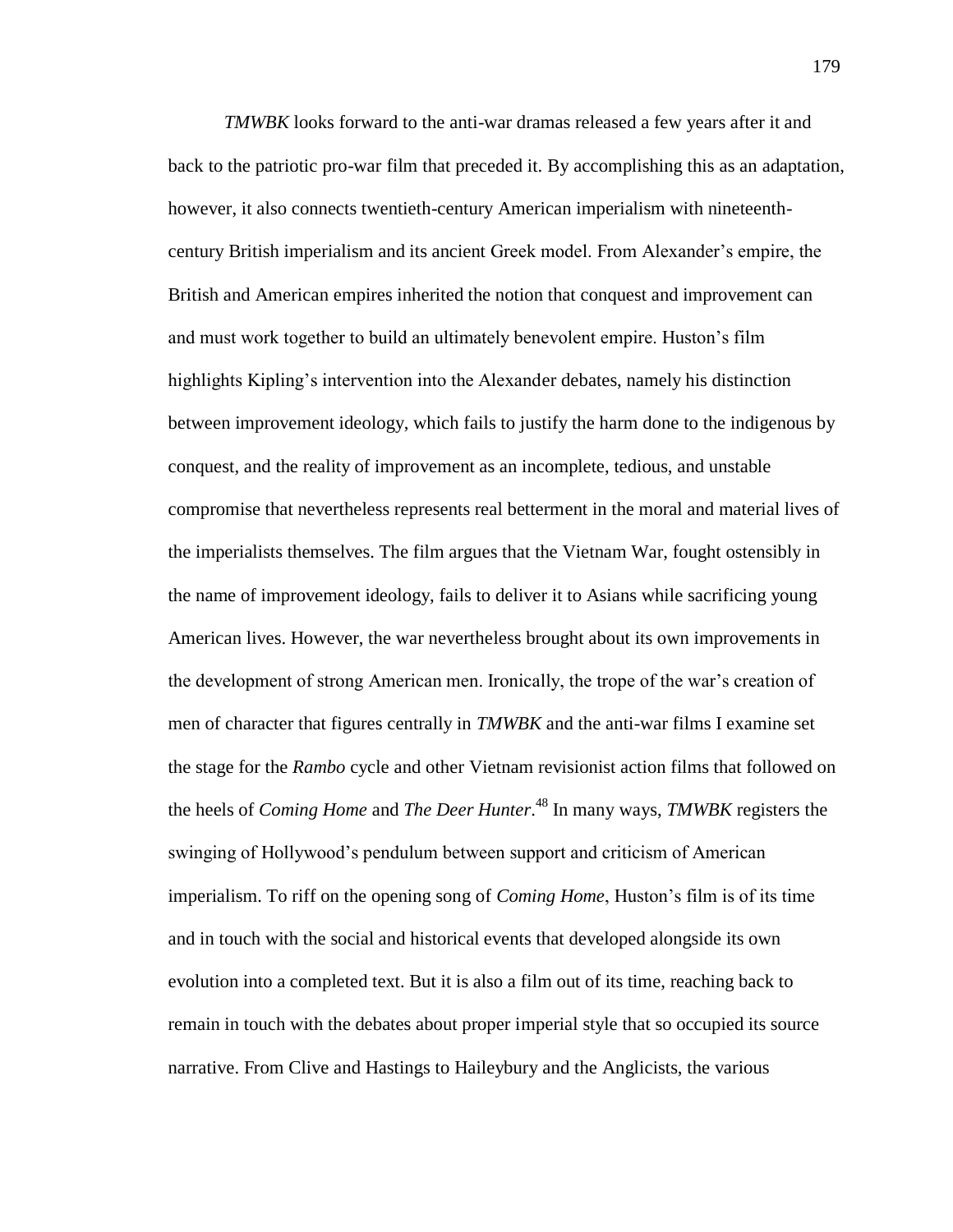positions in the debate that crystallized around the figure of Alexander and the uneasy blend of conqueror and improver that he represented find new resonance in the American empire and its efforts to make its next kings through high-spirited adventure in Asia.

Kipling's story illustrates the connection between an English domestic ideology of improvement and the imperial policies of British India in the nineteenth century. For Huston, Kipling's redirection of the improvement narrative back on the improvers themselves connected nineteenth-century improvement ideology with twentieth-century development discourse and provided the rationale for America's involvement in the Vietnam War. In the next chapter, I continue to explore the question of self-improvement, but rather than focusing on examples of British colonizers and American soldiers who self-improve by way of improving others, I turn to investigate the humanitarian impulse to allow a postcolonial subject to "speak" her own account of her story—an impulse present in postcolonial scholarship as well as the way western viewers consume postcolonial cinema. I suggest that this critical position defines the critic-viewer's act of making possible a postcolonial subject's account of her story as an act of beneficence that grants that subject agency she would not otherwise possess. In making a space for the speaking subject and her voice, the critic and western viewer link their own moral selfimprovement to the work of making a modern postcolonial subject. In doing so, they reveal the affinity between nineteenth-century improvement discourse and twenty-first century western humanitarianism.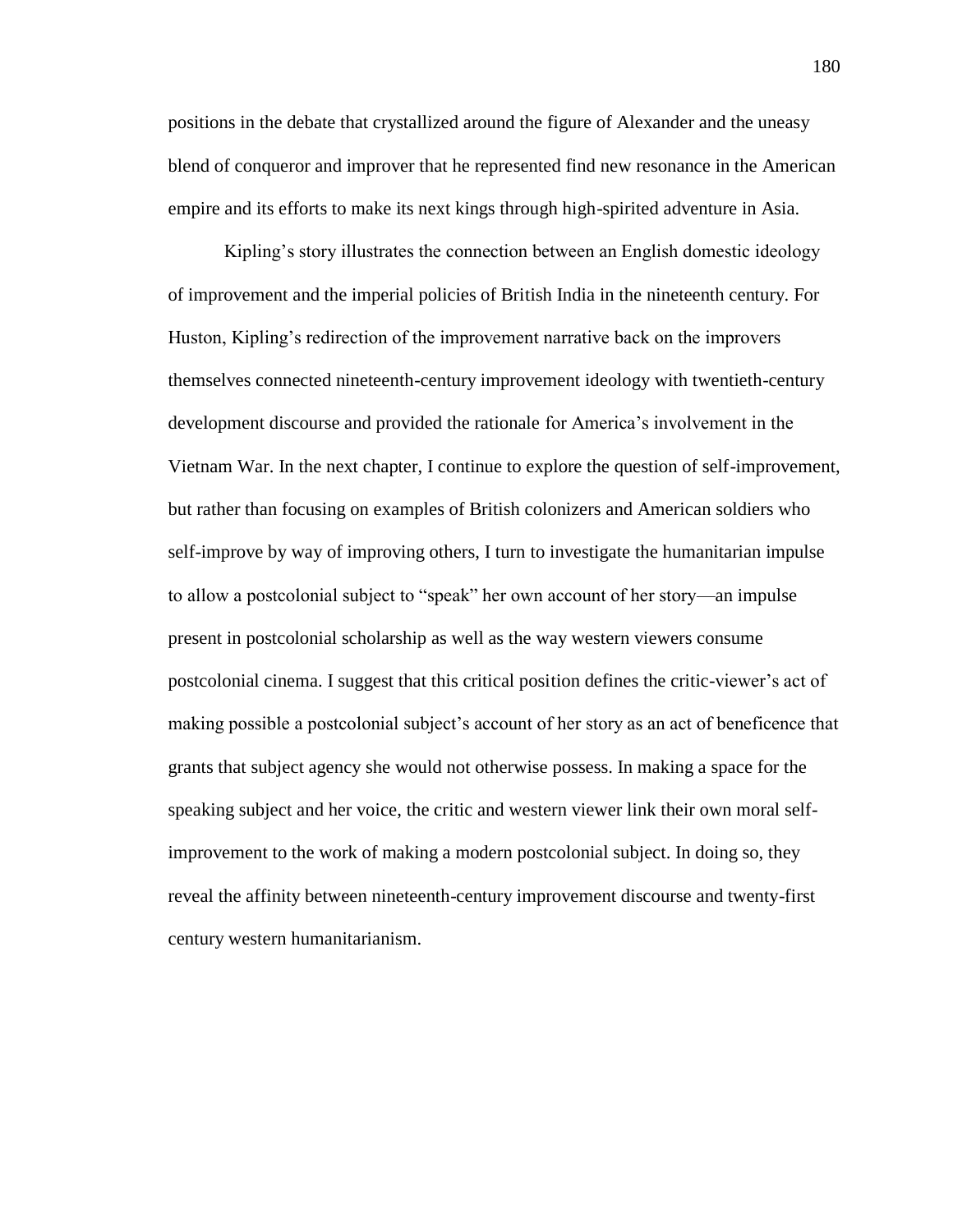## CHAPTER FOUR

## Unaccounted Modernities in *Tess* and *Trishna*

Since the late 1990s, the critical discourse on "multiple modernities" has become a vital subfield within postcolonial studies. Like New Historicism and other revisionist discourses, multiple modernities seeks to reveal—or to make "speak"—forgotten or ignored understandings of modernity that provide alternatives to the capitalistic, western modernity made prevalent throughout the world by European colonialism. Although I praise the ethical intent behind such discursive practices, I argue that the desire to "save" these versions of modernity relies on many of the same assumptions inherent in capitalist improvement discourse. Both measure value by utility, and both assume the teleological development of the agential subject and the connection between agency and speech. In an effort to propose an alternative both to improvement ideology and the revisionist discourses that criticize it but follow its logic nonetheless, I read Thomas Hardy's *Tess of the D'Urbervilles* and its most recent film adaptation, Michael Winterbottom's *Trishna*, as examples of texts which register the disappearance of alternative modernities without trying to rescue them. In doing so, I put pressure on the humanitarian assumption that the western improver improves men and women of the global south by giving them a voice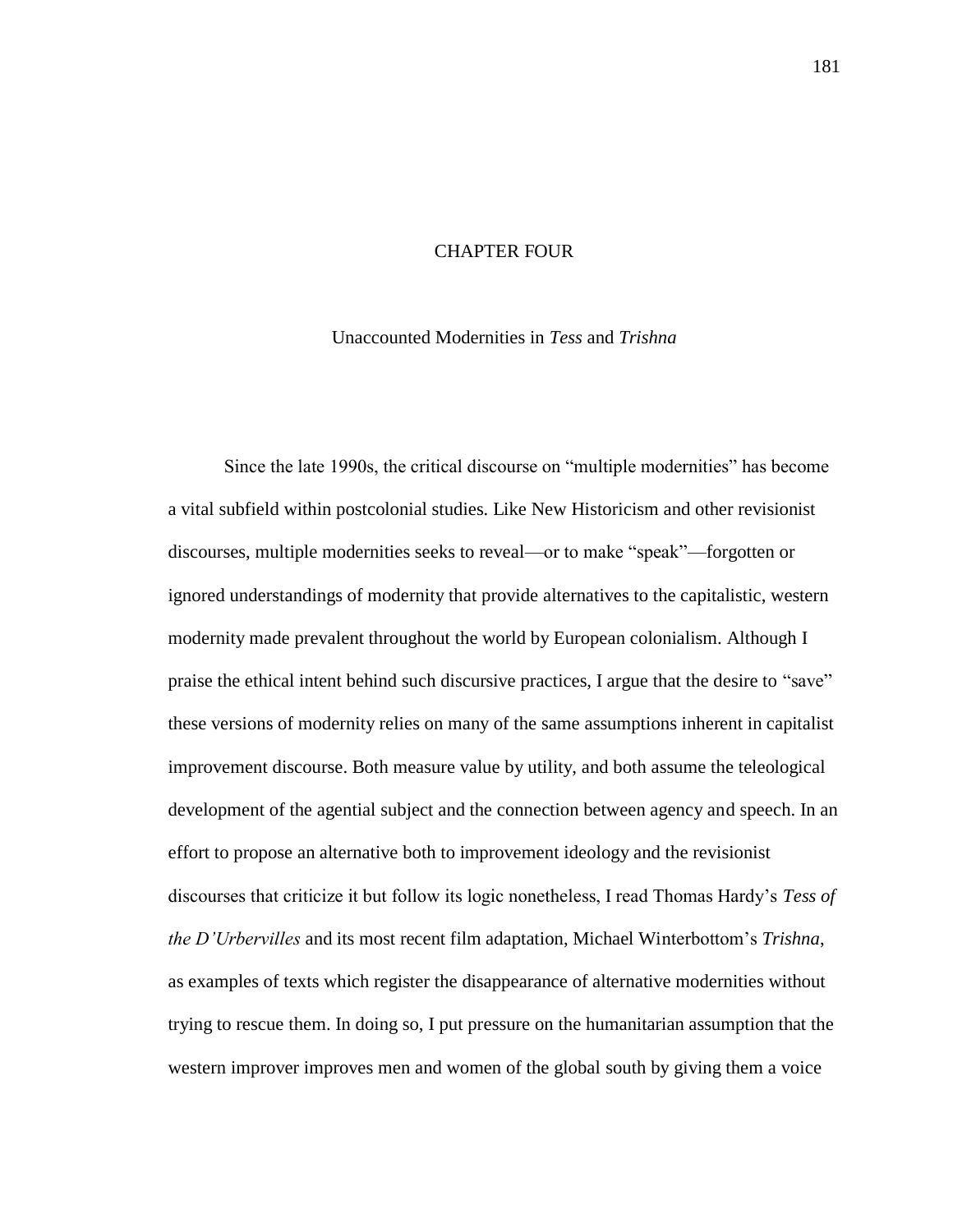and suggest that humanitarianism that lacks reflection about its connection to improvement ideology risks reenacting imperial power relations in the contemporary developing world.

The notion of multiple modernities challenges classical theories of modernization prevalent in the 1950s that assumed that "the cultural program of modernity as it developed in modern Europe…would ultimately take over in all modernizing and modern societies," and that a single version of modernity would "prevail throughout the world" (Eisenstadt 1). The many different versions of modernity that emerged after the two World Wars failed to bear out this assumption of convergence: the newly independent nations of the global south did not exhibit the developmental trajectory that nineteenthcentury improvement ideology had foretold. Bourgeois western modernity—the doctrine of capitalist economic growth as progress, secularization, individualism, industrialization, the rule of law, and representative government—did not take hold everywhere, or took hold in various ways incompletely, or was transformed by encounters with non-western cultures. Just as "the modern" and "the west" were revealed as non-identical, so too was Improvement found to be something other than the universal betterment in life quality that it ostensibly espoused.

Scholars of multiple modernities agree that bourgeois western modernity was exported to the non-western world through imperialism and colonialism. Eisenstadt proposes that it first affected East and Southeast Asian societies, and then spread into West Asia and Africa (14). "By the end of the twentieth century, it encompassed nearly the entire world, the first true wave of globalization," and the "appropriation" by nonwestern societies of certain aspects of western modernity "entailed the continuous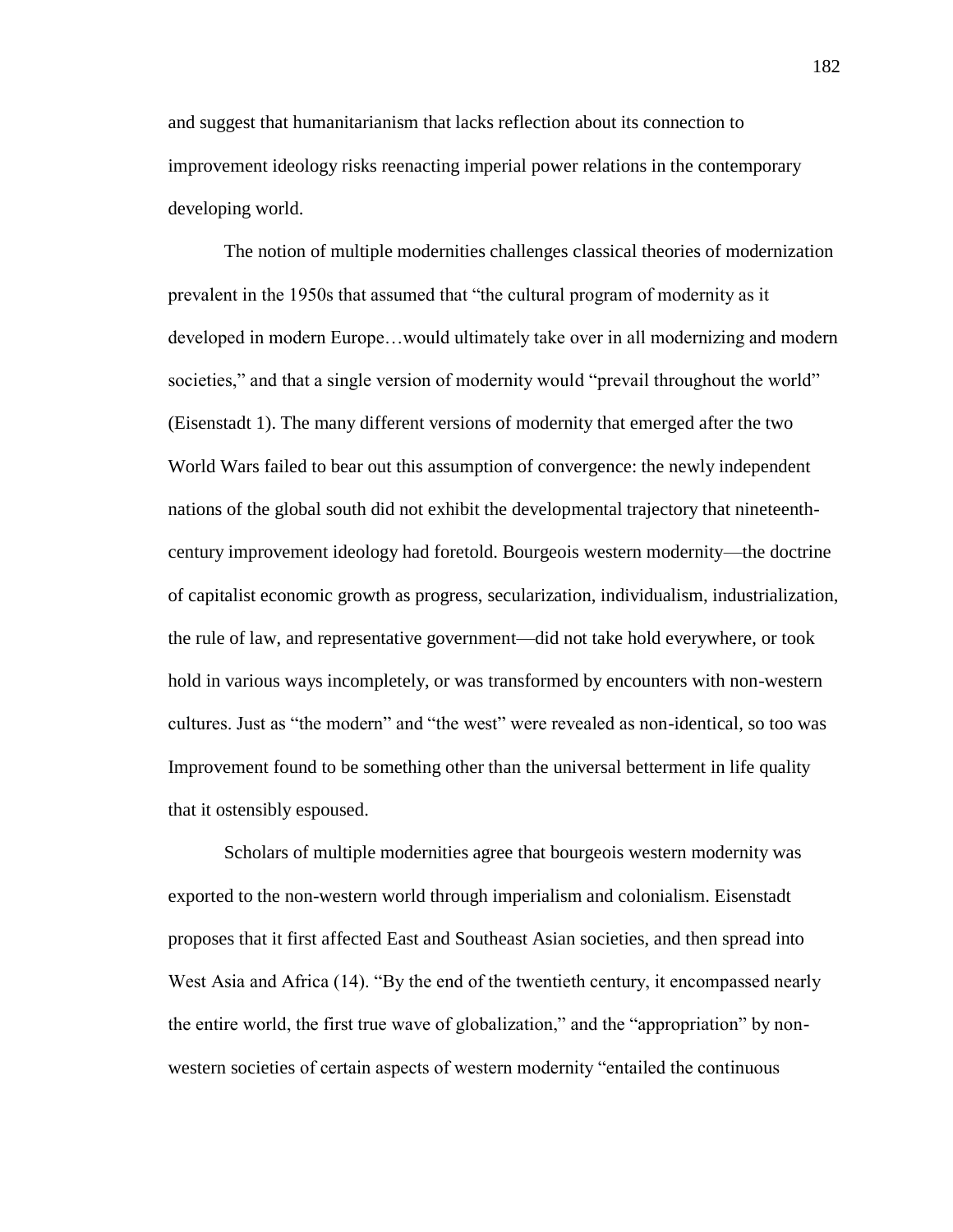selection, reinterpretation, and reformulation of these imported ideas" (Eisenstadt 15). Beyond the consensus of how modernity became multiple, however, there exists much debate over what the critical field of multiple modernities should concern itself with.

One side of the debate proposes accepting the fact that western modernity has already won the day as the hegemonic discourse of what it means to be modern, and that it functions as the primary reference point for non-western societies' understandings of their own modernity. Regardless of whether non-western societies appropriated or rejected certain aspects of western modernity, they cannot but engage with it on some level. Dilip Gaonkar, for instance, writes that it is "virtually impossible" to "blithely  $ab$ abando[n]" (14) western modernity and its discourse; thus, the critical force of multiple modernities lies in particularizing—and thus, de-universalizing—western modernity by studying its "creative adaptations" (18) from specific postcolonial "national/cultural sites" (15). The agency resides in the details: examining what is rejected and what adapted reveals "where a people 'make' themselves modern, as opposed to being 'made' modern by alien and impersonal forces, and where they give themselves an identity and a destiny" (18). Dipesh Chakrabarty's *Provincializing Europe* performs a similar act of decentering the western categories of historicism and capital, but does not deny the centrality of these categories: "the understanding that 'we' all do 'European' history with our different and often non-European archive opens up the possiblity of a politics and project of alliance between the dominant metropolitan histories and the subaltern peripheral pasts" (42). Chakrabarty's interest is in recovering those subaltern pasts that "enact other ways of being in the world" not "automatically aligned with the logic of capital" that nevertheless exist proximately to, and are sublated within, that logic (66). Paul Gilroy has likewise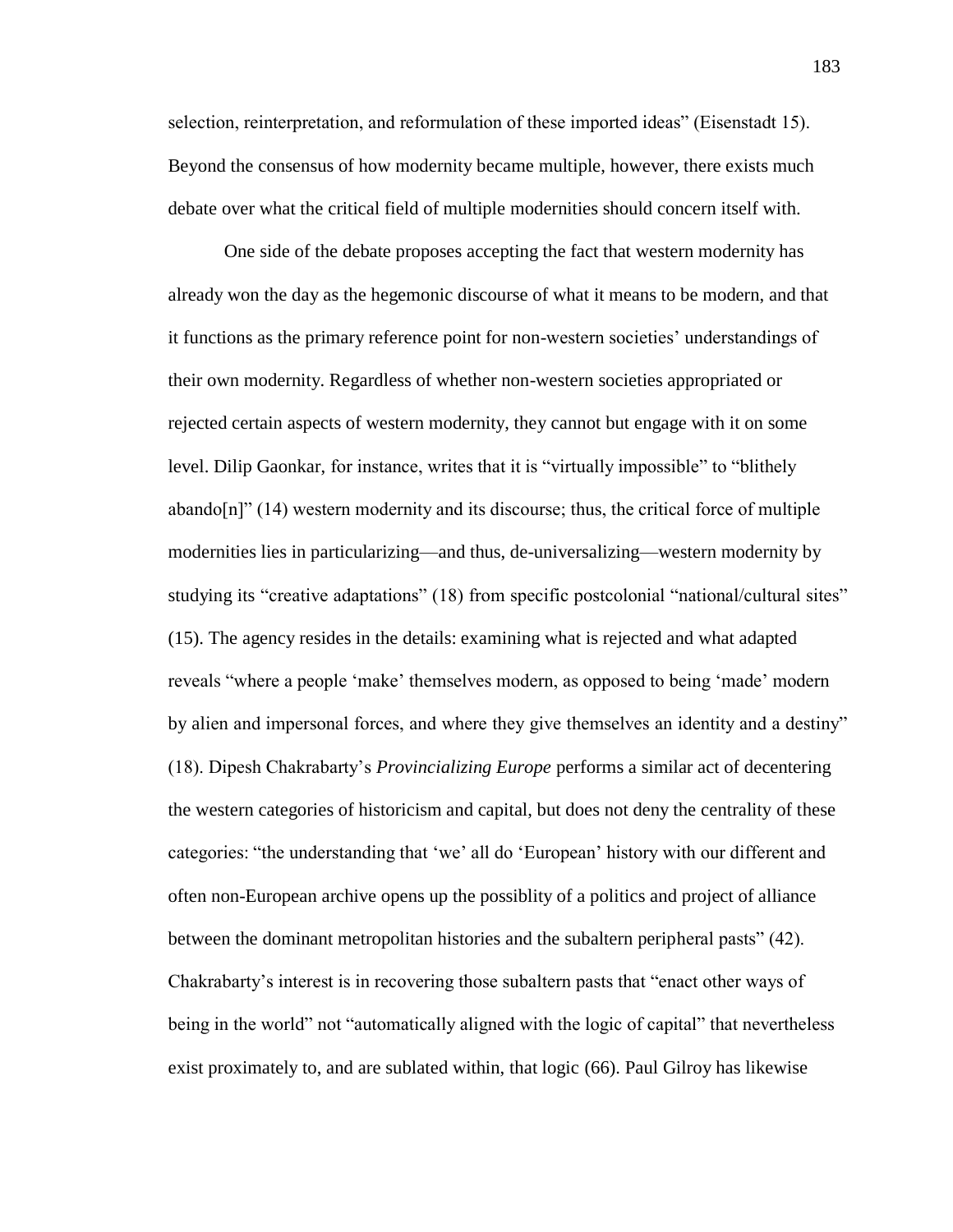argued that the way to decenter classical western modernity is to expose its underbelly, its inextricability from modern slavery and the barbarity it seeks to purge.

The other side of the debate, however, says that trying to decenter western modernity while buttressing its dominance lacks the radical rethinking necessary to effect the decentering that such work claims to do. Walter Mignolo has argued that "epistemic delinking" from the western discourse of modernity is the only "decolonial option" (315), that "it is not enough to change the content; the terms of the conversation must be changed" (122). For Mignolo, the task facing postcolonial studies is to rediscover and reveal pre-modern and pre-colonial conceptualizations of time and space and revive them as true alternatives to western modernity. Rao, Shulman, and Subrahmanyam have answered Mignolo's call for delinking by tracing a pre-colonial tradition of historiography in South India that refutes the notion that British colonialism brought the concept of linear time to Indians.

The main point of contention between these positions lies in whether the western conception of modernity that forms the end point of nineteenth-century improvement ideology should occupy the central node of discussion about postcolonial modernity. Should multiple modernities be considered variations on a single option or discrete alternatives to that option? Different as these positions are, they both call for the retrieval of histories lost to, interrupted by, or confronted and amalgamated with modern European colonialism and the western discourse of modernity. Mignolo and Rao, Shulman, and Subrahmanyam seek to retrieve pre-modern categories that, once rediscovered and understood, can contribute to new postcolonial epistemologies. But even critics on the other side such as Gaonkar, Chakrabarty, and Gilroy seek to recover pieces of the story of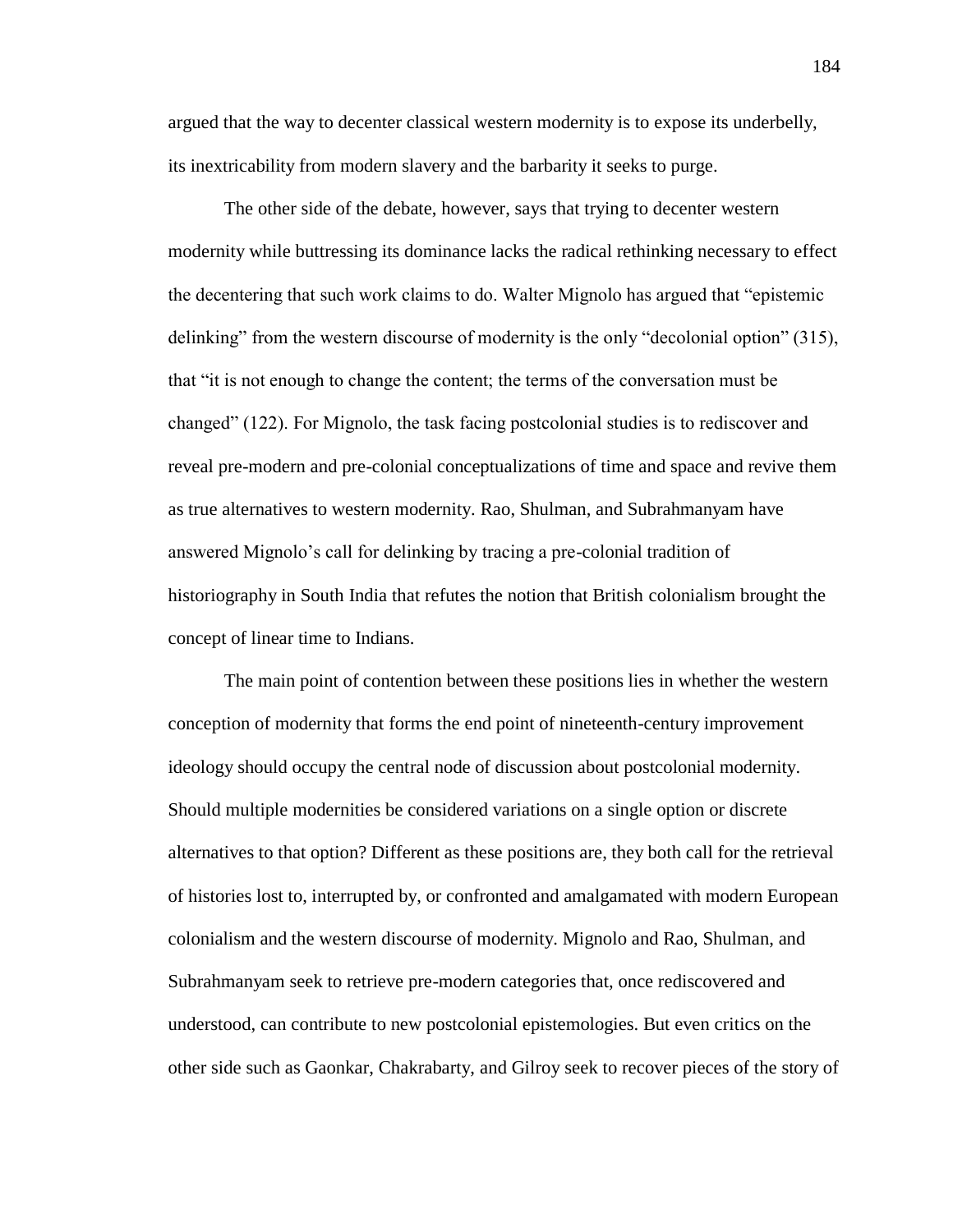western modernity itself—its violence, its constitutive hybridity—that have been written out of History.

In this shared attribute, multiple modernities criticism shows its affinity with other late-twentieth-century critical practices such as New Historicism and cultural studies that have worked to reclaim the people, events, and narratives consigned to the trash heap of history by drawing attention to them and giving them voice. This critical attempt to recover the "undesirable" parts of history that destabilize western modernity's "idealized self-understanding of bourgeois modernity" (Gaonkar 2) is a reaction to the capitalist notion that profit, or use, equals value, a notion that underlies western modernity itself and the improvement ethos that supports it. As Anne-Lise François has put it, improvement ideology combines the "capitalist investment in value and work" and "the Enlightenment allegiance to rationalism and unbounded progress" (xvi). Improvement reduces life's complexity down to the difference between what has the potential to be made more profitable by the feats of labor and technology, and what shows no promise for such an enterprise, and thus has no place in modernity. Useful things belong to the march of progress and are worth attention and investment; useless things are labeled unimprovable and unmodern.

Parceling life into such reductive terms creates conditions for the loss of experiences that fall outside of improvement's calculus: those things that cannot be made to *do* remain unaccounted for. Against this train of thought, the postcolonial discourse of multiple modernities, New Historicism, and cultural studies proclaim that even those things deemed unprofitable or unsuitable to a capitalist narrative of progress nevertheless have value and should be recorded for their own sake. François writes that such critical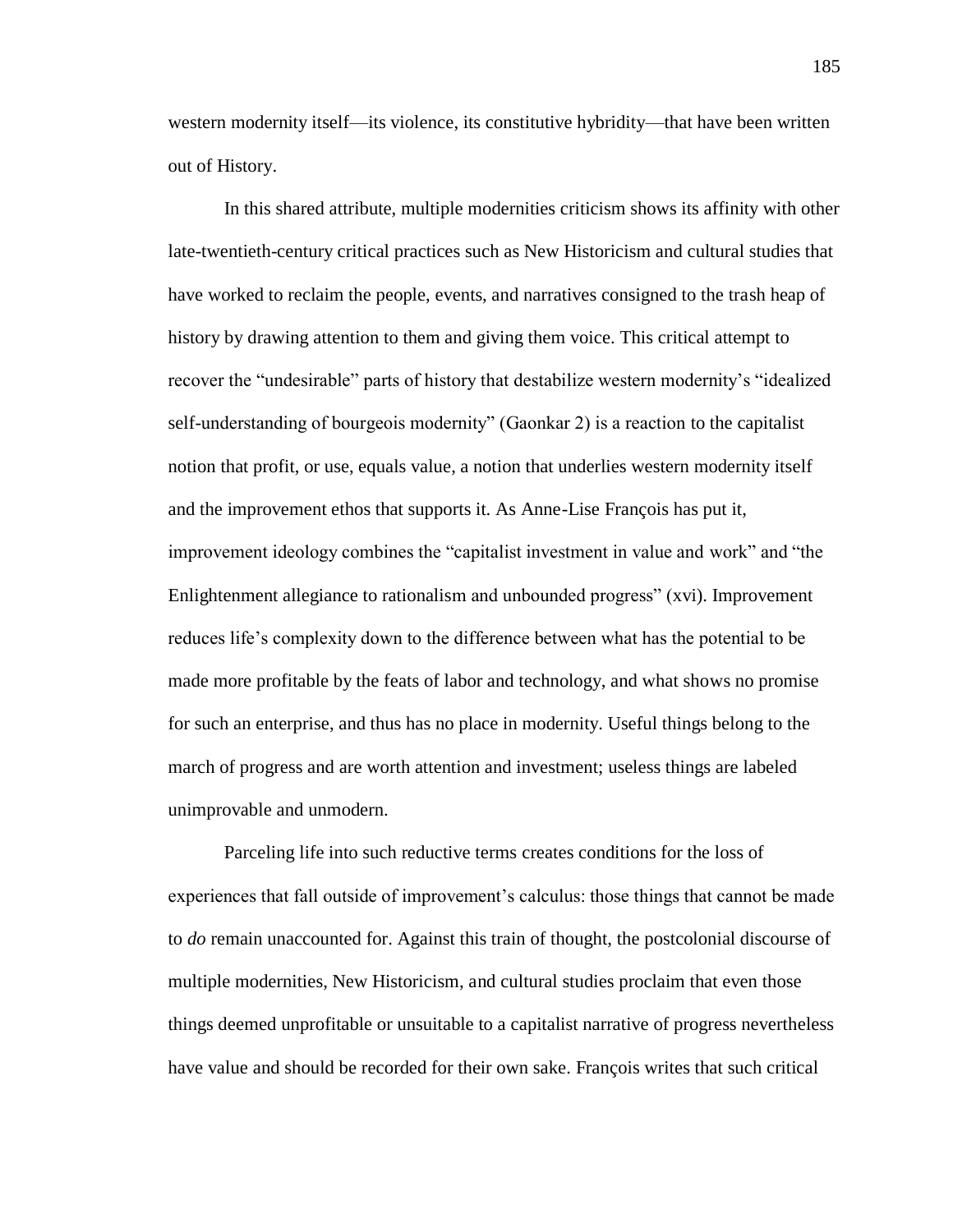practices "share an ethos of attending to unobserved, not-for-profit experience rather than results entered on the public record" (21): they make the uncounted count.

This chapter proposes that these efforts essentially enact the same logic of capitalist improvement they criticize. Although they seem to offer an alternative to improvement ideology, these critical practices fail to extricate themselves from the logic of making things "count." Francois writes that the "crass, calculating… 'worrying' of time for material gain" can be "recast" as "the willingness to pay patient attention, whether in the hopes of opening the eyes of others to their ideological mystification, or of fostering recognition of previously neglected literary traditions, or even of correcting the misperception, indeed nonapprehension," of "unaccountable practices" (25). The "heroic, articulating energies" of the improvement project "never burn more intensely" than when driving critical practices that desire to rescue the "minor, nugatory, unworthy, [and] insignificant" by articulating them ever more forcefully (25). François suggests instead that we find ways of maintaining the ethical spirit behind revisionist critical practices while not taking for granted that more exposure and more articulation are the best means of resisting capitalist improvement ideology.

In this chapter, I challenge the assumption that to retrieve uncounted histories of modernity represents the most ethical treatment of those histories. The chapter explores the tension between the desire to account for past and present experiences that fall outside improvement's profitizing calculus, and the choice to allow such experiences to erode away, detected but unsaved. Although the latter, like the former, attends to uncounted experiences of modernity, it more effectively resists improvement's desire for progress because it does not try to make such experience "matter" in the history of critical practice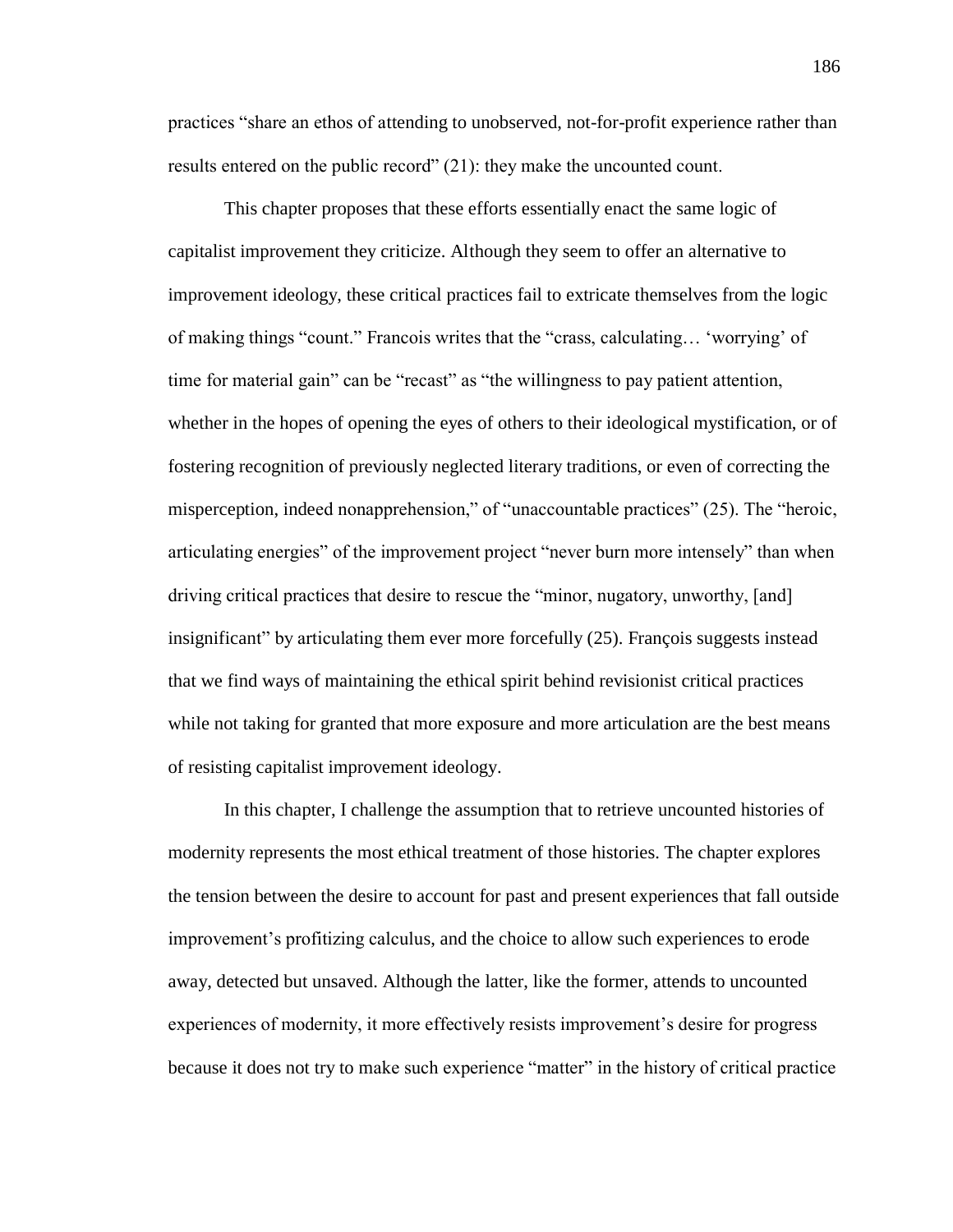or cultural memory, allowing its loss to improvement's grand narrative to be felt all the more.

Both the desire to count and the choice to leave uncounted inform Thomas Hardy's *Tess of the D'Urbervilles* (1891) and Michael Winterbottom's *Trishna* (2011), the most recent adaptation of the novel set in twenty-first century India. In both texts, improvement ideology wants to turn history to profit, to make it count and to make it pay, while the silences, gaps, elisions, and moments of withholding in the texts resist this demand for accountability. The female protagonists in novel and film, Tess and Trishna, represent alternative conceptions of modernity that go against the improvement ideologies that inform the actions of the texts' male protagonists, characters who marry a capitalist desire to turn waste to profit and a New Historical/postcolonial impulse to uncover hidden narratives and make them count. The two female characters embody the possibility of organizing modern life according to collectivity and mutual aid instead of competition and profit. Both novel and film use their female protagonists and minor characters to foreground moments of withholding, silence, and non-narrativity that refuse to be incorporated into a profitable project of articulation in order to resist the capitalistic improvement energies of its men. But the alternative modernities that these texts "offer" are in fact described only in terms of their loss—their passage into the realm of the counterfactual before becoming possible realities. In drawing attention to disappeared or disappearing conceptions of non-capitalistic or non-western modernity, *Tess* and *Trishna* circumvent the complicity in capitalist improvement ideology exhibited by revisionist criticism. In doing so, both novel and film reevaluate the ethics of "rescuing" the voices western modernization silences.

187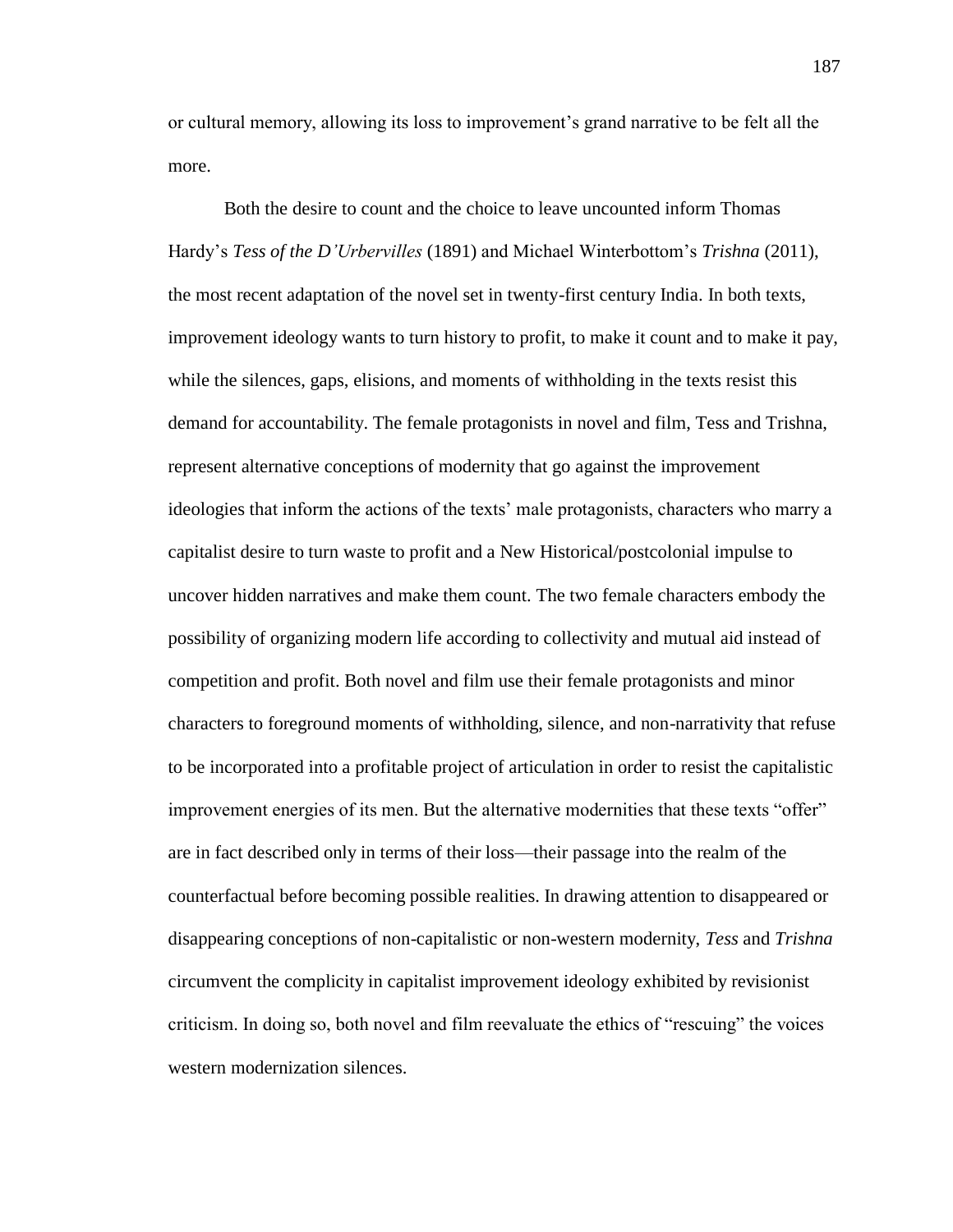## Hardy's Improving Men

Hardy criticism often describes him as a "transitional" figure, a writer historically positioned to occupy the dual roles of last Victorian novelist and first modern poet, and whose works are deeply concerned with the transition from the late nineteenth to the early twentieth century (Flynn 87). The Wessex novels evoke the disappearance of centuries-old traditions and customs to the inevitable modernization of English society, and an accompanying desire to record historical continuity and geographic particularity before the future destroys both.<sup>49</sup> His preoccupation with the loss that accompanies change might seem to suggest his affinity with, or anticipation of, multiple modernities discourse and its desire to retrieve lost alternatives to the present. But instead of trying to recover and reclaim, Hardy registers the possibilistic by drawing attention to its obsolescence, to its absence after having passed into the realm of the counterfactual.

The early century conflict between opposing definitions of improvement frames Hardy's depiction of the continuity that abides in a place and the revolutionary change created by modern technologies. This conflict is best illustrated by the difference between Humphry Repton's and Edmund Burke's understandings of improvement. Repton (1752- 1818) inherited landscape designer Capability Brown's business and aesthetic, and was a figure of controversy whose sudden and vast estate reorganizations met with support and disapproval. Alistair Duckworth shows how Jane Austen in *Mansfield Park* makes Repton representative of "the improver" generally, whose "drastic alterations to landscape" and "radical" change of an estate's design often involved "not only the indiscriminate cutting down of trees and the magical creation of rivers and lakes but, on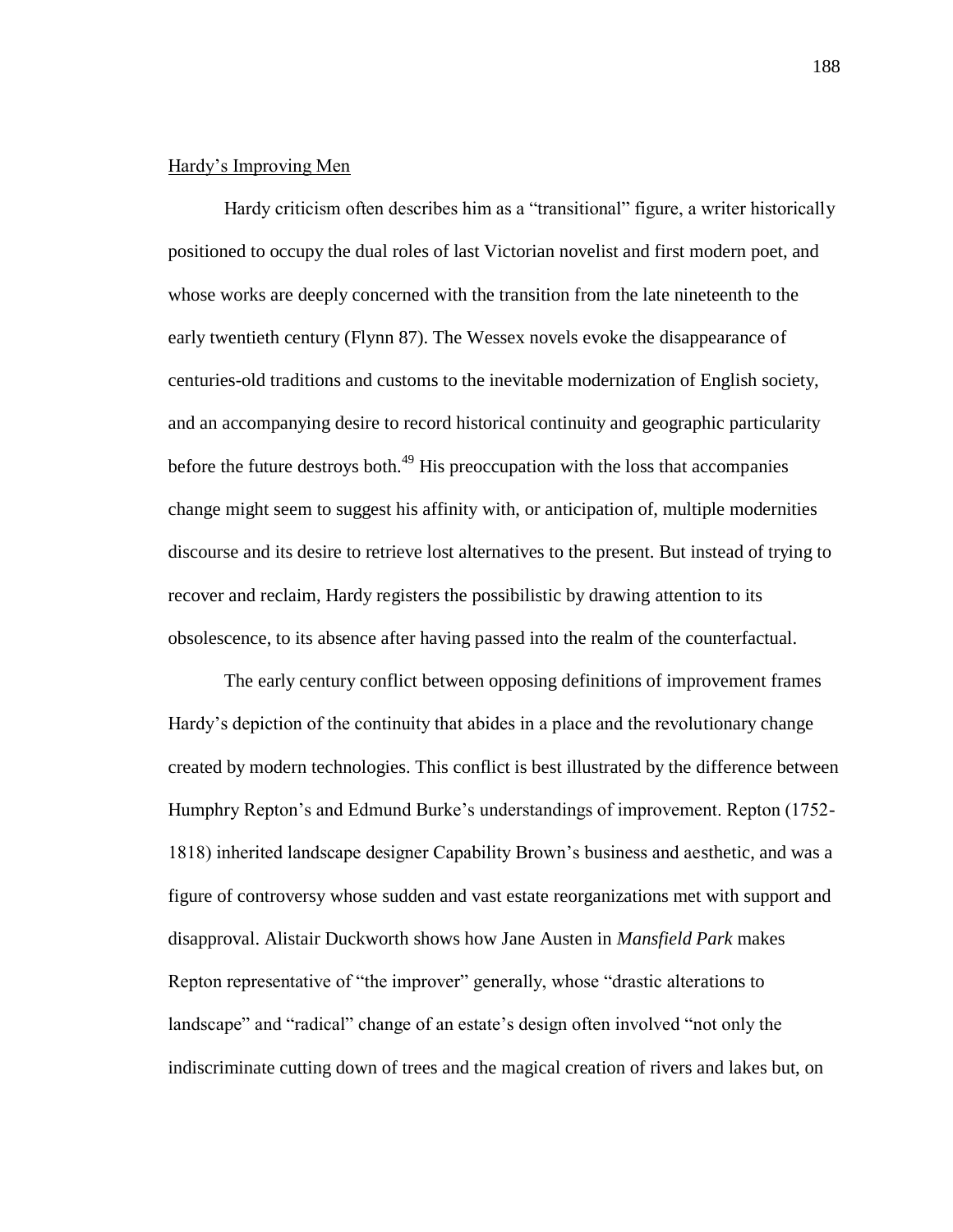occasion, the relocation of whole villages which blocked the prospect and the redirection of roads by special acts of Parliament" (44-45). Such a figure and his projects struck Austen as "emblems of inordinate change," and suggested that the "adoption of Reptonian methods" entailed "dangerous consequences for the continuity of a culture"  $(45)$ .

The continuity of a culture, and that continuity's dependence on the responsible stewardship of property, is precisely what Burke feared would be lost to revolutionary political activity. Duckworth writes that Austen held a Burkean vision of proper improvement to an estate and the community it supports. For Burke, "to 'improve' was to treat the deficient or corrupt parts of an established order with the character of the whole in mind; to 'innovate' or 'alter,' on the other hand, was to destroy all that had been built up by the 'collected reason of the ages'" (Duckworth 46-47). In *The Reflections on the Revolution in France*, Burke argues that the English Revolution improved the deficient parts of an orderly and traditional culture, whereas the French Revolution destroyed a culture's inheritance through radical innovation and alteration. Duckworth concludes that for Austen, Reptonian improvements were as destructive to an inherited, harmonious social order as was the French Revolution, for the grounds of an estate represented in small an entire society and its geographic particularity.

This early-century debate on the proper improvement of land and human culture provides a helpful frame of reference for Hardy's late-century depiction of the opposition between preservation and modernization. In *Tess*, Alec D'Urberville and Angel Clare represent the continuation into the modern era of the struggle between Reptonian and Burkean notions of improvement. The Stoke-D'Urbervilles' approach to property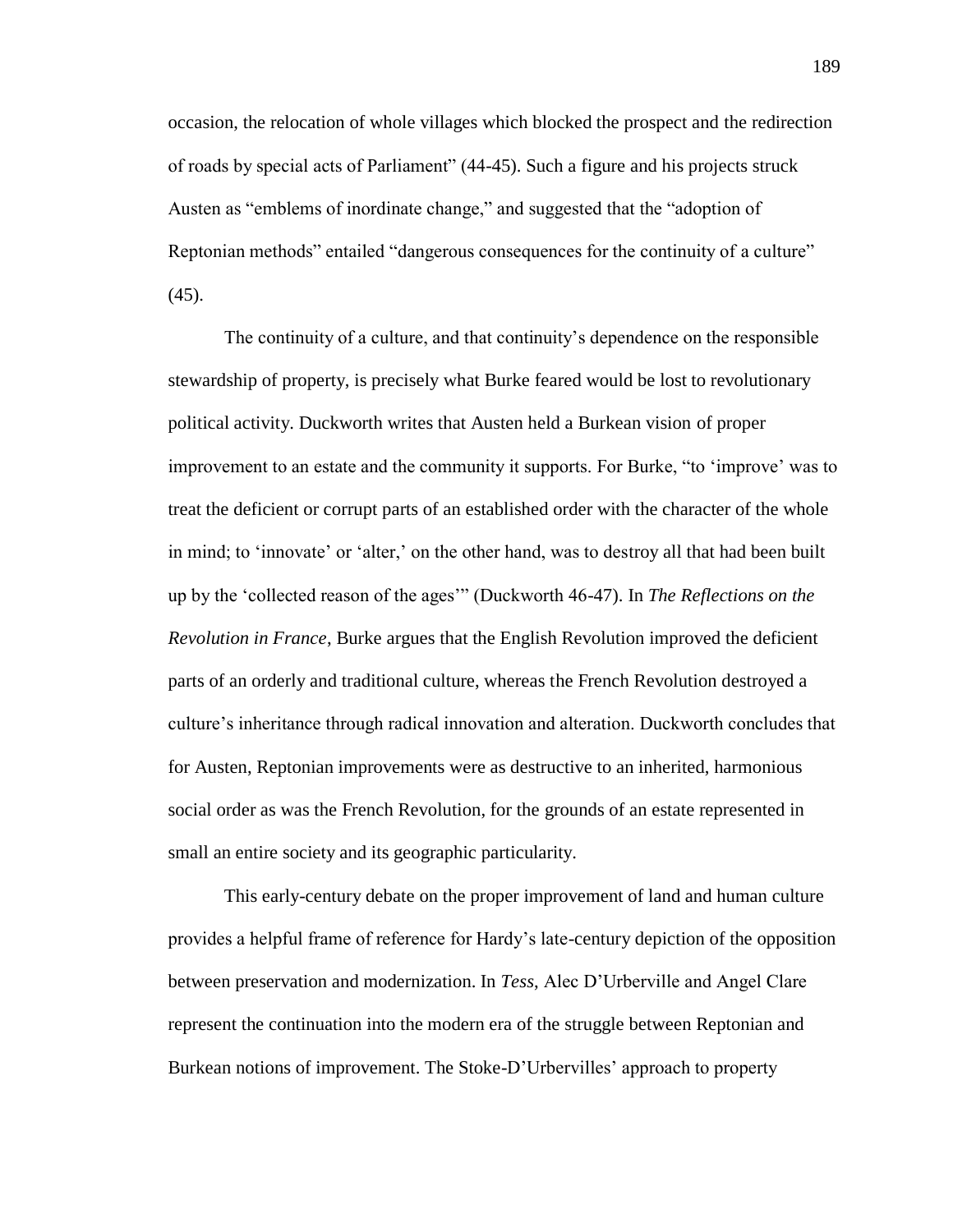improvement can be seen as a late-century adaptation of Reptonian aesthetics of estate innovation. Angel represents the countervailing approach to improvement that takes its cue from Burke's conservative reliance on precedence as a way of tailoring the future to what has already been established in the past. Considering Hardy's interest in the continuity, legacy, and the geologic evolution of a particular location and its human culture, one might assume that Hardy adopts Burke's and Austen's prescriptive of slow and steady change over sudden and drastic innovation. I want to suggest, however, that Hardy is critical of both early-century approaches to improvement, for, different as they are, both of these approaches evince an Enlightenment utilitarianism that makes the past actively *do* so as not to let it go to waste, not to let it *be*.

Alec, the Stoke-D'Urbervilles, and their property The Slopes use the past to improve the present, disregarding the past as an end in itself and seeing it only as raw material for the profit it might bear in the present. The description of The Slopes emphasizes its "recent erection, indeed almost new," and its garish "rich red" "that formed such a contrast with the evergreens of the lodge" and the "soft azure" of the woods (Hardy 43). The Slopes sits just outside The Chase, "a truly venerable tract of forest land; one of the few remaining woodlands in England of undoubted primaeval date, wherein Druidical mistletoe was still found on aged oaks, and where enormous yew-trees, not planted by the hand of man, grew as they had grown when they were pollarded for bows" (44). The juxtaposition of these neighboring pieces of land suggests that whatever used to exist where The Slopes now sits has been improved beyond recognition and without care to maintaining a good fit with its surroundings. The particularity of the land has been lost, for "everything looked like money—like the last coin issued from the Mint"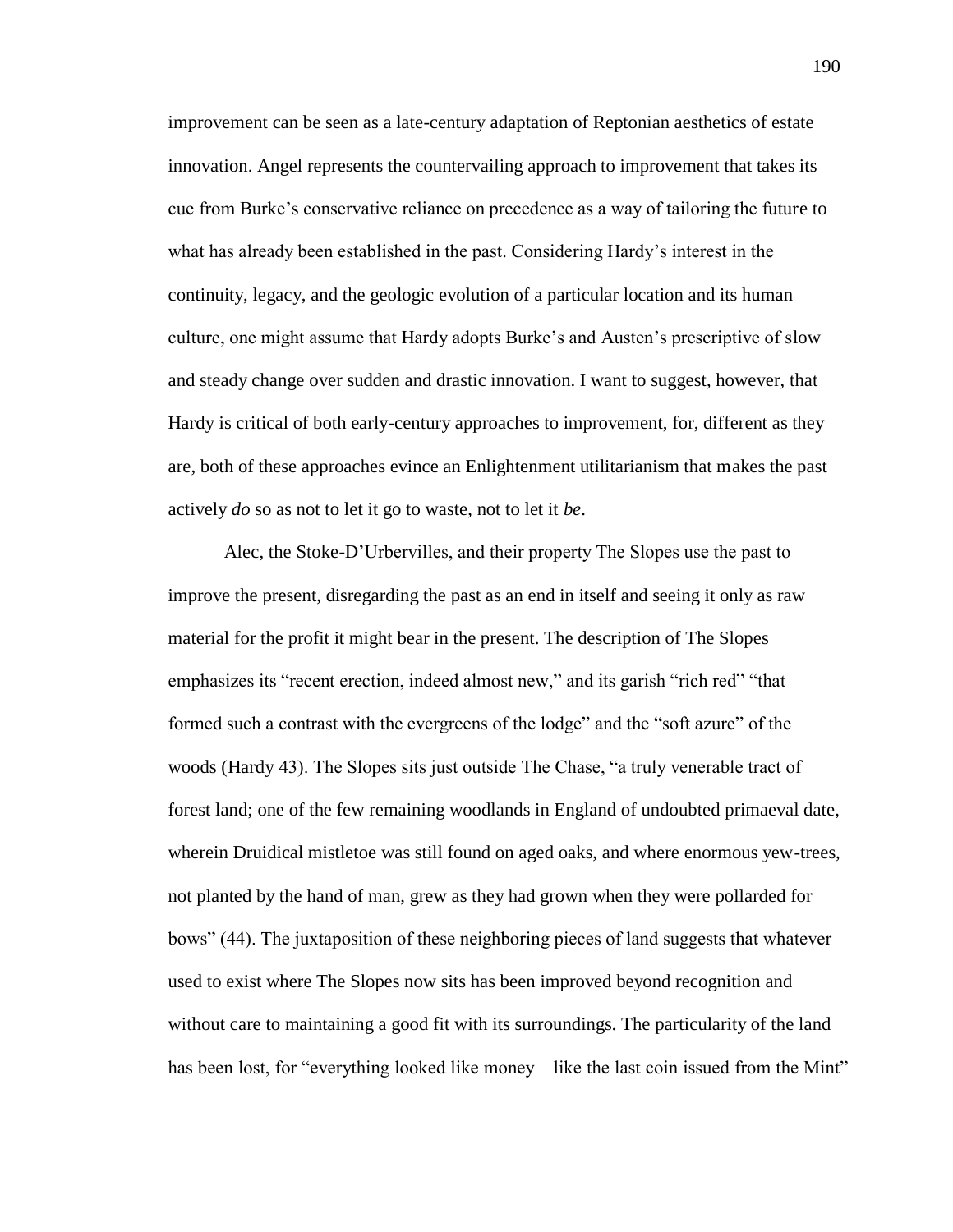(44). If everything can be reduced to its exchange value, to coins issued from the Mint, then any unique aspect of the land loses its special character and becomes interchangeable with everything else.

The problem with improvements of the kind that characterize The Slopes is not simply that the new has changed the old: Hardy does not advocate a return to the prehuman world.<sup>50</sup> Instead, the problem with improvements at The Slopes is that they reflect a way of seeing the past with an opportunistic and exploitative eye. The land improvements to The Chase are analogous to Simon Stoke's turning the historical D'Urberville name to present profit by connecting it with his own. The narrator describes Stoke's choice of the D'Urberville name as an act of picking out the choice bits of history without regard to anything but their use value: "Conning for an hour in the British Museum the pages of works devoted to extinct, half-extinct, obscured, and ruined families appertaining to the quarter of England in which he proposed to settle he considered that d'Urberville looked and sounded as well as any of them; and d'Urberville accordingly was annexed to his own name for himself and his heirs eternally" (45). "Not an extravagant-minded man," Stoke seems even comically sheepish in his excessively "reasonable" method of annexation, "never inserting a single title above a rank of strict moderation" (45). But his offense is not moderate. Stoke does not perform a purposeful "regrafting" of his own name onto the d'Urberville lineage. He chooses the d'Urberville line randomly, for it "looked and sounded as well as any" of the other names that happened to be in the book he haphazardly found. Stoke knows nothing of the character of the D'Urbervilles nor of the woods on top of which he built his home. Ancient names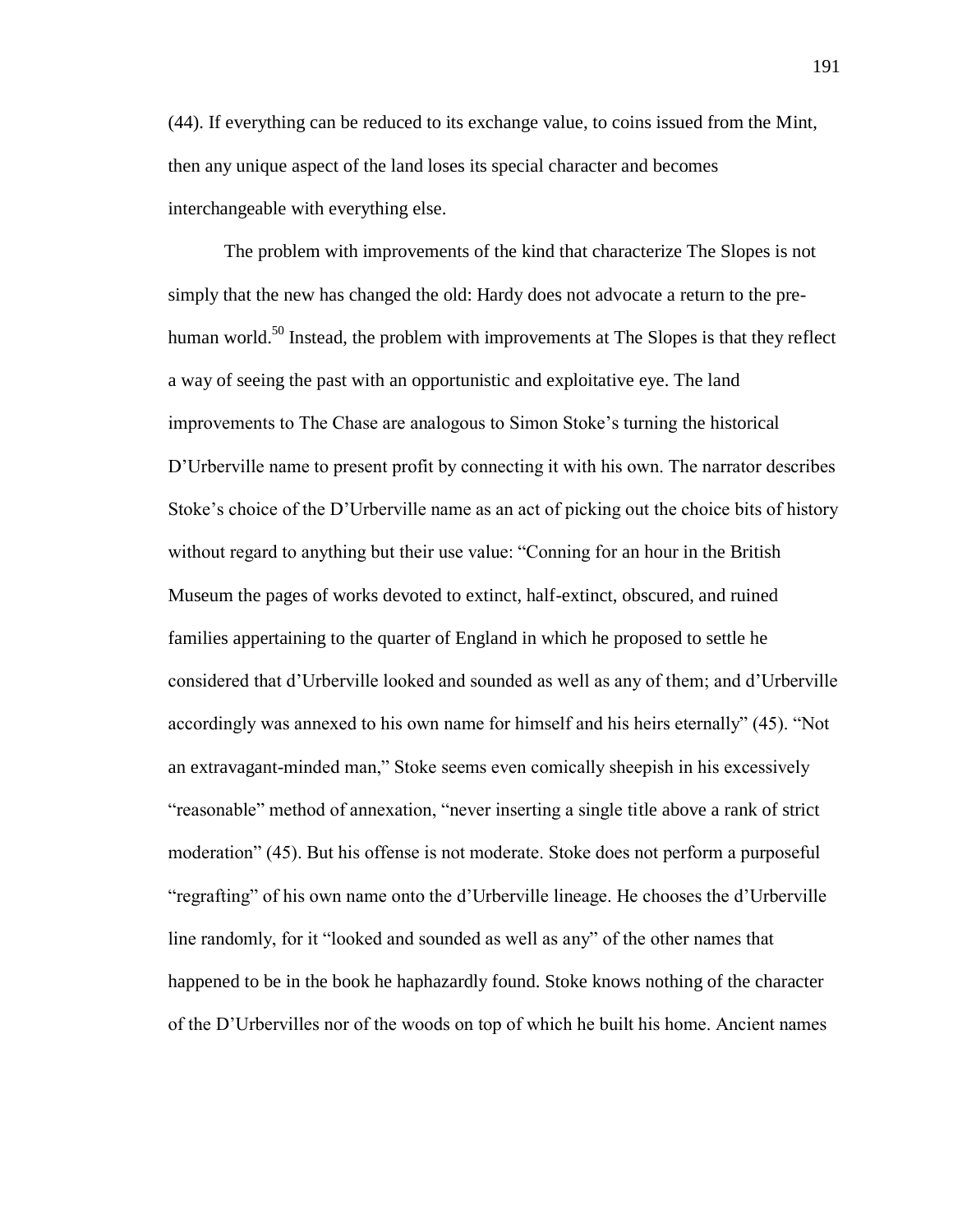and ancient land, once unique and embedded into the fabric of history, are reduced to interchangeable units by the single calculus of what new value they might bring.

Like the Stoke-D'Urbervilles, Angel Clare also values the past for what it might yield to benefit himself in the present. Angel believes Tess to be an extension of the natural environment he associates with his ideal of rural life. Tess's simple and innocent disposition restored to her ancestors' refined sensibilities and education would articulate perfectly his desire to live a refined and sophisticated agrarian life—the marriage of intellect and manual labor to which he directs his life's aim. While Alec's attempts to improve Tess rely on disciplining her and making her dependent on his beneficence, Angel's improvement of Tess is based on his idealization of her "purity" as virgin and nature goddess: "It was then, as has been said, that she impressed him most deeply. She was no longer the milkmaid, but a visionary essence of woman—a whole sex condensed into one typical form. He called her Artemis, Demeter, and other fanciful names, halfteasingly—which she did not like because she did not understand them" (146). Angel's idealizing of Tess is linked to his keen interest in her D'Urberville heritage. Although Mr. Crick tells Tess that Angel has no use for old families, Angel himself admits to his father that he is "tenderly attached to them," "lyrically, dramatically, and even historically" (184). His sentimental attachment to the past seems to be just what Simon Stoke was missing when he attached D'Urberville to his own name.

But Angel's attachment manifests itself as the desire to restore the past to its former glory for his present benefit. Tess restored to her "original" refined manners, education, and polish would be the crowning achievement of Angel's unorthodox decision to become a farmer instead of entering the Church like his brothers: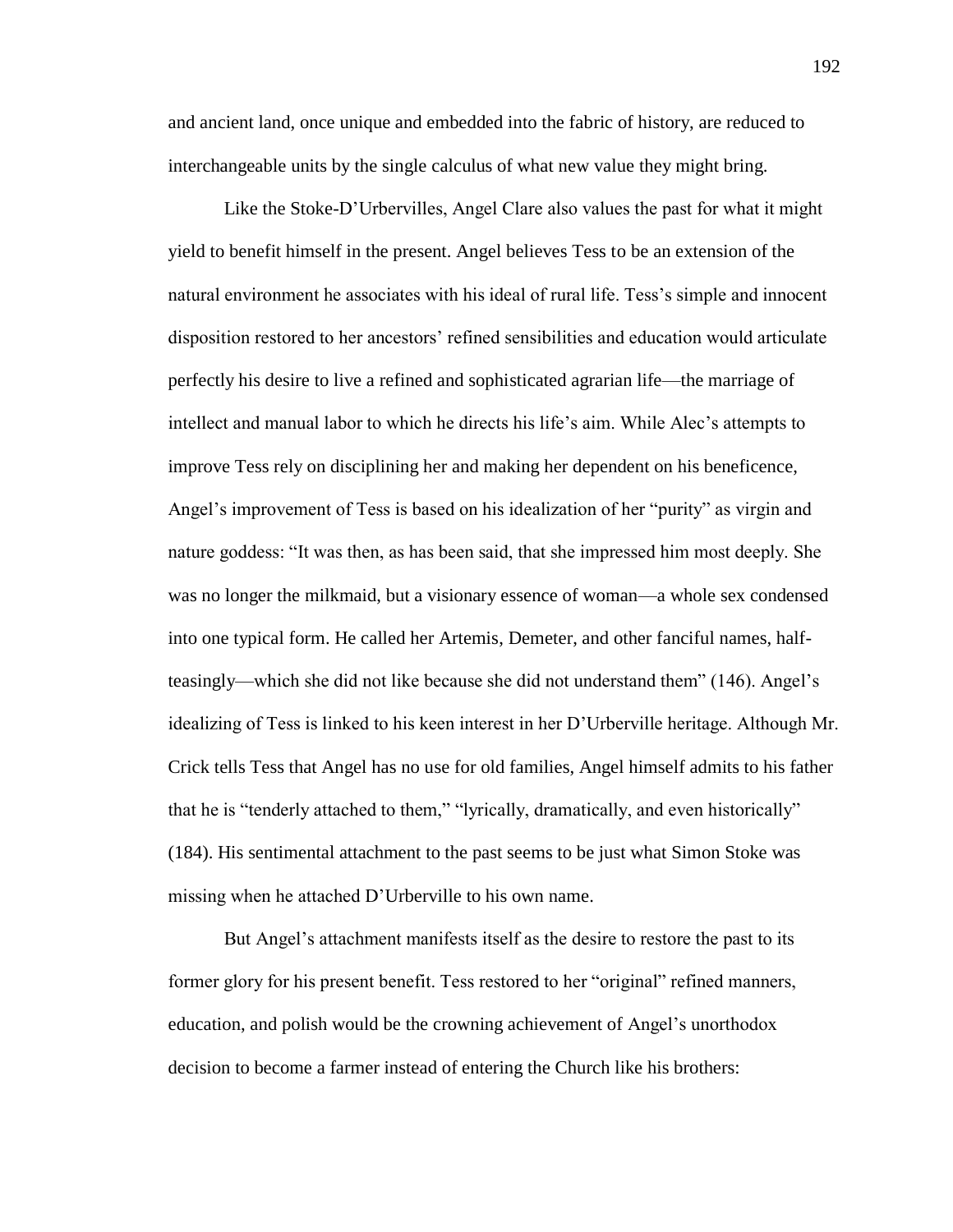To produce Tess fresh from the dairy as a d'Urberville and a lady he had felt to be temerarious and risky: hence he had concealed her lineage till such time as, familiarized with worldly ways by a few months' travel and reading with him, he could take her on a visit to his parents and impart the knowledge while triumphantly producing her as worthy of such an ancient line. It was a pretty lover's dream, if no more. Perhaps Tess's lineage had more value for himself than for anybody in the world besides. (229)

Thus altered, Tess would prove that his choice had been the correct one, and that the agrarian life was indeed as idyllic as he imagined it to be, a place where the free-spirited pagan and the aristocratic lady could coexist. Angel wants Tess to coalesce the many ideals he holds, to be a piece of the past that validates his present life.

For Angel, Tess is the perfect raw material upon which to work because the material itself is of good quality to begin with. In free indirect discourse, the narrator expresses Angel's notion that "though untrained," Tess was "instinctively refined" as the result of her inheritance, and "her nature cried for his tutelary guidance…cried out to be restored to its former refinement" (199). Thus, Angel's style of improvement is based on restoration through reconstruction: with his progressive ideas and modern education, he would transform a backward and pre-modern Tess into an updated but historical version of herself. What makes her so attractive to him is her potential to be retroactively improved to the status of her ancestors: she is an experiment in turning back the clock, in erasing the degradations of intervening generations and returning to a "purer" state of agrarian England populated by noble families in their pure state. Angel's valuation of Tess's lineage is a capitalist evaluation of what an old bloodline is worth: like renovating a fallen manor house, Angel wants to restore Tess's aristocratic value by giving her the cultural polish to match his perception of her good genetic stock. Such a renovation would make Tess much more "sale-able" to his parents as a suitable match, in the way a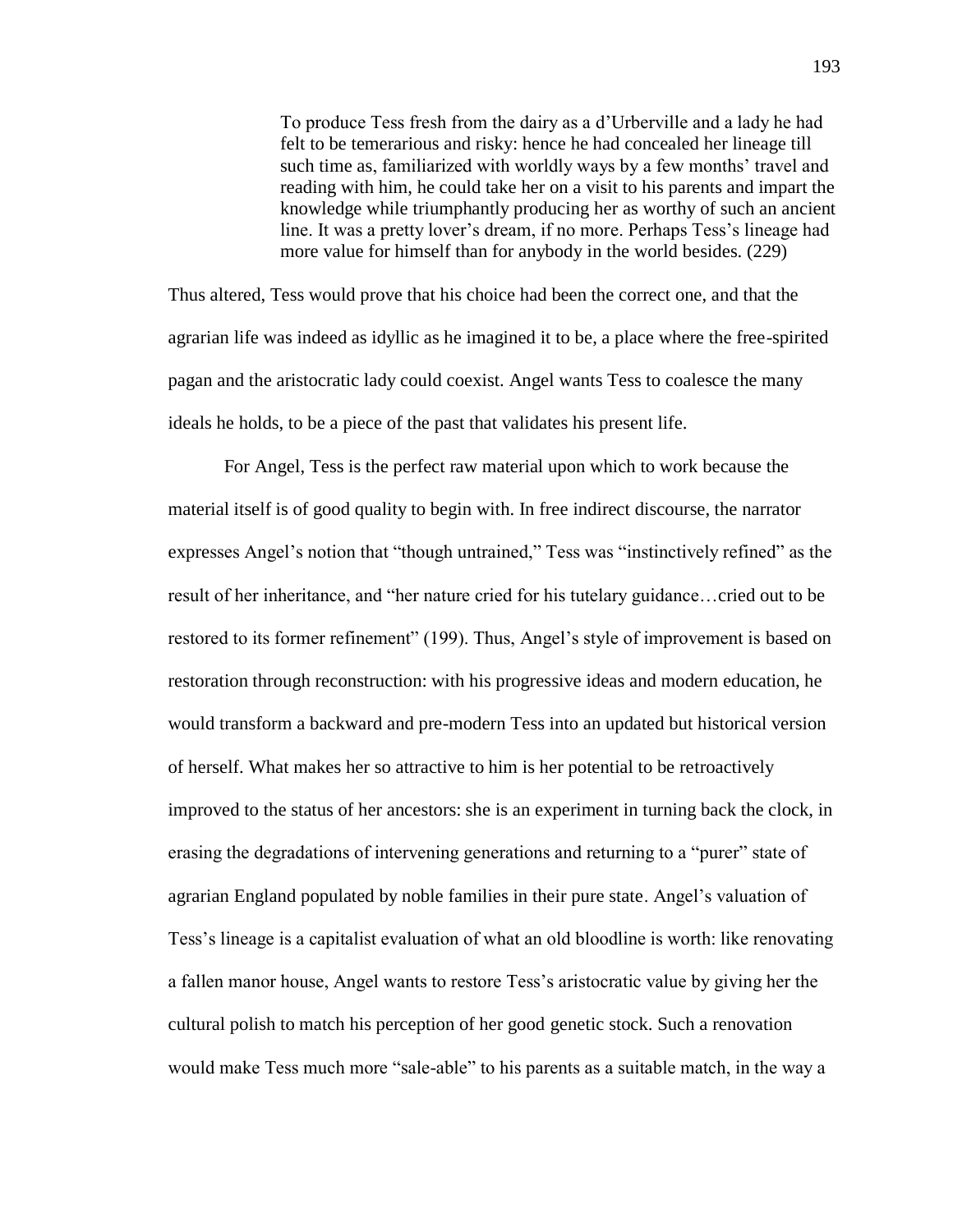good piece of property can attract a better buyer when restored to its original charm.<sup>51</sup> Shed of her embarrassing provincialisms, Tess would also help Angel account for his chosen career path: she would exemplify the successful yoking of the aristocratic "head" to the farmer's able "hand," the very combination that Angel seeks to fulfill as both thinking and laboring man. Tess refined would represent a way to turn the past into a profit-bearing and fashionable emblem of a modern class of educated and sophisticated middle-class farmers.

The novel shows how its improving men and their single-minded desire to turn history to profit do not, in fact, "improve" lives at all, but instead wreak disastrous effects on the people with whom and environments with which they come in contact. For improvement is not simply a general concern with making the future better than the past, but an ideology by which the improver gets to decide which parts of the past matter and which do not, which have value and which do not—according to the reductive and single calculus of benefit to the improver himself. The novel's ways of circumventing improvement logic, then, serve to question the ideology's ethics. By including examples of withholding, silence, and non-narrativity, it provides an escape hatch by which certain moments can elude improvement's quest for more investment opportunities, more objects for improvement. Moments in which the accounts of minor characters fail to make an impact, or the novel deliberately withholds its account of central plot points, are moments in which a lack of revelation, speech, or articulation becomes a means of dodging improvement's desire to turn the past to account. In these moments, the novel meditates on the difference between those things that eventually become "history"—and therefore subject to improving energies—and those that remain in the realm of the counterfactual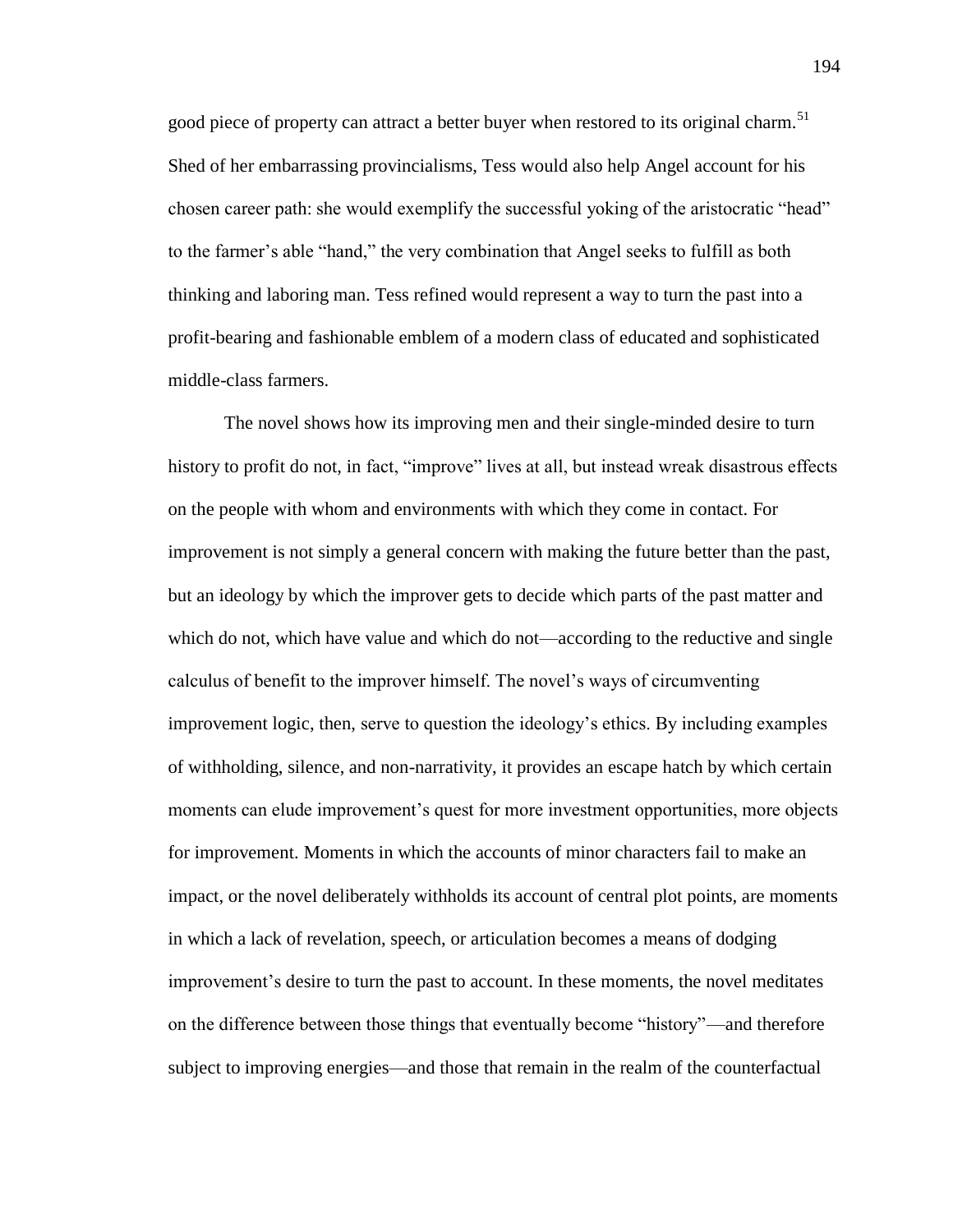and become improvement's missed opportunities.<sup>52</sup> If history is the always-partial account of things that "count"—the events and figures considered "valuable" enough to designate as having happened or existed—then what lies outside of that articulated record comprises the wealth of possibilities that might have been. Such possibilities, although cast aside by the historian as "uncounted" or "uncountable," live in the realm of the counterfactual and contain potential that was not, cannot, and will not be used by those who seek to profit by the past. Within the novel's moments of withholding, its gestures toward characters unnamed, and its barest mentions of actions not pursued inhere a kind of potential that remains outside the grasp of improvement because it has already been consigned to the waste bin of history before it can become history revised.

The hidden sexual encounter between Alec and Tess exemplifies the novel's use of silence to bypass improvement ideologies. In the Preface to the fifth and later editions of *Tess*, Hardy writes that this novel begins where other novels end: "the great campaign of the heroine begins after an event in her experience which has usually been treated as fatal to her part of protagonist, or at least as the virtual ending of her enterprises and hopes" (Hardy 4). Tess's nocturnal encounter with Alec D'Urberville in The Chase that results in her bearing his child should be the last event in the novel, after which the heroine makes her graceful exit, and the reader is left to ponder the virtue of sexual purity and the vice of sexual indulgence. But what is arguably the central event of the novel happens not at the novel's end, but at the beginning, wedged into the gap between phases one and two. The event that determines the rest of Tess's life is hidden from the reader, and because the child dies, seems to leave no trace.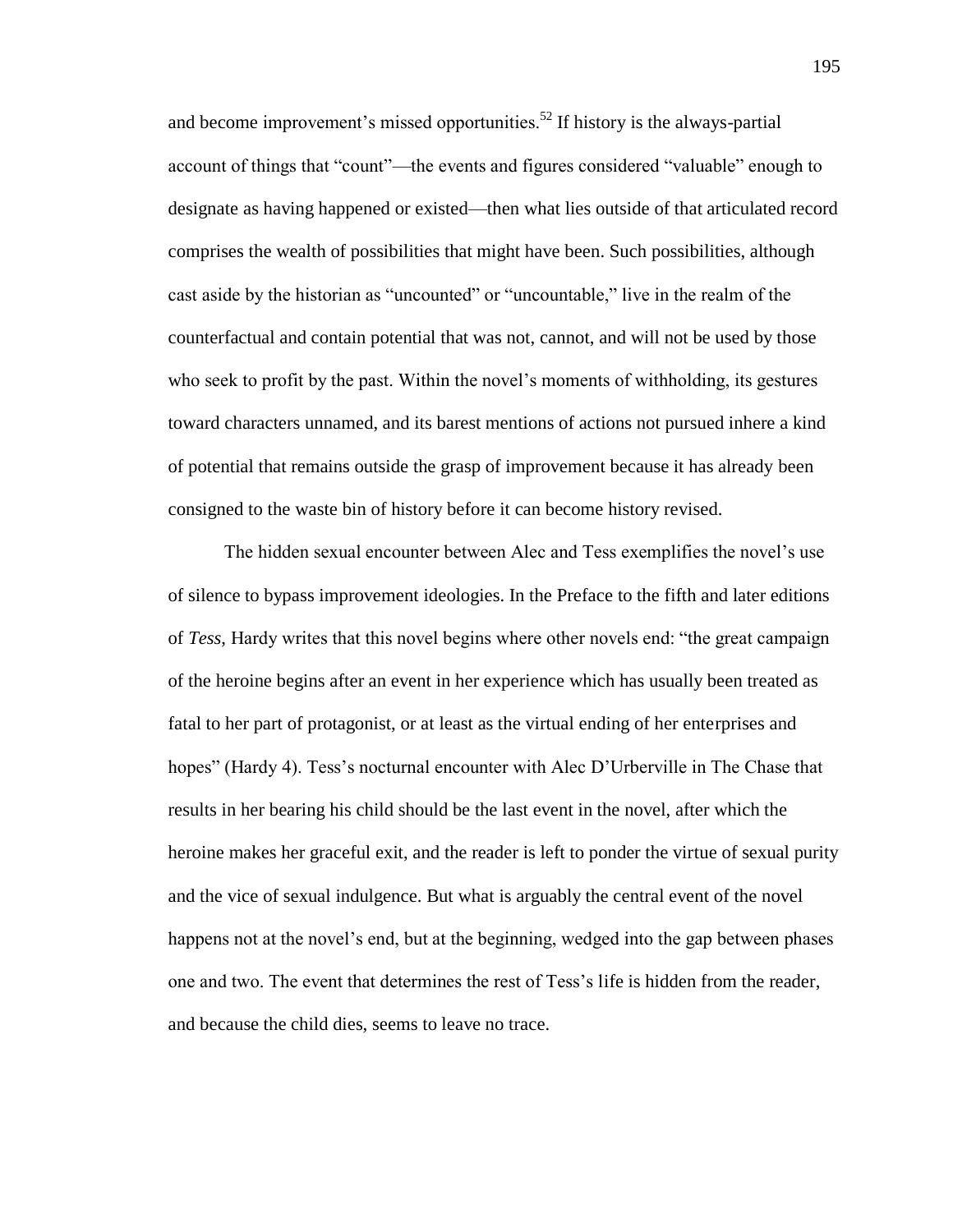After Tess buries the child Sorrow, she "transplant[s]" herself into the "deeper soil" of a new place, determined to forget the past and begin a new life as a new person (Hardy 144). This re-beginning, a transition into what Gillian Beer calls "the afterlife" from "the life before" (Beer 18), requires a silencing of the already-silenced event in her past. In order to have any hope of an "afterlife" with Angel, Tess must make her prior life with Alec disappear. What Angel says to her on their wedding night is true, that Tess is her own reincarnation: "the woman I have been loving is not you," but "another woman in your shape" (Hardy 248-49). Tess prior to her confession is a woman without history; afterward, she is a woman with a past. Tess's speech act, however, her big revelation, is communicated to the reader through yet another moment of silence. The novel elides Tess's speaking of the event: the fourth phase ends as Tess begins her confession and the fifth begins with Angel's reaction to it. The account of the signal event of the novel goes twice unaccounted, despite being recounted. Furthermore, in the aftermath of Tess's revelation, it seems that her act of accounting for herself is not enough. As the subtitle to the fifth phase ("The Woman Pays") suggests, Tess must spend the rest of the novel paying a debt for not accounting earlier for what has been all along, and will remain, undiscoverable by the reader.

Although it hides the sexual encounter itself, the novel is punctuated by possibilities as to how that encounter might have turned out differently. Small, insignificant moments of the text point to conversations and happenings that might have changed Tess's history had they been said or done—but they were not; these possibilities close down almost immediately after they are opened and before they can be realized. For example, the unnamed women working alongside Tess in the fields at Marlott let on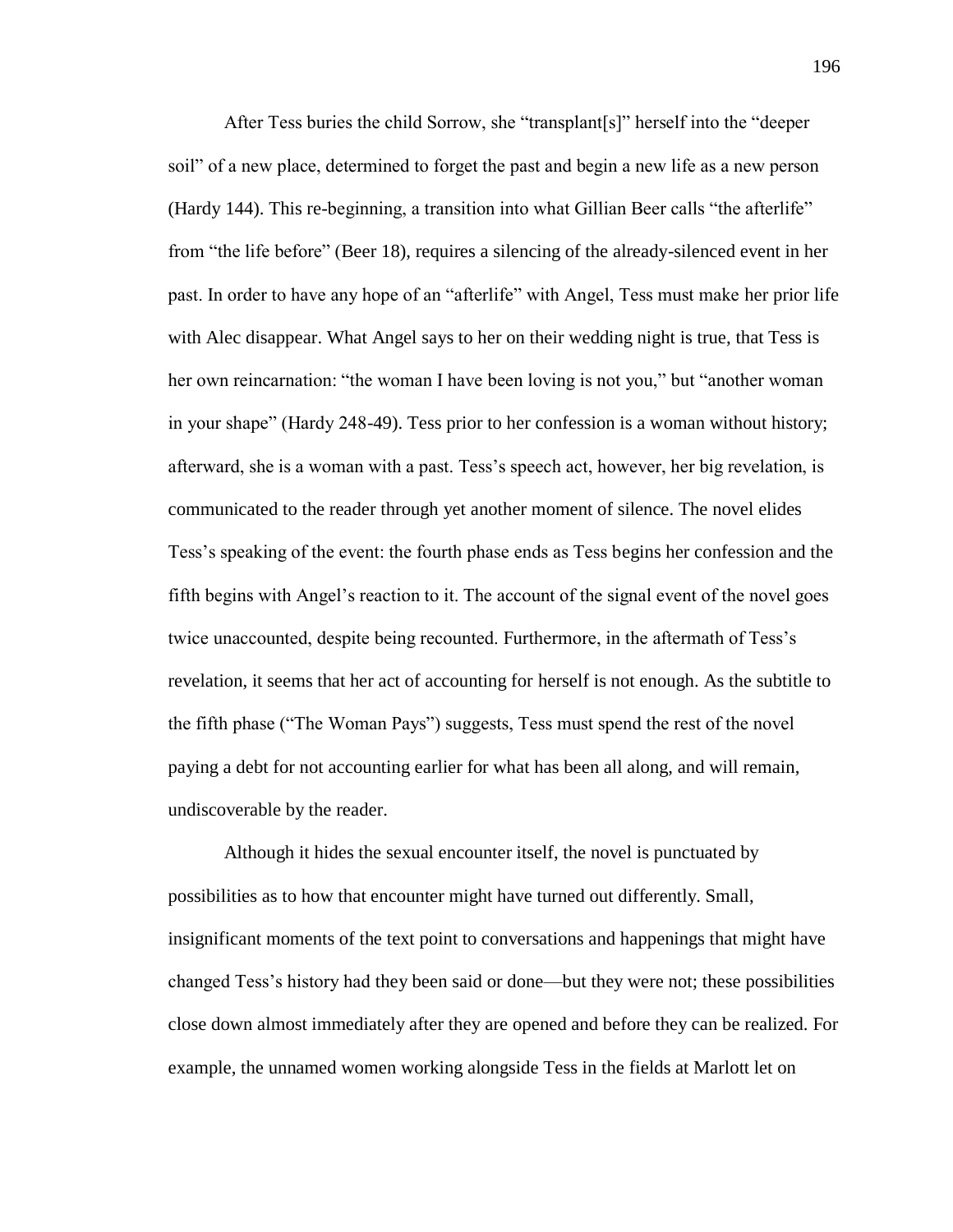about the sexual encounter that "'A little more than persuading had to do wi' the coming o't, I reckon'" (103), though none of them acts on this information or uses it to vindicate Tess's reputation. The women also reveal the presence of unnamed villagers who might provide corroborating evidence: "'There were they that heard a sobbing one night last year in The Chase; and it mid ha' gone hard wi' a certain party if folks had come along'" (103). The comments indicate Hardy's commitment to building into the novel different interpretations of Tess, some that become part of her "history" and some that are lost. But more importantly, the comments suggest the contingency of the sexual act: although it forms the central event in the novel, it might have gone differently if those who could have intervened had done so.

The novel also alludes to alternative accounts of Tess's family history, only to record that they have been lost before the reader gets to hear them. At Talbothays, for example, Mr. Crick informs Tess about an old woman who once told him "that a family of some such name as yours in Blackmoor Vale came originally from these parts," but Crick "took no notice of the old woman's ramblings" (123). Her ramblings recall Parson Tringham's rambling off to John Durbeyfield the history of his family. The novel's recording of Tringham's version contrasts with its recording of the loss of hers, suggesting that the antiquarian's history survives while oral history wears away. Perhaps it is Crick's mention of the old woman that leads Tess to wonder after Angel's proposal of marriage, "'Why don't somebody tell him all about me?' she said. 'It was only forty miles off—why hasn't it reached here? Somebody must know!'" (193) The narrator's response, that "nobody seemed to know" (193), does not fit with what the novel has established. Indeed, other eyes and other ears witness and pass on the events about which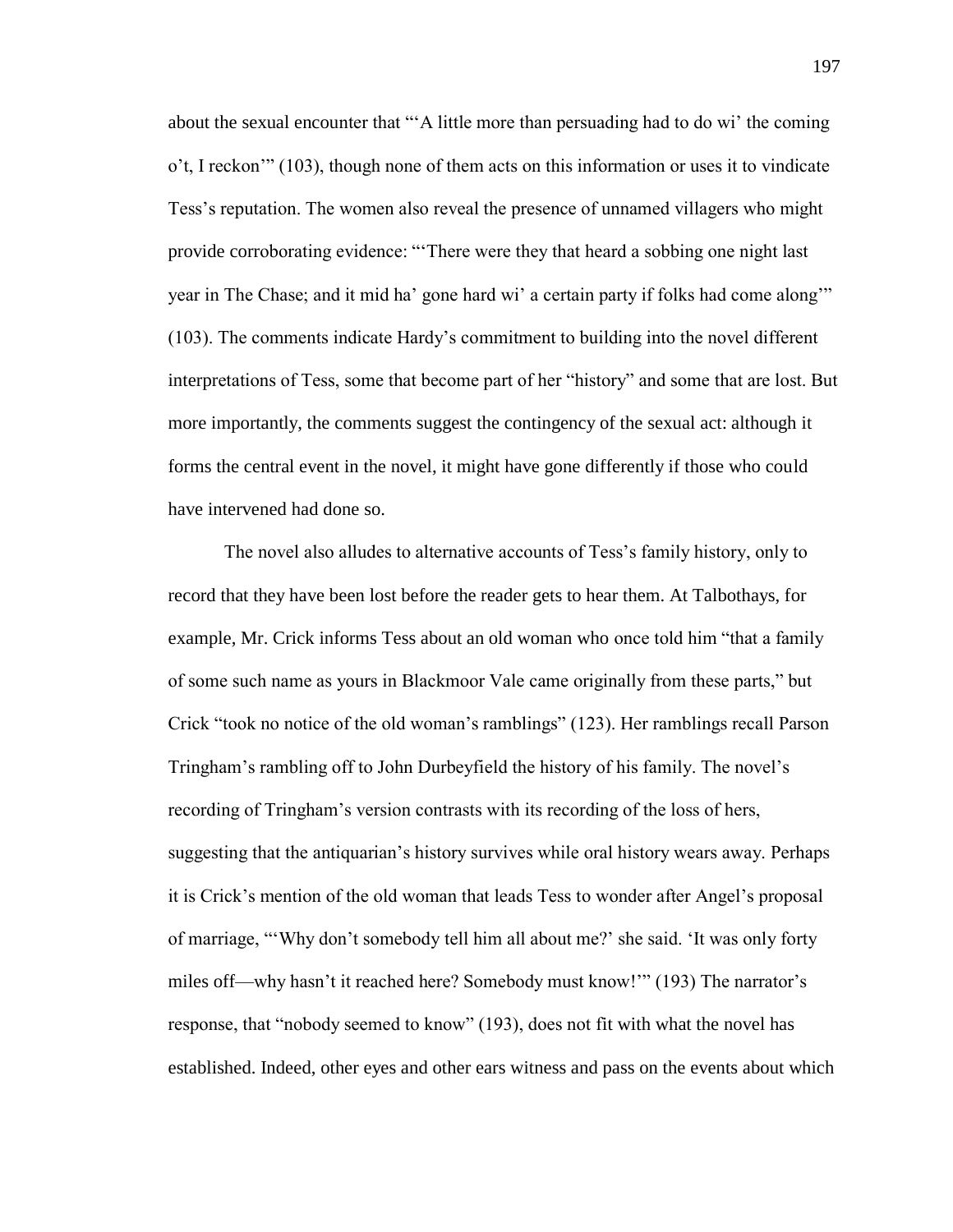we read. The text's glances at the gossip of minor characters reveal the contingency of the major plot points and gesture toward alternate historical records that go unheard, and then erode away.

History is buried, exhumed, and buried again in *Tess*. The historical event in question is always already hidden from us, as it is happening in the present, as well as when it is recounted as a thing of the past. Alec tries to improve himself with an aristocratic name, Angel with an aristocratic lineage: such names and lineages embody the kind of history considered to have positive value embedded within it, the kind of history worth recording because of its use in establishing links between past and present locations of power. However, the event that the novel refuses to disclose and the alternative narratives it refuses to realize, are, in some sense, the opposite—pieces of the past that fall away into the realm of the counterfactual and whose loss gives official history its value as such. The two kinds of history the novel presents are diametrically different, and the novel allows them to remain so, not attempting to turn unofficial history into official record. In doing so, the novel differentiates itself from the revisionist criticism mentioned earlier. It suggests that the way to resist the profitizing impulses of capitalist improvement that inform the value system of historical recordation may not be to enact what is essentially the same impulse in trying to account for those parts of history that that discourse leaves out. Instead, registering the loss of such histories might actually provide a way of resisting improvement's demand for accountability by evading its logic altogether.

## Tess: Counterfactual Evolution as Alternative Modernity

198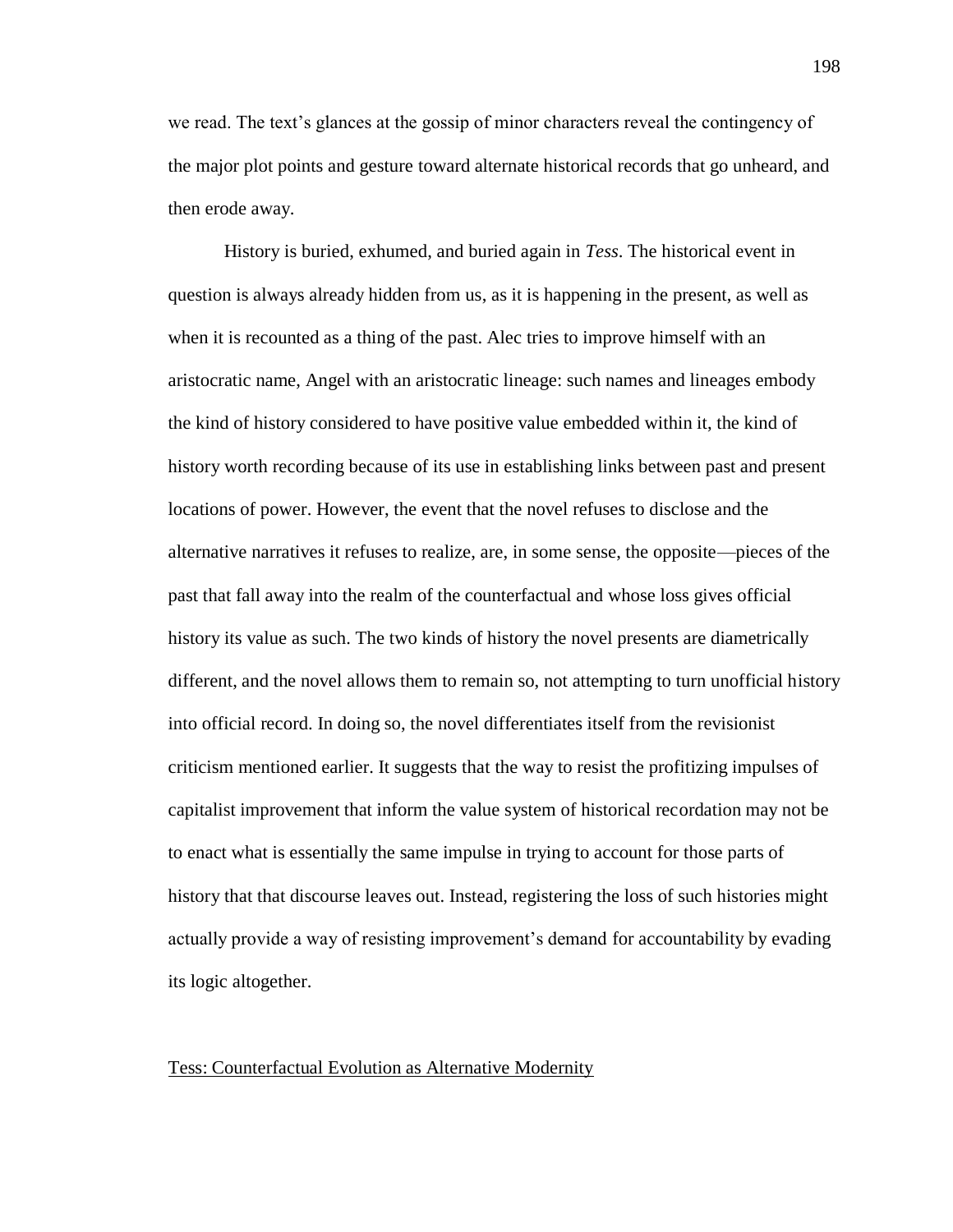The improvement ideologies represented by Alec and Angel promote a bourgeois western definition of modernity. Both ideologies participate in a capitalistic and Enlightenment utilitarianism that makes the past actively *do* rather than allowing it to *be*. The Stoke-D'Urbervilles' Reptonian desire for novelty and indiscriminate use of the past for present profit represent the kind of innovation and individualism responsible for England's rapid industrialization and worship of capitalist economic growth. Although Angel's version of improvement emphasizes restoration over innovation, he shares with the Stoke-D'Urbervilles their distinguishing between those pieces of the past that are "useful" and can be modernized, and those that are "backward" and should be improved away. Both male protagonists disregard the past as an end in itself and see it only as raw material for the profit it might bear in the present.

By the time Hardy wrote and published *Tess*, the protest he lodged against capitalist improvement ideology through his portrayal of Angel and Alec was already belated, since industrialism had long since triumphed in Britain by century's end. Industrial progress was the engine of the single version of modernity that would, recalling Eisenstadt, seek to "prevail throughout the world" as it reshaped the indigenous economies of the colonies. A self-conscious knowledge of this belated protest tempers the novel's gestures toward its counterfactual narratives, unrecorded histories, and moments of withholding. The allusions to narrative possibilities not included in the plot evince a sense of their own futility, but the novel does not try to compensate for its inability to "tell" and "record" effectively. Like the minor characters' digressions and the novel's handling of the hidden sexual encounter at its center, Tess Durbeyfield represents another way that things might have gone, but didn't. Tess's case, however, bears directly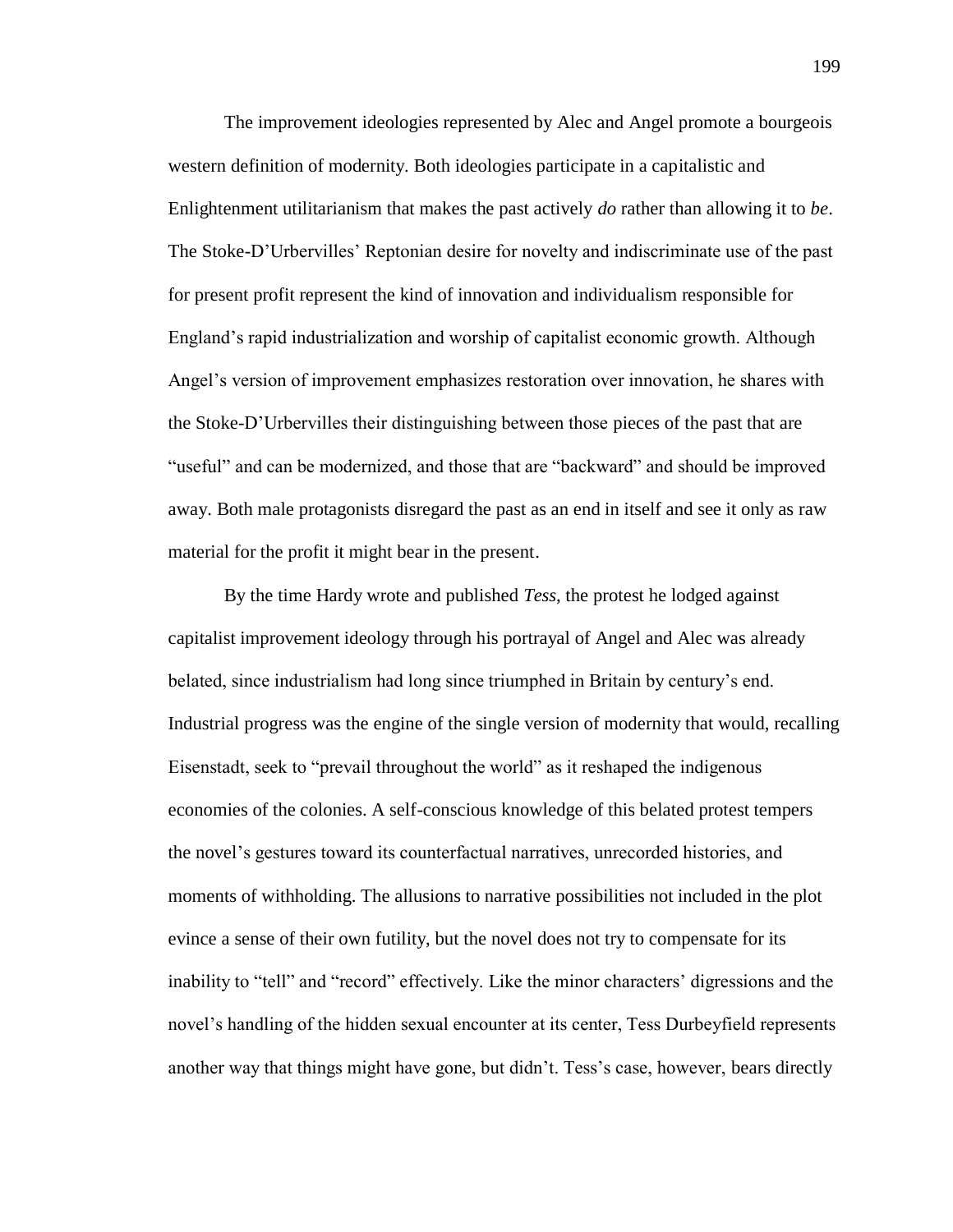on Hardy's vision of a kind of modernity that could act as a true alternative to the western capitalist version—she is the closest Hardy comes to rescuing a lost understanding of the modern in the revisionist sense. But that "rescue" is tempered by its own belatedness, by the knowledge that Tess's path toward a communitarian future had already been occluded before we encounter it as a possibility.

The critical literature remains divided over whether the novel represents Tess as the last of a degenerate race, or if it portrays her instead as the first of a new kind of organism (Niemeyer 101). Peter Morton claims that *Tess* follows a standard neo-Darwinian worldview that emphasizes the determinism of natural selection (Morton 42). Neo-Darwinism "reaffirmed the pessimistic side of Darwinism" and the individual's helplessness in the face of inheritance. For Morton, Tess "fails to perceive the nonmaterial legacy bequeathed to her by the mindless forces of heredity which control her motivation" (44): Tess's grand mistake is that she "believes she chooses her destiny"—a "tragic self-deception" (48). J. R. Ebbatson has argued, however, that "Hardy's natural tendency" is "always to balance the remorseless laws of biological struggle" with "a far more romantic apprehension of the world" (248). Hardy believed in both the deterministic and possibilistic powers of nature; thus, *Tess* exhibits both a fatalistic pessimism as well as an "unfettered pantheism" where humans are linked directly to landscape, animals, and seasons (Ebbatson 250). Although subject to certain biological principles such as natural and sexual selection, humans share in that "great passionate pulse of existence" that cannot be restricted by social laws (250-51). "Against the life of organic process, with its potential for happiness or misery, stands the coercive power of law, opinion, and morality" (251): nature frees, while human society makes individuals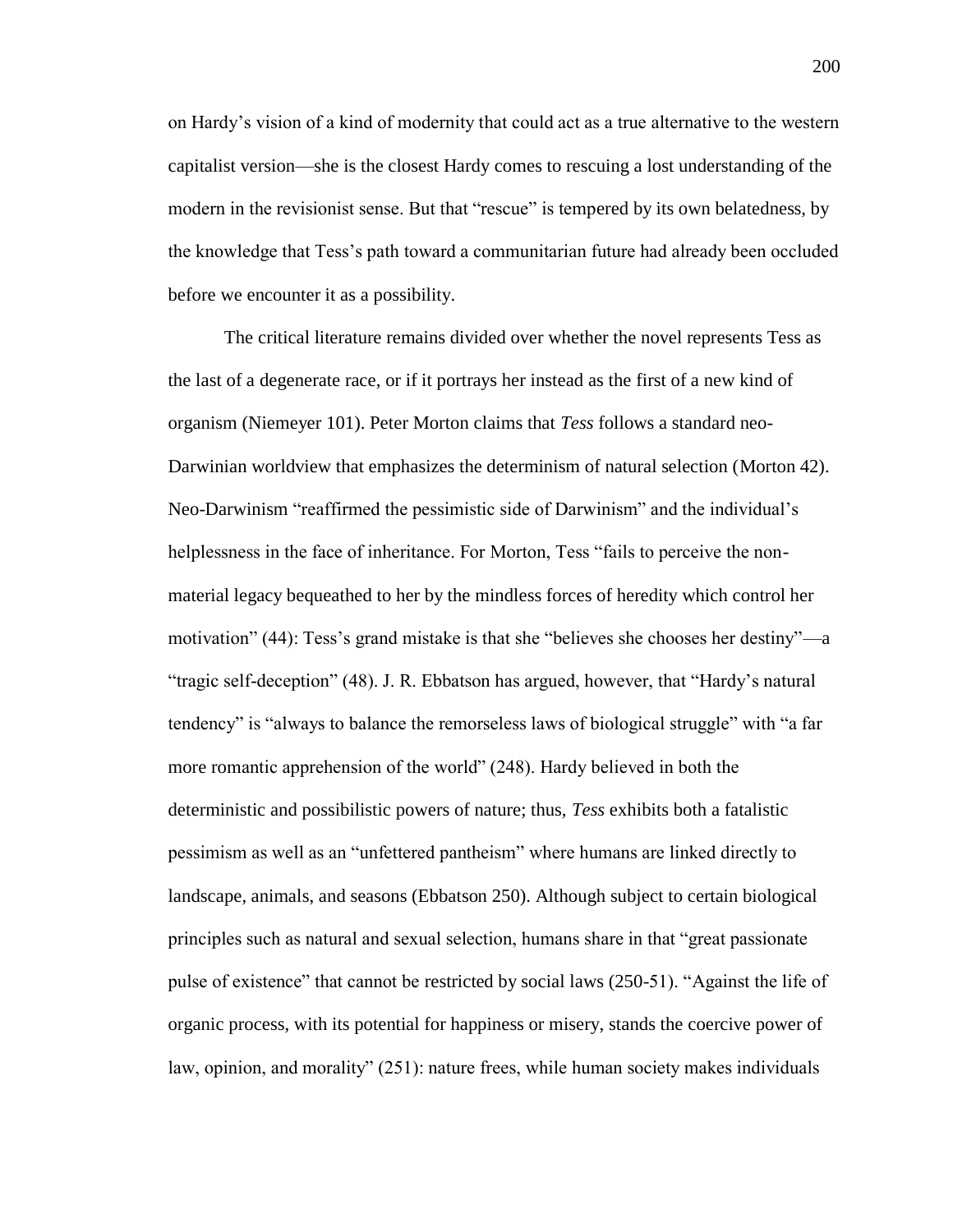powerless and insignificant. Building on Ebbatson's reading, Bruce Johnson has proposed that Tess represents the first of a new human species whose worldview is shaped by the "awareness of the evolutionary oneness of all life"; she is "precisely the essence toward which evolution has driven man" (Johnson 276). Johnson argues that the aspect of Darwinian science that interested Hardy most was the sense of the "evolutionary connections among all life (the relatedness of man and 'lower' forms)" (272). *Tess* acts as an appeal for inclusiveness rather than a complaint against determinism and competition.

In Hardy's autobiography, he writes that "Altruism, or the Golden Rule, or whatever 'Love your Neighbor as Yourself' may be called, will ultimately be brought about I think by the pain we see in others reacting on ourselves, as if we and they were a part of one body. Mankind, in fact, may be and possibly will be viewed as members of one corporeal frame" (qtd in Johnson 272). Whereas Alec represents the total destruction of the old by the new, and Angel idealizes the old by trying to restore the present to its former state, Tess represents the evolution of humans toward a vision of ecology and an understanding of the individual's continuity with the community and nature, while not being subject to either. Tess's approach to the past is to use it as an opportunity to create a particular disposition, one that orients the self toward a sense of one's connectedness to all that is beyond the self, the lives of others in the past as well as in the present. The best use of the past, then, is to foster fellow-feeling with "nature's teeming family" (Hardy xx).

The reader first encounters Tess as a member of the community of Marlott. She exists as a member of the women's club before being singled out as an individual character and the novel's protagonist. The club, moreover, exists to promote charity and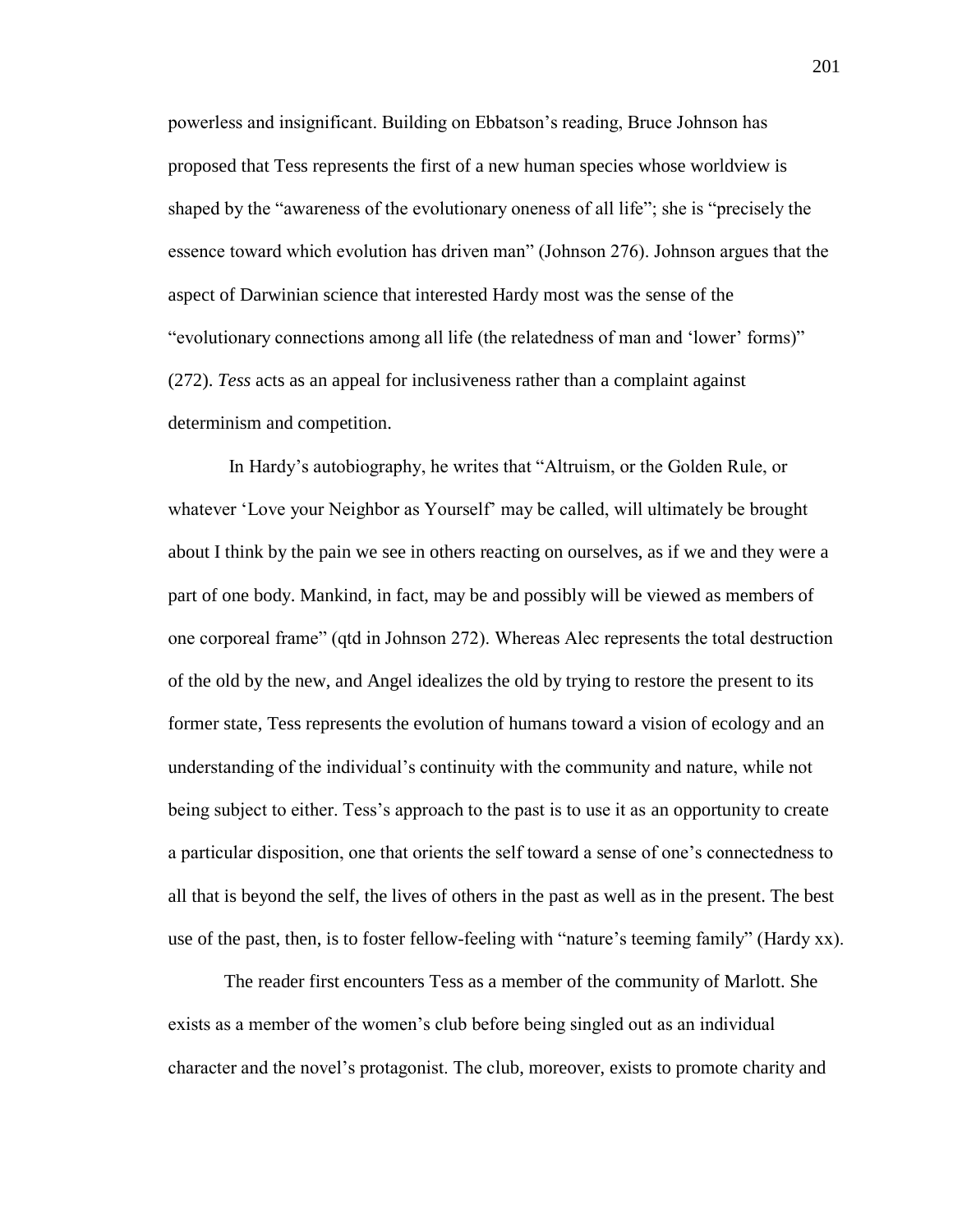mutual aid, formed in ancient times to solicit charitable donations in cases of sickness or death (Hardy 422n17). The club-walking, like the old oak copses and irregular belts of timber, reveals a "trace" of Marlott "in its earlier condition" (Hardy 19): "The forests have departed, but some old customs of their shades remain. Many however linger only in a metamorphosed or disguised form. The May-Day dance, for instance, was to be discerned, on the afternoon under notice, in the guise of the club-revel, or 'club-walking', as it was there called"; "It had walked for hundreds of years, if not as benefit-club, as votive sisterhood of some sort; and it walked still" (19). The narrator describes the club as a single, ever-evolving entity. Though its members change from generation to generation, the club itself acts as an organism that retains a conceptual and even physical coherence despite its variations; furthermore, it reworks and adapts an old pagan ritual. Gillian Beer claims that Hardy drew on Huxley and Darwin to imagine descent not only as a force of determinism that acts on the individual, but as "shared afterlives" (25).

Angel's appearance at the dance reaffirms the notion of the club as organism. One of the young women presses Angel to choose a dancing partner, and the scene sets up the perfect opportunity for sexual selection: the individual most fit to reproduce the species will be chosen. But instead, Angel's decision-making process and eventual choice emphasize mutual aid over competition:

> The young man thus invited glanced them over, and attempted some discrimination; but as the group were all so new to him he could not very well exercise it. He took almost the first that came to hand, which was not the speaker, as she had expected; nor did it happen to be Tess Durbeyfield. Pedigree, ancestral skeletons, monumental record, the d'Urberville lineaments, did not help Tess in her life's battle as yet, even to the extent of attracting to her a dancing-partner over the heads of the commonest peasantry. So much for Norman blood unaided by Victorian lucre. (23)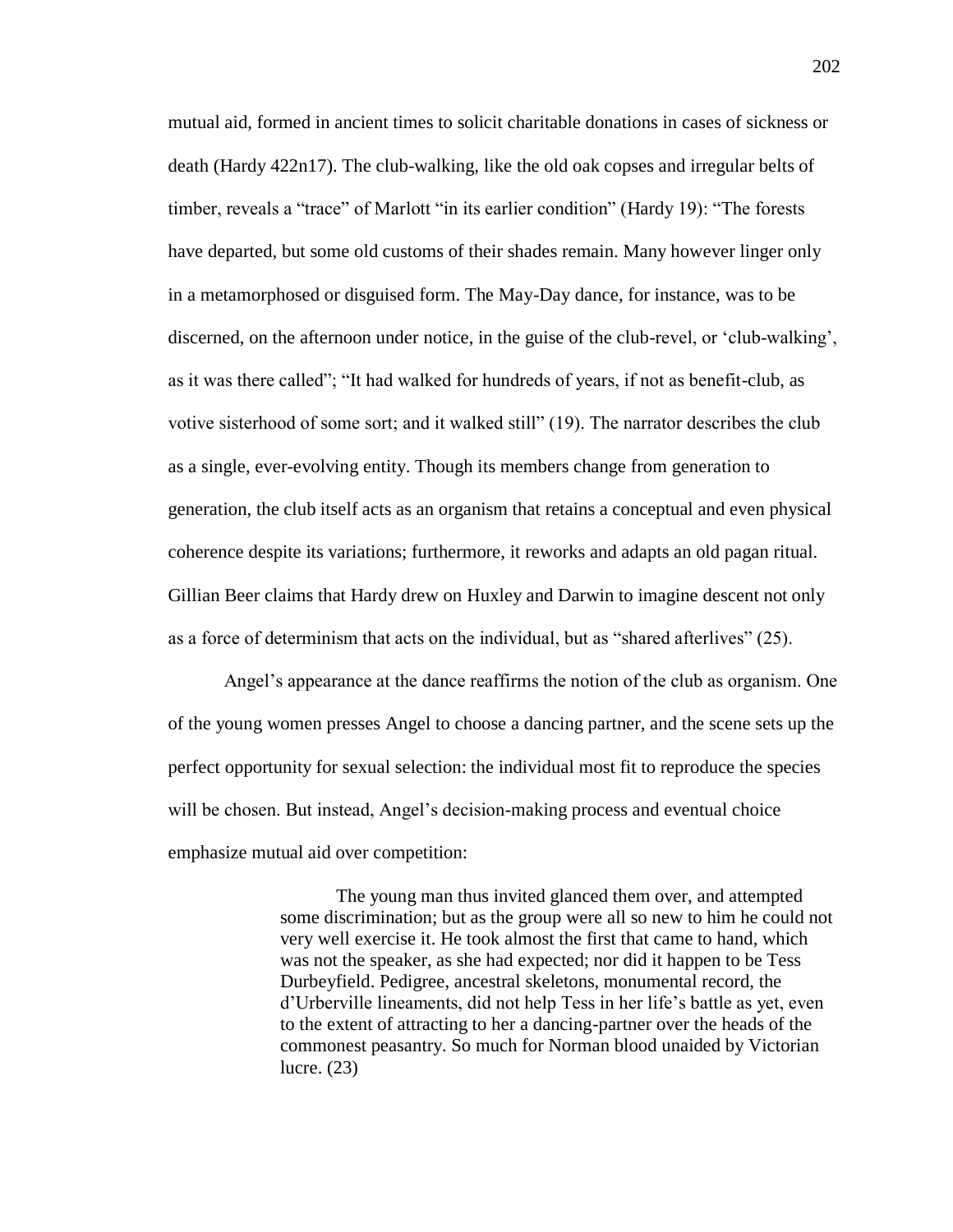Read within a neo-Darwinian framework, the passage might indicate the overwhelming role of chance, of the randomness that rules the universe as opposed to the order that should be found in a world with a creator. But it can also be read as Hardy's choice to underscore the fitness of a group despite the presence of exceptional individuals. Angel cannot distinguish between individuals, but nevertheless judges the fitness of the group of women as a whole to be sufficient, whereas his brothers fear being seen amongst "a troop of country hoydens" (22). The narrator's commentary that "pedigree, ancestral skeletons, monumental record, the d'Urberville lineaments, did not help Tess in her life's battle as yet" is ironic, for neither do these ever help her with the many battles that take place in her life subsequent to this opening phase. Likewise, the notion that Tess's superior individual traits did not serve to elevate her "over the heads of the commonest peasantry" is undercut by Parson Tringham's aside to John Durbeyfield that "there are several families among the cottagers of this county of almost equal lustre" as the D'Urbervilles. The references to Tess's ancestry do not single her out as the fittest member of the group, but instead provide a different way of emphasizing the notion of continuity that the club's mutual aid and group cohesion also invoke. Although Tess may be an exceptional creature, she "move[s] on with the whole body" (21), connected to her ancestors in the past and her fellows in the present.

But it is precisely Tess's ability to think in terms of continuity and inclusiveness that makes her the fittest member of her family and community. Unlike her parents, whose self-centeredness makes them bad leaders of the family unit, Tess is able to be "humanely beneficent" (43) to her siblings and caretakers of her irresponsible parents. Furthermore, she can imagine the lives of others in her community: "It grew later, and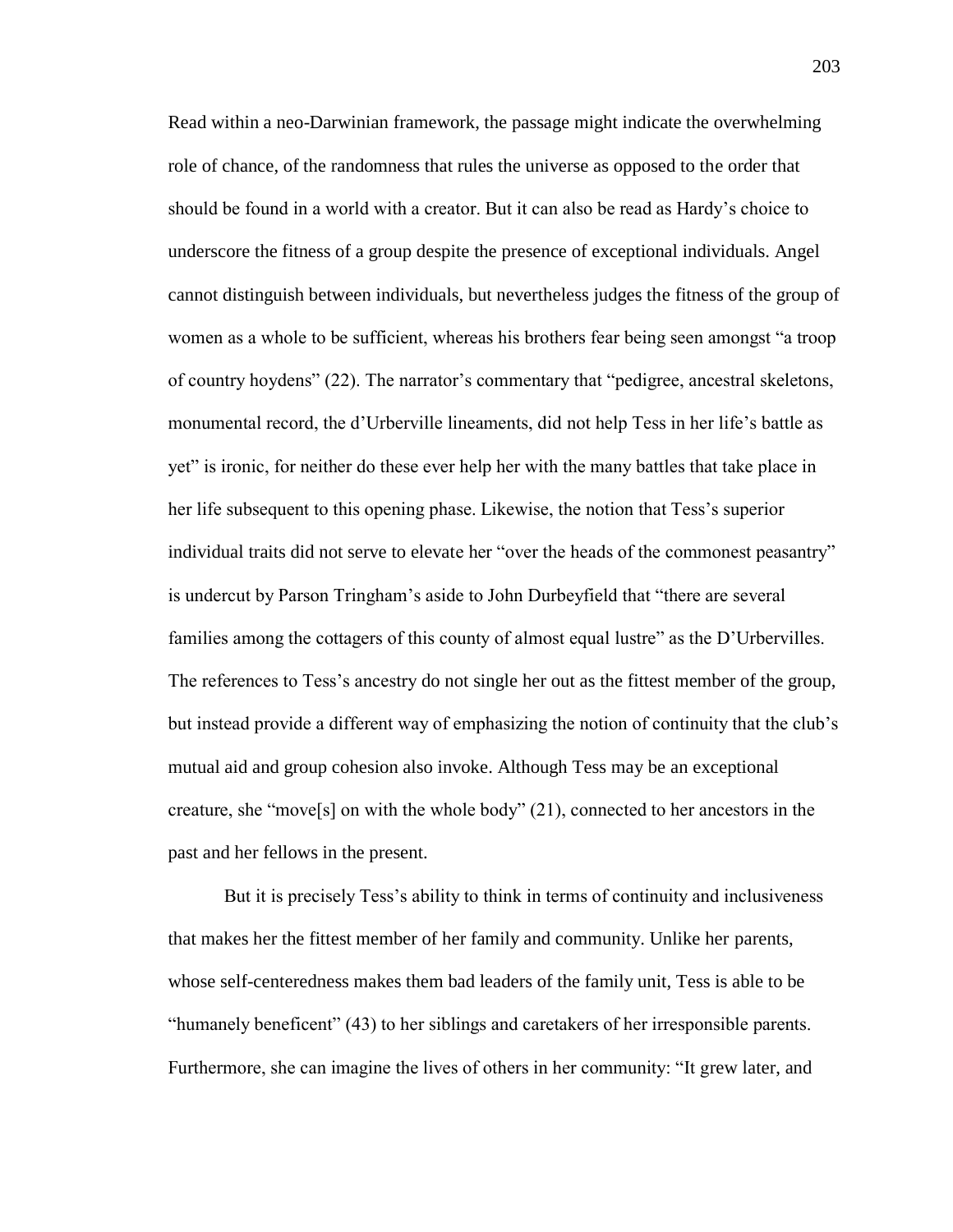neither father nor mother reappeared. Tess looked out of the door, and took a mental journey through Marlott. The village was shutting its eyes. Candles and lamps were being put out everywhere: she could inwardly behold the extinguisher, and the extended hand" (30). Tess leaves her own body behind and pictures herself in the place of others, going through an action that she herself might do on an ordinary evening. The image fits Adam Smith's definition of sympathy in *The Theory of Moral Sentiments*: the dissociation or splitting of oneself into the self that does and the self that sees the other half doing. The combination of first-hand experience and the impersonal observation makes possible the ability to feel with others.

In addition to her sympathy for her human family, Tess also senses her connection to non-human species. Eight months after Angel abandons her, Tess wanders the area surrounding Marlott picking up temporary work. One night she stops in a plantation and hears in the trees overhead a "flutter," a "gasp," or a "gurgle," followed by a fall of a body to the ground. In the morning she sees a group of pheasants lying in a bloody heap, some dead, some in the last twitches of death, "pulsating," "contorted," and "writhing in agony" (297). Tess guesses that the animals are the victims of a shooting party, and like herself, treated in a way "unmannerly and unchivalrous" by the upper classes (as represented through Alec and Angel). Tess sees her connectedness to the birds, while at the same time, she feels that their suffering outweighs her own: "'to suppose myself the most miserable being on earth in the sight o' such misery as yours!'" (298). Recalling Smith's sympathetic spectator, Tess is both fellow sufferer and impartial observer. The dual perspective leads her to snap the necks of as many birds as she can find, doing a cruel kindness to the animals while symbolically bringing her own life to an end.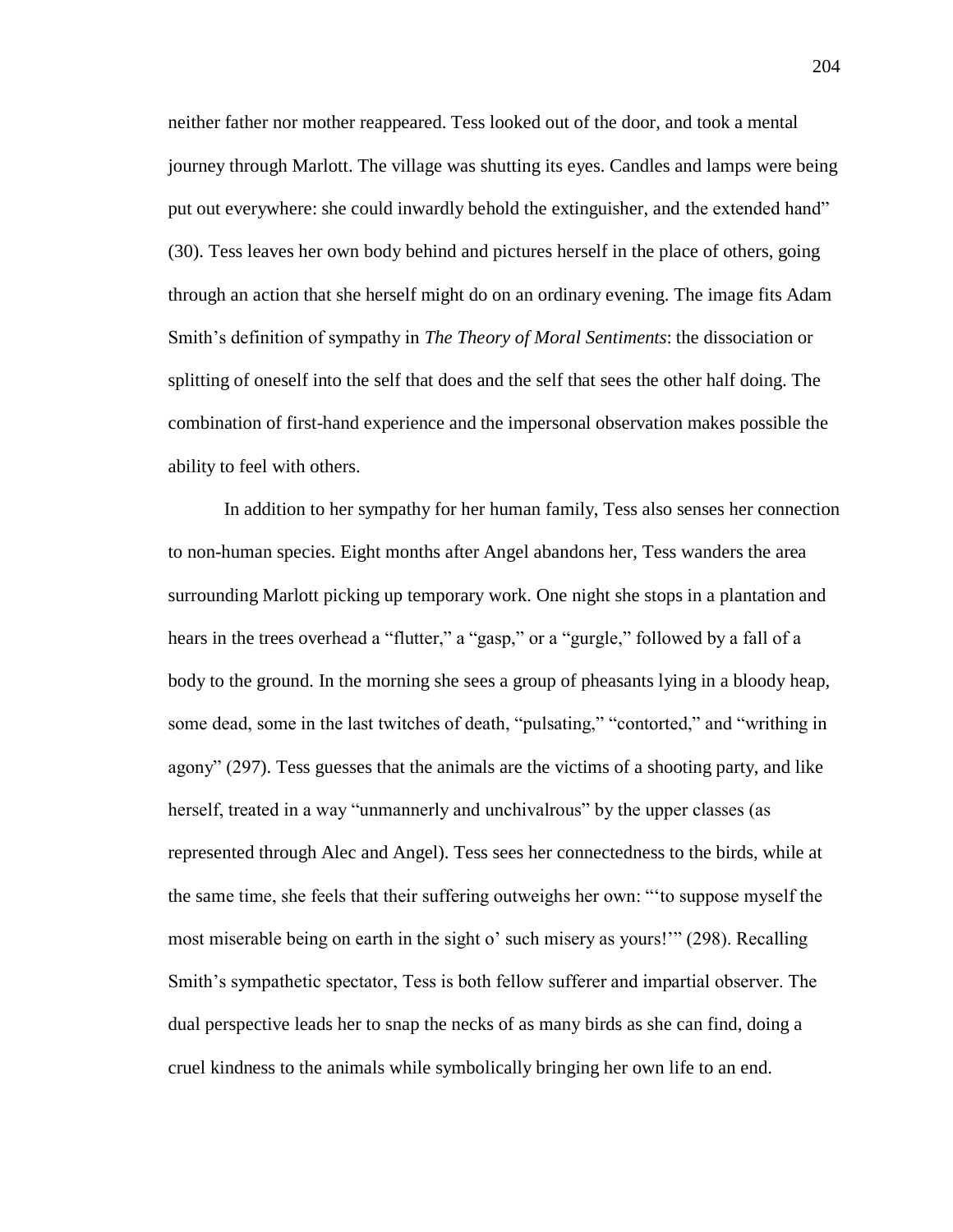At times, Tess's altruism is put to the test and is found lacking. At Talbothays, she finds herself in competition against the other dairymaids for Angel's attention. "She knew herself to have the preference. Being more finely formed, better educated, and, though the youngest except Retty, more woman than either, she perceived that only the slightest ordinary care was necessary for holding her own in Angel Clare's heart against these her candid friends. But the grave question was, ought she to do this?" (152). Tess gives selflessness her best try, recommending Izz and Retty to Angel, saying to him, "Don't they look pretty!" and deciding to "obscure her own wretched charms" (155). But the situation can also be read as a battle between mutual aid and competitiveness, rather than among the four dairymaids for a partner. When Angel finds the four of them trapped by a large puddle on their way to church, he offers to carry all four of them across the flooded area. John Glendening reads this scene as an example of sexual selection: Tess is directly compared to her three competitors and is found to be the fittest due to her beauty and education (71). Angel admits that he has carried the other three women only as an excuse to carry Tess. But the narrator also describes the four women as a single organism: "Four hearts gave a big throb simultaneously"; and "The whole four flushed, as if one heart beat through them" (158). The two ways of figuring the relationship between the individual and the group exist side by side: Tess as an individual who relies on her exceptional traits to be preferred over the rest of the group, and the four women as a single unit trying to ensure that one of them is chosen in order to reproduce the species. The narrator explores the coexistence of these readings by emphasizing Tess's contentiousness as well as her sympathy: "Tess's heart ached. There was no concealing from herself the fact that she loved Angel Clare, perhaps all the more passionately from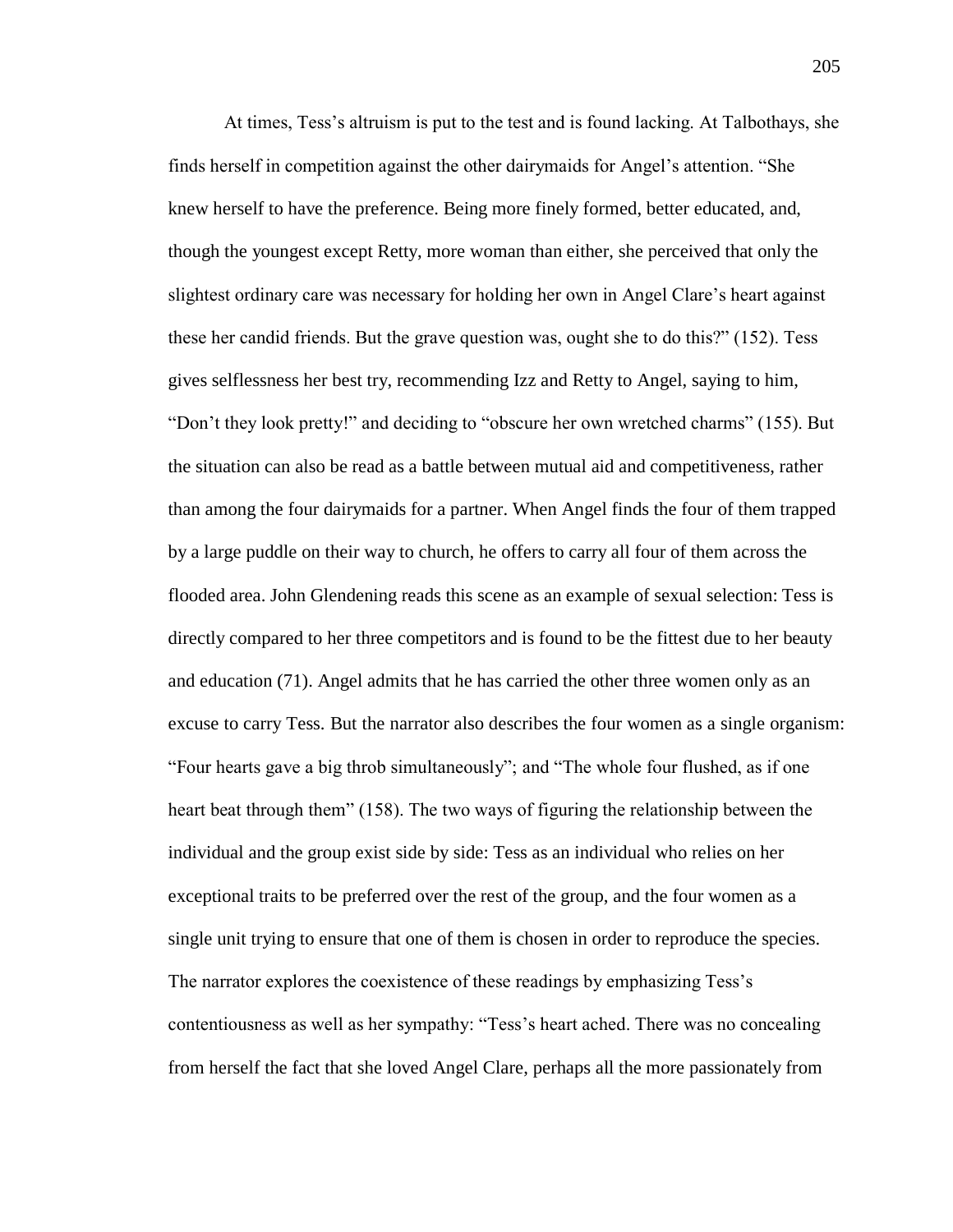knowing that the others had also lost their hearts to him. There is contagion in this sentiment, especially among women. And yet that same hungry heart of hers compassionated her friends. Tess's honest nature had fought against this; but too feebly; and the natural result had followed" (161). Tess's "honest nature" refers to the sincerity with which she sympathizes with the other dairymaids, and the sincerity, too, with which she tries to discourage Angel's interest in her. But the "natural result" of the situation is that her self-interest trumps her altruism. Both are described as "natural," however, indicating that the novel wants to show two biological tendencies, both a part of human nature and competing for primacy in the evolutionary development of the species.

These two tendencies, the individualistic and the community-oriented, can be extrapolated into two different visions of modernity that the novel proposes. On one hand, Tess's self-interest is analogous to a competitive, antagonistic capitalism represented by the thresher—an improvement-oriented desire to turn everything to account, to make the past profitable for the present, as Alec and Angel would have it. On the other hand, her fellow-feeling and sense of connectedness to all those around her, human and non-human alike, represents an alternative way of being modern that contests the ideology of improvement propelling the nineteenth century into the twentieth. The question that the novel asks implicitly is "what will happen next?" What will the afterlife of the nineteenth century look like, a world of improving men or one guided by fellowship and inclusion? The possibility of a notion of modernity that favors the latter arises in the moment when Tess and Angel take the day's supply of milk to the train station to be distributed through England. The narrator ironically sets the scene as a meeting between the present and the past: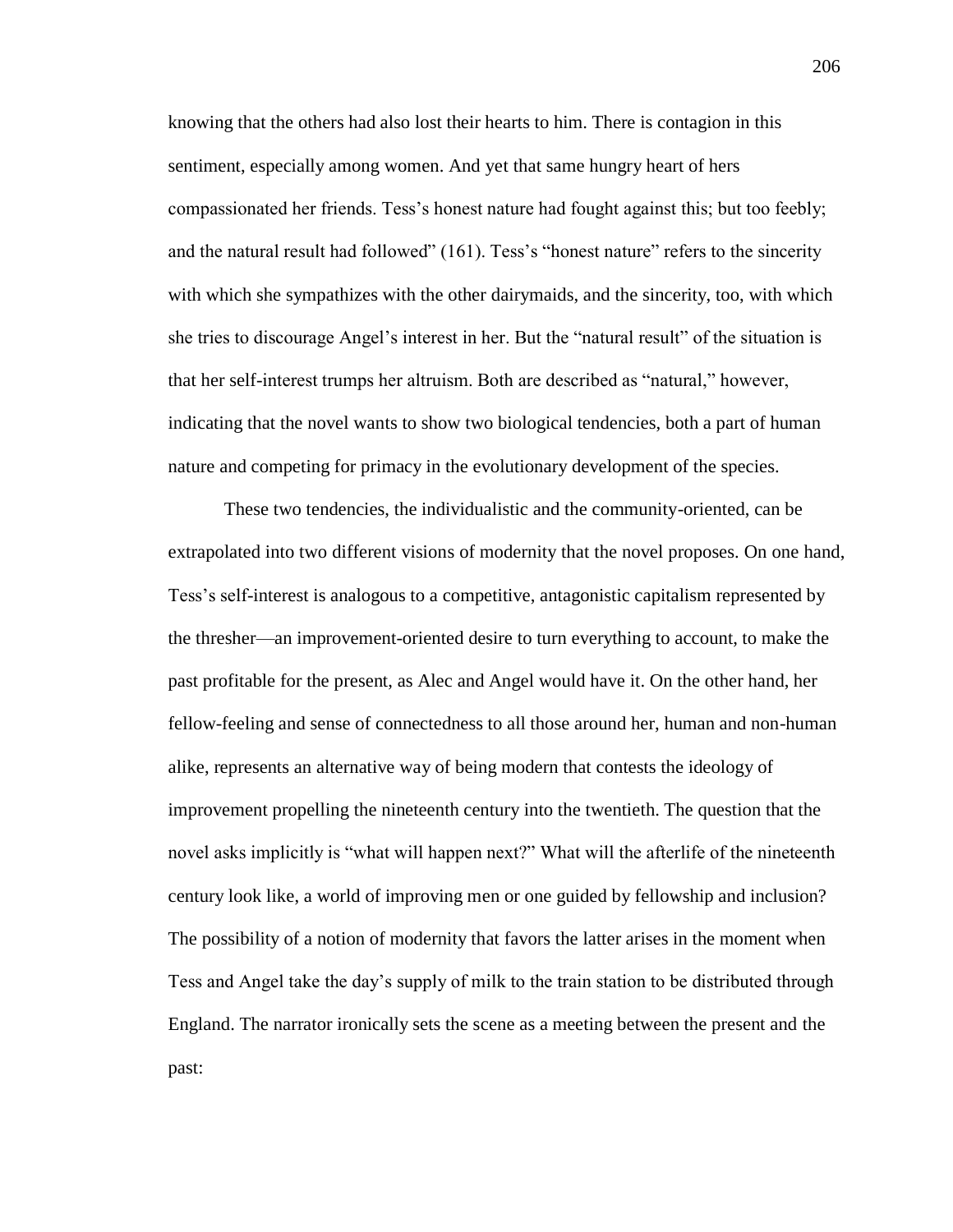a fitful white streak of steam at intervals upon the dark green background denoted intermittent moments of contact between their secluded world and modern life. Modern life stretched out its steam feeler to this point three or four times a day, touched the native existences, and quickly withdrew its feeler again, as if what it touched had been uncongenial. […] No object could have looked more foreign to the gleaming cranks and wheels than this unsophisticated girl with the round bare arms [and] the print gown of no date or fashion. (204-205)

But it is Tess who best understands what modernity means: the rail system, the mail-cart running on standard time, even the thresher that transforms wheat into a grain that can be used by others—they all signify increased contact between those who have never seen or imagined each other before:

> Tess was so receptive that the few minutes of contact with the whirl of material progress lingered in her thought. [...] 'Londoners will drink it at their breakfasts to-morrow, won't they?' she asked. 'Strange people, that we have never seen.'[…] 'Noble men and noble women—ambassadors and centurions—ladies and tradeswomen and babies who have never seen a cow.' […] 'Who don't know anything of us, and of where it comes from; or think how we two drove miles across

the moor to-night in the rain that it might reach 'em in time. (205)

Angel makes fun of her mention of centurions, taking it as evidence of her ignorance. But it is Tess's sense of an imagined community connecting herself and those that are wholly other to her—people of different classes, ages, and historical periods—that is the truly modern mindset. Modern life is characterized by "moments of contact," by "feelers" that stretch outward and connect people and places formerly separate.<sup>53</sup> Tess's inclusivity is more modern than Angel understands. In fact, it is an alternative to his way of being modern: a sense of an ever-evolving species rather than his improving eye for new places and new people to shape according to his ideals. Tess's sensibility is modern because it encompasses both a feeling of alienation while simultaneously understanding one's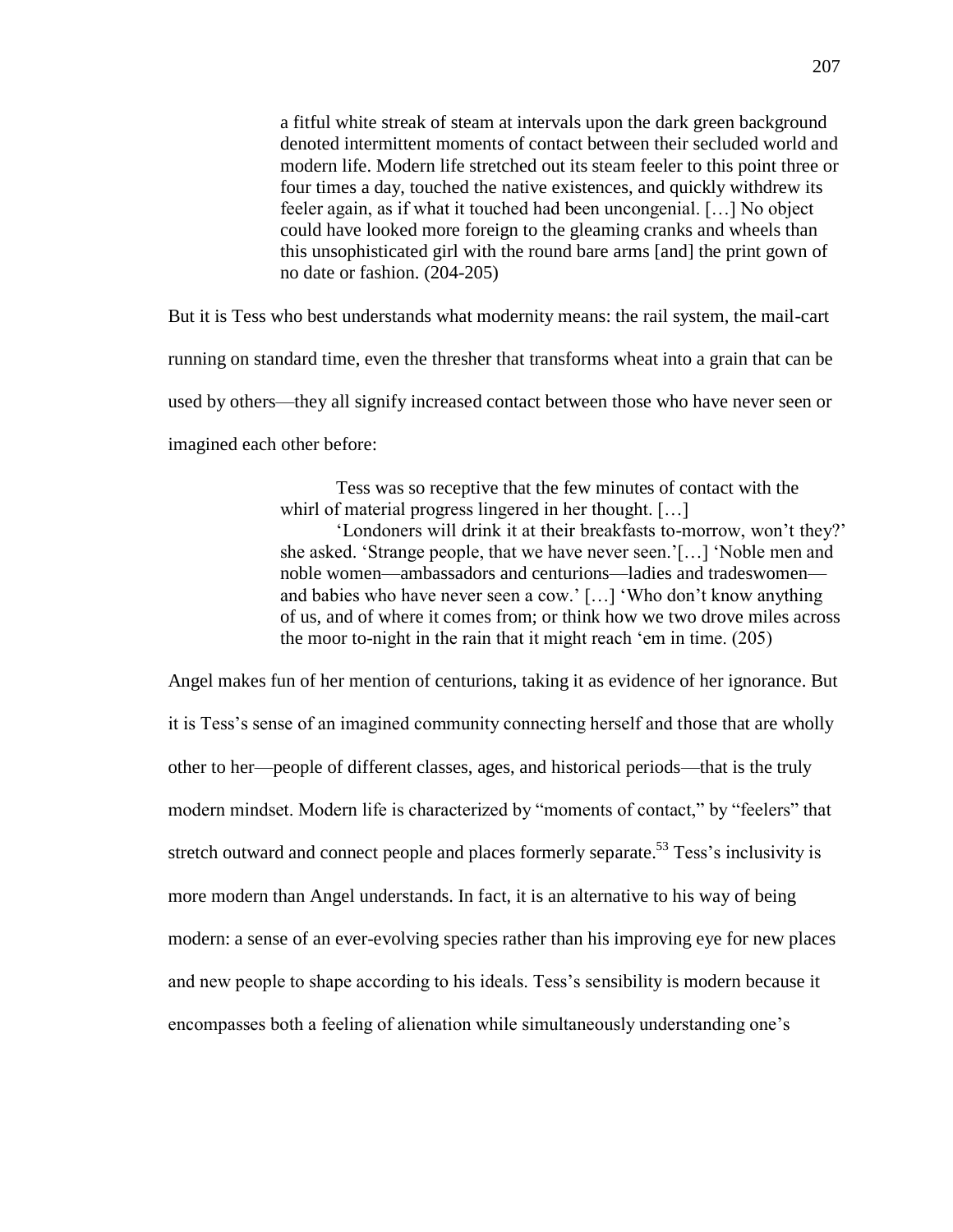continuity with time and space; it is a broadening of the mind through understanding one's own insignificance.

In the figure of Tess, evolution may close down possibilities for the individual, but it also uses the past to create a thoroughly modern, even avant-garde being. Johnson proposes Tess as a novelistic experiment in which an individual that had evolved into an example of the perfection of species—whose deep sympathy for others charts a new evolutionary path—was put on a "blighted star" where human society's confused values do not allow for her survival. Johnson writes that although "some critics have seen Tess as eminently unsuited for survival if she is compared with a Spencerian evolutionary ideal…'adaptation,' as Darwin ambiguously used the word, is a complex set of vibrations between environment and creature and not the ruthless triumph of strength and wiliness, or even of fortitude" (274). The well-adapted individual does not merely survive in a brutish way, but "depends on and furthers the peculiar essence of the species; this in man means survival with some sensitivity and awareness of our evolutionary kinship with all life" (275). Tess then "would be the ideal of survival, as understood in its subtlest Darwinian sense of a symbiosis with the environment that causes the unique qualities of this species not only to flourish but to flower, to the point, as Darwin sometimes said, of downright 'happiness'" (275). She is both culmination and commencement: a new creature whose newness lies in her sense of connectedness with the life before, the present life, and the life ahead.

However, if Tess represents an alternative modern sensibility, that sensibility remains one that will never transpire, remaining only a novelistic experiment. The view of the nineteenth century presented in Tess is one that looks backward onto it: Tess's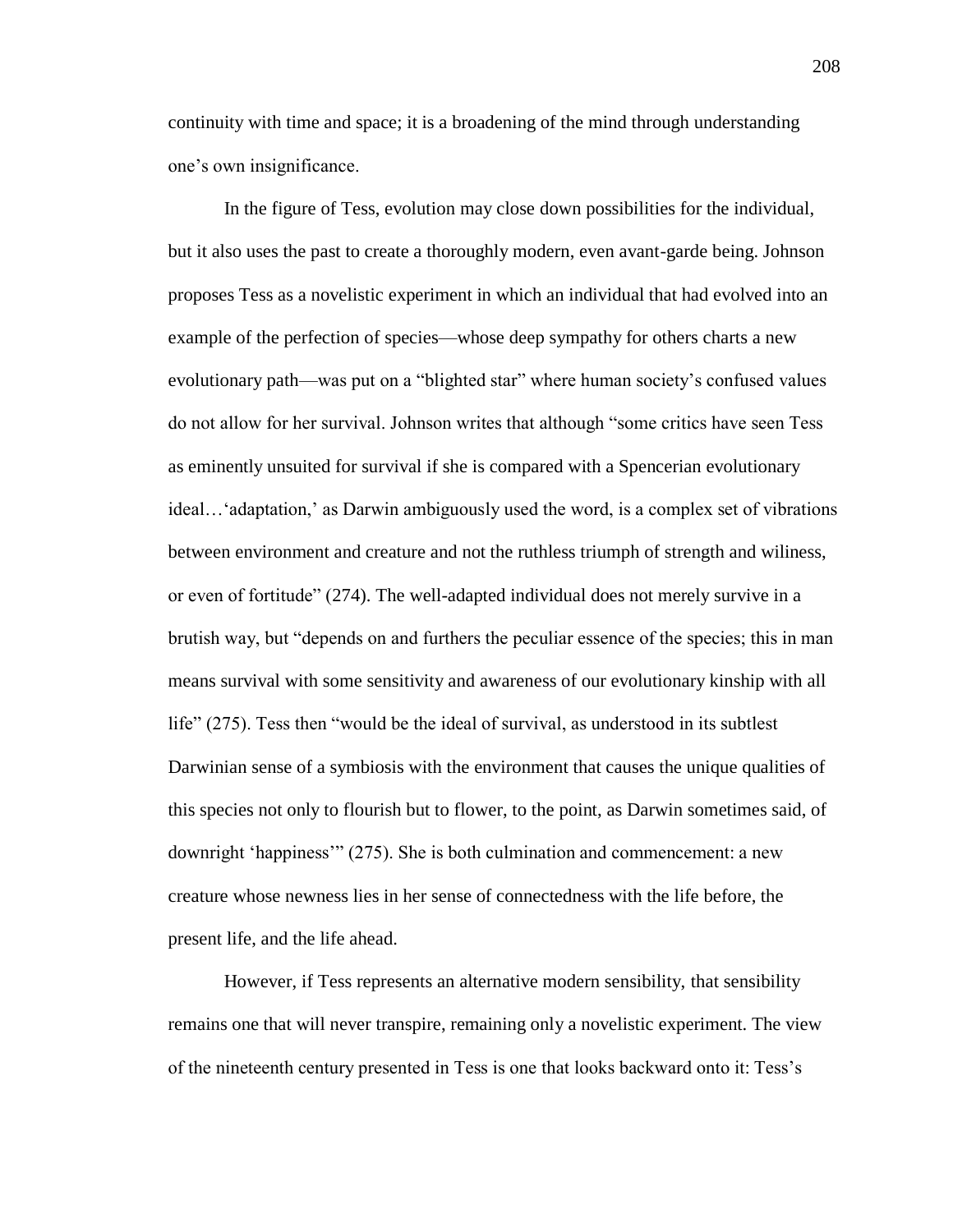world of horse-drawn reapers and Druidical woods represents a landscape that had largely disappeared by the time Hardy's contemporary readers encountered it. The railway, bourgeois upstarts, and fashionable new towns like Sandbourne represent the latter part of the century, a modernity that had already overtaken Tess's world by the time the novel was written. Even Talbothays, with its extensive personnel and complex division of labor, is more modern agri-business than idyllic rural farm. Thus, there is a sense of belatedness to the novel: the competition between two paths toward modernity that it poses has already been won, and fellowship has not come out the victor. Tess represents a possibility for the evolutionary apex of the species that is itself belated—it is a possibility that has already been closed down. The star onto which Tess has pitched is blighted because it is one on which Improvement has won the race to modernity by the time Tess presents an alternative to it. A possibility for a different way of organizing human relations on the brink of the twentieth century opens up for a moment but is just as quickly buried in the heap of possibilities and narratives that the novel accumulates in the category of the counterfactual. The fellowship and mutual aid that Tess represents has been lost, eroded away by Improvement's march onward.

## Trishna's Unclaimed Voice and the Right to Silence

Although *Trishna* shifts *Tess*'s historical period from the late nineteenth century to the twenty-first, and its location from Dorset to Rajasthan, the film retains the novel's foregrounding of the tension between improvement's use of the past for present profit and Hardy's acceptance of its passing into the realm of possibilities unrealized. Furthermore, the film presents Trishna as both an object of improvement for the men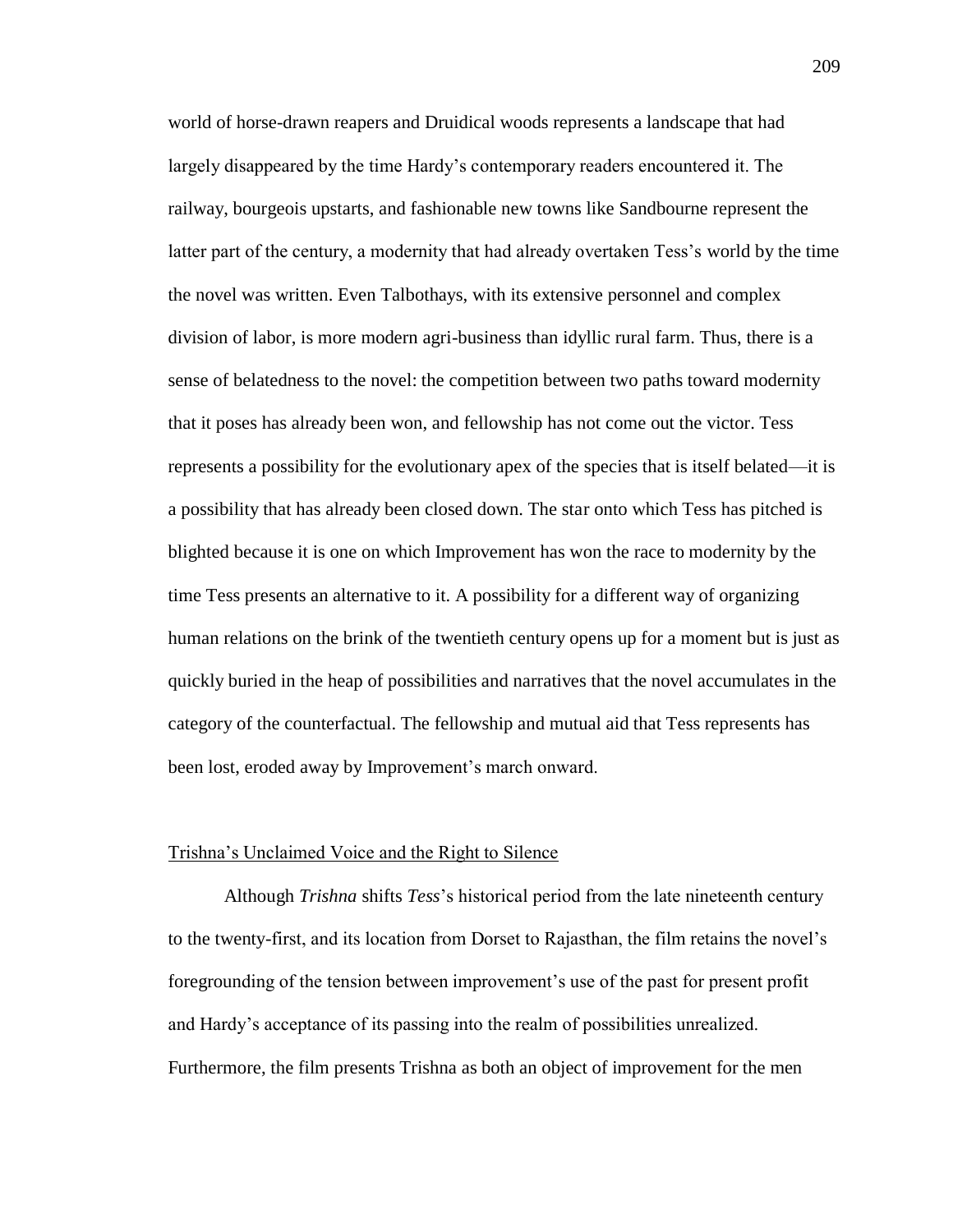around her as well as a subject who, like Tess, embodies an alternative conception of modernity, one that prizes emotional ties between women and children, collectivity, and mutual benefit, rather than competition and profit. But the allusion to Tess's alternative modernity does not stop there; the film stays true to Hardy's attention to obsolescence: Trishna's anti-capitalist modernity has already been foreclosed by the world in which she lives.

After a traffic accident that debilitates Trishna's father and destroys the family's only source of income, their vegetable delivery truck, her father sends Trishna away from their village to find work. He encourages her to accept an offer of employment from Jay Singh, a non-resident Anglo-Indian and heir to his father's chain of refurbished palatial resorts in Rajasthan. For Jay, Trishna is the human equivalent of a great piece of property—a rare find that other developers have yet to discover or have perhaps passed over, failing to see its potential to be turned into a profitable enterprise. The Singhs' properties provide stunning settings, and just as the viewer can track the progress of the resorts in their states of disrepair and improvement, the story chronicles Jay's efforts to reinvent Trishna from a country girl into a worldly woman fit to be the mistress of a powerful global capitalist. Throughout the film, Jay operates as a wolf in sheep's clothing, or as Alec in Angel's clothing, playing the roles of benefactor and oppressor in Trishna's upward mobility. After becoming pregnant with Jay's child, Trishna leaves the hotel and returns home to her father, who takes her to a local clinic to abort the fetus. Jay finds her shortly afterward working in a relative's factory, whisks her away to Mumbai, and introduces her to a group of Bollywood dancers working on the set of a film he is producing. Like a Bollywood film, the Mumbai sequence acts as a fantasy interlude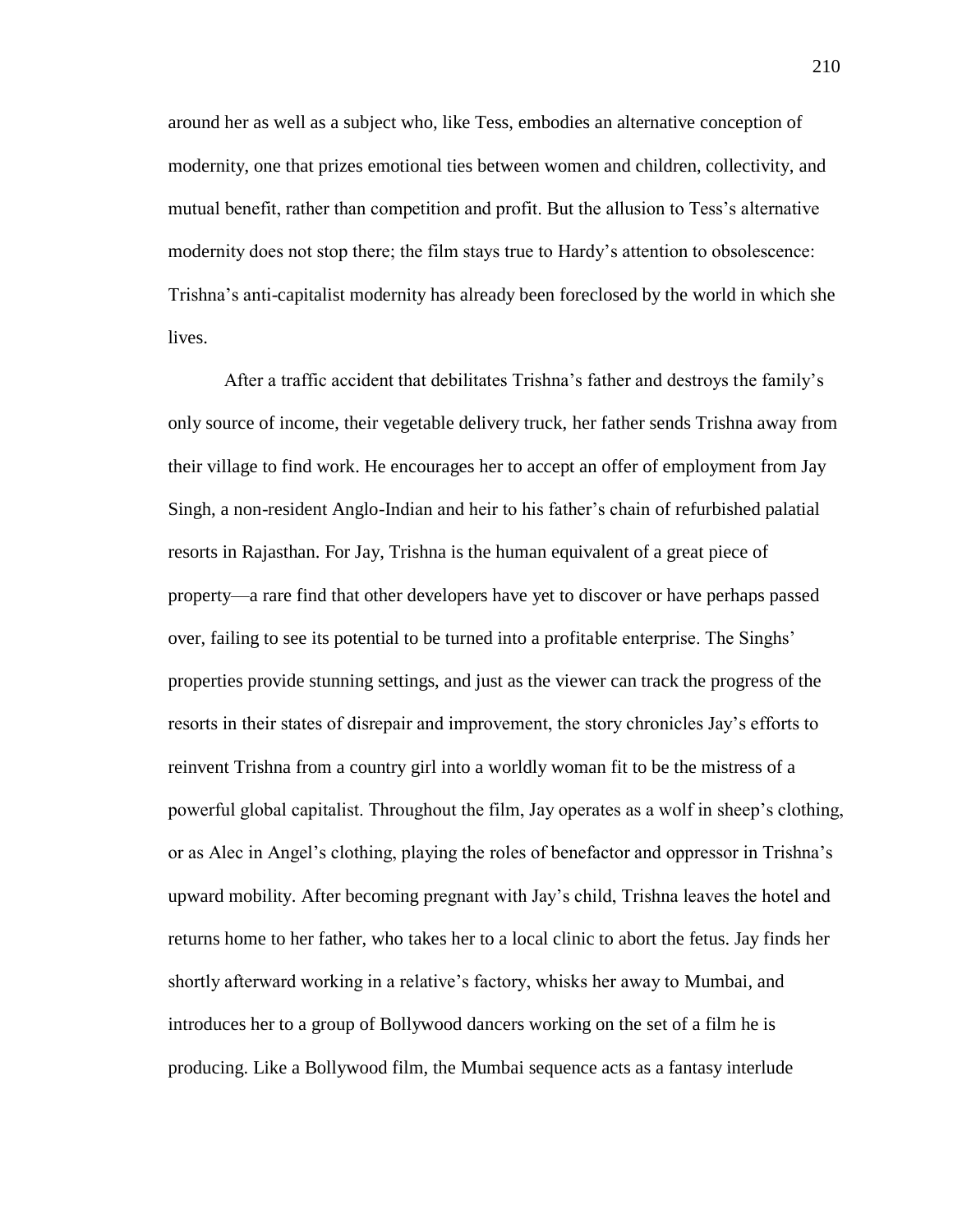during which Trishna tries to ignore the fundamental social and gender inequalities between herself and her lover.<sup>54</sup> But these inequalities resurface when the two return to Rajasthan, Jay having inherited the family business after his father's death. He becomes increasingly abusive, punishing her for keeping her abortion a secret, until Trishna finally ends the relationship by stabbing him to death with a knife purloined from the hotel kitchen.

Trishna remains unable to fit into the life that Jay improves her for, but this does not mean that she comes across as a representative of a pre-modern India. Rather, Trishna is a figure who is "unmodern" by the standards of the cosmopolitan and urban-dwelling Singhs who occupy positions of economic power. It is not that Trishna lives outside of the global capitalist economy prior to her relationship with Jay, but rather that her priorities and aims are not those of the economy in which she cannot help but participate. Rather than mobility and purchasing power, Trishna prizes family ties and sympathy between individuals: the moments that most reveal her inner emotional state are those in which she expresses unbridled joy at being reunited with the women and children of her family, especially her favorite sister, Devshri. She lives in a world controlled by the likes of the Singhs, but she is not of that world: she may move among capitalist improvers, but her interior life remains unregulated by them.

It is precisely this interior life that the film's moments of withholding, silence, and non-narrativity protects from being turned into an object of improvement. Although Trishna's body might be subject to the opportunism of the men in her life, the film's *mise-en-scene* and its clever use of the mock documentary effectively shield her inner world—her own account of her experience—from Jay and her father. But the film also

211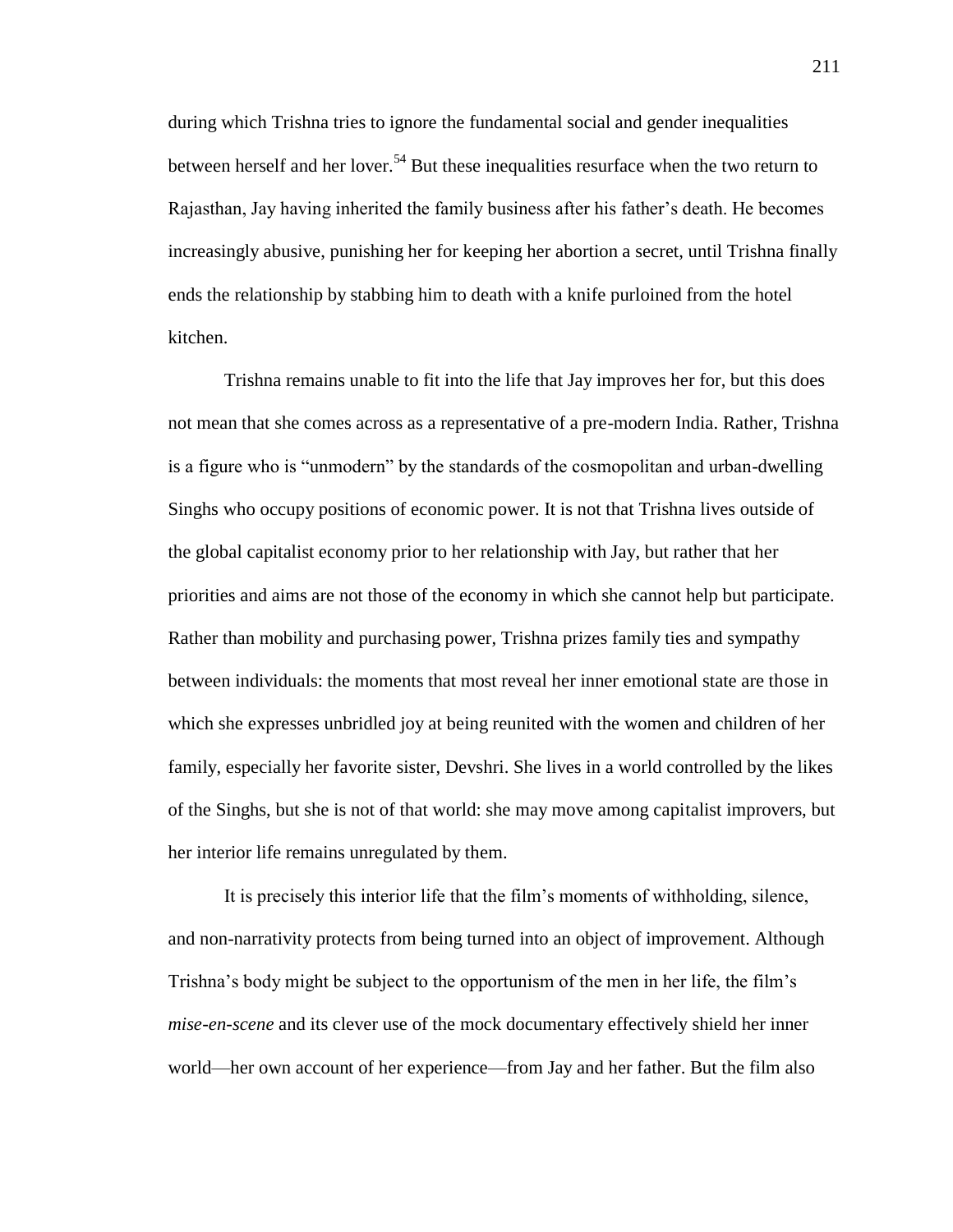goes a step further by constructing a spectatorial position that aligns the viewer with her improvers: like them, the viewer combines the desire to modernize her with the pursuit of her "voice." In fact, the film constructs a viewer who desires to modernize Trishna precisely by giving her a voice, allowing her to speak and thus granting her agency in a narrative plot that seems to deny her just that. While the film constructs the male characters as offenders of the rights of subaltern women, it constructs the viewer as her rescuer—but both pursue her with the same intentions: to make her "better" according to their own notions of betterment, to make her realize her potential as a modern subject. Thus, by constructing the viewer as yet another of Trishna's improvers, the film criticizes the viewer's desire to "hear" the voice of third world suffering speaking the west's own script.

The film's resistance to such an appropriation of Trishna's experience is given the form of silence, pauses, and unanswered questions. As in the novel, these forms of negation when rendered cinematically can easily be misread as signs of passivity. In the talkback session of the United States premiere of *Trishna* at the Tribeca Film Festival, a member of the audience asked actress Freida Pinto how she felt portraying Trishna on the screen. Pinto responded that she did not like Trishna as a character because she found her frustratingly passive, but she took the role because she saw it as a challenge to try and play a character whose actions and motivations were so inexplicable. Pinto's critique bears out the film's effectiveness at constructing the desire to see Trishna improve her situation, the subsequent frustration at her unwillingness to do so, and finally the impulse to intervene on her behalf. But I want to suggest that what can be read as passivity is actually a strategy by which the film allows Trishna to hide in plain sight: it obscures her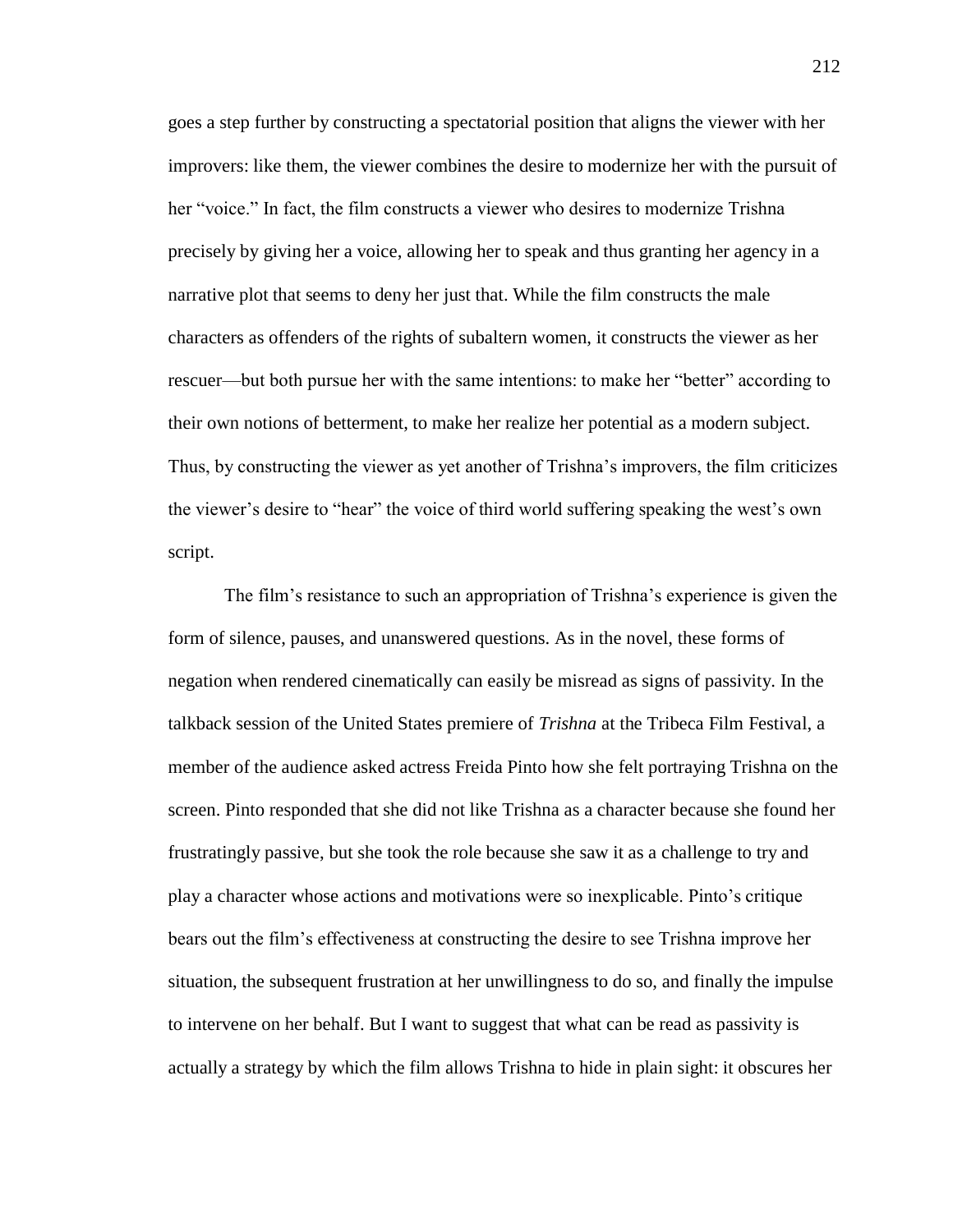interiority from the viewer while simultaneously drawing the viewer in with impressive feats of visual stimulation. While offering glimpses of India's landscapes that seem to belong in a travel brochure and providing lingering shots of Frieda Pinto's face and body, Trishna's subjectivity remains throughout the film tucked away from the viewer. This tension between inviting the gaze and obstructing it, pulling in and pushing back, seduction and resistance, is the film's translation of the novel's competing approaches to history, to make it do or to let it be. The film encourages our unwillingness to allow Trishna's account of her actions to be lost before being revealed. But the film ultimately obstructs the viewer's desire to hear her and "save" her; in doing so, it refuses to capitulate to the ideology of improvement inherent in both global capitalism and liberal humanism invested in making Trishna "count."

From the beginning, the film announces its consciousness of its viewer. The film's syntax positions its subject from the perspective of the first-world tourist of the global south. Like the opening of *Tess*'s second chapter, the opening sequence of *Trishna* is constructed through the visual language of tourism.<sup>55</sup> Hardy's description of the village of Marlott begins by characterizing it as "an engirdled and secluded region, for the most part untrodden as yet by tourist or landscape-painter, though within a four hours' journey from London" (18). The description privileges the reader (and the "traveler from the coast," the reader's stand-in) as a pioneer, one of the first to happen upon this "untrodden" area, a secret place that is nevertheless there for any adventurous traveler to stumble upon (18). *Trishna* begins with two establishing shots of India at dawn that resemble still photographs. The cinematic mimicry of scenic photography repeats throughout the film and alludes to the guidebook and the postcard.<sup>56</sup> The views of India presented by these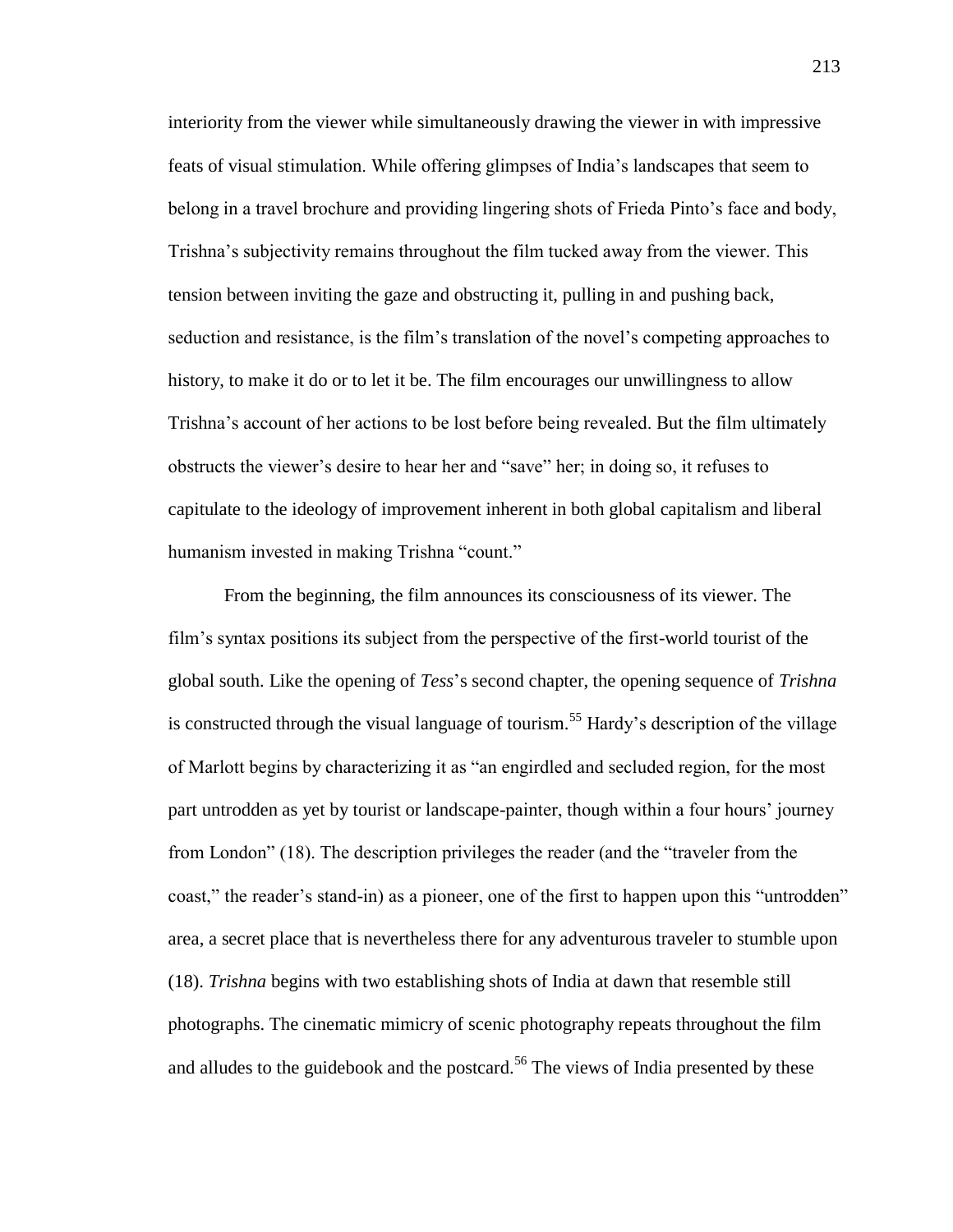shots are of an India picturesque and depopulated, giving the viewer the impression of a place outside of time and space and awaiting the viewer's look. The scene transitions to Jay and his friends lounging on a hostel rooftop and talking in slurred syllables about their Indian vacation. The friends, seeking secluded places off the beaten track and hidden from the average western tourist, have chosen to stay in a rural hostel rather than a resort like Jay's own, a choice that suggests their affinity with Hardy's pioneering travelers.<sup>57</sup> The film's opening suggests to the viewer that he or she, too, is to be let in on the hidden treasures of India that the camera will find. The western tourist as figured through the young men is anything but polite.<sup>58</sup> When we next see them touring an ancient Jain temple, their behavior is irreverent and embarrassing: they joke and laugh loudly in what should be a quiet, sacred space. Instead of allowing the viewer to distance himself completely from this behavior, however, the camera draws us in visually to the tour itself. Fast cutting and handheld motion paired with high angles and rich displays of color provide an alluring *mise-en-scene* that gives the viewer the ideal temple tour without making him leave home. Tracking shots that take the viewer around temple columns are cut with over-the-shoulder shots from behind the English tourists. The camera mimics the way they explore the site but also the way we ourselves might.

In short, the camera shows us what we would like to see in the manner in which we would view it, and the camerawork and editing provide a view of the temple that looks and feels similar to what the on-screen tourist characters are seeing. The viewer's pleasure in looking conflicts with his identification with the on-screen tourists: whereas we enjoy looking at the scenery, we do not enjoy being identified with the rude and disrespectful behavior that the characters exhibit. Thus, the film asks us to be self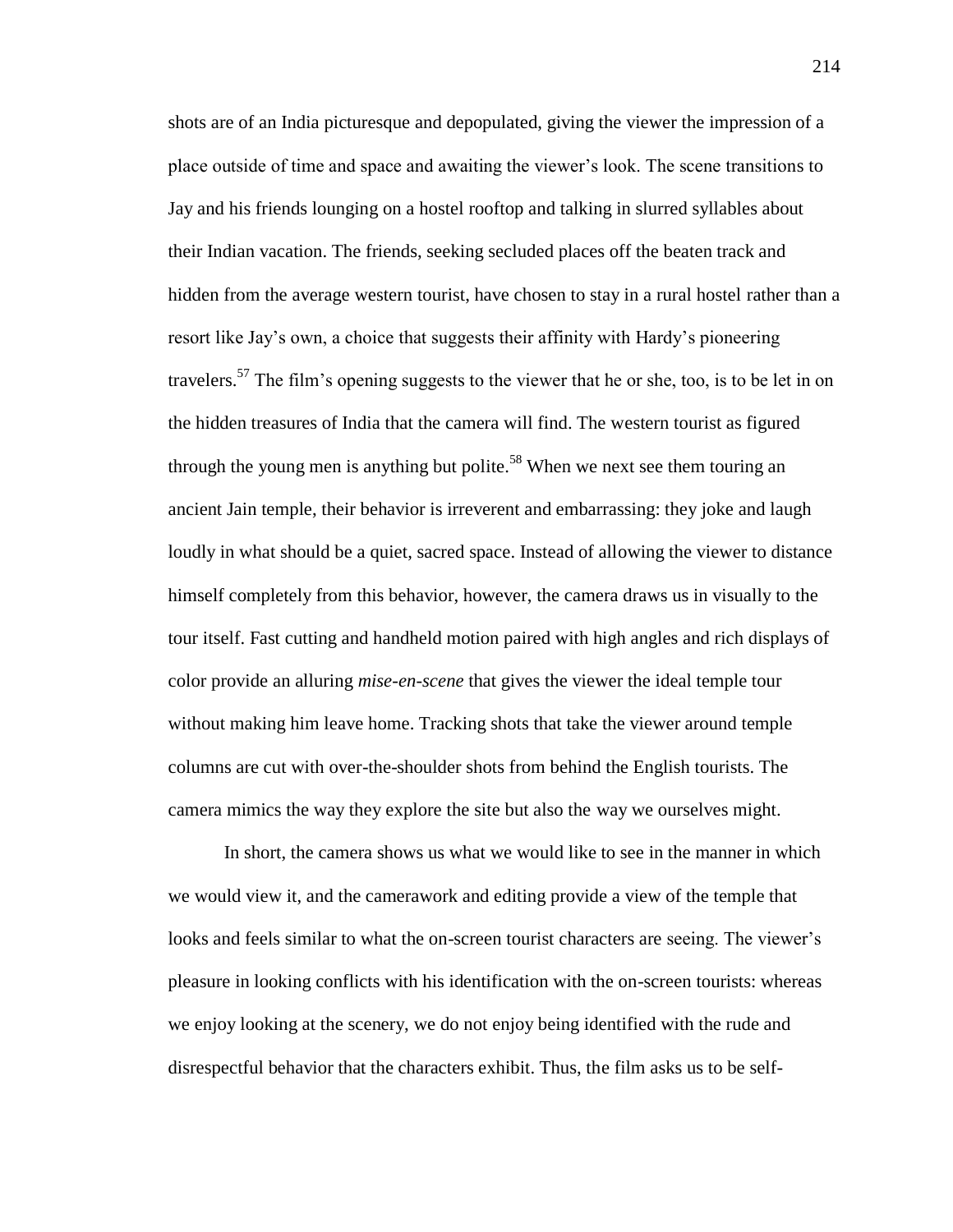conscious about the position or role of the western tourist as a general construction. It suggests that although the viewer's behavior may differ from that of the young Englishmen, the way in which we see India may not be so different. The western tourist is a structural position in a global capitalist paradigm that turns foreign travel into a consumable commodity (Urry and Larsen 2011, 49-74). The experience of the foreign is reified; thus, it entails a particular point of view—that which the camera and the characters assume. The film makes us aware that the western tourist's look is not associated with individual characters or viewers but is rather a function of the film's syntax. The *mise-en-scene* and editing turns the visual field of the non-west into a discourse, a way of looking that can be adopted and appreciated by the western viewer.

By merging Alec and Angel into Jay, the film picks up on the twin imperialist ambitions of the novel's improving men: Angel goes to Brazil to try out the advanced farming techniques he has learned, whereas Alec decides to become a missionary before being "tempted" back to his old ways by Tess. The film also focuses on what I've argued above as the two male protagonists' desire to turn the past to good account. Alec's upwardly mobile father grafts the D'Urberville name onto his own to elevate his class status; Angel uses Tess's lineage to validate his unorthodox life choices; and Jay and his father restore rundown palaces and villas in India into luxurious modern resorts that cater to European tourists. India's history is made new again for the global hospitality industry, and Jay and his father are uniquely positioned to turn their connections with east and west to good profit. The Singhs represent the seamy side of global power. From the moment Trishna arrives at his father's hotel in Jaipur, Jay pursues her with Alec's intensity and obsession. He steals glances at her during training sessions by hotel staff, stares her down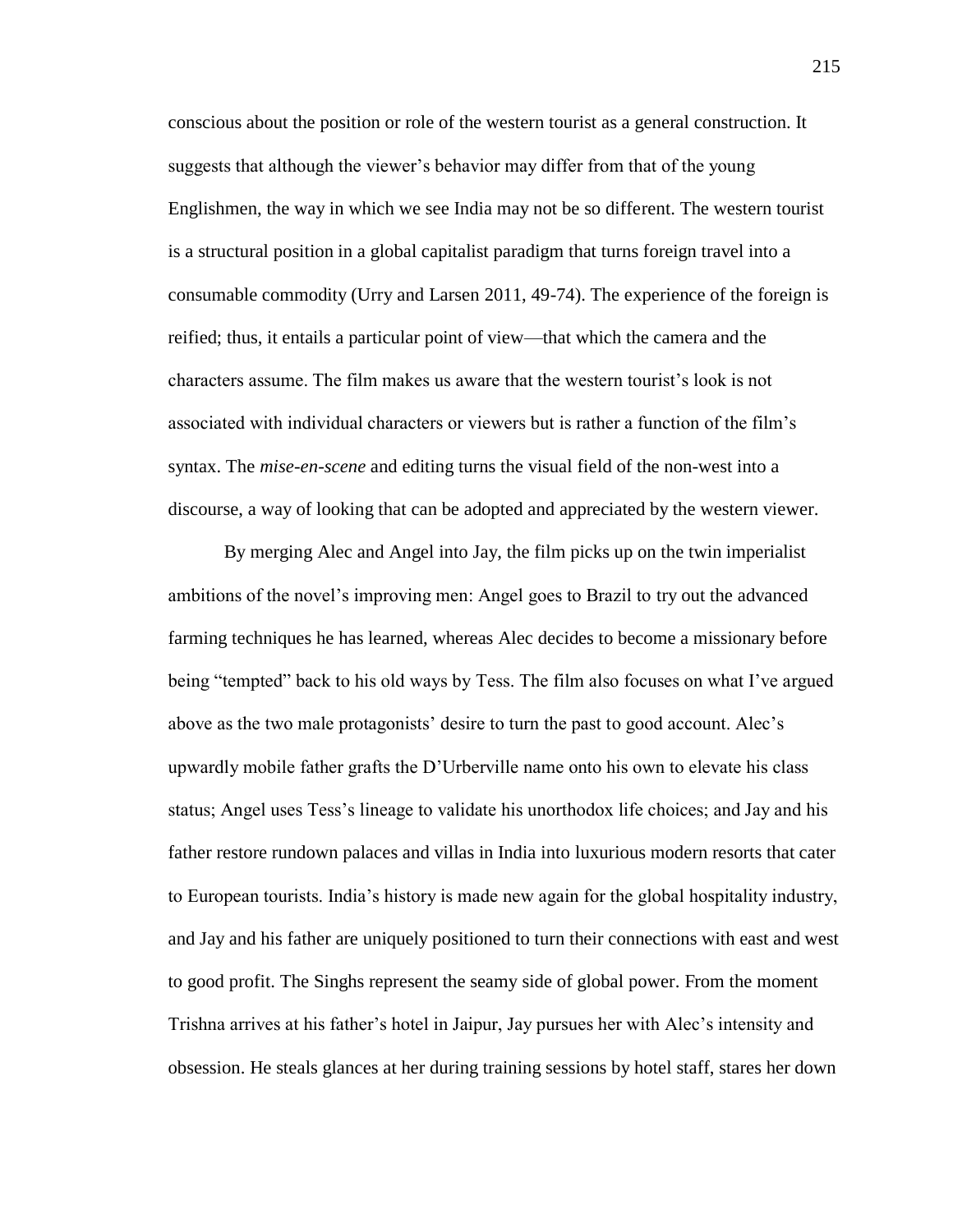as they cross paths in the garden, and finally gives orders for her to bring him meals in his private suite. In the cinematic equivalent of the novel's whistling scene in which Alec teaches Tess to "put her lips together and blow," Jay teaches Trishna to whistle while she stands inside of a birdcage feeding his father's pet birds, her only protection from Jay a thin wire screen. The screen also obstructs the spectator's clear view of her—this combined with the constant appearance of European customers served by the Indian staff reminds us that the viewer is implicated in Jay's treatment of Trishna. When Jay's father arrives from London, he joins in the pursuit. Using his blindness as an excuse (he is the film's version of Alec's blind aunt), he manages to circumvent the wire screen to touch her face while he says he wants to "take a look at her." His "look" is a touch, and we see in one of the film's few close-ups a facial expression that registers a violation. Jay's, the tourists', and the camera's looks are substitutes for the father's touch, a touch that signifies the west's sense of entitlement to "discover" the third world and improve it into a profitable investment.

The film's discovery and improvement of Trishna, however, is ultimately more complex and ironic than the whistling scene suggests. Through a mock documentary style, the film invites but refuses to gratify the viewer's desire to "know" Trishna's inner life. In Trishna's home, Winterbottom uses a montage of brief shots that offer the viewer glimpses of Trishna's private life beyond that to which Jay and his father have access. The western viewer is even more privileged than the film's male characters: we have the ability to penetrate into the private lives of the global working class outside of work time. The camera shows us different members of the family engaged in household tasks, both indoors and out. In the evening, we see the family eating and then Trishna lying awake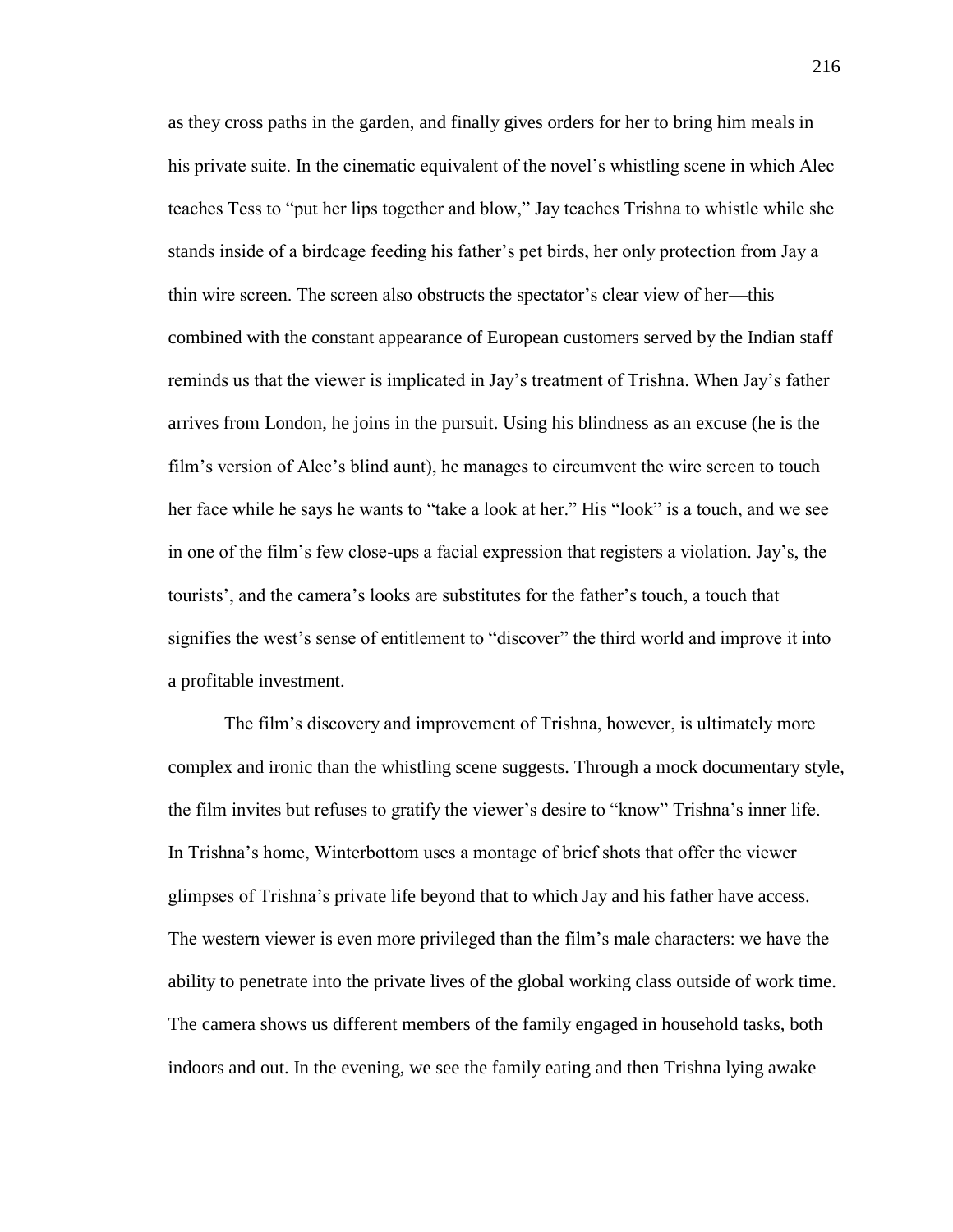next to her sleeping brothers and sisters in bed. The emphasis in all of these shots is on visual storytelling; there is minimal dialogue. Close-ups and medium shots create a sense of intimacy in which the visuality participates: it is as if the narrative film suddenly turned into a documentary of life in rural India. The "objectivity" implied in such a style of filmmaking is criticized by Trinh T. Minh-ha as a way in which cinema participates in orientalism: "See them as they see each other; so goes the (anthropological) creed. 'Tell it the way they tell it instead of imposing our structure,' they repeat with the best of intentions and a conscience so clear that they pride themselves on it…What we 'look for' is un/fortunately what we shall find…. recording, gathering, sorting, deciphering, analyzing and synthesizing, dissecting and articulating are already 'imposing our [/a] structure,' a structural activity, a structuring of the mind, a whole mentality" (*Woman, Native, Other* 141). The implied targets of Minh-ha's passage include early twentieth century ethnographic films such as Robert Flaherty's *Nanook of the North* and *Moana*, which claimed authenticity in representation by hiding the filmmaker behind the camera's objective recording of everyday life in foreign places.

I want to suggest, however, that Winterbottom is conscious of the historical baggage that shooting a location sequence in documentary style brings, and he adopts it in an effort to expose its assumptions. In an interview with Homi Bhabha, Minh-ha says that despite her objections to the documentary, working within the form itself may be the best way to undo it.<sup>59</sup> Similarly, Winterbottom works within the form of the documentary to foreground its colonial impulses to know and record. What interests me about *Trishna*'s documentary-style vignettes is their length: their abruptness can be seen as examples of non-narrativity. A shot of Trishna lying awake amidst her sleeping siblings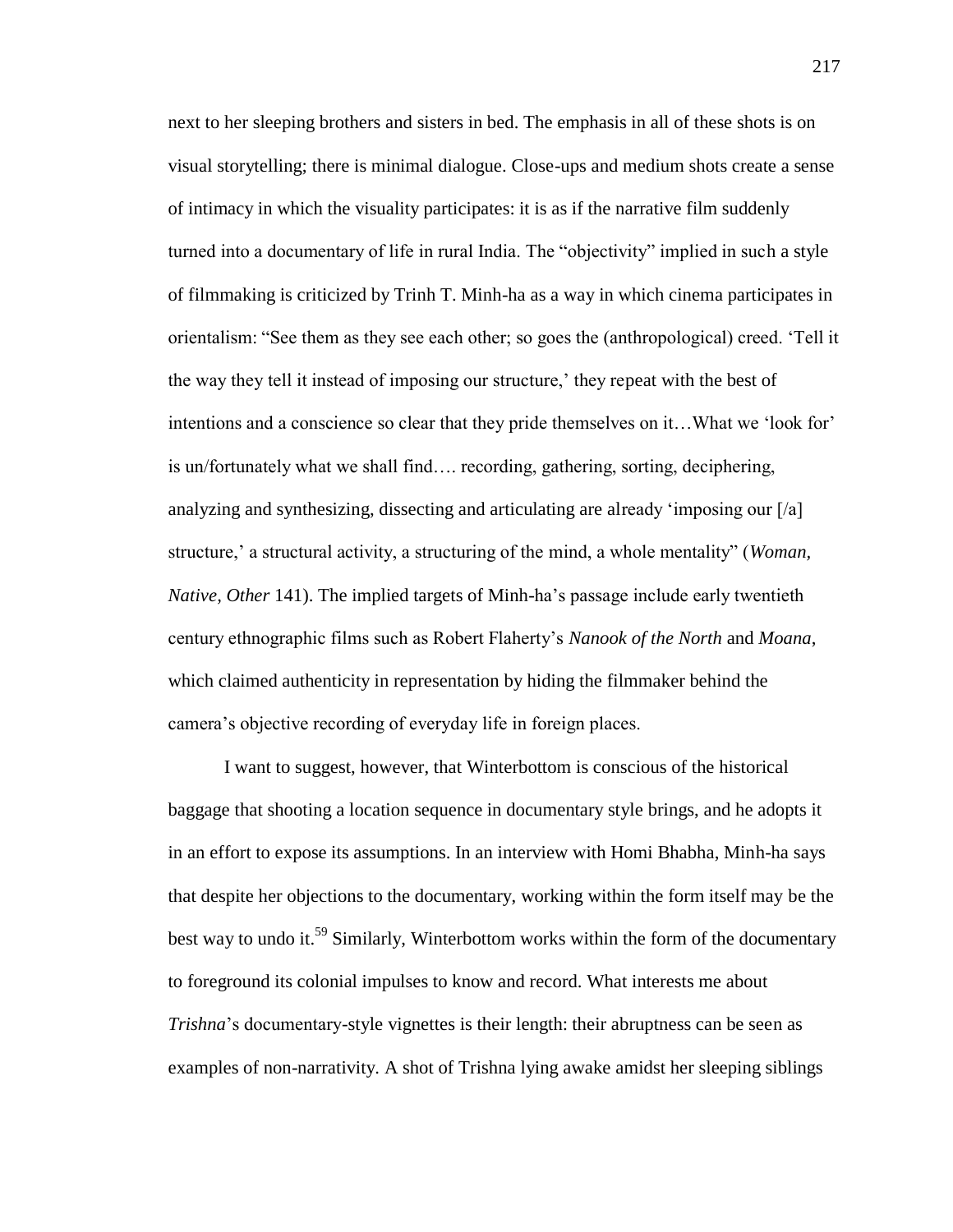lasts two seconds; her facial expression is blank. We do not know why she is lying awake, and her face gives no indication of what she might be thinking. A two-second shot of an elderly woman in the family shows her simply sitting, face turned away from the camera. The camera ostensibly shows a "real" rural Indian family at home, seeming to "see them as they see each other." However, Winterbottom's film lightens its own burden of representing what it shows through a patchwork of coexisting moments disguised as an "objective" documentation of the lives of non-western others.

This same technique of playing the documentary against itself is used in the movie's central nocturnal encounter. After Trishna willingly kisses Jay in a dense wood, the scene fades to black then cuts to Trishna, back at the hotel workers' dormitory. The camera follows her to the bathroom but is prevented from entering by a dark garment hanging on a laundry line. The garment on the left side of the screen and the dark wall on the right side frame Trishna's shoulders and back as she faces away from the camera. Such framing creates the sense that the space around her is being cut out, that she is being decontextualized and readied for the process of "recording, gathering, sorting, deciphering, analyzing and synthesizing, dissecting and articulating" (Minh-Ha, *Woman, Native, Other* 141). The natural lighting, handheld camerawork, and the clothing that seems naturally and haphazardly placed add to the sense of documentation, but little information is given beyond what the kiss and fade to black communicated. Although the narrative invites sympathy, the visual storytelling distances Trishna from us, effectively communicating that her interior feelings are off-limits. We know that something has upset her, but we remain at a distance from exactly what that is: the dark portions of the screen surrounding her deflect our access to what should be an intimate moment. While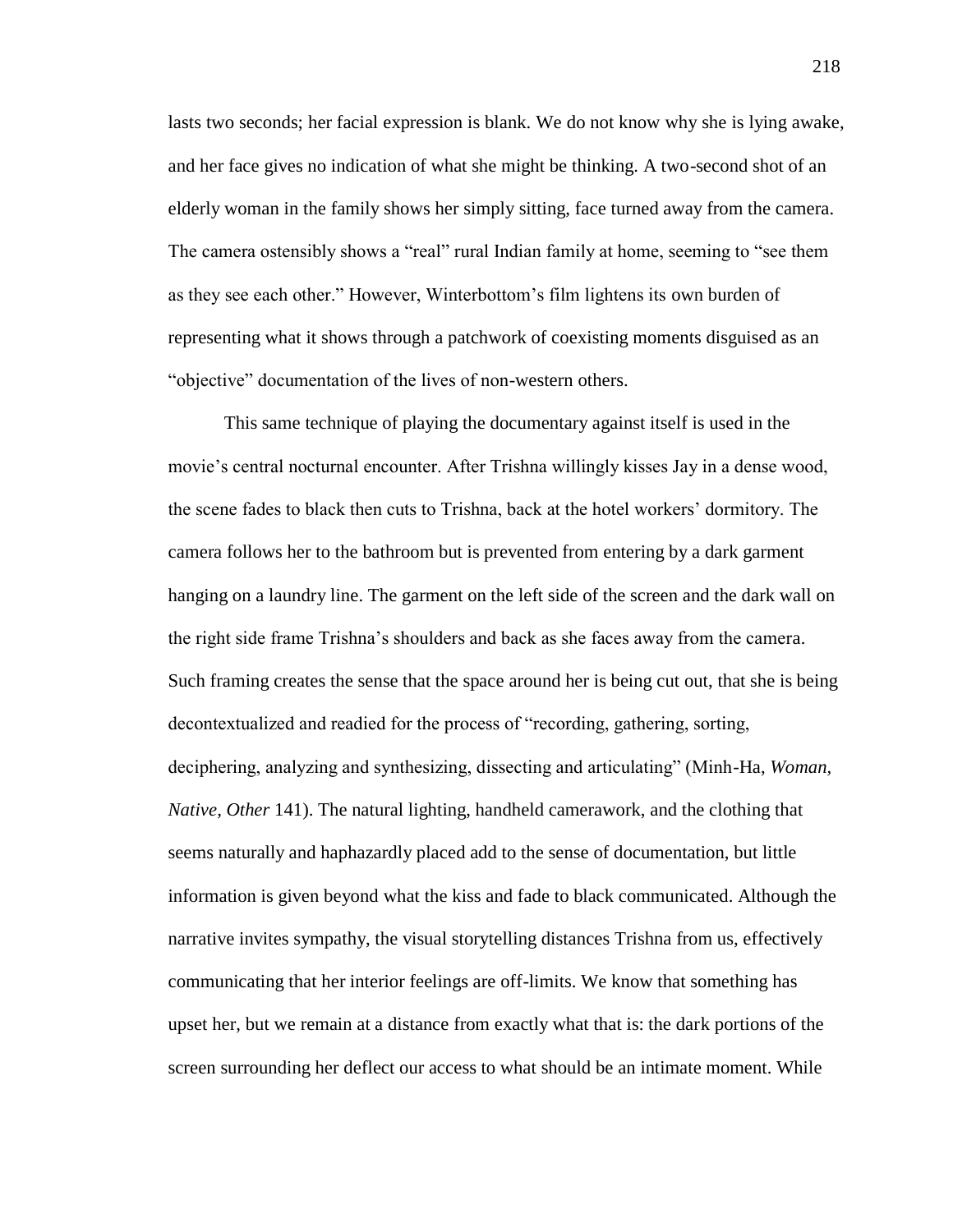Trishna's blank expressions convey little about her feelings and agency in both the sexual act and the abortion, they do convey that her feelings and agency in fact matter little: when she returns to her family home, the patriarchal power structure dominated by the global capitalists at the hotel is reproduced in small by the family, her father replacing the Singhs. Familial, national, and global power structures are portrayed in the film as a set of nested boxes or concentric circles, congruent in the inequalities they uphold.

Trishna's silence is perhaps most poignant when she uses it to deflect Jay's direct questioning about her departure from the hotel. When he finds Trishna at her uncle's factory, he takes her to an alley and asks her why she left. An over-the-shoulder shot from Jay's perspective shows Trishna looking at him (and the viewer), then looking down, but not answering. "Tell me," he solicits again; still nothing but a quick shot of her looking away. A motorbike carrying two riders whizzes by them, drowning out the silence of Trishna's refusal to respond. The bike is noise and interference that mirrors the disconnect between Trishna and Jay. Again, he tries to get an answer from her: "I tried calling you, your phone was off. Carried on trying to call, it became disconnected. What happened? ... Do you think what we did was wrong?" Still, Trishna gives no answer, and here, the camera focuses on the back of her head, replacing the second shot in a classic shot-reverse-shot with an over-the-shoulder shot from Trishna's point of view. Although it is Trishna's turn to speak, the camera is still focused on Jay, suggesting that the conversation is not a dialogue but a monologue punctuated by interrogatives. Neither Jay nor the camera is interested in what Trishna has to say; there is no attempt at listening, only injunctions to speak.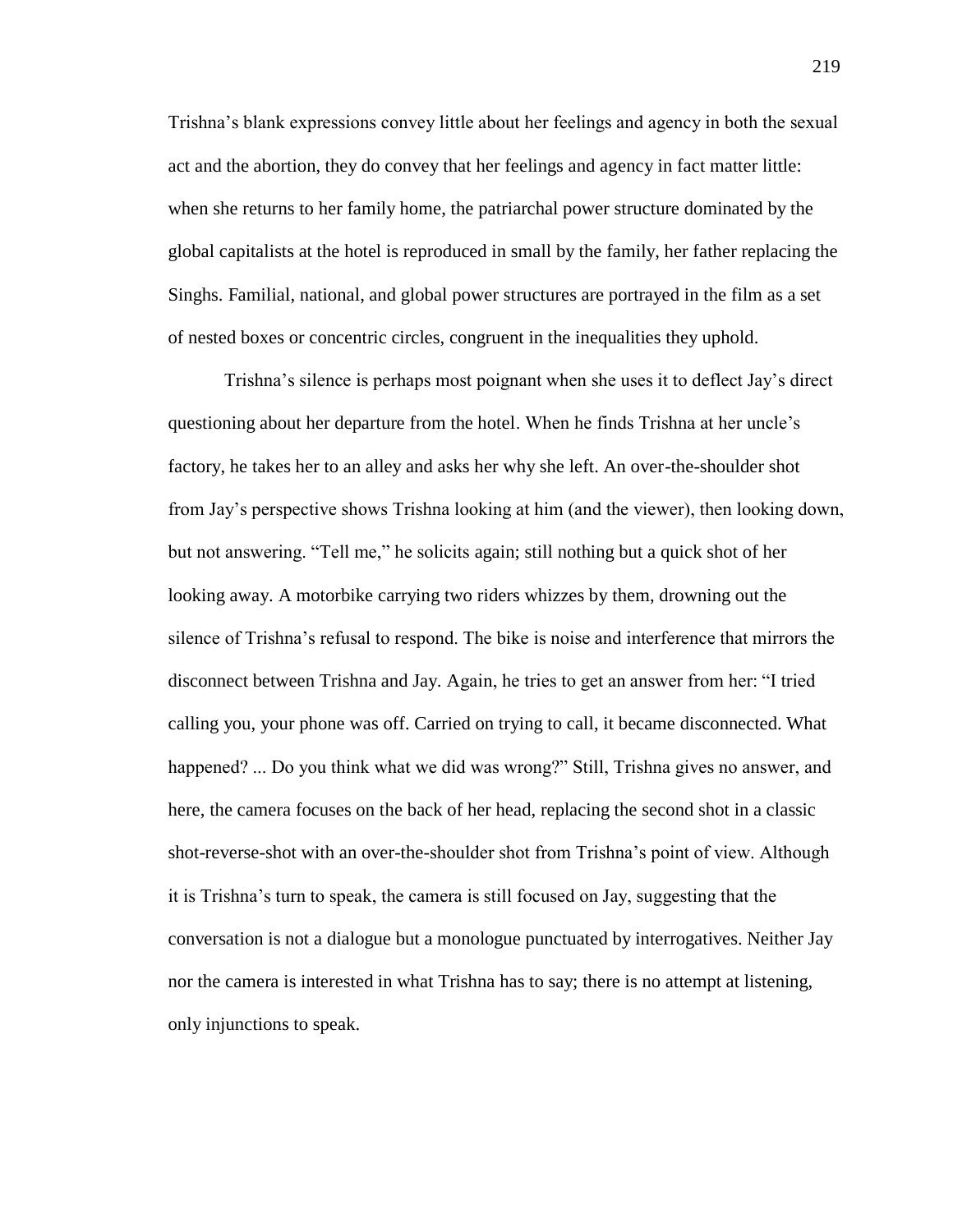Gayatri Chakravorty Spivak warns that speech can only be heard when it fits the discourse by which it is interpreted. Between the subaltern individual's "consciousness" of her experience and its externalization—"knowledge"—lies the middle term of "ideological production" (307). There exists no way in which Trishna could translate her experiences to Jay in a way that he would understand without violating the truth of that experience to herself. Jay wants knowledge of her interiority, but the two systems of consciousness operate apart from one another. Thus, to give him what he wants—an answer, a conversation—communicates nothing; rather, it would only expose and offer up her consciousness to interpretation by capitalistic and patriarchal discourses. Jay wants her to account for why she left because he wants to make sense of it, not because such an account would benefit Trishna.

Like Jay, the viewer also wants to hear Trishna's account. Many questions have accrued by this point in the film, and her withholding during this crucial scene sends the movie screeching to a halt. This negative space at the center of the film, in which the viewer expects to hear an account but is given only silence, is a moment analogous to Trishna's blank facial expressions, the empty chairs in the hotel, the lack of information given by the mock-documentary style. But it supersedes those other strategies of negativity because it is a moment when the western viewer is directly refused the voice it claims it wants to hear. Spivak's critique in the "Subaltern" essay of the west's failure to listen is only indirectly aimed at neo-imperialists; directly, she admonishes the pseudotransparent western intellectual who, unconsciously imbricated with networks of power, calls upon himself to represent and speak for the subaltern individual. In so doing, he renders the oppressed individual an oppressed Subject, a representation or portrait of the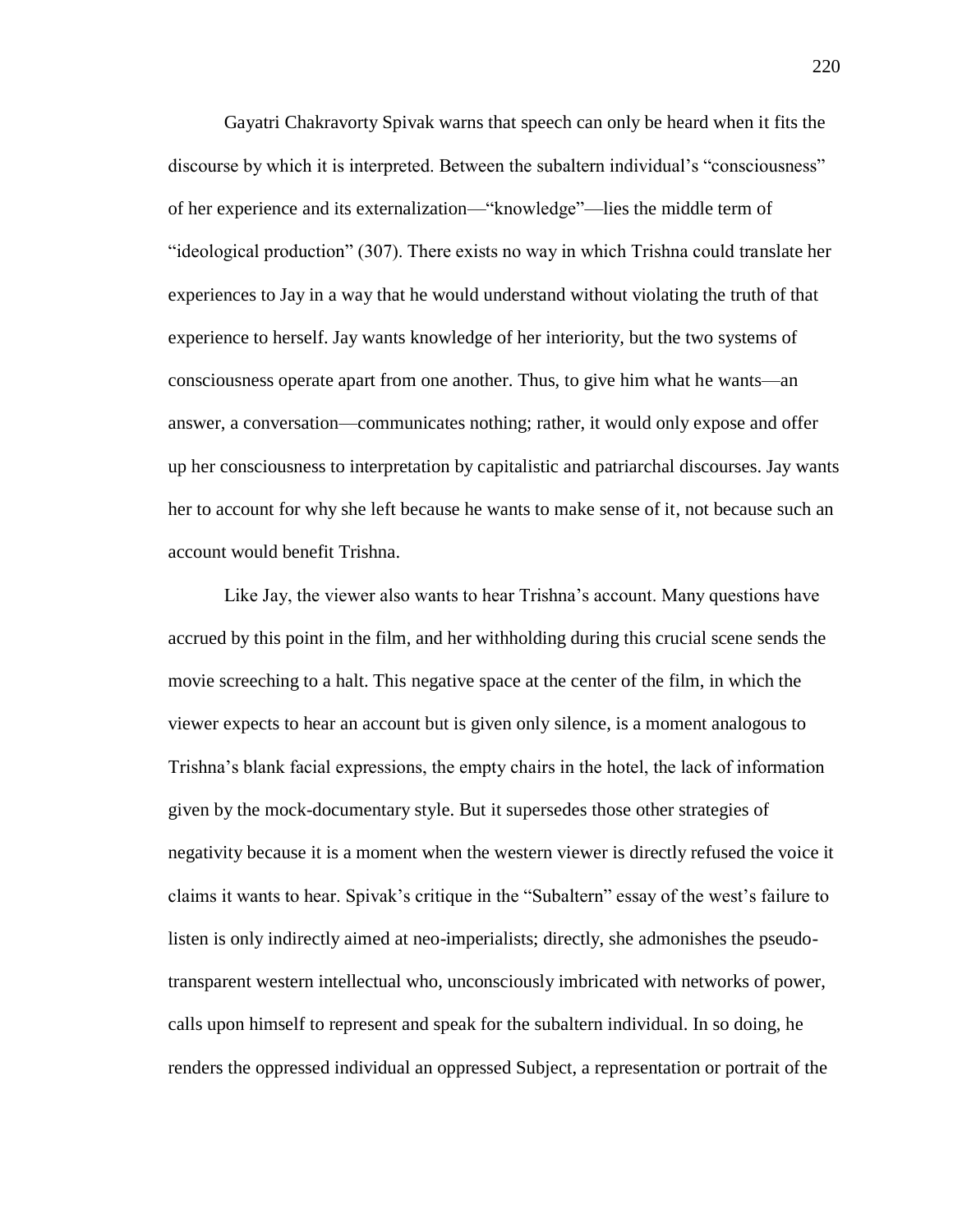oppressed, an artificial composite. Through the process of turning the subaltern's account of individual consciousness into interpretable knowledge, the western intellectual fashions an oppressed Subject that reflects his own desires. Such a process, I suggest, can be read as a contemporary reworking of Angel Clare's restoring Tess to an essentialized ideal that turns out to be an image of himself.

Following Spivak's critique, other postcolonial theorists have sought strategies by which the non-western individual can resist becoming translated. Minh-ha, for instance, writes that in light of the danger of having one's speech turned into a discourse that speaks for one, "assuming a tone and a position of indirection" may provide a strategy for impeding appropriation:

> One can never go to the ruler in a direct way; in order to voice one's opinion, one has to take an indirect way. Indirection is likely to disturb viewers, including feminists, who expect a film to make a categorical statement, to deliver a positive political message, or to build around a clear story line. But for me, in a context of late capitalism where externalized directness (not to be confused with direct knowledge) is ultimately made to serve reductive and consumerist ends, it is important to work with indirection and understatement, if meaning is to grow with each viewer, and if the interstices of active re-inscription are to be kept alive. (*Woman, Native, Other* 25)

Trishna's silence and the film's withholding of her interiority are methods of "understating" and "muting" that refuse to make a statement or deliver a political message that would satisfy the viewer. The film invites us to want to hear Trishna's account of her experience of living under the thumb of patriarchy, only to block the communication of that experience in an attempt to throw the viewer's consciousness back on himself. In doing so, the film asks us to consider that we may already have spoken for Trishna even while presuming to create a space for her to speak for herself.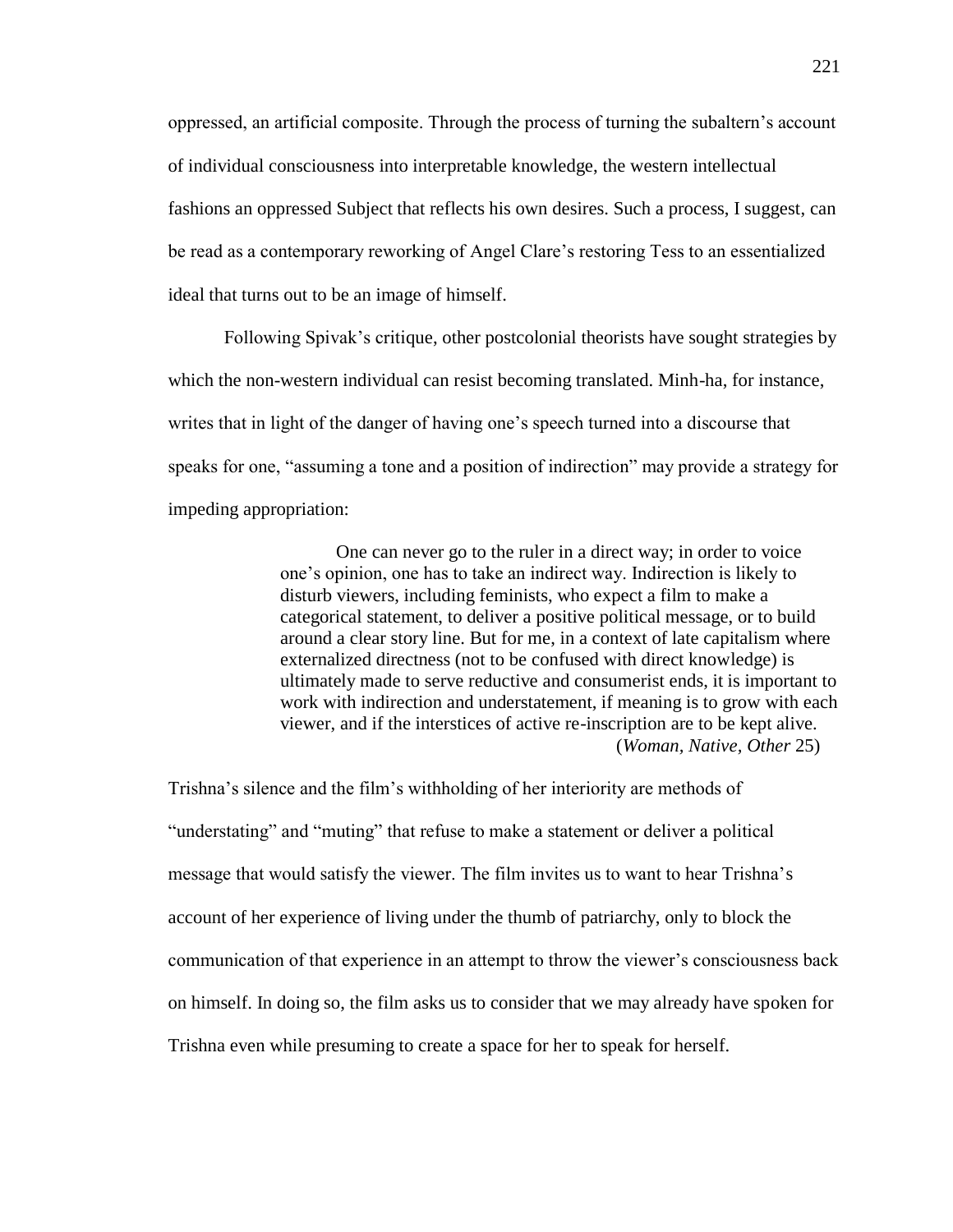In *The Aesthetics of Silence*, Susan Sontag argues that silence provides respite for that which bears the burden of giving meaning: "in its most hortatory and ambitious version, the advocacy of silence expresses a mythic project of total liberation. What's envisaged is nothing less than the liberation of the artist from himself, of art from the particular art work, of art from history, of spirit from matter, of the mind from its perceptual and intellectual limitations" (17-18). I suggest that in *Trishna*, silence can also be seen as the liberation of the subaltern woman from the west's listening ears and a release from our expectation of what she would say if she were given the chance to speak.

The last sequence of the movie supports this reading by allowing Trishna's account to become lost before we find out what it might have been. Arriving home after Jay's murder, she discovers that, although the family has benefited economically from her labor at the Singhs' hotels, the patriarchal structure of home life remains intact. Insinuating that she brings shame to him and to the family, her father asks her where her husband is, to which Trishna responds in another instance of withholding, "who?" Answering a question with a question that throws the burden of explanation on the questioner, Trishna continues to refuse to account for herself. Her father then complains that all of the neighbors know he is living off of her. She responds again with indirection: she says that he should be happy—he has a new Jeep.

Perhaps the conversation is enough to solidify Trishna's sense that things have not changed, and that were she to remain at home, her father would send her away to work again. Or perhaps she knows that Jay's murder will not go uninvestigated, and that her freedom is temporary. Perhaps she wants to avoid facing what knowledge of the murder would do to her family. Whatever the reason, Trishna takes her own life the next day,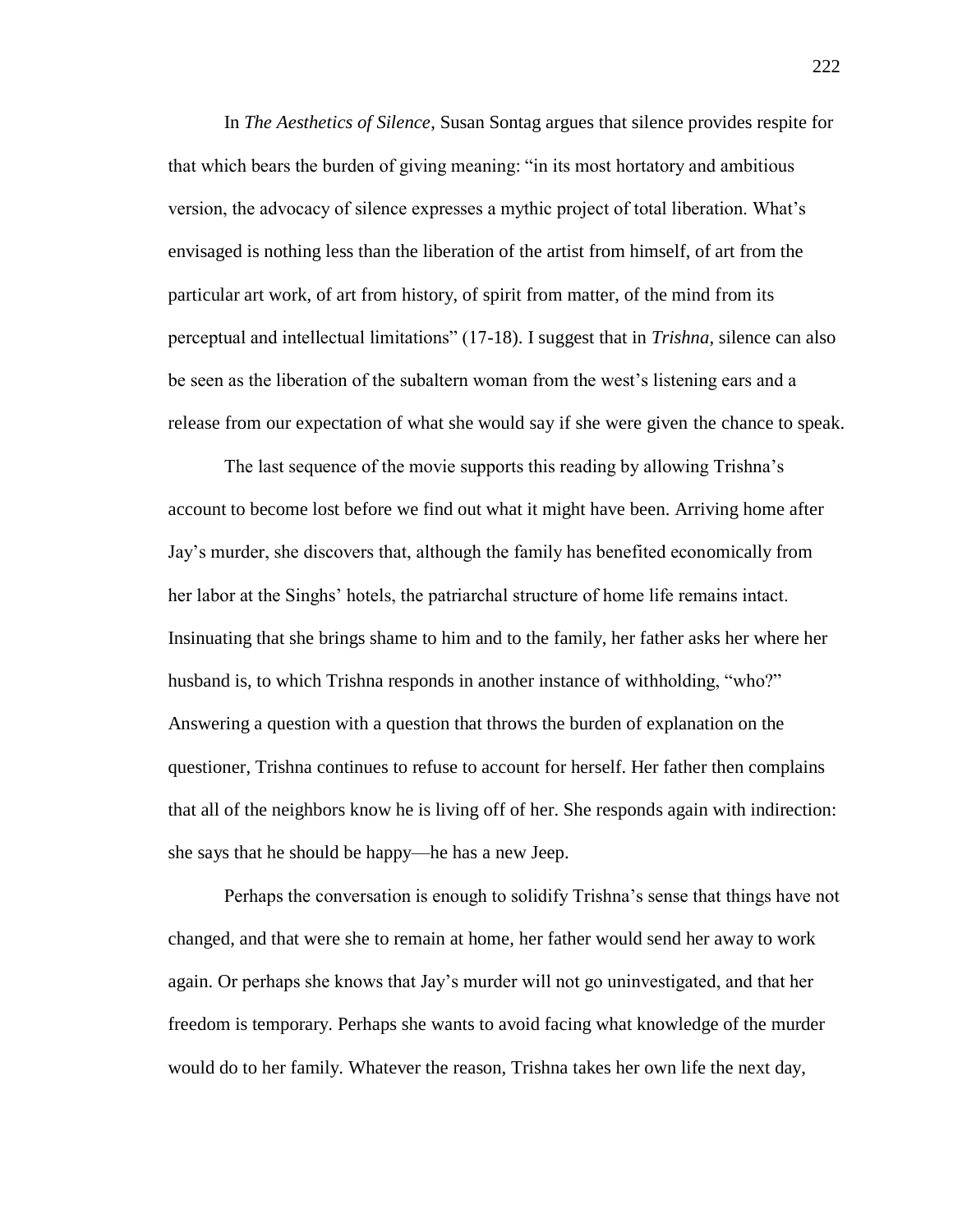with the same knife that she used on Jay, after dropping her sister and brother off at school. The scene cross-cuts Trishna's walk to the place she has chosen for suicide with shots of her siblings saying a school pledge that invokes the students' allegiance to the family and the nation. The place Trishna has chosen is barren and deserted; there is no one in sight, no dwellings, sparse vegetation. Her siblings are surrounded by other children. The juxtaposition is one of doing and acting for others (the family, the nation) against negating the self, and becoming, like the landscape, nothing, absent. Trishna extricates herself from the patriarchal structures of family, nation, and global capitalism while her younger siblings are indoctrinated into them. In Hardy's novel, Tess hopes that Liza-Lu can be her next reincarnation and offer Angel a do-over for the mistakes he made the first time around. But the reader senses that it is equally possible that Angel will repeat the harm he committed against Tess toward her less spirited and drabber copy. The cross-cutting of Trishna with her siblings suggests that a similar repetition of social and economic injustice awaits her younger sister, Devshri. Furthermore, the scene suggests that institutions of knowledge often interpreted by the west as indicators of progress and modernity function as buttresses to patriarchal hierarchies.

The last shot of the film is a freeze frame of Trishna's face as she stabs herself. The frozen image fades to white, after which the credits roll on a black screen. The freeze frame attempts to make permanent, or at least durable, a moment in time; but the fade to white makes that moment—and Trishna along with it—vanish. The white screen signifies only the absence of significance, that something is missing or has disappeared, though it does not exactly signify the end of the movie as does the black screen that follows. The whiteness is another form of silence that acknowledges a possibility of speaking that goes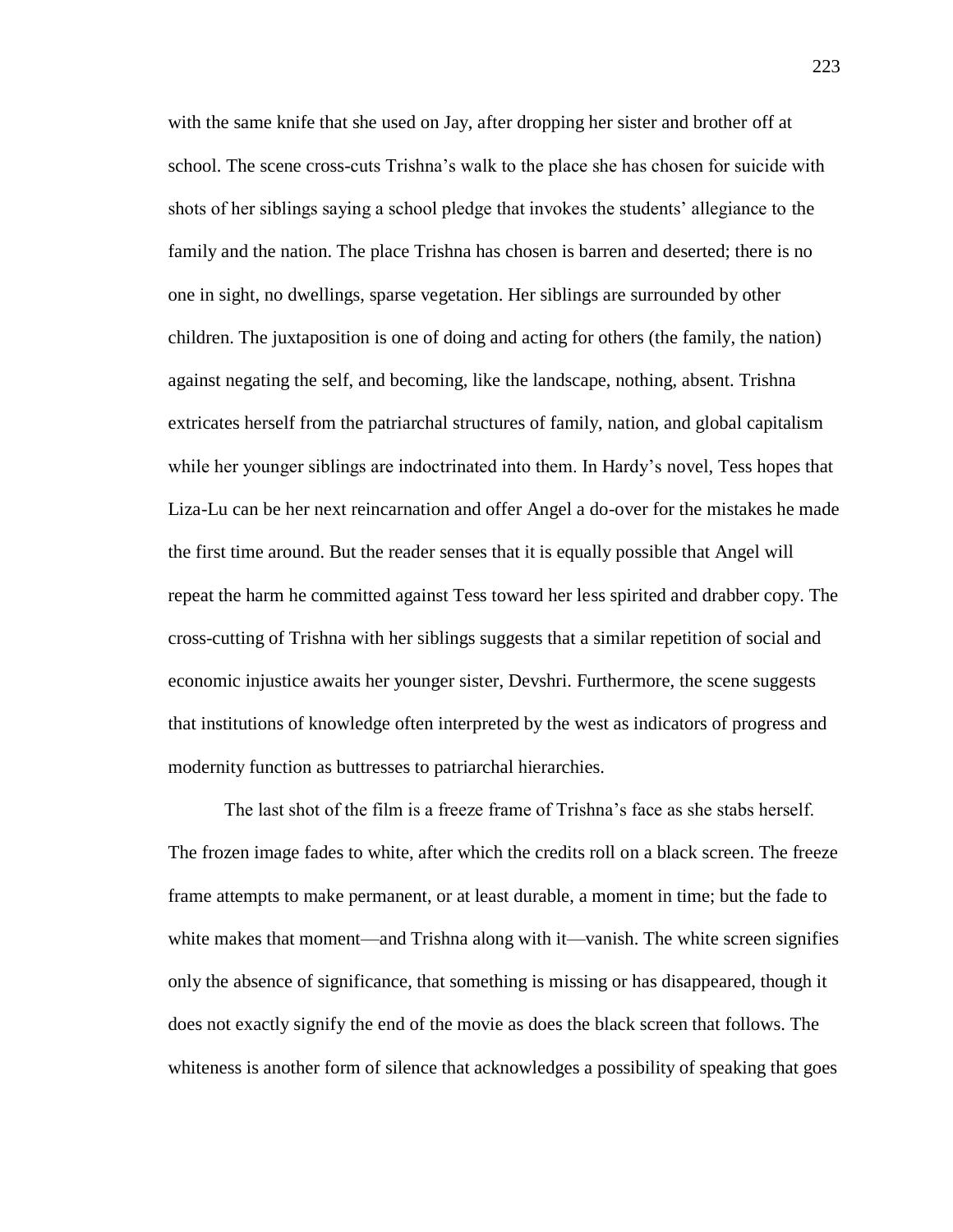unclaimed, for Trishna's final act is a moment of pure loss, neither legibly resistant nor compliant to family or social expectations. Trishna's suicide allows her own account of her experience to disappear before it can be discovered and interpreted by her father, Jay, or the viewer.

Like Tess's missing account of her actions in The Chase, the novel's hiding of the event, and the auxiliary narratives that posit unrealized possibilities, Trishna's story is allowed to remain counterfactual history. Although cast as objects of the improving men around them, both Tess's and Trishna's interior lives—their motivations and explanations—slip out of the record of things that happened, that mattered, and that counted. Not included in the historical record of events that contribute to the main narratives of their texts, their inner lives cannot become subjects of improving energies, in the present or the future. Instead of rescuing—or allowing the viewer to rescue— Trishna's account from disappearance, Winterbottom's film makes its viewer feel, rather than simply know, its loss, while at the same time making us aware of our desire to improve Trishna into a readable subject. Registering loss by alluding to what could have been, instead of reclaiming what was, Hardy and Winterbottom revise the method but retain the ethical intent of critical discourses such as multiple modernities. *Tess* and *Trishna* allow uncounted experiences to circumvent capitalist and academic agendas of improvement, contributing to a record of disappearance that might nevertheless secure alternatives to a profit-driven modernity.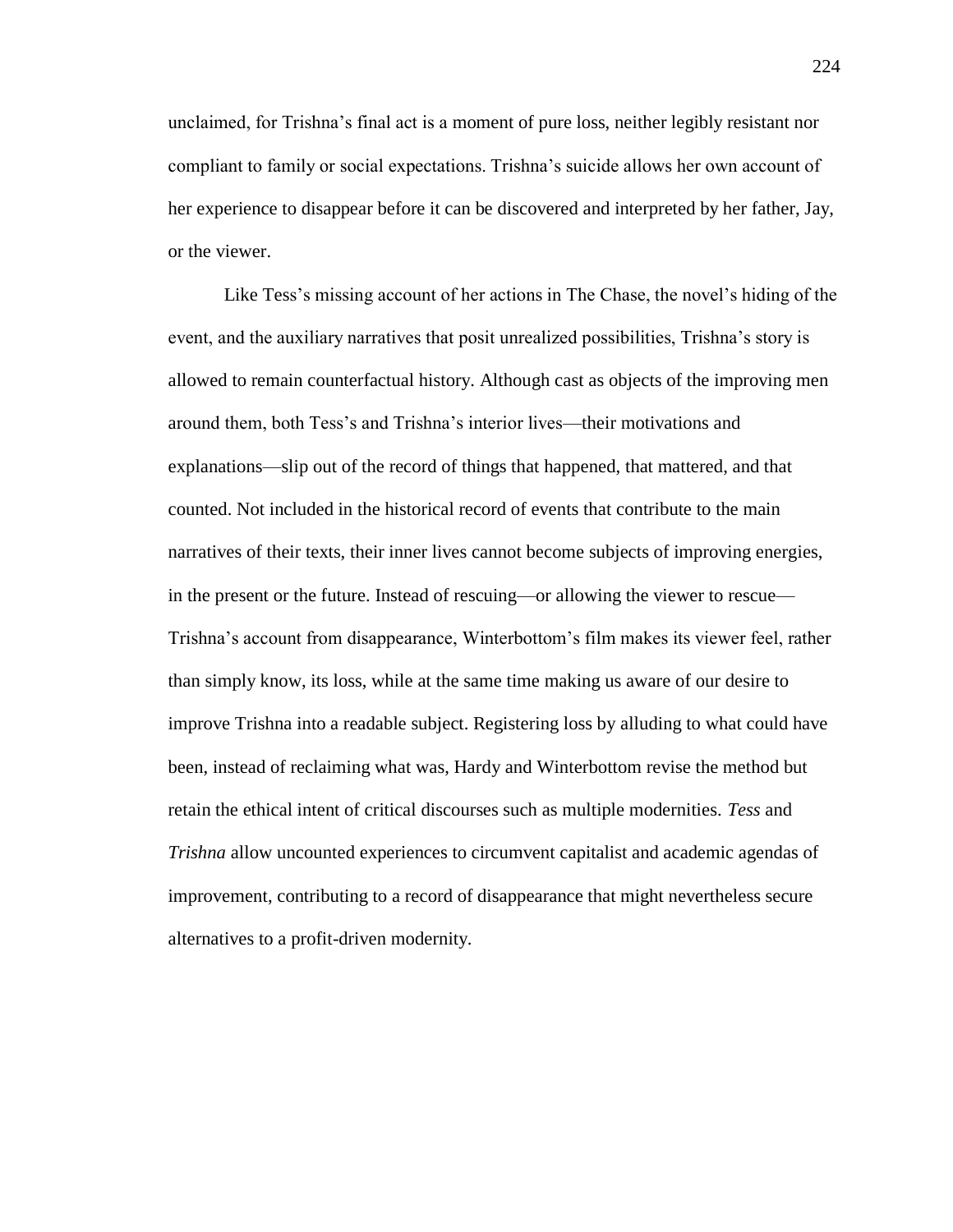## AFTERWORD

*Trishna* distinguishes between development, a capacious concept encompassing a plenitude of self-determined possibilities, and Development discourse, the assertion that participation in the system of global capital represents the only way of becoming modern. The kind of improvements Jay has in mind for Trishna—and for India—are rooted in the desire to identify, rework, and re-brand objects to fit a western capitalist definition of profitable modernity. On the contrary, Trishna's own sense of the modern emphasizes conceptions of collectivity that offer alternatives to both capitalist individualism and paternalistic family-hood. The difference between Jay's and Trishna's understandings of development update the discrepancy between the modern subject that Hardy's improving men envision for their refurbished versions of Tess, and Tess's own evolution into the first of a new kind of organism.

Each of the films in this dissertation highlights the contrast between development as western-capitalist discourse and as socially-just progress. *Bride and Prejudice* and *Aisha* grapple with the rapid changes that neoliberal consumerism has brought to Indian culture and whether such buying power falls prey to development as ideology or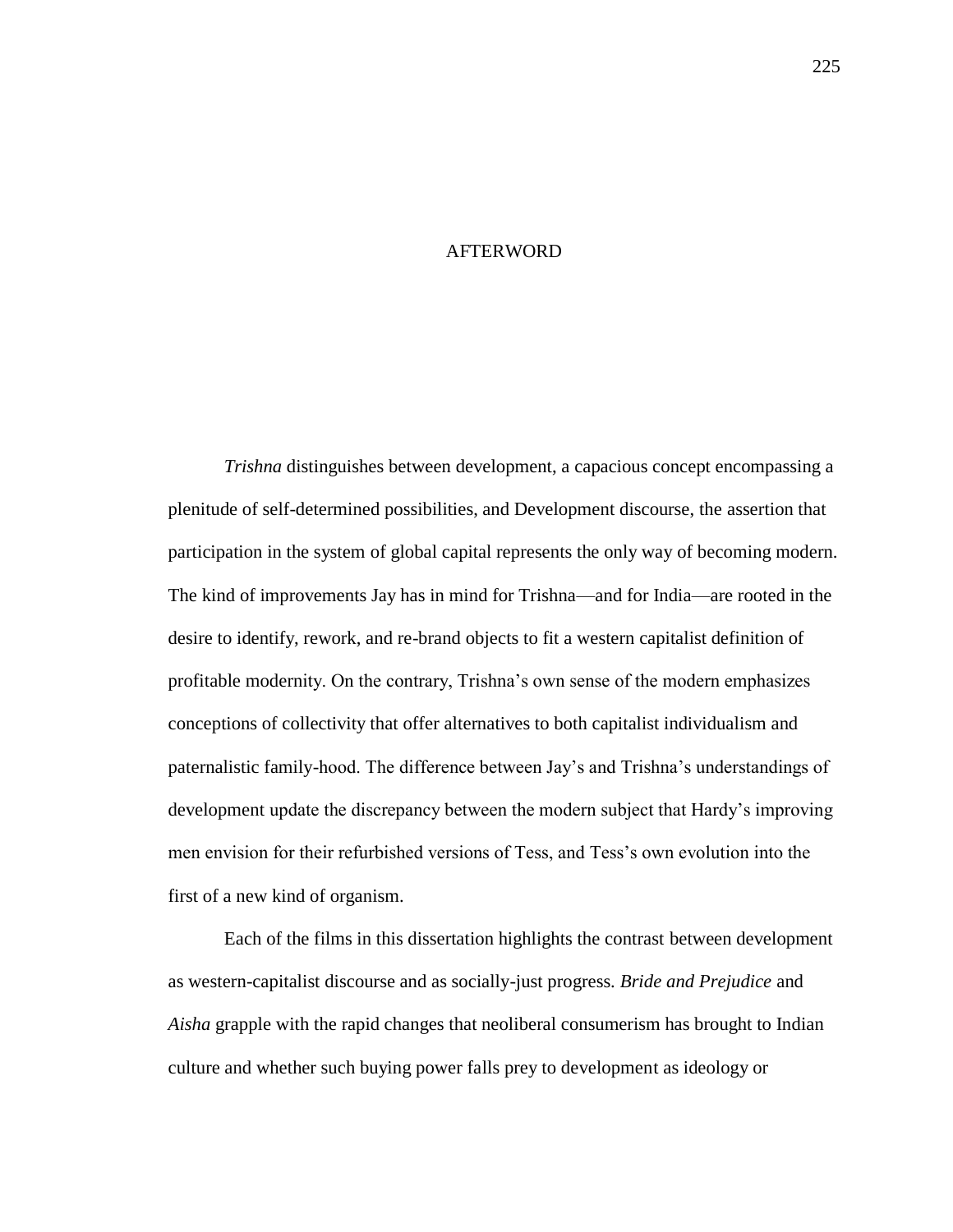harnesses its conceptual power to leave India's colonial history behind. *I Walked with a Zombie* reconfigures Jane Eyre's bildungsroman as a lesson to be learned about imperialism's masking of discipline as progress, and *The Man Who Would Be King* demonstrates humanitarianism's intention to yoke the developing world into western capitalism's orbit. The films testify to the importance of disentangling development's ideology from its regulatory potential.

At the same time, the films reveal Development discourse as the afterlife of nineteenth-century Improvement ideology. Bringing together an early century belief in teleology and commoditization, and the Victorian ethic of labor as transformative of self and other, Improvement reflects a long nineteenth-century preoccupation with the joining of progress to capitalism—the very conjunction that informs the adaptations' portrayals of Development. While the films trace Development's lineage back to nineteenth-century Improvement, they also bring out Improvement's critiques layered into Romantic and Victorian novels. By translating and updating the settings, characters, and plots of nineteenth-century British fiction to postcolonial societies, the films argue for the relevance of adaptation studies to the analysis of political, social and cultural experiences of the nineteenth century as well as the post-1945 period. I hope that this dissertation has shown, as well, the need to rethink not just the boundaries of development, but of heritage criticism. Unlinking "heritage" from its historical associations with a conservative British regime allows us to see how British heritage, in the form of its classic novels, has traveled across the globe and been improved, in various and generative ways.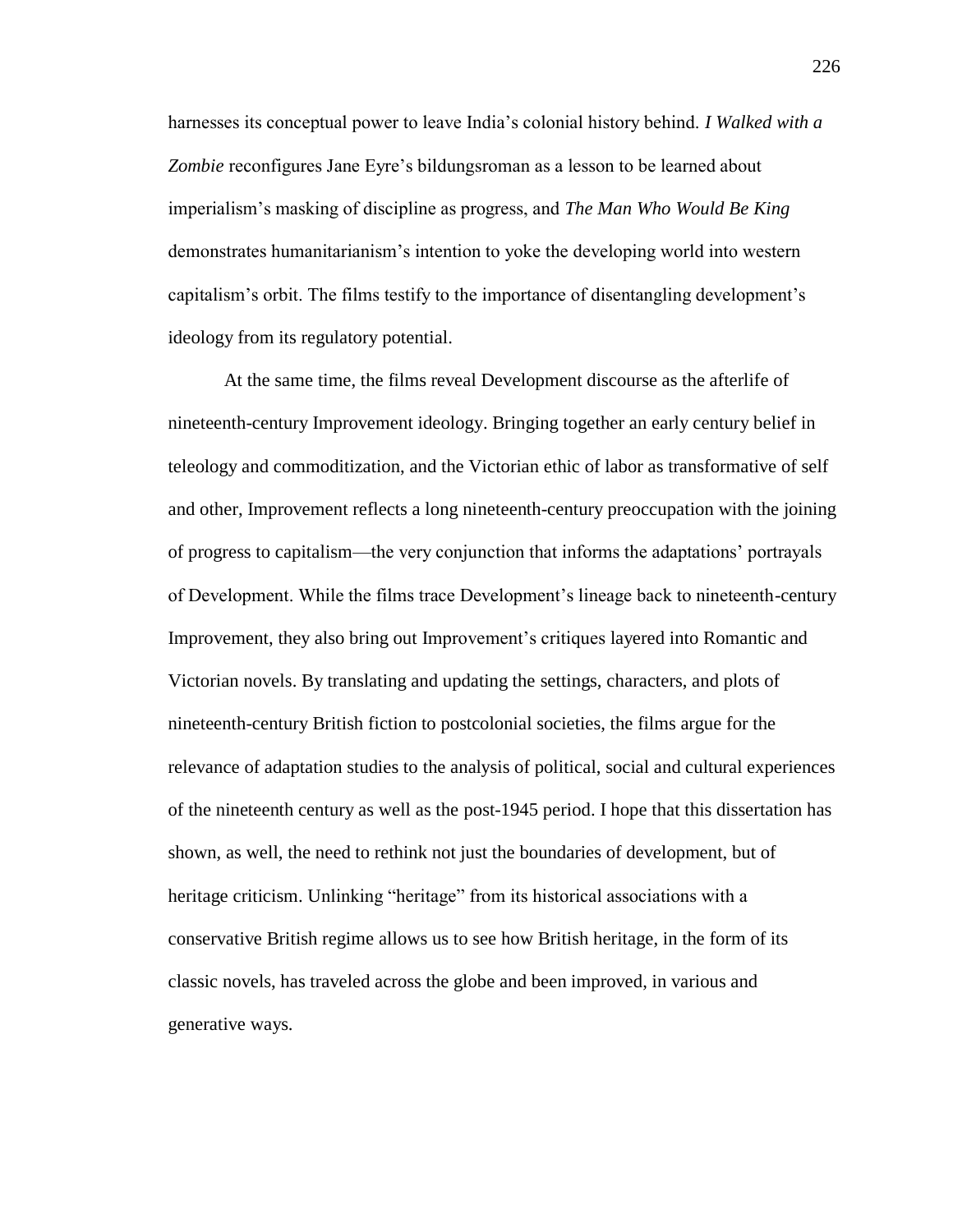Future work in the field of cross-cultural adaptation studies would do well to explore not only the metaphorical "travels" taken by nineteenth-century British plots, characters, and social critique, but also the physical journeys made by the novels and their adaptations, as material objects, as they move around the world. Such projects might consider, for instance, what it would mean to read Jane Austen's and Thomas Hardy's novels not as British literature first and foremost, as I admittedly do here, but as cultural objects that circulated in different forms and through different media in the British colonies and post-colonies. Attention to histories of commodity exchange that reflect legacies of intellectual continuity would necessitate significant research delving into the connection between colonial and book history. Existing work that exemplifies this connection include Viswanathan's *Masks of Conquest* and Priya Joshi's *Another Country* on the uses and reception of nineteenth-century English texts in India, as well as the postcolonial book history of Isobel Hofmeyr's *The Portable Bunyan*. A future crosscultural adaptation study that maintains Improvement as its focus might reveal how novels and films as objects participated in the appropriation of nineteenth-century British Improvement ideology in various locations, and at different historical moments. Each instance of the adaptation of both Improvement's ideology and its critique would strengthen the connection between Improvement and Development that this project establishes.

Cross-cultural adaptation criticism would also benefit by expanding the scope of this dissertation to emphasize the transnational dimensions of the field. One significant question that emerged as I worked through this project was how Victorian studies might participate with the recent turn to transnationalism in literary and film criticism.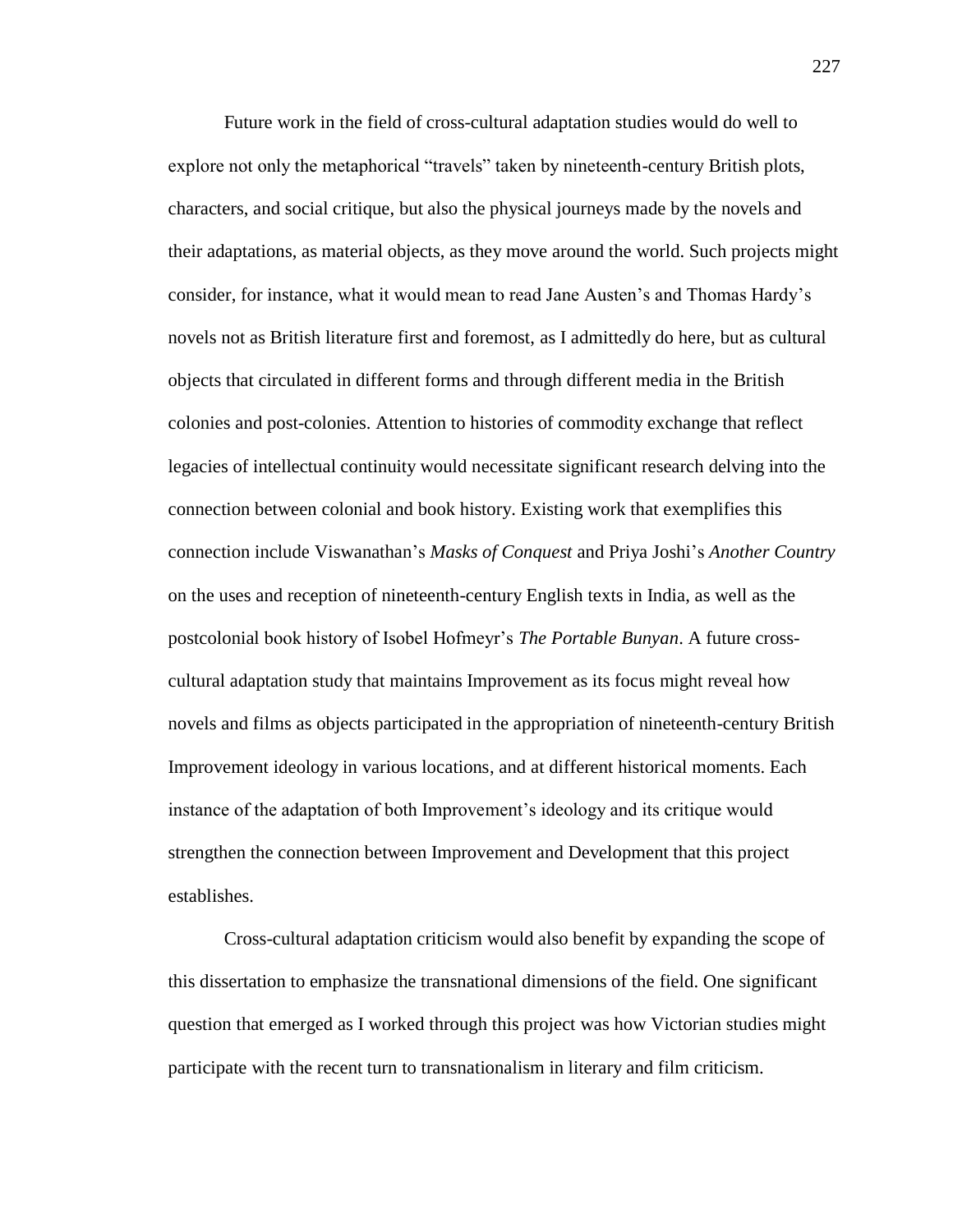Evaluating nineteenth-century progress ideology and its resurgence in development theory through a transnational, rather than postcolonial, framework would allow Improvement and its critiques to be re-contextualized as part of a long history of globalization that encompasses periods of colonialism, decolonization, and postcolonialism at local, regional, and international levels. A transnational framework would also allow projects that study empire's afterlives to include films that do not aim their political critique at empire per se, but nevertheless explore the legacies of imperial ideologies.

Nineteenth-century British novels and their adaptations participate in a history of global capital that is longer and larger in scale than an empire-postcolonial framework can contain. Although future work should seek to accommodate the expansive reach of these novels and films by adopting a transnational paradigm, it should also take care to retain and foreground the ethical injunctions of postcolonialism, in particular postcolonialism's insistence on revealing the power inequalities based on gender, class, and race that stand as legacies of imperialism. In addition to bringing together Victorian studies and the transnational turn in literary and film studies, future work in cross-cultural adaptation should serve as a foray into thinking through the responsible broadening out of the postcolonial into the global.

I hope this dissertation has contributed to the recognition of cross-cultural adaptation as an important and timely field of study with much room to grow, and with the ability to intervene in conversations about how the British Empire shaped, and continues to influence, global conditions of life in the postwar and contemporary periods. I hope, too, to have strengthened the ongoing effort to distinguish Development discourse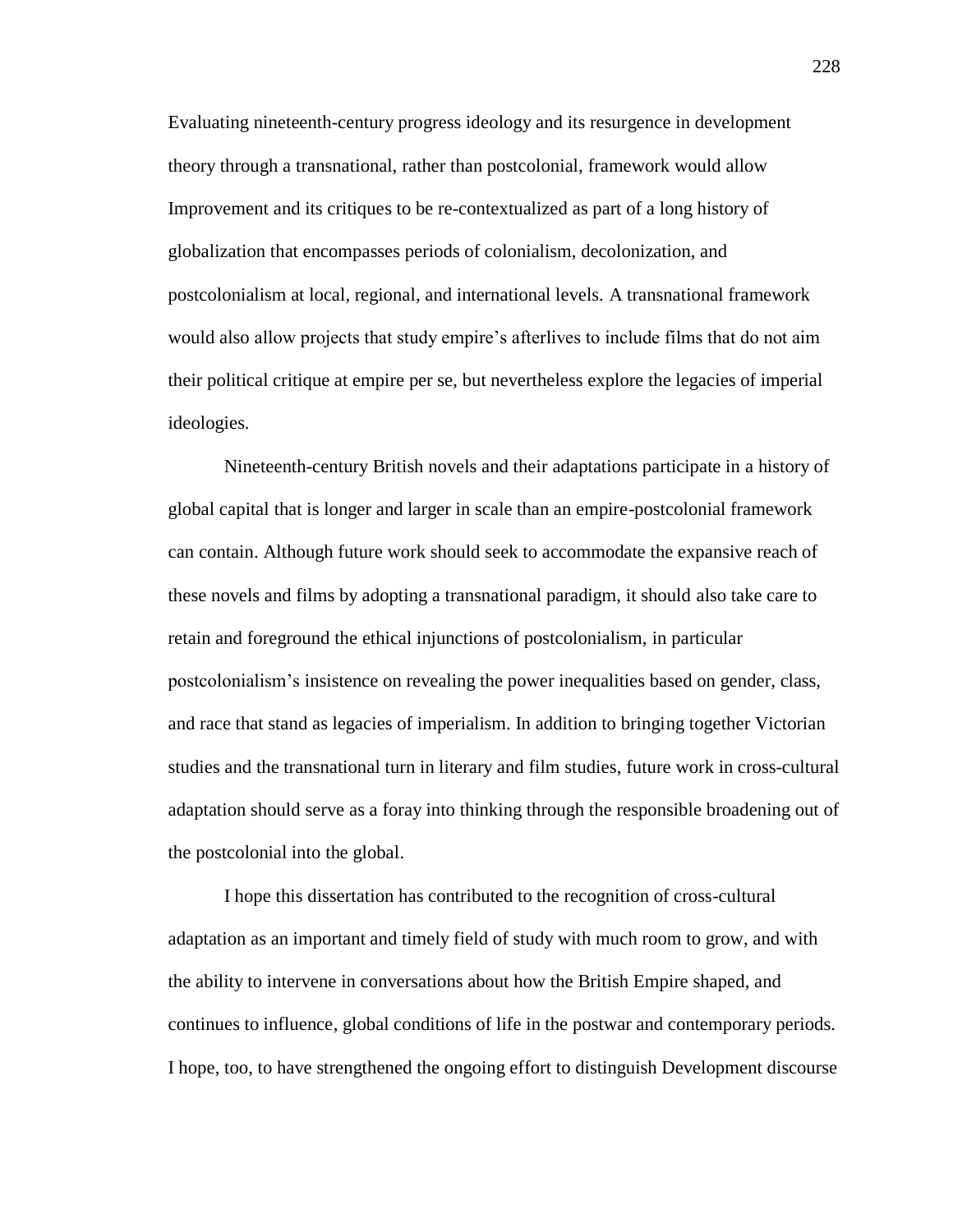and its capitalist-imperialist roots from what an understanding of development as agency and human dignity might make possible. The nineteenth century is indeed long: we inherit its ideological constraints as well as the cultural productions that critique them. We make the most of our imperfect heritage by adapting what is most beneficial.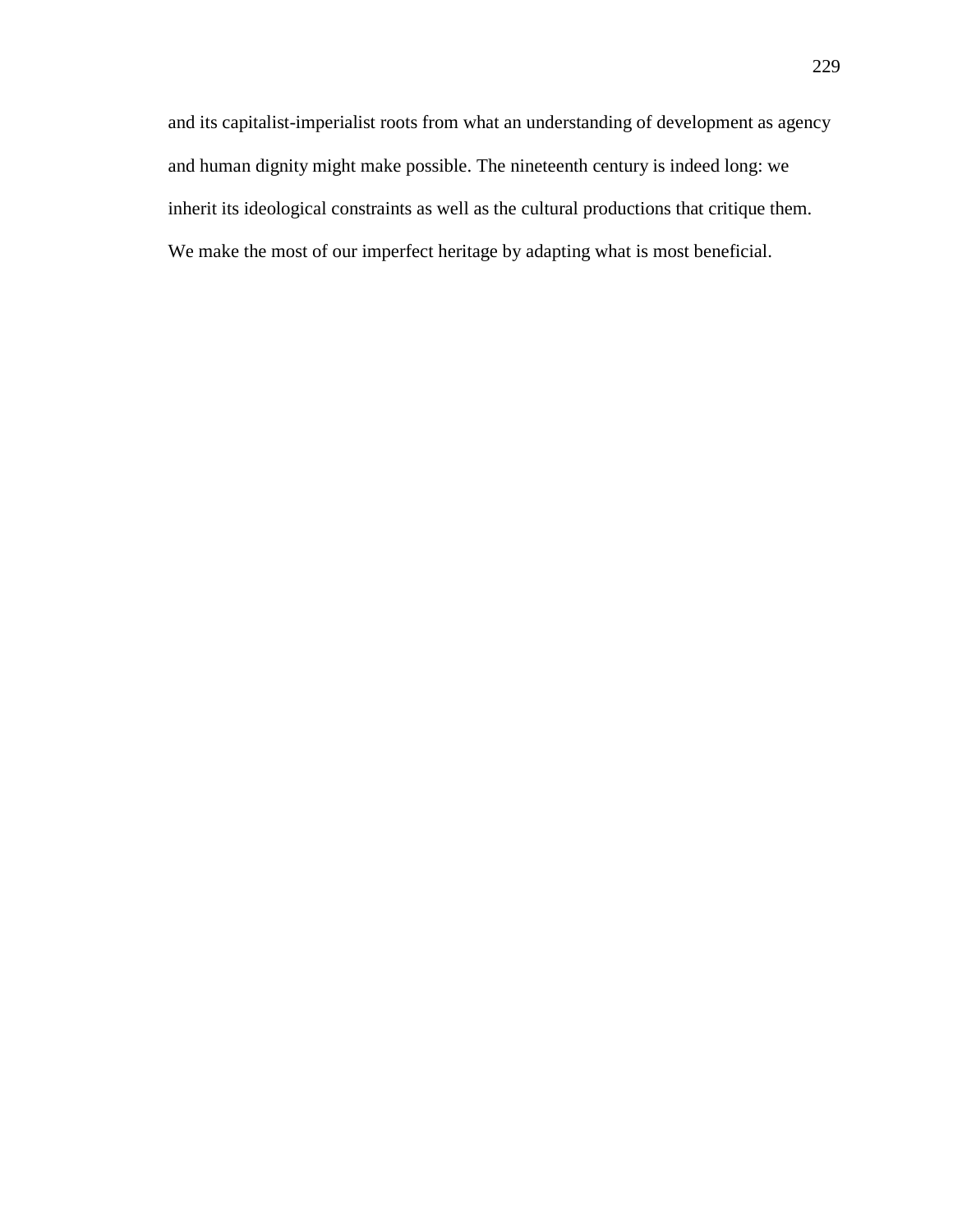## **NOTES**

 $\overline{a}$ 

<sup>2</sup> See Tuite (93-115), Jordan (29-55), Mee (74-92), Natarajan (149-72), Mohapatrajatindra and Nayak (201-18), and Park (219-32) in Park and Sunder-Rajan.

 $3$  Mary Chan's recent essay, for instance, supports Duckworth's reading by claiming that although discussion of "change" lies at the center of the novel, resistance to change is the novel's overwhelming attitude. Tim Watson and George Boulukos argue that Sir Thomas Bertram represents the benevolent, rather than the abusive, slave-master who takes up as his burden the improvement of his charges' morals. Thus, Austen's seemingly progressive position on slavery should be read as a version of Burke's conservative philosophy on improvement—a slowly and steadily evolving improvement of the moral condition of the colonized by their upright English masters. Other critics recast Austen's view on improvement as much more progressive. Richard Quaintance argues that the novel is deeply preoccupied with making a place and a life for oneself in a competitive, market-oriented world in which one must capitalize on one's existing strengths. Situating Austen's novels historically within the economic pressures forced onto England as a result of the Napoleonic trade embargo (1806-1812), Colin Winborn reads Austen as highly concerned with the national burden of improving resources, rather than trying to uphold an old social order. Katherine Kickel (in a rare essay that takes a novel other than *Mansfield Park* as its primary text in discussing Austen and improvement), argues that General Tilney's use of clock-time to improve his estate's productivity in *Northanger Abbey* is necessary and effective, although emotionally astringent, and that Tilney represents what Austen saw as the gentry's timely improvements to their estates in light of the new pressures it faced.

<sup>4</sup> Thus, we should read Burke's haranguing of Warren Hastings as a clarion call for future leadership of India to be better than it was in the past, for nineteenth-century improvers to replace eighteenth-century despots.

5 For a discussion of how *Clueless* expresses a neo-colonial world view, see Gayle Wald in Park and Sunder Rajan (233-48).

 $1$  Linda Troost has identified a similar trend in updating and relocating source texts in Austen adaptations. Troost calls such adaptations "imitations," and names *Clueless* (1995) as the most notable example of the group, as well as versions of *Pride and Prejudice* set in modern India (*Bride and Prejudice*, 2005) and Mormon Utah (*Pride & Prejudice: A Latter-Day Comedy*, 2003. See Troost 76.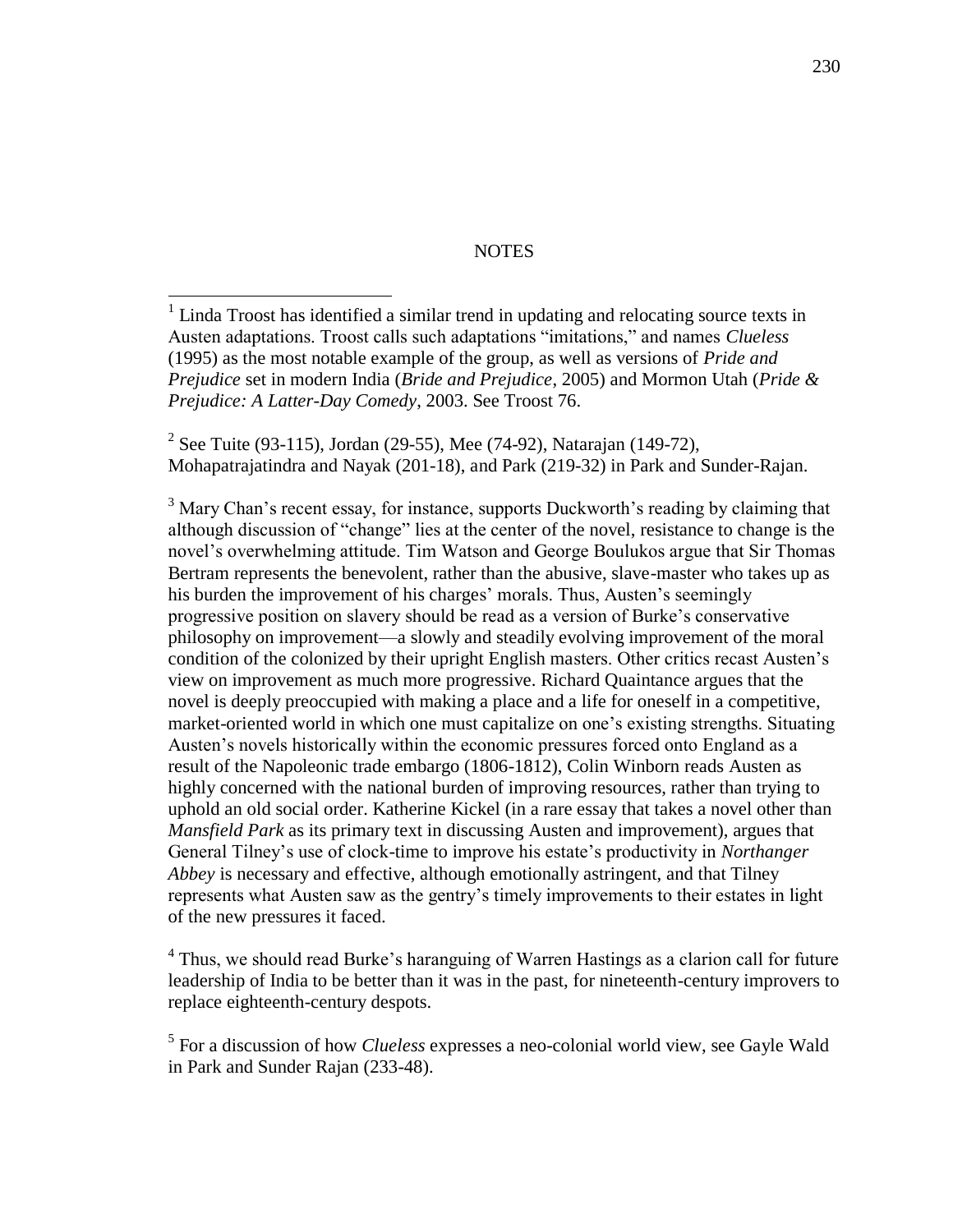$6$  Conservatives like Burke and Thomas Munro railed against the Liberals' desire to break up and uproot an old and venerated society with time-worn, established traditions. They saw radical Anglicization as disrespect toward the heritage of the Indian past: whereas Liberals devalued Indian culture as stagnant, immobile, and unchanging, conservatives valued it highly for those same reasons. But even for the conservatives, India was not to be left to mark time on its own without British interference; rather, now that Britain had acquired much of it and benefitted from its resources, it had the responsibility to lead it slowly and by way of preserving its past to inform present circumstances—into the future as a modern trading partner. Eric Stokes has written that the conflict between these two philosophies produced a British Raj that was benevolent in theory but authoritarian in practice (xvi).

l

 $<sup>7</sup>$  This liberal historiography of India's radical Anglicization leading to improvement in</sup> every sphere of life, and finally to independence, defeated the conservative philosophy by the mid-1830s, a victory that owed much to Macaulay's writings on Indian education and free trade (Stokes 44).

<sup>8</sup> Nehru's strategy implied heavy dependence on imports, foreign exchange, and foreign aid in the first stage of the process, then increasing economic self-sufficiency, and only after achieving that would the focus shift toward development of agriculture, job creation, balanced regional development, and bettering the quality of life for the rural poor (Brass 275-76). The span of years between Nehru's administration and that of his grandson, Rajiv Gandhi—years roughly termed "the Nehru Dynasty" by many historians—saw no less than five "Seven-Year Plans" (Brass 276) that hoped to bring about state-driven economic development.

<sup>9</sup> Chetan Ghate writes that "while India's economic growth has been impressive, rapid growth has been accompanied by a slow decline in poverty, widening regional disparities, and continuing sociopolitical instability. The incidence of extreme poverty remains high. Large sections of the population continue to be deprived of basic health and education" (1).

<sup>10</sup> Before the Second World War, Hindi films catered to the educated, affluent middle and upper classes of Indian society residing mostly in urban areas. After the War, peasants who had migrated to the cities in search of jobs joined these middle- and upper-class movie-goers, and their presence changed the content and form of Hindi films. Until the mid-1940s, Mumbai filmmakers focused mainly on social issues, the independence movement, and problems in postindustrial India. In the early 1940s, a massive shortage of raw film stock and other economic problems that beset the film industry pushed producers to make light musicals to attract a larger audience (which now included the less educated masses) to see them through their financial problems. The first formulaic Bollywood blockbusters, *Kismet, Shakuntala,* and *Ram Raya*, were all made in 1943, as a result of Hindi cinema's transition to popular forms and content. Formulaic films dominated the Mumbai market until the New Indian Cinema movement and the Indian New Wave rose to prominence in the 1950s and 1960s. The New Indian Cinema and the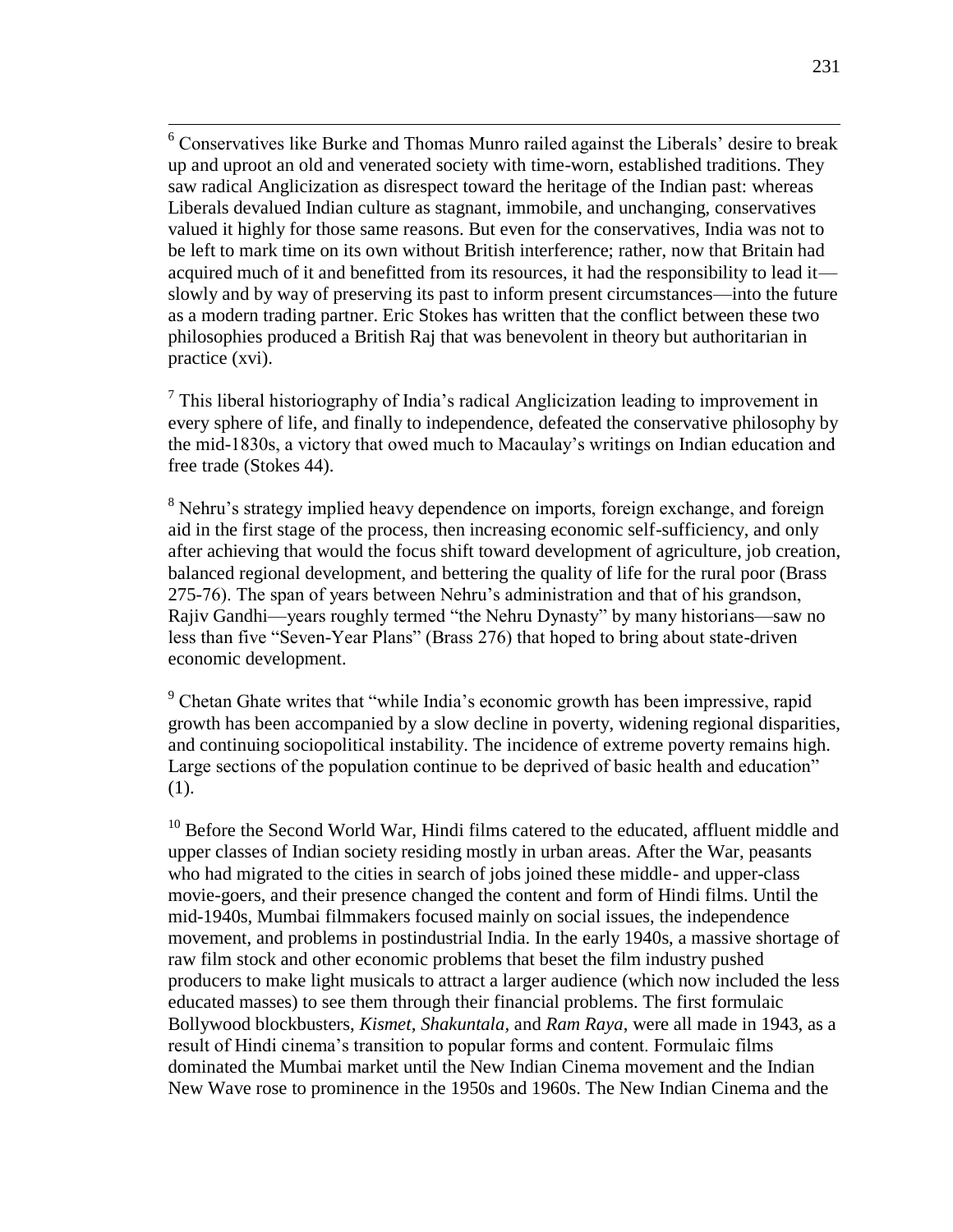Indian New Wave (together referred to as Indian parallel cinema) turned deliberately against the song-and-dance sequences, melodrama, spectacle and plot digressions of popular cinema. Directors such as Satyajit Ray, Mrinal Sen, Ritwik Ghatak, and Shyam Benegal turned a serious eye to socio-political problems that beset a modernizing India and the plight of the rural poor, drawing on the realism and naturalism of postwar European art cinema, particularly Italian neo-realism. Parallel cinema, with its social democratic values, was funded and promoted by Nehru's state apparatus through the National Film Development Corporation and the Film Institute at Pune (Gokulsing and Dissanayake 7). Against this backdrop, Rao-Singh neoliberalism laid the groundwork for popular cinema's resurgence.

 $11$  http://www.imdb.com/title/tt0361411/. Accessed 12/23/2014.

l

 $12$  For more on the relationship between anachronisms and anatopisms, see Chandler 108.

<sup>13</sup> During the trade embargo, Napoleon exacted a constrictive hold on Britain's economy that amounted to a continental blockade, preventing Britain from import or export relations with the rest of Europe (Winborn 84). Just as improvers sought to turn an enclosed parcel of land into the most profitable version of itself, early century economists such as William Spence, James Mill, David Ricardo and William Cobbett concerned themselves with how best to turn their island nation's limited resources to the best possible account.

<sup>14</sup> Economically, such improvement of domestic resources as a response to England's international situation benefitted the English economy considerably, making the years between 1793 and 1815 years of growth and increasing wealth despite fighting a major war all the while (Winborn 87). Although the poor experienced much hardship and discontent, farmers found the domestic agricultural demand much to their advantage, and land enclosures were organized on an unprecedented scale to meet this demand with the most efficient methods of cultivation (88).

<sup>15</sup> On the connection between climate, madness, and nineteenth-century ideas about the degenerate character of the white Creole, see Sue Thomas 31-53.

 $16$  Carolyn Vellenga Berman reads Bertha not as a generic racist stereotype of the native Other, but as a figure who "encompasses the unruly wildness that British [slave] emancipators attributed to both Creole blacks and Creole whites. [She] is the amalgamation of two distinct discourses of reform—targeting madhouses and the West Indies—that produces the moral-medical horror of the Creole figure…. Bertha Mason's insanity marks the Creole as a target for moral-imperial intervention, thereby emphasizing the equivalent historical mismanagement of madwomen and colonial slaves. Lunatic and/or colonial, Bertha is semi-human because she has not been (properly) tamed" (130-131). Thus, Bertha is significant because she represents the lack of control over the volatile emotions, both at home and abroad.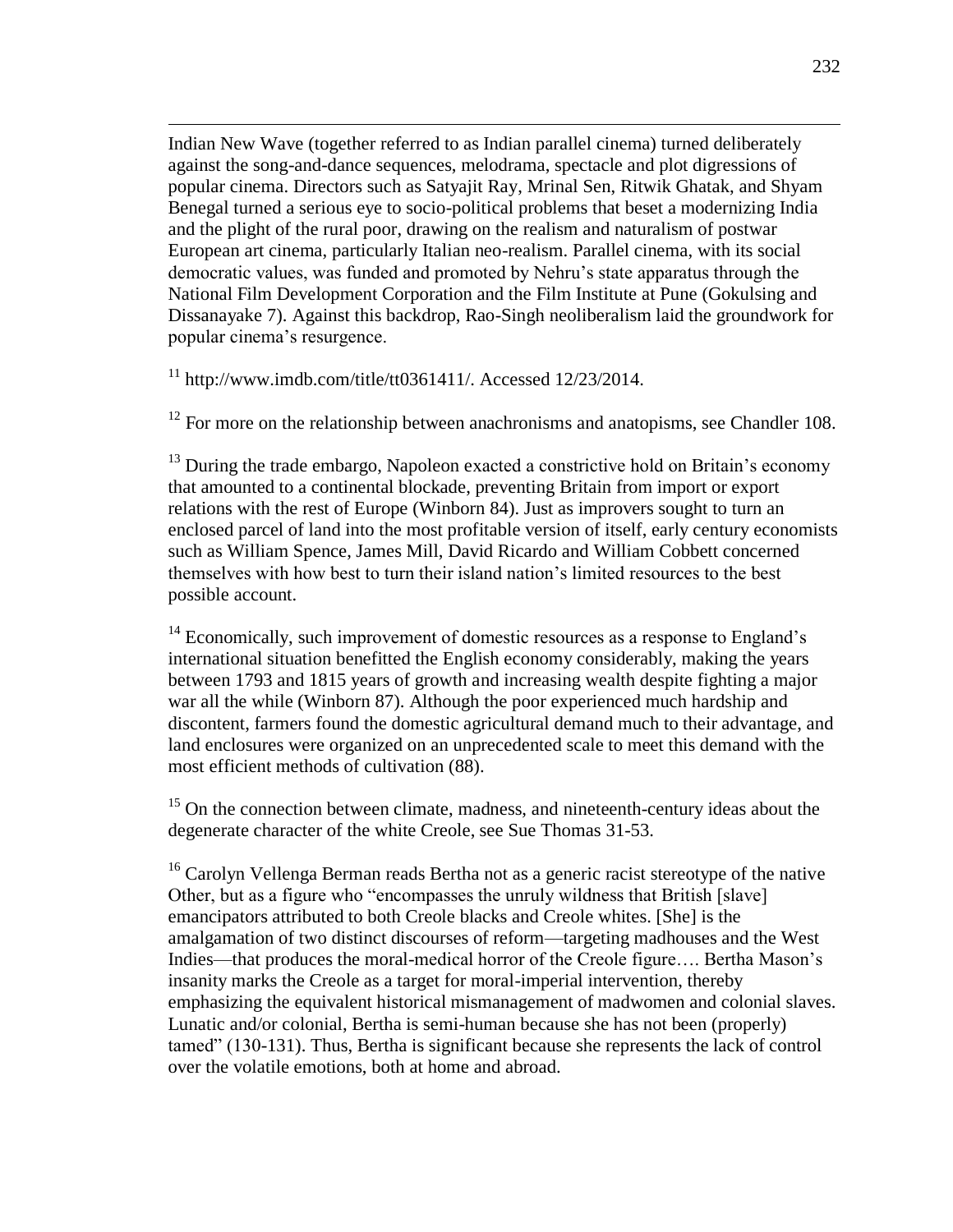<sup>17</sup> Vellenga Berman also argues that "both slavery and the bourgeois family were forms" of domestication, in the sense of adapting humans—like domestic animals—into intimate relations, to the advantage of (a class of) man, within the confines of a household" (12). Thus, the colonial space itself could be seen as "a domesticated home—comprising tamed bits of the wild, with intimately subjected peoples and breeding 'wives'" (13).

 $18$  See Poovey for an insightful analysis on the disenfranchisement of Victorian governesses.

 $19$  See Dayan 3-65.

l

 $20$  The most significant exceptions to this were the colonies of marooned, or escaped, slaves located in the mountains, forests, jungles, swamps, or other "inhospitable" areas. See Price 6.

 $21$  James Scott makes a similar argument about aerial views. He writes that in order to rule its population effectively, a state must increase the "legibility" of that population by simplifying the complex life of the society it governs. It does this by "a series of typifications that are always some distance from the full reality these abstractions are meant to capture….Legibility implies a viewer whose place is central and whose vision is synoptic. State simplifications...are designed to provide authorities with a schematic view of their society, a view not afforded to those without authority" (76-79).

 $22$  Nemerov interprets these hanging objects as allusions to slave lynchings. He reads Carrefour's body posture, the figurehead of Ti Misery, and these objects as the film's set of visual references to the persistence of slavery's legacies in the twentieth century. See 97-131.

 $23$  An example of such an argument would be Mitchell's reading of colonial resistance in Egypt. He writes that "Colonial subjects and their modes of resistance are formed within the organisational terrain of the colonial state, rather than some wholly exterior social space" (xi).

 $24$  Gelder offers a different reading that interprets this scene as an allegory for the limitations of postcolonial studies more broadly. For Gelder, Mrs. Rand's presence in the houmfort is an *aporia* into which the difference between white and black, Christianity and voodoo, colonizer and colonized, disappears:

Where you expect to find blackness, in other words, you find whiteness: a whiteness that is rational and mystified simultaneously: both banal and fatal, ordinary and extraordinary….The forbidden realm of black magic and the transparent world of white magic…seem somehow, here, to be inhabiting the same space. This feature may in fact provide us with one of the difficulties faced by postcolonial studies which horror texts can lay bare: how to describe that point at which a lack is reconfigured as a surplus; how to tell the difference between the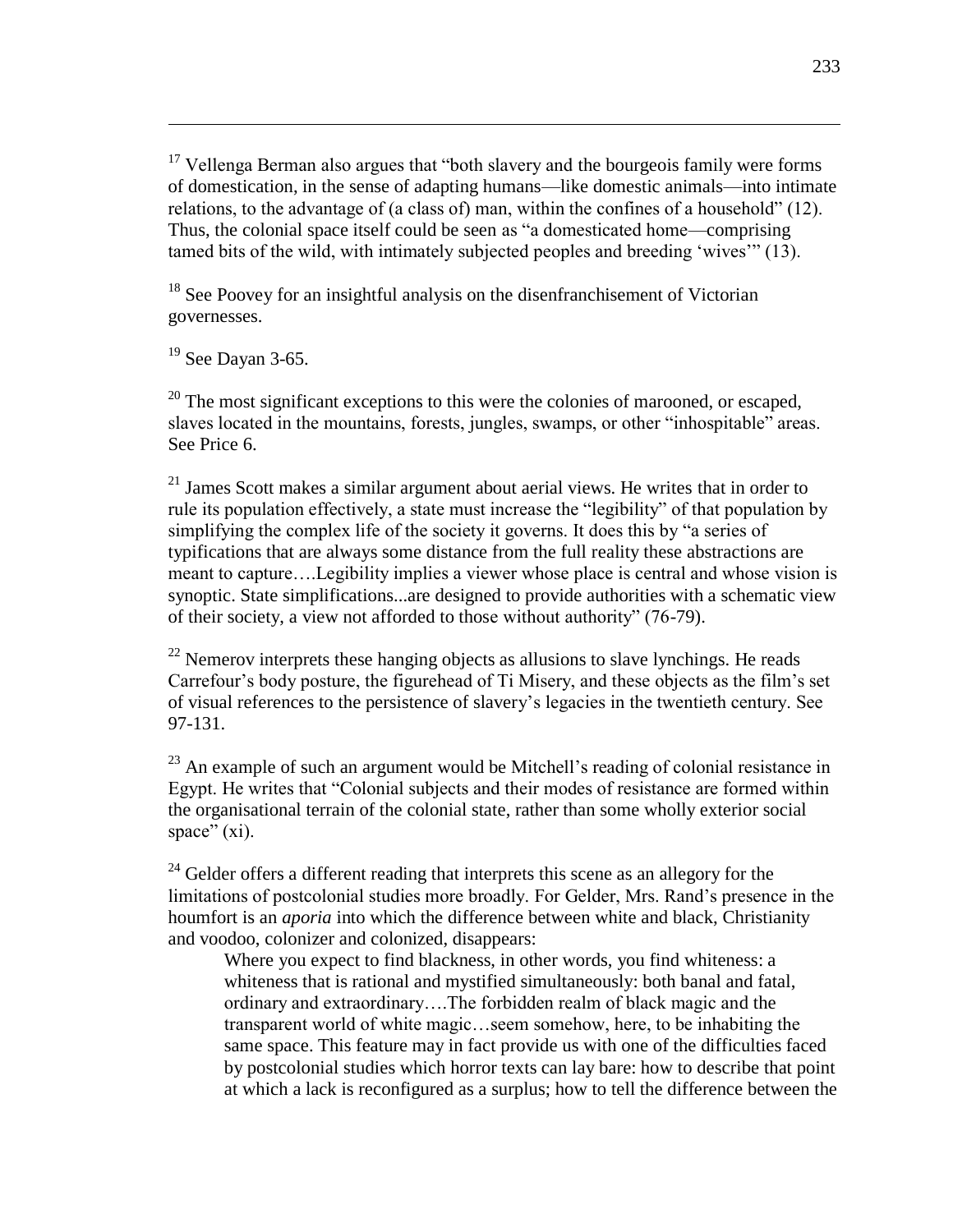one who possesses and the one who is possessed; how to articulate the point at which scepticism and enchantment touch and affect each other. (97)

 $25$  See, for instance, Washbrook and Moore.

 $26$  Afghanistan has been called the "graveyard of empires" since antiquity (Jones xxxiv). The phrase refers specifically to the staggering losses that Alexander the Great and his Greek-Macedonian army suffered in Bactria (now part of Afghanistan) in 330 BC, losses that ultimately forced Alexander to retreat (Jones xxv). But the phrase has also been used in reference to the defeats of subsequent imperial powers that have tried to conquer the region: the British Empire in the nineteenth century, the Soviet Union (1979-1989), and, as Jones argues, the current American Empire.

 $27$  One such question reads:

l

What circumstances made Alexander anxious to commence his expedition to India? What was the extent of his views? Quote any passages of Quintus Curtius that bear upon this point. Examine the statement of this author with regard to Alexander, that he was "*semper bello quam post victoriam clarior*" ("*being always more illustrious in war than after victory"*). (qtd in Hagerman 348-349)

<sup>28</sup> See Fowler's engaging account of the legacies of British-Empire-era stereotypes of Afghanistan as they resurface in the discourse surrounding Operation Enduring Freedom and the renewal of Anglo-American military presence in Afghanistan. See especially her account of British and American journalists' use of Kipling "as a resource for describing Afghanistan to British audiences" (49-50).

 $29$  For an historical account of the relationship between Elphinstone and Shah Shujah, and the failure of the British Empire's efforts to secure the Shah as an ally—a loss which led to the First Anglo-Afghan War—see Ewans 40-73. Fowler reads "Peachey and Dravot's ill-fated attempt to conquer the region…[as] an almost parodic replay of the First Anglo-Afghan War" (29).

 $30$  See, for instance, Draudt, Shippey and Short, Meyers, and Fussell; and more recently, Sullivan, Banerjee, and Almond.

 $31$  On Kipling's own involvement with Freemasonry and the Masonic influence within the British Empire, see Harland-Jacobs and Rich. For an account of how Freemasonry influenced Kipling's understanding of his position as an imperialist in India, and his later writings on India, see McBratney 26-27.

 $32$  On the "special relationship" (Plotz, "Kipling's Very Special" 37) that Kipling had with the US and his complex understanding of Anglo-American solidarity, see Plotz in Booth (37-51) and Plotz in Rooney and Nagai (37-57).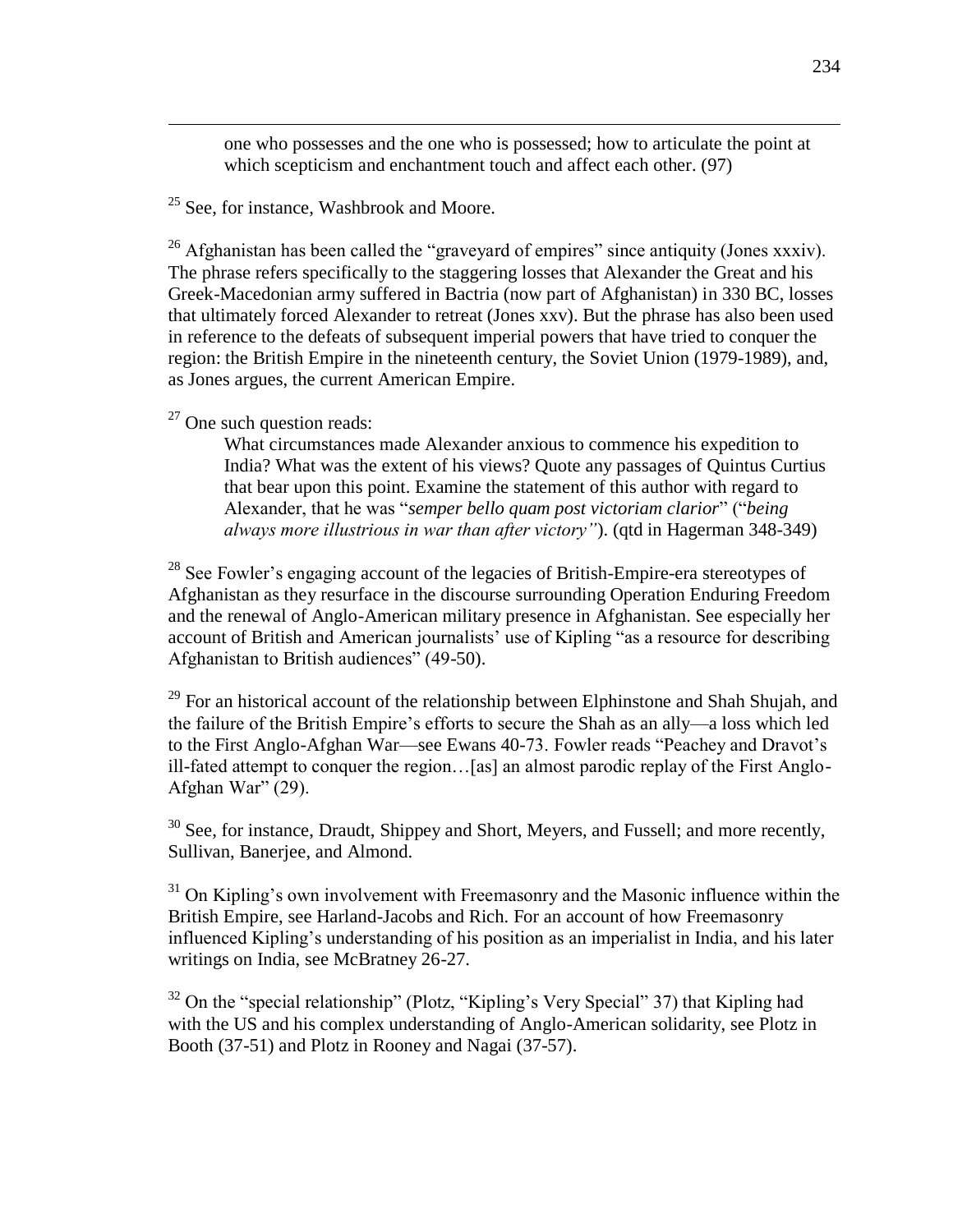$33$  On the "American myth" and Vietnam's "disruption" of it, see Hellmann 3-40; on how Vietnam was subsequently folded back into American myths and "fantasies" about its supremacy in the world, see Franklin.

<sup>34</sup> See Chong 33-126. Franklin also reads the last of these images—the 1968 execution of a National Liberation Front ("Viet Cong") prisoner by General Nguyen Ngoc Loan, head of the South Vietnamese police—in relation to *The Deer Hunter*, a film I examine below. Franklin argues that the film reverses the roles of shooter and victim, reimagining American soldiers as victims of the war and the NLF as ruthless murderers (14-17).

 $35$  See Chong 1-32.

l

<sup>36</sup> Codell reads the opening sequence as "a string of stereotypes" and suggests that it was partly responsible for the film's banning in Afghanistan (39).

 $37$  Kreitzer 113.

 $38$  Kreitzer 114-115.

<sup>39</sup> See Kreitzer and Fussell.

<sup>40</sup> Kreitzer 114-115.

<sup>41</sup> The Khyber Pass sequences were shot on location in the Atlas Mountains of Morocco. Much of the rest of the film was also shot in Morocco, including the Indian bazaar and street scenes, shot in Marrakesh. Other filming locations included Glen Canyon, Utah, and the Grande Montee in Chamonix, France (Kreitzer 118).

 $42$  Bascom has argued in relation to Kipling's original story that its "highest good is not order, nor is it discipline or work. It is fellowship itself….The two self-made kings and their silent partner [the narrator] are admirable not because they have done something inherently good, but because what they have done they have done together" (169).

<sup>43</sup> On the varieties and functions of "magic" in Kipling's fiction, especially in relation to the transformative potential of the middle-class and its values, see Kucich 136-195.

<sup>44</sup> "Call It Magic: The Making of *The Man Who Would Be King*," *The Man Who Would Be King*, DVD.

<sup>45</sup> Nagai in "God and His Doubles" writes that another model for Kipling's Danny was likely James Brooke (1803-1868), the ex-East India Company operative who sailed for Borneo as an adventurer in 1838 and became the "White Rajah of Sarawak" in 1841. Nagai contextualizes "The Man Who Would Be King" and Conrad's *Lord Jim* and *Heart of Darkness* in relation to Brooke and the trope of the white European man who becomes a "native god," a trope that greatly influenced in the "construction of the western subject"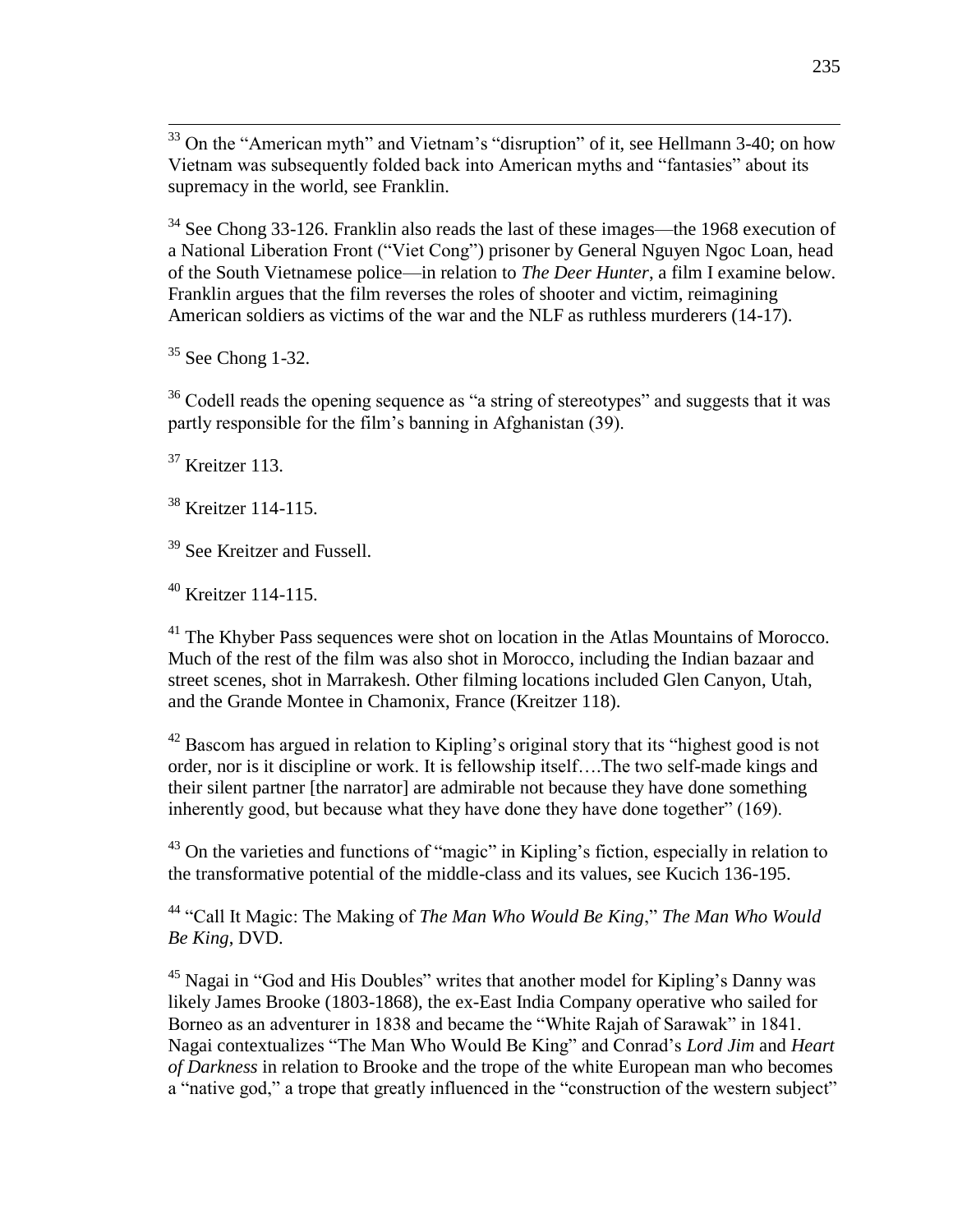in the "non-Western space of power" (100). Marx writes that William Watts McNair (1849-1889) may have provided another source of inspiration for Danny's character. McNair was the first white man to travel to Kafiristan disguised as a *hakim*. Marx's essay also gives much helpful historical context as to how much was actually known about Kafiristan at the time of Kipling's writing "The Man Who Would Be King." McBratney offers another possibility: Danny and Peachey are throwbacks to the "Punjab style" of John and Henry Lawrence, "whose success within the 'non-regulation' province of the Punjab during the 1840s inspired Anglo-Indians of the 1880s, including Kipling, to yearn for a rejection of the administrative style of impersonal, centralized governance dominant at the time in British India" (27-28).

l

<sup>46</sup> For more on the production history of Huston's *TMWBK*, see McBride and Voeltz. On how *TMWBK* fits into Huston's long career as an actor and director in Hollywood, see Long ii-xiii.

<sup>47</sup> For more thorough accounts of American narrative films about the Vietnam War produced during this period, see Adair, Anderegg, Muse, and Dittmar and Michaud.

<sup>48</sup> Jeffords writes that the Vietnam War regenerated "the concepts, constructions, and definitions of masculinity in American culture" and restabilized a gender system built on male authority and power (55). She reads the *Rambo* cycle in particular as exemplifying Hollywood's portrayal of the post-Vietnam triumph of heteronormative masculinity. Boyle, however, suggests that the war produced the opposite effect on discourses of American masculinity. She writes that post-Vietnam Hollywood films "pluralized" masculinity and showed that "gender is performative, amorphous, and historically contingent," as well as bisected by race, sexuality, and disability (1).

<sup>49</sup> See, for example, Martell, Morgan and Rode, Meadowsong, and Valdez Moses.

<sup>50</sup> In Hardy's Wessex novels, even the oldest examples of the natural world are somehow compromised by human touch. As Megan Ward argues in her recent essay on *The Woodlanders*, nature for Hardy is always already cultivated. See Ward 865-882.

 $51$  Comparing Angel's valuation of Tess to an investor's valuation of property is especially apt considering *Trishna*'s transformation of the novel's male protagonists into Jay Singh, who obviously equates his investment in Tess with his real estate investments.

 $52$  My understanding of the "missed opportunity" owes much to Galperin, who writes that the concept provides an alternative history to that which "happens" in the plots of Jane Austen's novels, and thus retains the narrative possibilities that plot leaves out ("Describing What Never Happened" 355-56). On Hardy's mixing of recorded and unrecorded histories in the Wessex novels, see Gatrell.

 $<sup>53</sup>$  On inclusion as a modern sensibility that arises in the mid-to-late nineteenth century,</sup> see Morris.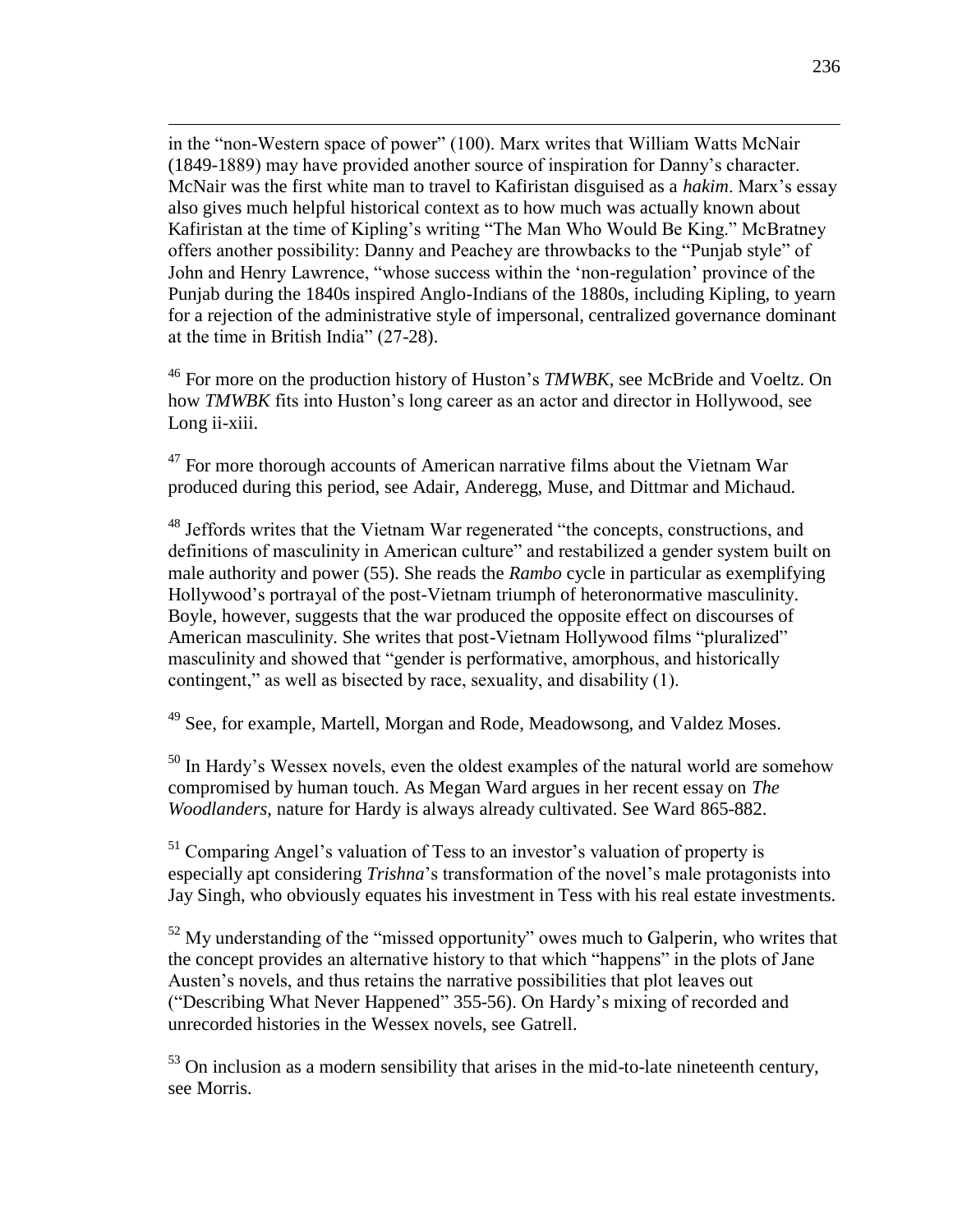<sup>54</sup> The film's Mumbai sequence can be read as a cinematic expression of Angel's and Tess's idyllic time at Talbothays Dairy, as well as their prolonged stop at Bramshurst Court (the "desirable Mansion to be Let Furnished" (Hardy 409), where, at the end of the novel, the lovers delay their escape from the police to savor the fantasy of living together as a married couple. I am grateful to one of my anonymous readers at *Genre* for pointing out the connection between the Mumbai sequence and Talbothays.

<sup>55</sup> Urry and Larsen define the "tourist gaze" as a "socially organised and systematised" way of seeing difference in people and places separate from one's everyday experience (2-4). The tourist gaze is constructed through signs, the meaning of which are determined through "frames" (2) of history, culture, race, gender, and class. Tourism—as I, too, emphasize here—is a collective discourse, a viewing position with a "mass character," as opposed to "travel," which has an "individual character" (4).

<sup>56</sup> Urry and Larsen write that the tourist gaze is "often visually objectified or captured through photographs, postcards, films, models and so on. These enable the gaze to be reproduced, recaptured and redistributed over time and across space" (4). In my reading, the film objectifies an already objectified idea of India originally associated with the guidebook and the postcard.

 $57$  Buzard traces this phenomenon back to the period after the Napoleonic Wars, in which anti-tourism evolved into a symbolic economy in which travelers and writers displayed marks of originality and 'authenticity' in an attempt to win credit for acculturation; and visited places were perceived as parts of a market-place of cultural goods, each location chiefly of interest for the demonstrably appropriatable tokens of authenticity it afforded….Correspondingly, the authentic 'culture' of *places*—*the genius loci*—was represented as lurking in secret precincts 'off the beaten track' where it could be discovered only by the sensitive 'traveller,' not the vulgar tourist (6).

<sup>58</sup> My use of the term "polite tourist" draws from Tinniswood, who describes visitors to the country houses of polite society as "polite tourists" that were, ironically, more often impolite than courteous to the owners of the properties they visited. Accompanying the increase in polite tourism in England in the late eighteenth century were incidences of vandalism and theft, as well as general perturbation on the part of country house owners whose private lives were constantly intruded upon by what Horace Walpole called the tourist "plague." See Tinniswood 91-99.

<sup>59</sup> Trinh T. Minh-ha writes:

l

The fact that the loudest claims to representative truth and information have been voiced and legitimized through the documentary form does not mean that in order to bring about change, one has to banish it and adopt other, more adequate, forms. When handled creatively, repetition is a way of affirming difference. Rather than using it routinely to reproduce the same, one can use it, to continue saying what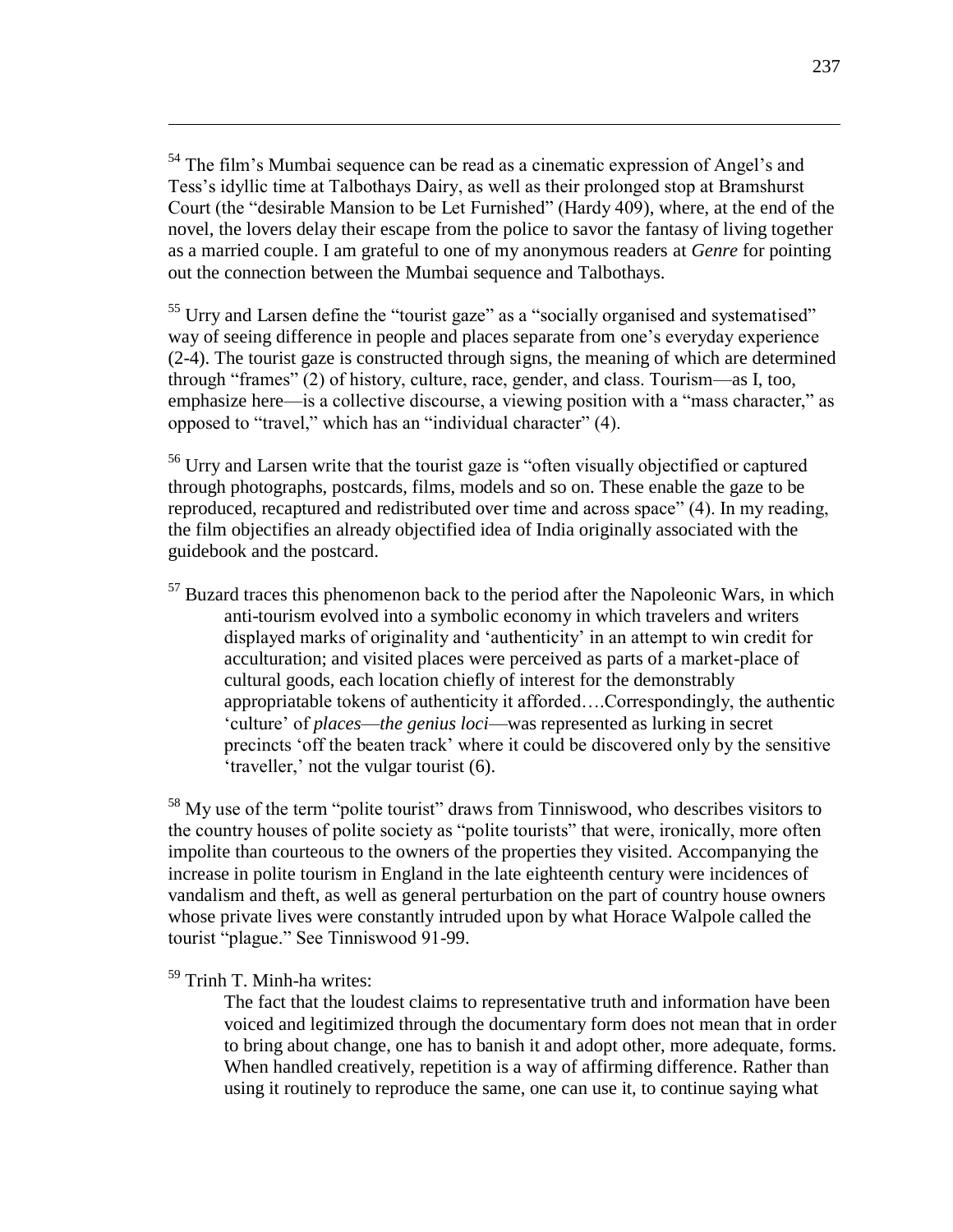one has said, to shift a center, to lighten the burden of representation, to displace a form from its settled location, and to create new passages through the coexistence of moments." (*Cinema Interval* 23)

l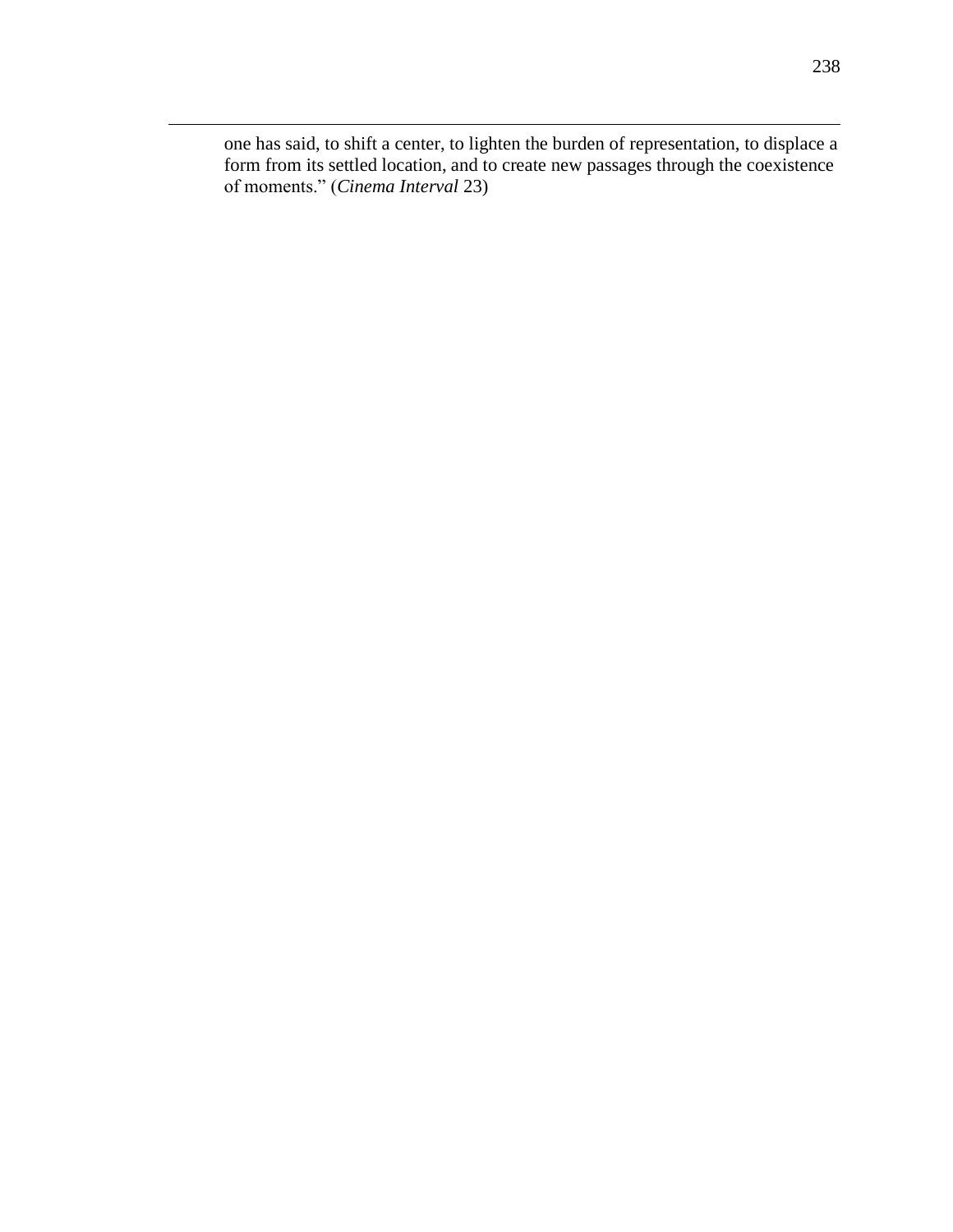## WORKS CITED

- Adair, Gilbert. *Vietnam on Film: From* The Green Berets *to* Apocalypse Now. New York: Proteus Books, 1981.
- *Aisha*. Dir. Rajshree Ojha. Perf. Sonam Kapoor, Abhay Deol, Amrita Puri. PVR Pictures Home Entertainment, 2010. DVD.
- Almond, Ian. "Lessons from Kipling and Rao: How to Re-Appropriate Another Culture." *Orbis Litterarum: International Review of Literary Studies* 57.4 (2002): 275-287.
- Anderegg, Michael, ed. *Inventing Vietnam: The War in Film and Television*. Philadelphia: Temple UP, 1990.
- Armstrong, Douglas V. and Kenneth G. Kelly. "Settlement Patterns and the Origins of African Jamaican Society: Seville Plantation, St. Ann's Bay, Jamaica." *Ethnohistory* 47.2 (2000): 369-397.
- Austen, Jane. *Emma*. 1815. New York: Oxford UP, 2008.
- ---. *Mansfield Park*. 1814. New York: Penguin, 2003.
- Banerjee, Bidisha. The Native as '(An)other' Self: Colonial Anxiety in Rudyard Kipling's "The Man Who Would Be King." *Kipling Journal* 85 (2011): 7-20.
- Bascom, Tim. "Secret Imperialism: The Reader's Response to the Narrator in 'The Man Who Would Be King.'" *English Literature in Transition* 31.2 (1998): 162-173.
- Beckerman, Jim. "On Adapting 'The Most Audacious Thing in Fiction.'" *The English Novel and the Movies*. Eds. Michael Klein and Gillian Parker. New York: Frederick Ungar Publishing Co, 1981. 180-186.
- Beer, Gillian. "Hardy: the After-Life and the Life Before." *Thomas Hardy: Texts and Contexts*. Ed. Phillip Mallett. New York: Palgrave, 2002. 18-30.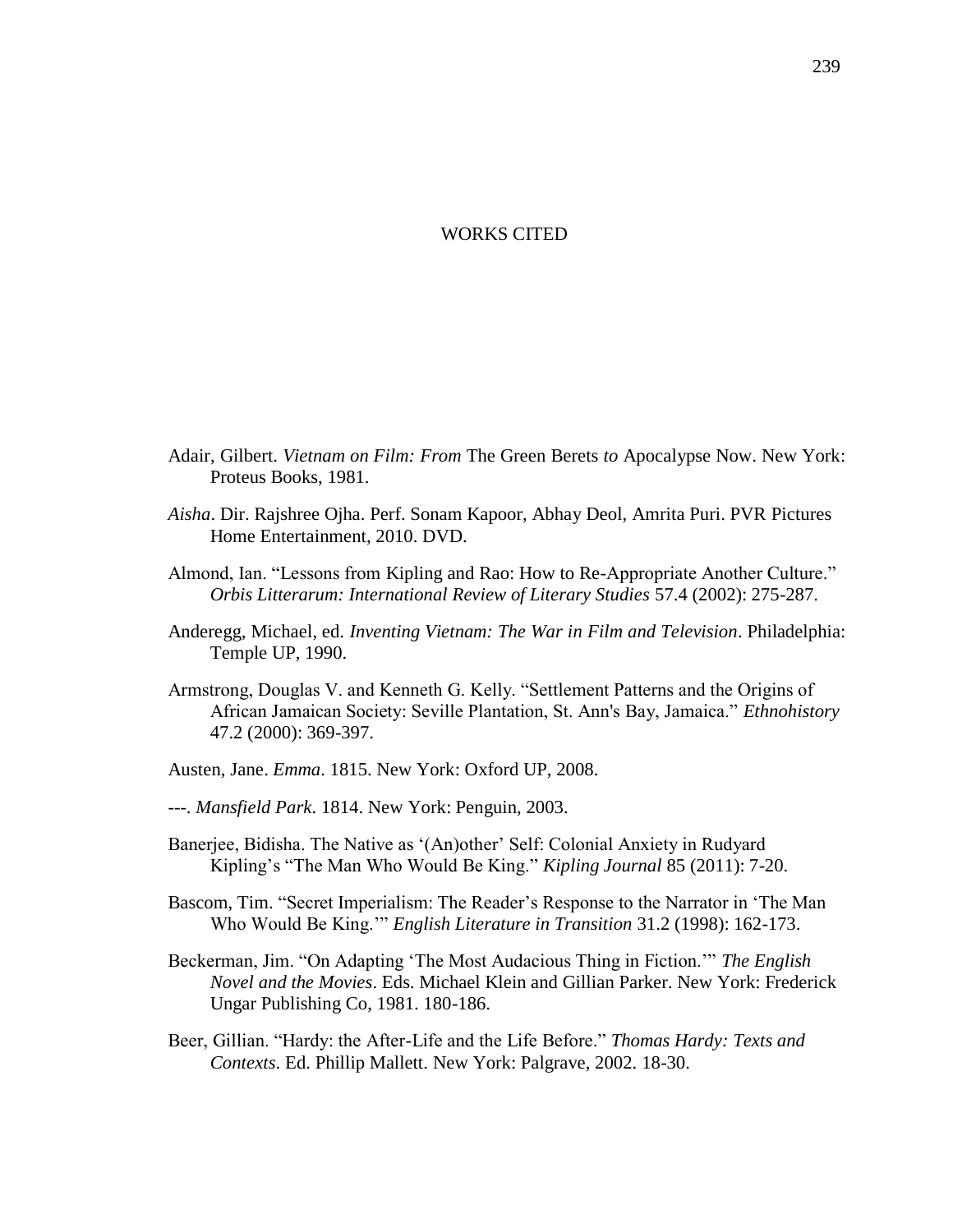- Berman, Carolyn Vellenga. *Creole Crossings: Domestic Fiction and the Reform of Colonial Slavery*. Ithaca: Cornell UP, 2006.
- Bhattacharya Mehta, Rini and Rajeshwari V. Pandharipande, eds. *Bollywood and Globalization: Indian Popular Cinema, Nation, and Diaspora*. London: Anthem Press, 2011.
- Bishop, Kyle William. *American Zombie Gothic: The Rise and Fall (And Rise) of the Walking Dead in Popular Culture*. Jefferson, NC: McFarland & Co., 2010.
- Booth, Howard J. *The Cambridge Companion to Rudyard Kipling*. Cambridge: Cambridge UP, 2011.
- Boulukos, George E. "The Politics of Silence: *Mansfield Park* and the Amelioration of Slavery." *Novel: A Forum on Fiction* 39.3 (2006): 361-83.
- Bourne Taylor, Jenny and Sally Shuttleworth, eds. *Embodied Selves: Anthology of Psychological Texts, 1830-1890*. Oxford: Oxford UP, 1998.
- Boyle, Brenda M. *Masculinity in Vietnam War Narratives: A Critical Study of Fiction, Films and Nonfiction Writings*. Jefferson, NC: McFarland and Co., 2009.
- Brass, Paul R. *The Politics of India since Independence*. 2nd ed. Cambridge: Cambridge UP, 1994.
- Brebach, Raymond. "Conrad in Context: *Heart of Darkness* and 'The Man who would be King.'" *Conradiana* 42.1-2 (2010): 75-80.
- *Bride and Prejudice*. Dir. Gurinder Chadha. Perf. Aishwarya Rai, Martin Henderson, Daniel Gillies, Anupam Kher. Buena Vista Home Entertainment, 2005. DVD.
- Briggs, Asa. *The Age of Improvement: 1783-1867*. 2nd ed. Essex: Pearson Education Limited, 2000.
- Brontë, Charlotte. *Jane Eyre*. 1847. New York: Oxford, 2008.
- Burnes, Alexander. *Travels in Bokhara, Together with a Narrative of A Voyage on the Indus*. 1834. Vols 1-3. Karachi: Oxford UP, 1973.
- Buzard, James. *The Beaten Track: European Tourism, Literature, and the Ways to Culture, 1800-1918*. Oxford: Clarendon Press, 1993.
- Cardwell, Sarah. *Adaptation Revisited: Television and the Classic Novel*. Manchester, UK: Manchester UP, 2002.
- Cartmell, Deborah and Imelda Whelehan. "Introduction Literature on screen: a synoptic view." Cartmell and Whelehan 1-12.
- Cartmell, Deborah and Imelda Whelehan, eds. *The Cambridge Companion to Literature on Screen*. Cambridge: Cambridge UP, 2007.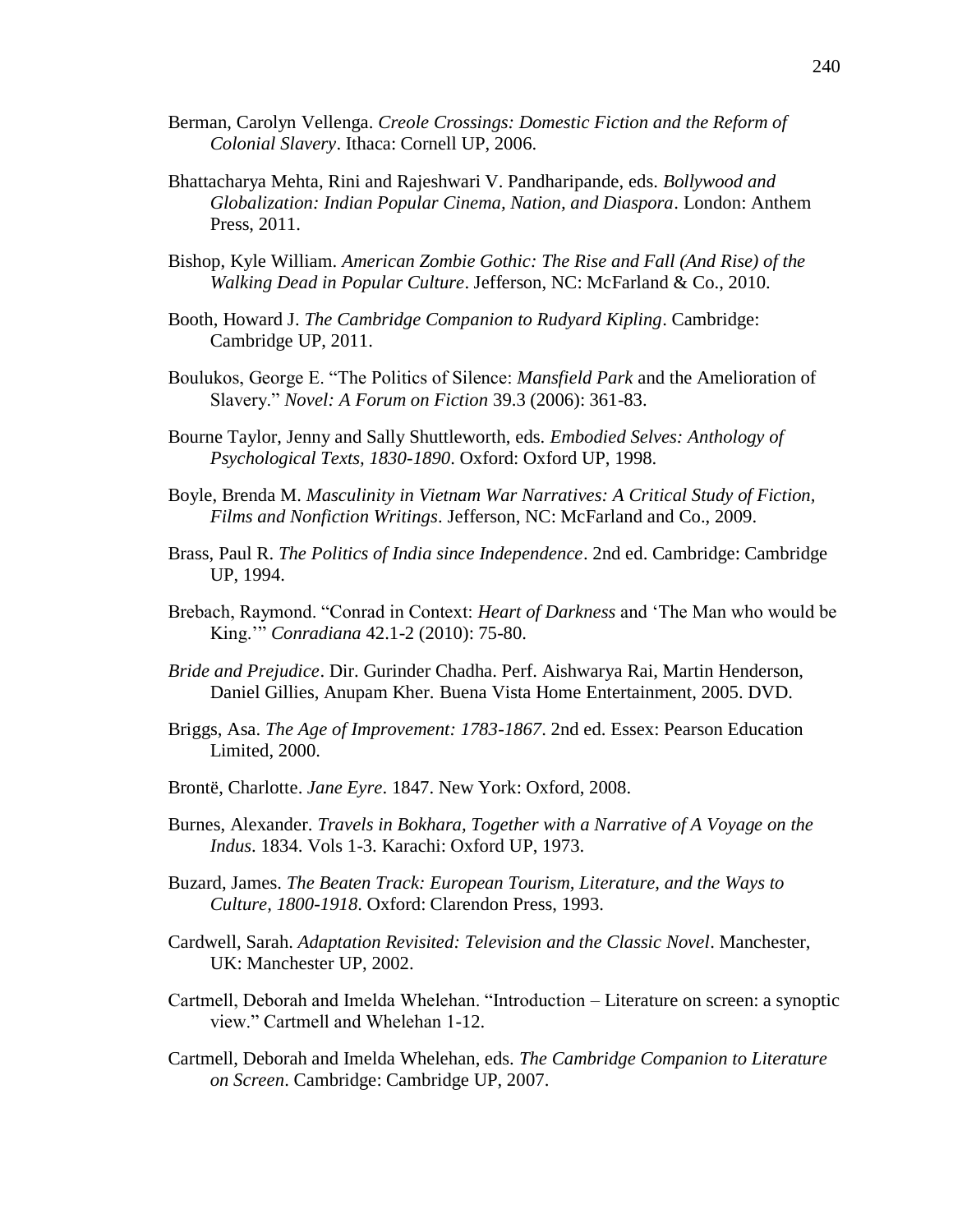- Certeau, Michel de. *The Practice of Everyday Life*. Trans. Steven Rendall. Berkeley: University of California Press, 1984.
- Chan, Mary. "Mansfield Park as Greenhouse: 'The Effect of Education' in *Mansfield Park.*" *Persuasions On-line* 27.1 (2006): n. pag. Web. 5 Feb 2014.
- Chapman, James and Nicholas J. Cull. *Projecting Empire: Imperialism and Popular Cinema*. London: I.B. Tauris, 2009.
- Chong, Sylvia Shin Huey. The *Oriental Obscene: Violence and Racial Fantasies in the Vietnam Era*. Durham, NC: Duke UP, 2012.
- Clingman, Stephen. *The Grammar of Identity: Transnational Fiction and the Nature of the Boundary*. Oxford: Oxford UP 2009.
- *Clueless*. Dir. Amy Heckerling. Perf. Alicia Silverstone, Stacey Dash, Brittany Murphy, Paul Rudd. Paramount, 1999. DVD.
- Codell, Julie. "The Ideological Adventure of *The Man Who Would Be King*." *John Huston: Essays on a Restless Director*. Eds. Tony Tracy and Roddy Fynn. Jefferson, NC: McFarland and Company, 2010. 33-46.
- *Coming Home*. 1978. Dir. Hal Ashby. Perf. Bruce Dern, Jane Fonda, Jon Voight. Metro Goldwyn Mayer, 2004. DVD.
- Danvers, Frederick Charles, Monier Monier-Williams, Steuart Colvin Bayley, Percy Wigram, Brand Sapte, and Many Contributors. *Memorials of Old Haileybury College*. Westminster: Archibald Constable and Company, 1894.
- Dayan, Joan. *Haiti, History, and the Gods*. Berkeley: University of California Press, 1995.
- *Deer Hunter, The*. 1978. Dir. Michael Cimino. Perf. Robert De Niro, Meryl Streep, Christopher Walken. Universal Pictures, 1998. DVD.
- DeLong, J. Bradford. "India since Independence: An Analytic Growth Narrative." Rodrik 184-204.
- Dirks, Nicholas B. *The Scandal of Empire: India and the Creation of Imperial Britain.*  Cambridge, MA: Belknap, Harvard UP, 2006.
- Dittmar, Linda, and Gene Michaud, eds. *From Hanoi to Hollywood: The Vietnam War in American Film*. New Brunswick, NJ: Rutgers UP, 1990.
- Draudt, Manfred. "Reality or Delusion? Narrative Technique and Meaning in Kipling's *The Man Who Would Be King*." *English Studies* 4 (1984): 316-326.
- Duckworth, Alistair M. *The Improvement of the Estate: A Study of Jane Austen's Novels*. Baltimore, MD: The Johns Hopkins Press, 1971.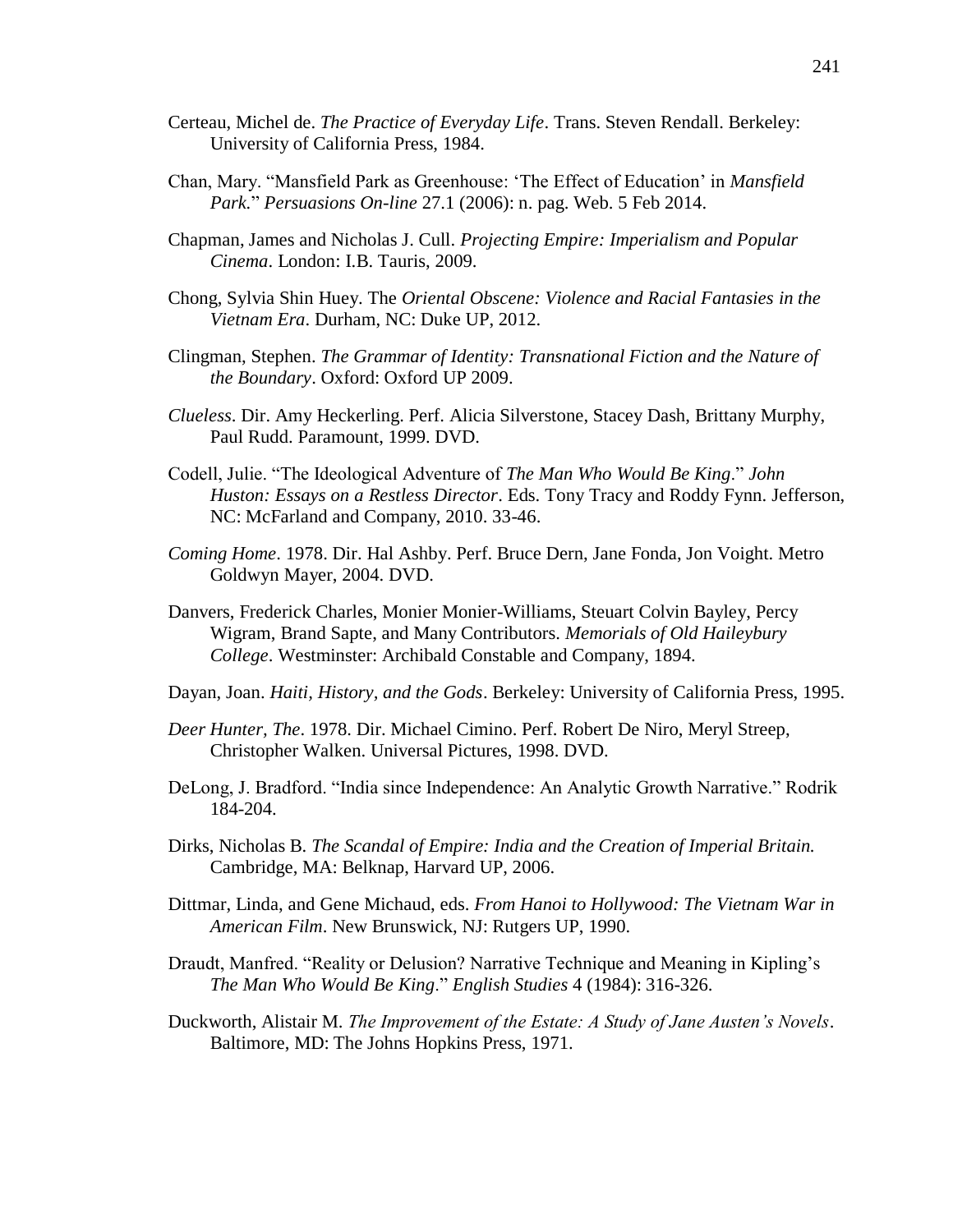- Elphinstone, Mountstuart. *An Account of the Kingdom of Caubul and its Dependencies in Persia, Tartary, and India*. 1815. Graz, Austria: Akademische Druck – u. Verlagsanstalt, 1969.
- Ewans, Martin. *Afghanistan: A Short History of Its People and Politics*. New York: Perennial, HarperCollins Publishers, 2002.
- Flynn, Suzanne J. 2010. "Hardy in (a Time of) Transition." *The Ashgate Research Companion to Thomas Hardy*. Ed. Rosemarie Morgan. Farnham, Surrey, England: Ashgate Publishing Limited. 87-100.
- Foster, Gwendolyn Audrey. "The Corruption of the Family and the Disease of Whiteness in *I Walked with a Zombie*." *A Family Affair: Cinema Calls Home*. Ed. Murray Pomerance. London: Wallflower Press, 2008. 149-160.
- Foucault, Michel. *Discipline and Punish: The Birth of the Prison*. 1975. Trans. Alan Sheridan. New York: Vintage, 1979.
- ---. "Space, Knowledge, and Power." *The Foucault Reader*. Ed. Paul Rabinow. New York: Pantheon Books, 1984. 239-256.
- Fowler, Corinne. *Chasing Tales: Travel Writing, Journalism and the History of British Ideas about Afghanistan*. Studia Imagologica, Amsterdam Studies on Cultural Identity. Amsterdam: Rodopi: 2007.
- François, Anne-Lise. *Open Secrets: The Literature of Uncounted Experience*. Stanford, CA: Stanford University Press. 2008.
- Franklin, H. Bruce. *Vietnam and Other American Fantasies*. Amherst, MA: University of Massachusetts Press, 2000.
- Fussell, Paul. "Irony, Freemasonry, and Humane Ethics in Kipling's 'The Man Who Would Be King'" *ELH* 25.3 (1958): 216-33.
- Galperin, William. "Adapting Jane Austen: The Surprising Fidelity of *Clueless*." *Wordsworth Circle* 42.3 (2011): 187-193.
- ---. "Describing What Never Happened: Jane Austen and the History of Missed Opportunities." *ELH* 73 (2006): 355-82.
- ---. *The Historical Austen*. 2003. Philadelphia: University of Pennsylvania Press, 2005.
- Gandhi, Mohandas K. *Hind Swaraj or Indian Home Rule*. Madras: G.A. Nateson and Co., 1921.
- Gatrell, Simon. *Hardy's Vision of Wessex*. London: Palgrave Macmillan. 2003.
- Gelder, Ken. "Postcolonial Voodoo." *Postcolonial Studies*. 3.1 (2000): 89-98.
- Ghate, Chetan, ed. *The Oxford Handbook of the Indian Economy*. Oxford: Oxford UP, 2012.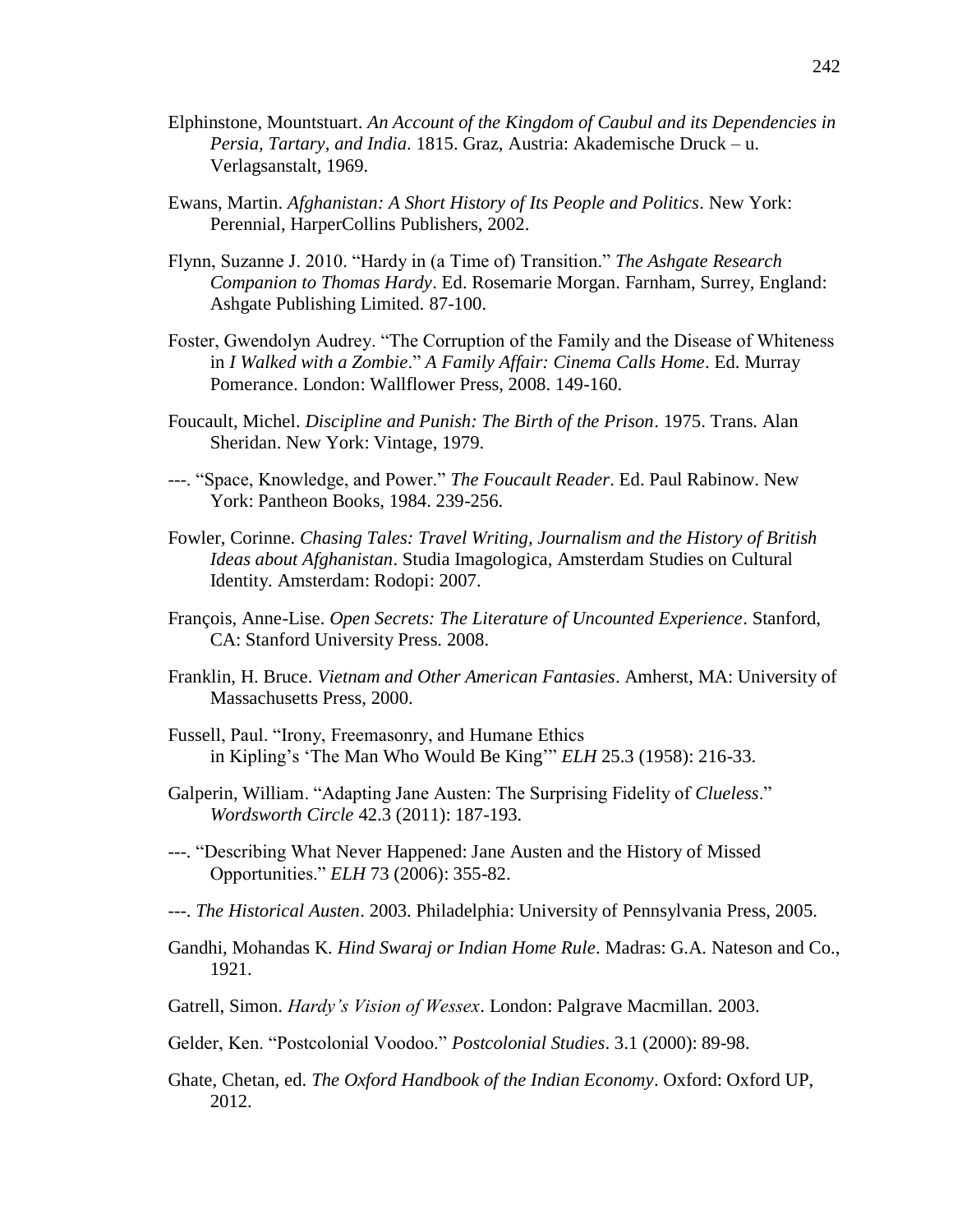Ghate, Chetan. "Introduction." Ghate 1-29.

- Gilbert, Sandra M. and Susan Gubar. *The Madwoman in the Attic: The Woman Writer and the Nineteenth-Century Literary Imagination*. New Haven: Yale UP, 1979.
- Giovannetti, Jorge. "Grounds of Race: Slavery, Racism and the Plantation in the Caribbean." *Latin American and Caribbean Ethnic Studies* 1.1 (2006): 5-36.
- Gokulsing, K. Moti and Wimal Dissanayake. *From* Aan *to* Lagaan *and Beyond: A Guide to the Study of Indian Cinema*. Staffordshire, UK: Trentham Books, 2012.
- *Green Berets, The*. 1968. Dir. Ray Kellogg and John Wayne. Perf. John Wayne, David Janssen, Jim Hutton, Aldo Ray. Warner Home Video, 2007. DVD.
- Hagerman, Christopher. "In the footsteps of the 'Macedonian Conqueror': Alexander the Great and British India." *International Journal of the Classical Tradition* 16.3-4 (2009): 344-392.
- Hall, Stuart. "Whose heritage? Un-settling 'the heritage', re-imagining the post-nation." *The Politics of Heritage: The Legacies of "Race."* Ed. Jo Littler and Roshi Naidoo. London: Routledge, 2005. 23-35.
- Hardy, Thomas. *Tess of the D'Urbervilles: A Pure Woman Faithfully Presented*. 1891. New York: Oxford University Press, 2008. Citations refer to the Oxford edition.
- Harkin, Maureen. "Matthew Lewis's *Journal of a West India Proprietor*: Surveillance and Space on the Plantation." *Nineteenth-Century Contexts* 24.2 (2002): 139-150.
- Harland-Jacobs, Jessica L. *Builders of Empire: Freemasons and British Imperialism, 1717-1927*. Chapel Hill, NC: The University of North Carolina Press, 2007.
- Harvey, David. *Spaces of Global Capitalism: Towards a Theory of Uneven Geographical Development*. London: Verso, 2006.
- Hellman, John. *American Myth and the Legacy of Vietnam*. New York: Columbia UP, 1986.
- Hjort, Mette. *Small Nation, Global Cinema: The New Danish Cinema*. Minneapolis: University of Minnesota Press, 2005.
- Holt, Frank L. *Into the Land of Bones: Alexander the Great in Afghanistan*. Berkeley: University of California Press, 2005.
- Hurston, Zora Neale. *Tell My Horse: Voodoo and Life in Haiti and Jamaica*. 1938. New York : Harper Perennial, 2009.
- *I Walked with a Zombie*. 1943. Dir. Jacques Tourneur. Prod. Val Lewton. Perf. Frances Dee, Tom Conway, James Ellison, Edith Barrett, Darby Jones, Christine Gordon. Turner Entertainment Co. and Warner Bros. Entertainment, 2005. DVD.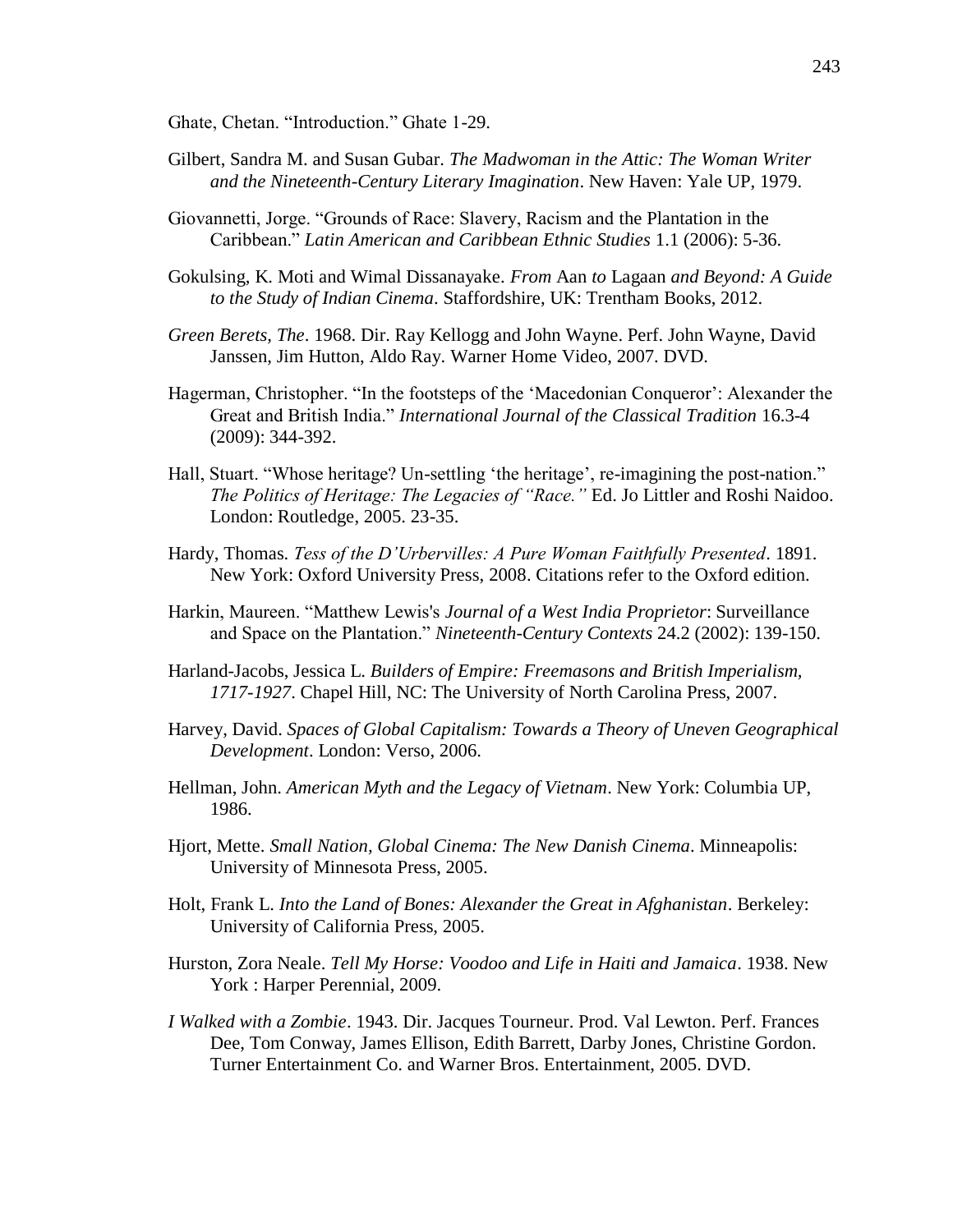- James, C. L. R. *The Black Jacobins: Toussaint L'Ouverture and the San Domingo Revolution*. 1938. New York: Vintage Books, 1963.
- Jeffords, Susan. *The Remasculinization of America: Gender and the Vietnam War*. Bloomington, IN: Indiana UP, 1989.
- Jones, Seth G. *In the Graveyard of Empires: America's War in Afghanistan*. New York: W.W. Norton and Company, 2010.
- Jordan, Elaine. "Jane Austen Goes to the Seaside: *Sanditon*, English Identity and the 'West Indian' Schoolgirl." Park and Sunder Rajan 29-55.
- Joseph, Nigel. "Robert Clive and Imperial Modernity." *Comparative Literature and Culture* 12.2 (2010): 1-8. http://docs.lib.purdue.edu/clcweb/vol12/iss2/2. Web.
- Joshi, Priya. *In Another Country: Colonialism, Culture, and the English Novel in India.*  New York: Columbia UP, 2002.
- Joyce, Simon. *The Victorians in the Rearview Mirror*. Columbus: Ohio UP, 2007.
- Karnow, Stanley. *Vietnam: A History*. New York: Penguin Books, 1984.
- Kickel, Katherine. "General Tilney's Timely Approach to the Improvement of the Estate in Jane Austen's *Northanger Abbey*." *Nineteenth-Century Literature* 63.2 (2008): 145-169.
- Kipling, Rudyard. "The Man Who Would Be King." 1888. *The Man Who Would Be King and Other Stories*. Ed. Louis Cornell. Oxford: Oxford UP, 1999. 244-279.
- Koepnick, Lutz. "'Amerika gibt's überhaupt nicht': Notes on the German Heritage Film." *German Pop Culture: How "American" Is It?* Ed. Agnes C. Mueller. Ann Arbor: The University of Michigan Press, 2004. 191-208.
- Kordas, Ann. "New South, New Immigrants, New Women, New Zombies: The Historical Development of the Zombie in American Popular Culture." Moreman and Rushton 15-30.
- Kreitzer, Larry J. "'The Son of God Goes Forth to War': Biblical Imagery in Rudyard Kipling's 'The Man Who Would Be King.'" *Borders, Boundaries and the Bible*. Ed. Martin O'Kane. New York: Sheffield Academic Press, 2002. 99-125.
- Kucich, John. *Imperial Masochism: British Fiction, Fantasy, and Social Class*. Princeton: Princeton UP, 2007.
- Lefebvre, Henri. *The Production of Space*. 1974. Trans. Donald Nicholson-Smith. Malden, MA: Blackwell Publishing, 1991.
- ---. *State, Space, World: Selected Essays*. Ed. Neil Brenner and Stuart Elden, trans. Gerald Moore, Neil Brenner, and Stuart Elden. Minneapolis, University of Minnesota Press, 2009.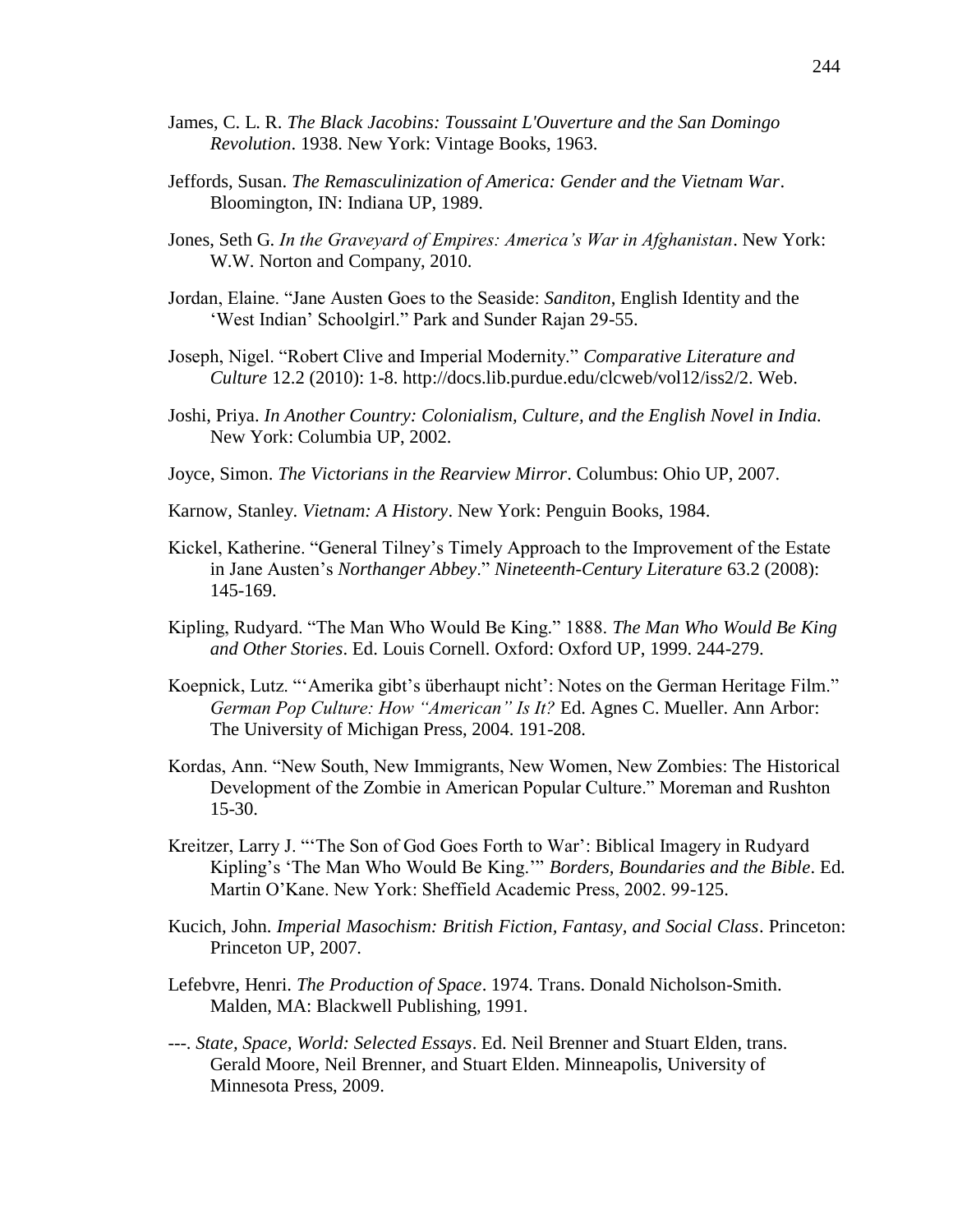- Long, Robert Emmet, ed. *John Huston: Interviews*. Jackson, MS: University Press of Mississippi, 2001.
- *Man Who Would Be King, The*. 1975. Dir. John Huston. Perf. Sean Connery, Michael Caine, Christopher Plummer, Shakira Caine. Warner Home Video, 1997. DVD.
- Martell, Jessica. "The Dorset Dairy, the Pastoral, and Thomas Hardy's *Tess of the d'Urbervilles.*" *Nineteenth-Century Literature* 68.1 (2013): 64-89.
- Marx, Edward. "How We Lost Kafiristan." *Representations* 67 (1999): 44-66.
- McBratney, John. "India and Empire." Booth 23-36.
- McBride, Joseph. "John Huston Finds That the Slow Generation of *King* Has Made It a Richer Film." Long 56-59.
- McClintock, Anne. *Imperial Leather: Race, Gender, and Sexuality in the Colonial Conquest*. New York: Routledge, 1995.
- McFarlane, Brian. *Novel to Film: An Introduction to the Theory of Adaptation*. Oxford: Oxford UP, 1996.
- ---. "The Novel and the Rise of Film and Video: Adaptation and British Cinema." Shaffer 194-209.
- ---. "Reading film and literature." Cartmell and Whelehan 15-28.
- Meadowsong, Zena. "Thomas Hardy and the Machine: The Mechanical Deformation of Narrative Realism in *Tess of the d'Urbervilles*." *Nineteenth-Century Literature* 64.2 (2009): 225-48.
- Mee, Jon. "Austen's Treacherous Ivory: Female Patriotism, Domestic Ideology, and Empire." Park and Sunder Rajan 74-92.
- Memmi, Albert. *Decolonization and the Decolonized*. 2004. Trans. Robert Bononno. Minneapolis: University of Minnesota Press, 2006.
- Meyers, Jeffrey. "The Idea of Moral Authority in The Man Who Would Be King." *SEL: Studies in English Literature, 1500-1900* 8.4 (1968): 711-723.
- Mill, James. *The History of British India*. 1817. Chicago: University of Chicago Press, 1975.
- Mill, John Stuart. *The Collected Works of John Stuart Mill*. Ed. John M. Robson and Jack Stillinger. Toronto: University of Toronto Press, London: Routledge and Kegan Paul, 1963-1991. 33 vols.
- ---. *Considerations on Representative Government*. *The Collected Works of John Stuart Mill*, Volume XIX – Essays on Politics and Society Part II. Ed. John M. Robson. Toronto: University of Toronto Press, London: Routledge and Kegan Paul, 1977. 371-613.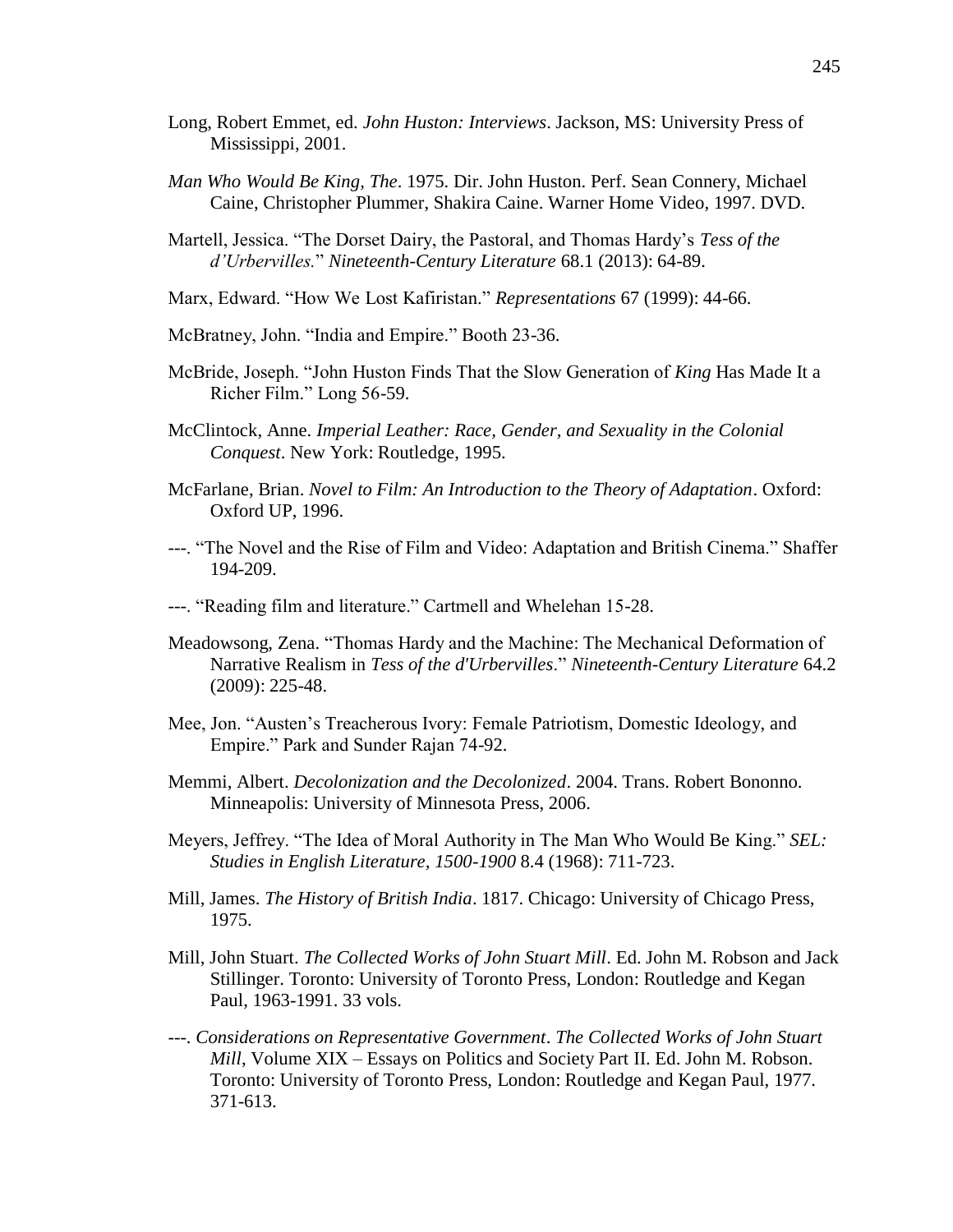---. *The Collected Works of John Stuart Mill, XXX – Writings on India*. Ed. John M. Robson, Martin Moir, and Zawahir Moir. Toronto: University of Toronto Press, London: Routledge and Kegan Paul, 1990.

Minh-Ha, Trinh T. *Cinema Interval*. New York: Routledge, 1999.

- *---. Woman, Native, Other: Writing Postcoloniality and Feminism.* Bloomington, IN: Indiana University Press, 1989.
- Mitchell, Timothy. *Colonising Egypt*. Berkeley, CA: University of California Press, 1991.
- Mohanty, Chandra Talpade. "Under Western Eyes: Feminist Scholarship and Colonial Discourses." *Boundary 2: A Journal of Postmodern Literature and Culture* 12.3 (1984): 333-58.
- Mohapatra, Himansu S. and Jatindra K. Nayak. "Farewell to Jane Austen: Uses of Realism in Vikram Seth's *A Suitable Boy*." Park and Sunder Rajan 189-204.
- Moir, Martin. "Introduction." *The Collected Works of John Stuart Mill, XXX – Writings on India*. Ed. John M. Robson, Martin Moir, and Zawahir Moir. Toronto: University of Toronto Press, London: Routledge and Kegan Paul, 1990.
- Moore, Robin J. "Imperial India, 1858-1914." Porter 422-446.
- Moreman, Christopher M. and Cory James Rushton, eds. *Race, Oppression and the Zombie: Essays on Cross-Cultural Appropriations of the Caribbean Tradition*. Jefferson, NC: McFarland & Co., 2011.
- Morgan, Rosemarie with Scott Rode. "The Evolution of Wessex." *The Ashgate Research Companion to Thomas Hardy*. Ed. Rosemarie Morgan. Farnham, Surrey, England: Ashgate Publishing Limited, 2010. 157-77.
- Moses, Michael Valdez. "Hardy: The Archaeology of a Vanishing Life." *The Novel and the Globalization of Culture*. New York: Oxford University Press, 1995. 30-31.
- Muse, Eben J. *The Land of Nam: The Vietnam War in American Film*. Lanham, MD: Scarecrow Press, Inc., 1995.
- Nagai, Kaori. *Empire of Analogies: Kipling, India and Ireland*. Cork, Ireland: Cork UP, 2006.
- ---. "God and His Doubles: Kipling and Conrad's 'The Man who would be King.'" *Critical Survey* 21.2 (2009): 88-102.
- Natarajan, Nalini. "Reluctant Janeites: Daughterly Value in Jane Austen and Sarat Chandra Chatterjee's *Swami*." Park and Sunder Rajan 141-162.
- Nemerov, Alexander. *Icons of Grief: Val Lewton's Home Front Pictures*. Berkeley: University of California Press, 2005.Oscherwitz, Dayna. *Past Forward: French Cinema and the Post-Colonial Heritage*. Carbondale, IL: Southern Illinois UP, 2010.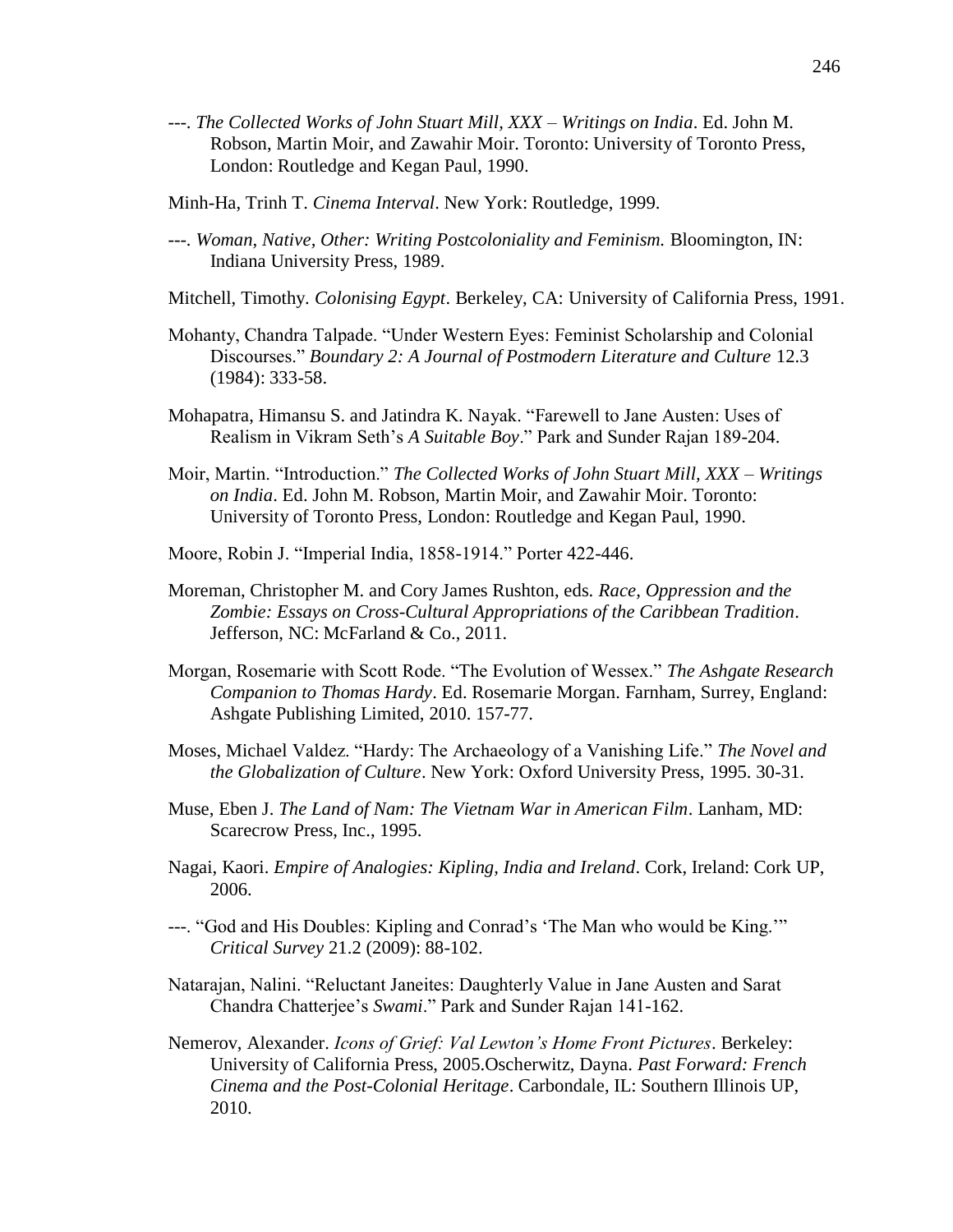- Ohm Clement, Christopher. "Settlement Patterning on the British Caribbean Island of Tobago." *Historical Archaeology* 31.2 (1997): 93-106.
- Park, You-Me. "Father's Daughters: Critical Realism Examines Patriarchy in Jane Austen's *Pride and Prejudice* and Pak Wansǒ's *A Faltering Afternoon* [Hwichǒngkǒrinǔn Ohu]." Park and Sunder Rajan 205-217.
- Park, You-me and Rajeswari Sunder Rajan. *The Postcolonial Jane Austen*. London: Routledge, 2000.
- Parker, Jason C. *Brother's Keeper: The United States, Race, and Empire in the British Caribbean, 1937-1962*. New York: Oxford UP, 2008.Parkinson, David. *100 Ideas that Changed Film*. London: Laurence King Publishing, 2012.
- Peters, Laura. *Dickens and Race*. Manchester UP, 2013.
- Poovey, Mary. "The Anathematised Race: The Governess and Jane Eyre." *Jane Eyre*. Ed. Heather Glen. New York: St. Martin's Press, 1997.
- Porter, Andrew, ed. *The Oxford History of the British Empire*, *Vol. 3: The Nineteenth Century.* Oxford: Oxford UP, 1999.
- Pratt, Mary Louise. *Imperial Eyes: Travel Writing and Transculturation*. London: Routledge, 1992.
- Price, Richard. "Introduction: Maroons and Their Communities." *Maroon Societies: Rebel Slave Communities in the Americas.* 2<sup>nd</sup> ed. Ed. Richard Price. Baltimore: The Johns Hopkins University Press, 1996. 1-30.
- Quaintance, Richard. "Humphry Repton, 'any Mr. Repton,' and the 'Improvement' Metonym in *Mansfield Park.*" *Studies in Eighteenth-Century Culture* 27 (1998): 365-384.
- Rabel, Robert J. "The Imitation of Alexander the Great in Afghanistan." *Helios* 34.1 (2007): 97-119.
- Rajan, Rajeswari Sunder. "Austen in the World: Postcolonial Mappings." Park and Sunder Rajan 3-26.
- Rich, Paul. "*Kim* and the Magic House: Freemasonry and Kipling." *Secret Texts: The Literature of Secret Societies*. Ed. Marie Mulvey Roberts and Hugh Ormsby-Lennon. New York: AMS Press, 1995. 322-338.
- Rist, Gilbert. *The History of Development: From Western Origins to Global Faith*. 2nd ed. Trans. Patrick Camiller. New York: Zed Books, 2002.
- Rodrik, Dani, ed. *In Search of Prosperity: Analytic Narratives on Economic Growth*. Princeton UP, 2003.
- Rooney, Caroline, and Kaori Nagai. *Kipling and Beyond: Patriotism, Globalisation and Postcolonialism*. New York: Palgrave Macmillan, 2010.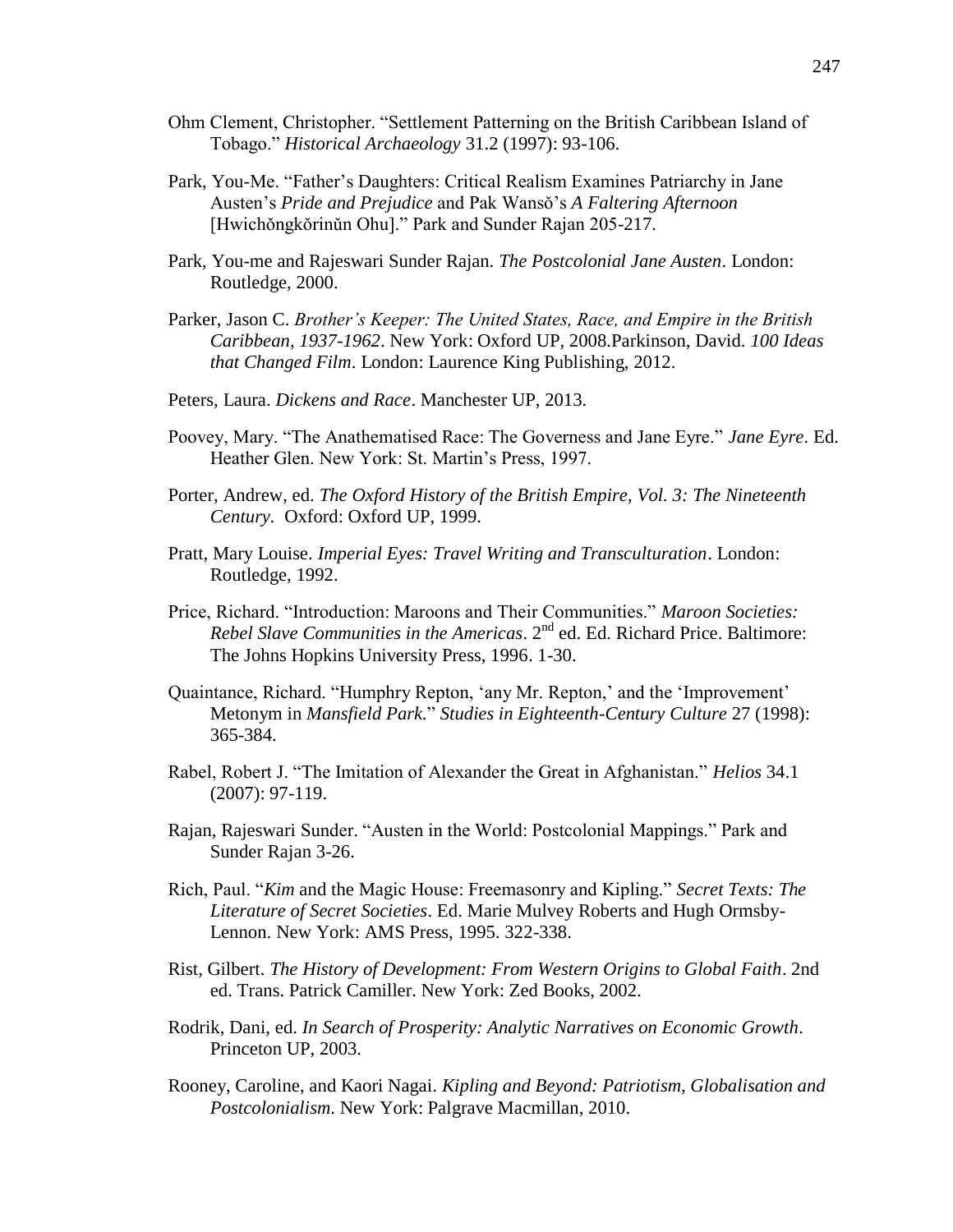- Roy, Tirthankar. "India and the World Economy, 1757-1947." Ghate 33-55.
- Rushton, Cory James and Christopher M. Moreman. "Introduction: Race, Colonialism, and the Evolution of the 'Zombie.'" Moreman and Rushton 1-15.
- Sadoff, Dianne F. *Victorian Vogue: British Novels on Screen*. Minneapolis, MN: University of Minnesota Press, 2010.
- Said, Edward W. *Culture and Imperialism*. 1993. New York: Vintage Books, 1994.
- ---. *The World, the Text, and the Critic*. Cambridge, MA: Harvard UP, 1983.
- ---. "Yeats and Decolonization." *Nationalism, Colonialism, and Literature*. Ed. Terry Eagleton, Fredric Jameson, Edward W. Said. Minneapolis, University of Minneapolis Press, 1990. 69-95.
- Scott, James C. *Seeing Like a State: How Certain Schemes to Improve the Human Condition Have Failed*. New Haven: Yale UP, 1998.
- Shaffer, Brian W., ed. *A Companion to the British and Irish Novel, 1945-2000*. Malden, MA: Blackwell Publishing, 2005.
- Shippey, Thomas A. and Michael Short. "Framing and Distancing in Kipling's 'The Man Who Would Be King.'" *The Journal of Narrative Technique* 2.2 (1972): 75-87.
- Smith, Neil. *Uneven Development: Nature, Capital, and the Production of Space*. Oxford, UK: Blackwell, 1991.
- Sontag, Susan. "The Aesthetics of Silence." *Styles of Radical Will.* New York: Farrar, Straus and Giroux, 1969. 3-35.
- Spivak, Gayatri Chakravorty. "Can the Subaltern Speak?" *Marxism and the Interpretation of Culture*. Eds. Cary Nelson and Lawrence Grossberg. Urbana: University of Illinois Press, 1988. 271-313.
- Stam, Robert. *Literature through Film: Realism, Magic, and the Art of Adaptation*. Malden, MA: Blackwell, 2005.
- Steinbach, Susie L. *Understanding the Victorians: Politics, Culture and Society in Nineteenth-Century Britain*. London: Routledge, 2012.
- Stocking, George W. *Victorian Anthropology*. New York: The Free Press, 1987.
- Stoddard, Eve Walsh. *Positioning Gender and Race in (Post)Colonial Plantation Space: Connecting Ireland and the Caribbean*. New York: Palgrave Macmillan, 2012.
- Stokes, Eric. *English Utilitarians and India*. 1959. Delhi: Oxford UP, 1982.
- Sullivan, Zohreh T. *Narratives of Empire: The Fictions of Rudyard Kipling*. Cambridge: Cambridge UP, 1993.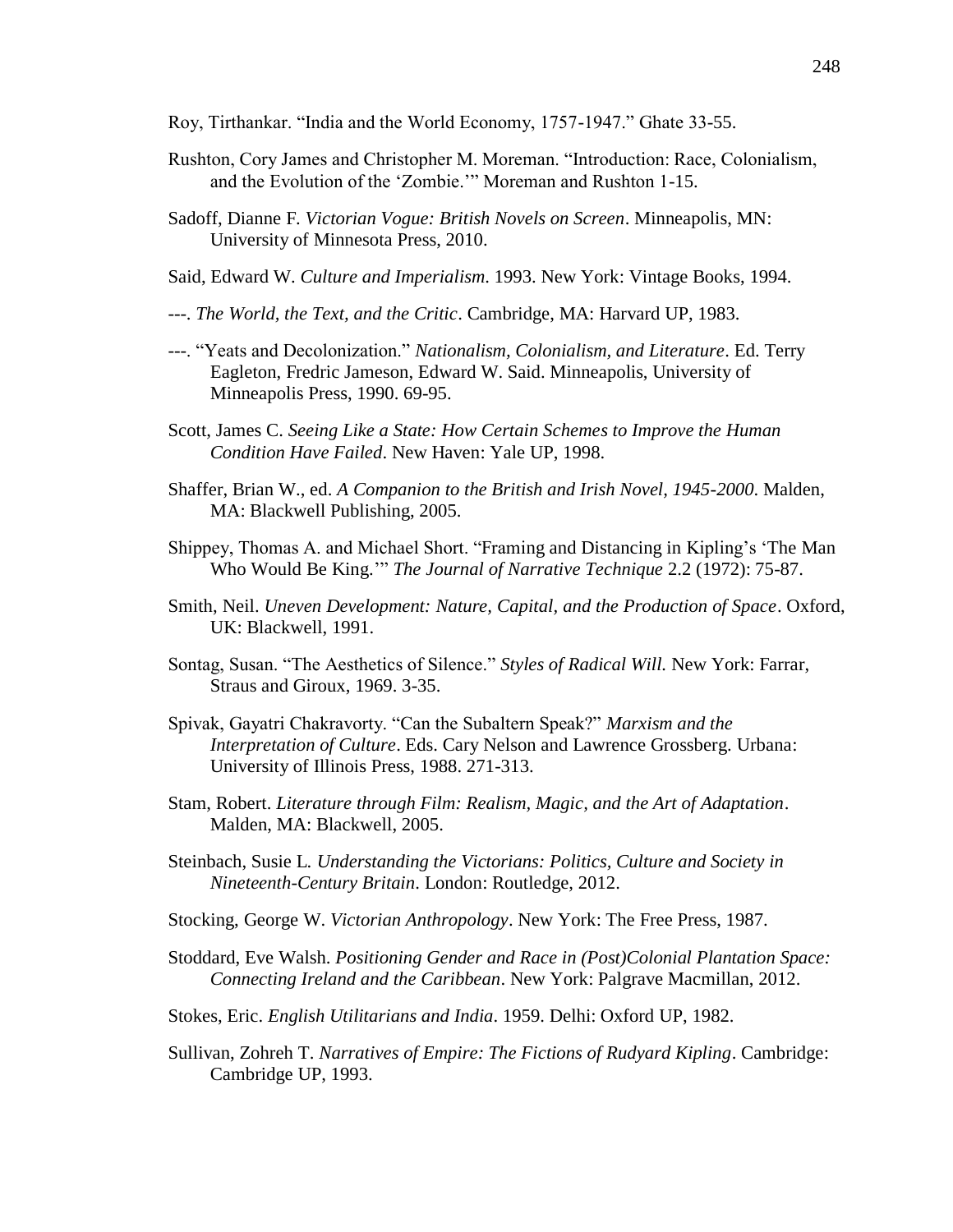- Thomas, Sue. *Imperialism, Reform, and the Making of Englishness in Jane Eyre.* London: Palgrave Macmillan, 2008.
- Tinniswood, Adrian. *The Polite Tourist: Four Centuries of Country House Visiting*. London: National Trust, 1998.
- *Trishna*. Dir. Michael Winterbottom. Perf. Freida Pinto, Anurag Kashyap, Riz Ahmed and Kalki Koechlin. London: Revolution Films, 2011. Film.
- ---. Dir. Michael Winterbottom. Perf. Freida Pinto, Anurag Kashyap, Riz Ahmed and Kalki Koechlin. London: Artificial Eye, 2012. DVD.
- Troost, Linda. "The Nineteenth-Century Novel on Film: Jane Austen." Cartmell and Whelehan 75-89.
- Tuan, Yi-Fu. Space and Place: The Perspective of Experience. Minneapolis: University of Minnesota Press, 1977.
- ---. Landscapes of Fear. Minneapolis: University of Minnesota Press, 1979.
- Tuite, Clara. "Domestic Retrenchment and Imperial Expansion: the Property Plots of *Mansfield Park*." Park and Sunder Rajan 93-115.
- Urry, John and Jonas Larsen. *The Tourist Gaze 3.0.* Los Angeles, CA: Sage Publications, 2011.
- Viswanathan, Gauri. *Masks of Conquest: Literary Study and British Rule in India*. New York: Columbia UP, 1989.
- Voeltz, Richard A. "John Huston, Sean Connery, Michael Caine, and the Epiphany of *The Man Who Would Be King*." *McNeese Review* (2002): 40-50.
- Wald, Gayle. "*Clueless* in the Neo-colonial World Order." Park and Sunder Rajan 218- 234.
- Ward, Megan. "The Woodlanders and the Cultivation of Realism." *SEL: Studies in English Literature 1500-1900* 51.4 (2011): 865-882.
- Washbrook, D. A. "India, 1818-1860: The Two Faces of Colonialism." Porter 395-421.
- Watson, Tim. "Improvements and Reparations at Mansfield Park." *Literature and Film: A Guide to the Theory and Practice of Film Adaptation.* Eds. Robert Stam and Alessandra Raengo. Malden, MA: Blackwell, 2005. 53-70.
- *White Zombie*. 1932. Dir. Victor Halperin. Perf. Bela Lugosi, Madge Bellamy, Joseph Cawthorn. Netflix.com. Accessed 9 May 2014.
- Williams, Raymond. *The Country and the City*. New York: Oxford UP, 1973.
- Winborn, Colin. *The Literary Economy of Jane Austen and George Crabbe*. Aldershot, UK: Ashgate Publishing, 2004.